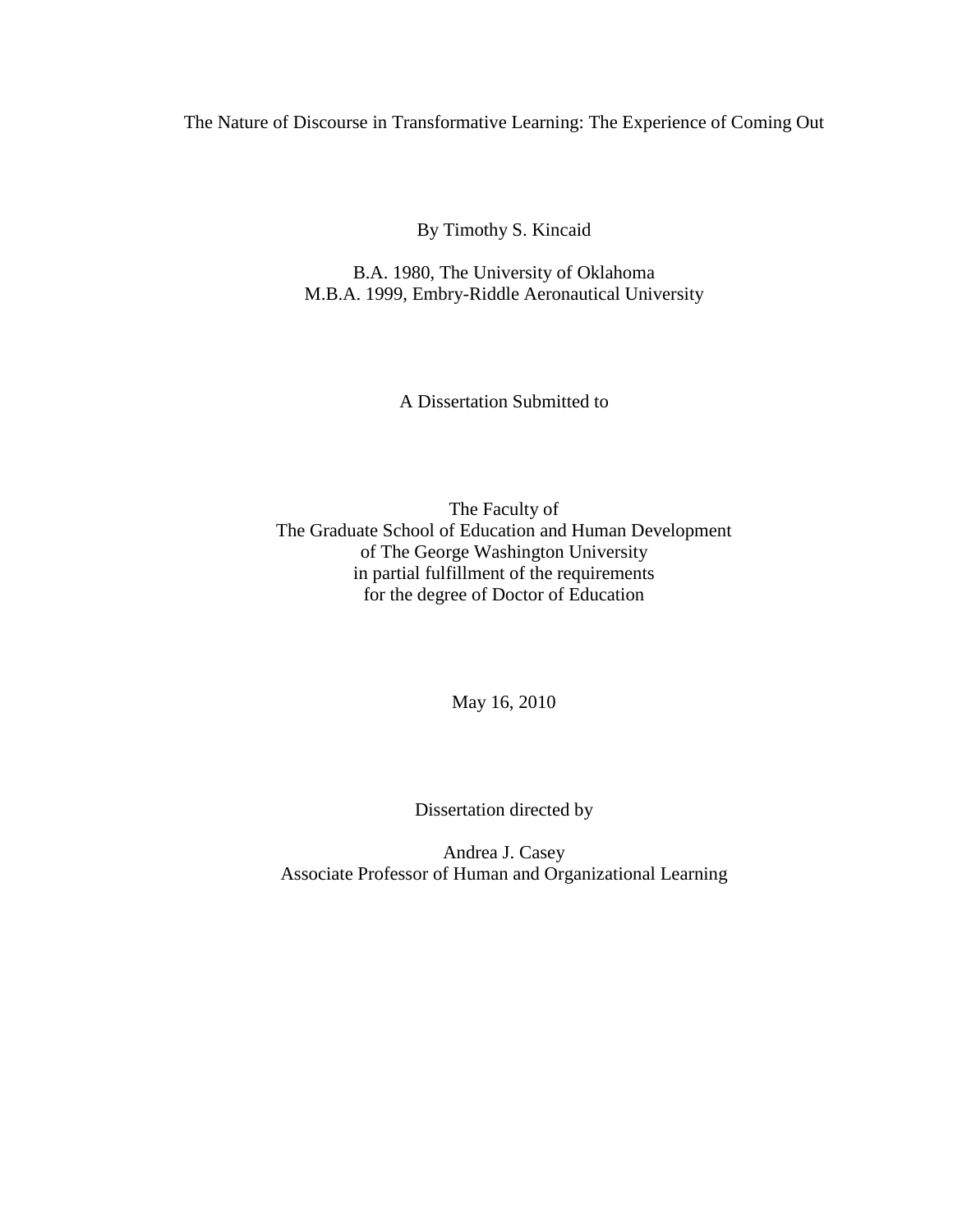The Graduate School of Education and Human Development of The George Washington University certifies that Timothy S. Kincaid has passed the Final Examination for the degree of Doctor of Education as of February 19, 2010. This is the final and approved form of the dissertation.

# The Nature of Discourse in Transformative Learning: The Experience of Coming Out

Timothy S. Kincaid

Dissertation Research Committee

Andrea J. Casey, Associate Professor of Human and Organizational Learning, Dissertation Director W. E. Douglas Creed, Associate Professor of Management, University of Rhode Island Sharon J. Confessore, Director, Change Management and Learning, ConnectCare, Bon Secours Health Systems, Inc.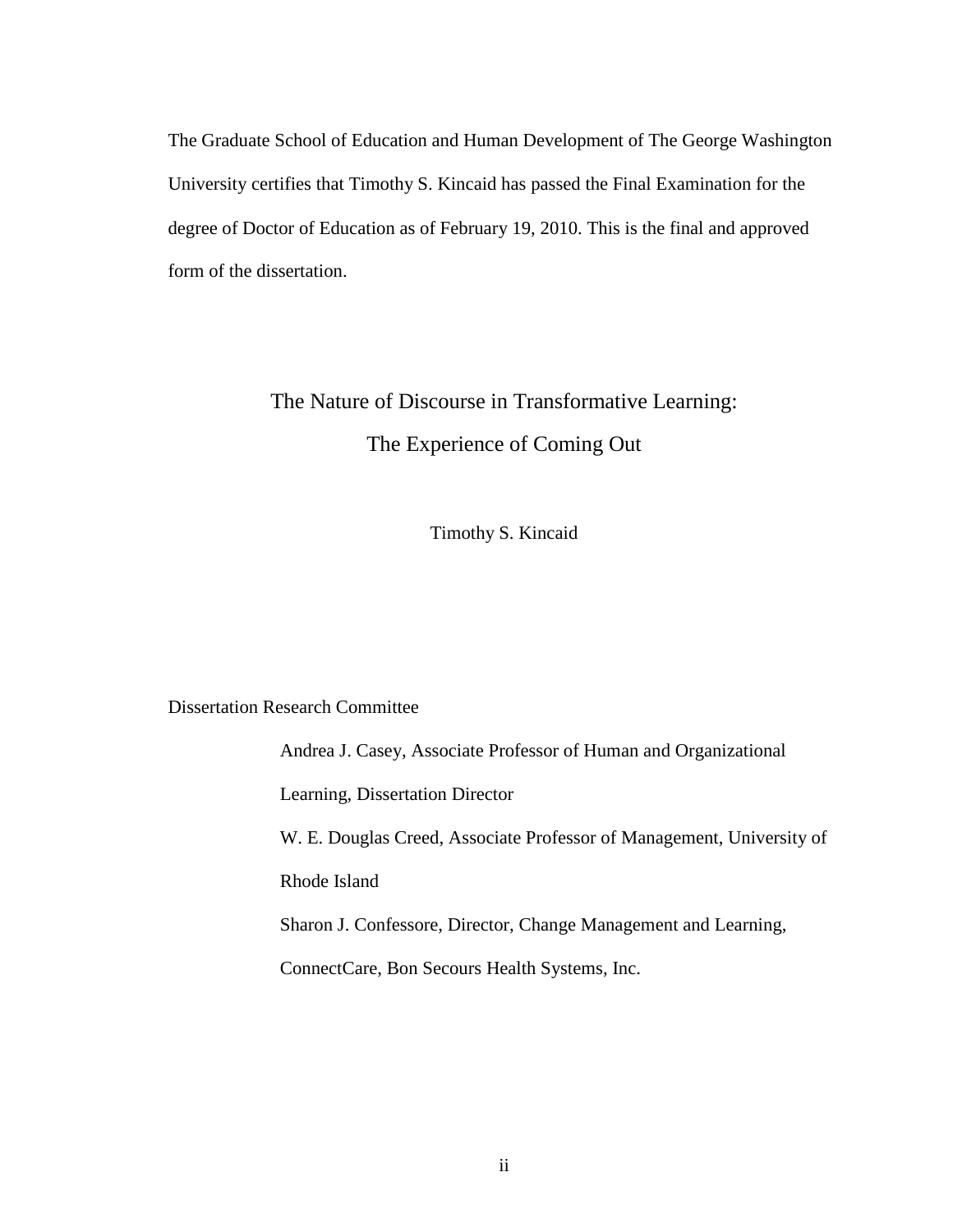#### Acknowledgments

This dissertation would not be possible if not for the generous support of many individuals, whom I wish to acknowledge here. I offer my deepest appreciation for the nine men who were my coresearchers. Each participant generously shared their personal coming out story. So to "Alan," "Calvin," "Derek," "Ed," "Frank," "Greg," "Harrison," "Iain," and "Jackson"—I appreciate so much your candor and kindness.

Acknowledgement and gratitude go to my dissertation committee—chair Dr. Andrea Casey and members Dr. Sharon Confessore and Dr. Douglas Creed. I am also most grateful to the faculty and staff of the GW Executive Leadership Doctoral Program and the Ashburn Campus library.

I want to acknowledge Mike Plumer, M.D., who kindly served as my dissertation coach. Your powerful, provocative questions pushed me to break through limiting beliefs and kept me moving. Your coaching proved to be a great intervention for completion of this dissertation and degree. Thanks, also, to coach Dave Allen who helped me early in coursework and introduced me to the transformative potential of coaching.

Many thanks to Dr. Leon Abbott, Embry-Riddle Aeronautical University, for all his encouragement. Also, thanks to Dr. Joe Downing, Penn State-York, who was a wonderful source of encouragement, counsel, and feedback on early dissertation themes.

The support and encouragement of colleagues at my former employer, American Airlines, were invaluable. Special thanks go to Roger Frizzell, Vice President-Corporate Communications and Advertising, and Sue Gordon, Managing Director-Corporate Communications and Publishing. Thanks, too, go to my colleagues from GLEAM—

iii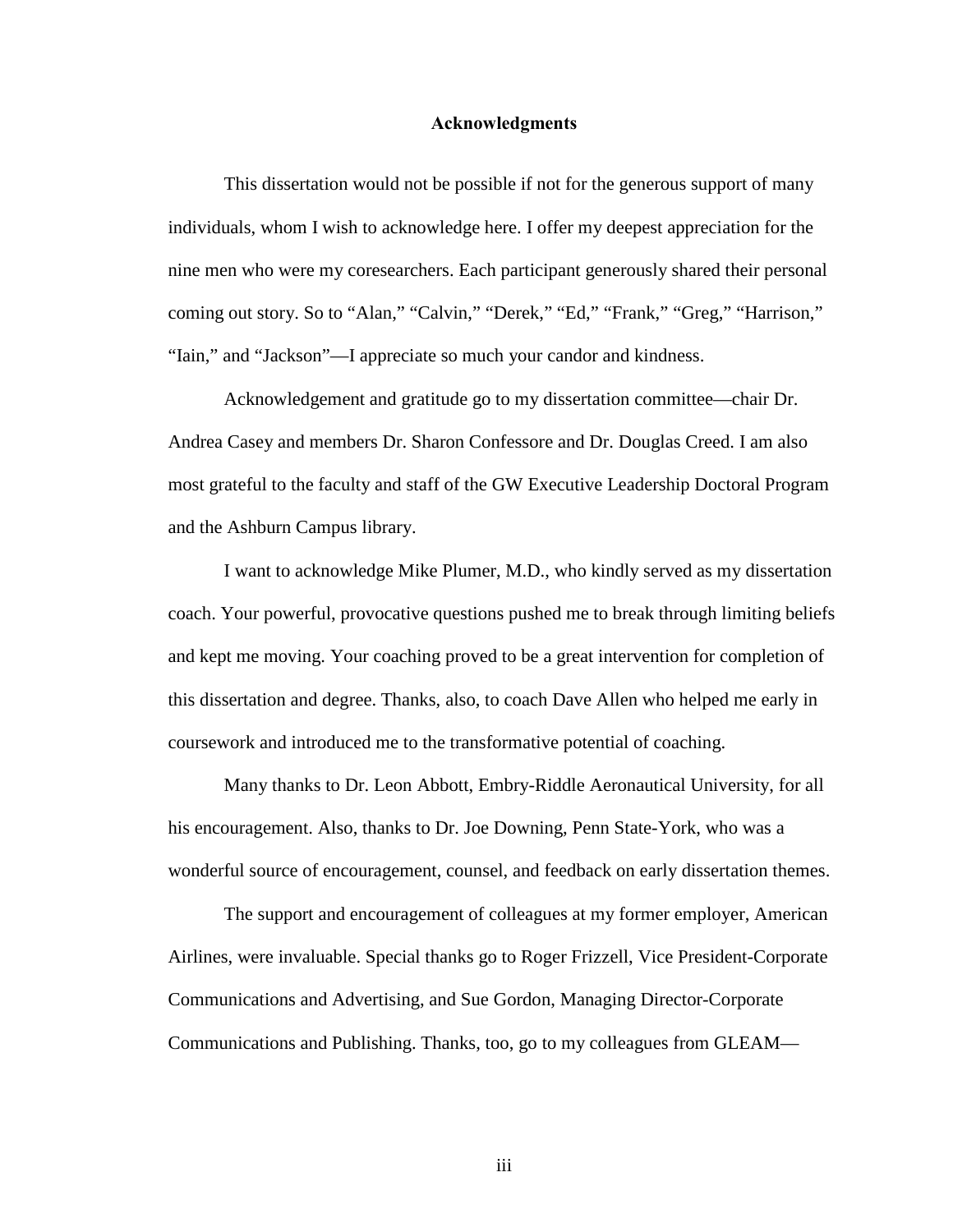American's GLBT employee resource group—for their encouragement, and to the AMR Travel Club for their generous scholarship grant.

Acknowledgement goes to good friends and colleagues Bob Witeck and Wes Combs, principals of Witeck-Combs Communications. Thank you for providing valuable assistance in the form of data, helpful contacts, and encouragement throughout this project.

Finally, I offer my heartfelt gratitude and admiration to my husband, Larry Pettit. Just as in every other area of my life over the past 20 years together, your encouragement, support, counsel, and love have made this scholarly pursuit easier and more fulfilling.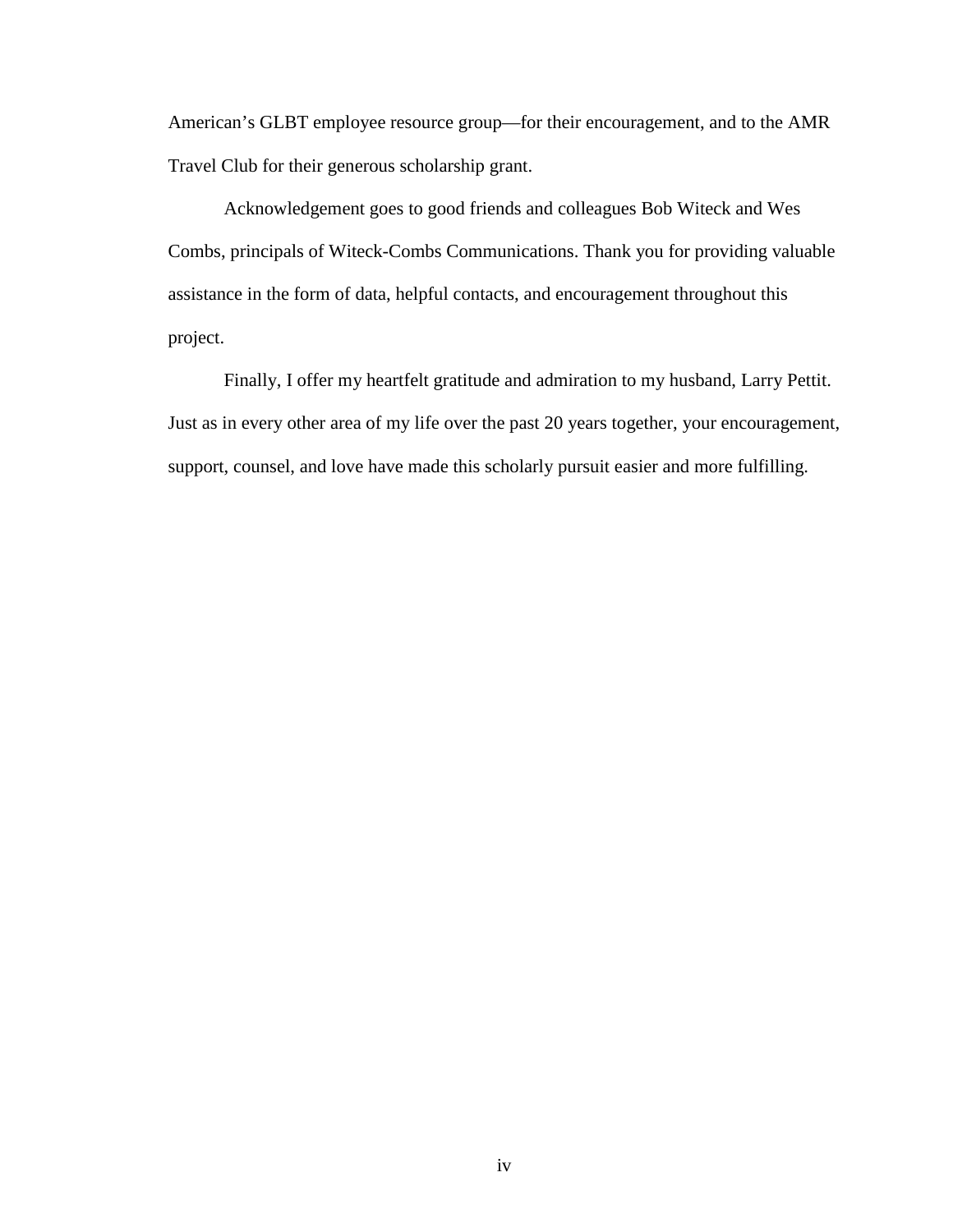#### Abstract of Dissertation

#### The Nature of Discourse in Transformative Learning: The Experience of Coming Out

Mezirow's theory of transformative learning (1978, 1991, 1995, 1996, 1998, 2000, 2009) posits "perspective transformation" as a central learning process. Key to this transformation is the critical examination of the individual's deeply held assumptions and beliefs through discourse to examine new perspectives and test new ideas. The availability and benefit of the discourse described in transformative learning theory, however, depend on the presence of ideal conditions for discourse. The theory does not fully account for marginalized individuals in society who may not easily encounter the ideal conditions or resources conducive to discourse with trusted others. A marginalized individual, such as a "closeted" gay man who decides to disclose his sexuality and "comes out of the closet," may not engage in discourse under the ideal conditions Mezirow describes, yet he may describe his coming out process as a transformative experience (De Monteflores & Schultz, 1978; Cass, 1979; Herek, 1990, 1996).

The purpose of this qualitative research study was to explore the nature of discourse in the transformative learning experience of the coming out process of gay men. Drawing from in-depth interviews with nine gay men about their coming out experience, this phenomenological study focused on the impact of cultural scripts and access to resources necessary for discourse to occur as part of their coming out process and their transformative learning experience. It adds to the breadth of understanding of ideal conditions in which the effects of discourse can be received. Five conclusions are offered: (1) critical reflection is an antecedent to discourse and can be done with self-talk; (2) self-talk may also provide benefits of discourse; (3) more accurate and complete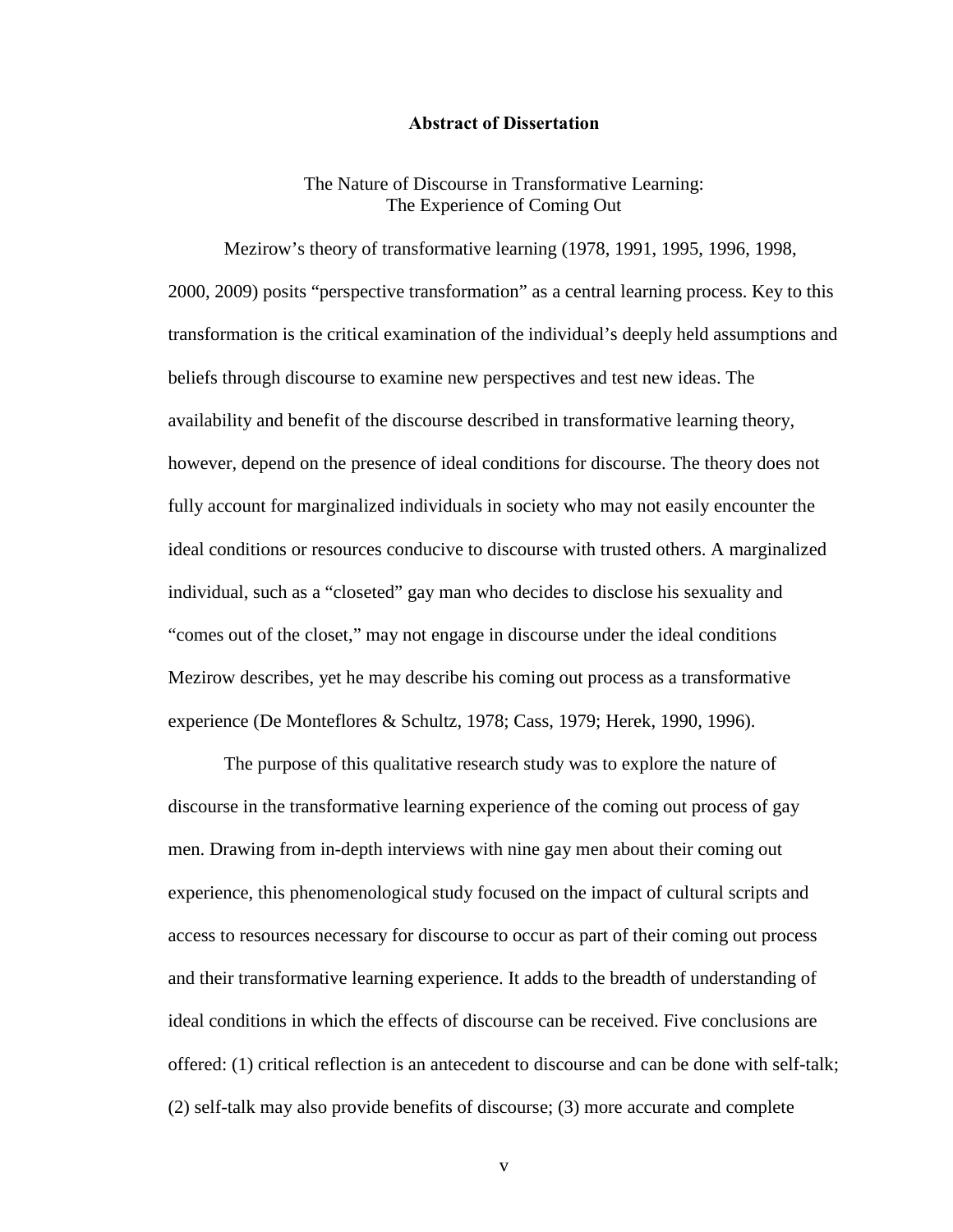information is a critical condition—an antecedent to discourse, a condition for discourse, and an outcome of discourse; (4) observational learning can be an important resource for obtaining more accurate and complete information necessary for coming out and discourse—as a precursor for discourse and/or a way to receive the effects of discourse; and (5) the great need for safety and trust strongly informs the sources for engaging in discourse.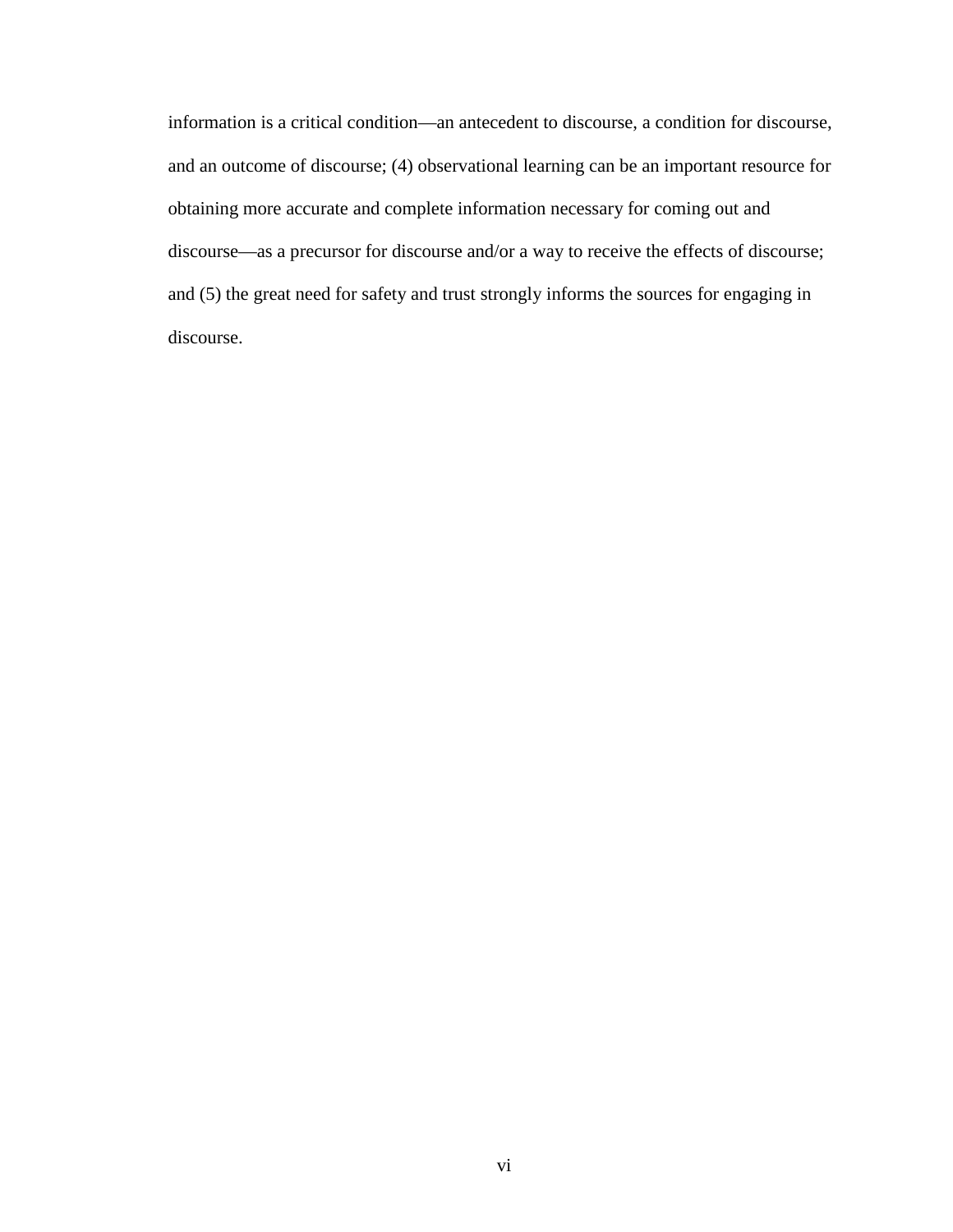## **Table of Contents**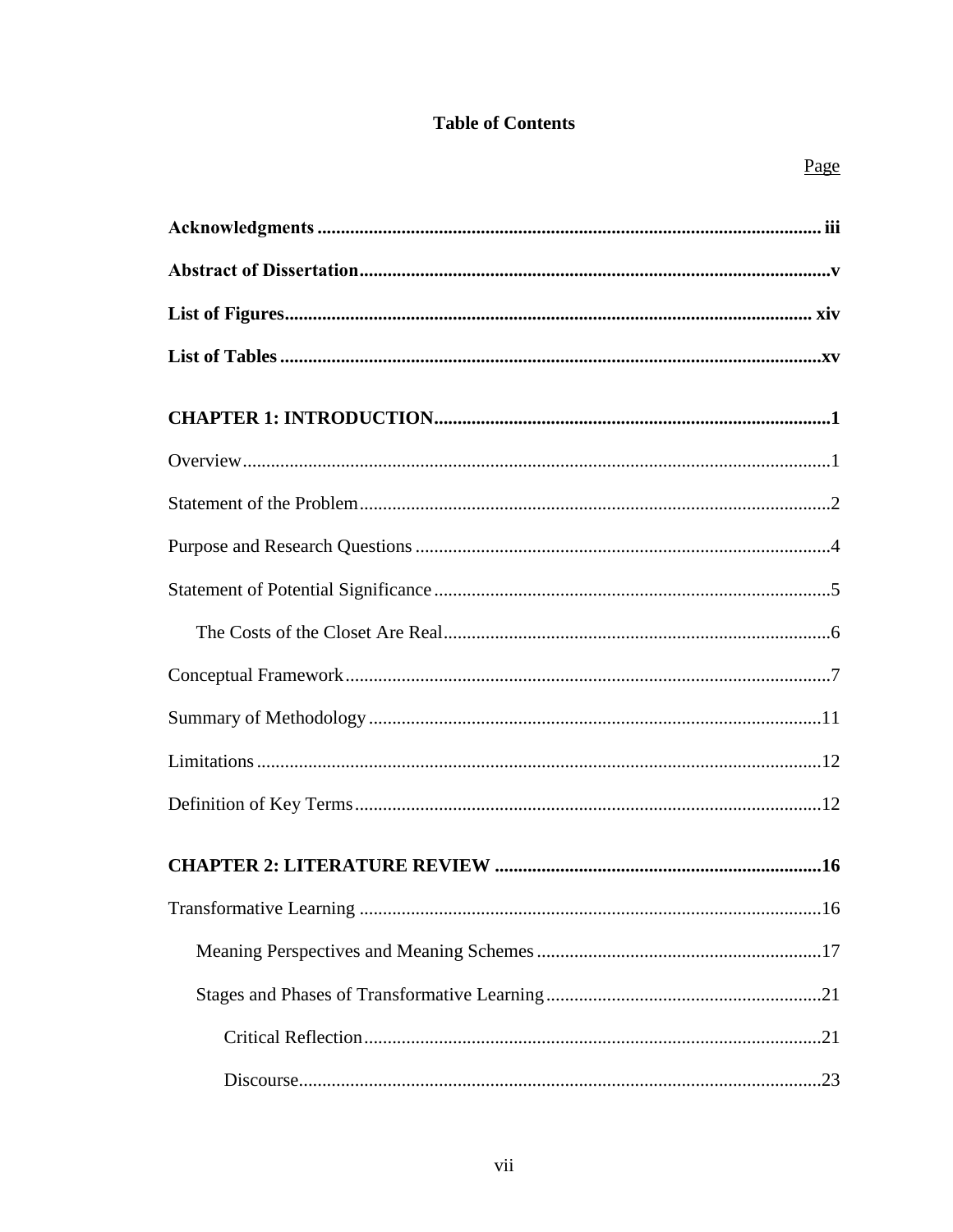| Critique and Evolution of Mezirow's Transformative Learning Model29              |
|----------------------------------------------------------------------------------|
| Evolution of Mezirow's Transformative Learning Theory 33                         |
|                                                                                  |
|                                                                                  |
|                                                                                  |
| Cultural Contexts for Coming Out: Heterosexism, Homophobia, and Homonegativity42 |
|                                                                                  |
|                                                                                  |
|                                                                                  |
|                                                                                  |
|                                                                                  |
|                                                                                  |
|                                                                                  |
|                                                                                  |
|                                                                                  |
|                                                                                  |
|                                                                                  |
|                                                                                  |
|                                                                                  |
|                                                                                  |
|                                                                                  |
|                                                                                  |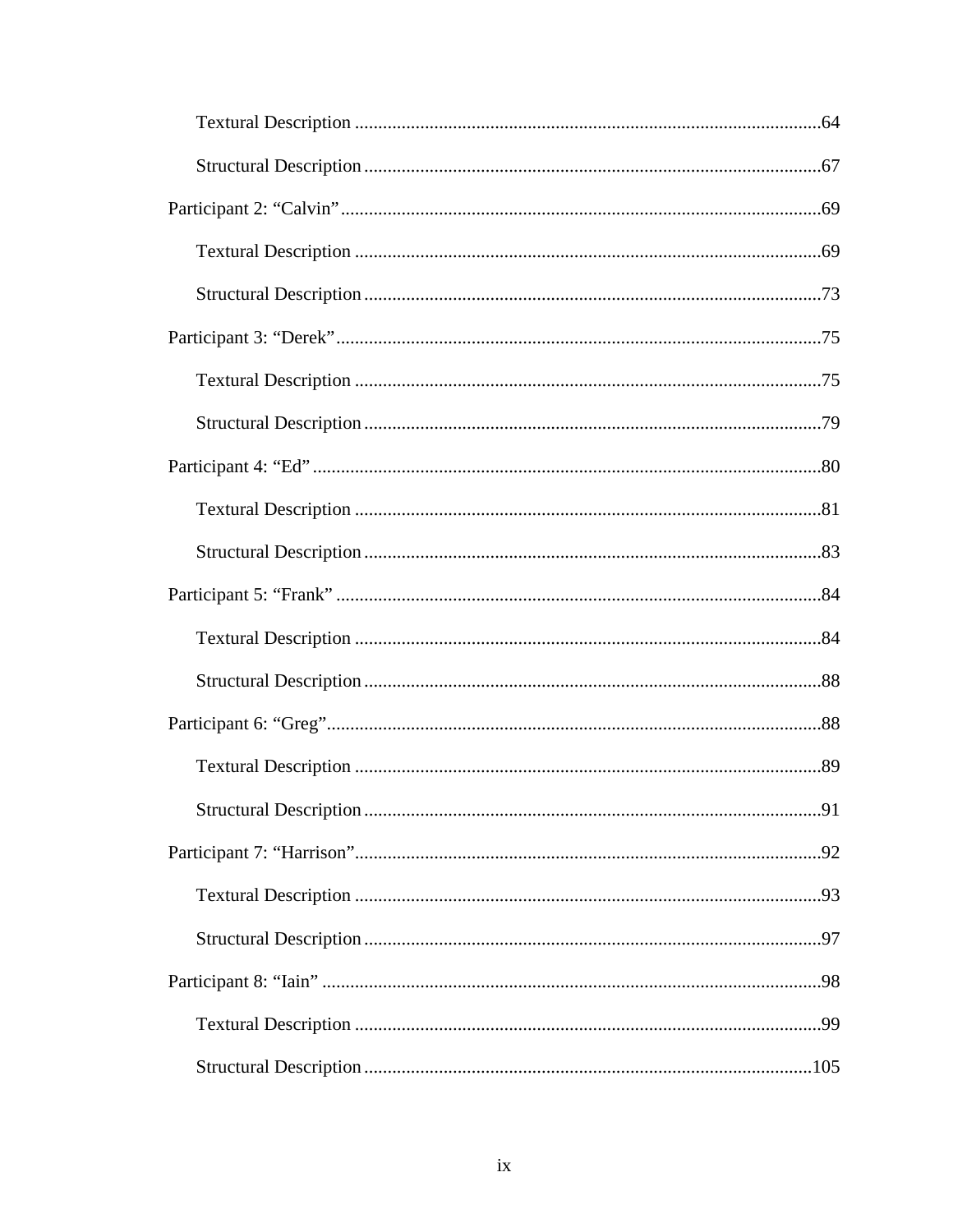| 3. Openness to Alternative Points of View and Empathy and Concern About How |  |
|-----------------------------------------------------------------------------|--|
|                                                                             |  |
|                                                                             |  |
|                                                                             |  |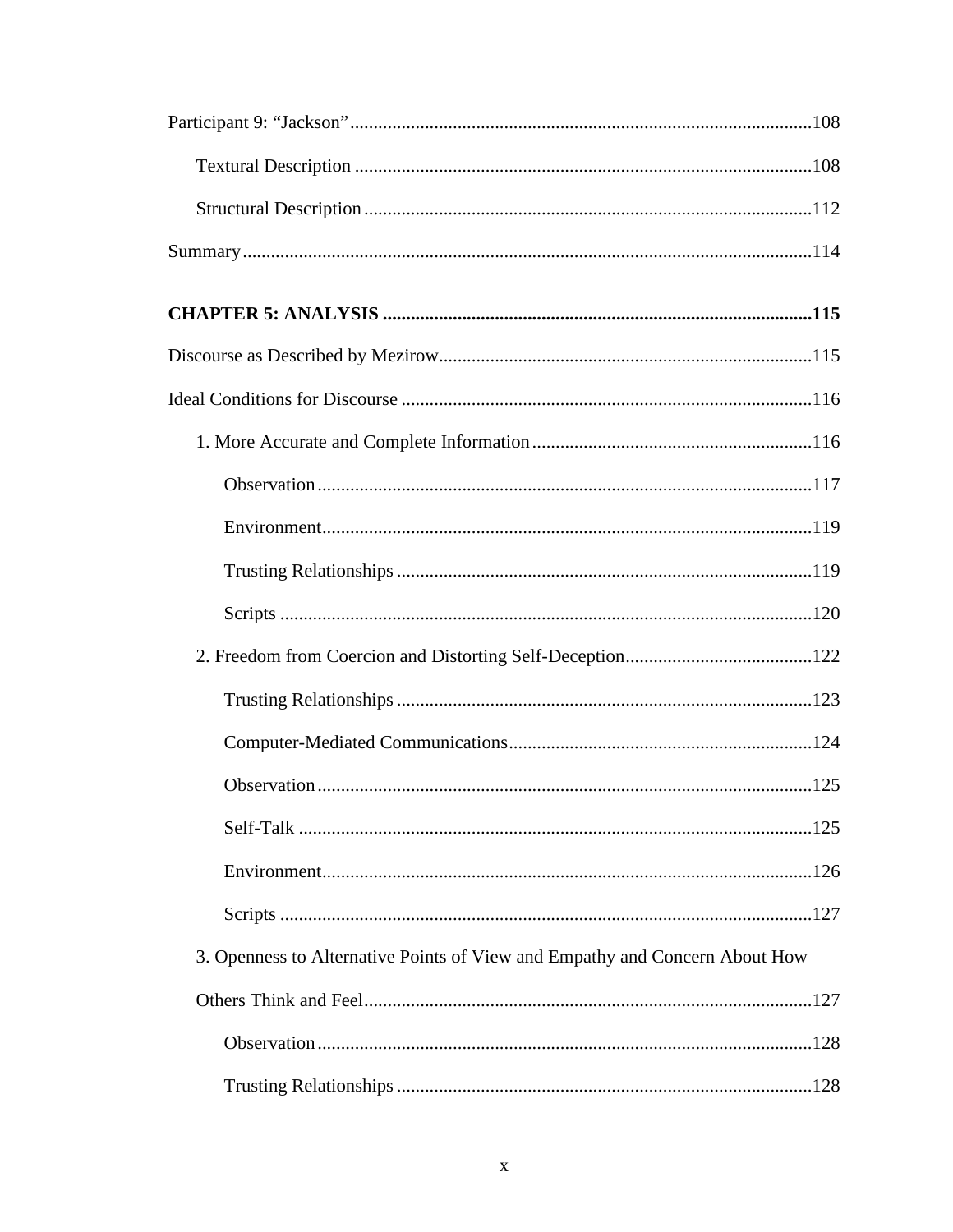| 4. The Ability to Weigh Evidence and Assess Arguments Objectively 128                  |  |
|----------------------------------------------------------------------------------------|--|
|                                                                                        |  |
|                                                                                        |  |
|                                                                                        |  |
| 5. Awareness of the Context of Ideas and Taken-for-Granted Assumptions, Including      |  |
|                                                                                        |  |
| 6. Equal Opportunity to Participate in the Various Roles of Discourse 132              |  |
| 7. A Willingness to Seek Understanding, Agreement, and a Tentative Best Judgment       |  |
| as a Test of Validity Until New Perspectives, Evidence, or Arguments are               |  |
| Encountered and Validated Through Discourse as Yielding a Better Judgment133           |  |
|                                                                                        |  |
|                                                                                        |  |
| <b>CHAPTER 6: CONCLUSIONS AND RECOMMENDATIONS135</b>                                   |  |
|                                                                                        |  |
| 1. Critical Reflection Is an Antecedent to Discourse and Can Be Done with Self-Talk135 |  |
|                                                                                        |  |
| 3. More Accurate and Complete Information Is a Critical Condition for Discourse; It    |  |
| is also an Antecedent to Discourse, a Condition for Discourse, as Well as an Outcome   |  |
|                                                                                        |  |
| 4. Observational Learning Can Be an Important Resource for Obtaining More              |  |
| Accurate and Complete Information Necessary for Coming out and Discourse; It Can       |  |
| Be a Precursor for Discourse and Also May Be Used to Receive the Effects of            |  |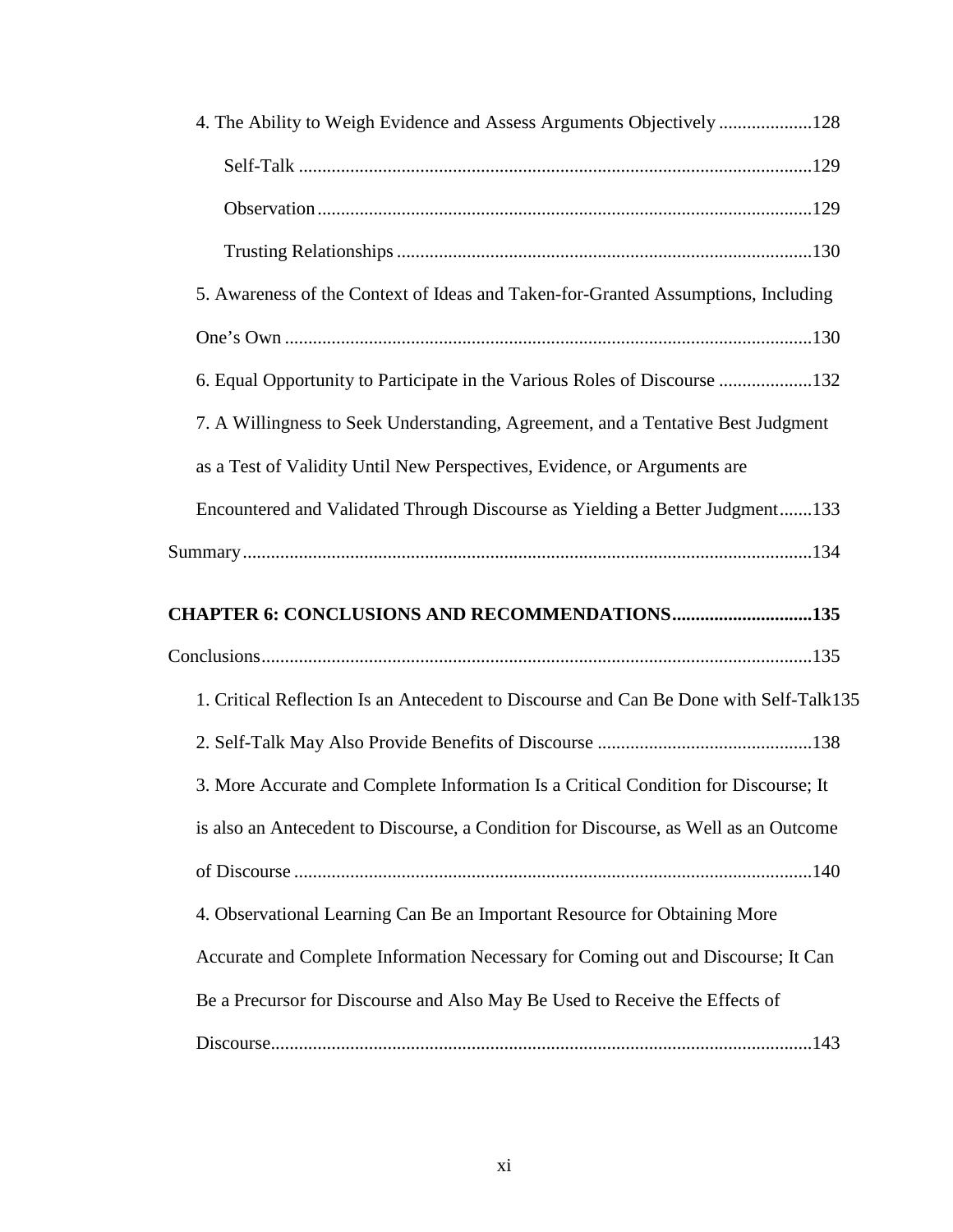| 5. The Great Need for Safety and Trust Strongly Informs the Sources for Engaging in |
|-------------------------------------------------------------------------------------|
|                                                                                     |
|                                                                                     |
| An Understudied Context for Exploring Transformative Learning Theory 150            |
| An Expanded Understanding of Ideal Conditions for Discourse151                      |
| The Importance of More Accurate and Complete Information 151                        |
| The Value of Computer-Mediated Communication in Transformative Learning153          |
|                                                                                     |
|                                                                                     |
| Explore Observational Learning and Social Cognitive Theory in the Context of        |
|                                                                                     |
| Explore the Trust Provided by Structured Relationships as Ideal Conditions for      |
|                                                                                     |
|                                                                                     |
| Further Explore the Importance of Computer-Mediated Communication in                |
|                                                                                     |
| Replicate the Research for Family Members and Friends of Those Who Come Out157      |
|                                                                                     |
|                                                                                     |
|                                                                                     |
|                                                                                     |
|                                                                                     |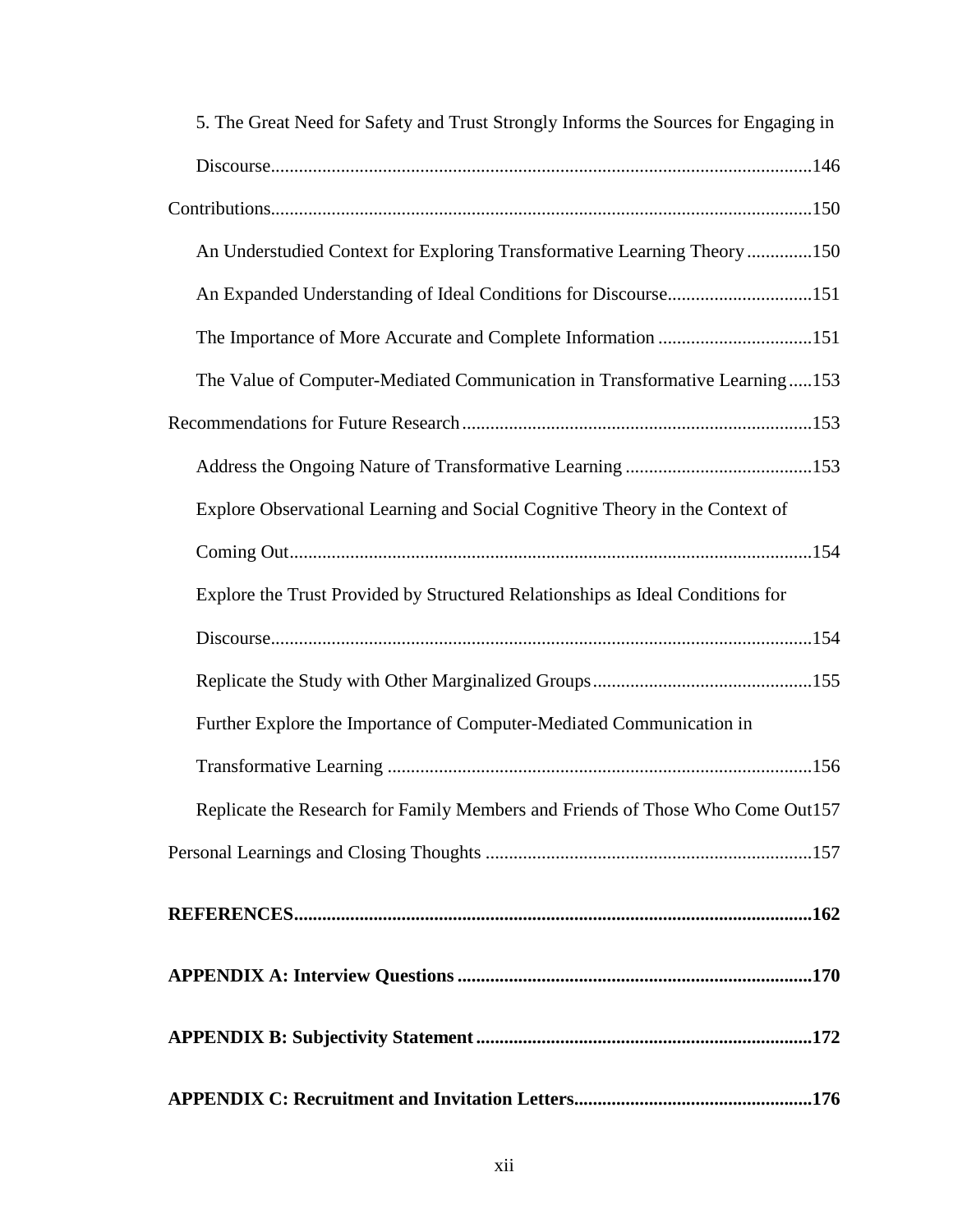|--|--|--|--|--|

## **APPENDIX E: Summary of Composite Textural-Structural Description Analysis185**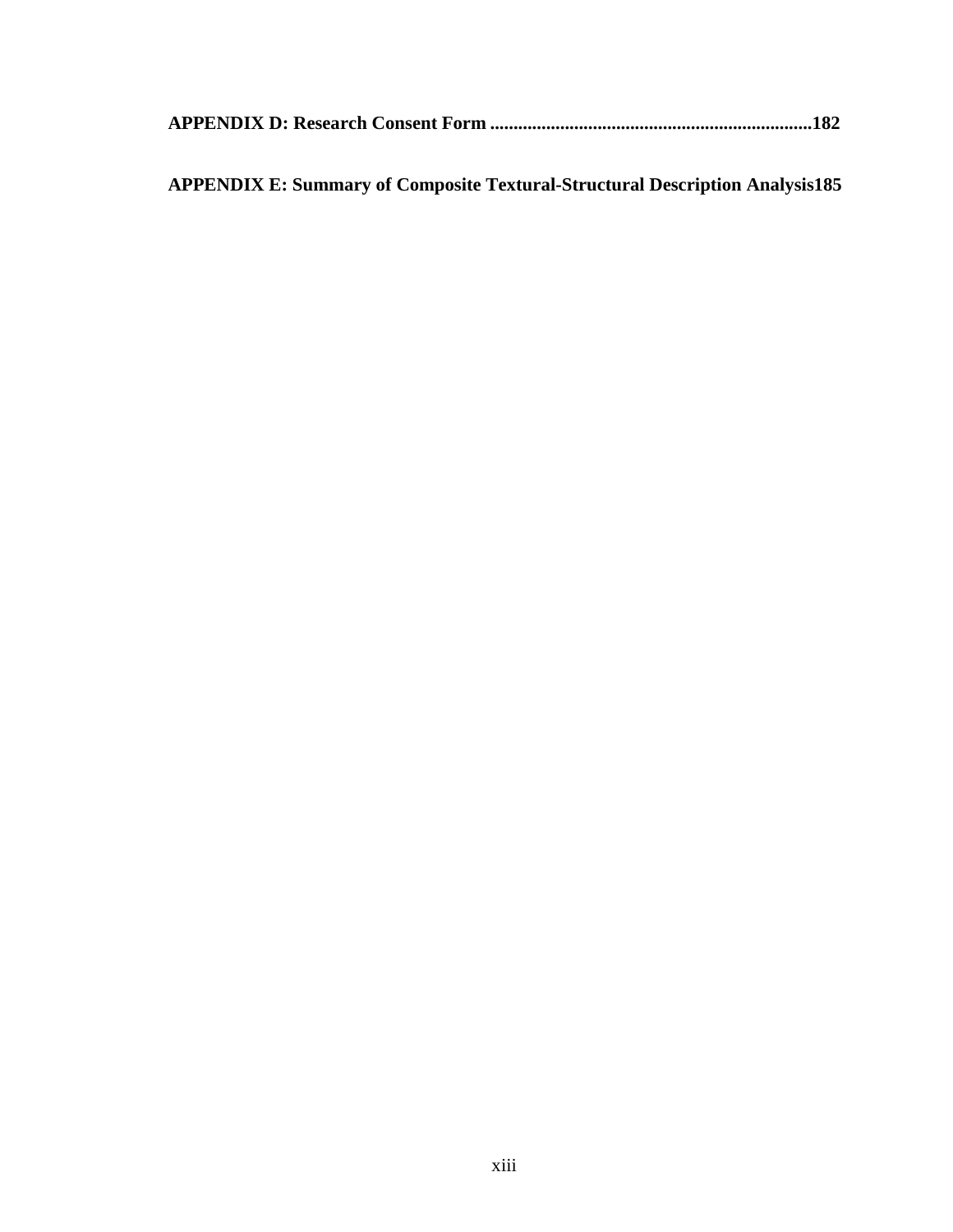## **List of** F**igures**

|  | <u>Page</u> |
|--|-------------|
|  |             |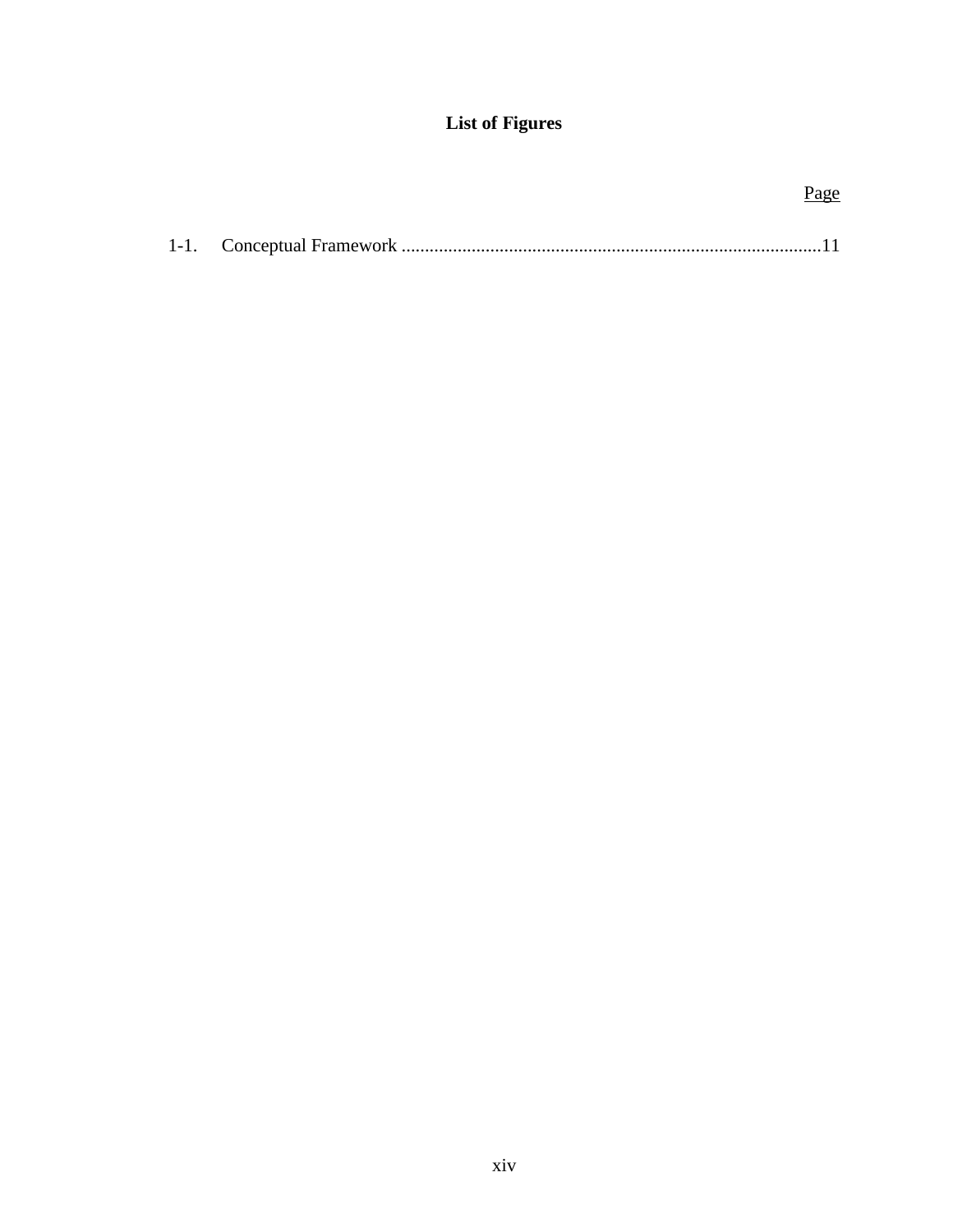## **List of Tables**

Page

| $4-1.$  |                                                                           |
|---------|---------------------------------------------------------------------------|
| $E-1$ . | How Each Ideal Condition Was Present/Available for Participants Ed and    |
|         |                                                                           |
| $E-2$ . | How Each Ideal Condition Was Present/Available for Participants Calvin    |
|         |                                                                           |
| $E-3$ . | How Each Ideal Condition Was Present/Available for Participants Alan and  |
|         |                                                                           |
| $E-4$ . | How Each Ideal Condition Was Present/Available for Participants Greg      |
|         |                                                                           |
| $E-5$ . | How Each Ideal Condition Was Present/Available for Participant Jackson195 |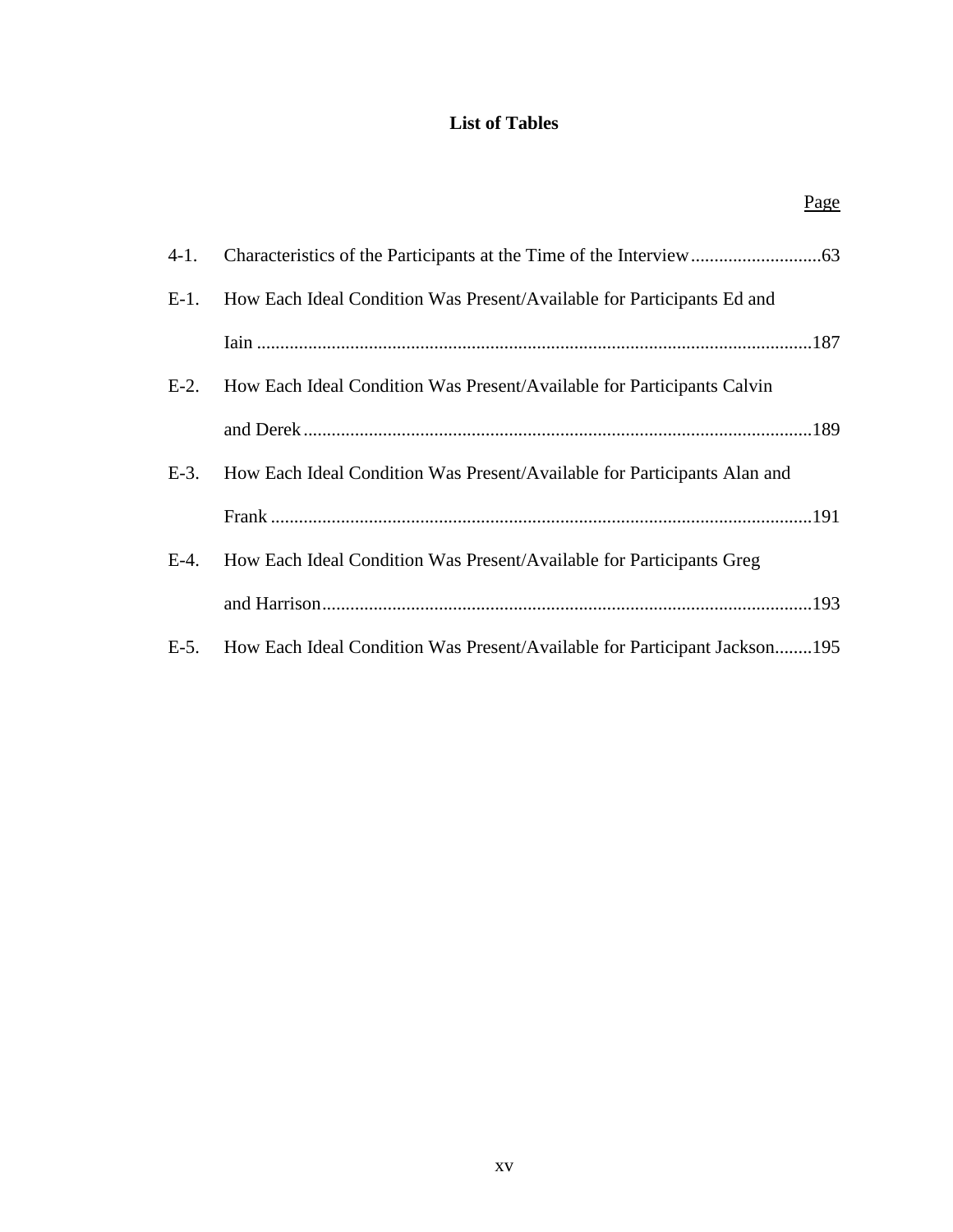# **CHAPTER 1: INTRODUCTION**

#### **Overview**

Mezirow's (1978) theory of transformative learning posits "perspective transformation" as a central learning process. Transformative learning, he wrote, is "learning that transforms problematic frames of reference to make them more inclusive, discriminating, reflective, open, and emotionally able to change" (Mezirow, 2009, p. 22). Mezirow described transformative learning as a process involving a profound change in one's sense of self. Key to this perspective shift is the critical examination and questioning of the learner's deeply held assumptions and beliefs. The theory calls for examination of beliefs through critical discourse with trusted others, to examine new perspectives and validate new ideas. The availability and benefit of the discourse described in transformative learning theory is, however, based on ideal conditions. It does not take into full account the challenges met by those individuals who are marginalized in society and may not have full access to the resources that facilitate open, candid discourse with others. A marginalized individual, such as a "closeted" gay man who decides to disclose his sexuality and "comes out of the closet," may not engage in discourse under the ideal conditions Mezirow described, yet he may describe his coming out process as a transformative experience (De Monteflores & Schultz, 1978; Cass, 1979; Herek, 1990, 1996) that meets Mezirow's description of transformative learning.

This qualitative research study sought to increase understanding of the nature of discourse during the transformative learning experience, with focus on how the effects and benefits of discourse are received when the ideal conditions articulated by Mezirow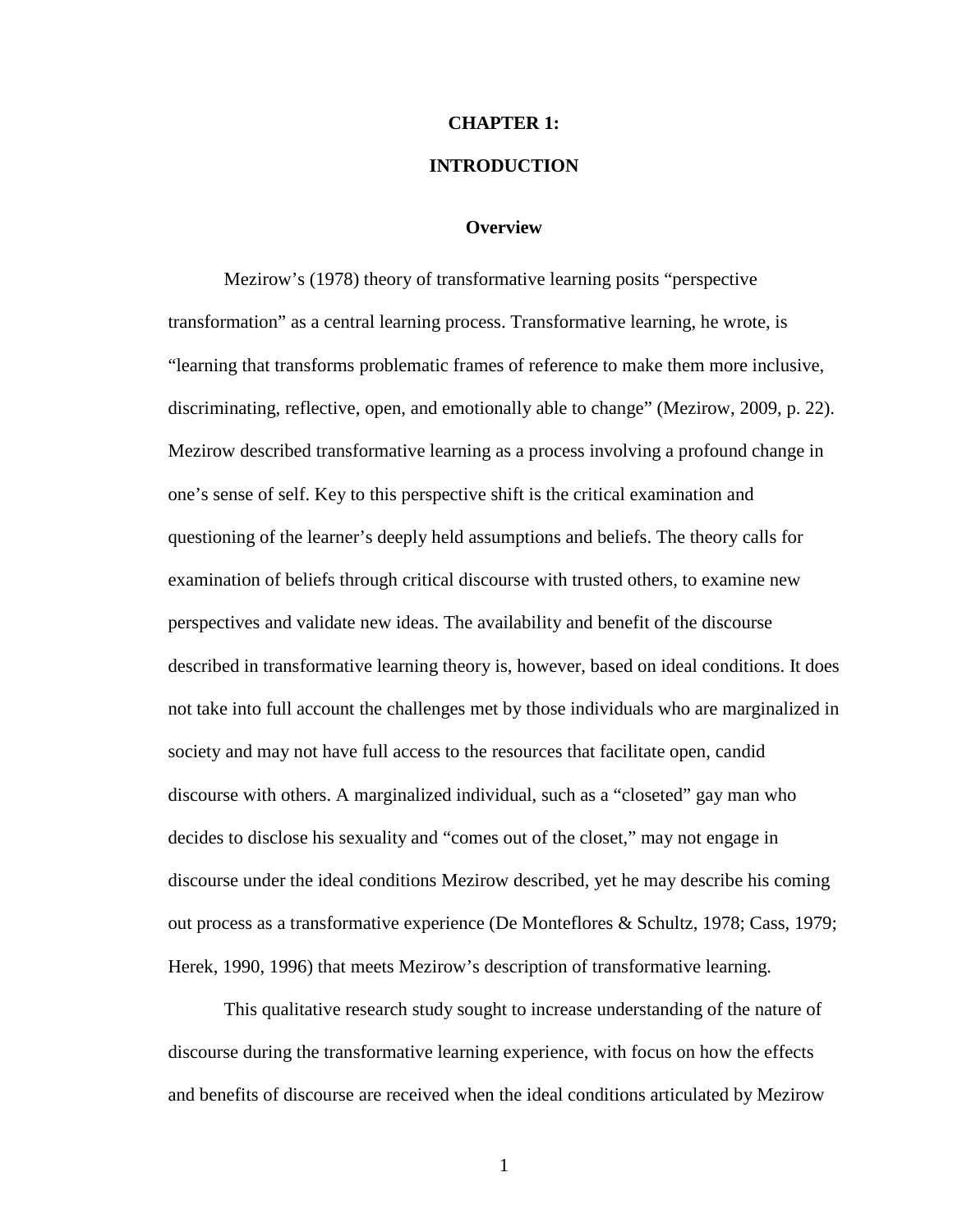may not be readily available. The study explored the role of cultural scripts in this discourse and the related conditions as articulated by Mezirow. The study adds to a growing understanding of the ideal conditions in which discourse occurs, beyond those Mezirow articulated. The context for this qualitative study is the coming out process for closeted gay men.

#### **Statement of the Problem**

The discourse that is prescribed in Mezirow's (2009) transformative learning model is based on ideal conditions, presuming a free exchange of ideas, without coercion or other obstructions to transformation. However, the ideal conditions and resources proposed for transformative learning to occur may not be as accessible for individuals who are marginalized. The conditions for discourse as well as the resources drawn upon in this learning process are influenced by the prescriptions we are given by culture. The model does not account for social position, i.e., a sense of position in the dominant social arguments in how we are either marginalized or privileged. Thus, transformative learning can be better understood by accounting for the cultural embeddedness and positionality of the learner. Researchers, including Dirkx (1991) and Taylor (2000, 2007), concluded that Mezirow's model did not fully take into account the context, importance of relationships, and the possible barriers to transformative learning faced by marginalized populations.

The ideal conditions for the discourse that Mezirow's model prescribes may not be reliably available to marginalized individuals, yet transformative learning may include alternative ways of receiving meaning-making benefits of discourse and conditions that facilitate this discourse. Other researchers have identified alternative discourse conditions and methods (Sherlock, 2000; Henderson, 2001; Carter, 2002; Hamp, 2006; Bradshaw,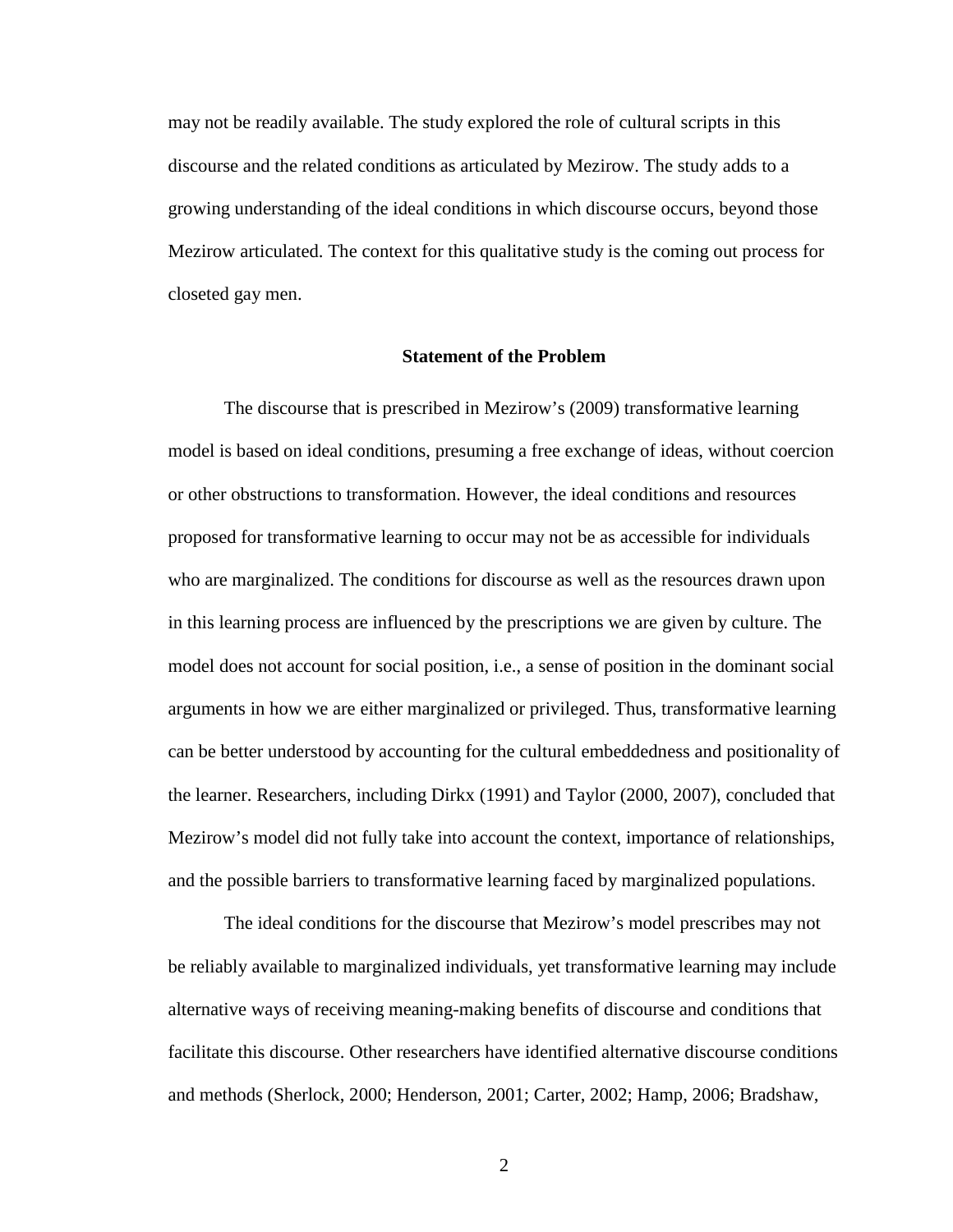2008) such as self-discourse, or self-dialogue, as a way to receive the effects of discourse when the ideal conditions such as a trusted discourse partner were not as accessible. This suggests further exploration into the nature of critical discourse and conditions to facilitate this discourse that may be available to individuals who are of a marginalized group.

A useful context in which to explore further the accessibility to discourse and ideal conditions for marginalized individuals is that of nonheterosexuals. Heterosexist scripts can make gay men and lesbians feel like outsiders, not fully fitting into "normal" environment (Clark, 1977/2005). Unlike race, sexual orientation is an invisible trait, a hidden social identity (Shelp, 2002; Clair, Beatty, & MacLean, 2005) that may also be stigmatized. Many gay men and lesbians continuously choose how much of their stigmatized hidden social identity to disclose in each moment and encounter. Those who remain closeted may spend a great deal of energy hiding their identities—"passing" as heterosexual—by constantly looking over their shoulders and monitoring the environment for the next potential threat, and experiencing continuous distraction and depleted cognitive and intrapsychic resources (Snyder, 1987; Herek, 1990; Ely & Thomas, 2001; Ragins, 2004; Clair et al., 2005; DeJordy, 2008). Many gay men and lesbians describe the experience of relief when they decide to be earnest and authentic through disclosure to self and then to others by "coming out of the closet" and living more openly. This embracement of greater authenticity is described as feeling transformative (De Monteflores & Schultz, 1978; Cass, 1979; Herek, 1990, 1996).

Extant literature agrees that coming out is not a discrete event per se but a set of common phases as part of a recursive, nonlinear process of internal reflection,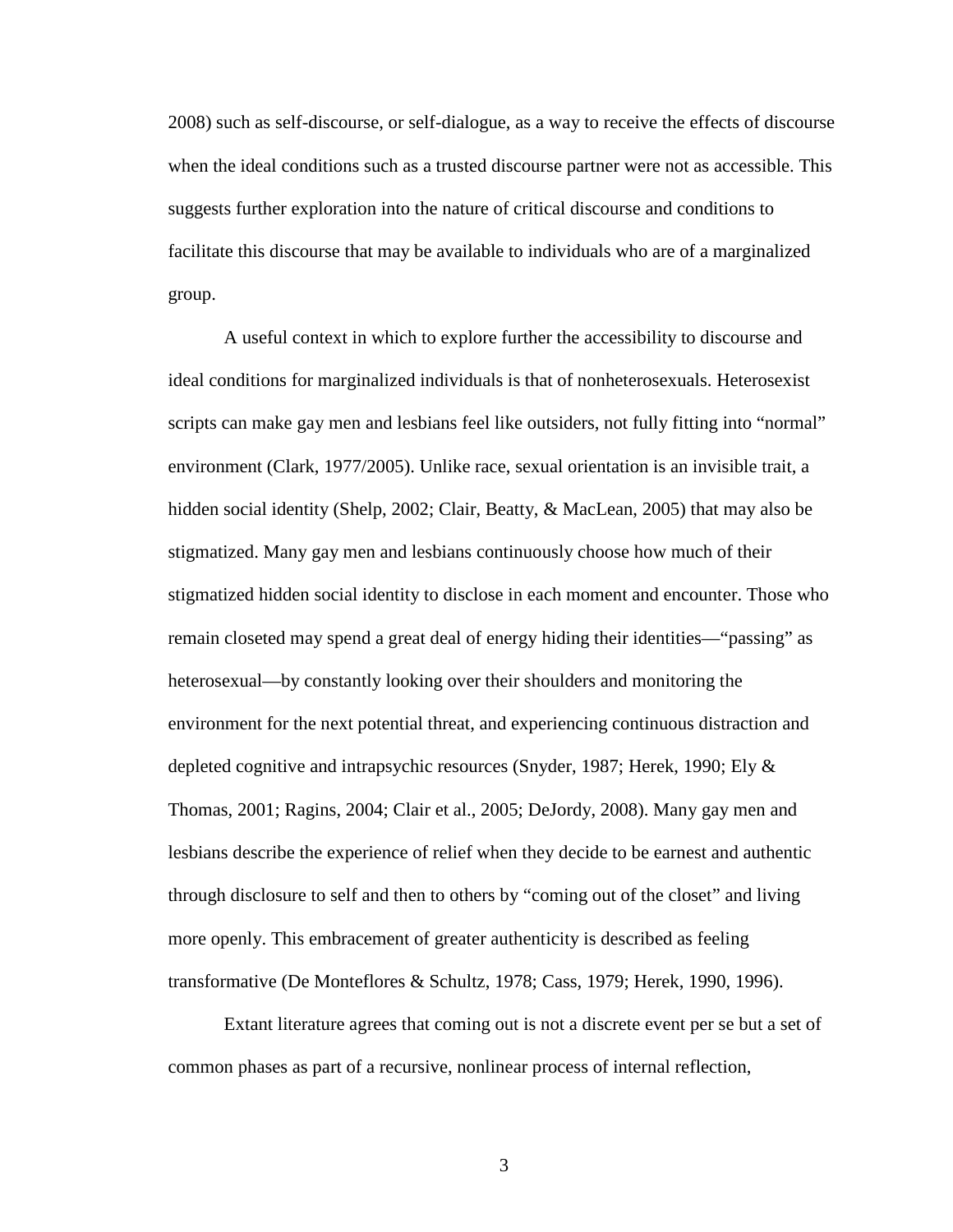questioning, discourse, and action by the individual who believes he is gay or she is a lesbian (Cass, 1979; Coleman, 1982; Troiden, 1989; Alderson, 2003). The act of disclosing one's sexual orientation is but one component of the coming out process (Anderson & Mavis, 1997). It is a deeply personal, frequently emotional process that often feels very risky, given the stigma assigned to being gay or lesbian in most societies (Goffman, 1963; Herek, 1990, 1996; Clair et al., 2005). Coming out requires individuals to make a decision to disclose their sexual orientation to themselves and to others through a process that has the characteristics and meets the criteria of transformative learning as described by Mezirow's adult learning theory.

Mezirow's model includes three stages and 10 phases that may occur as part of a transformative learning experience. The stages in Mezirow's model especially align with the coming out experience include reflecting on deeply held assumptions, engaging in critical discourse, and taking action based on the new perspective. There are differing opinions about the ideal conditions that facilitate discourse, and this study adds to that conversation by exploring what ideal conditions marginalized individuals encounter that make the benefits of discourse available to them.

#### **Purpose and Research Questions**

The purpose of this qualitative research study was to explore the nature of discourse in the transformative learning experience of the coming out process of gay men, adding to the understanding of ideal conditions in which the effects of discourse can be received. Drawing from in-depth interviews with nine gay men about their coming out experience, this study focused on the discourse component of Mezirow's model with emphasis on the role of cultural scripts and access to resources. Through individual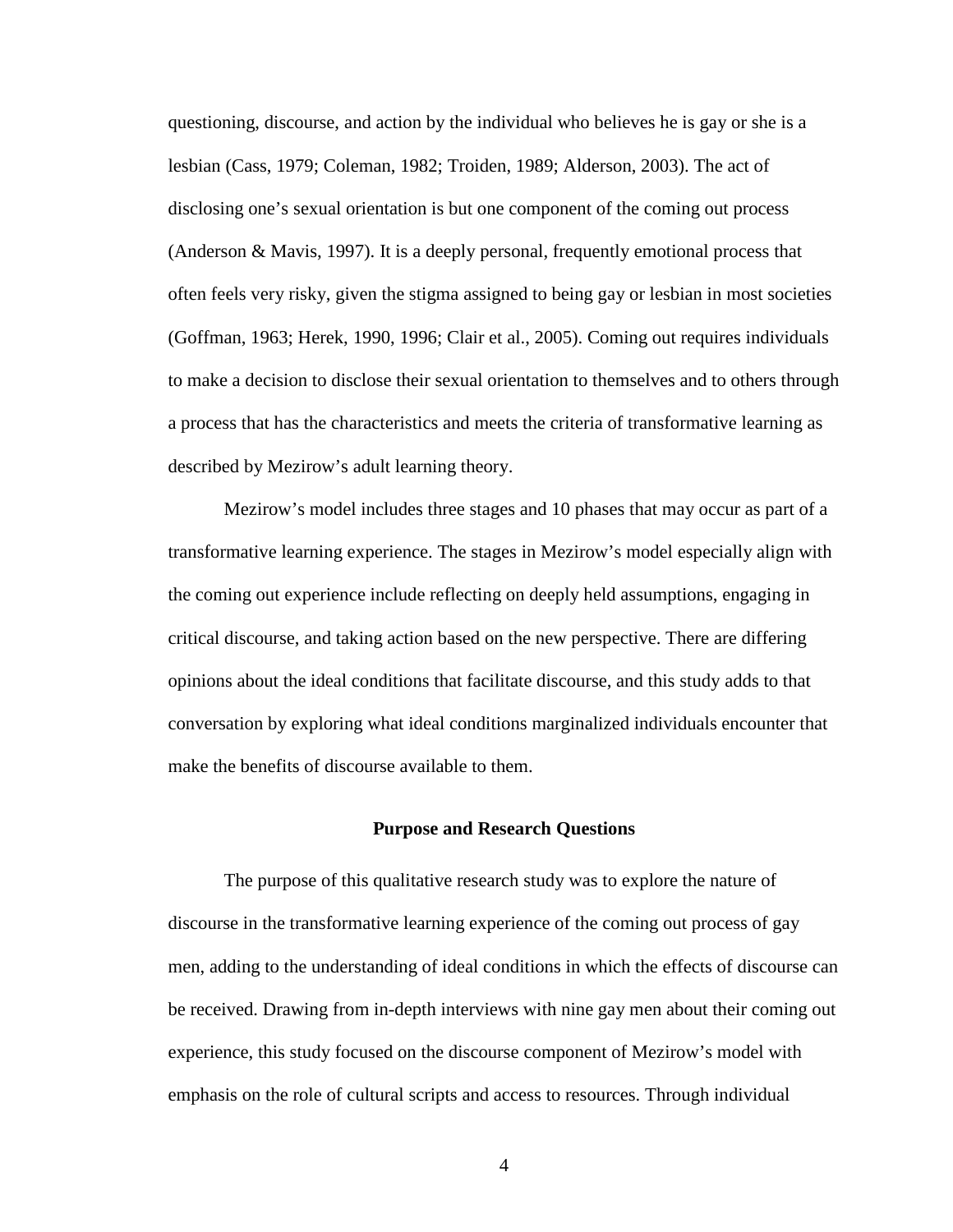recollections of the experience of coming out, this phenomenological study analyzed the role of discourse as part of the events, feelings, and conditions that inform the decision to come out and the acts of coming out.

The study addressed one specific research question and two subquestions:

- What is the nature of discourse in the transformative learning experience of coming out?
	- 1. What cultural scripts are described as being part of this discourse?
	- 2. What resources enter into the discourse process for transformative learning to occur?

#### **Statement of Potential Significance**

This study adds to theory in two general ways. First, it explored transformative learning in a context in which there is a dearth of research—that of gay men coming out of the closet. In doing so, it accounted for marginalized individuals' lack of access to resources useful for transformation and further explicated Mezirow's conceptualization of discourse and its role in transformative learning. This study addressed the role of cultural scripts and resources and their interaction that produce or inhibit discourse in transformative learning. This is important because it expands the understanding of the ideal conditions that enable discourse to occur. In addition, this study expanded understanding of the resources that are needed as part of the transformative learning experience for this context.

Second, for the field of adult learning, this study considered the system of stratification in society. Examining transformative learning in the context of one particular system of stratification (gay men) may inform transformative learning in other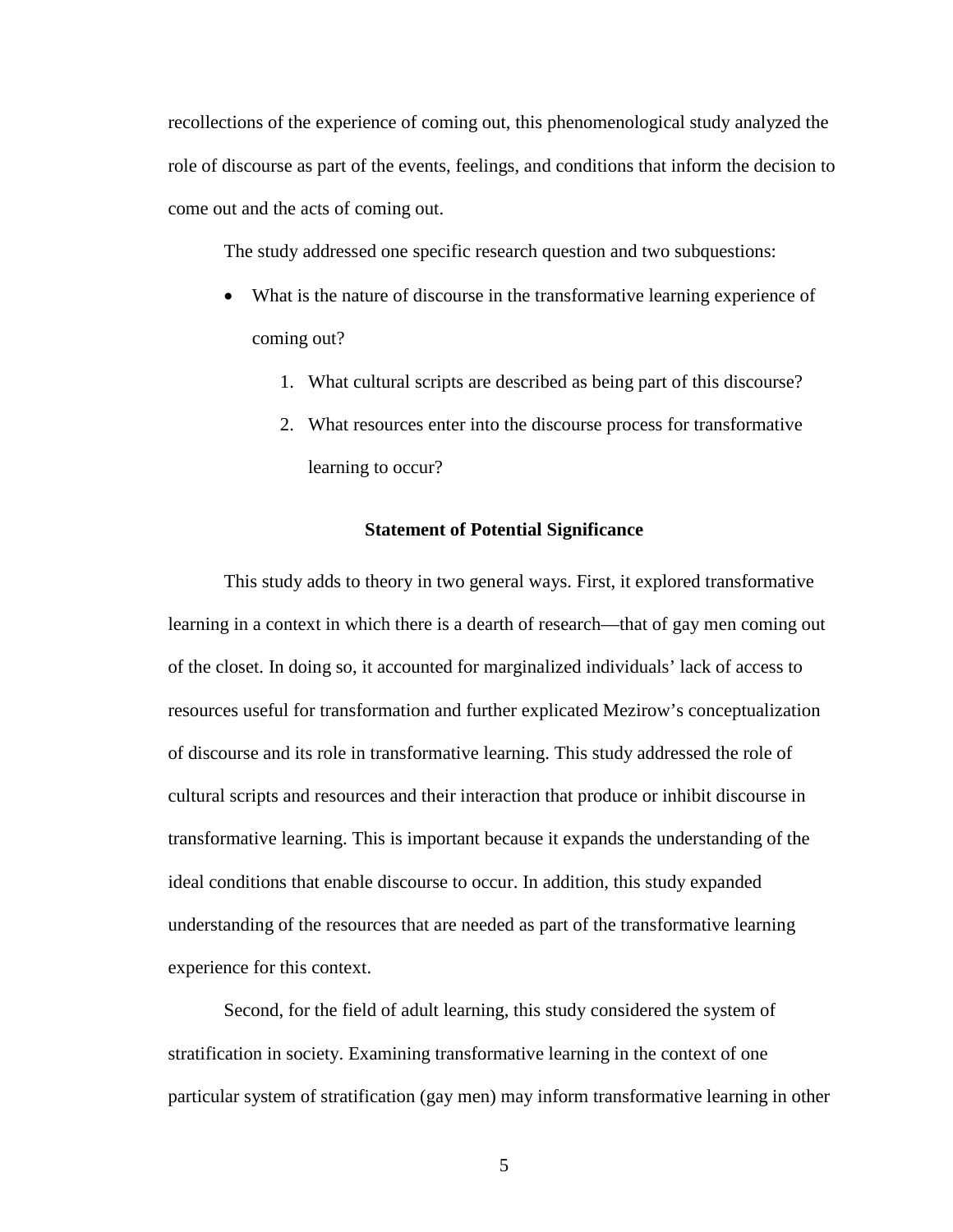situations, allowing adult learning to play a greater role in social transformation and justice and helping adult educators, human resource development practitioners, employers, clergy, and loved ones to support, and even facilitate, transformative learning experiences for those who are marginalized.

#### *The Costs of the Closet Are Real*

The closet exacts a high cost at all levels for the gay men and lesbians as well as their families, their coworkers, their employers, and society as a whole. Staying closeted means that one may not be fully, authentically present. In the workplace, for example, closeted employees may feel compelled to leave an important piece of themselves at the door when they come to work and evade personal interactions that may disclose sexual orientation, which creates physical and psychological stress. They may fear physical harm, a damaged career, or harassment if others suspected or knew. These factors may impact productivity and workgroup cohesion. Herek (1996) wrote that the cost of being closeted is high, causing feelings of inauthenticity and impairing social relationships due to a lack of honesty. The individual feels an increased strain on intimate relationships, and the incongruity leads to psychological and physical distress. He argued that the remedy is coming out. DeJordy (2008) argued that the unintentional consequences for gay men and lesbians passing for heterosexual in organizational contexts included disengagement, depleted cognitive and intrapsychic resources, and cognitive dissonance.

While remaining fearful and closeted may come at a high personal cost to the gay man or lesbian, there are other real "costs of the closet" for employers and society as well. Higher stress levels can translate to increased medical care costs for employers. An unwelcoming or unsafe workplace does little to recruit and retain talented gay men or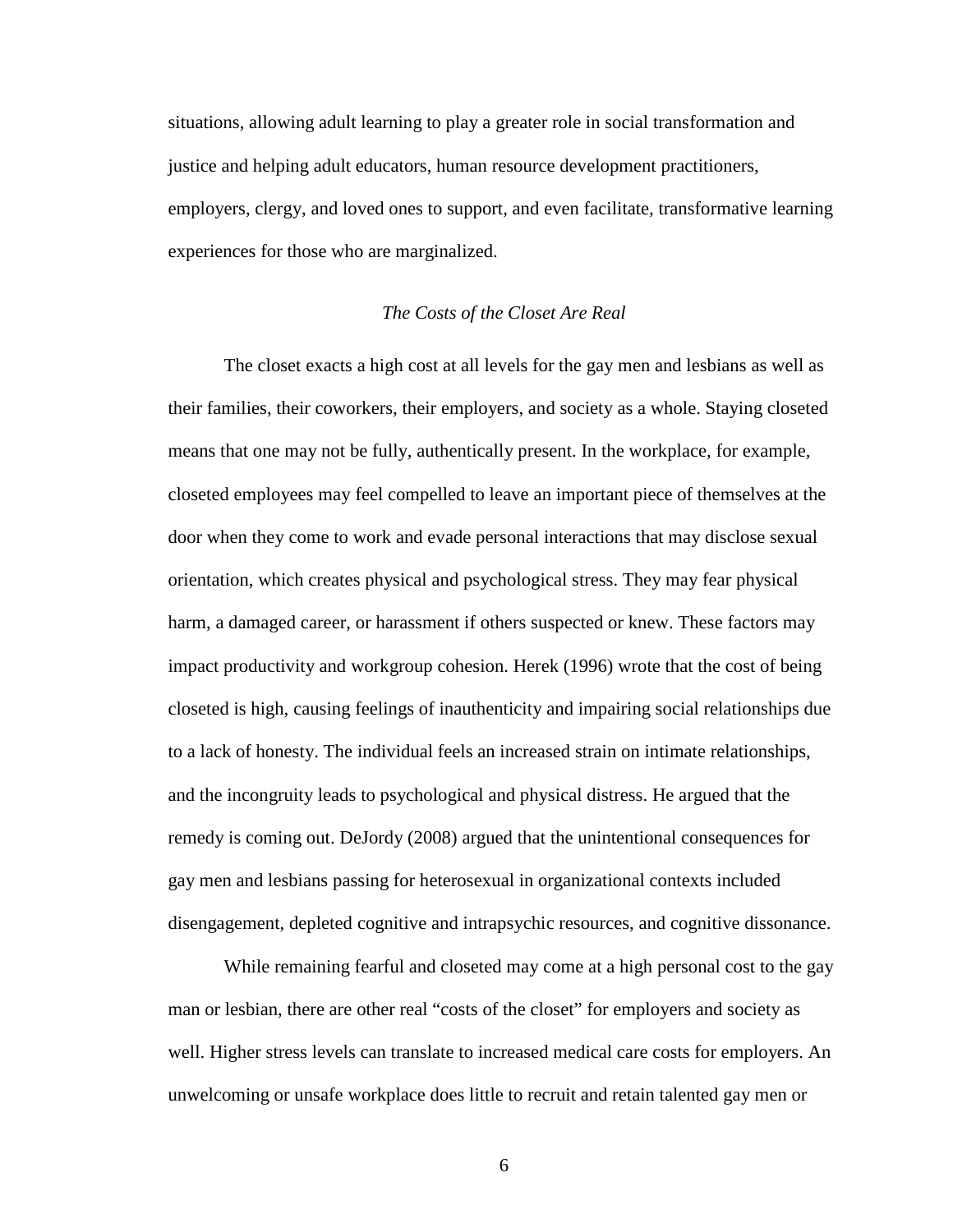lesbian workers or those who support equality in the workplace. The recruiting advantage in having an open environment is not limited to attracting gay or lesbian talent, as many young non-gay candidates view gay-friendly benefits and policies as signs of a fair, progressive employer for all people. More than half of the Fortune 500 companies now offer domestic partner health benefits, a steady increase from the 96 large employers that offered them in 1999 (Human Rights Campaign, 2009).

Another example of the cost of the closet is the U.S. military's "don't ask, don't tell, don't pursue, don't harass" policy. Originally framed as a "live and let live" compromise to permit gay men and lesbians to serve in the military provided they did not disclose their sexual orientation, it has instead greatly increased the number of cases of witch-hunts, harassment, physical violence, and even murders of service members who are, or are perceived to be, gay or lesbian. In a 2005 report, the Government Accounting Office estimated that between 1991 and 2003, the cost to taxpayers for discharging and replacing nearly 10,000 gay or lesbian service members was at least \$195 million. The number of discharges continues to rise. The costs of the closet are real.

#### **Conceptual Framework**

A transformative learning experience, as described by Mezirow (1978), is a deep shift in perspective, involving a profound change in an individual's sense of self. Transformative learning theory calls for examination of deeply held assumptions and beliefs through critical discourse with trusted others, to explore new perspectives and validate new ideas. The ability to freely and fully participate in discourse as described in transformative learning theory is based on seven general ideal conditions articulated by Mezirow: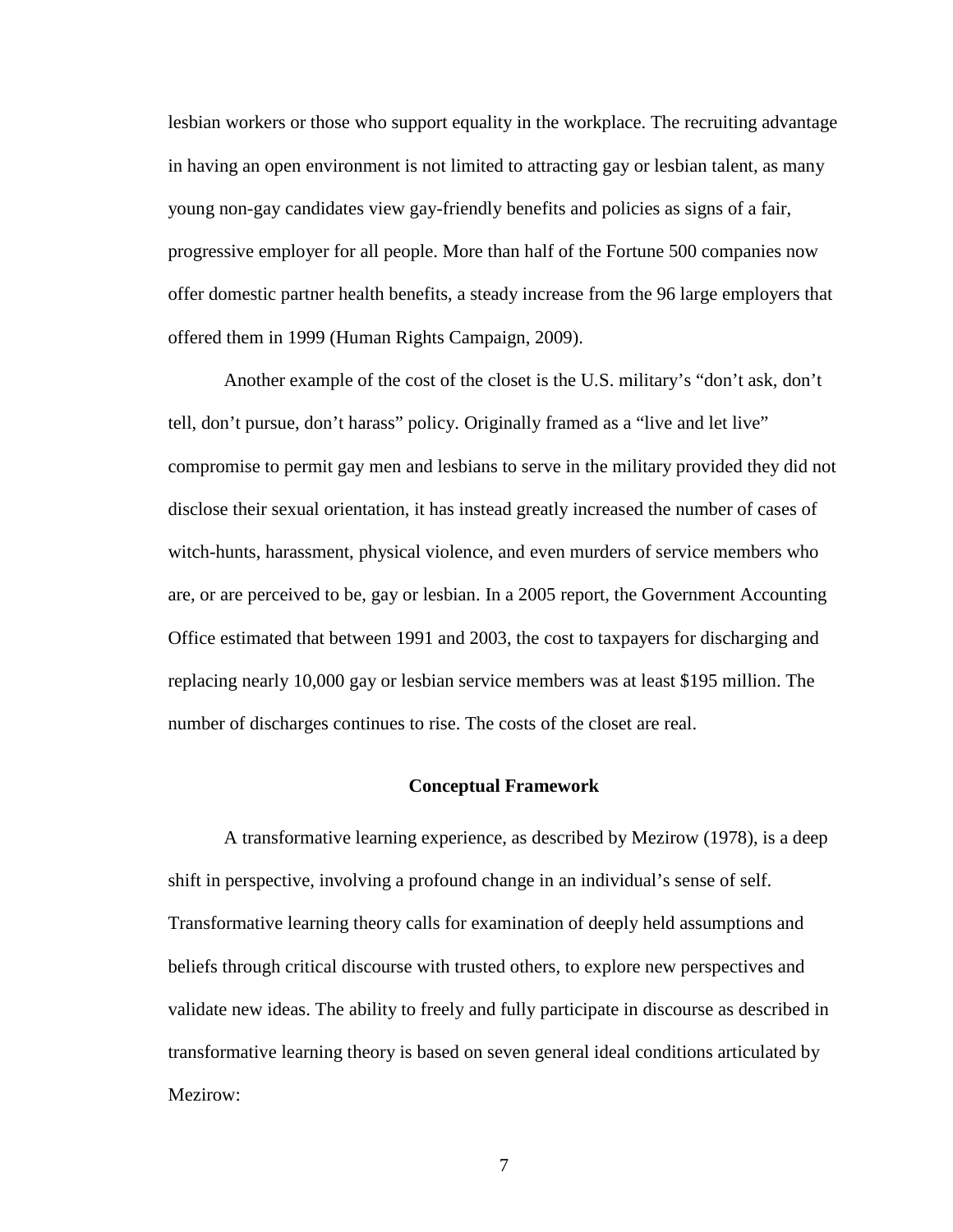- More accurate and complete information
- Freedom from coercion and distorting self-deception
- Openness to alternative points of view and empathy and concern about how others think and feel
- The ability to weigh evidence and assess arguments objectively
- The awareness of the context and taken-for-granted assumptions, including one's own
- Equal opportunity to participate in the various roles of discourse
- A willingness to seek understanding, agreement, and a tentative best judgment as a test of validity until new perspectives, evidence, or arguments are encountered and validated through discourse as yielding a better judgment. (Mezirow, 2009, p. 20)

Mezirow acknowledged that ideal conditions are never realized in practice, but transformative learning theory does not fully account for the challenges met by individuals who are marginalized in society for whom ideal conditions may not be readily available for a substantial part of their coming out process and who may not have equal access to the resources for open, candid discourse with others. The theory does not fully consider the influence of culture and context, which cannot be ignored in those who experience marginalization (Taylor, 2000, 2007). A marginalized individual's transformative learning experience of coming out may not engage in discourse within the ideal conditions Mezirow described, and the individual may find alternative ways to receive the benefits of discourse, outside of what was articulated in transformative learning theory.

Brookfield (2000) pointed to the influence of asymmetrical relationships and power struggles in transformative learning. Individuals must work to determine whether deeply held assumptions are destroying their sense of well-being and serving the interests of others, i.e., hegemonic assumptions. This study posited that a prime example of a hegemonic assumption is heteronormativity, or the belief that heterosexuality is the only accepted norm. Brookfield said that there is a political dimension in all critically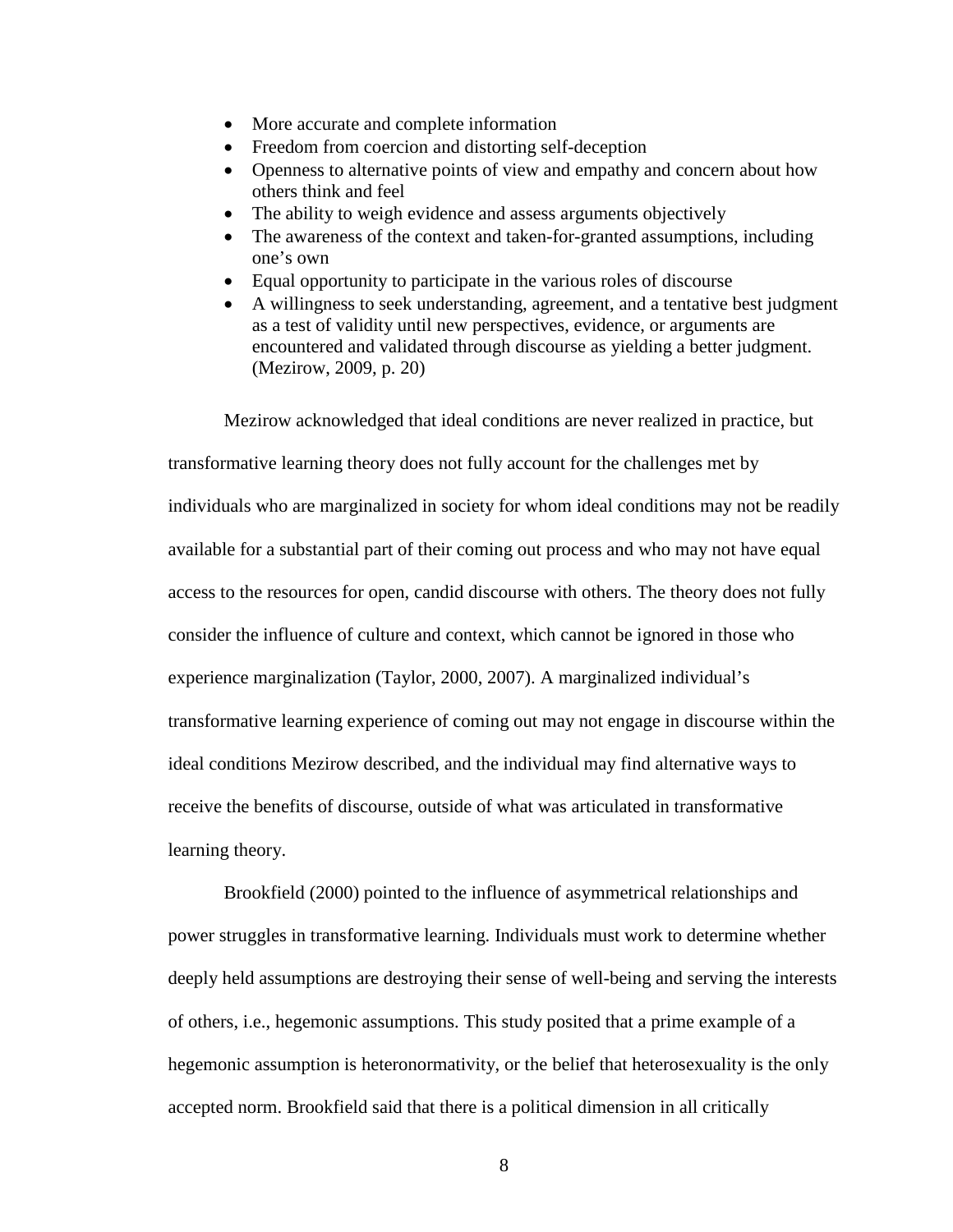reflective learning that Mezirow's theory describes. "There is always a political dimension in that they are all structured by and entail power relationships, dominant and contending discourses, and unequal access to resources" (2000, p. 127). This political dimension is counter to the ideal conditions articulated for fully and freely participating in discourse.

In a meta-review of empirical research on Mezirow's model, Taylor (2000, 2007) found that the most common limitation of transformative learning theory concerned relationships. The importance of relationships, trust, friendship, and support was underrepresented in earlier descriptions of rational discourse. These subjective elements seemed to provide essential conditions for effective discourse. Trusting relationships provide openness and confidence to deal with learning on an affective level necessary for managing the threatening and emotionally charged transformative learning experience. Taylor noted that context and culture in the transformative learning process also seemed to have a greater influence than originally thought, with context better understood than culture. The research included in Taylor's meta-review revealed that personal contextual factors, such as readiness for change, predisposed people to a transformative learning experience.

Taylor noted that some studies concluded that the definition of perspective transformation was too narrow and rational, citing as an example Clark (1991), who identified three dimensions of change in transformative learning, including psychological, where the structure of self-understanding changes; convictional, where systems of belief are revised; and behavioral, where lifestyle is altered. The implication, Taylor said, was that perspective transformation was a result of the individual becoming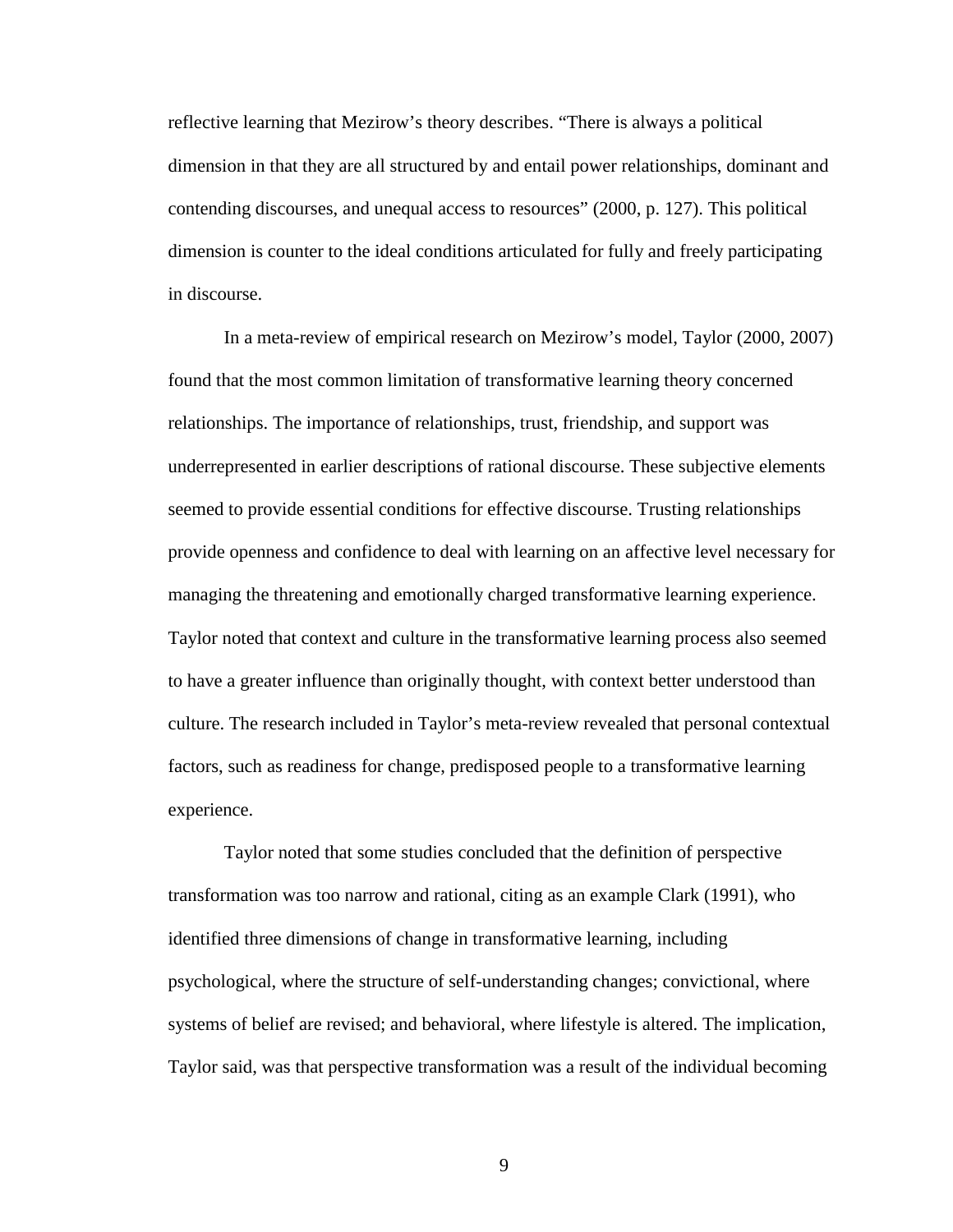more in touch with his or her logical-rational side, discounting other ways of knowing, such as affective learning, and the role of emotions and feelings in the transformative learning process. He concluded that there was a profound lack of research on transformative learning in relation to "difference" and that diverse perspectives along the lines of race, class, ethnicity, and sexual orientation were missing from transformative learning research.

The context for this qualitative study was the coming out process as experienced by gay men. For the purposes of this study, the process of coming out as described by the participants in this study met the criteria for a transformative learning experience. Coming out is a form of self-disclosure, acknowledging to one's self a same-sex attraction and "the communication by one individual to another of information about himself or herself that otherwise is not directly observable" (Herek, 1996, p. 2). Coming out is a lifelong process, but for the purpose of this study, it was considered to begin with the first consideration by the participant that he might be gay, ranging to the point where he was out in all life contexts and considered himself to be fully out.

So, this study sought to increase understanding of the nature and conditions of discourse and how it occurs in the transformative learning experience of coming out for gay men (see Figure 1-1). It focused on how the effects and benefits of discourse are achieved and explored the extent to which the ideal conditions Mezirow described as necessary for dialogue to occur are involved in this process as well as other conditions that may arise. It explored what resources enter into the discourse process. For the purpose of this study, resources included such things as presence of the ideal conditions for discourse—more complete and accurate information—and access to exemplars,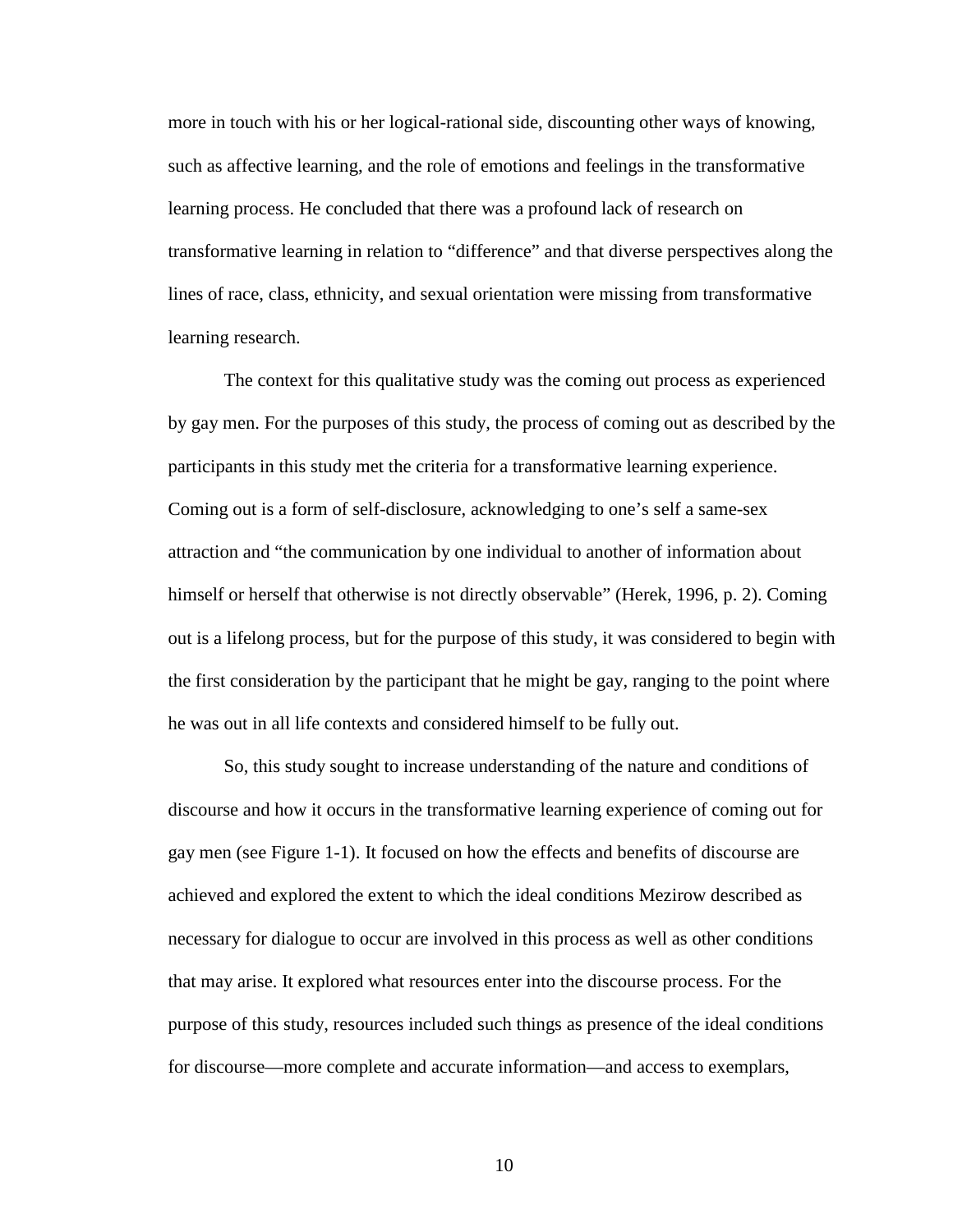alternative points of view, the gay community, and others with whom to engage in discourse. This study also examined the cultural scripts that are described as part of this discourse. Mezirow talked about overturning scripts and schema as part of transformative learning, and this study sought to broaden that understanding of this process.



*Figure 1-1.* Conceptual framework.

#### **Summary of Methodology**

In exploring coming out and the nature of discourse in transformative learning theory, this study lent itself to qualitative research. As Creswell (1998) explained, "Qualitative research is an inquiry process of understanding based on distinctive methodological traditions of inquiry that explore a social or human problem. The research builds a complex, holistic picture, analyzes words, reports detailed views of informants, and conducts the study in a natural setting" (p. 15). Of the qualitative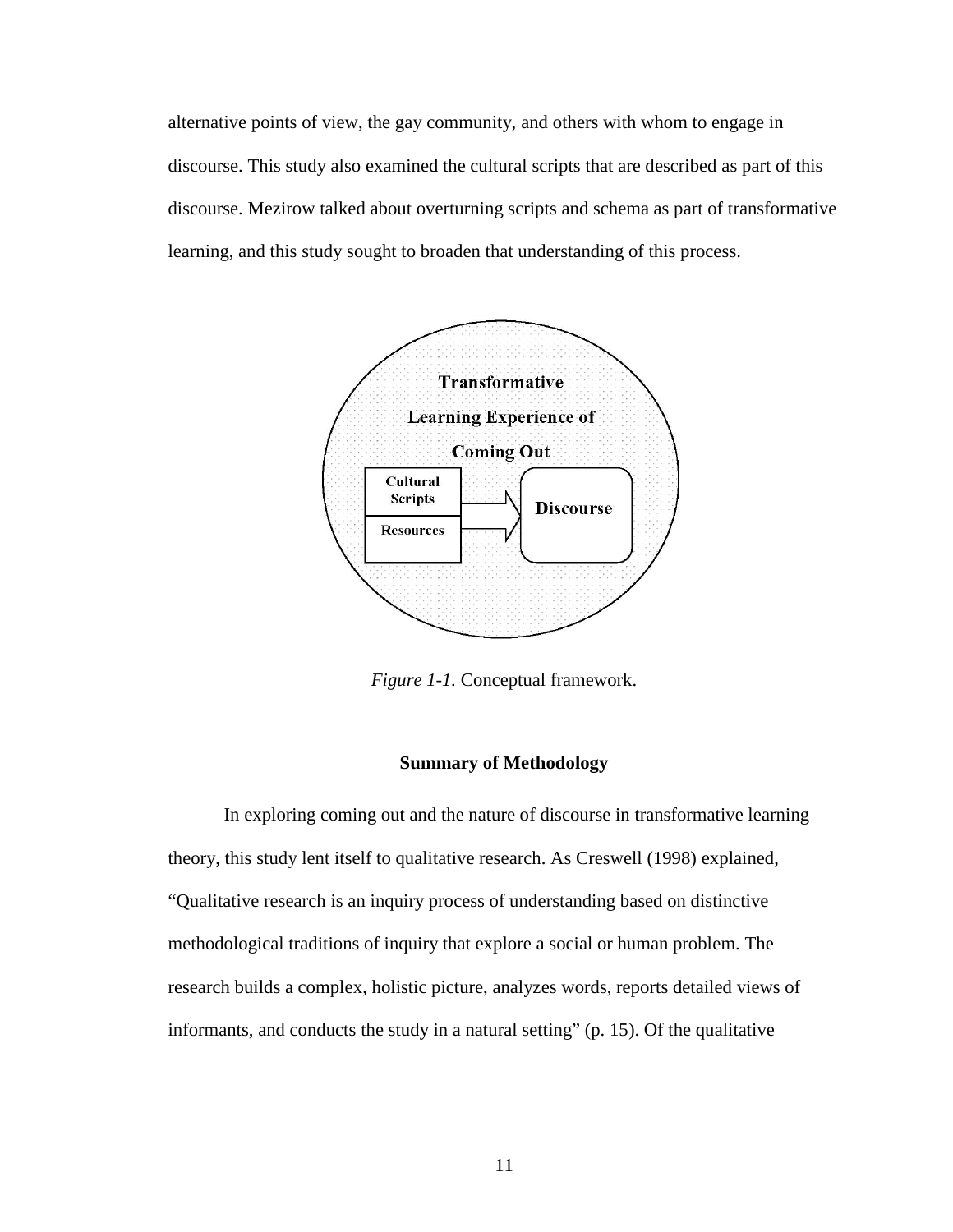methods, phenomenology was well suited to this study because it is a method of exploring the lived experience of coming out as transformative learning.

To understand the essence of experiences, data collection consisted of in-depth interviews gathering the statements of the meanings, meaning themes, and general description of the experience, resulting in a narrative description of the essence of the experience (Creswell, 1998). The sample population for this study was nine gay men, each of whom met the criteria to participate: they were born as biological males; lived in the United States; were openly out in all areas of their life—home, social, family, spiritual, and the workplace; have come out since 2000; were at least 21 years of age at the time of the interview; and described their coming out process as a transformative experience. The methodology is described more fully in chapter 3.

#### **Limitations**

This study is delimited in scope to explore coming out as a transformative learning experience of gay males. Lesbians, bisexuals, and transgender people were not included in the study population, though individuals in each of these groups also may experience a coming out process. Because participants resided in the United States, this population reflected those values and experiences and thus was not representative of those in other cultures. This study was qualitative and included nine participants; thus, it is not generalizable for all gay men, nor was it intended to be.

#### **Definition of Key Terms**

*(The) Closet:* A euphemism for passing, hiding an invisible part of one's identity. An individual who is "in the closet" chooses to remain hidden, concealing an attribute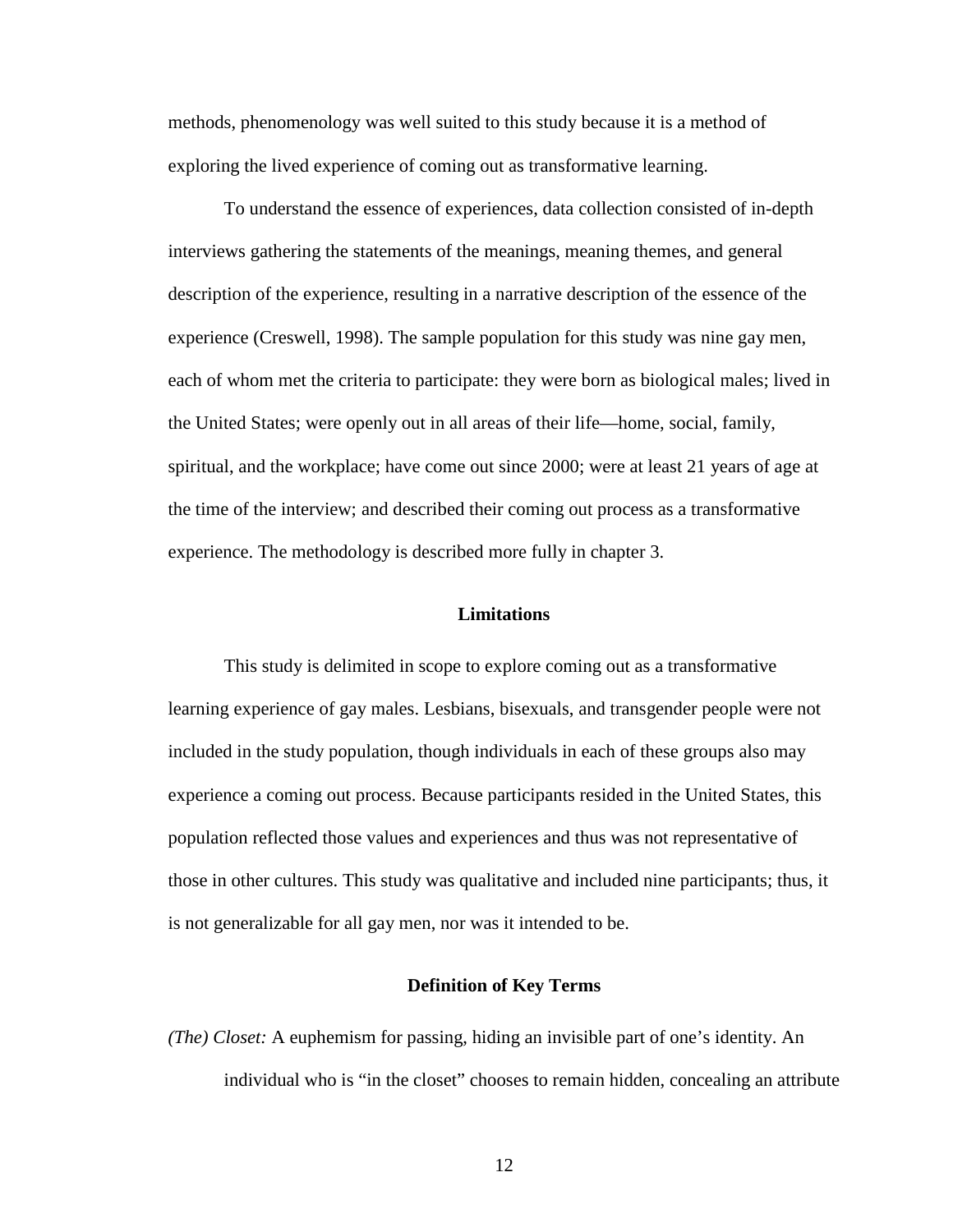or element to avoid potentially negative reactions from others, as in revealing a stigmatized hidden social identity.

- *Coming out:* Shortened from "coming out of the closet." A form of self-disclosure and "the communication by one individual to another of information about himself or herself that otherwise is not directly observable" (Herek, 1996, p. 2). Coming out refers to discrete events as well as a process (Anderson & Mavis, 1997).
- *Culture*: With respect to transformative learning theory, "Culture itself can be understood as a set of meaning perspectives which, together with idiosyncratic perspectives of our parents or primary care givers, constitute the universe of meaning perspectives to which we are exposed and from which we learn our perspectives through assimilation" (Mezirow, 1995, p. 44).
- *Cultural script:* For the purpose of this study, the concept of a cultural script is described as what Mezirow (2009) called meaning perspectives and meaning schemes. Meaning perspectives are made up of broad, generalized orienting predispositions and worldviews. Meaning schemes are a cluster of specific, more immediate beliefs, feelings, attitudes, and value judgments that go with and shape interpretation. Together, "they form a frame of reference, sets of orienting assumptions and expectations with cognitive, affective, and conative dimensions that shape, delimit, and sometimes distort our understandings" (Mezirow, 2009, p. 30). They are learned "as generalized subtexts which we have assimilated from our narrative interactions with our culture and our parents" (Mezirow, 1995, p. 44). Cultural scripts also may be called schemas.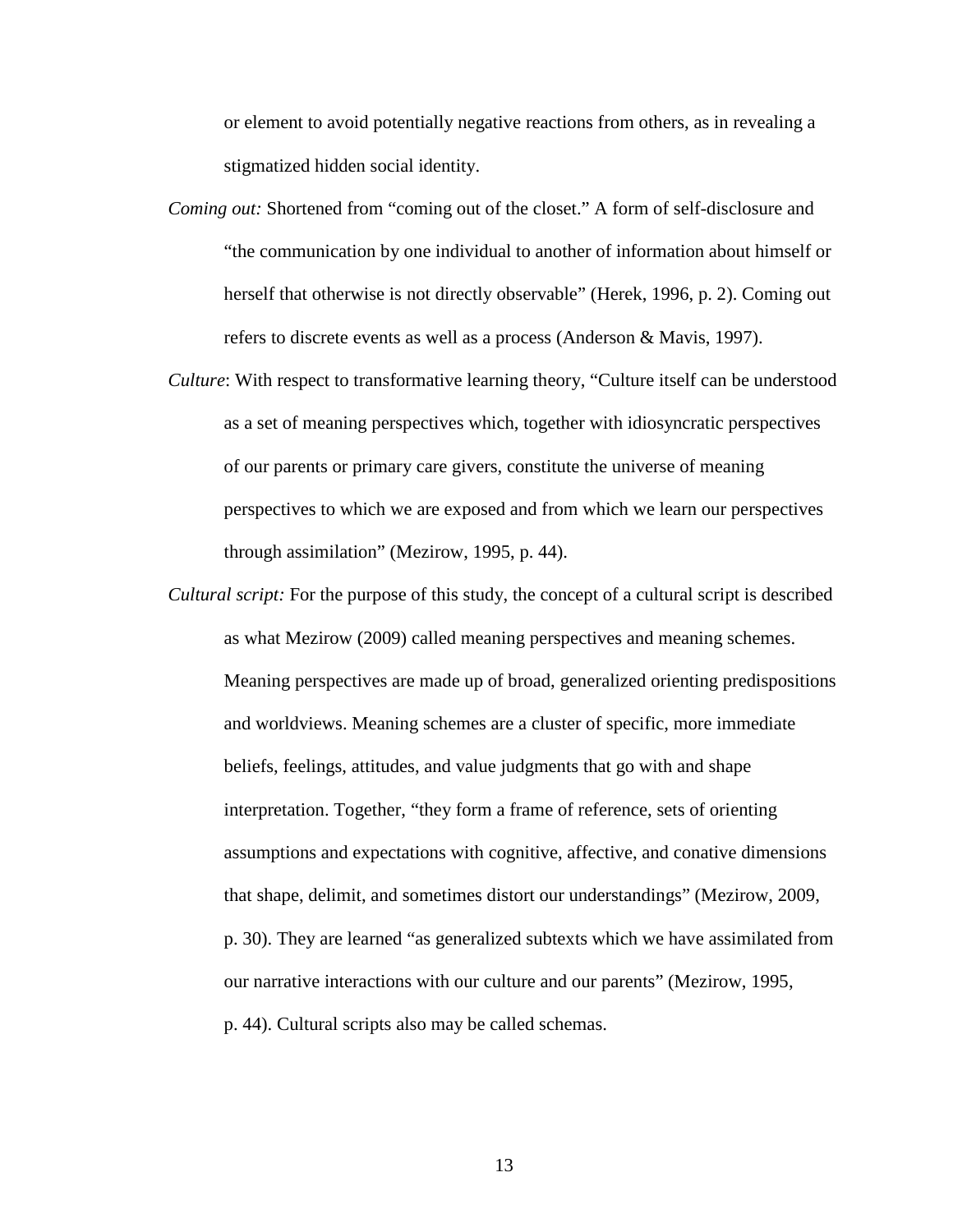- *Discourse*: In the context of Mezirow's transformative learning theory, the process in which one has active dialogue with another to better understand the meaning of an experience. Discourse involves a critical assessment of assumptions and beliefs. Discourse can include interaction within a group or between two people, including a reader and author, or an artist and viewer (Mezirow & Associates, 2000). Reaching consensus is a theoretical goal but not the only function of discourse (Mezirow, 1996). It is sometimes also referred to as rational discourse, critical discourse, or reflective discourse, or often simply discourse.
- *GLBT*: Acronym for gay, lesbian, bisexual, and transgender. Though different in many ways, these four groups are often combined because they are sexual minorities who share similar experiences of marginalization and stigma in culture.
- *Heteronormativity:* The assumption that heterosexuality is the only normal sexual orientation.
- *Heterosexism*: The pervasive attitude of superiority over homosexuality (Herek, 1990). It is the assumption that everyone is, or should be, heterosexual.
- *Homophobia:* The unfounded fear of gays and lesbians. Homophobia may manifest externally, toward another, or internally, as self-loathing (Herek, 1990). Commonly used interchangeably with *heterosexism* and *homo-negativity*.
- *Outed:* The forced, involuntary, premature disclosure of an individual's sexual orientation (Herek & Garnets, 2007).
- *Resources:* As defined by Callero (1994), "objects that serve as a source of power; they include nonhuman elements such as factories, weapons, and land, as well as human qualities such as fear, respect, and reverence. . . . Resources have an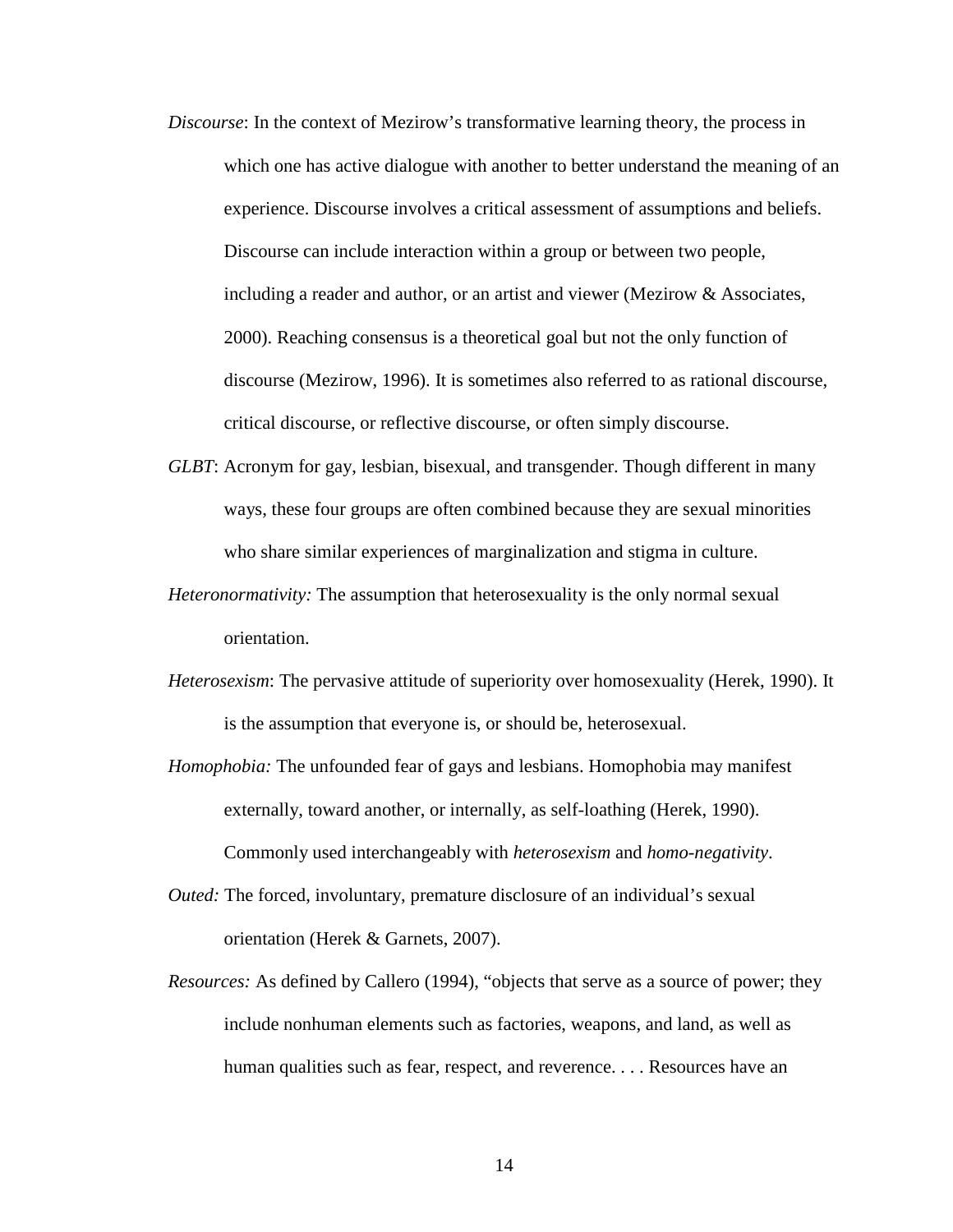'actual' existence and therefore are observable features of interaction" (pp. 233- 234). Schemas (scripts) cannot be observed and so have a virtual existence. "Together, schemas and resources are said to be constitutive of each other; schemas are the effects of resources and resources are the effects of schemas" (pp. 233-234). Because resources and schemas are so highly related, for the purpose of this study, scripts may also be considered a resource.

- *Stereotype*: "A fixed belief that all or most members of a particular group share a characteristic that is unrelated to their membership" (Herek, 1996, p. 8). This phenomenon adds to the difficulty in overcoming society's assumptions—usually negative ones—about a group.
- *Transformation:* In the context of transformative learning theory, "a movement through time of reformulating reified structures of meaning by reconstructing dominant narratives" (Mezirow & Associates, 2000, p. 19)*.*
- *Transformative learning:* "Learning that transforms problematic frames of reference to make them more inclusive, discriminating, reflective, open, and emotionally able to change" (Mezirow, p. 22).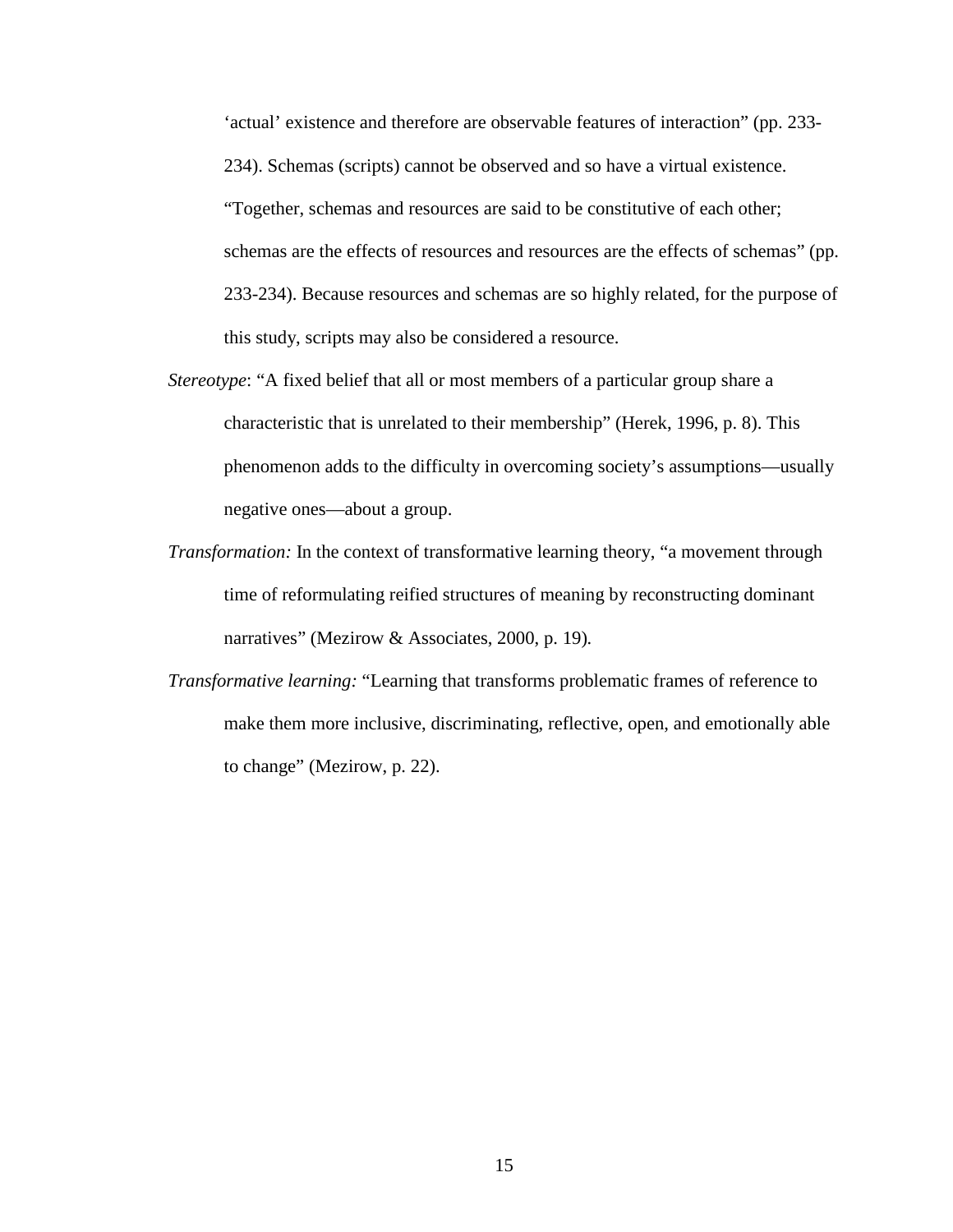#### **CHAPTER 2:**

#### **LITERATURE REVIEW**

To inform this study, a review of the literature in transformative learning theory and hidden social identity disclosure was conducted. Literature was gathered from a variety of sources, both online and print. Journal articles, articles from popular and national gay media, and dissertation abstracts were reviewed and downloaded from ProQuest and Academic Premier through the Aladdin online university library consortium system. Also visited were Web sites of several national gay, lesbian, bisexual, and transgender rights organizations, plus topically relevant Web sites hosted by researchers and national universities. A few articles were requested and received via email directly from researchers themselves.

This chapter begins with an overview of transformative learning, with a discussion of its elements and critiques of the model. This review is followed by the challenges of researching groups that have stigmatized invisible identities. As context for this study of discourse in transformative learning process, the coming out process is briefly explored through the literature. Next, the chapter explores the cultural context of coming out in terms of heterosexism, homophobia, and homonegativity as cultural scripts that are present and potentially surface in the transformative learning process.

#### **Transformative Learning**

Mezirow first articulated his theory of transformative learning in 1978 as being a fundamental, dramatic change in the way one sees oneself and the world in which one lives (Merriam & Caffarella, 1999). "Transformative learning may be defined as learning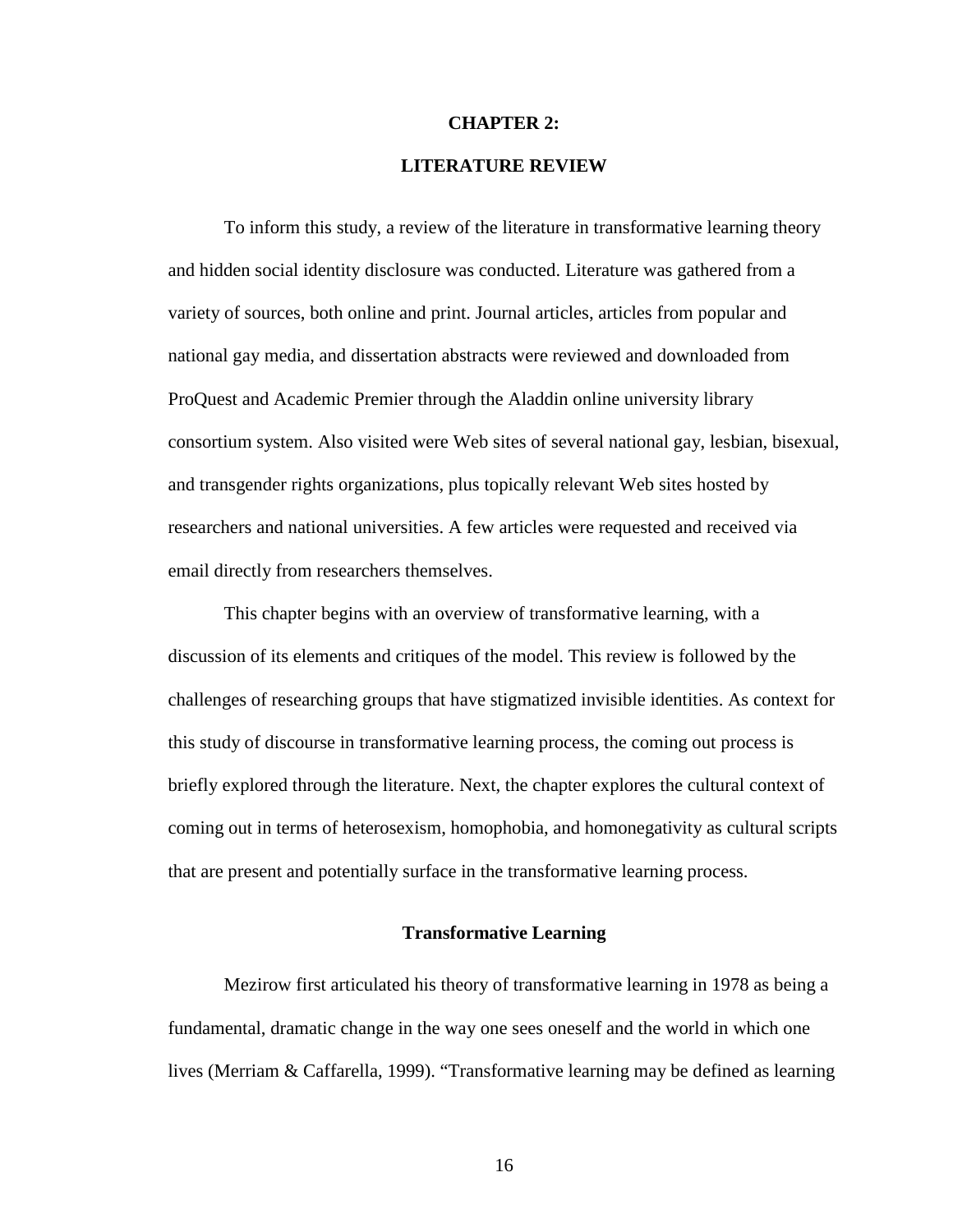that transforms problematic frames of reference to make them more inclusive, discriminating, reflective, open and emotionally able to change" (Mezirow, 2009, p. 22). "Transformative learning may be understood as the epistemology of how adults learn to reason for themselves—advance and assess reasons for making a judgment—rather than act on the assimilated beliefs, values, feelings, and judgments of others" (p. 23).

This kind of learning is more than just additive or building on what one already knows. According to Merriam and Caffarella (1999), transformative learning theory is about how adults make meaning of their lives and centers on fundamental changes in the way in which we see ourselves and the world. Transformative learning focuses on the cognitive process of learning, with common approaches including the mental construction of experience, inner meaning, reflection, and discourse. "The process of transformative learning is firmly anchored in life experience. All human beings have a need to understand their experiences, to make sense of what is happening in their lives" (Merriam & Caffarella, 1999, p. 320).

Mezirow aligned most closely with the "constructivist" views of adult learning theory. Knowledge is not to be discovered but rather is instead created from interpretations and reinterpretations in light of new experiences (Mezirow, 1996). His central insight was that "we are all active constructors of knowledge who can become responsible for the procedures and assumptions that shape the way we make meaning of our experiences" (Mezirow, 2000, p. 72).

#### *Meaning Perspectives and Meaning Schemes*

Perspective transformation is central to transformative learning. Mezirow (1996) wrote that key to perspective transformation is a "frame of reference"—a filter through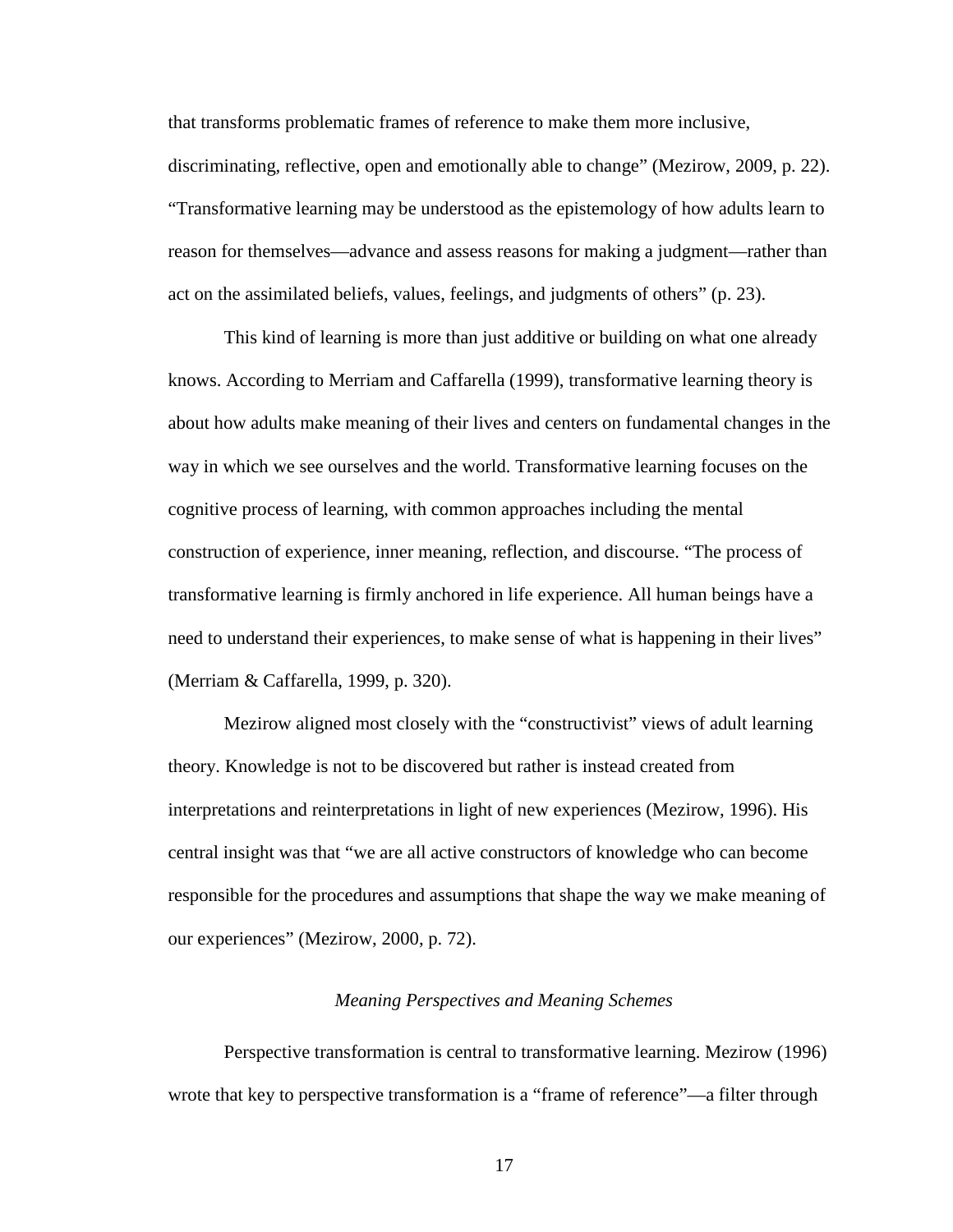which sense perceptions selectively shape and delimit perception, cognition, and feelings by predisposing our intention, expectations, and purposes.

We make meaning through acquired frames of reference—sets of orienting assumptions and expectations with cognitive, affective, and conative dimensions—that shape, delimit, and sometimes distort our understandings. We transform our frames of reference by becoming more critically reflective of our assumptions to make them more dependable when the beliefs and understandings they generate become problematic. (Mezirow, 2009, p. 30)

Mezirow explained that a frame of reference may include "rules, criteria, codes, language, schemata, cultural canon, ideology, standards, or paradigms. Frames include personality traits and dispositions, genealogy, power allocation, worldviews, religious doctrine, aesthetic values, social movements, psychological scheme or scripts, learning styles, or preferences" (2009, p. 22). He explained that a frame of reference consists of two dimensions: a "meaning perspective" (or habits of mind), made up of broad, generalized, orienting predispositions and worldviews; and a "meaning scheme," which is a cluster of specific, more immediate beliefs, feelings, attitudes, and value judgments that go with and shape interpretation.

Mezirow argued that a fully developed frame of reference is more inclusive,

differentiating, permeable, critically reflective, and integrative of experiences.

Learning occurs by elaborating existing meaning schemes, learning new meaning schemes, transforming meaning schemes, or transforming meaning perspectives. . . . Transforming one's own dysfunctional frame of reference and recognizing the reasons why one acquired it in the first place is "subjective reframing." The most personally significant transformations involve a critique of premises regarding one 's self. (Mezirow, 1996, p. 163)

Further, Mezirow explained that a meaning perspective

involves a set of psychocultural assumptions, for the most part culturally assimilated but including intentionally learned theories that serve as one of three sets of codes significantly shaping sensation and delimiting perception and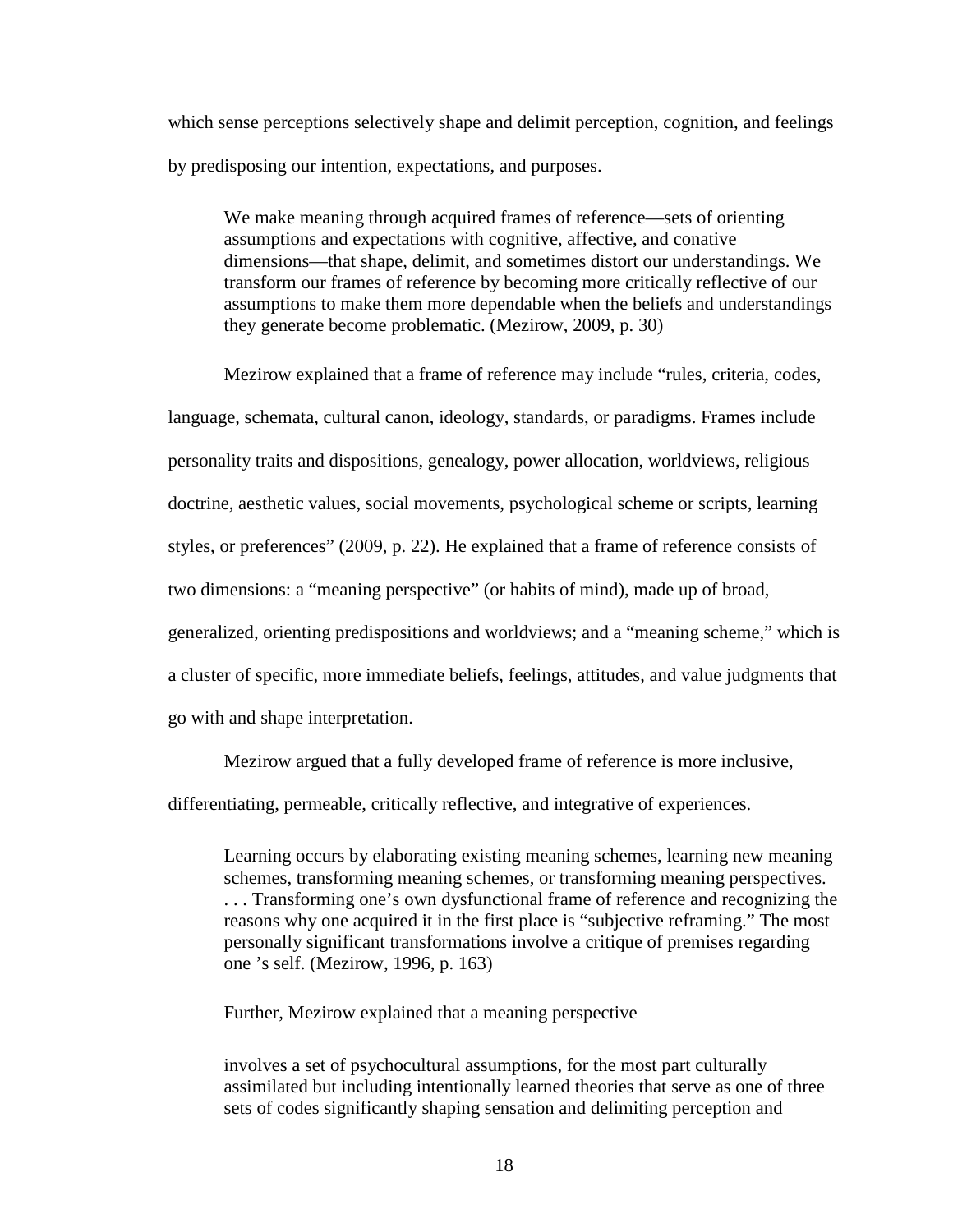cognition: sociolinguistic (e.g., social norms, cultural and language codes, ideologies, theories), psychological (e.g., repressed parental prohibitions which continue to block ways of feeling and acting, personality traits) and epistemic (e.g., learning, cognitive and intelligence styles, sensory learning preferences, focus on whole or parts). (1996, p. 42)

Mezirow argued that meaning perspectives significantly influence and delimit the

horizons of our expectations. Meaning perspectives and meaning schemes are the

structures or meaning that together "selectively shape and delimit expectation, perception

and cognition by predisposing our intentions and purposes, that is, setting our line of

action" (Mezirow, 1995, p. 44).

Meaning perspectives and schemes, Mezirow said, are learned as generalized

subtexts assimilated from narrative interactions with culture and with parents.

They are symbol systems which are projected on our sense perceptions as habits of expectation rather than being 'stored' information to be retrieved through memory. Culture itself can be understood as a set of meaning perspectives which, together with idiosyncratic perspectives of our parents or primary care givers, constitute the universe of meaning perspectives to which we are exposed and from which we learn our perspectives through assimilation. (1995, p. 44)

A change in perspective is personally emancipating, Merriam and Caffarella

(1999) argued, because one is freed from previously held beliefs, attitudes, values, and feelings that have constricted and distorted the adult learner's life. According to Mezirow (1991), "Transformation involves (a) an empowered sense of self, (b) more critical understanding of how one's social relationships and culture have shaped one's beliefs and feelings, and (c) more functional strategies and resources for taking action" (p. 161). He argued that a transformative learning experience requires making the informed and reflective decision to act or not to act. "This decision may result in immediate action or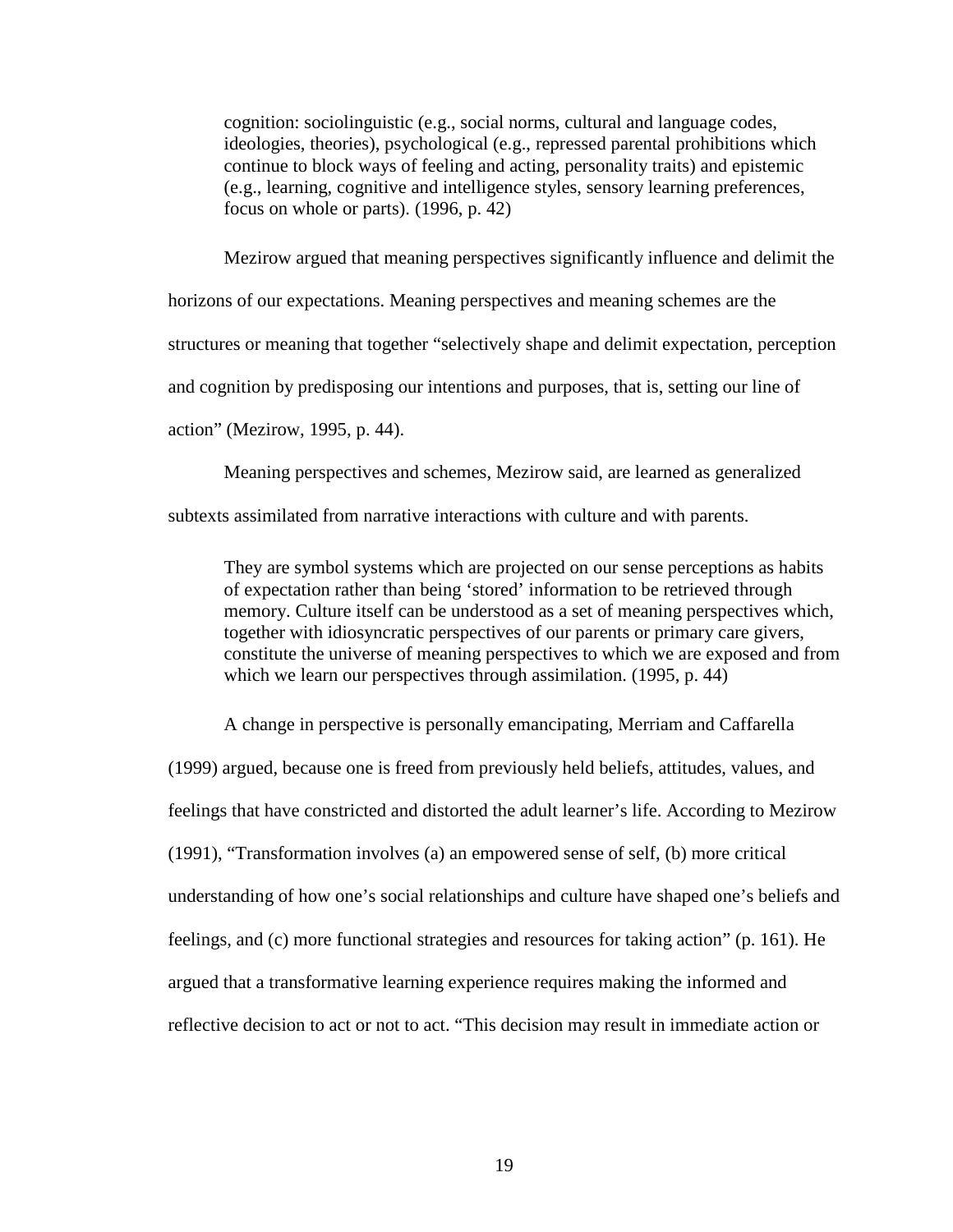delayed action, caused by situational constraints, or lack of information on how to act, or a reasoned affirmation of an existing pattern of action" (Mezirow, 2009, p. 22).

Baumgartner (2001) wrote that transformative learning theory has expanded the understanding of adult learning through explicating the meaning-making process, placing less emphasis on what we know and more on how we know. She argued that research using Mezirow's theory has ultimately provided new insights into the importance of relationships, feelings, and contexts. And there is more to be studied.

According to Mezirow (1995), "Creating meaning refers to the process of construal by which we attribute coherence and significance to our experience in light of what we know" (p. 40). There are three kinds of construal, different and complementary interactive ways of meaning making: presentational, propositional, and intentional. "Propositional construal refers to tacitly experiencing things learned, using language categories and words to make meaning. Presentational construal refers to apprehension, making meaning without using language" (p. 40). He further explained:

Presentational construal may be understood to involve our sense of directionality, movement, entity, even punctuation . . . our feelings, physiological reactions, physical balance, kinesthetic awareness, recognition, empathy, and identification with others—all these extremely important dimensions of knowing are involved in making meaning without the direct and immediate use of language categories or words. (1995, p. 41)

Mezirow wrote that propositional and presentational construal are both tacit, outside our intentional focus. The third type of construal—intentional—is "when we are deliberately attempting to pose or solve a problem, describe or explain" (p. 41). Intentional construal involves logic, analysis, reflection, inference, and "the giving and assessing of reasons through rational discourse" (p. 41). Mezirow added, "We engage in intentional construal when propositional or presentational construal becomes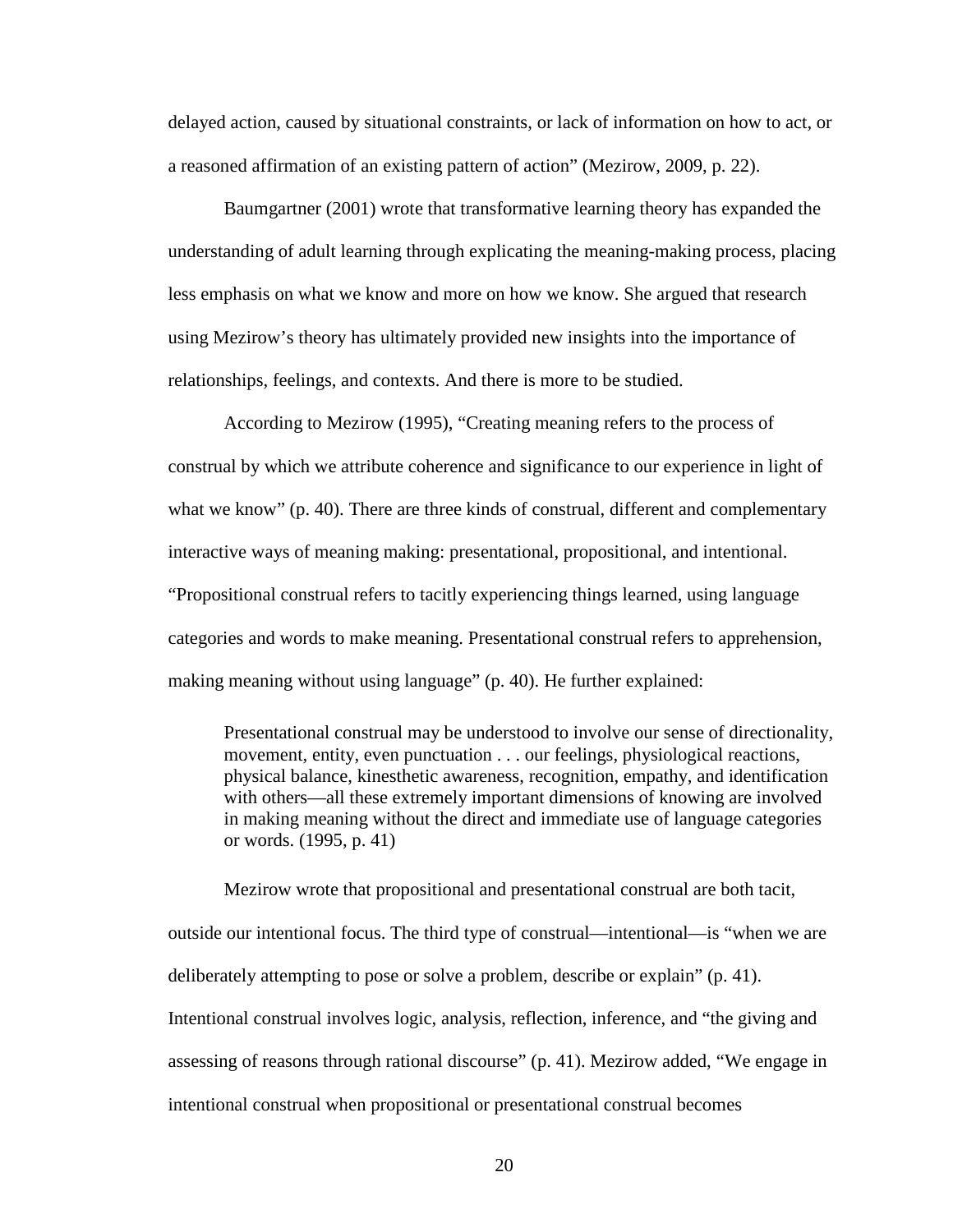problematic. Intentional construal involves either internal and/or external dialogues" (p. 41).

#### *Stages and Phases of Transformative Learning*

Not all learning in adulthood is transformative learning; some simply adds to

current meaning schemes or provides new meaning schemes (Merriam & Caffarella,

1999). Mezirow believed that significant transformative learning involves three stages:

critical reflection of assumptions, discourse to validate the new critically derived insight,

and action. Using these three general stages as a framework, Mezirow suggested that

transformative learning often occurs in some variation of 10 phases:

- 1. A disorienting dilemma
- 2. Self-examination with feelings of fear, anger, guilt, or shame
- 3. A critical assessment of assumptions
- 4. Recognition that one's discontent and the process of transformation are shared
- 5. Exploration of options for new roles, relationships, and actions
- 6. Planning of a course of action
- 7. Acquisition of knowledge and skills for implementing one's plans
- 8. Provisional trying of new roles
- 9. Building of competence and self-confidence in new roles and relationships
- 10. A reintegration into one's life on the basis of conditions dictated by one's new perspective emerges. (Mezirow, 2009, p. 19)

#### *Critical Reflection*

Reflection, Mezirow (1995) wrote, is "the apperceptive process by which we

change our minds, literally and figuratively" (p. 46). He argued that there are two

different types of transformation that may be effected by reflection. There is the everyday

transformation of a meaning scheme, done by reflection on content or process. There is

also the less-common and more profound transformation of meaning perspective, through

critical reflection on premise. All reflection is potentially transformative of meaning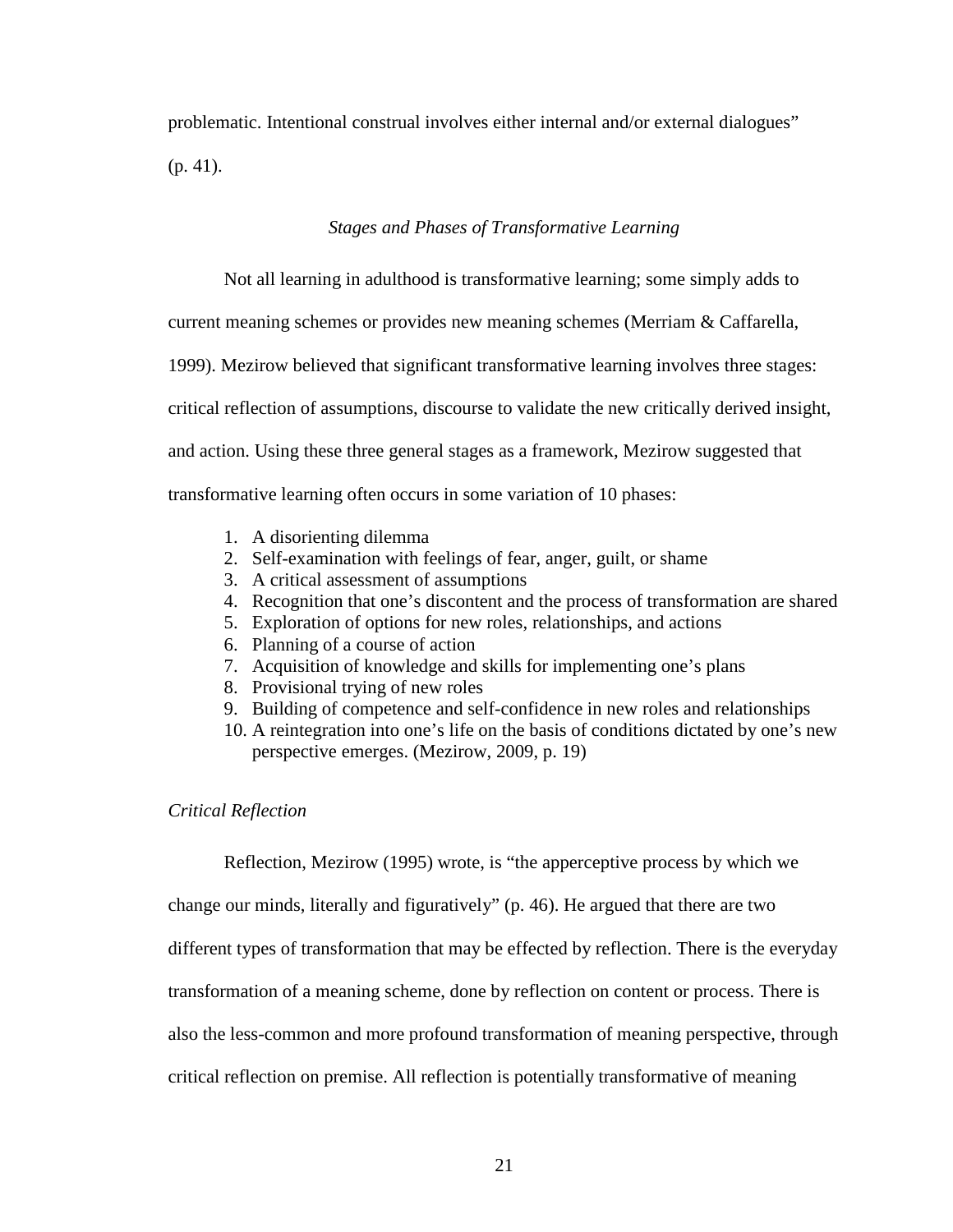structures, he argued, and when critical reflection of premise involves self-reflection, major personal transformations can occur.

Mezirow distinguished between two kinds of critiques used as part of reflection: operational and structural. Operational critique is reflecting upon how to solve a problem within a given structure. Structural critique is critically reflecting on the structure itself. Self-reflection may be included in either operational or structural critique. Reflection in the context of transformative learning theory is a process of attempting to justify a belief through either rationally examining assumptions or through discourse with others of differing viewpoints and arriving at a best informed judgment. The result, Mezirow wrote, is a transformation of meaning structures.

We reflect by critically reassessing the assumptions we have taken-for-granted which prop up the way we think and feel. We sometimes identify these assumptions and look critically at how we acquired them and their consequences in our action or in our feelings. (Mezirow, 1995, p. 46)

Assumptions include intent or things taken for granted, such as a religious worldview. Transformative learning is an experience in which there is a perspective transformation, a process of becoming aware of how assumptions constrain the way people see themselves (i.e., a gay man or lesbian who feels inferior or defective) and their relationships, and then acting upon new understanding. It involves sequences of learning activities that enable movement toward clarity of meaning (i.e., coming out and claiming one's more authentic identity).

Key to this transformation is what Mezirow called critical reflection of assumptions (CRA), which is to "question assumptions, values, and perspectives we encounter in the world" (Cranton, 2009). Mezirow said that CRA is "central to understanding how adults learn to think for themselves rather than act on the concepts,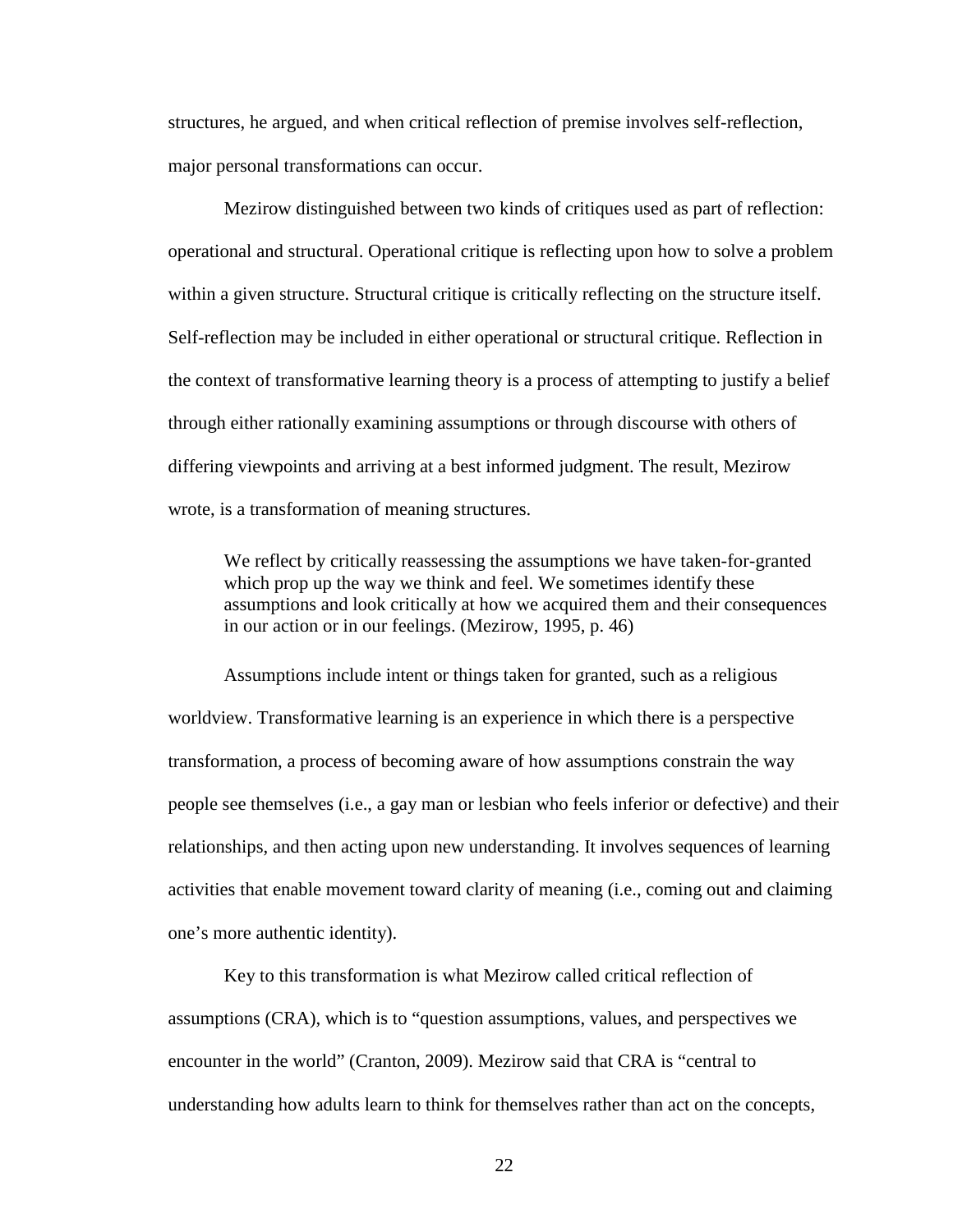values and feelings of others" (1998, p. 185). CRA means one is critically reflective of one's own and others' assumptions. Mezirow clearly distinguished between CRA and assimilative learning, which means mindlessly or "tacitly" adapting to changes. CRA is "objective" reframing, involving critical reflection on others' assumptions encountered in a narrative or in task-oriented problem solving (Mezirow & Associates, 2000). A more inward-focused variant of CRA is critical self-reflection of assumptions (CSRA), which is "subjective" reframing. Mezirow said that CSRA involves "critique of a premise upon which the learner has defined a problem (e.g., 'a women's place is in the home; so I must deny myself a career that I would love')" (1998, p. 185). CSRA can be applied to many contexts—critical self-reflections on one's own assumptions about a narrative, a system, an organization, feelings, interpersonal relations, or the way one learns. Mezirow said that "significant personal and social transformations may result from this kind of reflection" (Mezirow, 1998, p. 185). He argued that CRA and its variant, CSRA, are "emancipatory dimensions of adult learning, the function of thought and language that frees the learner from frames of references, paradigms or cultural canon that limit or distort communication and understanding" (Mezirow, 1998, p. 192). This description seems to parallel the coming out process.

# *Discourse*

An important component of critical reflection in transformative learning theory is that of discourse. "A learning theory should be grounded in the nature of human communications. Seeking agreement on our interpretations and beliefs is central to human communication and the learning process" (Mezirow, 1996, p. 162). Mezirow described discourse as "the process in which we have an active dialogue with others to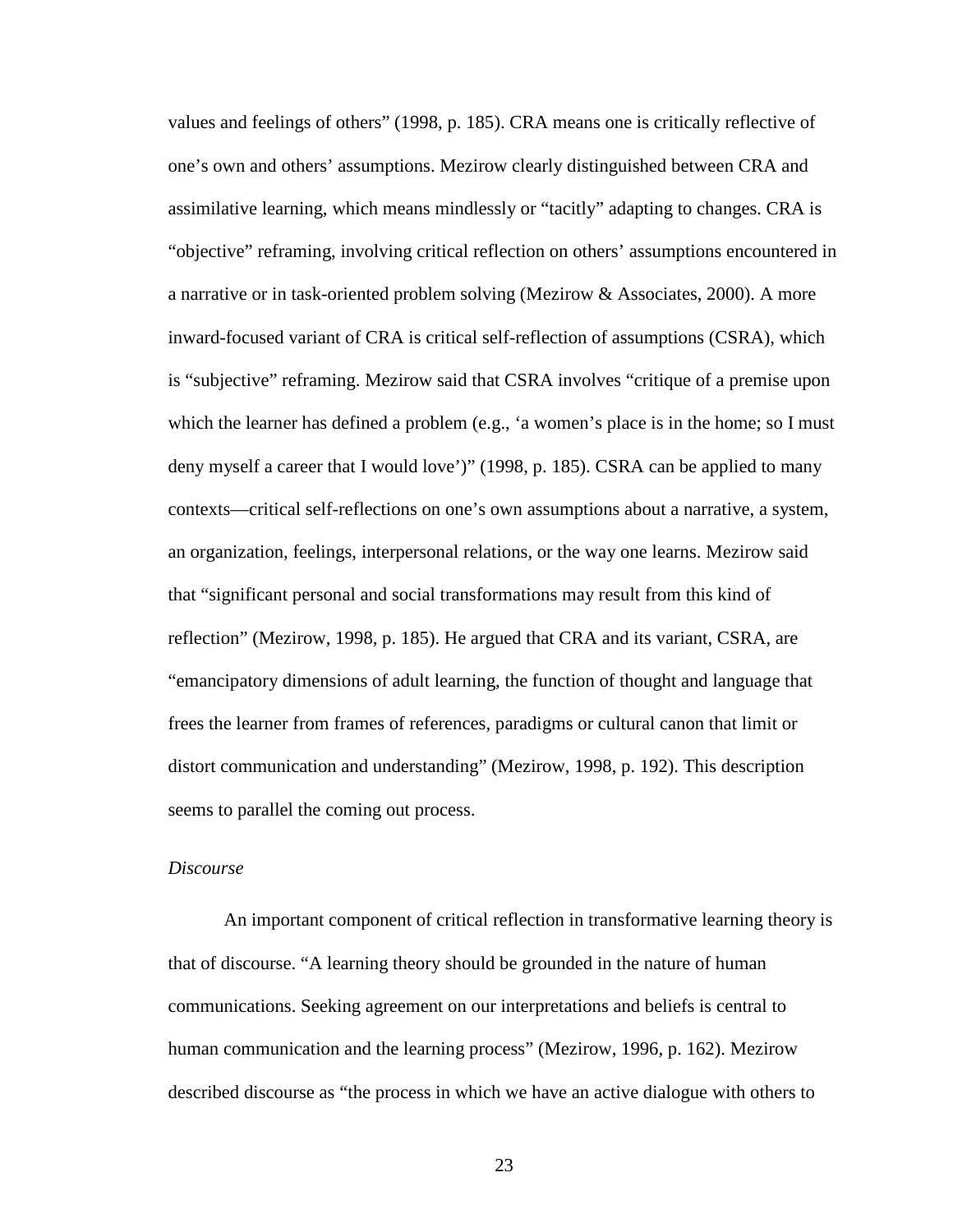better understand the meaning of an experience. It may include interaction within a group or between two persons, including a reader and an author or a viewer and an artist" (Mezirow, 2000, p. 14).

Discourse can occur as part of constructing a new meaning perspective or as a way of testing it with others once it is formed, he said. "Transformative learning involves participation in constructive discourse to use the experience of others to assess reasons justifying assumptions and making an action based on the resulting insight" (Mezirow & Associates, 2000, p. 8). Discourse is used to justify a problematic belief or understanding by weighing arguments and alternative perspectives. It is the way to assess and understand how another interprets an experience. Mezirow argued that discourse requires participants only to be willing and ready to seek understanding and reach reasonable agreement. "Feelings of trust, solidarity, security, and empathy are requirements for full participation in discourse" ( p. 12). Discourse involves "welcoming difference, 'trying on' other points of view, identifying the common in the contradictory, tolerating the anxiety implicit in paradox, searching for synthesis, and reframing" (p. 12). He added that one engages in discursive assessment in dialogue in which "we participate with others, whom we believe to be informed, objective, and rational, to assess reasons that justify problematic beliefs" (2009, p. 20).

Mezirow articulated seven ideal conditions for engaging in discourse:

To freely and fully participate in discourse, participants ideally require, in addition to a reasonable minimum of personal security, health, education, the following:

- More accurate and complete information
- Freedom from coercion and distorting self-deception
- Openness to alternative points of view and empathy and concern about how others think and feel
- The ability to weigh evidence and assess arguments objectively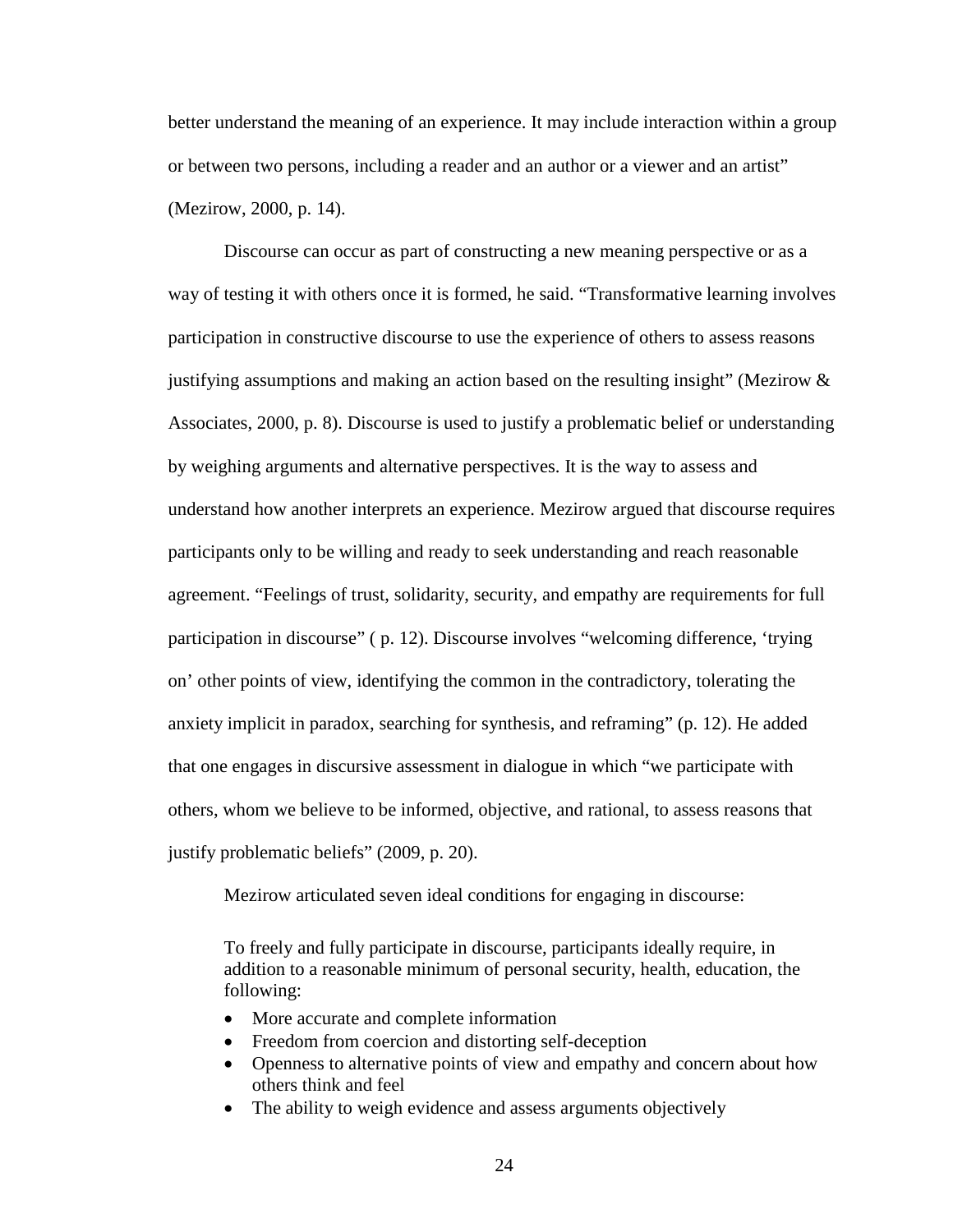- Awareness of the context of ideas and taken-for-granted assumptions including one's own
- Equal opportunity to participate in the various roles of discourse
- A willingness to seek understanding, agreement and a tentative best judgment as a test of validity until new perspectives, evidence, or arguments are encountered and validated through discourse as yielding a better judgment. (Mezirow, 2009, p. 20)

Mezirow acknowledged that these ideal conditions are never fully realized in practice, but did not account for contexts such as the marginalized individual when these ideal conditions may not appear to be present for substantial periods of time. For example, those who are gay or lesbian may not know someone whom they trust and feel safe with engaging in discourse. The first issue is one of access to resources. Gay men and lesbians may not consistently have access to all the resources needed for discourse throughout their transformative learning experience, such as "more accurate and complete information," especially early on in the process. Another possibly confounding issue is that individuals may feel the need to come out to themselves first, or at least consider they may not be heterosexual, to even have an interest in discourse with another. One must risk disclosure of one's sexual orientation in some measure to another for discourse, as Mezirow described it, to occur. There may be an arresting fear that even showing curiosity could "out" them, something sociologist Goffman (1963) described as a "courtesy stigma." This may feel especially risky to closeted individuals, especially early in their coming out process, as they are acting without certainty of the response they will get. Later in their process, as they disclose more freely and find allies with whom to discourse and avail themselves of resources, the ideal conditions for discourse that Mezirow articulated may become more available.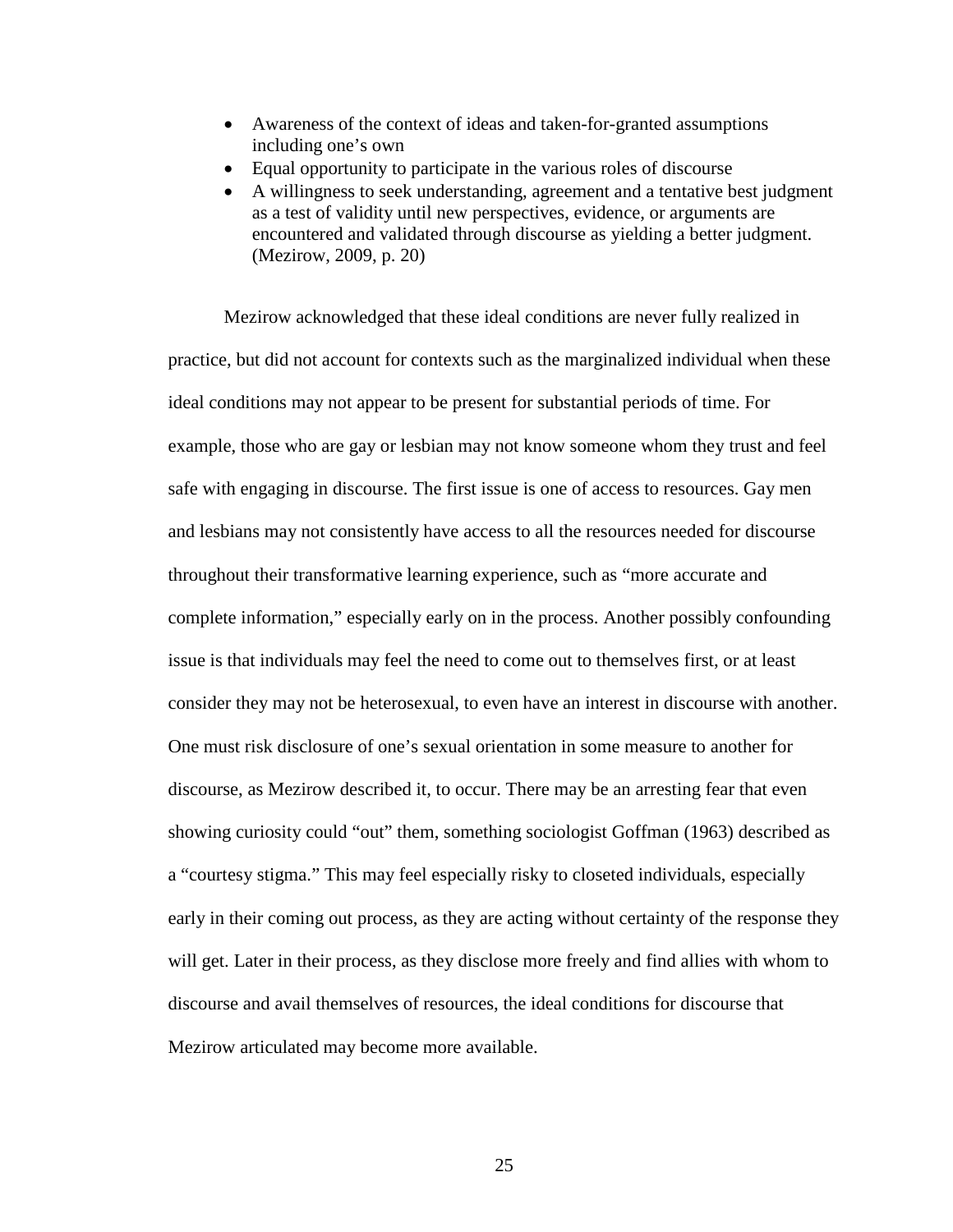The ideal conditions for discourse are confounded by cultural scripts or, in Mezirow's language, "meaning perspectives" that discount, condemn, or ignore entirely nonheterosexual individuals. The cultural scripts that they know may go unchallenged without the presence of the ideal condition of "more accurate and complete information." They may not notice positive scripts that provide alternatives to the negative heterosexist scripts that seem so pervasive. They may not feel capable of exploring or validating their emerging identity in discourse with another, due to fear of rejection based on negative scripts, their observations, and past experience. So instead of discourse—particularly early in their coming out process—closeted individuals may find other ways to make meaning that feel safer, such as observation and critical reflection. Then, they may have gathered enough internal confidence to consider engaging in discourse to what they think and feel. Mezirow seemed to allow for critical reflection to compensate for cultural scripts that confound discourse and access to resources needed for discourse and transformative learning. "Through critical reflection, we become emancipated from communication that is distorted by cultural constraints on full free participation in discourse" (Mezirow, 1996, p. 165). Critical reflection frees the individual by challenging hegemonic messages (e.g., cultural scripts) and changing perspective enough to allow the individual to engage in discourse as Mezirow described it (i.e., with another person).

# *Action*

Transformative learning will not occur until the individual acts on the new perspective. Mezirow insisted that a mindful transformative experience requires learners to make an informed, reflective decision to act on gained insight. This, he said, may mean immediate action, delayed action, or reaffirmation of existing actions. "Taking action on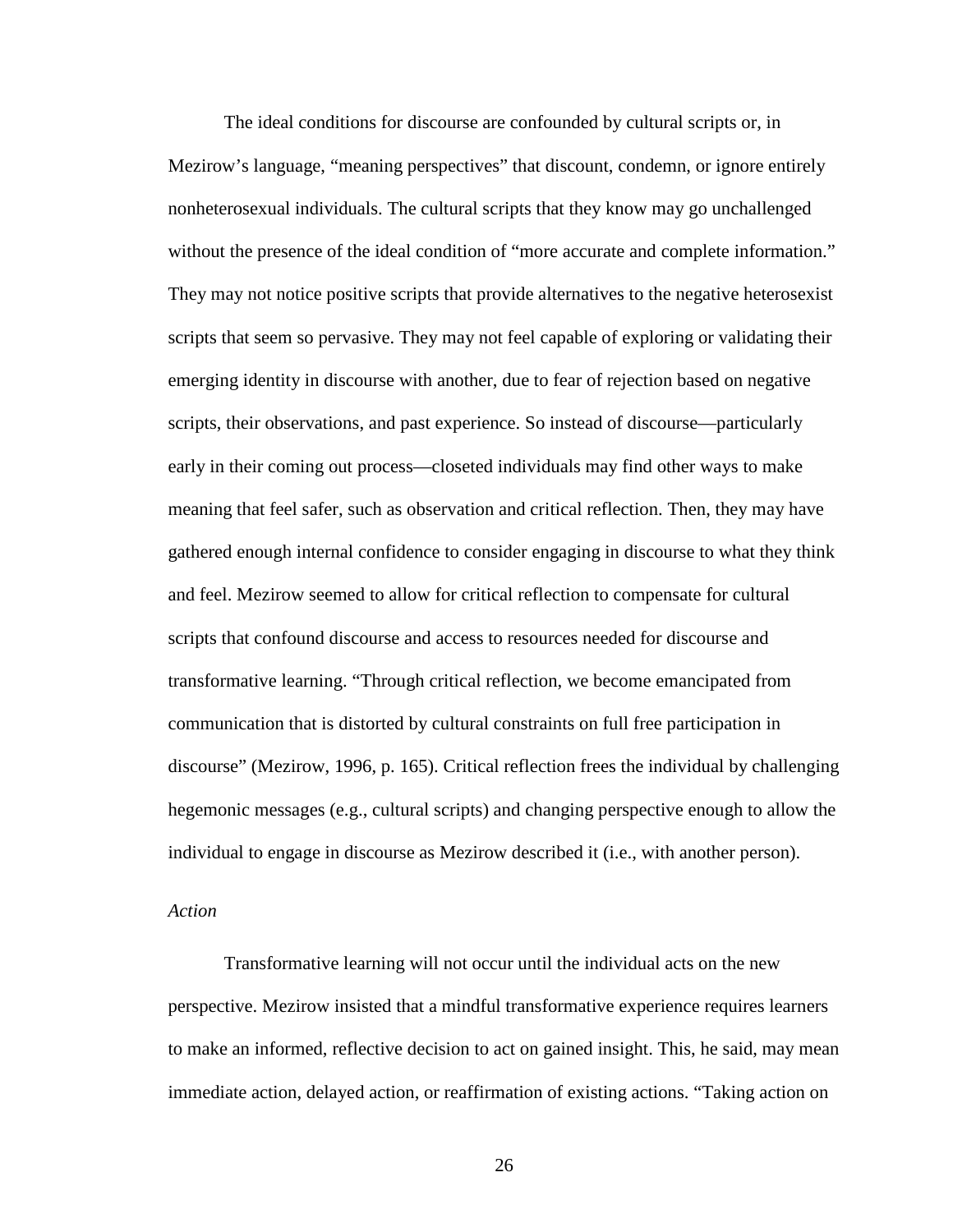reflective insights often involves overcoming situational, emotional and informational constraints that may require new learning experiences in order to move forward" (Mezirow, 2000, p. 24).

### *Theory of Communicative Action*

Mezirow's (1978) transformative learning theory drew from Habermas' (1984) theory of communicative action. Mezirow focused on Habermas' three dynamics involved in communicative action: lifeworld, learning, and social interaction (Mezirow, 1991). The first dynamic, lifeworld, or the unquestioned world of everyday social activity, is a "culturally transmitted and linguistically organized stock of interpretative patterns" and is made up of "a vast inventory of unquestioned assumptions and shared cultural convictions, including codes, norms, roles, social practices, psychological patterns of dealing with others, and individual skills" (Mezirow, 1991, p. 69). Lifeworld is reproduced through the functions of communicative action and manifest in what Habermas called propositional, illocutionary, and expressive speech acts. Lifeworld is made up of cultural scripts.

Learning is the second dynamic of communicative action, involving the transformative nature of the learning process, and Mezirow focused on Habermas' belief that being critically reflective reduces the prejudicial power of the lifeworld. The validity testing process challenges, through discourse, raising questions of truth, justice, and selfdeception. There are three kinds of discourse. Theoretical discourse is challenging knowledge held about the world; such knowledge can be empirically tested. Practical discourse is utterance involving social norms, ideals, values, and moral decisions. Habermas believed that when these views are challenged, at issue is not their truth but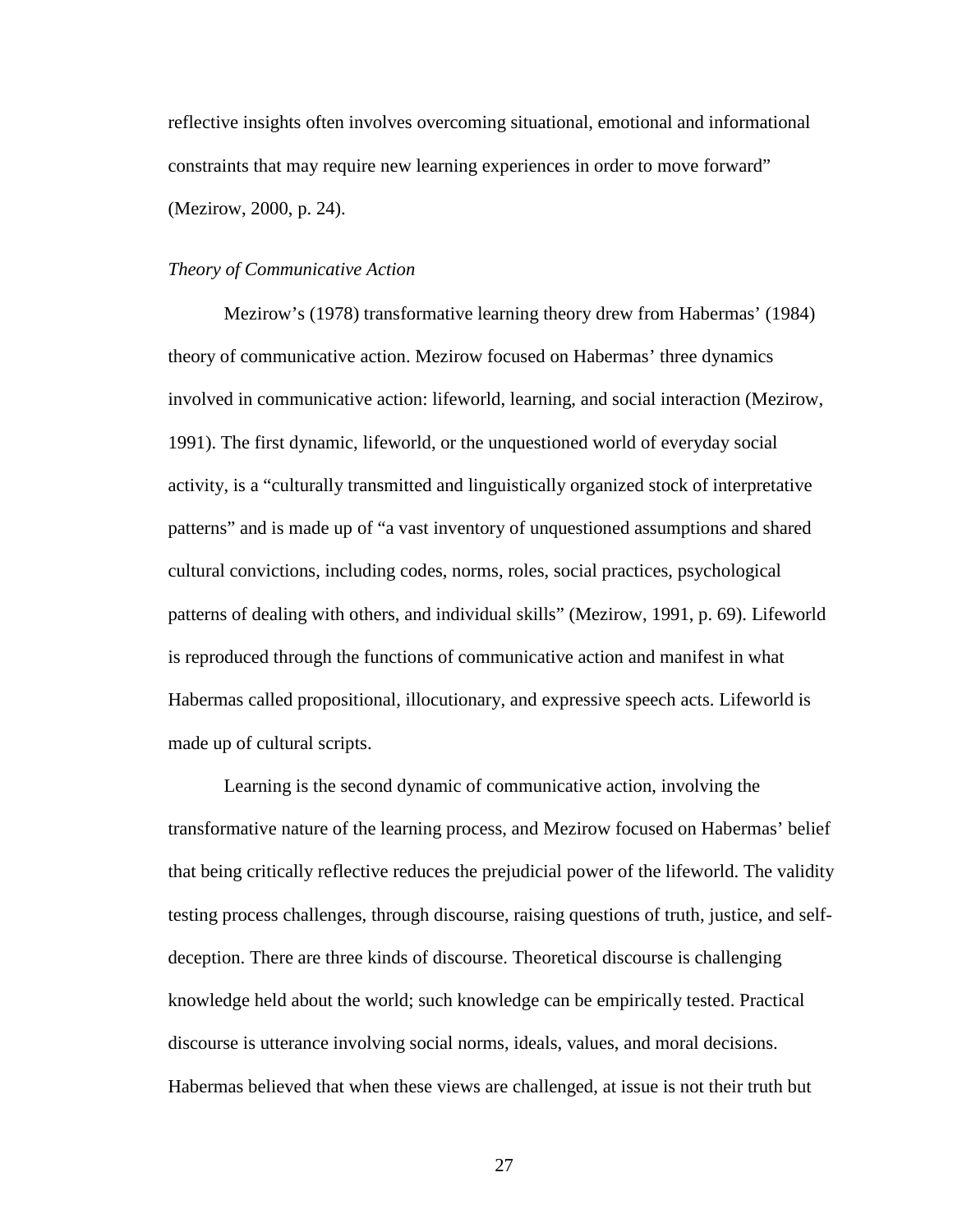their rightness, or the rightness of the norms that are the standards. Therapeutic discourse is the third kind of discourse, which involves feelings and pertains to an individual's subjectivity. It tries to determine if feelings are indeed true or involve falsehoods or selfdeception. Mezirow wrote that Habermas believed that the individual's potential for selfreflection was central to developing a sense of self-identity. The third dynamic of communicative action theory is social interaction, a self-regulating system of society and social action that serves as a boundary-maintenance system of the lifeworld.

Mezirow (Mezirow, 2009) wrote that Habermas distinguished between two domains of learning: instrumental learning and communicative learning. Instrumental learning involves controlling or managing the environment or others, including improving performance. Beliefs are validated by empirical testing. Instrumental learning is predicated on hypotheses to test for "truth" using deductive logic. Communicative learning involves understanding what others mean when they communicate with us. In communicative learning, validation or justification of contested beliefs is through discourse. "Discursive assessment is that type of dialogue in which we participate with others, whom we believe to be informed, objective, and rational, to assess reasons that justify problematic beliefs" (p. 20). Problematic beliefs, he added, include such abstract concepts as democracy, justice, and love. "Discourse involves dialectical and critically reflective thinking leading to a best tentative judgment" (p. 20). Mezirow added that consensus making is "a continuous process" and that "each consensus is a provisional judgment that is open to new evidence and arguments and new paradigms of understandings" (Mezirow, 1991, p. 97). Habermas believed that emancipatory or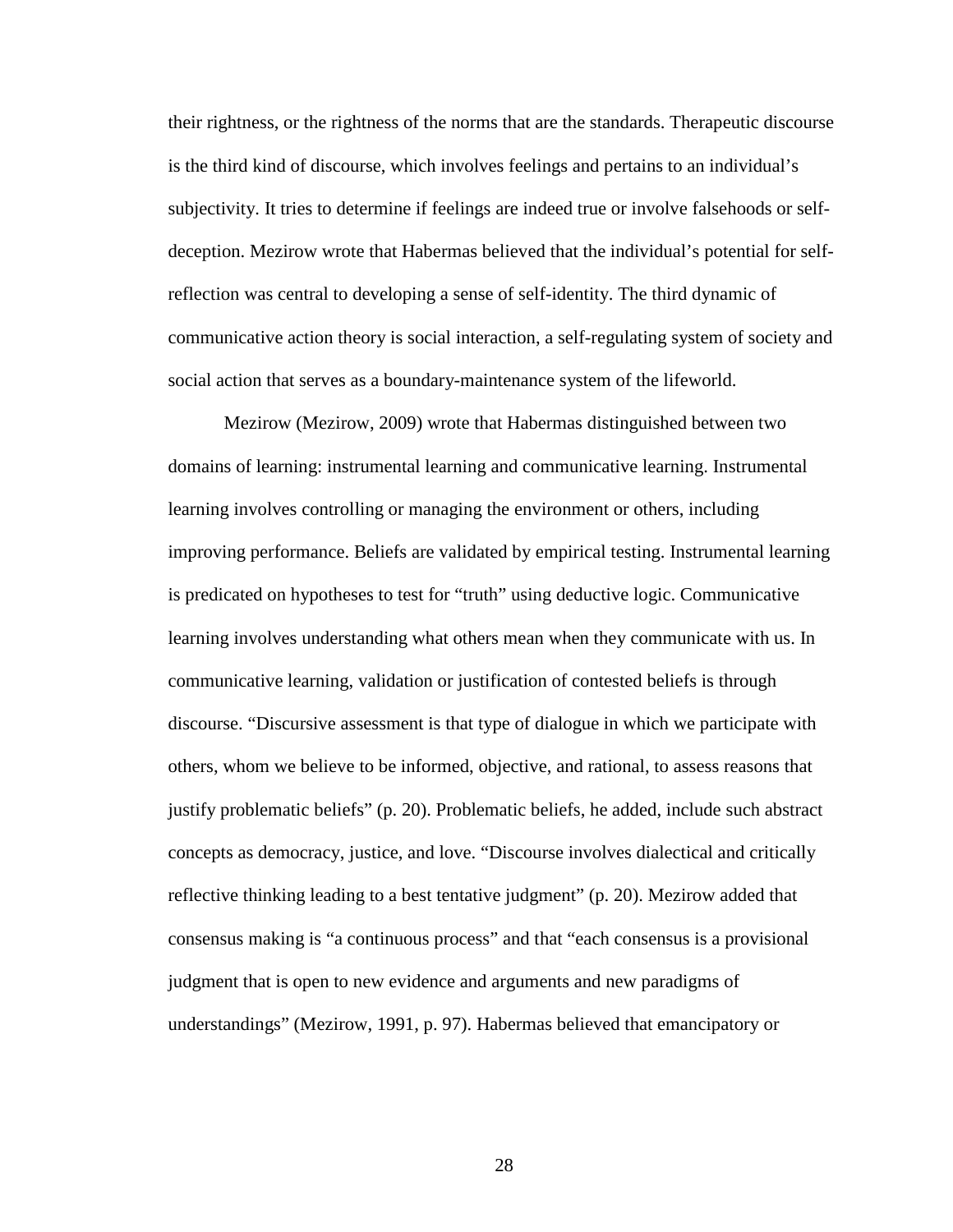reflective learning affects both instrumental and communicative domains and that much adult learning involves both.

The emancipation in emancipatory learning is freedom from libidinal, linguistic, epistemic, institutional, and environmental forces that limit our options and our control over our lives. We achieve this emancipation by examining our own assumptions. Emancipatory reflective learning can be involved in both instrumental and communicative learning, but has broader implications for the latter. (Habermas, 1984, p. 98)

#### *Critique and Evolution of Mezirow's Transformative Learning Model*

Since Mezirow first articulated his model of transformative learning in 1978, much has been written about it and a number of studies have been completed to test the theory in various contexts and to explore the model's constructs. For example, Belenky and Stanton (as cited in Mezirow & Associates, 2000) wrote that Mezirow's theory presumes relations of equality in reflective discourse, when in fact most relationships are asymmetrical; one individual is perceived to be more powerful. They also asserted that Mezirow's theory is limited because it only depicts the end point, causing adult education practitioners to overlook the reality of their students' lives.

In a meta-analysis of empirical studies done on Mezirow's model, Taylor (2000, 2007) highlighted ways in which the model has been developed and expanded. For example, Mezirow's model was originally conceptualized as a linear process, but Taylor's research review showed that transformative learning is "more individualistic, fluid and recursive than originally thought" (Taylor, 2000, p. 292). He found that certain phases, such as working through feelings, appear to be more significant to change than other components, and each phase is not necessarily equal in weight to all others.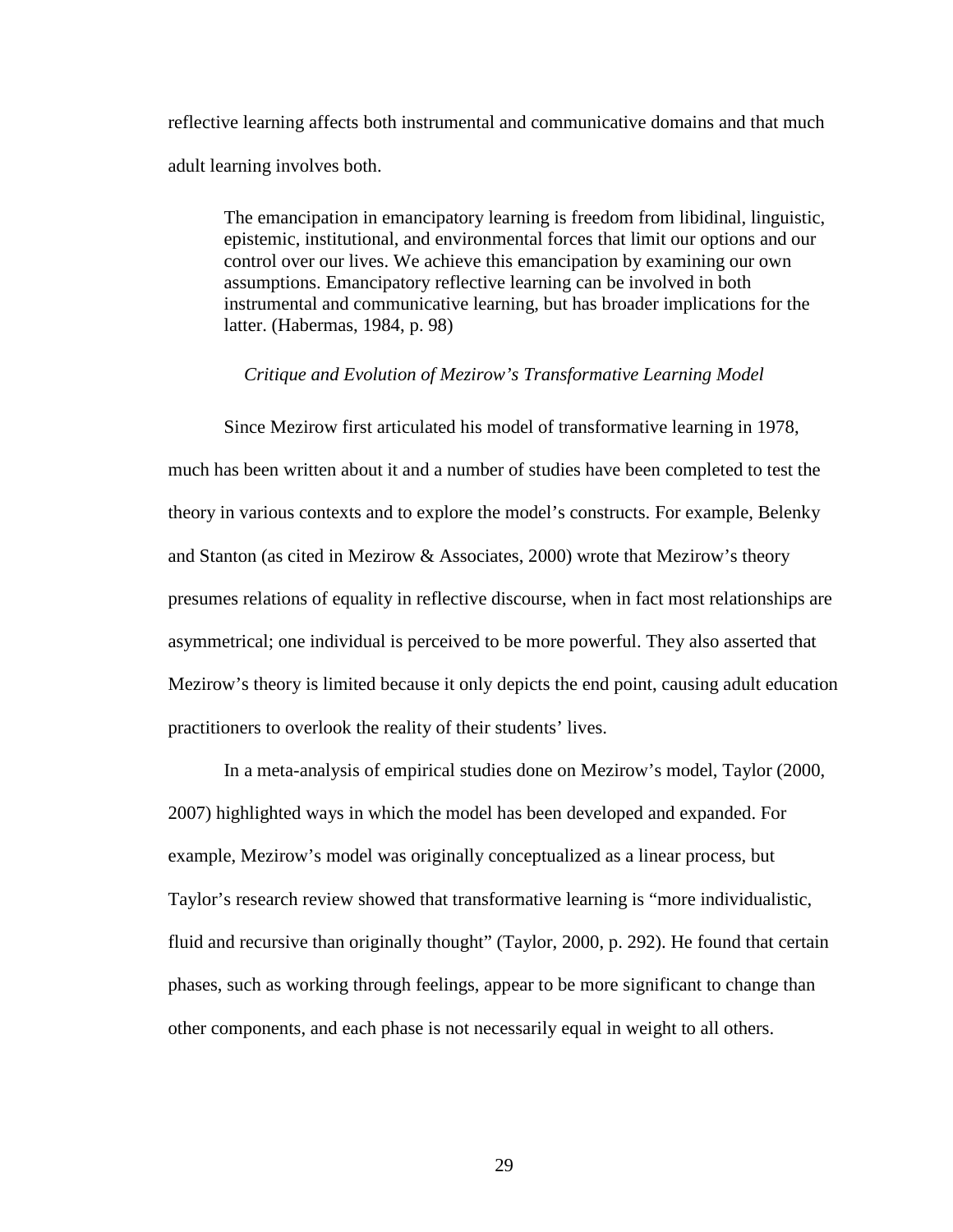Taylor found that the most common finding among the studies he reviewed was that Mezirow's model is limited in its understanding of the importance of relationships. "It is within the arena of rational discourse that experience and critical reflection are played out. Research, however, is revealing a picture of discourse that is not only rationally driven but equally dependent on relational ways of knowing" (Taylor, 2000, p. 306). The importance of relationships, trust, friendship, and support was underrepresented in earlier descriptions of rational discourse, and Taylor concluded that these subjective elements seem to provide essential conditions for effective rational discourse. He added that it is "through establishing trustful relationships that individuals can have questioning discussions wherein information can be shared openly and mutual and consensual understanding be achieved" (Taylor, 2000, p. 307). These trusting relationships provide openness and confidence to deal with learning on an affective level necessary for managing the transformative learning experience. "Without the medium of healthy relationships, critical reflection would seem to be impotent and hollow, lacking the genuine discourse necessary for thoughtful and in-depth reflection" (Taylor, 2000, p. 308). Similarly, in the context of education, Taylor (2009) argued that authentic relationships are a core element for transformative learning because they create space for questioning discussions and open sharing of information and reach mutual and consensual understanding. "It is through building trusting relationships that learners develop the confidence to deal with learning on an affective level, where transformation at times can be perceived as threatening and an emotionally charged experience" (p. 13).

Taylor (2007) also noted that most transformative learning research was positive, even celebrative in nature, and he suggested a need for more research to explore the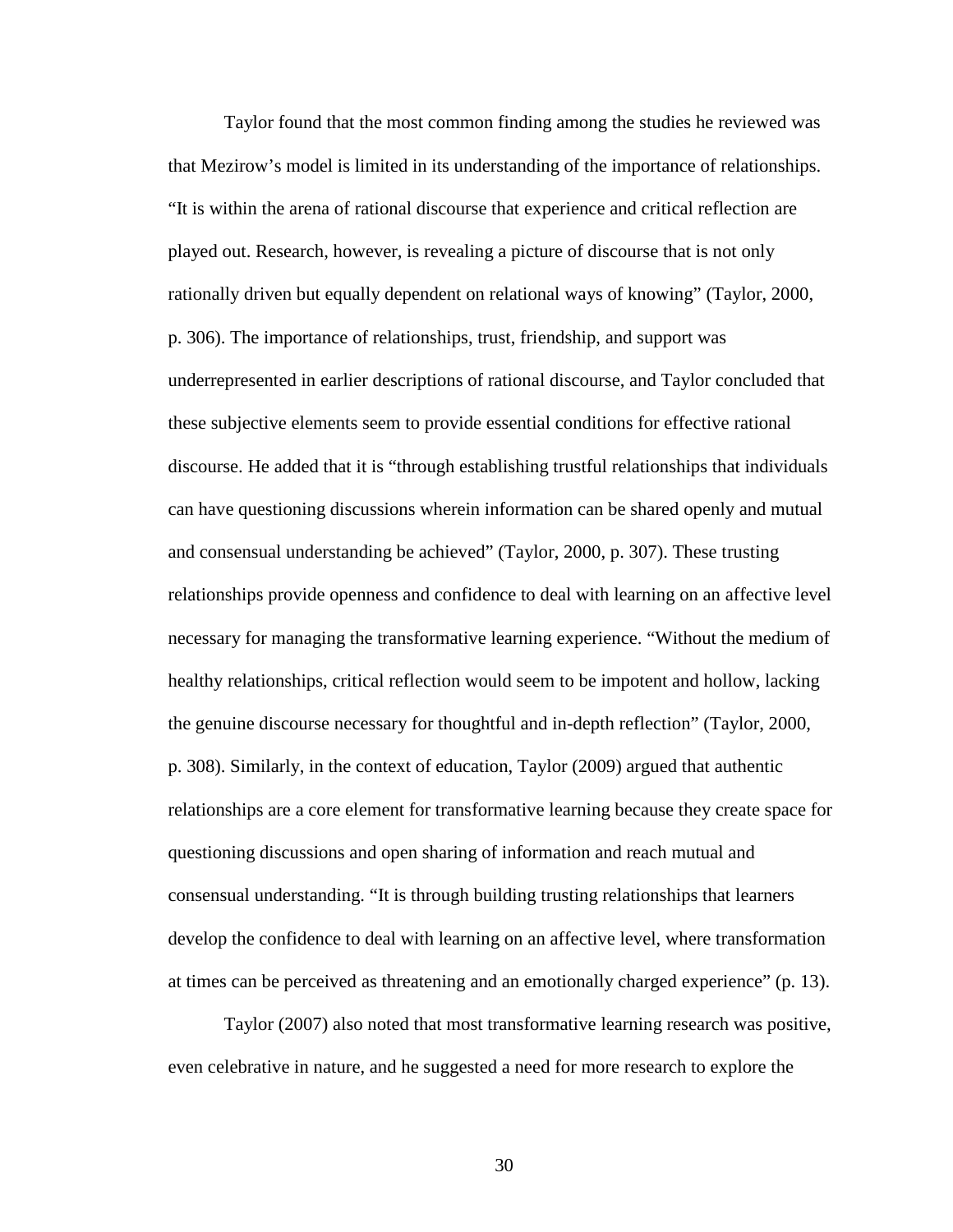negative consequences, both personally and socially, of a perspective transformation. Taylor cited a study (McDonald, Cervero, & Courtenay, 1999) of the transformative learning experience of individuals who became ethical vegans, finding that "power proves central to shaping the transformative experience." McDonald et al. (1999) found that transformative learning does not adequately account for the "enormous interpersonal and socio-cultural challenges associated with confronting the effects of power" (Taylor, 2007, p. 184). The study found that the vegans "never became free of the dominant ideology raising the concern that transformative learning from Mezirow's (2000) perspective gives too much attention to the individual and not the individual within his or her socio-cultural context" (p. 185).

Many of the many studies, Taylor (2000, 2007) concluded, found that the definition of perspective transformation was too narrow and rationally based. According to Taylor, this narrow definition implied that perspective transformation was a result of the individual becoming more in touch with his or her logical-rational side; other ways of knowing, such as affective learning, were discounted. Taylor (2000) added: "Transformative learning is more than rationally based; it relies on the affective dimension of knowing, such as developing an empathetic viewing of other perspectives and trusting intuition" (p. 303). Further, he found that because of the constructivist nature of transformative learning theory, it was difficult to delineate objective reframing (CRA) from subjective reframing (CRSA). In a study about meaning making by HIV-positive adults, Courtenay, Merriam, and Reeves (1998) argued, "Assumptions are not simply cognitive constructs that are alterable without regard to feelings, attitudes, or shifts in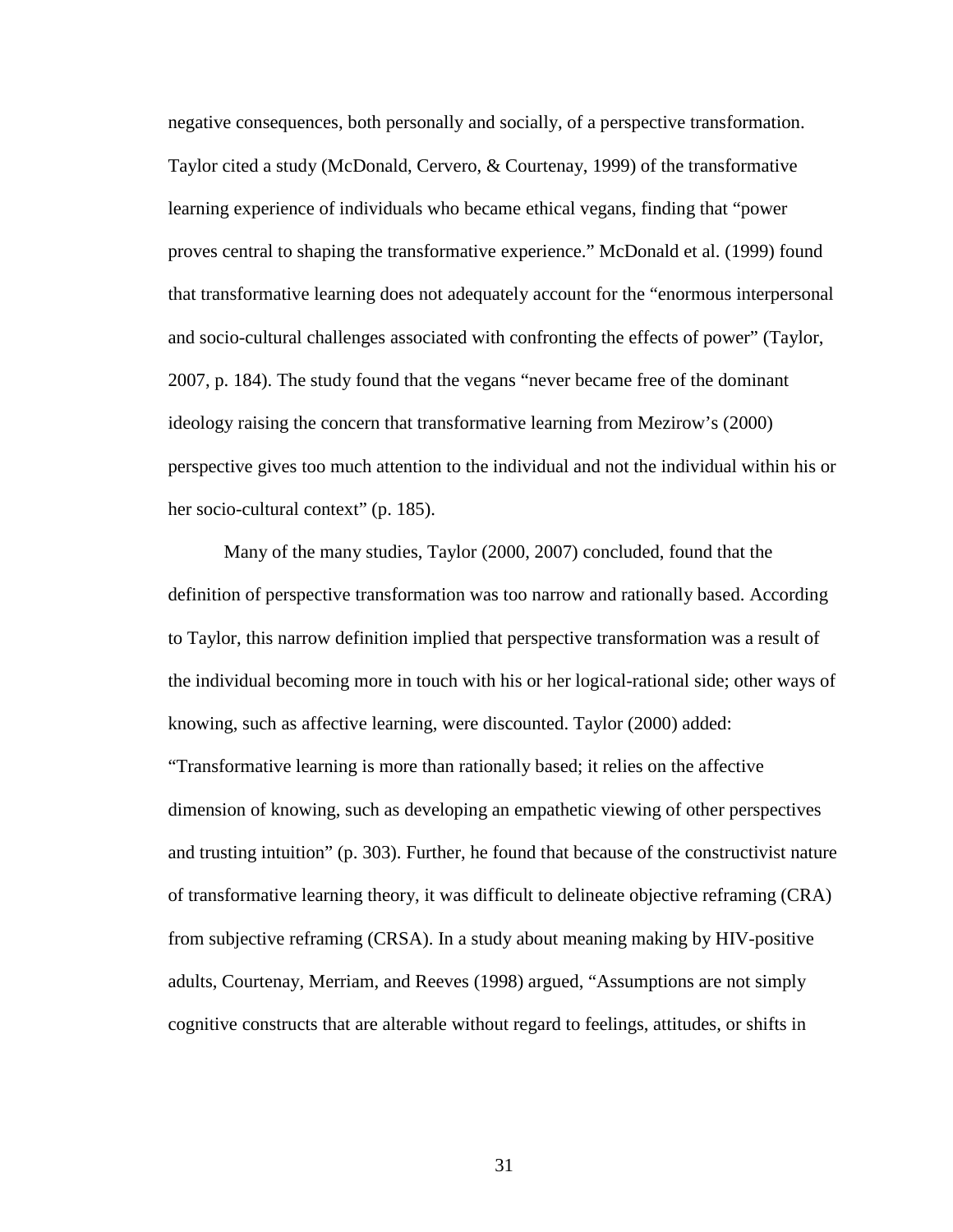behavioral reactions. Emotional attachments form a part of the context for assumptions; therefore, when assumptions are challenged, emotions are aroused also" (1998, p. 13).

Taylor's (2000, 2007) meta-analysis of empirical work on Mezirow's model found that context and culture in the transformative learning process also seem to have a greater influence than originally thought. The research revealed that personal contextual factors, such as readiness for change, make people predisposed to a transformative learning experience. Taylor argued that the role of context in transformative learning is better understood than the role of culture, adding, "Much could be learned about the role of context, by exploring the role of cultural and transformative learning, an area of research greatly overlooked" (2007, p. 185). He also noted a lack of understanding on how historical events in society may shape transformative learning.

In addition to context, the medium of transformative learning has had limited exploration. Taylor (2007) noted a study that used romantic fiction with adult women learners and found it to be a powerful tool in helping learners question traditional ideas of romantic relationships and redefine power in relationships. Journaling was found to be an important medium for voicing perspectives for some study participants. "The written format potentially strengthens the analytical capability of transformative learning" (2007, p. 182). Taylor also noted that little is known about the potential and means of online settings as a medium for fostering transformative learning.

Taylor (2000) concluded that there is a lack of research on transformative learning in relation to "difference" and stated that diverse perspectives—along the lines of race, class, ethnicity, and sexual orientation—are missing from transformative learning research. Taylor's (2007) more recent review of empirical research on transformative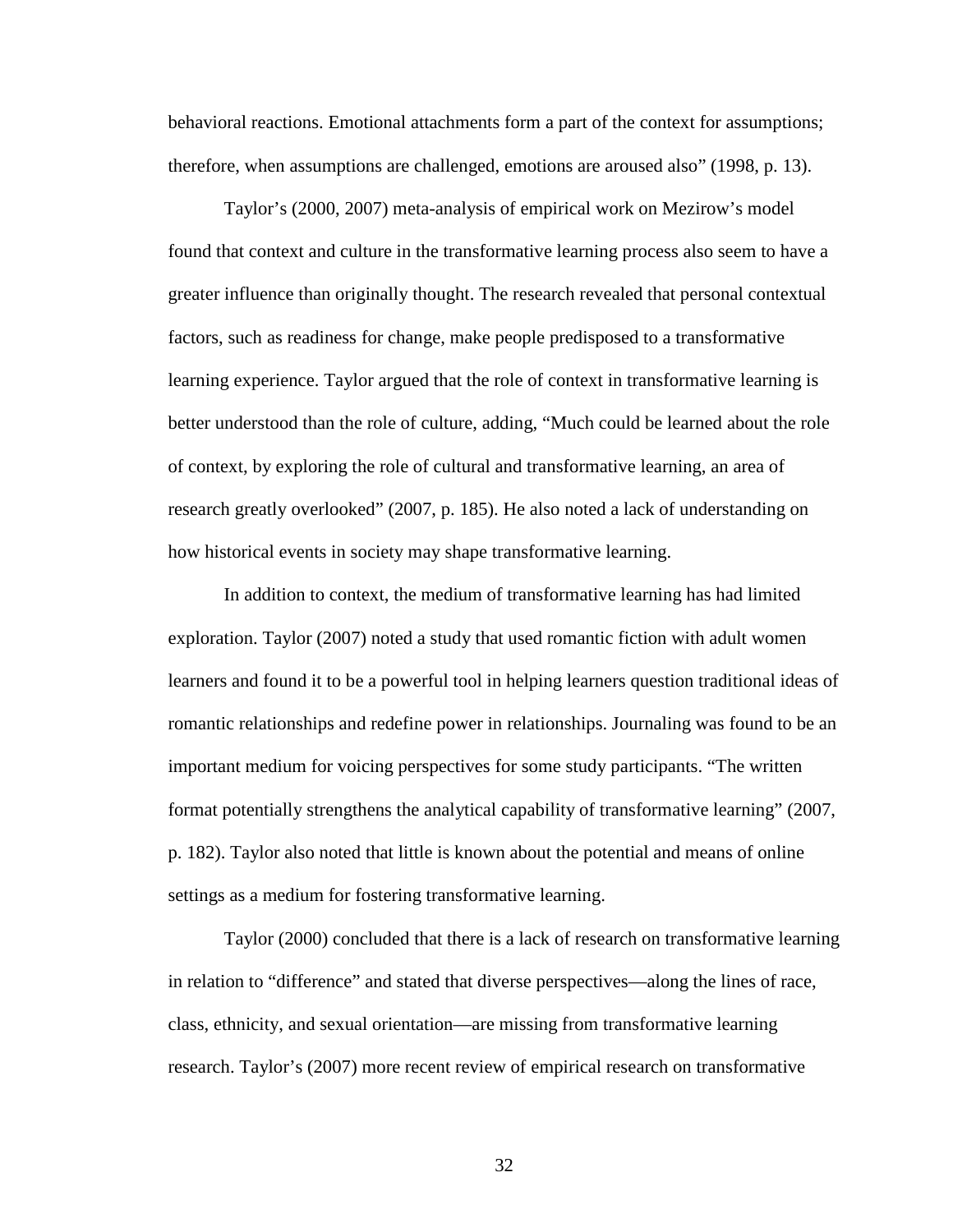learning theory noted a study by Baumgartner (2002), who examined the nature of learning during the incorporation of HIV/AIDS into identity over time. Those living with this chronic illness face stigma, and her study added to the limited field of research on transformative learning in relation to "difference" that Taylor noted was lacking. Baumgartner' study found that social interaction was vital to transformative learning:

Social interaction was a key component in the transformational learning process. Social interaction prompted critical reflection and the realization that the person was not alone in his or her experience. The group experience also gave people a chance to try out their new perspectives and roles in a reasonably safe environment and gain confidence in new roles. It gave participants a sense of belonging and decreased their feelings of marginality. (Baumgartner, 2002, p. 57)

# *Evolution of Mezirow's Transformative Learning Theory*

Mezirow's theory has evolved and further developed since it was first articulated in 1978. For example, in his earlier writings, "rational discourse" was the term used extensively. In later writings, "rational" was mentioned much less frequently in discussing discourse. Instead, "critical discourse," "constructive discourse," or simply "discourse" now appear to be used interchangeably and without explicit distinction. This evolution may be a nod to the criticism that transformative learning theory placed too much emphasis on rationality.

A distinctive feature of Mezirow's first model was a triggering event, a "disorienting dilemma" that creates anxiety and energy that can motivate change. Since he originally articulated transformative learning theory in 1978, Mezirow has broadened his view of the triggering event for transformative learning's beginning as either epochal (i.e., disorienting dilemma), or incremental, or even several events converging to initiate a process. This broader view aligns with the varied experiences in the context of the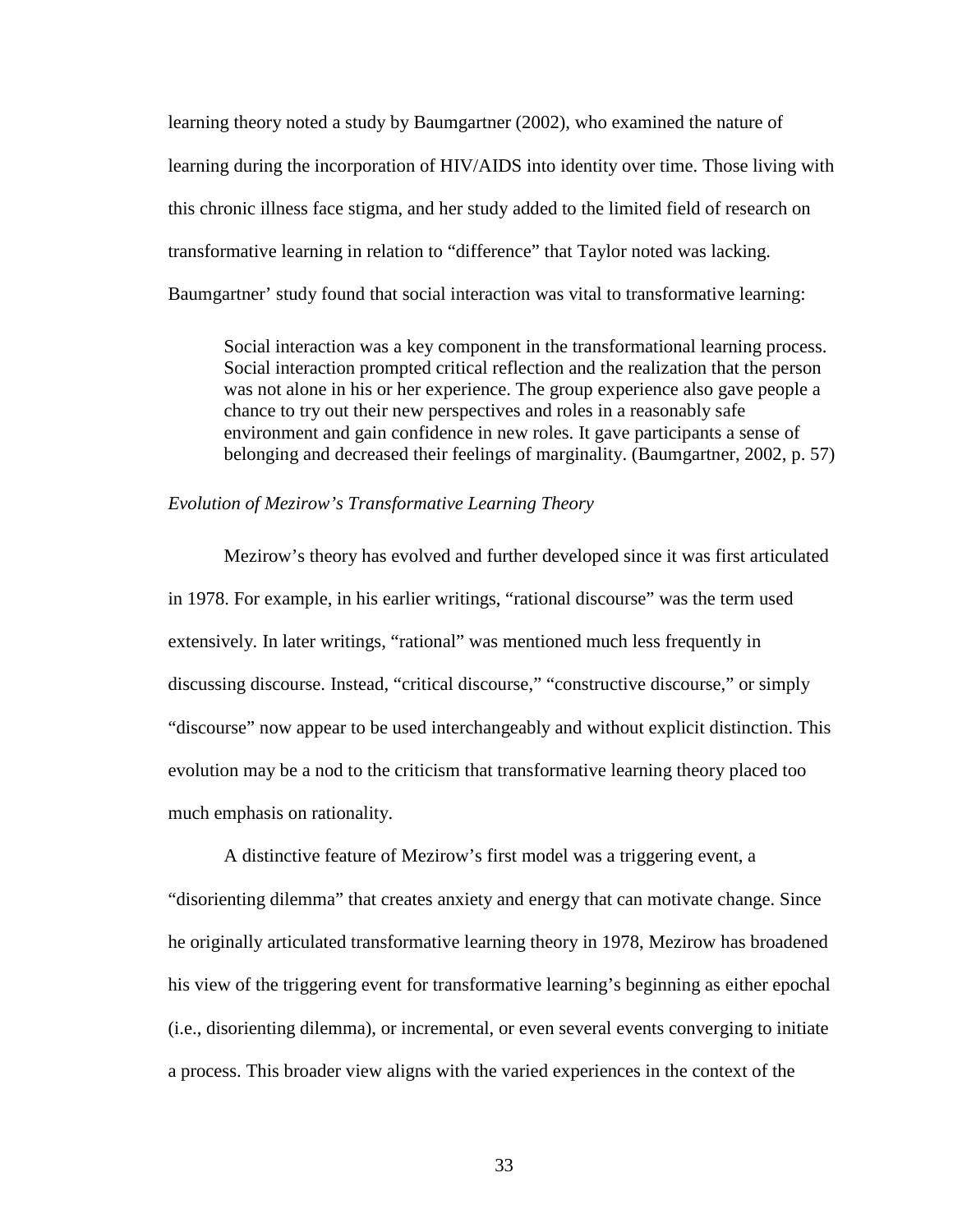coming out process. On their journey to coming out, some gay men and lesbians face the disorienting dilemma of forced disclosure or being "outed" by another. Others have a gradual process that leads them to the decision to come out in a particular way, at a particular time, and with whom they choose. Coming out can also be a "both/and" proposition—a disorienting dilemma can cause the individual to question his own sexuality (i.e., "what if I am gay?") and the transformative learning can come incrementally as he or she makes sense of it through reflection, initial disclosure, discourse, perspective change, and taking action on the new perspective.

# *Self-Discourse*

Discourse assumes another human is involved, according to Mezirow's model, either in person or between an author and a reader, or an artist and viewer. However, marginalized individuals who may not have consistent access to ideal conditions may be compelled to find alternative ways to receive the effect of discourse. Recent studies on transformative learning have suggested that a plausible alternative to verbal discourse with another person is the phenomenon of "self-discourse" or "self-dialogue" (Sherlock, 2000; Henderson, 2001; Carter, 2002; Hamp, 2006). In these studies, self-discourse emerged in a variety of different contexts, such as by top corporate executives, midcareer professional women, and women who had successfully emerged from dependence on welfare. Some study participants reported they did not have a trusted other person with whom they could engage in discourse, and so they had a dialogue with themselves, or their higher power, describing it as self-discourse. Closeted gay men may find themselves in a similar situation of not having access to ideal conditions for discourse and thus may seek alternatives to the verbal discourse that Mezirow described.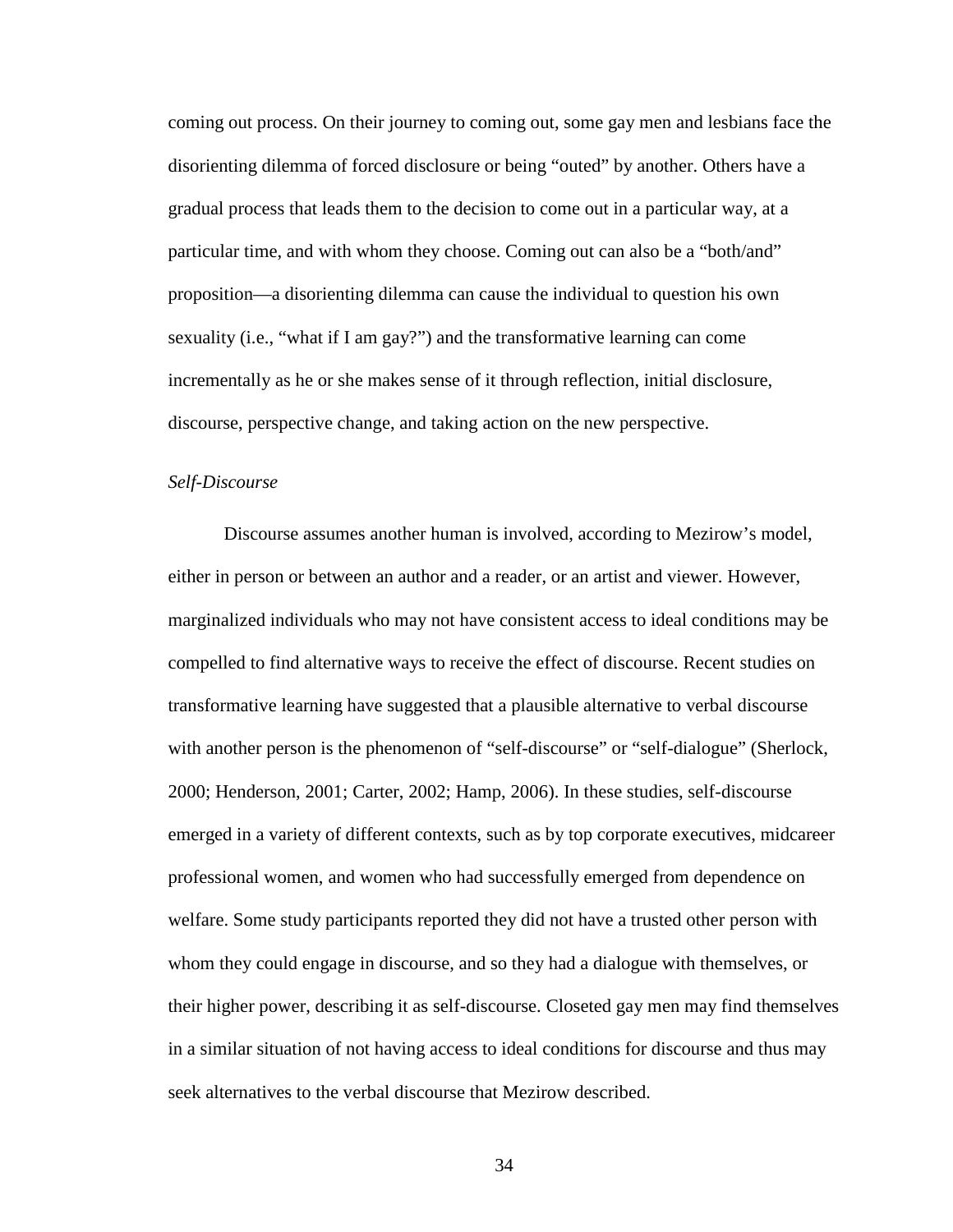Carter's (2002) research explored the nature of the relationships that proved to be essential factors in transformative experience. Her study of mid-career women's learning in work-related developmental relationships identified categories of relationships as significant to women's learning at work. Pertinent to self-discourse, Carter found that "imaginative relationships" were described as "this internal voice as a relationship with self that they listened to and heeded through meditation as a spiritual practice, or in writing to make meaning of their experiences" (Carter, 2002, p. 80).

Shaw (2001) described self-dialogue as a way of making sense out of consciousness, an organized theme or force of mental processes. It is a conversation among different identity elements or perspectives within the individual.

Self-dialogue is a fundamental process of expression; it mediates between selfimage and social experience; it is regulated by ontological limits, cultural norms and social rules; and it serves as an adaptive mechanism for self-presentation, identity acquisition, stress management, health maintenance, and personal integration. (p. 272)

According to Shaw, self-dialogue can occur as discourse with one's self. Or in religious practice, it can be through meditation or prayer as a conversation with God or a higher power—a phenomenon described in studies by Sherlock (2000), Carter (2002), and Hamp (2006). Self-dialogue, Shaw argued, provides ways to mitigate conflicts among different social roles as well as between the self and its various role-playing pursuits.

Shaw's assertions are relevant, I believe, in the context of the coming out process. Self-dialogue or self-discourse can be a technique to free oneself from learned social rules for any "deviant actions" as perceived by social rules. Shaw said that the penalties for breaking social norms include shame, reprimand, ridicule, or attack. Social rules are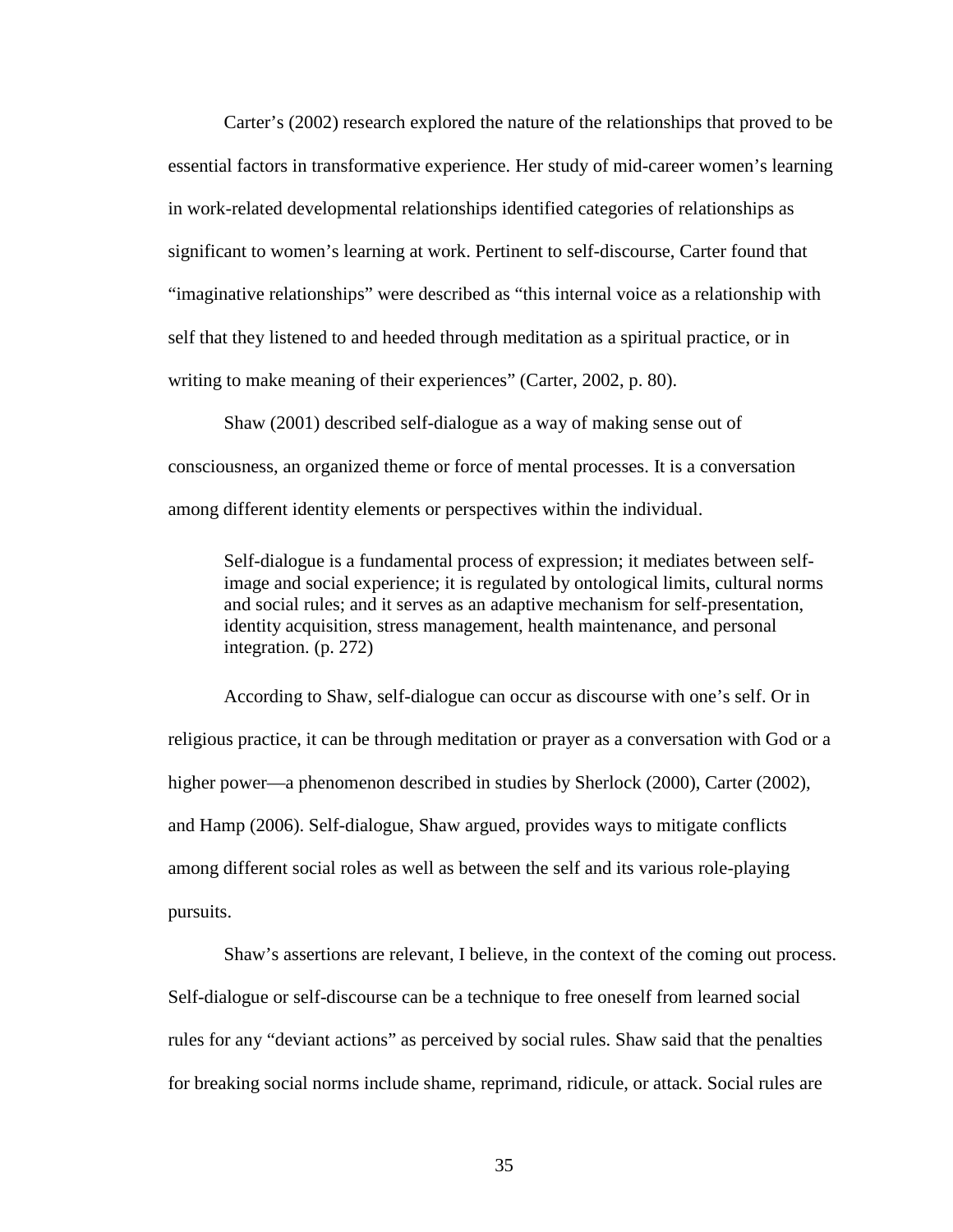learned through socialization and resocialization and to neutralize them, Shaw wrote that one can use self-dialogue to rationalize socially deviant intent (e.g., nonheterosexual identity) and then to convince oneself about the necessity of the corresponding act (e.g., identifying as a gay man or lesbian; coming out). Then, one comes up with a set of neutralizing vocabularies to ward off possible attack from the social world. "The neutralization process affirms that people learn and internalize social rules and that social rules internalized provide guidance and restraint to the inner thinking and reasoning process, including self-dialogue" (Shaw, 2001, p. 295). He argued that self-dialogue allows the individual to play out scenarios and possible reactions to stepping outside of social rule boundaries, allowing one to try on the new behavior or identity before acting. This aligns with what Mezirow said about the utility of discourse in transformative learning theory. Self-dialogue can provide a safe forum in which individuals devise ways of sharing their stigmatized hidden identity and can play a role in processing the anticipation of marginality and disclosure. It may be useful as a precursor or in lieu of the ability to freely engage in verbal discourse with others.

As was discussed earlier, Mezirow did touch on self-dialogue for making meaning through intentional construal, writing that "intentional construal involves either internal and/or external dialogues" (p. 41). As the above-mentioned studies indicated, as a result of a fear of disclosure or a lack of trusted others with whom to engage in discourse, those of a marginalized group may be compelled to engage in self-dialogue as an antecedent or even a viable alternative to verbal discourse.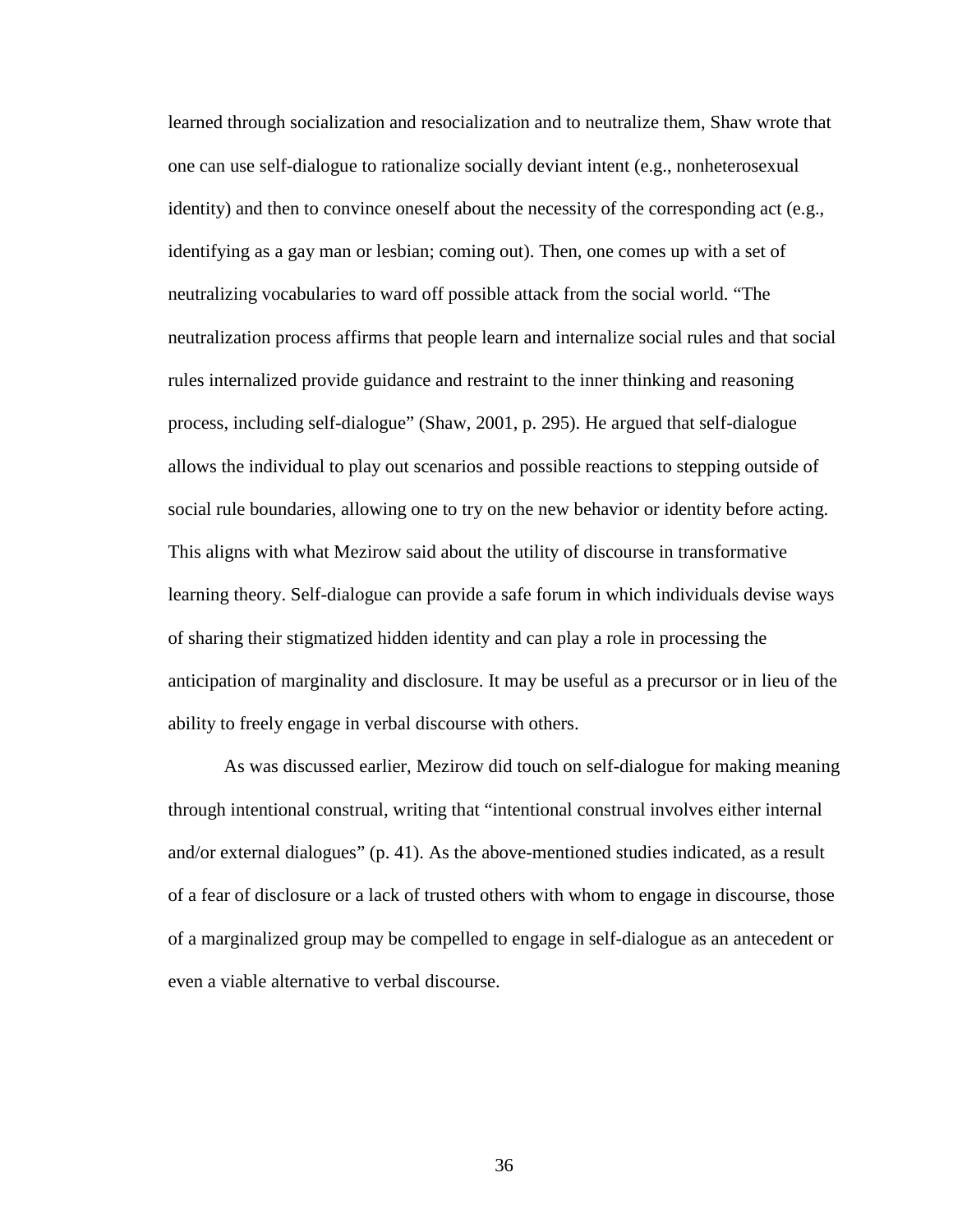#### *Mezirow's Response and Clarifications*

Mezirow responded to critiques by stating that the focus of transformative learning theory was adult learning and its primary audience was adult educators. He said that transformative learning theory was an attempt to identify common elements and operations of adult learning.

He added, "Transformation theory does not undertake a definitive cultural critique, but it provides the model—constructs, language, categories, and dynamics—to enable others to understand how adults learn in various cultural settings" (p. 167). Mezirow allowed for the possibility of alternative ways for adults to learn based on the culture in which they are embedded. Specifically, he mentioned a general notion of "alternative forms of reflection" as a way adults learn, compelled by the cultural scripts and resource access issues they faced as a result of being embedded in a culture.

Thus transformation theory should be rigorously assessed through a continuing and critically reflective discourse to establish the validity of its constructs, not its focus or lack of focus on obstructions imposed on the learning process by one or another local culture. (p. 168)

Mezirow acknowledged the impact of social, cultural, and hegemonic influences on adult learning. To clarify how context fits into transformative learning theory, Mezirow (1996) wrote that sociocultural factors may enhance or impede critical reflection and rational discourse. "We are painfully familiar with the inequities associated with class, race, and gender. The hegemony of instrumental rationality is another principle distortion" (p. 169). He added:

To the extent that contemporary sociocultural forces lead to transformative learning, they permit or encourage critical reflection and rational discourse. These prevailing forces are of major significance to adult learning; they dictate whose voice shall have priority and who is permitted to be heard. In doing so, they can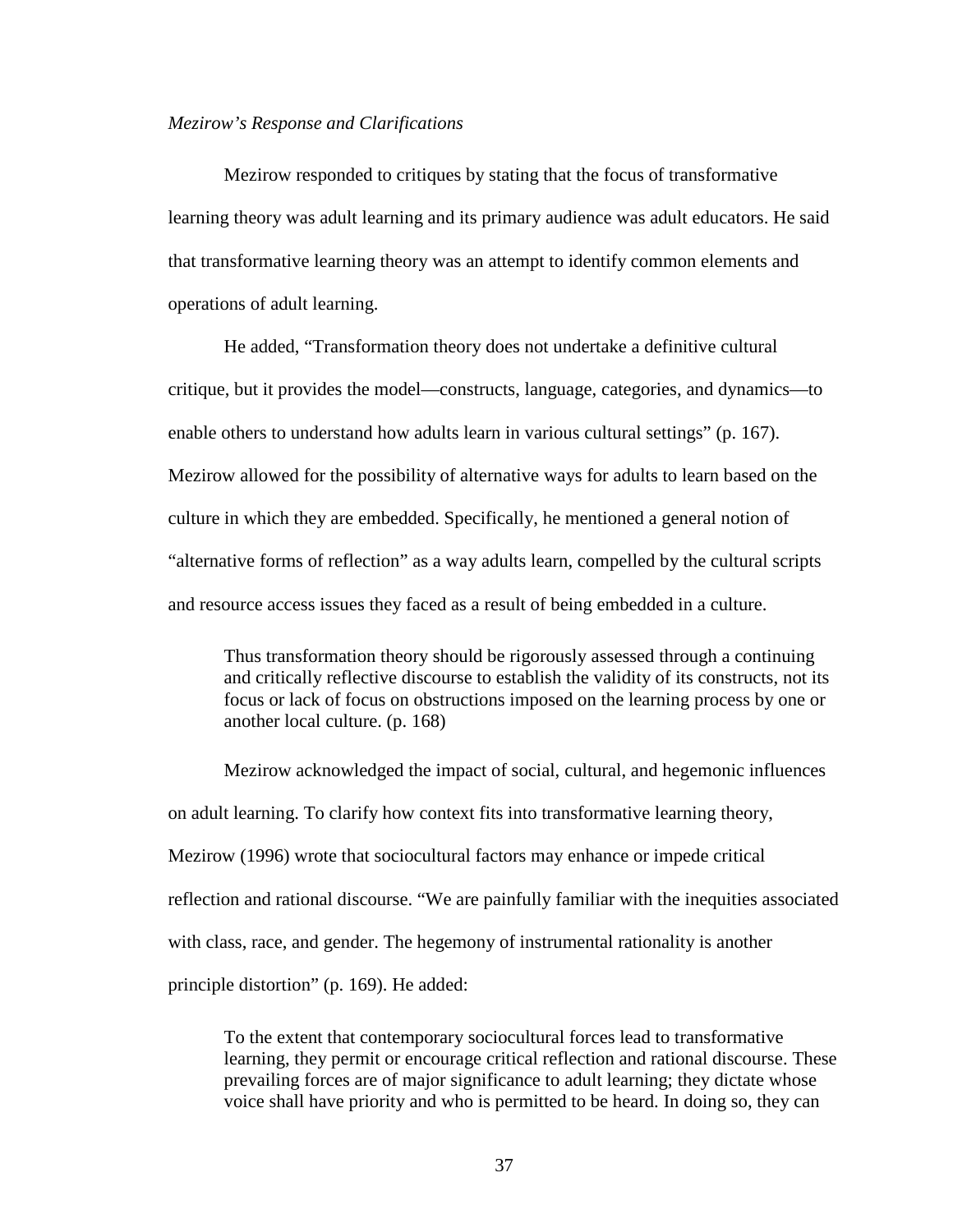distort the ideal of full free participation in discourse. The learner brings to the situated learning experience his or her meaning perspectives. The immediate social situation impacts upon the way she or he construes these predispositions in specific interpretations, which are instantiated in a meaning scheme, involving not only concepts, but feelings, attitudes, values, and beliefs. We have a dialectic between a meaning scheme, highly interactive and influenced by the situated learning experience, and a meaning perspective, an established set of predispositions only indirectly influenced by these immediate social forces. (Mezirow, 1996, p. 168)

Mezirow added that, within the purview of meaning perspectives, meaning

schemes can take "a limited number of forms":

Those socially sanctioned schemes that fit comfortably into long held meaning perspectives will tend to be reinforced by society's powerful influences. Those that do not may create enough dissonance or disequilibrium to raise accumulative questions about the validity of the meaning perspective. However, culture determines how conflicts in belief should be resolved. Transformative learning theory does not suggest a disengaged image of the individual learning but of a learning process characterized by dialogical voices. The social dimension is central, but so are historical and cultural dimensions of the process. Together they provide us with both our meaning perspective and meaning schemes; and society determines whose privileged voices may participate fully and freely in discourse and what the limits are of critical reflection. (p. 169)

Mezirow (1995) also acknowledged that those who are of marginalized groups

may be silenced by a range of influences in society, including fear of retribution, being

demoralized and unable to believe what they have to say will be valued, having

previously been silenced, being made insecure by contesting ideas, or holding a belief

that discourse cannot make a difference in problem solving.

One upsmanship, personal competitiveness, bias and prejudice, and past experiences with oppression and domination can suffocate communication. Dialogue can be aborted by deep differences in language, culture, and meaning perspective. . . . The success of dialogue across differences depends upon external, institutional factors and the meaning perspectives and schemes participants bring with them. (p. 55)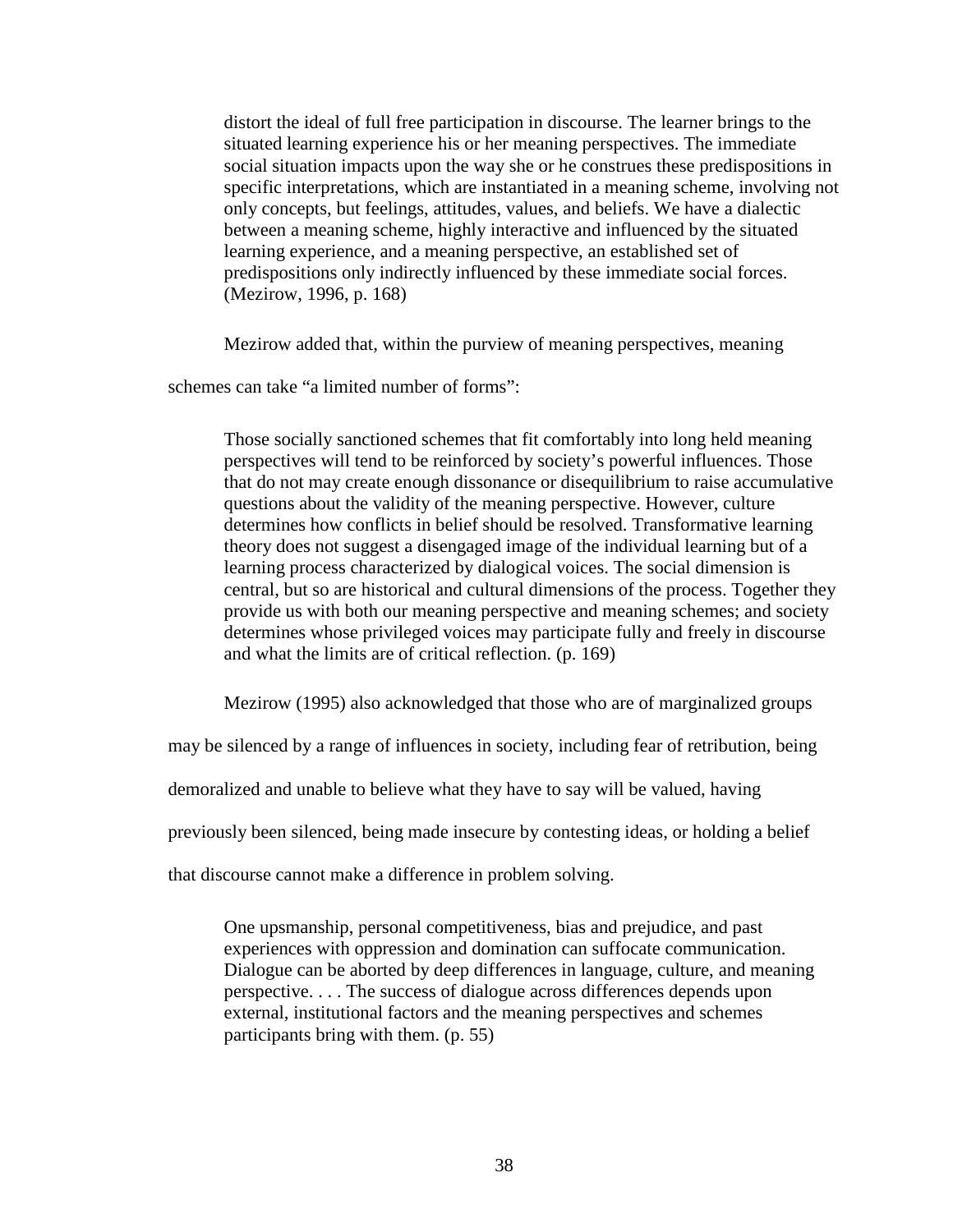Mezirow (2009) addressed the criticism that transformative learning theory placed too much focus on rationality, arguing that the influences for how adults learn to reason for themselves may include power, ideology, race, class, gender differences, and cosmology, among others.

However, even these influences may be rationally assessed because rationality is not defined by these factors. The process by which we tacitly construe our beliefs may involve taken-for-granted values, stereotyping, highly selective attention, limited comprehension, projection, rationalization, minimizing, or denial. That is why we need to be able to critically assess and validate the tacit assumptions supporting our own beliefs and expectations, as well as those of others. (p. 23)

But while Mezirow acknowledged how hegemony in culture confounds discourse and transformative learning, there remains a need to more fully account for the ways in which it occurs in these less-than-ideal conditions. The current study, like many others cited by Taylor (2007), explored transformative learning theory beyond its early original context (adult education) and audience (adult educators), and also applied transformative learning theory more broadly. This study focused on all dimensions of adult life, not just adult education, and was much more specific in context, focusing on a marginalized, stigmatized group, to add to understanding of the discourse component of transformative learning theory.

# **Coming Out and Transformative Learning Theory**

Dirkx wrote of adult learning and transformation in general that "what adults learn is fundamentally grounded in the way they think about themselves and their worlds, opening possibilities for transformation and creating dramatic shifts in one's consciousness" (as cited in Baumgartner, 2001, p. 15). Coming out for gay men or lesbians is commonly described as being transformational (De Montflores & Schultz,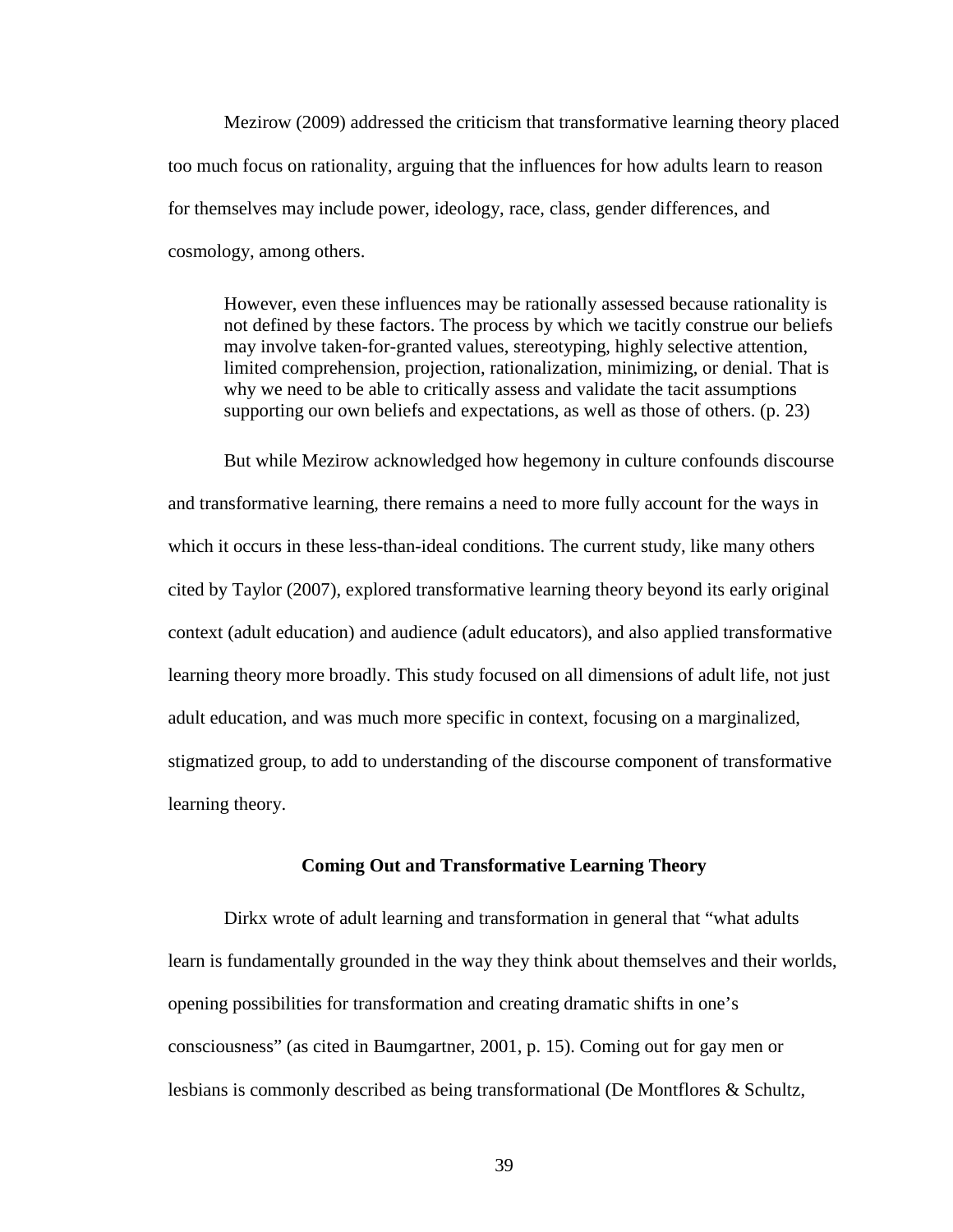1978; Cass, 1979; Herek, 1996). It causes profound shifts in their sense of self and worldview. Coming out can immediately lift the inner turmoil and stress of hiding, even if coming out has a less than favorable immediate reaction.

This study proposed that the process and results of coming out meet the criteria for transformative learning and suggested that Mezirow's model can be reasonably applied.

Transformative learning, which may involve a reassessment of one's self-concept, as is often the case in perspective transformation, is threatening, emotionally charged, and extremely difficult. It is not enough that such transformations effect a cognitive insight; they require a conative and emotional commitment to act upon a new perspective as well. Transformative learning involves movement from alienation to agency, and 'centering,' movement from a lack of authenticity, being true to one's self, to authenticity. (Mezirow, 1995, p. 48)

Boyd (1991) identified two basic steps toward a personal transformation: "making public, primarily for ourselves, the historical dimensions of our dilemma" and then "confronting it as a difficulty to be worked through" (p. 198). Mezirow (2000) suggested that transformative learning often involves subjective reframing that "is often an intensely threatening emotional experience in which we have to become aware of both the assumptions under girding our ideas and those supporting our emotional responses to the need to change" (p. 6).

Mezirow warned that learners can get stalled, temporarily or permanently, in any phase, typically characterized by compromise, backsliding, and self-deception. Arrested development is more likely early on, "at the beginning of the learning, with its threat to long-established sense of order, and later when awareness and insight call for a commitment to action that may seriously threaten important relationships" (2000, p. xii). The theory posits that transformative learning is adult learning where the learner's sense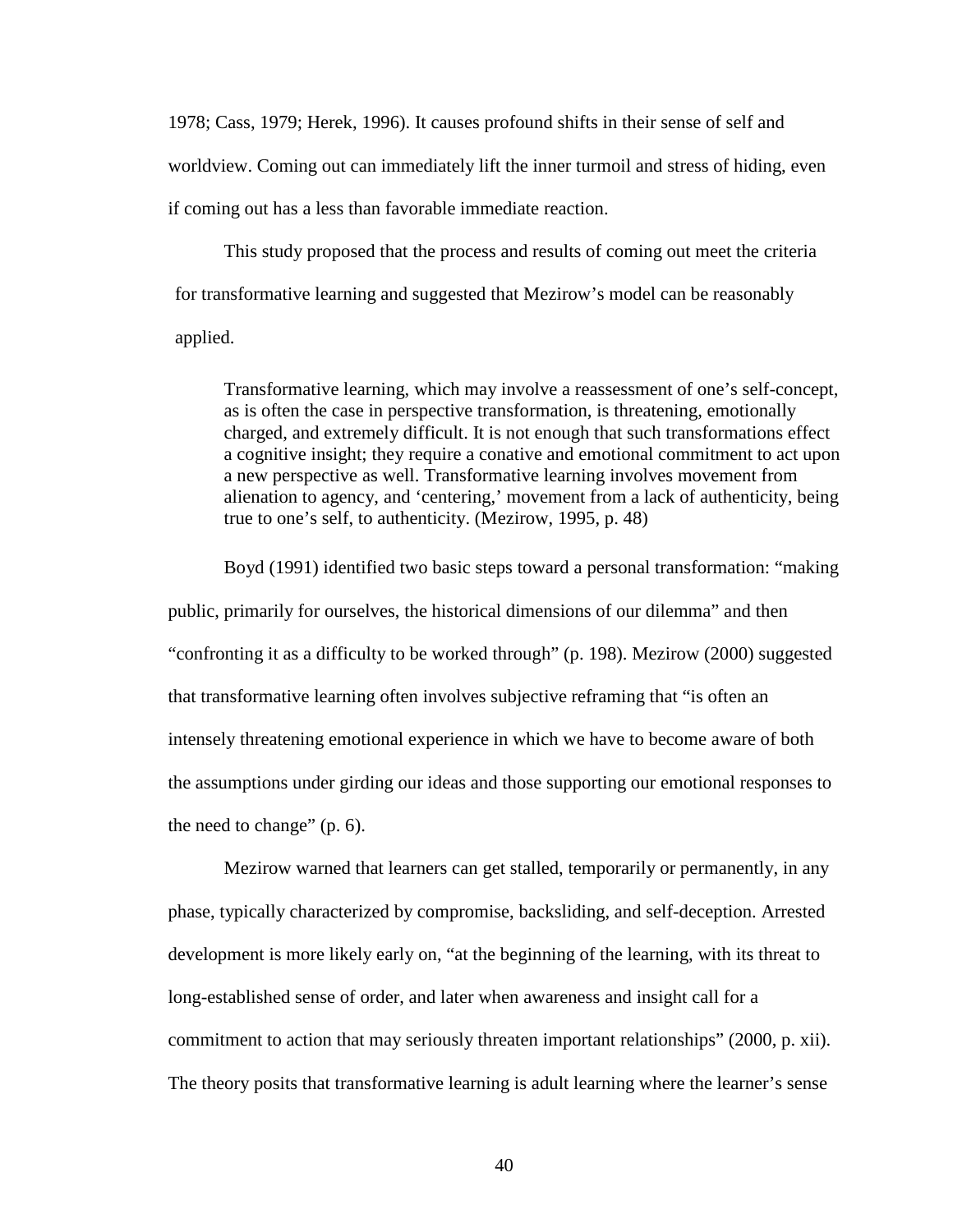of self-identity is involved with the process of learning. Gay men or lesbians growing up in a heterosexist environment may never little if anything positive about their orientation and can thus adopt an inner contempt, even a self-loathing, commonly called "internalized homophobia" or, more accurately, "internalized homonegativity." To avoid ridicule or attack, they may remain hidden, wary, and silent, choosing to pass as heterosexual. Drawing meaning from cultural scripts they attend to, potentially without empathetic others who understand, or noticing positive exemplars, or more accurate information such as positive scripts, they may feel isolated due to their sexual orientation.

Shelp (2002) wrote that gay men and lesbians, like any human, have a need for association with others to survive and flourish. A clue to this need, he asserted, is the slang the gay community often uses to refer to one another. It is common for one gay or lesbian to ask another, "Is so-and-so 'family'?" to confirm if the third is indeed gay or lesbian. The term "family" reveals a value gay men and lesbians place on fellow members of their "tribe," Shelp opined, and because they are invisible, they actively seek out others like themselves to abate the isolation.

All through life, gay men or lesbians may take on the heteronormative expectations of their environment, cultural scripts from family, friends, religion, the media, society, or authority figures. But incongruence and tension between embeddedness in the outer world and their deep inner feelings can, through the coming out process, eventually set up cognitive dissonance that lends itself to a transformative learning opportunity as unquestioned cultural scripts and expectations of others no longer fit. "Interpretations and opinions that may have worked for us as children often do not as adults" (Mezirow, 2000, p. 4).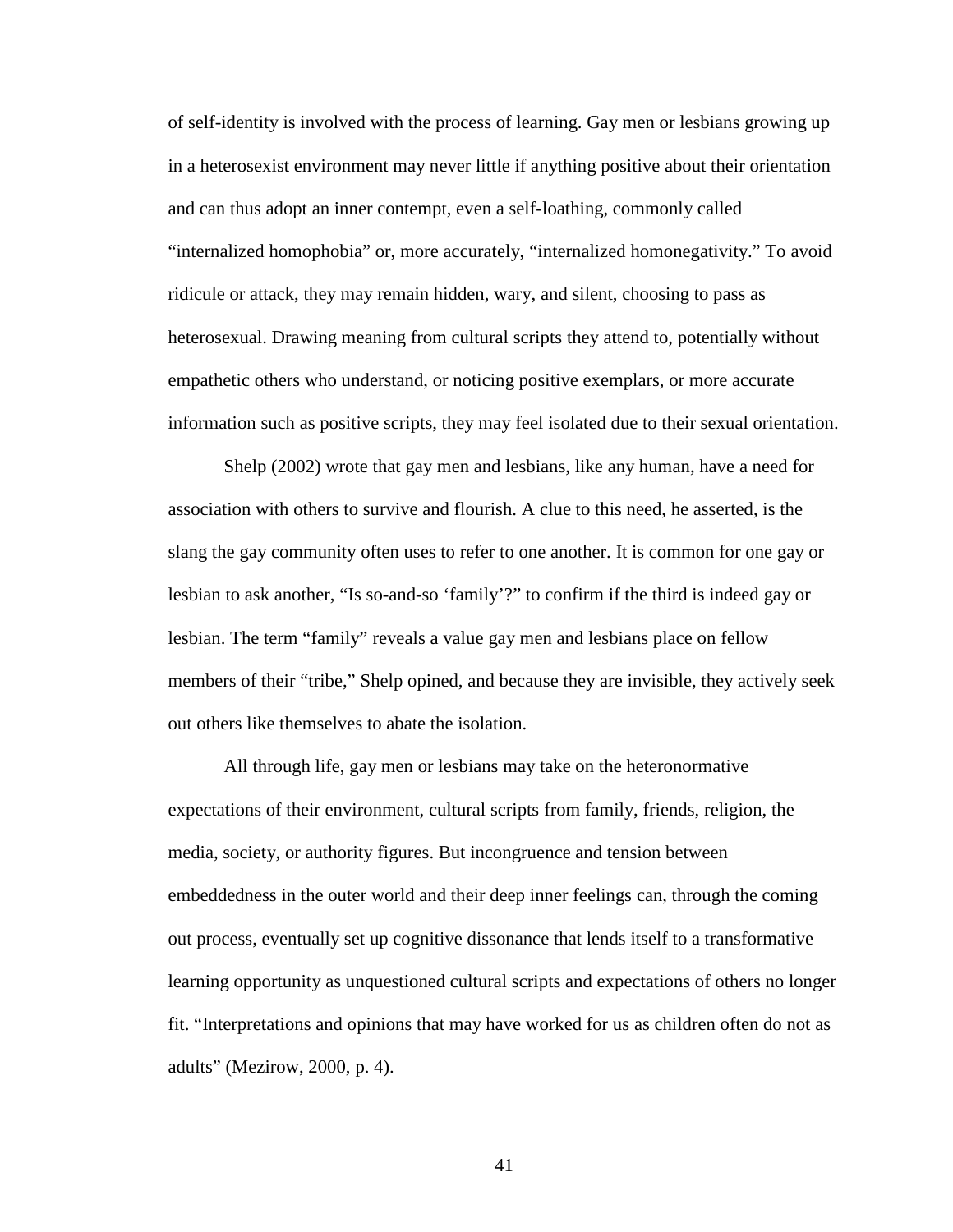#### **Cultural Contexts for Coming Out:**

### **Heterosexism, Homophobia, and Homonegativity**

Sexuality is considered a basis for identity in northwestern European and North American cultures, and most individuals feel a need to develop a particular sexual identity (Rust, 2003). For gay men or lesbians, coming out is necessary because they are embedded in a heterosexist culture: the individuals must replace their "default" heterosexual identity with being a gay man or lesbian. Heterosexism is institutionalized stigma (Herek & Garnets, 2007). Like racism and sexism, heterosexism is manifested in institutions, as cultural heterosexism, and also in individuals, as psychological heterosexism. Cultural heterosexism, Herek (1990) wrote, is ubiquitous "like the air we breathe" (p. 317). It is an assumption that everyone is heterosexual, or should be. Like heterosexism, the term heteronormativity is also the assumption that heterosexuality is the only normal orientation. Heterosexism, homophobia, and homonegativity are often used interchangeably, but there are distinctions—heterosexism is a pervasive attitude of superiority over homosexuality, not a fear of gay people per se. Homophobia, like other phobias, is an unfounded fear of gays and lesbians. Homonegativity is negative perceptions of homosexuality.

The cultural unfolding of attitudes toward sexual minorities was heavily influenced by laws, religion, the medical profession, and the media. Herek (1996) argued that because homosexuality has long been defined as deviant and abnormal, gay and lesbian identities and roles have been of an oppositional nature, representing the viewpoint of an outsider. The existence and visibility of nonheterosexuals may disturbingly call into question for some the cultural assumptions about the roles and functions of sex, beyond procreation.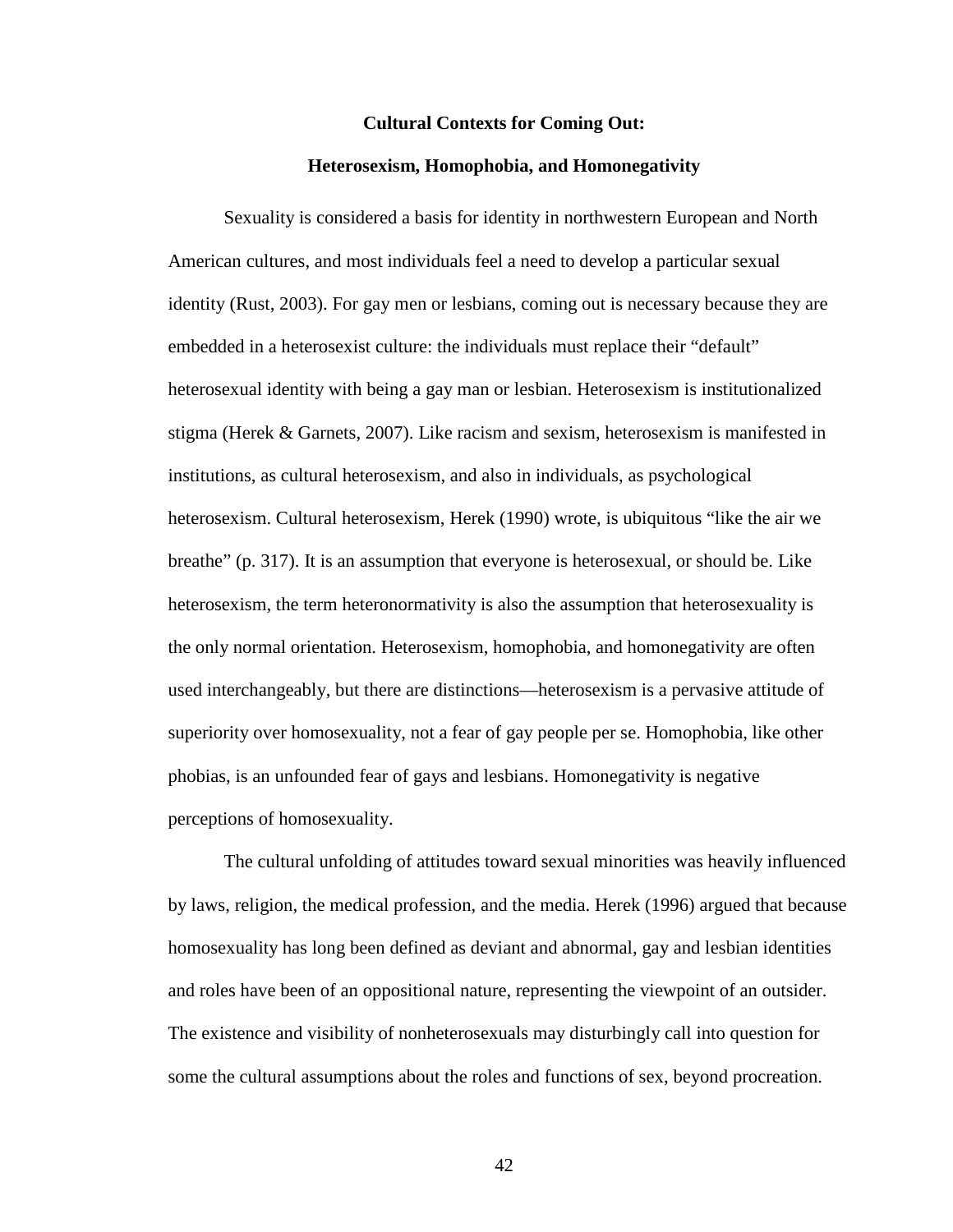Bronski (1998) speculated that gay culture presents a critique of the ideology of heterosexuality:

It challenges accepted ideas about sexual activity, gender roles, relationships, marriage, family, work, and child rearing. Most importantly, if offers an unstinting vision that liberates sex from the burden of reproduction and places pleasure at the center of sexual activity. (p. 13)

## **Definitions of Coming Out**

Herek (1996) defined coming out as a form of self-disclosure and "the communication by one individual to another of information about himself or herself that otherwise is not directly observable" (p. 2). A distinction should be made here between the act of "coming out" and coming out as a process. The act of coming out is the disclosure of one's sexual orientation, whether verbally or behaviorally, to another person. Anderson and Mavis (1997) said that the act of coming out is a discrete event in the complex and ongoing coming out process. Individuals may consider themselves to be fully out, but they continue to manage their identity and make choices on whether or not to disclose, and in what measure, in each new encounter. Chirrey (2003) wrote that the phenomenon of coming out is recognized by most gay men and lesbians in Western culture as the moment of recognizing and asserting their gayness. They challenge the world's view, "demanding that attention be paid to their gayness, insisting on their existence as a lesbian or gay man, and refusing to accept negative evaluation of themselves and their lifestyle" (p. 24). Liang (as cited in Livia  $\&$  Hall, 1997) argued that coming out is a speech act, describing the state of affairs, altering reality for both the self and the other through disclosing sexual orientation. Garnets and Kimmel (2003) argued that the primary task of developing a positive sense of identity involves a transformation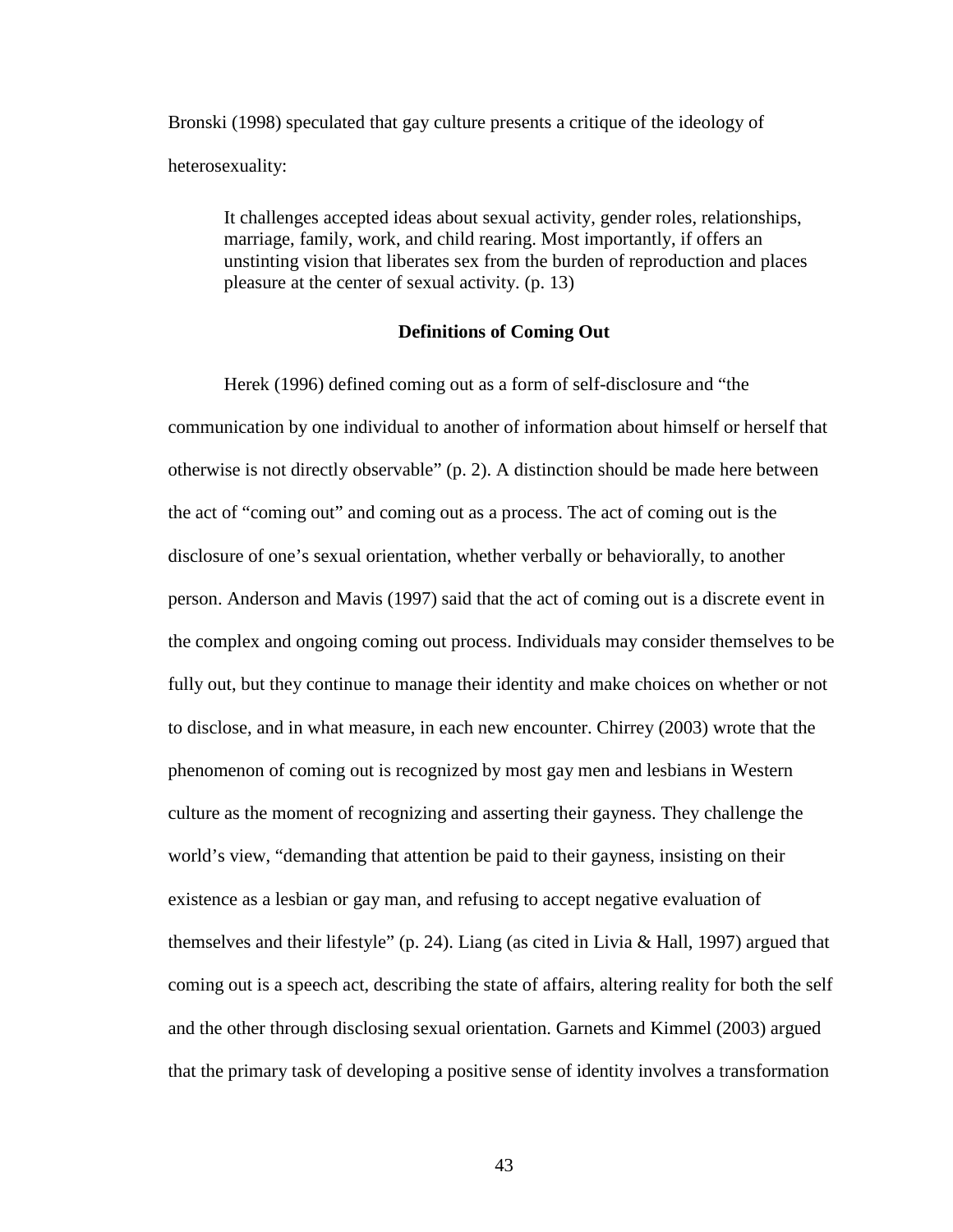from a negative and stigmatized identity into a positive one. This describes the coming out process, not just the act of disclosure for the first time or any time. They described gay, lesbian, or bisexual identity development as "a complex sequence of events through which individuals acknowledge, recognize and label their sexual orientation, conceptualize it in positive terms, and disclose it to others throughout their lives" (p. 219). Fassinger (1991) wrote that a positive gay or lesbian identity development "involves a complex process of homoerotic identification, reference group affiliation, and, for some, politicized behavior regarding that identity, all of which occurs within a context of societal prejudice, discrimination and lack of support" (p. 168). Ideally, coming out eradicates boundaries so that one is known as a gay man or lesbian in all aspects of life.

#### **Barriers and Factors in Coming Out**

### *Cultural Scripts*

Cultural scripts and resources vis-à-vis the transformative learning experience of gay men coming out are central to this study's research question. Cultural scripts are described in various ways, depending on the theory stream. A conception of cultural scripts comes from Mezirow's (1991) description of Habermas' notion of "lifeworld," described as the unquestioned world of everyday social activity, a "culturally transmitted and linguistically organized stock of interpretative patterns" made up of "a vast inventory of unquestioned assumptions and shared cultural convictions, including codes, norms, roles, social practices, psychological patterns of dealing with others, and individual skills" (p. 69).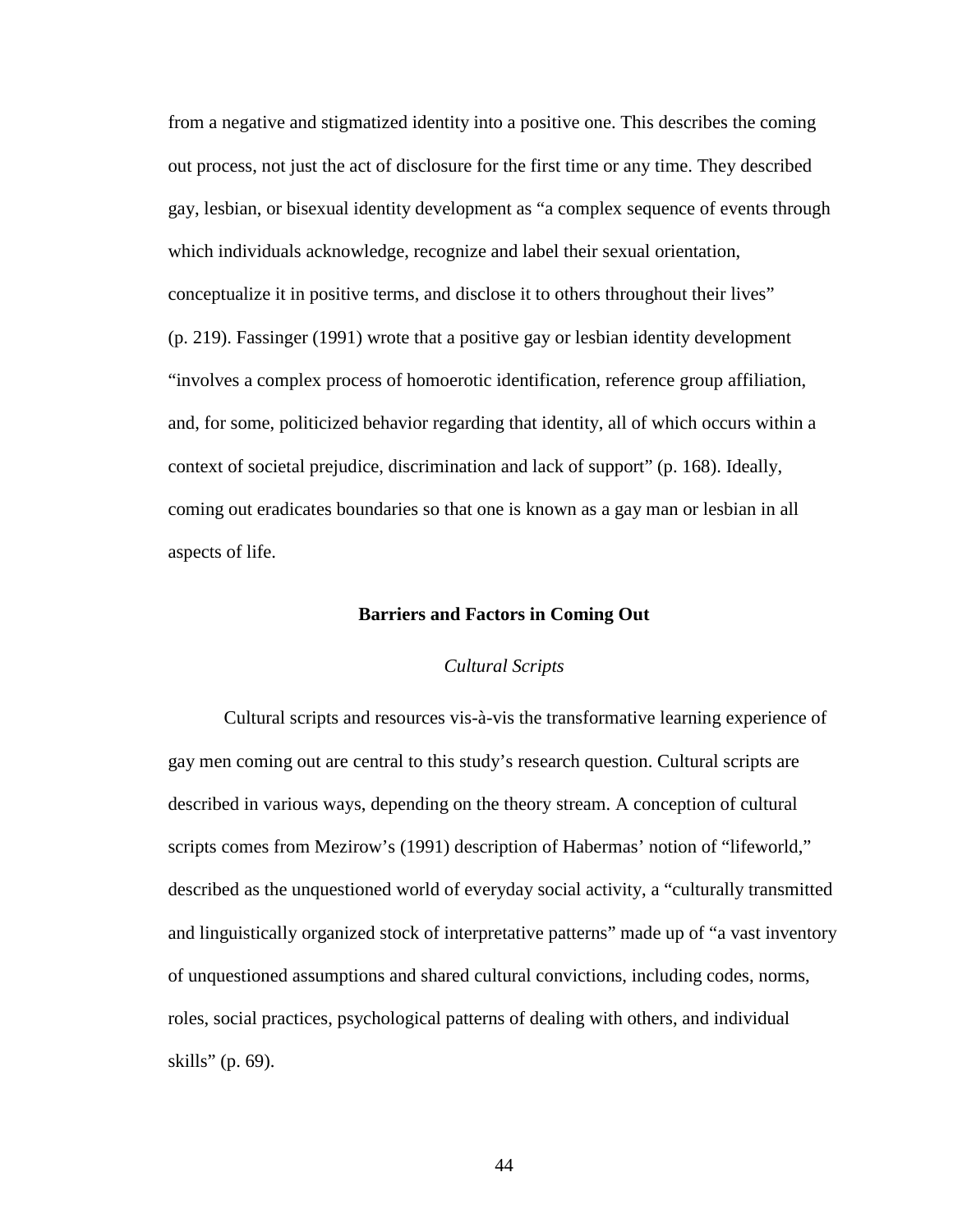In the context of transformative learning theory, cultural scripts inform an individual's frame of reference, shaping meaning perspectives and meaning schemes that Mezirow (1995) described as learned, generalized subtexts assimilated from narrative interactions with both culture and with parents.

They are symbol systems which are projected on our sense perceptions as habits of expectation rather than being 'stored' information to be retrieved through memory. Culture itself can be understood as a set of meaning perspectives which, together with idiosyncratic perspectives of our parents or primary care givers, constitute the universe of meaning perspectives to which we are exposed and from which we learn our perspectives through assimilation. (p. 44)

Mezirow (1991) acknowledged the limits that are placed on transformative learning by social, historical, and cultural interests. He said that because humans are relational creatures their identities are formed in the "webs of affiliation" within the shared lifeworld that Habermas wrote of, or the symbolically prestructured world of everyday life. "It is within the context of these relationships, governed by existing and changing cultural paradigms, that we become the persons we are. Transformative learning involves liberating ourselves from reified forms of thought that are no longer dependable" (p. 27). Mezirow argued that cultural scripts regulate patterns of thought and behavior.

Cultural codes are tacit regulatory principles that establish power relationships and the nature of appropriate discourse both within a given body of knowledge or area of specialization and among such bodies. They are also the principles behind the assumptions implicit in our social norms. (1991, p. 57)

Individuals cannot be understood in the abstract, ignoring their embeddedness in culture. Friedland and Alford (1991) argued that "individual action can only be explained in a societal context, but that context can only be understood through individual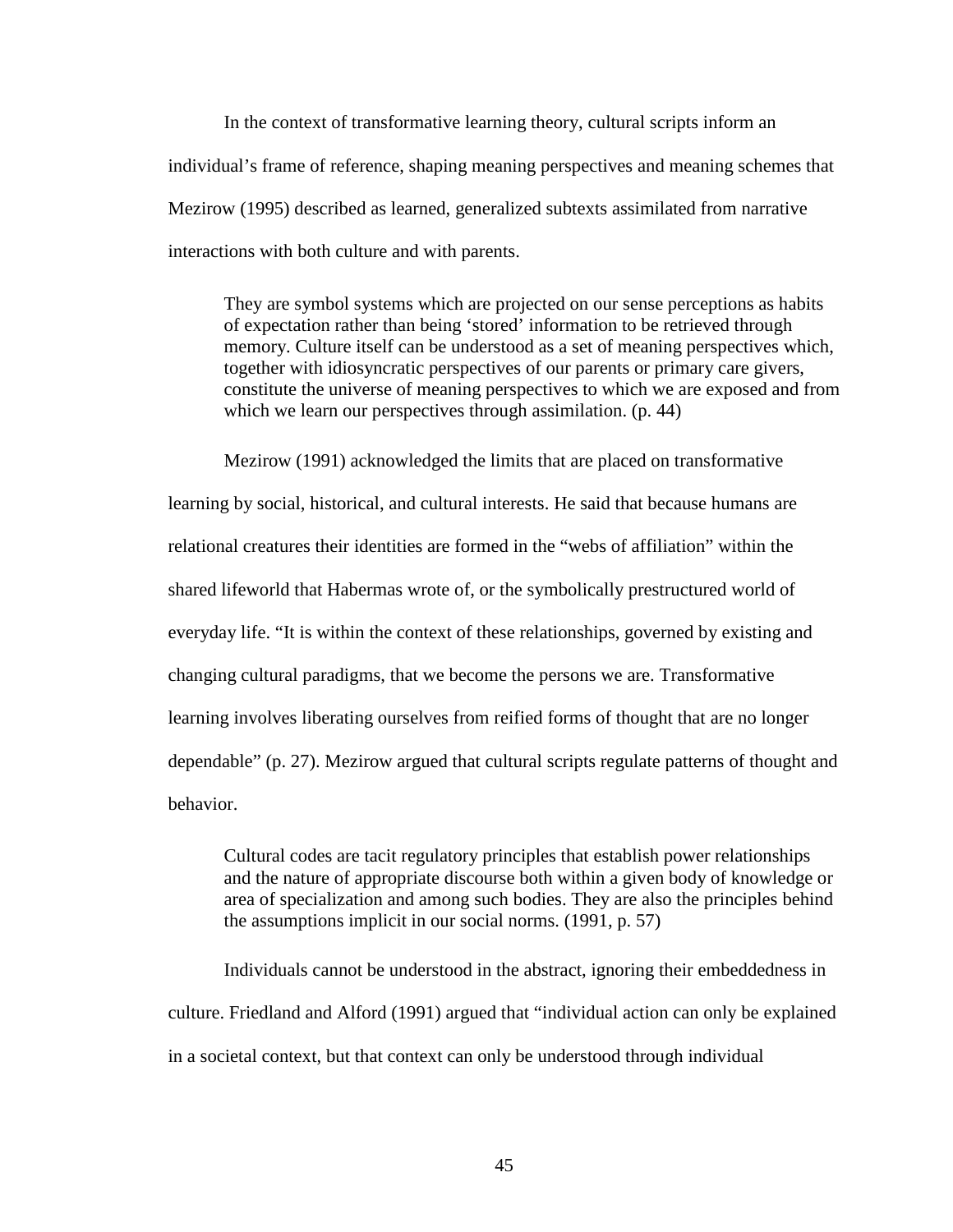consciousness and behavior. . . . Organizations and institutions specify progressively their levels of constraint and opportunity for individual action" (p. 242).

Connecting cultural scripts with the context of coming out, Herek and Garnets (2007) wrote that the coming out process and forming a positive gay identity mean that the gay man or lesbian must identify, counter, and replace the heterosexist cultural scripts in which they are immersed. "This process of forming a positive sexual orientation identity involves refuting the negative stereotypes associated with the cognitive categories of 'gay,' lesbian,' or 'bisexual' and replacing them with positive content" (pp. 365-366). De Monteflores and Schultz (1978) argued that coming out is "inherently concerned with the tension between the individual and society, between conformity to the established norms and values that stabilize society, and the variation that challenges the norms and produces social change" (p. 71). Further, they described socialization and coming out as two complementary sides of a dynamic relationship between the individual and society. "Socialization is the process by which society molds individual identity to perpetuate itself; coming out is the process through which individual identity asserts itself to create social change. Socialization emphasizes the role of social validation; coming out the role of self-validation" (p. 66).

# *Resources*

Sociologist Callero (1994) defined resources as "objects that serve as a source of power; they include nonhuman elements such as factories, weapons, and land, as well as human qualities such as fear, respect, and reverence. . . . Resources have an 'actual' existence and therefore are observable features of interaction" (pp. 233-234). He described schemata and their relationship with resources as follows: "Schemas refer to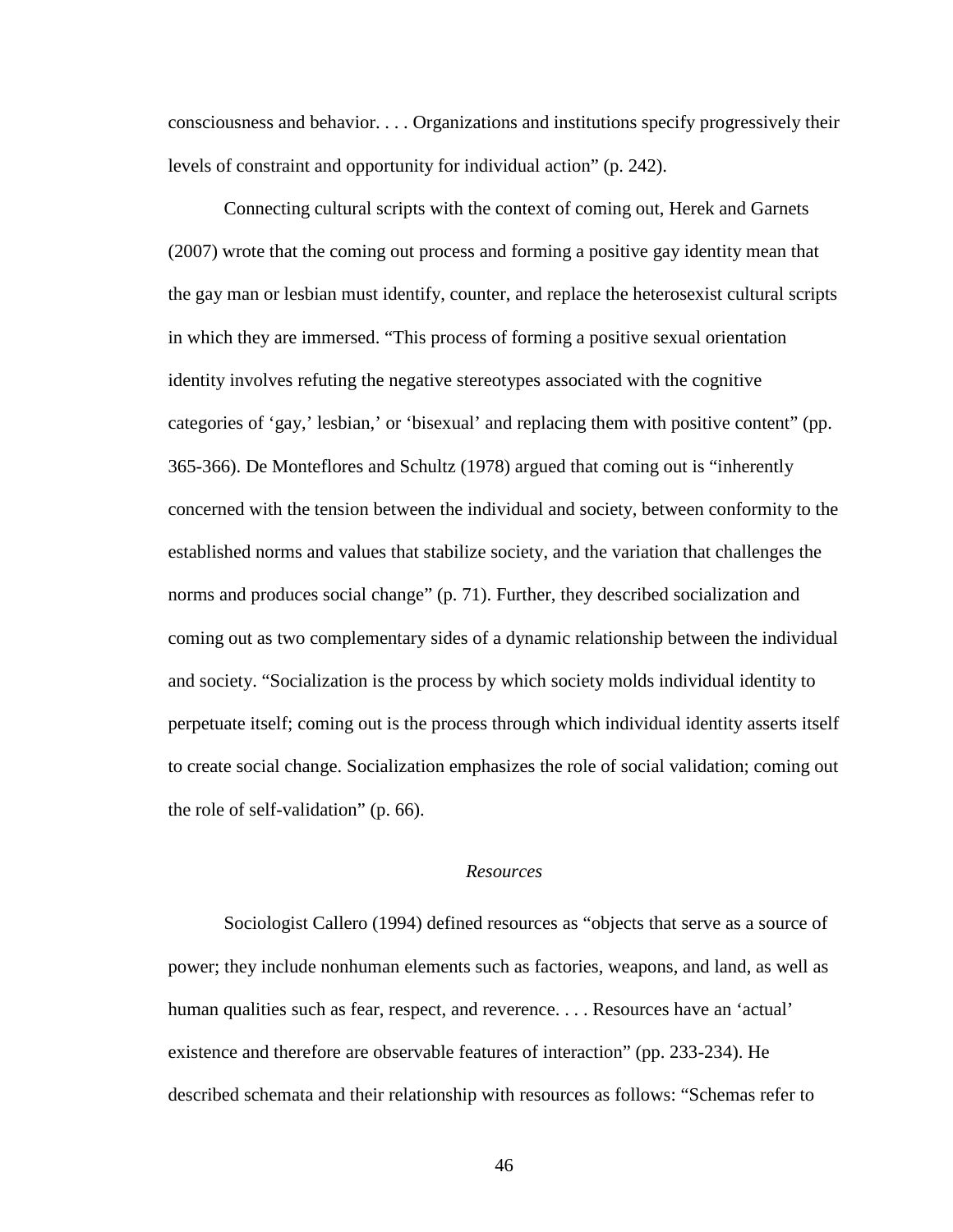the cultural assumptions, taken-for-granted rules, and generalizable procedures that underlie social life. Rules of etiquette, aesthetic norms, and general principles of action would be considered schemas" (pp. 233-234). He argued the essential distinction as that schemas have a "virtual" existence, not existing concretely in space and time like resources. Schemas are nonetheless real and interactive with resources. "Although we cannot observe a rule or a norm, they exist [as schemas] and are real and powerful in their effect. . . . Together, schemas and resources are said to be constitutive of each other; schemas are the effects of resources, and resources are the effects of schema" (pp. 233- 234).

So whatever term is used, be it schemas, cultural scripts, or meaning perspectives and meaning schemes, they can be available as a resource when they are attended to. For the purpose of this study, specific examples of resources include positive scripts, access to more accurate and complete information, exemplars, media portrayals, the gay community, and others with whom to engage in discourse.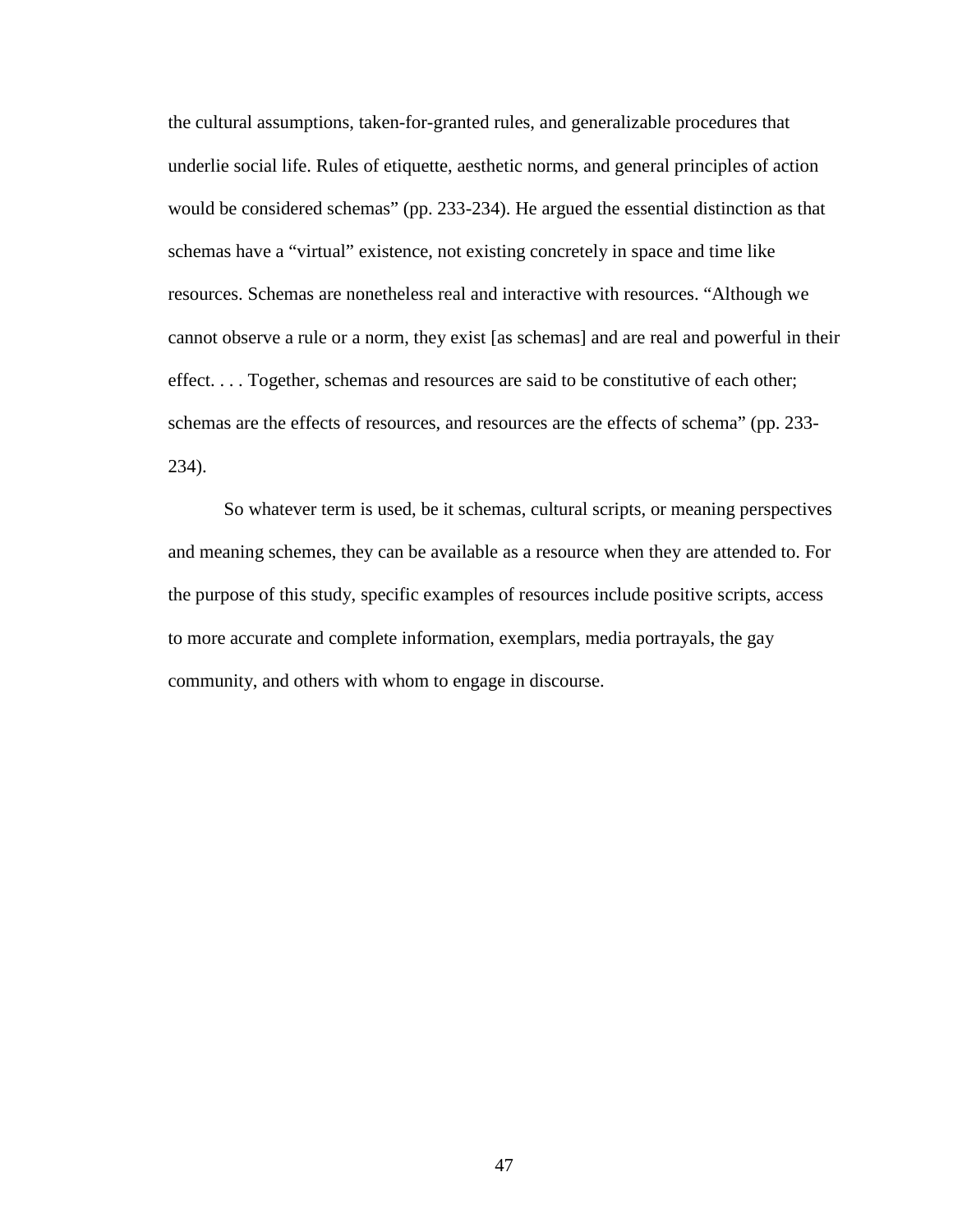# **CHAPTER 3:**

### **METHODS**

# **Overview of Methodology**

The purpose of this study was to explore the role of discourse in the transformative learning experience of the coming out process of gay men. Drawing from in-depth interviews with nine gay men about their coming out experience, this study centered on the discourse component of Mezirow's model. It focused on the cultural scripts and resources associated with discourse, and the ideal conditions for discourse. This study had one central research question with two subquestions:

- What is the nature of discourse in the transformative learning experience of coming out?
	- 1. What kind of cultural scripts are described as being part of this discourse?
	- 2. What resources enter into the discourse process for transformative learning to occur?

The topic of this study lent itself to qualitative research. As Creswell (1998) explained:

Qualitative research is an inquiry process of understanding based on distinctive methodological traditions of inquiry that explore a social or human problem. The research builds a complex, holistic picture, analyzes words, reports detailed views of informants, and conducts the study in a natural setting. (p. 15)

Of the qualitative methods, phenomenological research was well suited to this study because it explores lived experience. Creswell said that phenomenology is a return to "the traditional task of philosophy" (1998, pp. 52-53). It searches for the essential,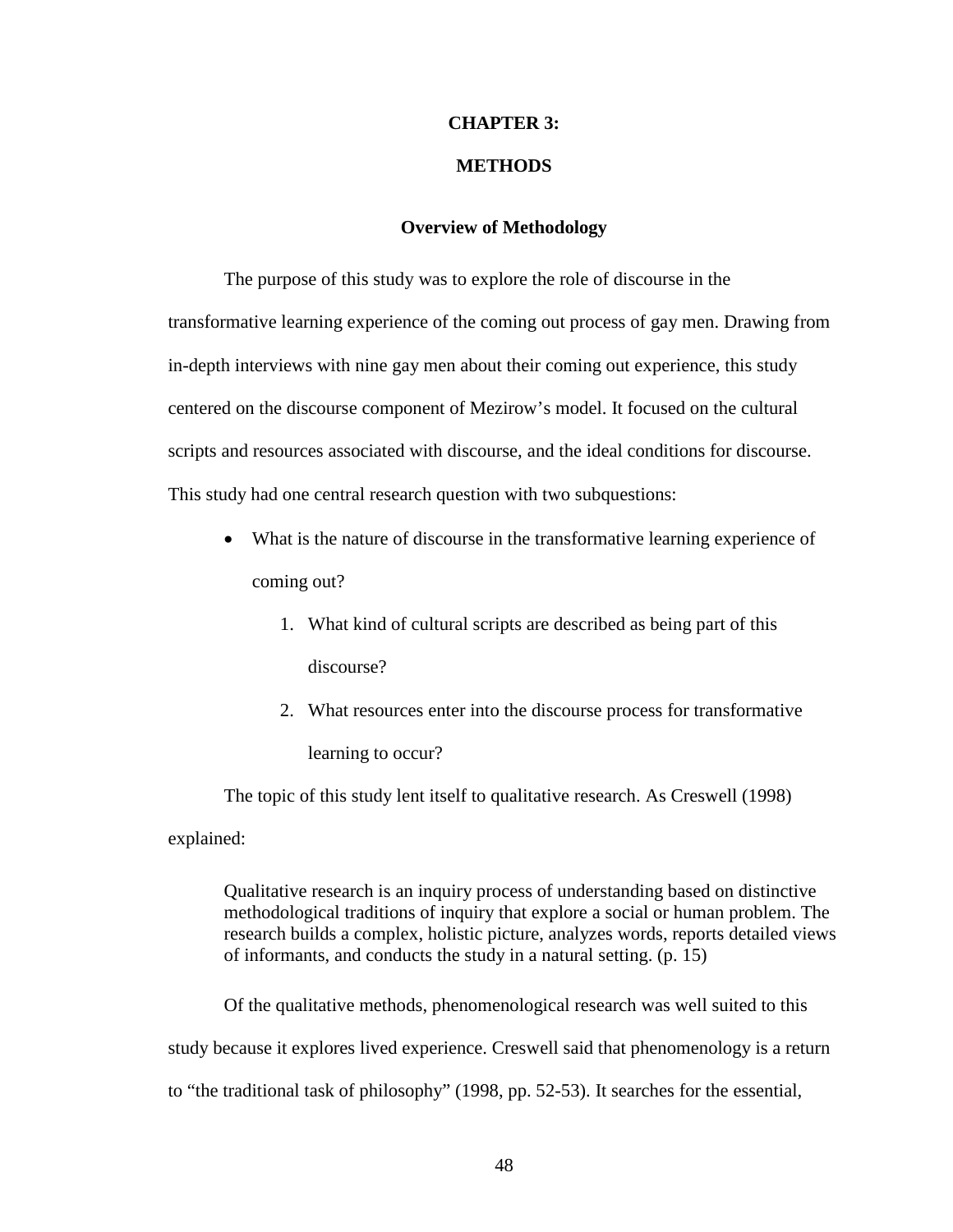invariant structure, or the essence, of the central underlying meaning of the experience and emphasizes the intentionality of consciousness. Consciousness is always directed toward an object, and reality of an object is related to one's consciousness of it.

According to Patton (2002), the central question of phenomenology is "What is the meaning, structure and essence of the lived experience of this phenomenon for this person or group of people?" (p. 132). Moustakas (1994) argued that phenomenology is a "significant" methodology that investigates human experience and derives knowledge from pure consciousness. "One learns to see naively and freshly again, to value conscious experience, to respect the evidence of one's senses, and to move toward an intersubjective knowing of things, people and everyday experiences" (Moustakas, 1994, p. 101).

Data from phenomenological study were analyzed through a methodology of reduction, the analysis of specific statements and themes and search for possible meaning. The researcher *is* the research instrument, rejecting a subject-object dichotomy. Patton (2002) explained, "The reality of an object is only perceived within the meaning of the experience of an individual" (p. 53). The level of analysis guides the approach, whether sociological, focusing on social acts of groups, or psychological, focusing on the individual. The psychological approach was selected for this study.

There are various psychological phenomenology approaches and they share similarities. This study used a method developed by Moustakas (1994), his variation of Van Kaam's interpretation of the empirical phenomenological psychological research method. This method was derived from the Duquesne (University) Studies in Phenomenology. Moustakas said the central tenet of this methodology is "to determine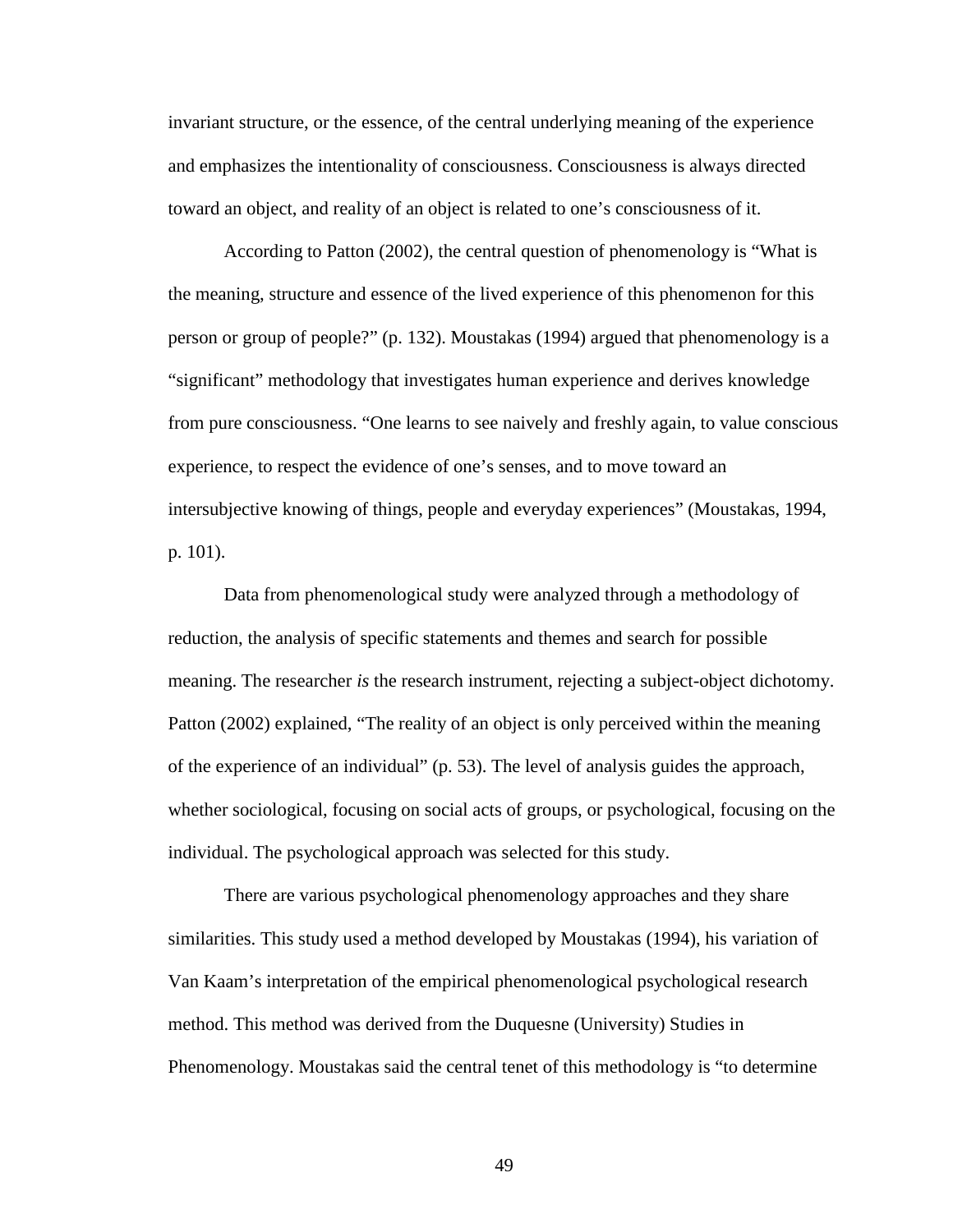what an experience means for the persons who have the experience and are able to provide a comprehensive description of it. From the individual descriptions, general or universal meanings are derived . . . the essences of structures of the experience" (p. 13). To understand the essence of experiences, phenomenology data collection can consist of long interviews gathering the statements of the meanings, meaning themes, and general description of the experience, resulting in a narrative description of the essence of the experience (Creswell, 1998, p. 65).

### **Research Procedures**

### *Participant Criteria*

To qualify for this study, participants were required to meet six criteria:

- Born biological male
- Live in the United States
- Be openly out in all contexts of life (home, workplace, social, spiritual, family)
- Have come out since 2000
- Be at least 21 years of age at the time of the interview
- Describe their coming out process as personally transformative, as articulated by Mezirow's transformative learning theory.

After confirming with my dissertation committee, it was decided to delimit to males for homogeneity; the added dynamic of sexism that females experience could add layers of complexity to this study. Likewise, bisexual men or transgender individuals were not included to avoid the added complexity those elements could add to the research. Similar research of these populations would be interesting and useful, but they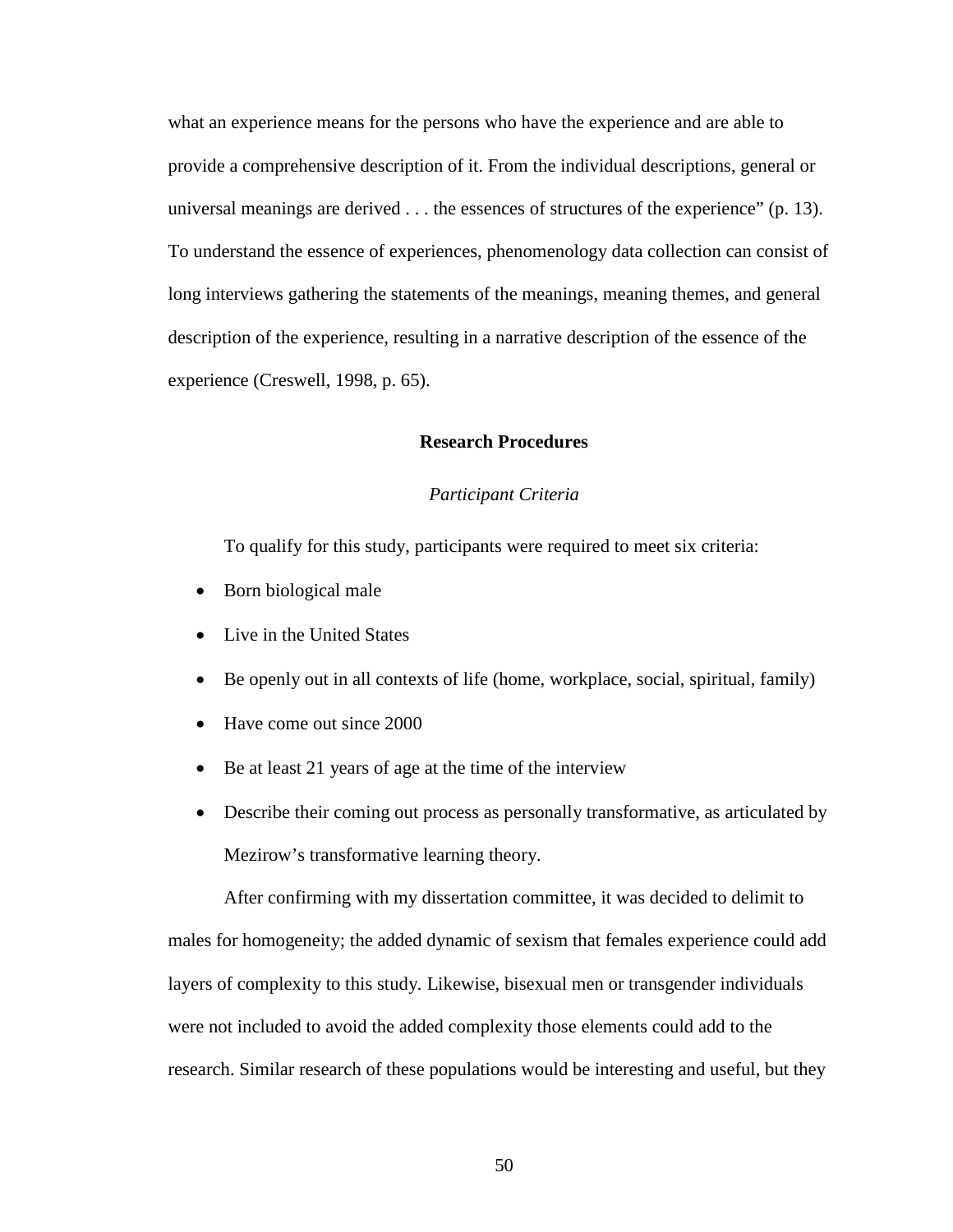are beyond the scope of this particular study. Requiring that participants live in the United States was intended to reduce the complexity of spanning multiple countries, while acknowledging that gay men who live in the U.S. may well have differences in their coming out and disclosure experiences.

The requirement that participants be out in all contexts of life made available the broadest possible range of coming out experiences and the most developed sense of self as a gay man in American culture. For this study, being openly out in all areas meant that participants had to describe themselves as having intentionally disclosed their sexual orientation and not hidden it from their supervisors and most coworkers, friends, family members, and those with whom they share religious or spiritual practices. In other words, they are generally known by others as a gay man.

A timeframe of coming out since 2000 supported homogeneity, given that all would have disclosed their sexual orientation within a shared time period. Attitudes and awareness of gay and lesbian issues and the experience of being gay in America have changed substantially. The coming out experience since 2000 was undoubtedly very different from coming out, for example, in 1970, 1980, or 1990. Another reason for the 2000 or later criterion was to account for the impact of the Internet and computermediated communication in their experience. In 2000, two major gay, lesbian, bisexual, and transgender (GLBT) Web sites—AOL/Planet Out and Gay.com—combined into one large Web-based community, providing at that time the biggest global reach of connected GLBT people. This is important because computer-mediated communication is a resource for information, support, and connection with others worldwide who are gay while maintaining perception of identity control. Participants were required to be at least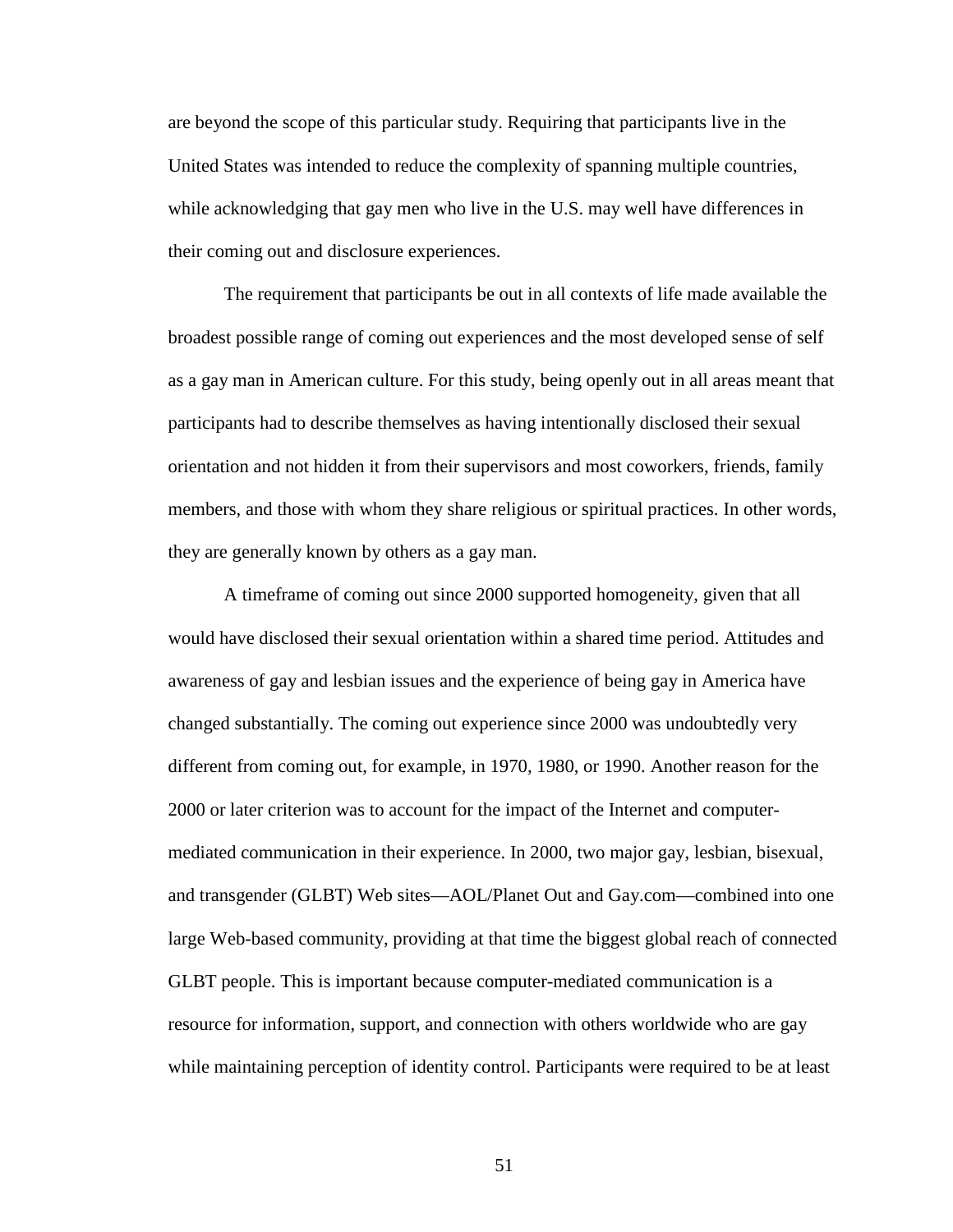21 years old in order so that they were legally adults at the time of the interview. In addition, requiring them to be of legal adult age was intended to increase the opportunities for being out in more contexts of life. The sixth criterion was that each participant felt that his coming out experience was personally transformative, as described by Mezirow's transformative learning theory.

It is also worth noting that race was not a consideration. Race was not anticipated to be a confounding factor in the research. This study did not test for differences in coming out experiences by race, nor are findings of qualitative studies intended to be generalizable. After careful consideration, conferring with the dissertation committee members and the Institutional Review Board (IRB), it was decided that purposefully including or excluding certain races or requiring a certain minority mix for the participant group would not improve the study.

#### *Sample Size and Sampling Method*

Creswell (1998) suggested that up to 10 participants is a generally accepted number for a phenomenological study, but Creswell (1998) and Patton (2002) agreed that no absolute number of participants is required to make qualitative research meaningful or valid. This study used purposeful sampling, which is concerned with the richness and depth of information rather than sample size. Patton said that the power of purposeful sampling lies in selection of information-rich cases whose study will illuminate the questions under study. The resources and capabilities of the researcher also help determine sample size. For this study, candidates were screened and 10 were selected as participants and interviewed, though the data for just nine of them were ultimately used for reasons explained in the next section.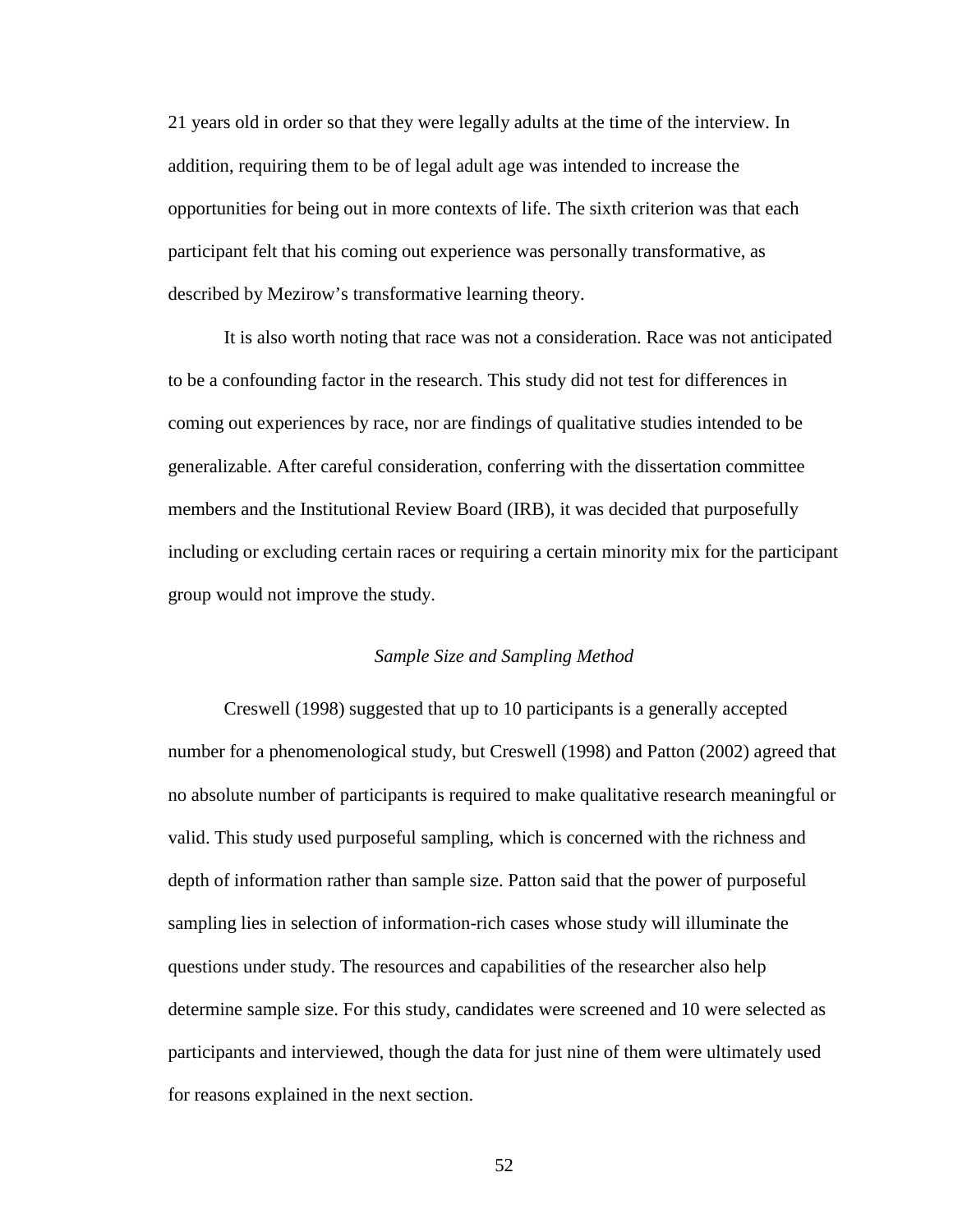#### *Participant Recruitment*

Participants were identified using a combination of purposeful sampling techniques: "criterion sampling" and the "snowball" or "chain sampling" method. Criterion sampling means the cases chosen for the study were based upon the study's criteria. According to Patton (2002), criterion sampling enhances the quality assurance of the research. Chain sampling, also called snowball sampling, "is an approach for locating information-rich key informants or critical cases" (p. 237). It involves reaching out to "well-situated people" to find contacts who are familiar with the phenomenon in question. The search is cast increasingly wider as more individuals emerge through the chain of referrals beyond the original circle of well-situated people. The likelihood of identifying individuals who are ideal for the research at hand increases, analogous to how a snowball grows in size as it rolls down a hill. The snowball technique is useful for studies involving stigmatized invisible social identities, according to Rumens and Kerfoot (2009), who wrote that the snowball method is often used in the study of GLBT people because participants are hard to find due to their invisibility.

To select participants, the combined chain and criteria sampling began by reaching out to 42 individuals I knew personally whom I believed either might have met the criteria themselves or perhaps knew others who did (see Appendix C, Recruitment and Invitation Letters). These individuals identified either as GLBT themselves or as non-gay allies and were friends, coworkers, and former coworkers and business consultants whom I believed might be willing to assist with identifying potential candidates. In snowball fashion, they, in turn, forwarded emails on to their contacts who they either believed met the criteria or who might know others who did. Within a few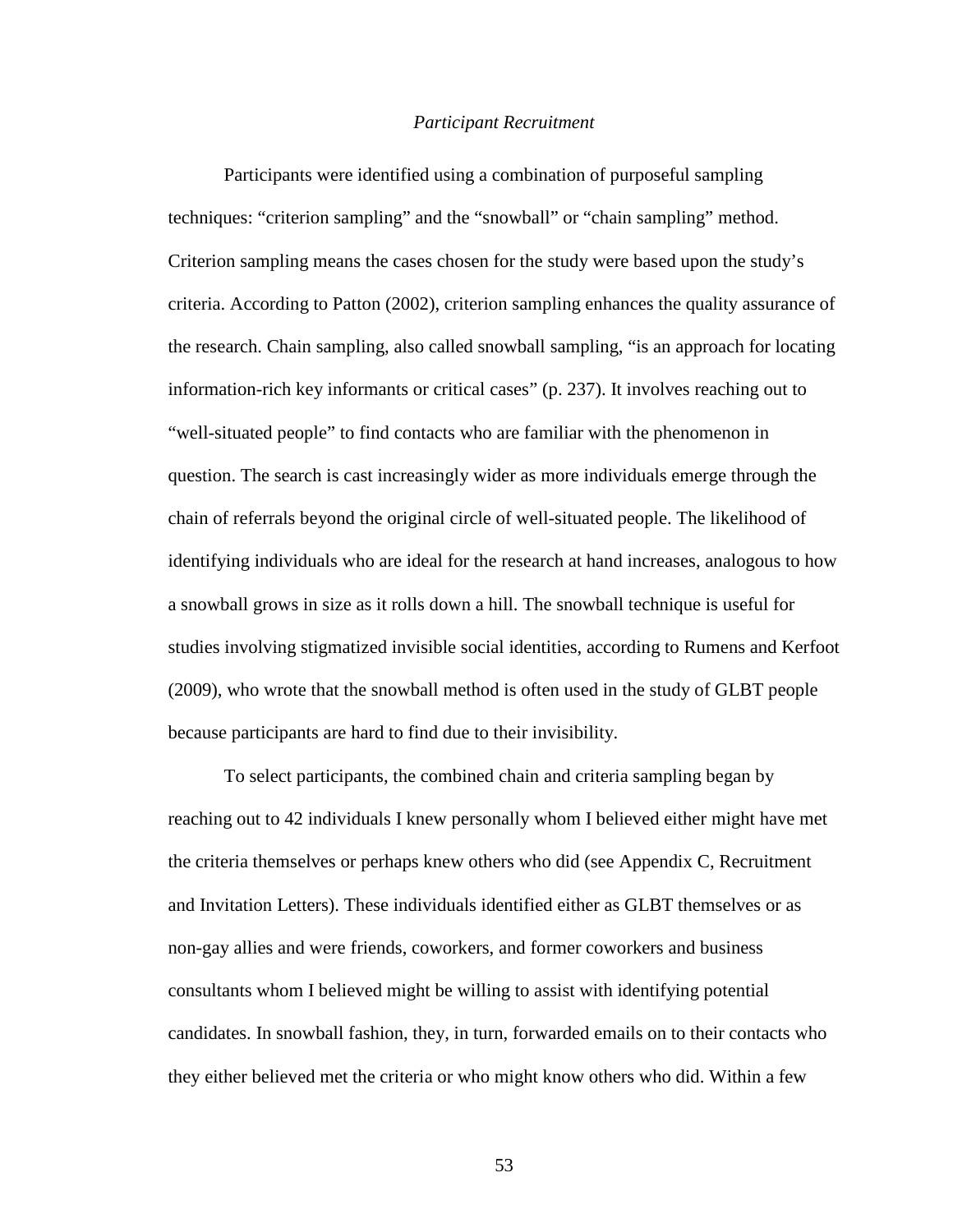days, I received emails from some of my direct contacts, indicating they knew someone who might meet the criteria, and all volunteered to inquire if they would be interested if I wished. I sent each the email recruitment letter which they forwarded on. If the candidate was interested and felt he was qualified, I requested that they send me his name and contact information or have him contact me directly so I could confirm eligibility. In addition, I also received direct emails from men who received the email from secondary sources and indicated that they were interested in knowing more about being a participant in the study.

Email exchanges occurred with 15 men who indicated interest and believed they met qualifications; the communication involved outlining the study and participant criteria and providing Mezirow's (1991) definition of transformative learning. My email asked them if they believe they qualified and were interested in exploring the possibility of participating and, if so, a follow-up telephone screening conversation was requested. From the emails, I discovered that four of the men actually had come out prior to 2000, and thus were disqualified. I thanked them for their consideration and no further contact occurred. So, an initial group of 11 individuals was identified for follow-up conversations by telephone.

I disclosed my own sexual orientation early on in initial telephone conversations to build trust and increase potential participants' comfort level with discussing such a personal experience as their coming out process and their sexual orientation. In a study of gay men in the workplace, Rumens and Kerfoot (2009) argued that disclosing that the researcher was also gay helped put interviewees at ease. This strategy was apparently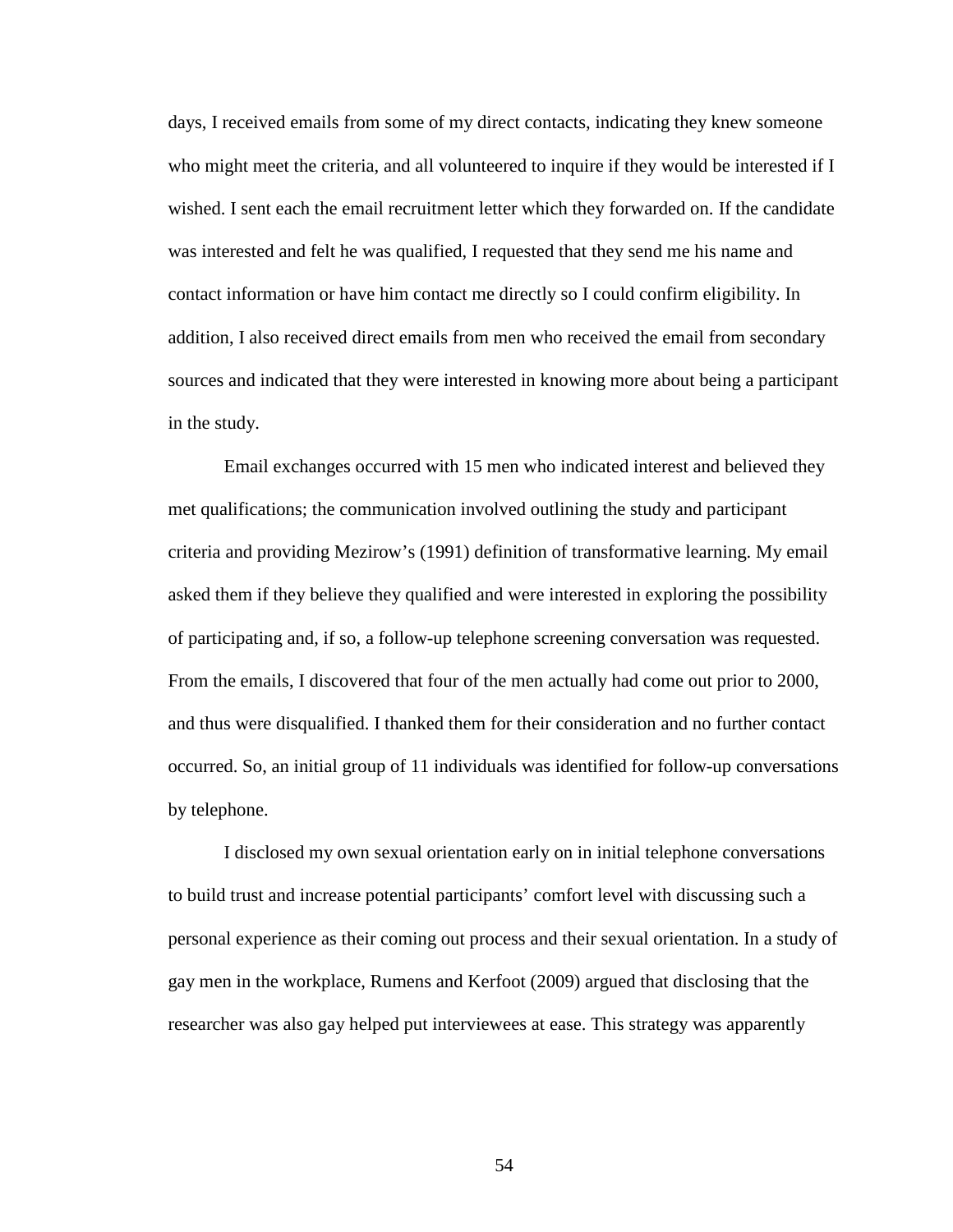useful; each man was very forthcoming on the screening calls, freely volunteering a brief overview of their coming out process and how they felt it was transformative.

On the screening telephone call, each man was asked if he understood the definition of transformative learning as explained in the invitation letter and if he would describe his coming out experience as being transformative. During the call, I verified if the criteria were met. One candidate was disqualified due to his misunderstanding of the requirement of having come out since 2000. Interestingly, the most restrictive of the criteria requirements was that of having come out since 2000. I believe this is partly because the well-situated circle of friends and acquaintances I contacted were approximately my age (50) and/or had come out well before 2000, as had many others in their extended circle of friends, colleagues, and acquaintances.

From this process, 10 men were selected who were willing to participate in the study. Once I reached the goal of 10 qualified participants, I stopped the recruiting process and screening interviews and turned to data collection. The final group of individuals included one man who is an acquaintance of mine and the remaining nine men who were referred by friends or business colleagues, or their friends and colleagues, in snowball fashion. Each time I determined on a screening call that the man met the criteria and was willing to participate in the study, I asked to schedule the first interview. Each man received an email with a Research Consent Form (see Appendix D).

# *Data Collection*

Data were collected in two long semistructured, in-depth, private interviews with each individual participant. Interviews were approximately 90 minutes in duration. The interviews were conversations about each participant's experience of coming out. To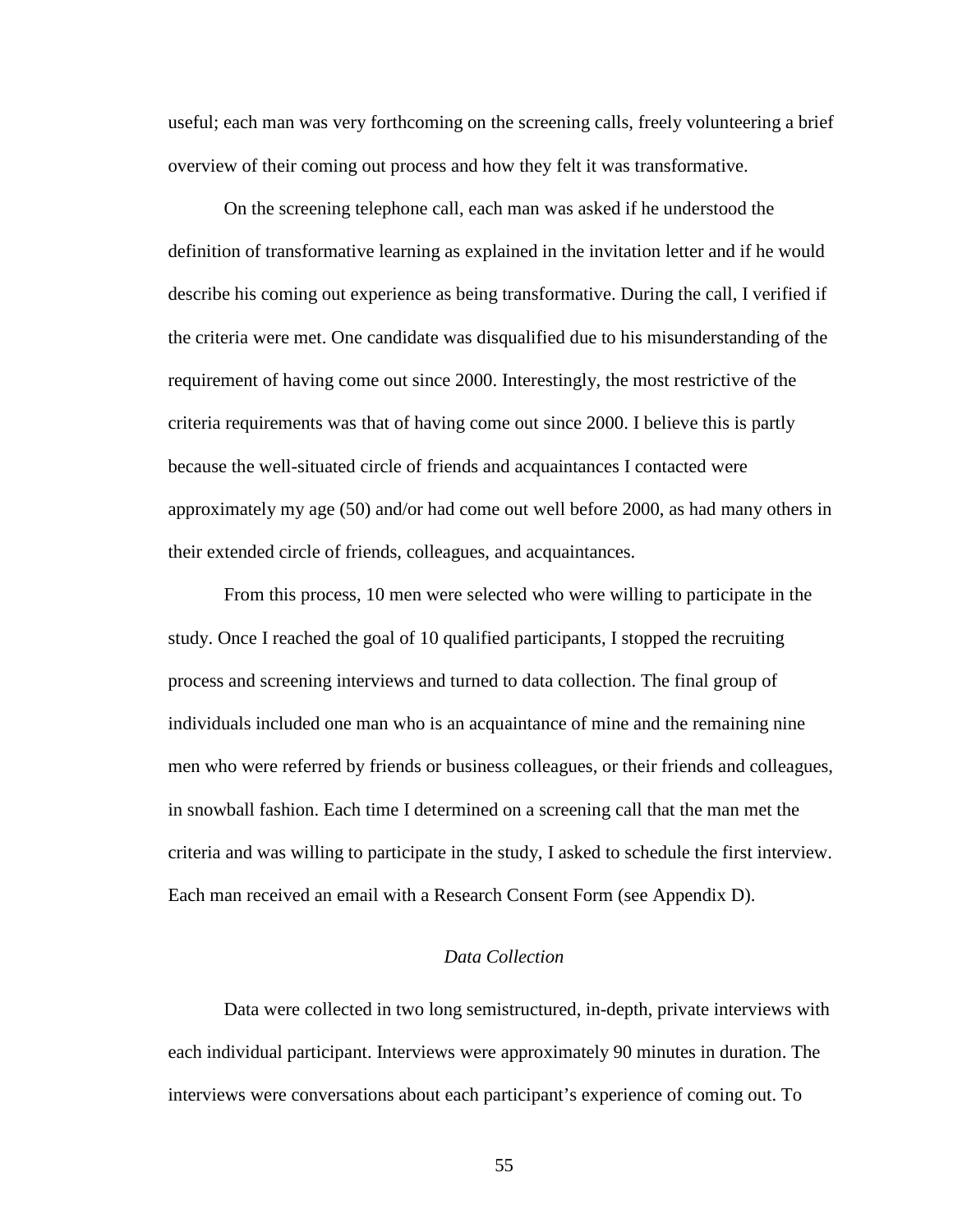ensure consistent, rich coverage of the experience from each participant, I prepared a list of open-ended questions based on the research question and subquestions, approved by the IRB and my dissertation committee (see Appendix A, Interview Questions). I was using Mezirow's model as a lens, so questions explored the coming out process as transformative learning, especially touching on various ways discourse was done or inhibited, the resources desired, needed and used, and cultural scripts that informed discourse during the coming out process. The interviews were set up according to participant's availability, geography, and ability to devote up to 90 minutes.

Each interview was audiotaped and professionally transcribed into a document for analysis. Nine of the 10 initial interviews were conducted in person, to build rapport. The one participant whom I already knew lived in a distant city and due to a medical emergency and busy work travel schedule was not available in person, so his interviews were both by phone. The sites of initial interviews varied, depending on the preference of the participants. Three initial interviews were conducted in the homes of the participants, three were done on university campuses, one was in a church, two were done in a private conference room at their workplaces, and, as mentioned earlier, one was by phone.

After the first interview with each participant was transcribed, I read the transcript carefully and also forwarded copies to each participant to review before a second interview, to check for accuracy and completeness. These "member checks" were recommended as a way to establish credibility of the findings and interpretations (Creswell, 1998). There were a few small edits by participants, correcting only minor facts and, in one case, removing unimportant details to protect anonymity. A second follow-up interview was scheduled to answer any questions that arose from the first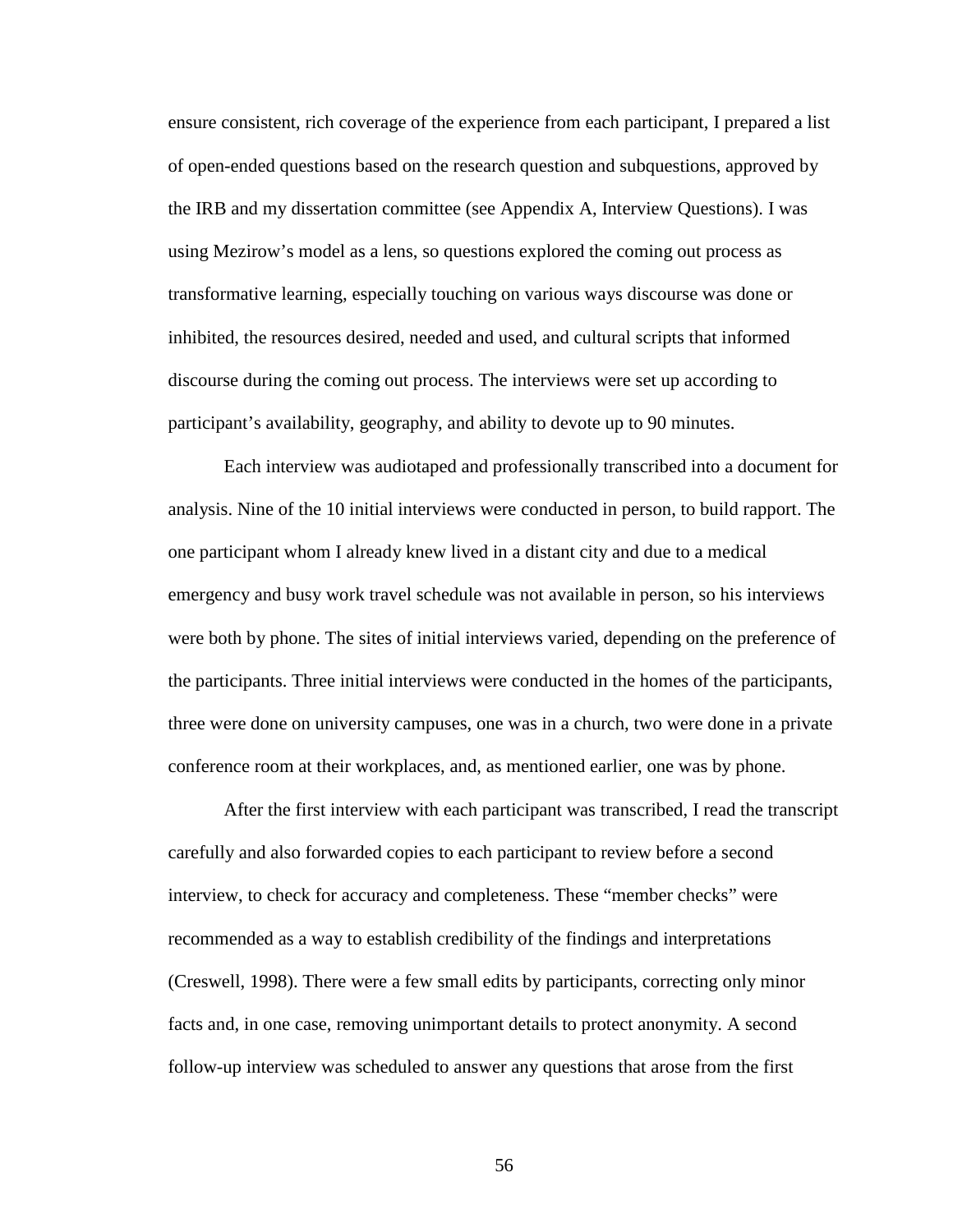interview and to explore the topic more deeply after the participants had time to reflect on the conversation and review the transcript. This follow-up interview was conducted by phone with eight of the men due to constraints of intercity travel or participant schedule. One local participant was available in person to do the second interview and so it was done face-to-face.

One of the 10 participants could not be reached after repeated telephone and email requests, so there was no second interview with him and he also did not provide any feedback on the transcript. The reason for his ignoring repeated requests is a mystery; the screening call interview and the lengthy first interview were pleasant and robust conversations. At the conclusion of the interview, I informed him of next steps uploading of the transcript for his review and scheduling a second interview—and he agreed to continue. But his subsequent nonresponsiveness, the lack of his member check on the data, and no second interview led to the decision to eliminate his data from the study, leaving nine participants. Even with his regrettable absence, the data from the remaining nine men were rich and responsive to the research question. By the end of all the interviews, there was sameness to their responses, with individual variations on the overall coming out experience. Creswell (1998) called this event in data collection "saturation," a point at which collecting interview data to "find information that continues to add until no more can be found" (p. 56).

Like the first in-depth interview, the telephone interviews were also recorded and professionally transcribed. As before, the second interview transcripts were shared with each participant to ensure completeness and accuracy. This member check resulted in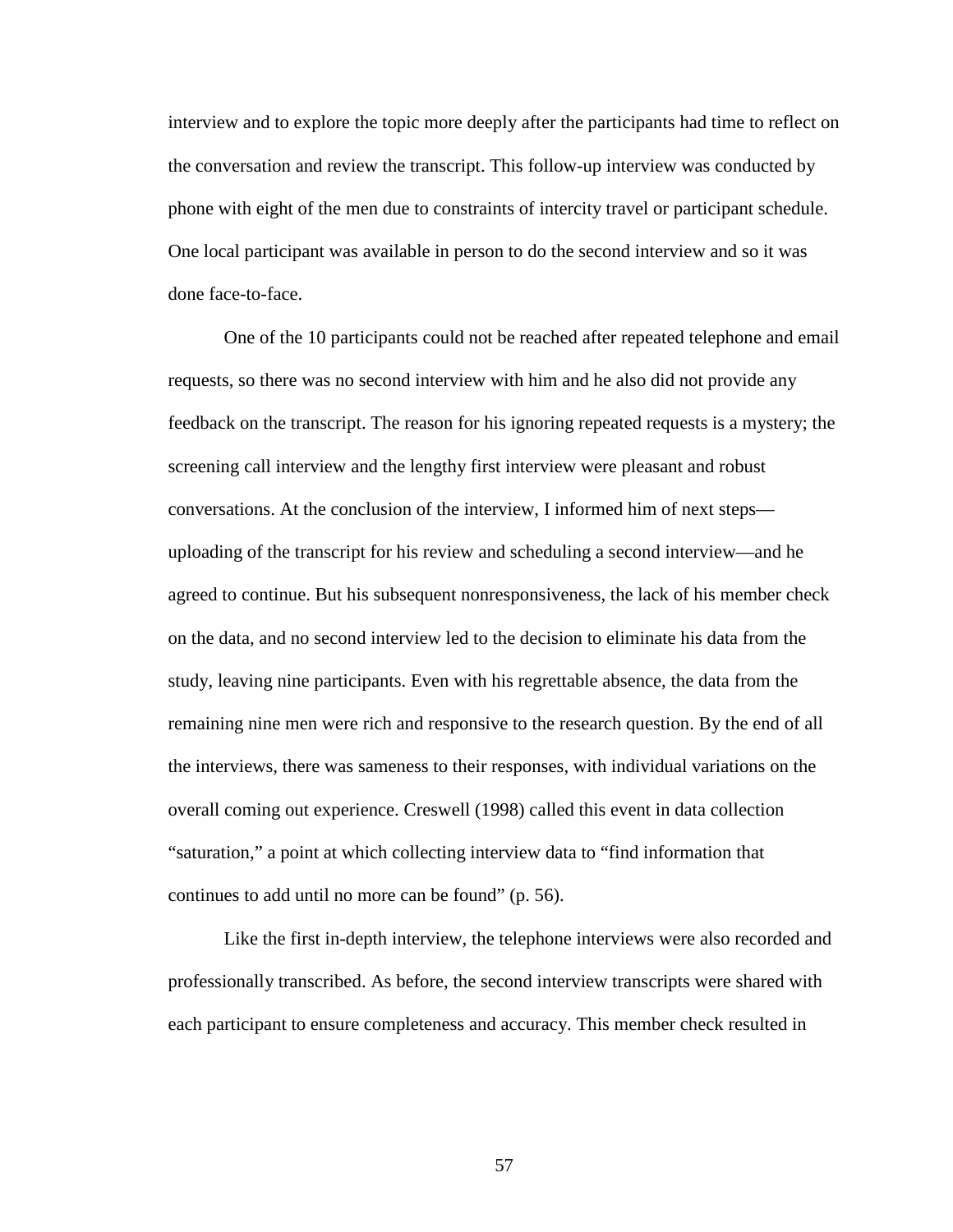only minor edits (e.g., remove the name of an employer) on the second interview transcripts, and the process moved to data analysis.

#### *Data Analysis*

Data analysis began with a process called phenomenological reduction. Moustakas (1994) said to start with epoché to delimit the study by placing the focus of the research in brackets, setting aside biases, preconceived notions, and prejudgment, allowing for focus on the phenomenon of interest. Patton (2002) recommended that one tactic for engaging in epoché is through creating a subjectivity statement, disclosing the researcher's past experience of the phenomenon, demonstrating to readers that the researcher recognizes the potential for personal bias. With this in mind, my own subjectivity statement is provided in Appendix B.

I read the entire transcript to determine how parts were constituted, as Giorgi (1997) suggested. Each participant's transcripts were loaded into Atlas.ti software, which was used to assist with data management and analysis. I reread each transcript set twice as part of "horizonalizing" where every statement was initially treated as having equal value. Statements that proved irrelevant or redundant were deleted, identifying "horizons" that are the "textural meanings and invariant constituents" of the phenomenon (Moustakas, p. 97). A list of nonrepetitive, nonoverlapping statements emerged. The data were divided into "meaning units," or emergent themes of the lived experience of the phenomenon. The meaning units were then named with one word or short phrase that represented that topic. The codes were bounded by four elements of the study purpose and research question: the events and feelings that informed the decision to come out and the acts of coming out; the nature of the discourse in the transformative learning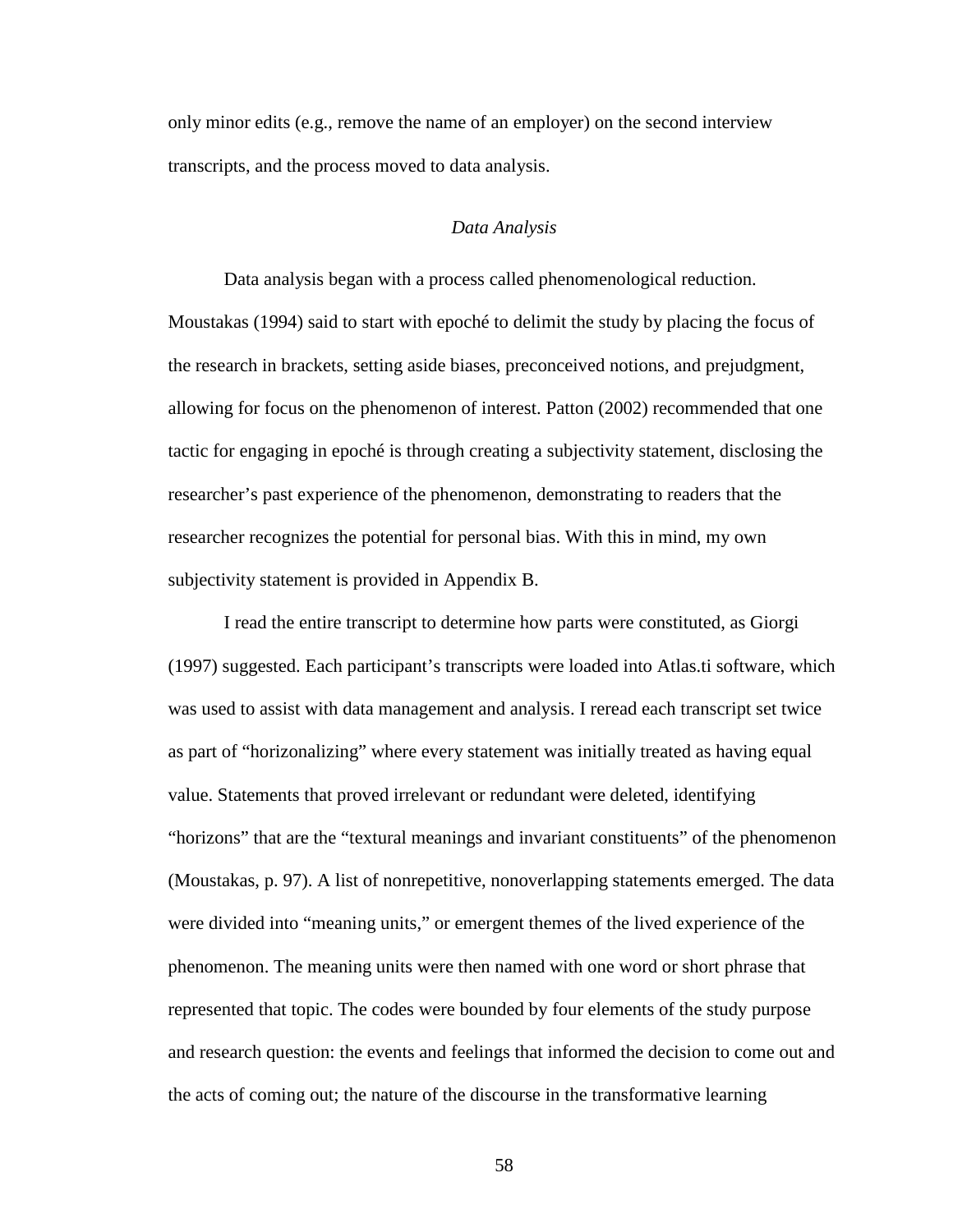experience of coming out; the cultural scripts described as part of this discourse; and the resources that entered into the discourse process for transformative learning to occur.

There were initially 43 of these code words/phrases, pared down to 37 to eliminate redundancy or low relevancy. For example, "not as bad as thought" and "others already knew" were combined into "coming out to others." Another example of reducing redundancy was combining "relief" and "contentment" into "benefit of coming out/being gay," and "epiphany" was combined with "decision to disclose/trigger." Some codes were split; for example "discourse" proved to be insufficient, so I added a new code of "self-discourse" to account for what appeared to be an emerging theme. "Gay family member" was dropped entirely as it was not relevant to the research questions. All 18 interviews (two per participant) were individually coded in this way, and the coding helped with preliminary organization of the data.

The next step of phenomenological reduction is organizing the horizons and meaning units into a coherent "textural" description of the phenomenon (Moustakas, 1994). This is the "what" of the experience, as told by the participant, largely with direct and indirect quotes. Next, from the textural description comes the "structural" description of an experience, the causes that account for what is being experienced, "the 'how' that speaks to the conditions that illuminate the 'what' of experience" (Moustakas, 1994, p. 98). The structural description is created by the researcher through "imaginative variation" on the textural description, varying possible meanings from different vantage points, considering freely the possible dynamics that evoke the textural qualities. These are clustered into themes to create a structural description. The individual textural and structural descriptions for each participant are presented in chapter 4. To verify the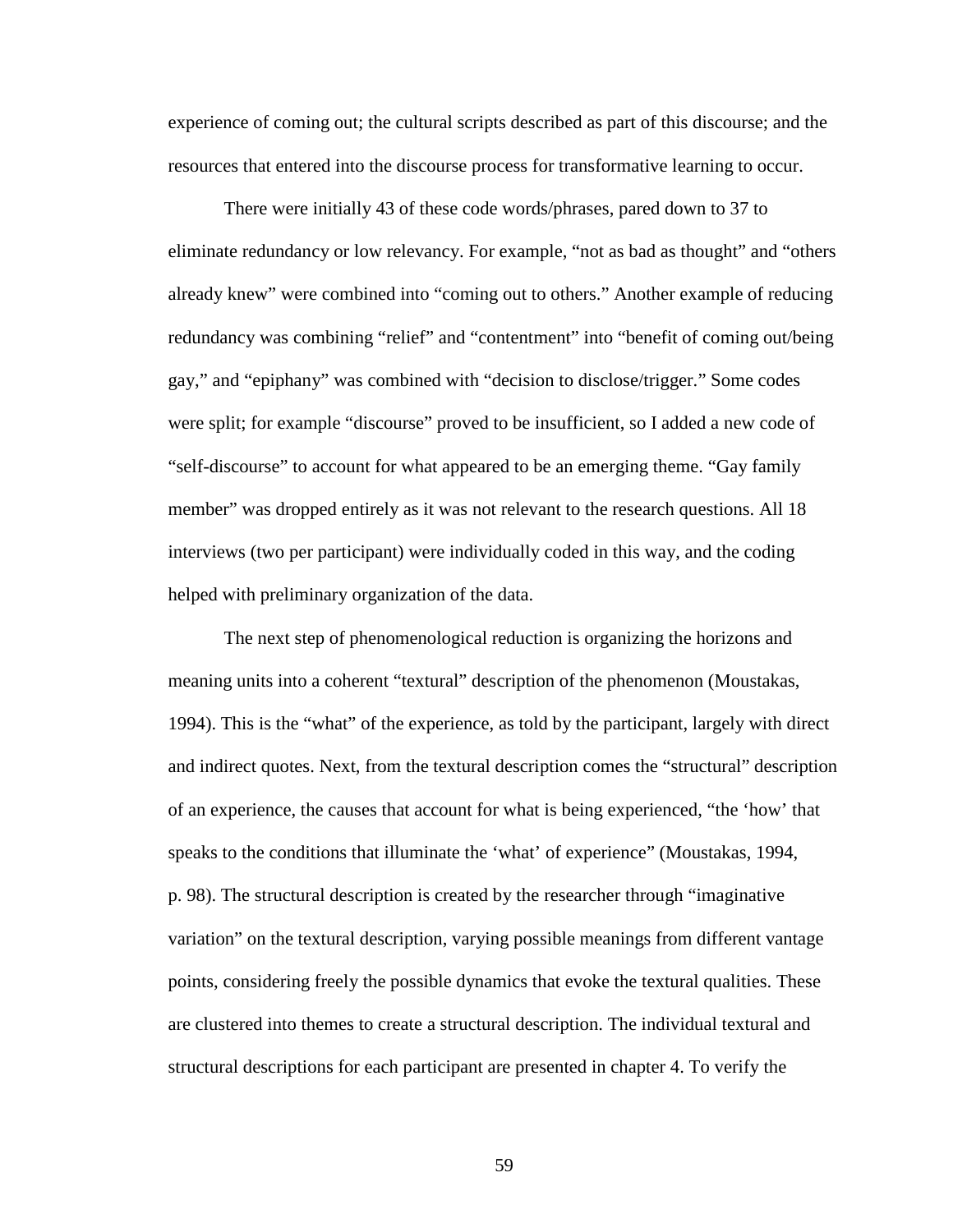credibility of interpretations, each man was invited to do a member check of his own textural and structural descriptions. As noted, each had been given the opportunity to review his interview transcripts, for accuracy and completeness. This time, the member check was to solicit views on interpretations. There were very few comments from participants, and no substantial revisions were called for.

The final step was the synthesis of meanings and essences, cross-comparing individual textural and structural descriptions to create a composite textural-structural description. This step was the "intuitive integration of the fundamental textural and structural descriptions into unified statement of essences of the experience of the phenomenon as a whole" (Moustakas, 1994, p. 100). The essence of any experience is never totally exhausted, but rather the textural-structural synthesis represents the essences at a moment in time, according to Moustakas. As part of the process, Moustakas called for the development of individual textural-structural descriptions for each participant. However, this was not done because the individual textural-structural descriptions were extremely repetitive and did not contribute toward responding to the research question. The composite textural/structural description is presented in chapter 5 as analysis using the framework of the seven ideal conditions for discourse that Mezirow prescribed. This approach is intended to highlight both alignments and variances of the participants' coming out with respect to ideal conditions for discourse to respond to the research question. In chapter 6, conclusions and contributions based on findings and analysis are presented.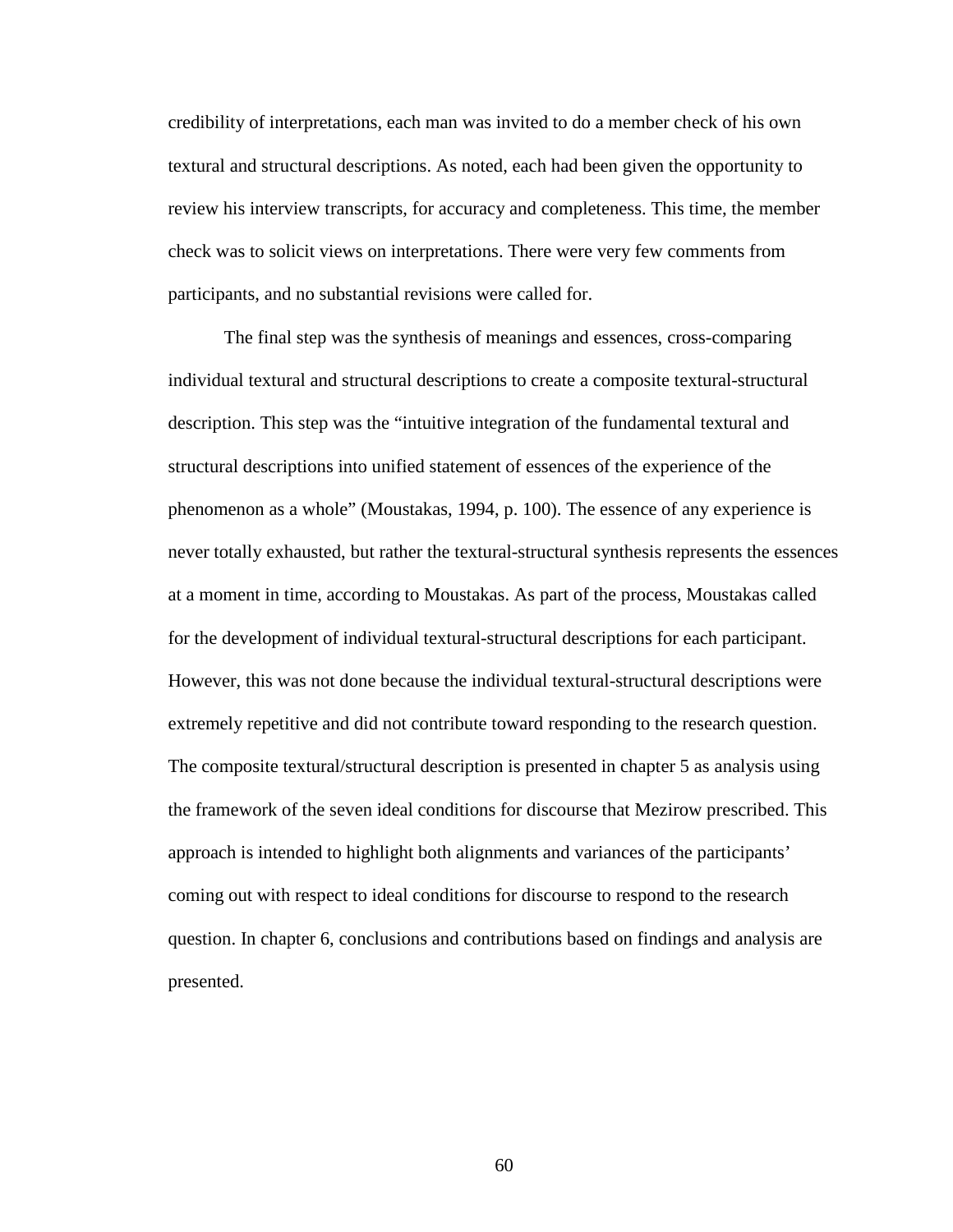### *Verification and Trustworthiness*

Consistent with the nature of qualitative research, Creswell (1998) recommended using language aligned with naturalistic inquiry. Instead of "validity" he recommended "verification," and in place of "reliability" he recommended "trustworthiness" to affirm the antipositivist stance of qualitative study. Further, Creswell provided eight verification procedures and recommended that researchers employ at least two. For this study, I employed three of the eight: clarifying researcher bias; member checks; and rich, thick description.

The first tactic, clarifying researcher bias, recognizes that in qualitative research, the researcher is the instrument. To address this, as was mentioned earlier, I created a "subjectivity statement" (see Appendix B). This is intended to provide readers with the researcher's position, past experience, biases, prejudices, and orientations that have shaped the interpretations and approach of the study.

The second verification procedure I used was member checks, described briefly earlier in this chapter, by which the researcher solicits participants' views of the credibility of the findings and interpretations. There were member checks by each man on the transcriptions of each interview for accuracy and completeness, and another member check on the individual textural and structural descriptions for interpretation. For the textural and structural description member check request, I received feedback from six of the participants. One requested that aliases be added for names mentioned in his textural description, and five others either made no edits or made very minor ones, such as correcting an insignificant fact; none of the edits affected meaning and none voiced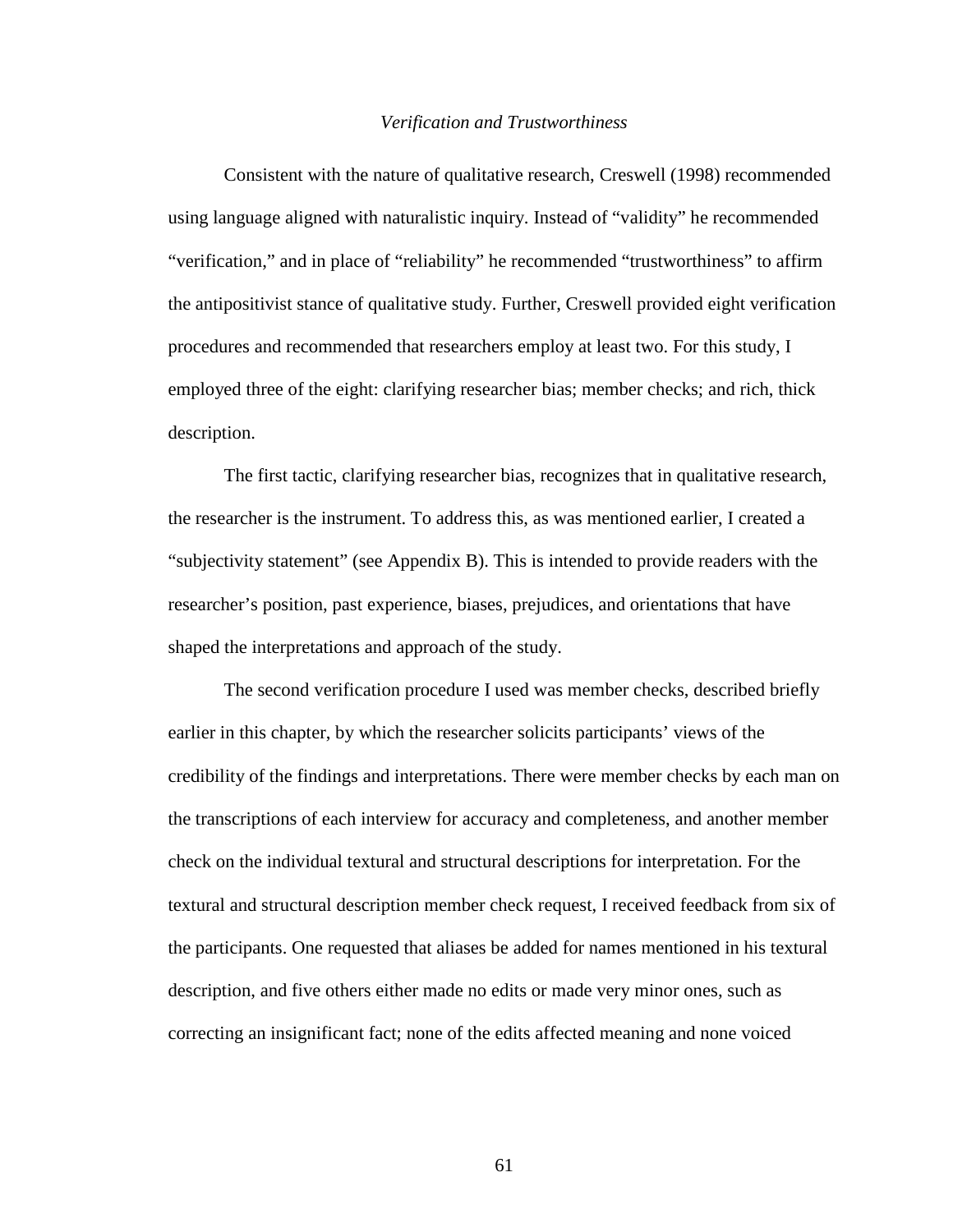concerns about interpretation. Three of the men initially promised to respond with comments, but repeated follow-up requests were unsuccessful in eliciting feedback.

The third verification tactic I employed was rich, thick description. This described in detail each participant's experience, which allows the readers to make their own decision regarding transferability.

#### **Human Participants and Ethics Precautions**

Prior to beginning the participant recruitment process, the IRB fully approved the protocol via an expedited review process. Small edits to documents were made at the request of IRB officials to ensure compliance with federal regulations. Before the first interview, each participant read an informed consent document (see Appendix D), agreeing to participate in the study. This written agreement provides an overview of the research project, explains the potential risks and discomforts and potential benefits, and provides contacts for additional information. They consented to an audiotaped interview and agreed to have their data used in a dissertation and possibly in published articles. They were informed that they could drop out at any time during the process. I assured them that I would do my best to ensure confidentiality. Each man was assigned an alias. Identifying names in interviews were changed as well. Confidentiality is essential for the candid and free sharing of experiences, without fear of undesired or unintended identification. In the interest of privacy, I agreed to destroy interview recordings once the dissertation was completed. The transcription service discarded recordings once the transcript was accepted by me.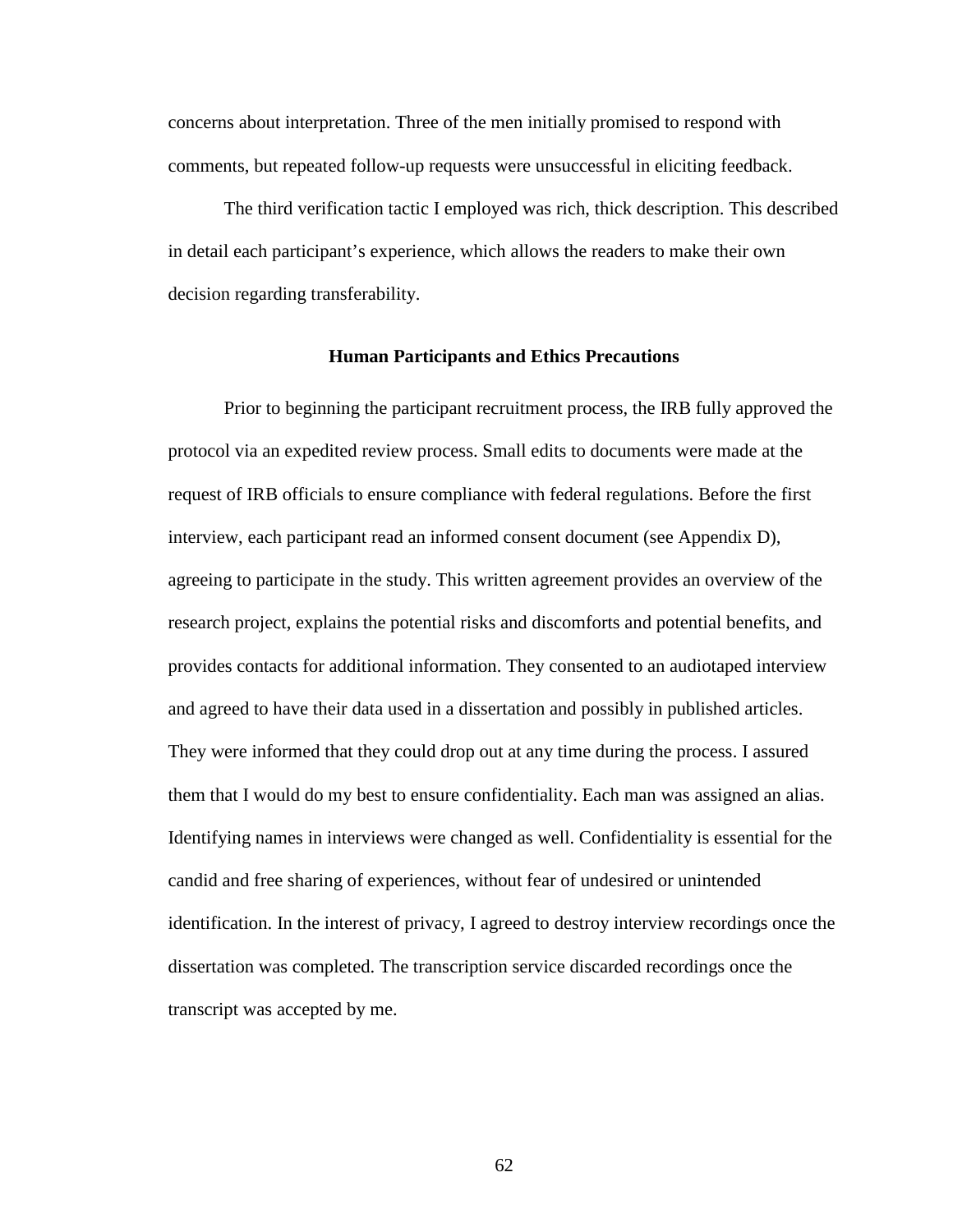#### **CHAPTER 4:**

# **FINDINGS**

Chapter 4 presents findings, the individual descriptions of each of the nine participants. A brief biographical statement introduces each participant, followed by a "textural" description and a "structural" description that are part of the phenomenological reduction process. The basic characteristics of the nine participants are summarized in Table 4-1.

| <b>Name</b> |     |                      |                |
|-------------|-----|----------------------|----------------|
| (alias)     | Age | Occupation           | Location       |
| Alan        | 35  | Senior manager       | Dallas, TX     |
| Calvin      | 50  | Retired entrepreneur | Dallas, TX     |
| Derek       | 21  | College student      | Denton, TX     |
| Ed          | 58  | Senior manager       | Fairfax, VA    |
| Frank       | 29  | Federal worker       | Washington, DC |
| Greg        | 28  | PR account executive | Portland, OR   |
| Harrison    | 27  | PR account executive | Portland, OR   |
| Iain        | 40  | Bank manager         | Denver, CO     |
| Jackson     | 50  | Corporate executive  | Akron, OH      |

Table 4-1 *Characteristics of the Participants at the Time of the Interview* 

A textural description is "an abstraction of the experience that provides content and illustration, but not yet essence" (Patton, 2002, p. 486). Textural descriptions depict the "what" of the experience, according to Moustakas (1994). Each textural description that follows is told by the participant, with direct and indirect quotes and researcher comments added for context and continuity. The structural description is the "how" that speaks to conditions that illuminate the "what" of the experience. Patton wrote that the structural description contains the "bones" of the experience described in the textural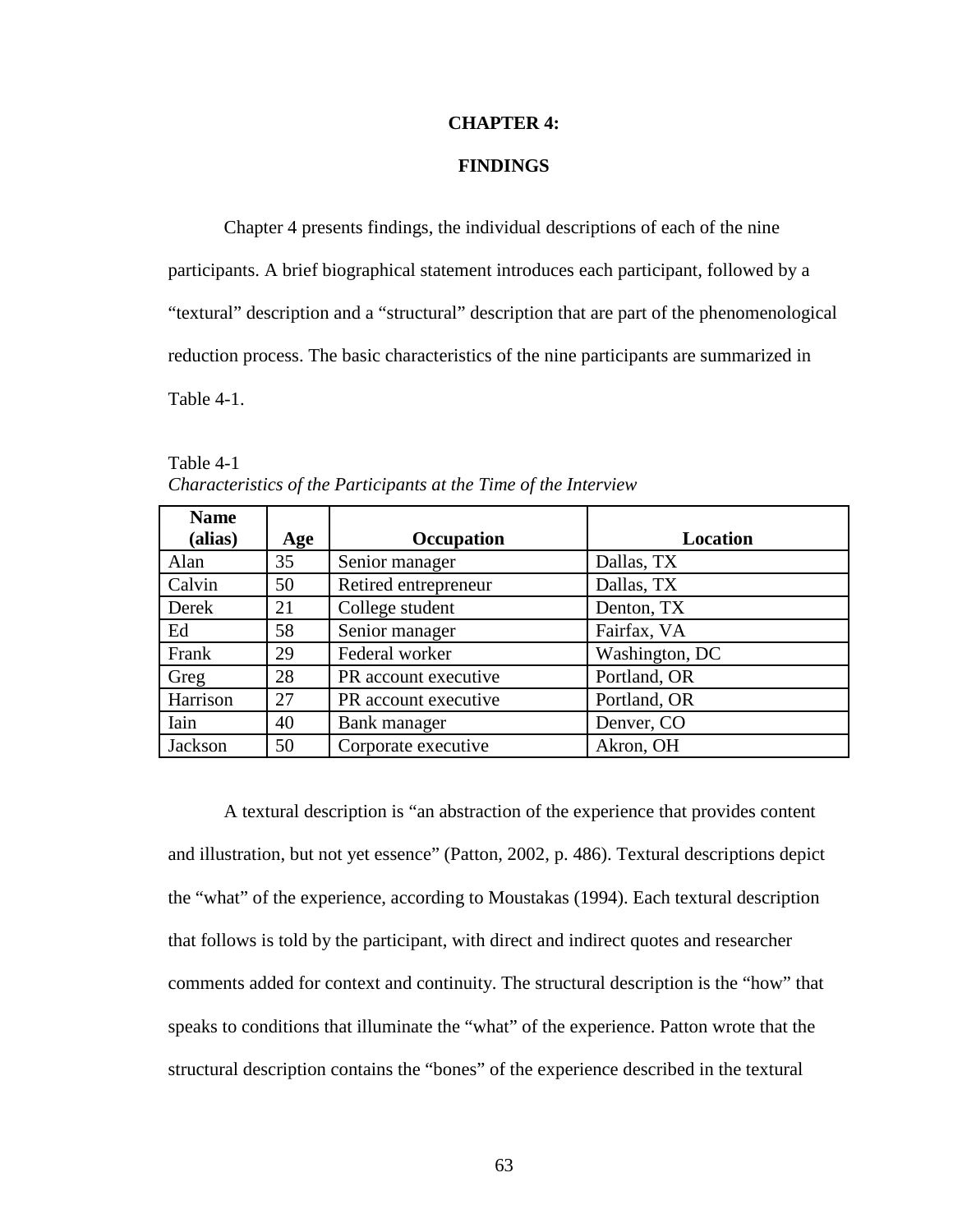description, using imaginative variation to look beneath for deeper meaning, to reach the essence. A composite textural/structural description of the participants is presented as analysis in chapter 5, organized by the eight ideal conditions for discourse as articulated by Mezirow (2009).

## **Participant 1: "Alan"**

Alan is a 35-year-old white gay man living in Dallas, Texas. He is a successful senior manager at a medium-sized company. Alan grew up in Arkansas with several siblings, including a lesbian sister. Alan attended public schools and earned a bachelor's degree. His family attended the Methodist church when he was a child, then as a teenager he joined a fundamentalist Christian church, which he left prior to coming out. Alan is single.

## *Textural Description*

Being gay was a big part of Alan's identity. "For me, that's just not something I can ignore. Being gay fits me. . . . It's a huge part of who I am. It is who I am. I mean, I *am* gay."

Alan realized that he felt different from other boys at a very young age, but had no concept of what gay was so young. "I just knew that I was not like the other little boys. I had no idea what that was; I just knew I was not like them." As a youngster, he described observing and emulating the physical mannerisms of men in his life, trying to fit into the culture as a male. Alan recalled bewilderment when his father once told him to "act like a boy." "That still irritates me to this day. Like, what in the world does that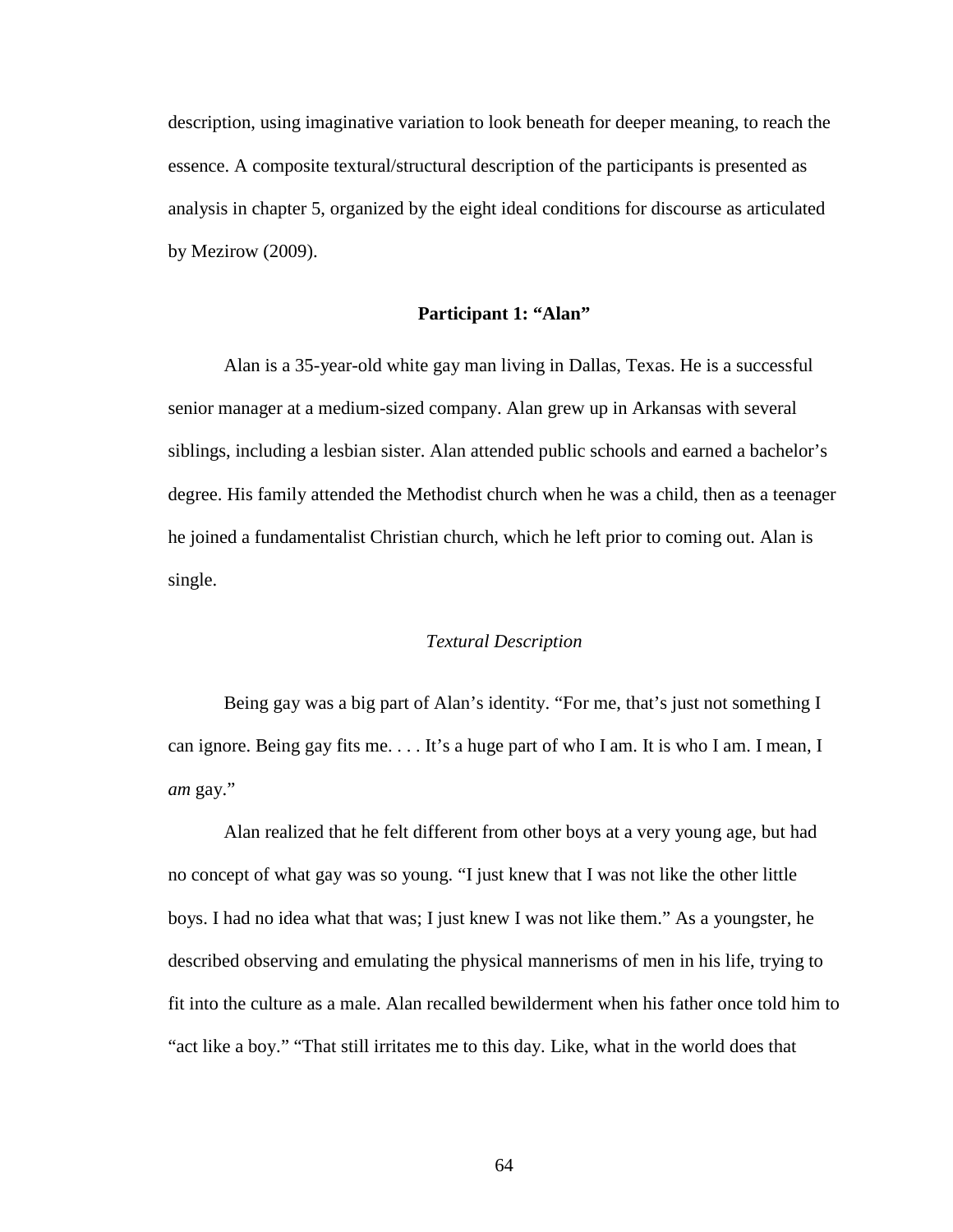mean? I am a boy. I'm acting like I am." Alan asked him repeatedly, "What do you mean?"

Alan said that gay boys must cope with confounding cultural scripts alone and "figure out how to assimilate into the culture that's vastly different than what you are as a person. And it's training you don't get, that your parents can't give you because . . . it's not who they are." He felt like he was on his own. "It would have been nice to have had somebody there with me, really, that I could say, 'This is what I think and . . .'"

Information on homosexuality was not easy to find for Alan, growing up in Arkansas in the late 1980s, so he was creative and discreet in his approach "because I was dying for information." Alan would go to a large local bookstore, sneak and find a book, and go to another area of the store to skim it for a moment before putting it down to avoid being seen. Another resource was a best friend who he sensed was also gay. Alan said that neither of them dared to speak of it explicitly. "We talked in 'code' the whole damn time. But, we knew where the other was on some level."

Alan described the evolution of how he viewed gay people, informed by what he observed by what he observed and heard. "Well, my perception of gay people changed over my lifetime." He grew up attending a Protestant church, and he does not recall homosexuality as being a focus or issue of the church. "We (church) were too worried about, you know, starving people and stuff that actually mattered." As a child, he became curious about his older sister and her constant female companion. His mother gently explained what gay meant and that it did not matter if his sister was gay and affirmed that she and her special friend were loved and embraced.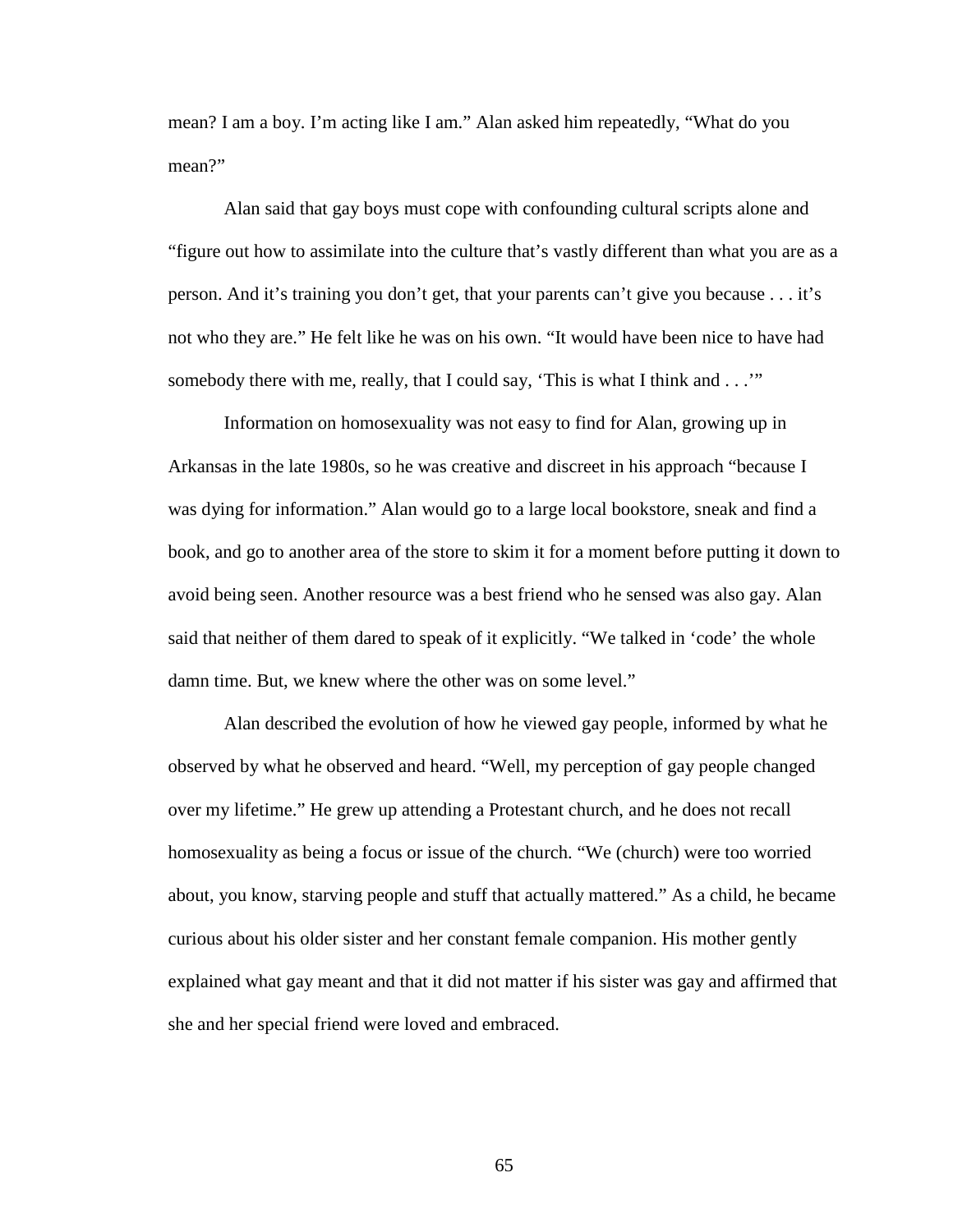While growing up, Alan said that adults he perceived to be gay were handsome, successful, wealthy men living in his hometown. He said he seldom heard any gay slurs used growing up, and never at home. He recalled observing other boys who were perceived as being gay being harassed. As a teenager, Alan became an evangelical fundamentalist Christian. In junior high and high school, his own feelings about gays hardened. "Admitting to my own homosexuality was, at that point in my life, sort of synonymous with going straight to hell." Later, he grew disenchanted and left that church.

Before disclosing to others, Alan said he first came out to himself. He described having internal conversations, wondering about what life as a gay man might be like and eventually coming out to himself.

I remember thinking, "What would life be like if I actually had a husband?" And I would do these sort of imaginary kind of projections. . . . From the point that I kind of began admitting to myself, "You know what, you are gay," once that happened  $\dots$  the light was on in a way.  $\dots$  I just resigned to what is.

He said that he reached a turning point in self-acceptance. "I really began to start loving the person that I was instead of always feeling bad about the person I was.... That's where I began figuring out that it was 'Yeah. Oh, wait. You know, you're not so bad." After coming out to himself and then others, he described feeling transformed. "I experienced a level of contentment as an out person that I could never have experienced beforehand."

Family is important to Alan and he described the heteronormative expectations he held for himself and how he felt that he was" letting everyone down."

As long as I can remember, I knew the path for life was that I was going to graduate from high school, that I was going to college, that I was going to get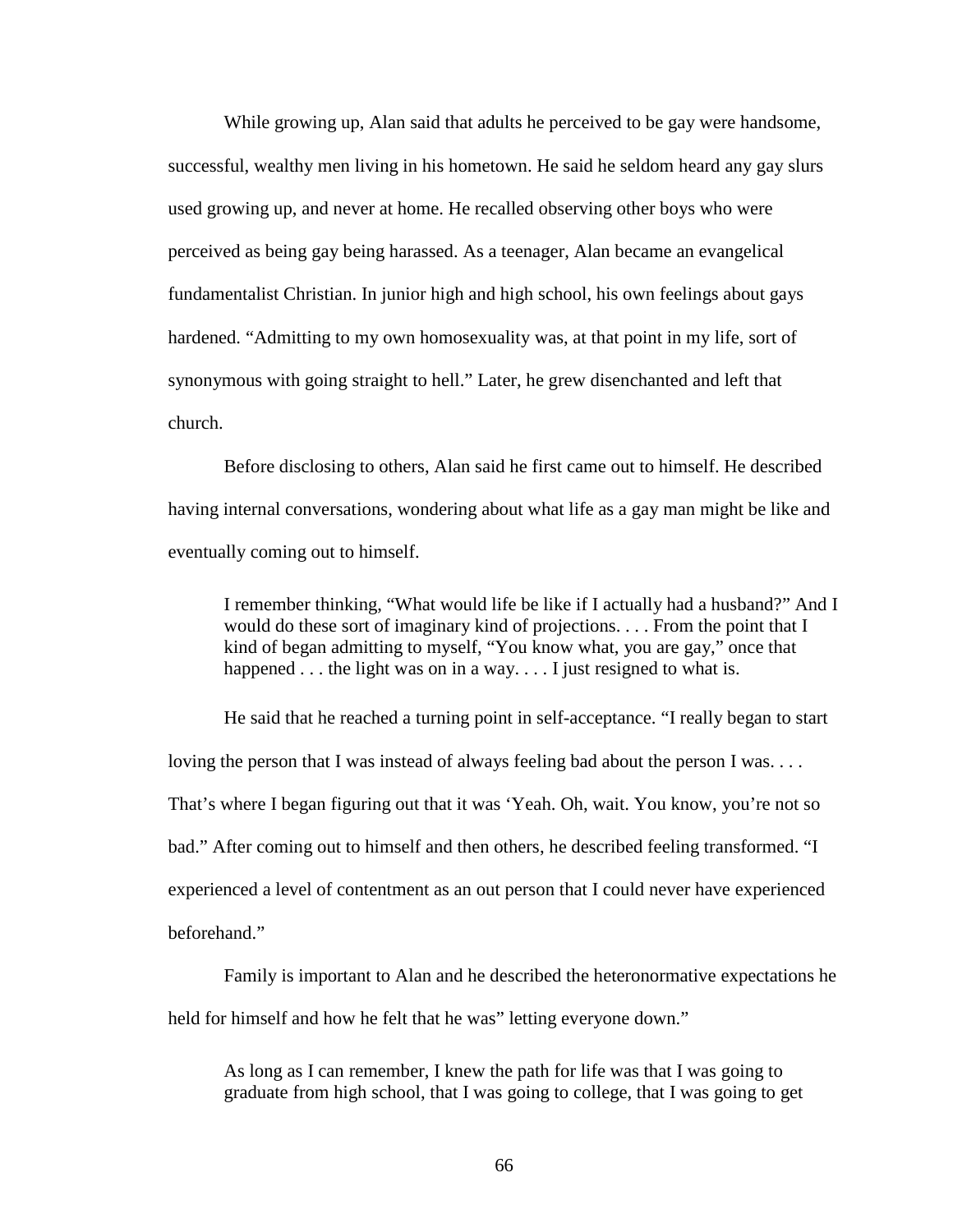married, and that I was going to have a family. . . . You know, that's cultural. That was my family. That was everything.

He described the fear of coming out to his family. "I was terrified really on the one hand to tell my parents, which was bizarre. I have a lesbian sister who . . . had a partner of many years. And at that point they actually had two children together." Alan also had a gay uncle.

Alan said that though he is out in all areas of life, coming out never really ends. "It lasted a lot longer and it was a far more in-depth process. It started when I was born, and I don't know that I think it's a process that we ever really end. . ."

## *Structural Description*

For Alan, the coming out process was a solo act; he felt as if he was on his own throughout. He spoke of yearning for information and connection that were missing. The strength of heterosexist cultural scripts kept him fearful, confused, and hidden. Before coming out, he did not have anyone he trusted with whom to talk about his feelings and did not describe engaging in discourse with others to examine deeply held assumptions. Alan believed he would have come out much sooner had he been able to talk to someone.

Alan felt different and wanted to understand why. A tension built from a contrast between the negative heteronormative scripts and what he observed and experienced, such as the handsome successful gay men in his hometown who belied stereotypes and his gay family members. He became more curious and creative in finding information and connection. As a young man Alan used what resources he could find, but the fear of being found out prevented him from efficiently gathering information about what it was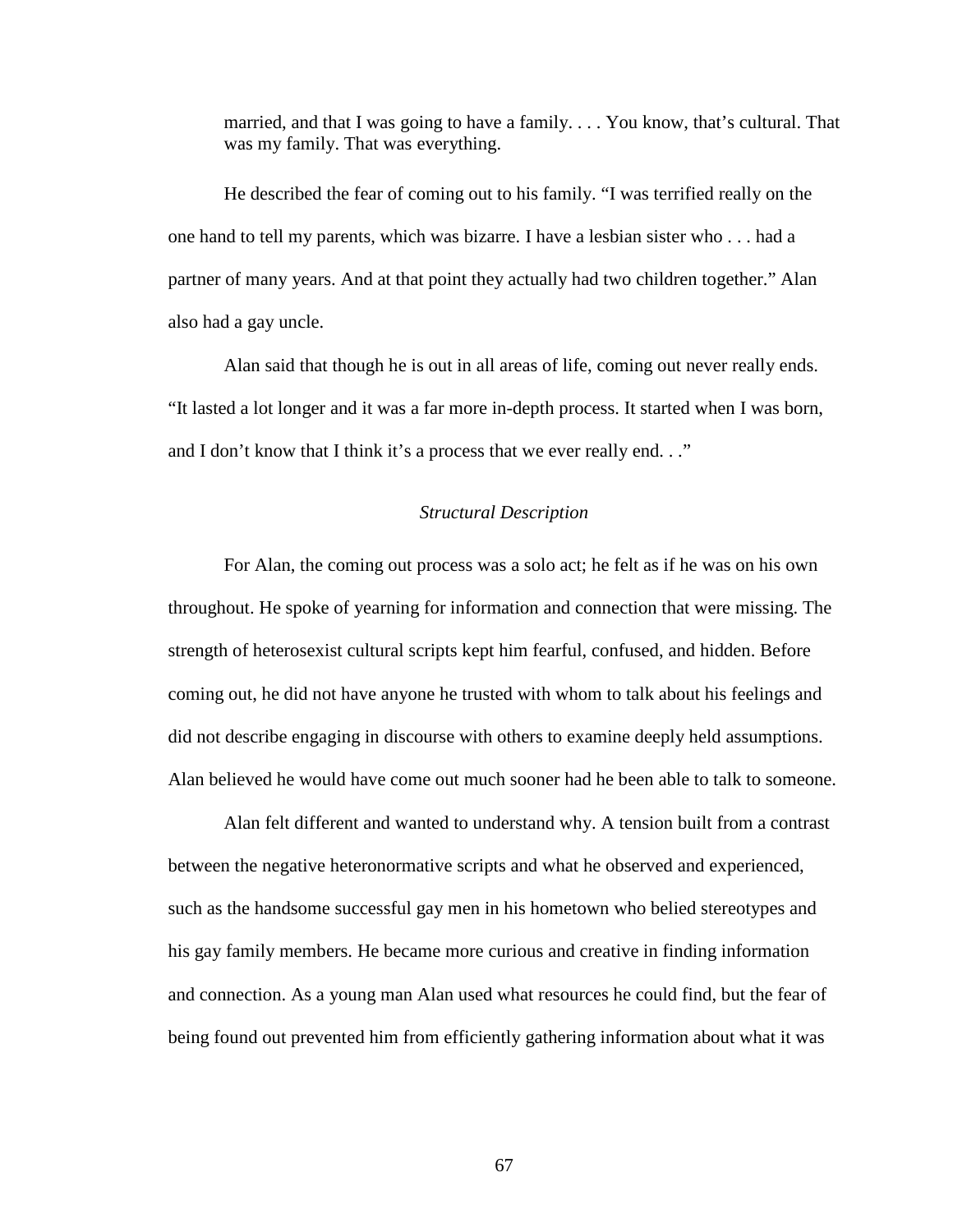to be gay, including verbal discourse. He described talking in a kind of "code"—a vague kind of discourse, exploring being gay without directly disclosing.

Alan described observation as a big part of his quest to understand who he really was and how he was to be in the world as a male. He observed how adult males in his life behaved and tried to emulate their mannerisms. Alan also observed others who he perceived as gay and how they behaved and were treated.

Though heterosexist cultural scripts were confounding for Alan, they may have been mediated by competing neutral or positive cultural scripts from different sources. He observed his family's acceptance and love of his lesbian sister and her partner and children. Alan's uncle was also a gay man. He did not hear negative slurs about gays at home. Adult gay men in his hometown he thought of as handsome and successful. He recalled that the church his family attended was silent on homosexuality, focusing instead on the needy.

Without a mentor or confidant, Alan described internal conversations and reflection as he made sense of his place in the world as a gay man. Alan described engaging in self-discourse, considering what it might be like to have a husband and also affirming his worthiness. He also accepted that his life would not resemble what he and his family expected. Eventually, he began to positively visualize life as a gay man and noted a shift in perception through self-acceptance and affirming self-talk. He gradually began liking who he was and described affirming self-talk.

Once Alan came out to himself, he was able to disclose to others, making available the possibility of verbal discourse. Coming out conversations had a meaningmaking benefit of discourse, calling into question deeply held fears and assumptions.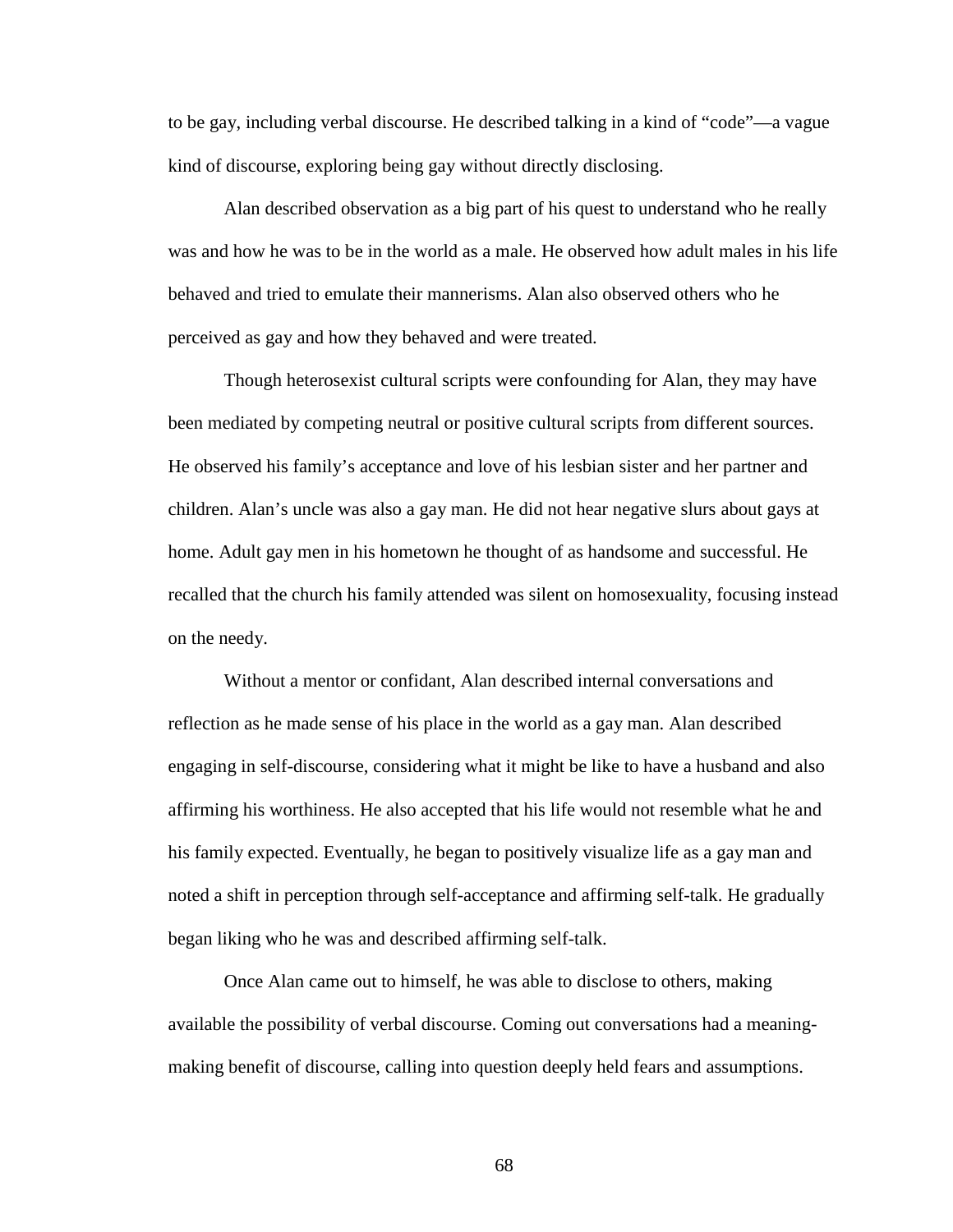# **Participant 2: "Calvin"**

Calvin is a 50-year-old white male. He grew up in an affluent family, attending a conservative Protestant church. He earned a graduate degree in business and a law degree. In 2003, he sold his successful equipment financing company and is now comfortably retired. He came out in his late 40s. Religious life is important to Calvin, and he devotes many volunteer hours each week at a large United Church of Christ with predominantly gay, lesbian, bisexual, and transgender (GLBT) members. Calvin lives in a suburb of Dallas, Texas.

### *Textural Description*

Calvin was very young when he noticed that he felt different from other little boys. "I just knew I was different. I knew that I liked boys more." He knew he was gay at 12, when he learned what homosexuality was from his father. "He was real, real, hateful and disparaging towards gay people. And that really bothered me and that helped keep me in the closet, I'm sure." Calvin said he believed his dad's harsh opinions were intended to shame him into conforming to family expectations of marriage and children. He decided it was a secret that he could not tell.

I was just horrified that somebody would find out. Everything I did had to be secretive. I couldn't let anybody know, and I had to date girls in high school so that nobody would find out. It was really a sad existence. . . .Until I went to college, I didn't know that it was okay to be that way.

Later, Calvin said his father told him that he was loved by his family, no matter what, yet he could not believe him. "My dad always said, 'I don't care if you murder someone, you're still my son and I love you.' But I just didn't feel that about the gay issue until it was too late to really—until I was older." His view shifted as his coming out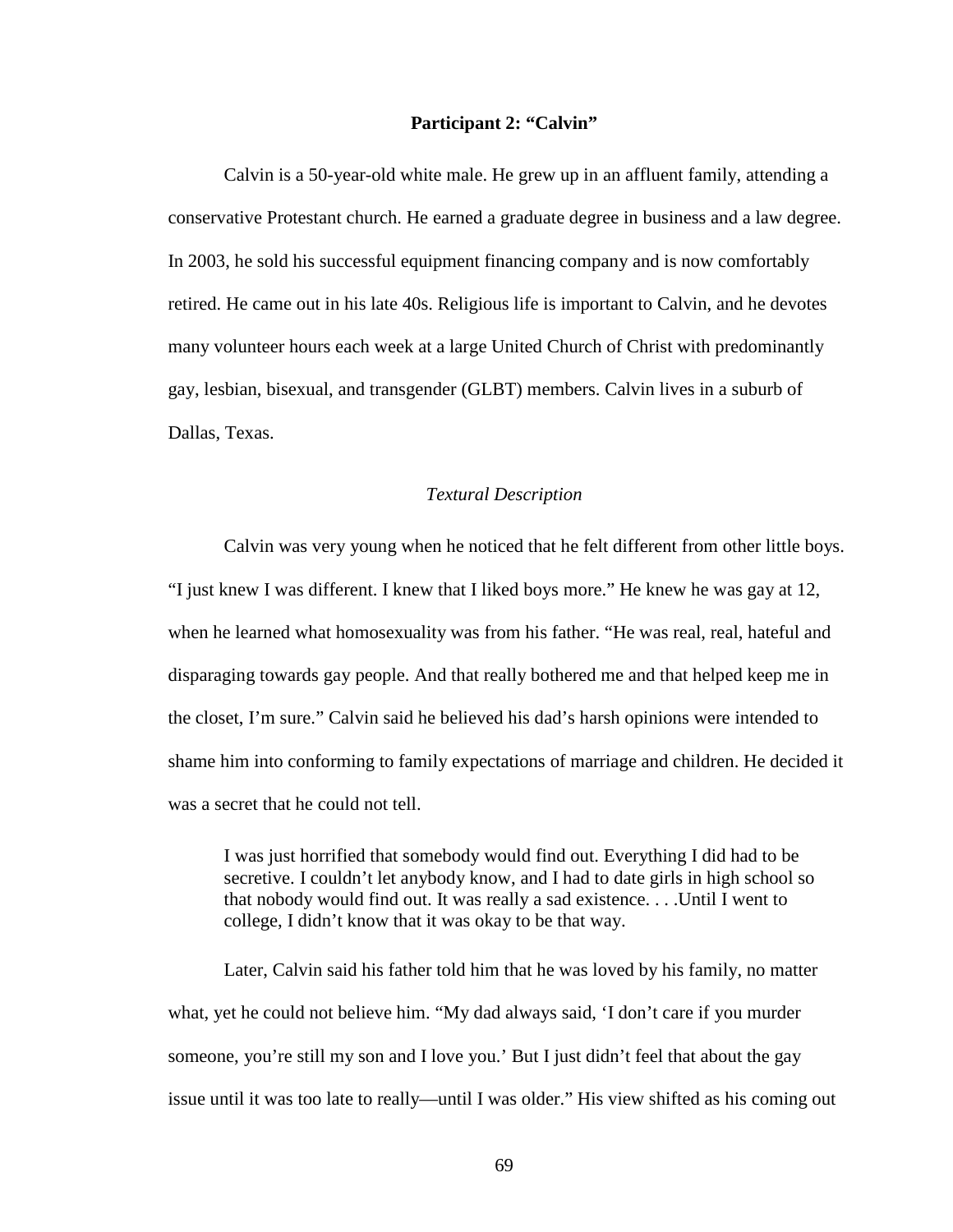process unfolded. Calvin described feeling less concerned about family rejecting him, because there was familial obligation that transcended conditions. ." . . I feel like they kind of have to love you."

The conservative church his family attended had a powerful influence on Calvin's feelings about homosexuality and himself. He remembered the pastor saying it was "deviant sexual behavior." He witnessed consequences of being gay when a young man was thrown out of the church, and that fear pushed him deeper into the closet. "I just thought, my God, they'll do it to anybody, because this guy was in the top 10 givers."

He said he did not identify with gay stereotypes he learned growing up. In his freshman year of 1976, a gay group including faculty members was forming on the Southern Methodist University campus provided Calvin with the first positive examples of gay people. They were educated, professional and nonstereotypical. "A lot of the professors were gay . . . because they were tenured, and there was nothing they could do to them. So I became close to a lot of professors and that helped me a lot."

A lack of resources, such as balanced information, alternative viewpoints or positive examples to compete with pervasive negative cultural scripts kept Calvin closeted. He recalled that as he grew up, the few times gay people were depicted in movies, they were ridiculed, brutalized, and ostracized. He remembered how the gay community defined by, and blamed for, HIV/AIDS during the 1980s. "It was 'God's revenge' and I had to hear all that. . . . It made me even more stand-offish, because obviously I was afraid [of] the disease."

As an adult, he owned a very successful company, but even as the company's owner he remained closeted. "For career reasons, I couldn't disclose that to anybody. I just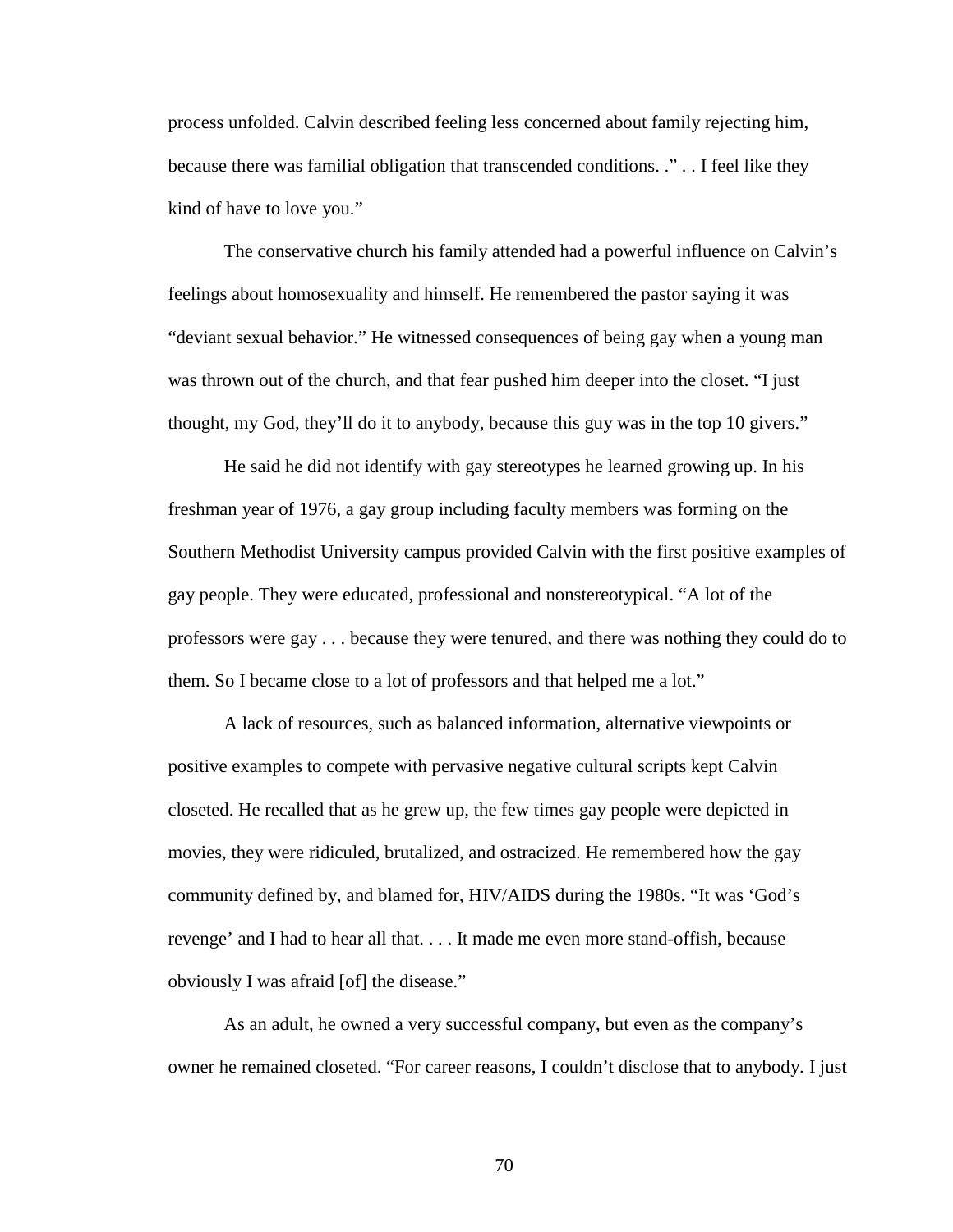had to keep playing the game. I played it for years." He lived a "double life" being in the heterosexual world of work, attending a conservative church, and on the weekends and on business trips he would have anonymous sexual encounters with men.

He sold his business in 2003 and retired back in Dallas to be closer to his aging parents and at age 45 Calvin finally decided to come out. He started discreetly attending a large, predominantly gay church in Dallas and found comfort in being with hundreds of GLBT people in a welcoming religious environment. Being there provided a safe space for discourse. "I realized that there's nothing wrong with this. There are thousands of people that are the same way."

The church played a pivotal role in his spirituality and his view of homosexuality, showing him that gay people are lovable and whole.

This is the first time I felt a real spiritual connection, was in this church . . . just because of the love. . . . I can just feel God's presence in here. And I'm thinking He wouldn't be here if there was something wrong with us. . . . I thought God made me this way and it's not a mental illness—I never really believed that . . .

Calvin sought resources to help him come out. He enrolled in a multi-week seminar that he described as very helpful in understanding his true self and with coming out to family and friends. The workshop provided Calvin with a safe space in which to engage in verbal discourse, deeply exploring feelings and beliefs, and hear others' stories of struggle and success in coming out, and pointing him to other resources for information.

. . . One guy came in and he was going to tell somebody this week, and we'd all tell him what we thought about how he should do it, or whatever. And then Jim [coming out workshop leader] would tell him. Yeah, it was wonderful. When you get 10 different opinions like that, it gives you a lot of stuff to really mull over.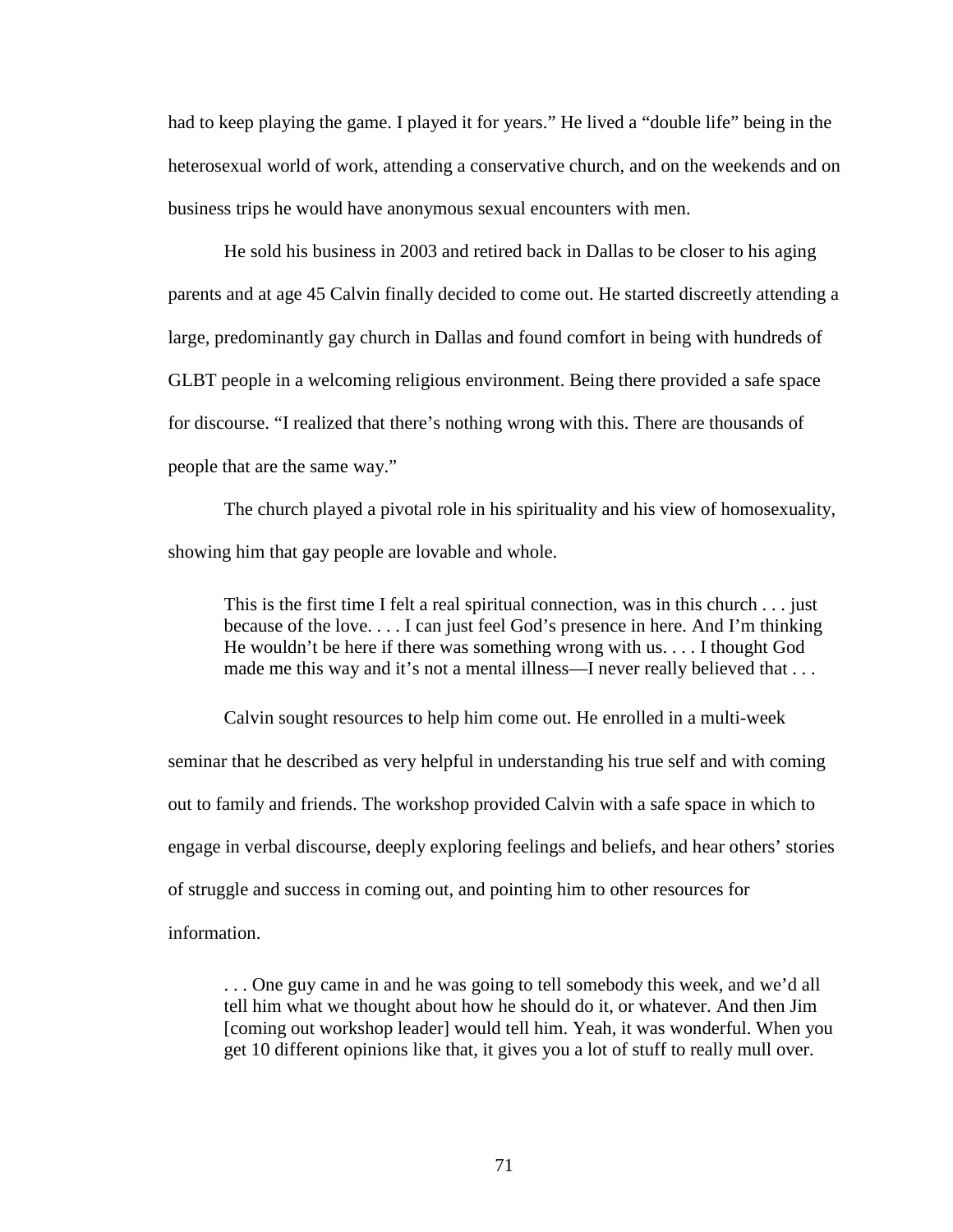Calvin said that type of support and advice was critical for his coming out process. "That's why the church here is important, because we try to do that here, support each other." Calvin also observed the diversity and normalcy of gay men in the group and felt less alone. Together, the workshop and his new church life helped him shift perspective on what it was to be gay, reversing a lifetime of negative stereotypes, fear, and shame. "It took me being around those other 10 guys [in the seminar] to make me realize that there wasn't anything wrong with this. . . . They were just as normal as they could be. "

Calvin described mentors and role models who were exemplars and partners for discourse during his coming out process. He observed many successful, contented GLBT people at church each week. He described Shirley, a church staff member who is lesbian, as an important friend and empathetic confidant whose kindness and unconditional acceptance let Calvin know "whatever I said wouldn't leave the room, it was a safe place." He said she recommended he see a gay psychotherapist, who he described as a very helpful and safe verbal discourse partner.

I'm just now getting to the point that I'm comfortable with him. But, now that I am, it's really easy to tell him anything. And it helps. . . . Every week something new comes into my life that I've never experienced before. I just need somebody to talk to about it, somewhere safe that I know that it's not going to go anywhere.

A church acquaintance proved to be a good friend: "I can talk to him about anything." Joe helped Calvin challenge his own deeply held assumptions. He went with Joe to a mobile phone store and was shocked at how freely he spoke of his partner's phone to the clerk, essentially coming out to a stranger. Calvin thought, "Why do you need to bring that in it? I mean, what does that have to do with anything?" At first he thought Joe was being an activist, "throwing it in their face," but then Calvin saw a double standard for heterosexuals and homosexuals. "I hear people say 'my wife does this' as part of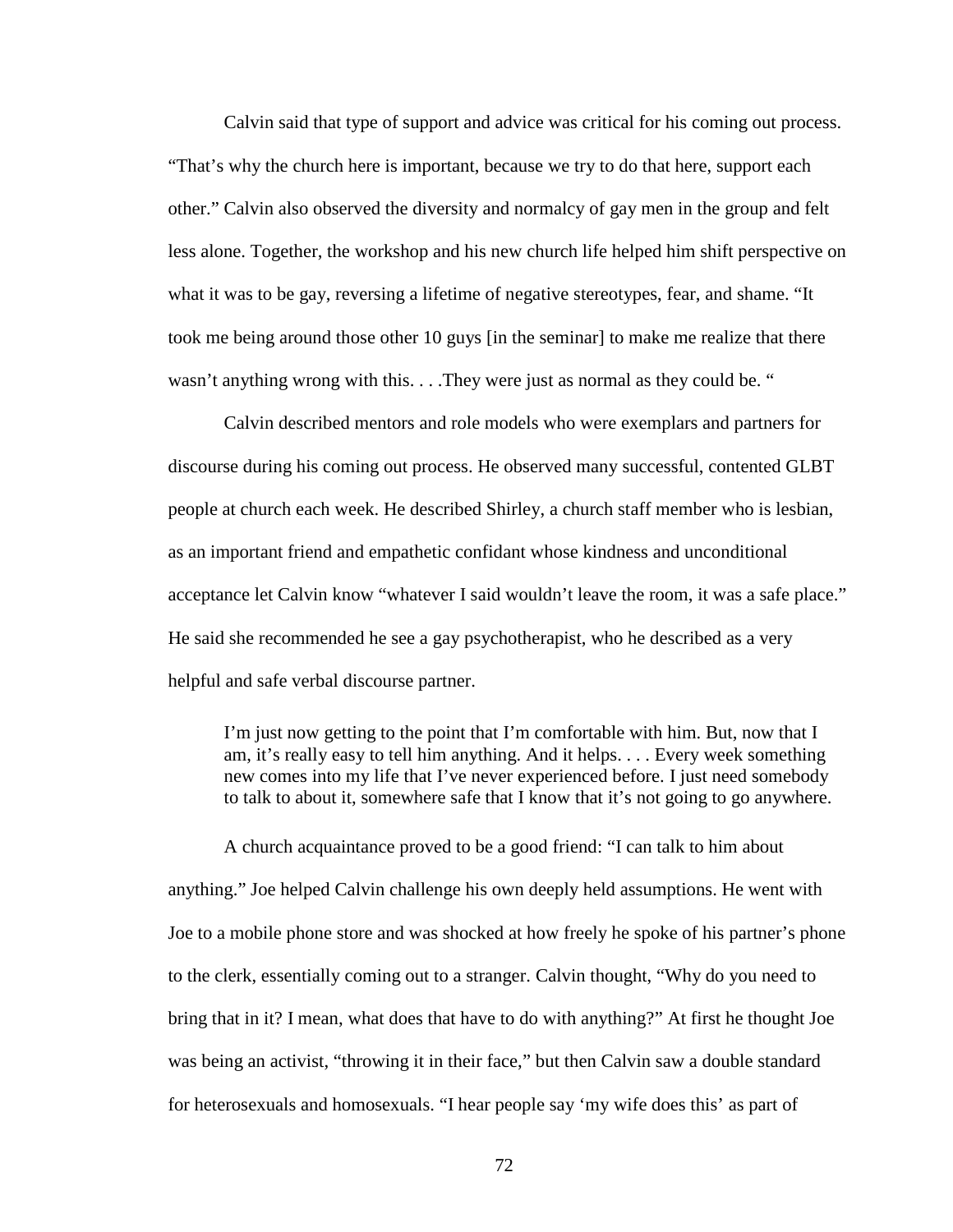normal conversation." Calvin concluded that Joe spoke so freely simply because he had been in a relationship for 25 years and did not feel self-conscious about it. Calvin also observed that there was no reaction from others to Joe's candor, diminishing anxiety about being out in public.

The Internet, used for homework assignments during the coming out seminar, proved to be a useful resource for information for Calvin. Coming out stories were very useful for him. "I'd read for hours . . . different stories and things that had happened to people when they came out." Though he did not use the Internet to engage in discourse with others, it provided resources that "I'd read for hours . . . different stories and things that had happened to people when they came out." spurred verbal discourse during the workshop, and the men would share and discuss what they had learned online.

#### *Structural Description*

Only when Calvin found others he could trust with his big secret and inner-most feelings did he feel comfortable in sharing deep thoughts and feelings about being a gay man. He described engaging in discourse with trusted others in various contexts—church friends, coming out workshop participants, and his therapist. Calvin's psychotherapist, also a gay man, was a great resource, talking him through his feelings and experiences as he continued to come out more and more. At a coming out seminar, he bonded with the group of men who shared similar journeys. The group had rules that made it safe and confidential which enabled Calvin to feel he could speak freely and feel less alone.

Observation provided Calvin with important information for his perspective change, showing him with valuable examples of ways to be gay in the world. Likewise, witnessing non-gay people's reactions to and interactions with gays informed his coming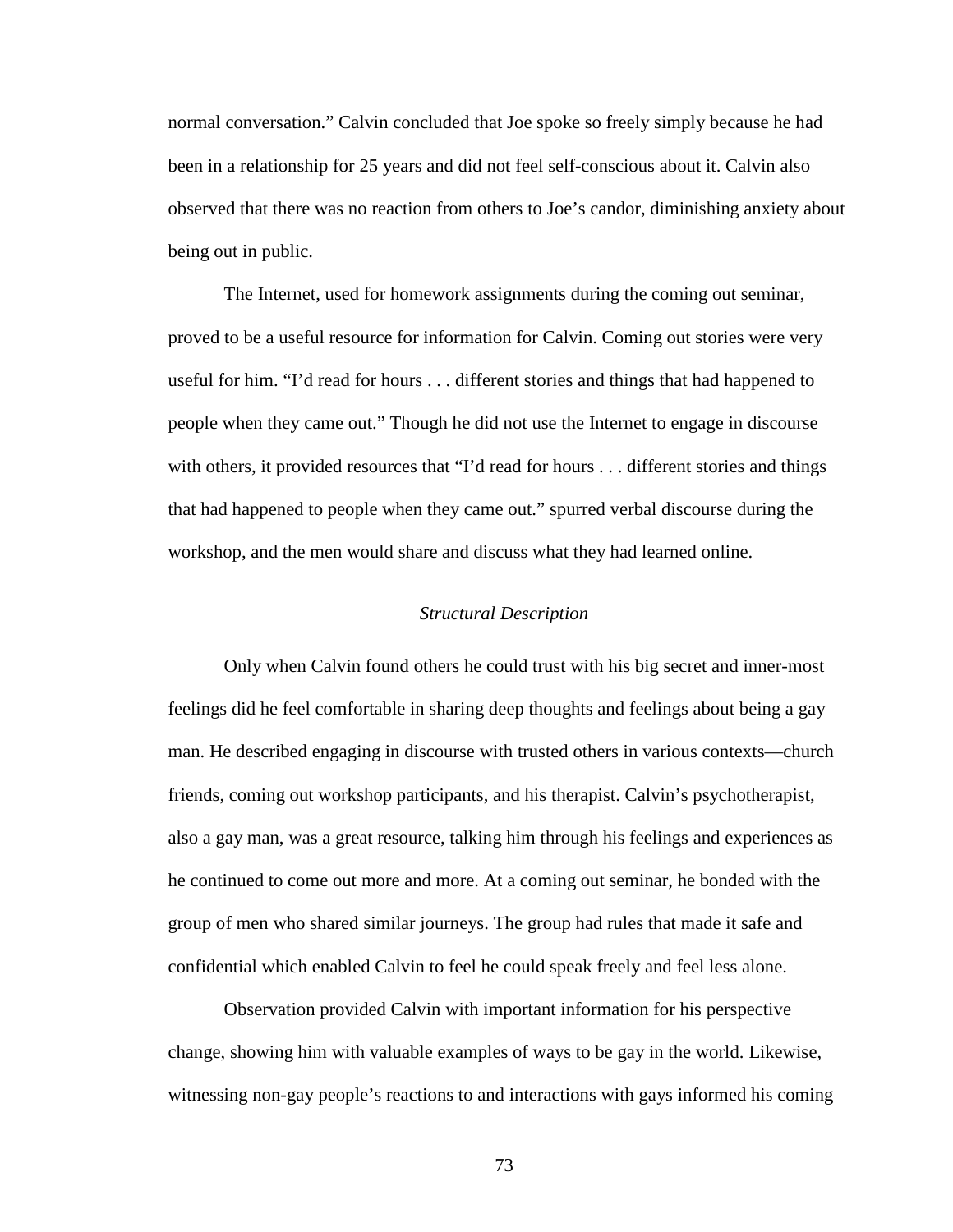out. Calvin described observing both negative and positive interactions that informed his decisions to either stay closeted or to be more confidently out. Calvin observed other gay people in ordinary and positive life circumstances, contradicting the negative social scripts stereotypes he held of what a gay person is like. He observed loving, committed same-sex couples and their children at church, conflicting with the heteronormative script that being gay is only about sex and enduring same-sex relationships are not possible. The coming out stories of others were central to Calvin's coming out process, learning how they did it and noticing different ways of being gay in the world, countering negative stereotypes, and feeling less alone.

Calvin described beliefs that changed over time regarding coming out to his family. Before coming out, despite being told that he was loved no matter what, Calvin believed as though his family could not accept him if they knew he was gay. He said that later in his coming out process, he came to believe that family was obligated to love family members unconditionally, so he was not as worried about coming out to family.

When growing up in the 1970s and 1980s, he said that gays were either entirely invisible in media and in culture or were depicted as pathetic caricatures of sad, lonely men who were sexually obsessed, perverted, and flamboyant, perpetuating the negative cultural script. Calvin did not relate to the images that culture showed him. Staying closeted was safer if coming out as gay meant he would be associated with, or become like, all the stereotypes he found unpalatable. Once he became more aware of alternatives to the negative beliefs he learned growing up did Calvin begin to feel less alone. The limits lifted on who he could be as a gay man.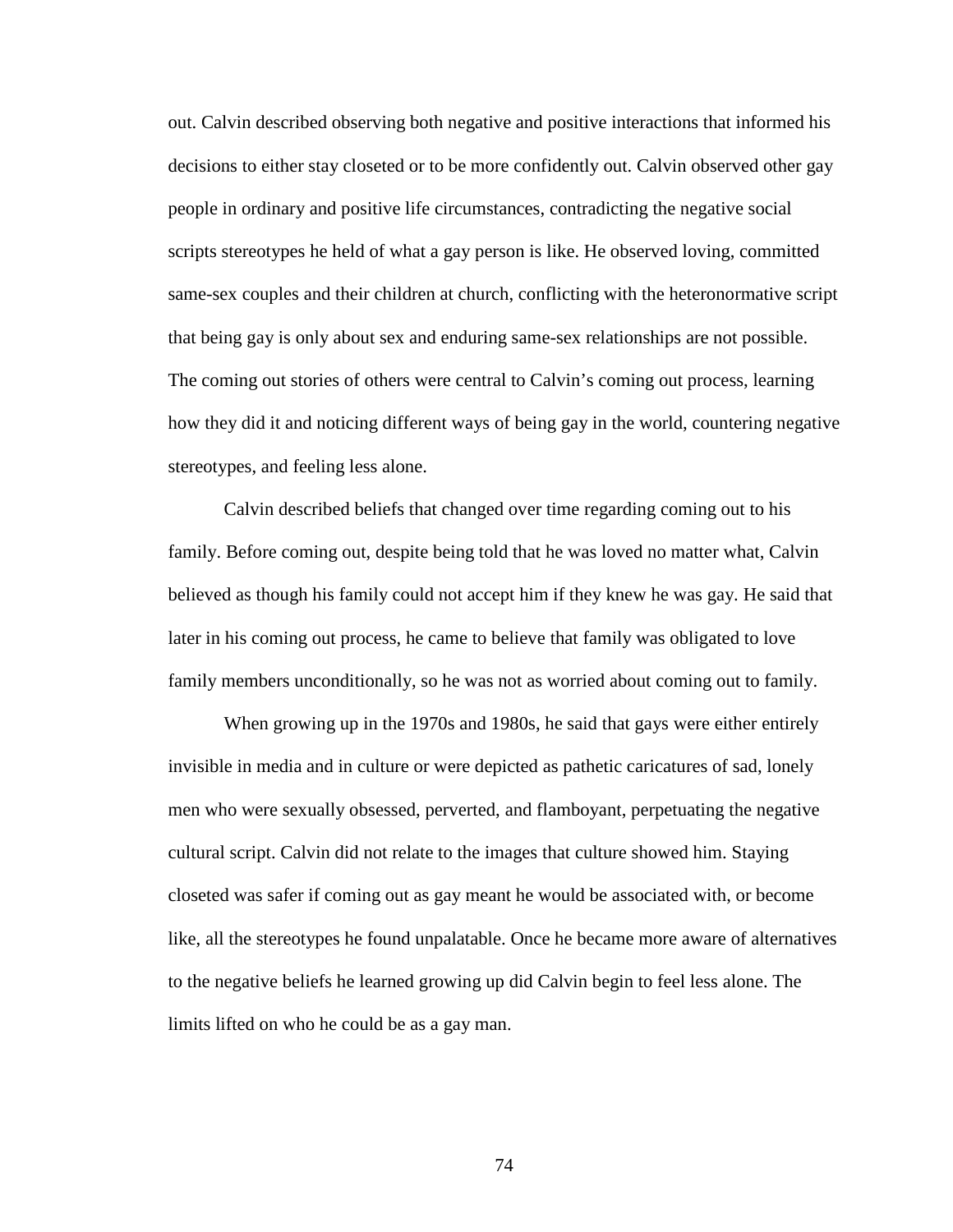The higher education environment offered Calvin positive impressions of gay people, contradicting the scripts he embraced growing up. During his undergraduate years, openly gay faculty members formed a campus gay alliance. Calvin observed that one could be an educated, respected professional and also be gay. He said that he felt close to those gay faculty members, even though he was not yet out, and "that helped a lot" in his coming out process.

#### **Participant 3: "Derek"**

Derek is a 21-year-old African American gay man. He is a student majoring in communication design at a large state university in Texas and he works to put himself through college. Derek grew up in a small town in Texas in a very religious single-parent household. He lives in Denton, Texas.

### *Textural Description*

Coming out was a huge relief for Derek, telling his truth at last. "Well, for me it was carrying this immense load on your back for years . . . and having to hide it and lie. . . . Now you're actually becoming yourself, or being happy with yourself, to be yourself."

Derek realized he felt different from other boys very young. "I don't know how at 4 years old you can know that you're different from everybody else. . . . It's just like this sixth sense I knew 'you're not right' in comparison to everybody else." Somehow he knew he must stay quiet about it. "I guess you do have survival instincts. . . . I grew up in a Southern Baptist environment, and homosexuality is a disgrace, especially in the black community." Derek said that as a child he was religious and the negative cultural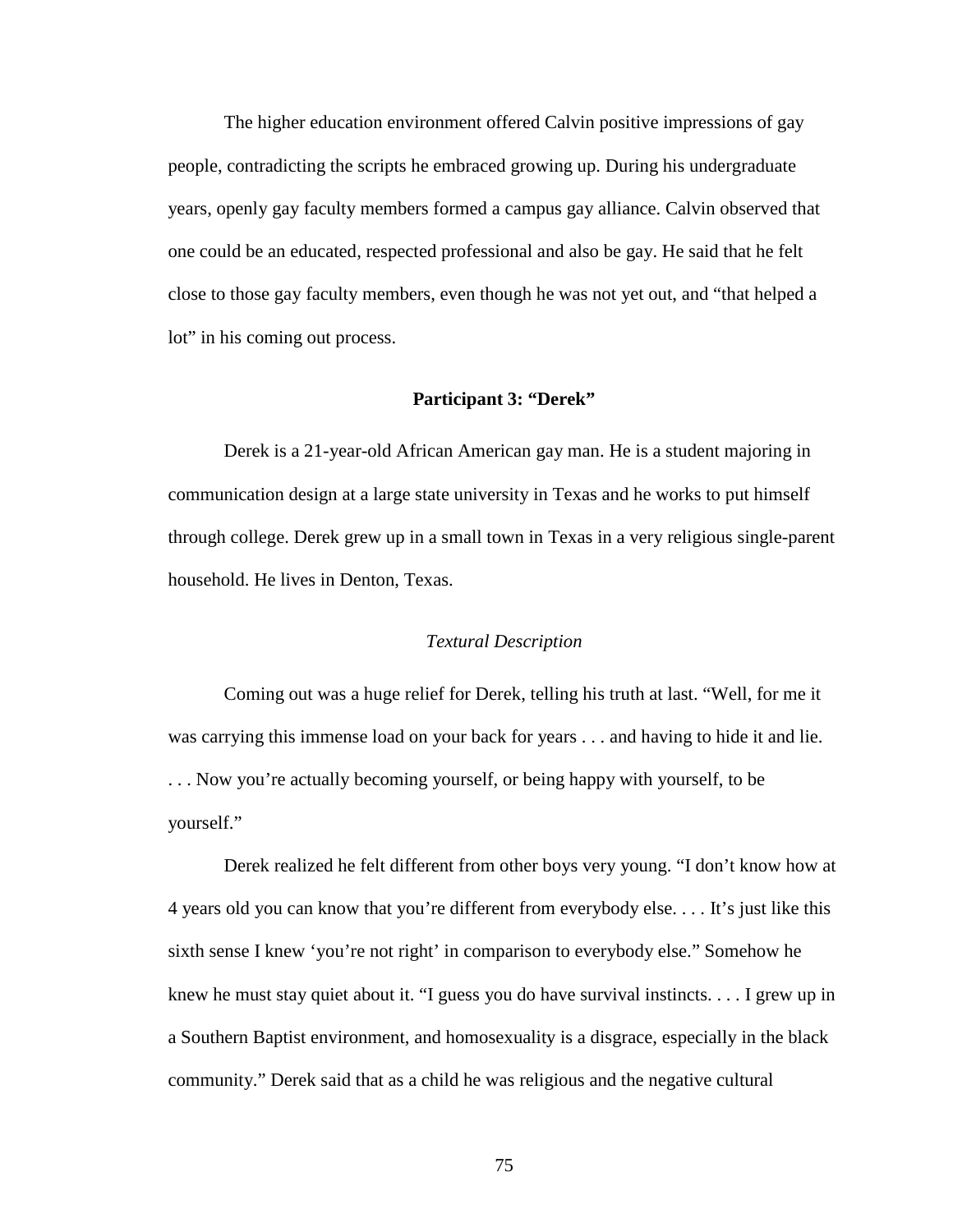messages of African American religion weighed heavily on him. Looking back now,

Derek said that religion repressed him by invoking morality and judgment against gays, through arbitrary scripture interpretation. "Generally, culturally . . . African Americans are rooted in the church or in the Bible. And so basically what the Bible says is like that's the law."

He said that the Bible was a resource for information and also guidance for him in exploring and refuting what culture was saying about who gay people were. God's love was a powerful script that conflicted with the predominant cultural view of gay people. It was a powerful message for a religious youngster like Derek and he practiced discernment in interpreting scriptures.

I would go to the Bible sometimes and kind of overlook the gay-hating ones [verses] and believe the ones that said, "God loves you for who you are. Love your neighbors." Most if not all of the New Testament. And I would dwell on that, and live in that, and kind of gain some comfortability (sic) about it. . . . I kind of made my own inferences on who God is and what he is to me, and kind of separate myself from the fire and brimstone God and that kind of thing.

During his childhood, he said the things he heard or observed about

homosexuality were negative and frightening, presenting a narrow, grim outlook for his future. "And I kind of hoped at the time, or throughout my life, that it was curable or that I could get past it." But it did not go away, and making the best of a bad situation until competing scripts showed him alternative perspectives. His feelings about the nature of God changed. His knowledge and comfort increased and he began to come out.

I felt ashamed a lot, because I didn't understand homosexuality. Up until a certain point of discovery, I thought it was a complete sin and that I was going to hell for it. God hates me. My family hates me. I'm probably going to be beaten up one day because I have these feelings. But then I discovered that homosexuality is just homosexuality; it's not a bad thing. It's just a part of nature, and I began to see God as understanding, not judgmental like the people around me were.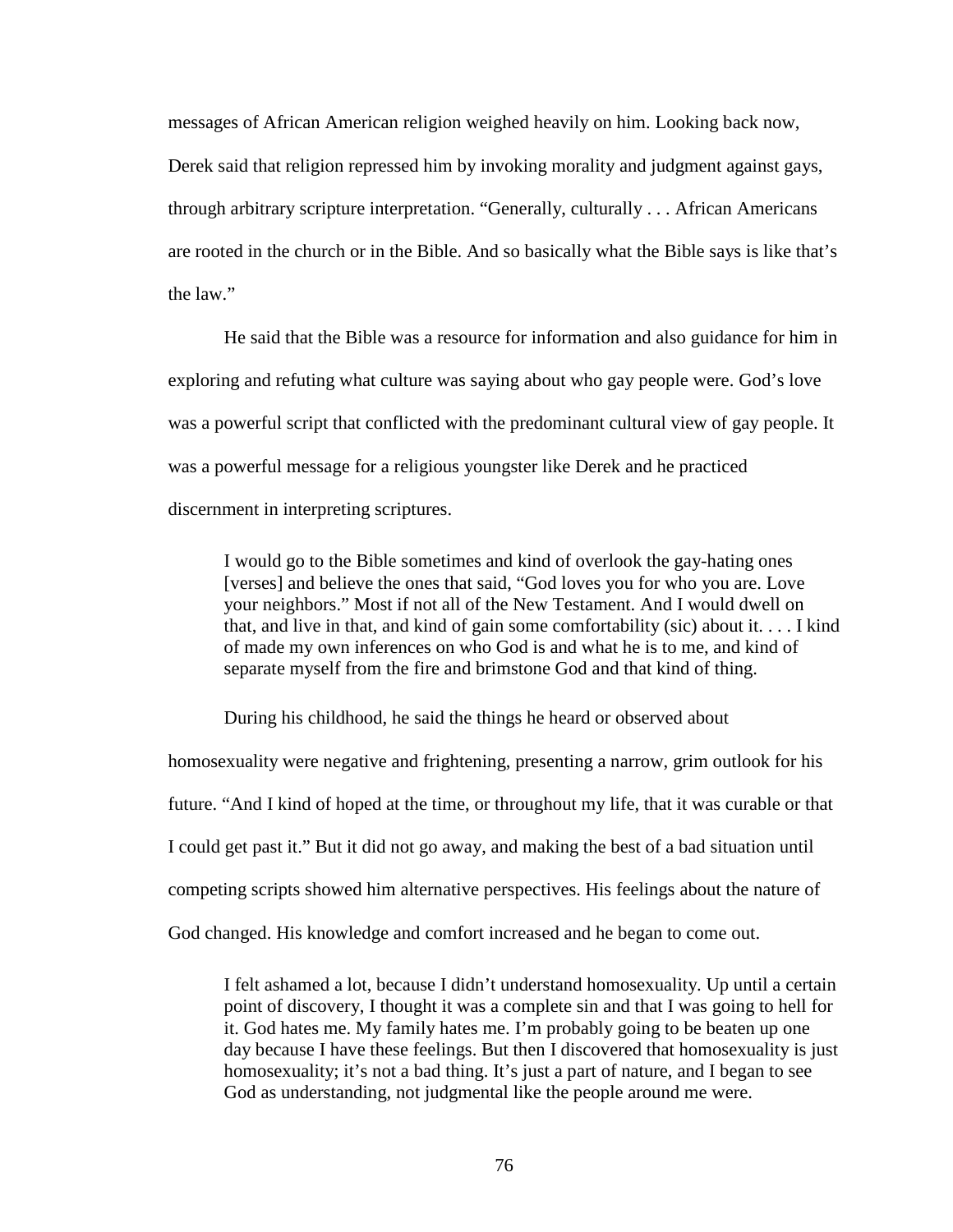The Internet was Derek's primary resource of information and discourse, starting in his early teens. He received alternative views that questioned the negative cultural scripts and deeply held assumptions he had.

What contributed to me coming out, or me actually being comfortable with being gay, was discovering the Internet. . . . I discovered chat rooms and other gay men and talking to them about this and that. Somehow I came upon this guy who was like 28, and he lived in LA. He was kind of like a mentor to me. And he told me, "It's okay to be gay, you're not a bad person, you're not hurting anyone else." . . . And so through talking to him and getting to know other gay people—because before that I didn't know anybody gay. I didn't have any role model or anything, except for what was on TV. . . .My gay influences were very limited. So talking with other people [online]. . .expanded my mind and made me see that, "oh, possibilities."

Online journaling in a blog was an important outlet for Derek. It gave words to his

thoughts and feelings, helping him sort through them and receive feedback from others.

Writing helped a lot. . . . It's kind of like talking to somebody about it, kind of like going to a psychologist, just getting it all out. And then having somebody telling you that this is this, or that is that. . .

He said that writing served as his voice, a way to form and express ideas that

continues today.

I think I went to journaling because I felt like I couldn't talk to anybody else. I couldn't talk to my mom about it, because she was going through it [his coming out] also. . . . Writing [online] has been my voice basically. I rarely talk [speak] about my issues or whatever, that kind of thing. I really just write about it. It's my catharsis.

Positive images on television were another source of cultural scripts that showed

alternative ways in which gay men could live, behave and be in the world.

*Will and Grace* was during the time when I was entering the self-discovery phase. . . . It was the first time I actually got to see like a gay person living in life. It was the first example of being out, being comfortable with yourself. . . ."Okay, that's how it is, or that's how it could be, and that's great."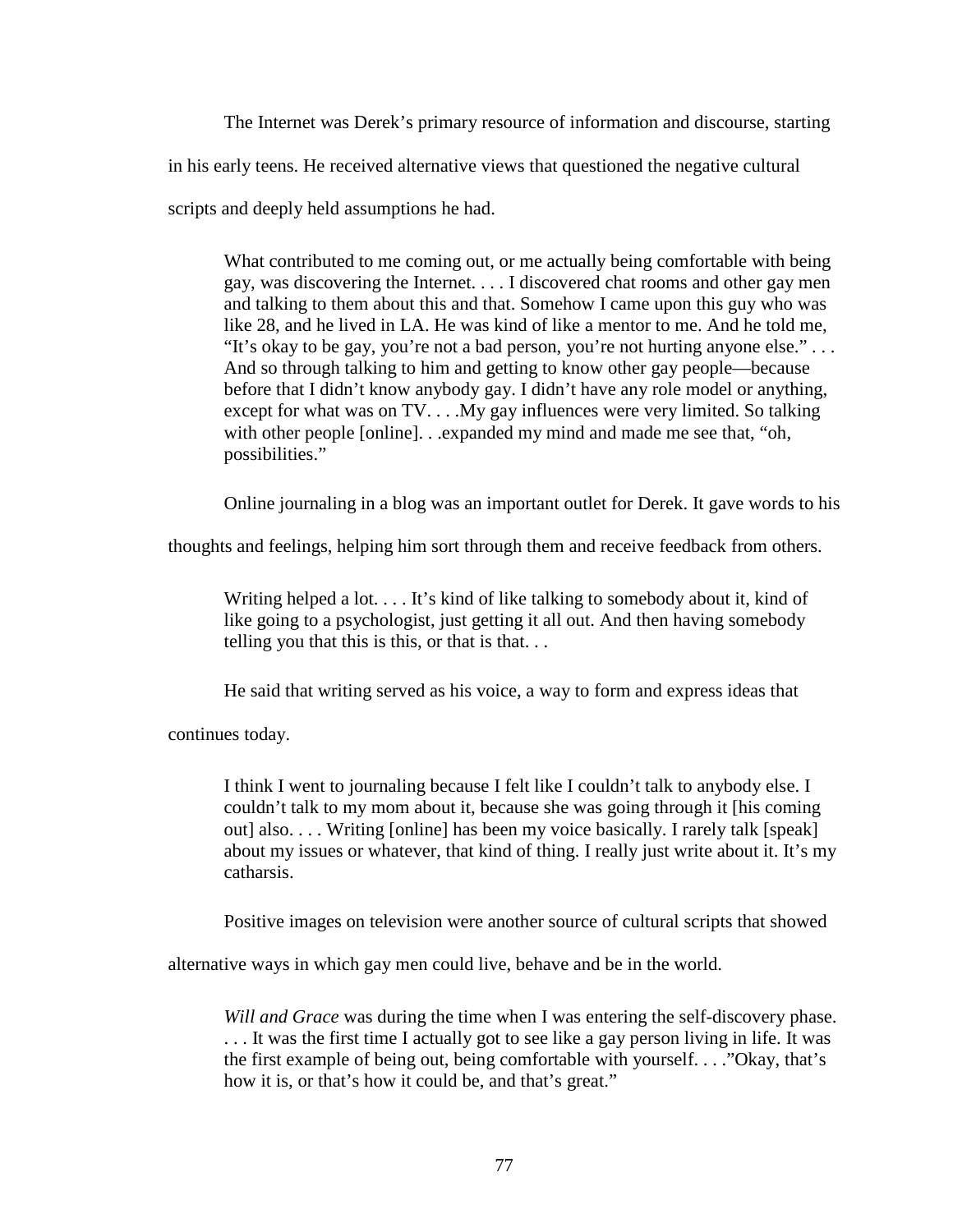Derek was 15 when he first met a gay man in person, and he was surprised that the man did not resemble the gay stereotypes he knew. "I just thought gay was just sex. . . . They didn't have a lifestyle." This broadened his view of what it meant to be gay. "I always thought that gay people were flamboyant. I thought you couldn't be a certain way. I thought you couldn't be a 'man' as a gay person."

Eventually he decided to come out to a cousin and then a friend he felt he could trust. They told him they already knew and did not care. "Here I am trying to hide it and everybody already knows." He waited to come out in other areas of life until after high school. For Derek, leaving home and going to college was a critical change because it removed him from the repression he felt in high school, placing him in a more mature and open-minded environment. He said that college gave him a place to feel safer and more confident, presenting him with choices he never knew before. It made available new ideas and opportunities for discourse. "The whole world just opened up to me. There were so many possibilities." This was a different script then he had heard for most of his life.

Coming out to his mother held the most meaning. Derek said he was motivated to tell her when he was dating his first boyfriend, who was a trusted discourse partner. "I guess being on that high, you kind of have confidence and you're like 'I can do anything.' . . . He helped me a lot to be more comfortable with who I am, and just live life and be cool, and chill out, stop worrying."

Derek said that gay black men often feel like "double minorities," not fitting in anywhere, with cultural scripts from different communities adding complexity.

And whenever somebody has a problem with us, it's like, okay, which is it, the "black thing" or the "gay thing," or is it both? . . . There's a lot of prejudice in the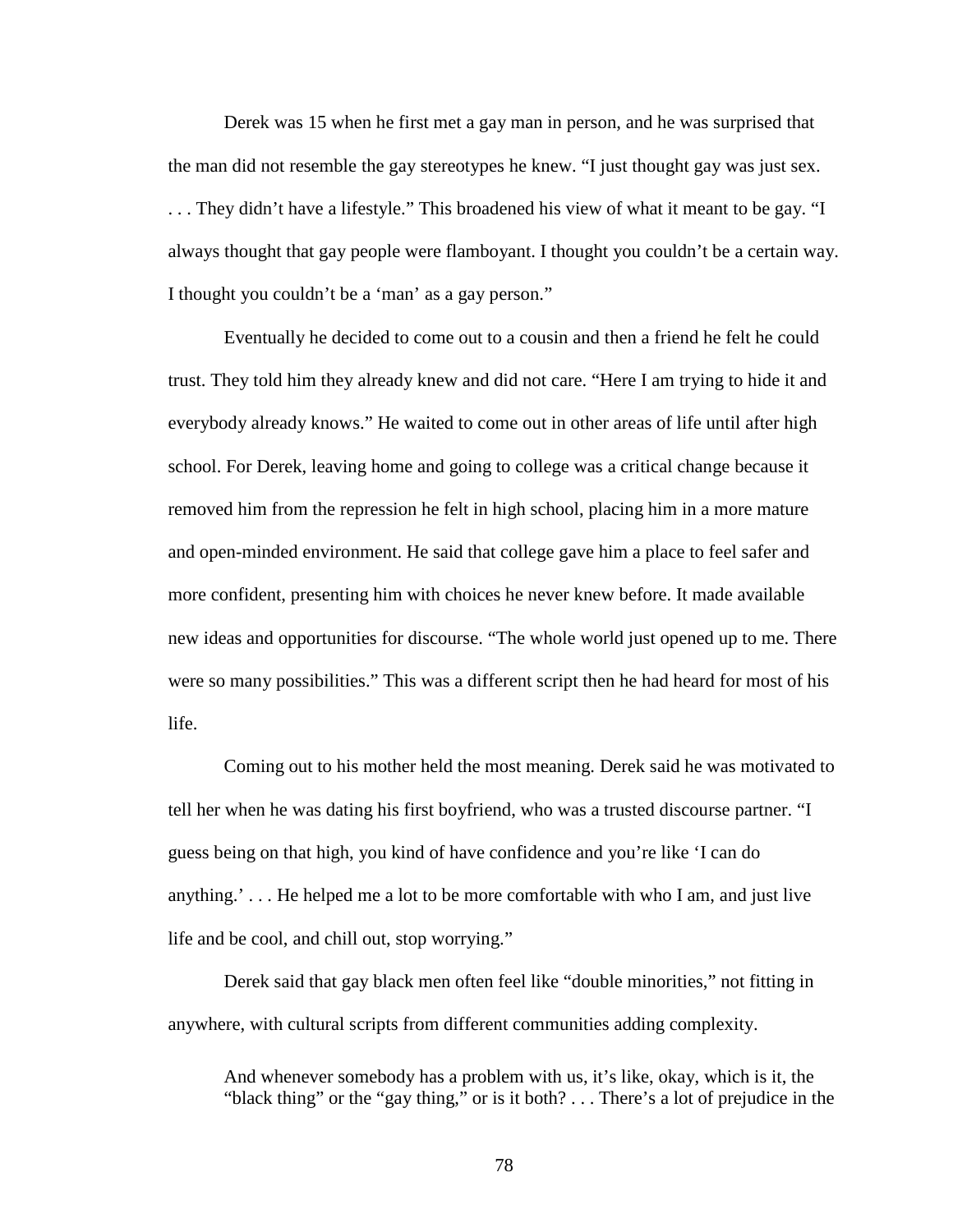black community basically against homosexuals. . . . There are a lot of black people who are gay that are afraid to come out because they're afraid to be judged and having everybody abandon them.

## *Structural Description*

In Derek's experience, heterosexist cultural scripts oppress young children who are gay, even before they understand what being gay means. Derek knew he was different and but not speaking of it until many years later. These early decisions endured, impeding discourse for his coming out process.

When Derek met other gay men the first time, he saw multidimensional, diverse, and rather ordinary individuals who were contrary to what he believed gay men were like. This presented him with scripts that conflicted with those he had accepted from his family and culture. It opened him to possibilities about who he could be as an out gay man.

Media provided alternative images and information, scripts that countered the pervasive heteronormative negative scripts. The global reach, huge content, and perceived safety of the Internet makes it an ideal medium to find information, connection, and opportunities for discourse. Derek found mentors online who encouraged and championed him, helping him to understand the wide range of options gay men have that belied the dictates of cultural scripts. In chat rooms, other gay men his age and older generously shared their stories and gave Derek feedback, advice, and encouragement. They answered his questions. Derek used discernment with online information, accepting what made sense to him, and dismissing what did not.

A self-described loner, Derek preferred to write instead of speak and did most of his writing online on Web sites especially designed for blogging and journaling. He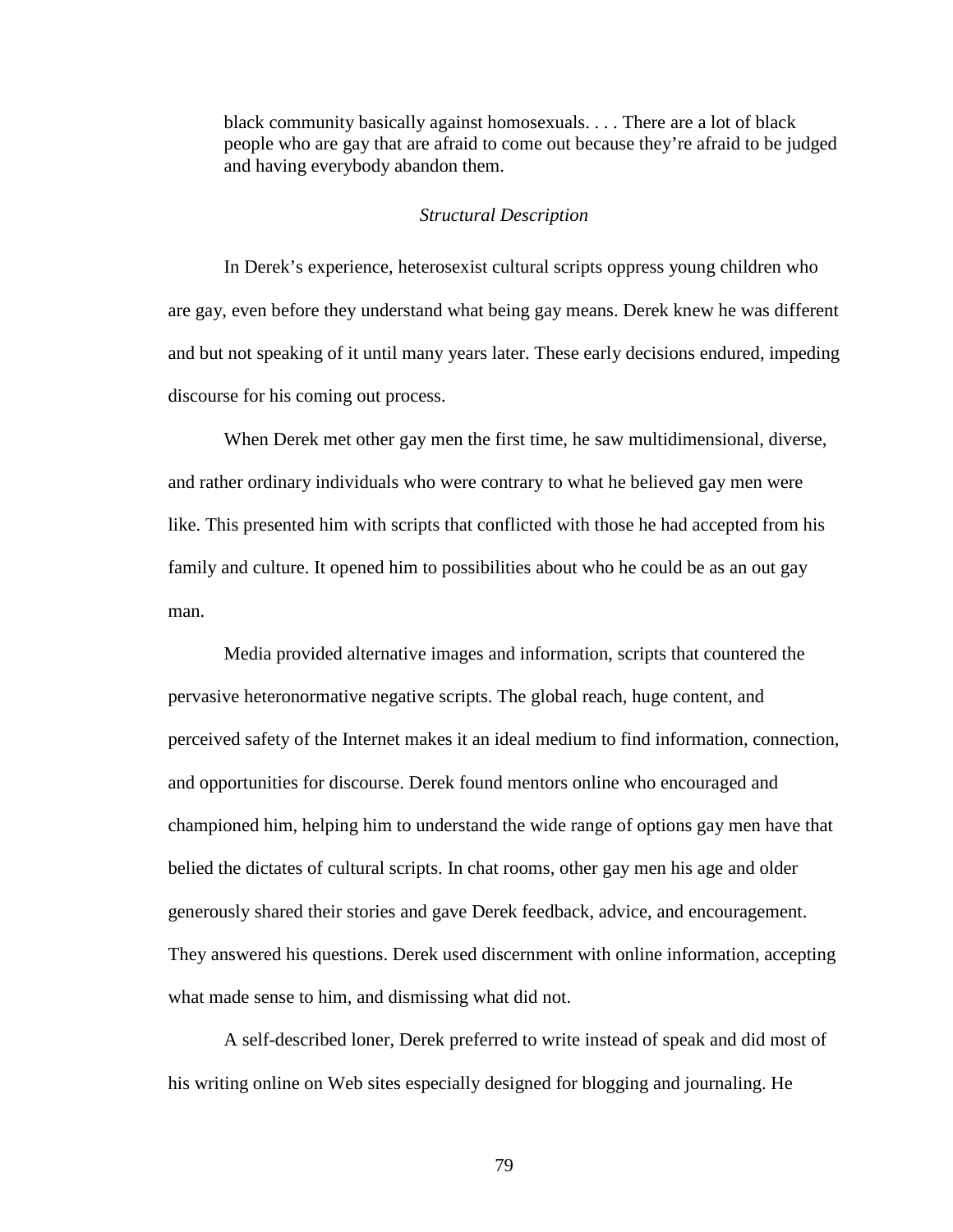described blogging as a way to think, assemble and express his thoughts, and invite others to provide feedback and alternatives.

A confluence of negative scripts Derek faced regarding race, religion, and sexuality added complexity to his life as an African American gay man. He felt the sting of discrimination from within his own culture. Derek said that gay black men often feel like a double minority—sexual and racial—and said the sexual minority status is not accepted by other African Americans. He said that African American culture is generally not very accepting of homosexuality because the church is so central to the black community.

Feeling loved, accepted, and supported for the first time as a gay man provided Derek with conflicting cultural scripts to those he learned as a boy. They showed him that he was loveable as a gay man. After years of feeling not loveable, being in love made him feel bold and confident, with a sense of entitlement to be who he really was, because someone loved him for all of whom really he was.

Derek contrasted high school with the larger, more diverse arena of college encourages critical thinking and exposes students to a broad range of ideas and people, in a setting away from home and church. It can be an atmosphere more conducive to discourse by making available competing scripts that helped him examine deeply held assumptions.

## **Participant 4: "Ed"**

Ed is a 58-year-old white gay man. He grew up in a devout Catholic family and attended parochial schools. Ed earned a master's degree in business and has served as the chief information officer in a federal agency and an executive at a multinational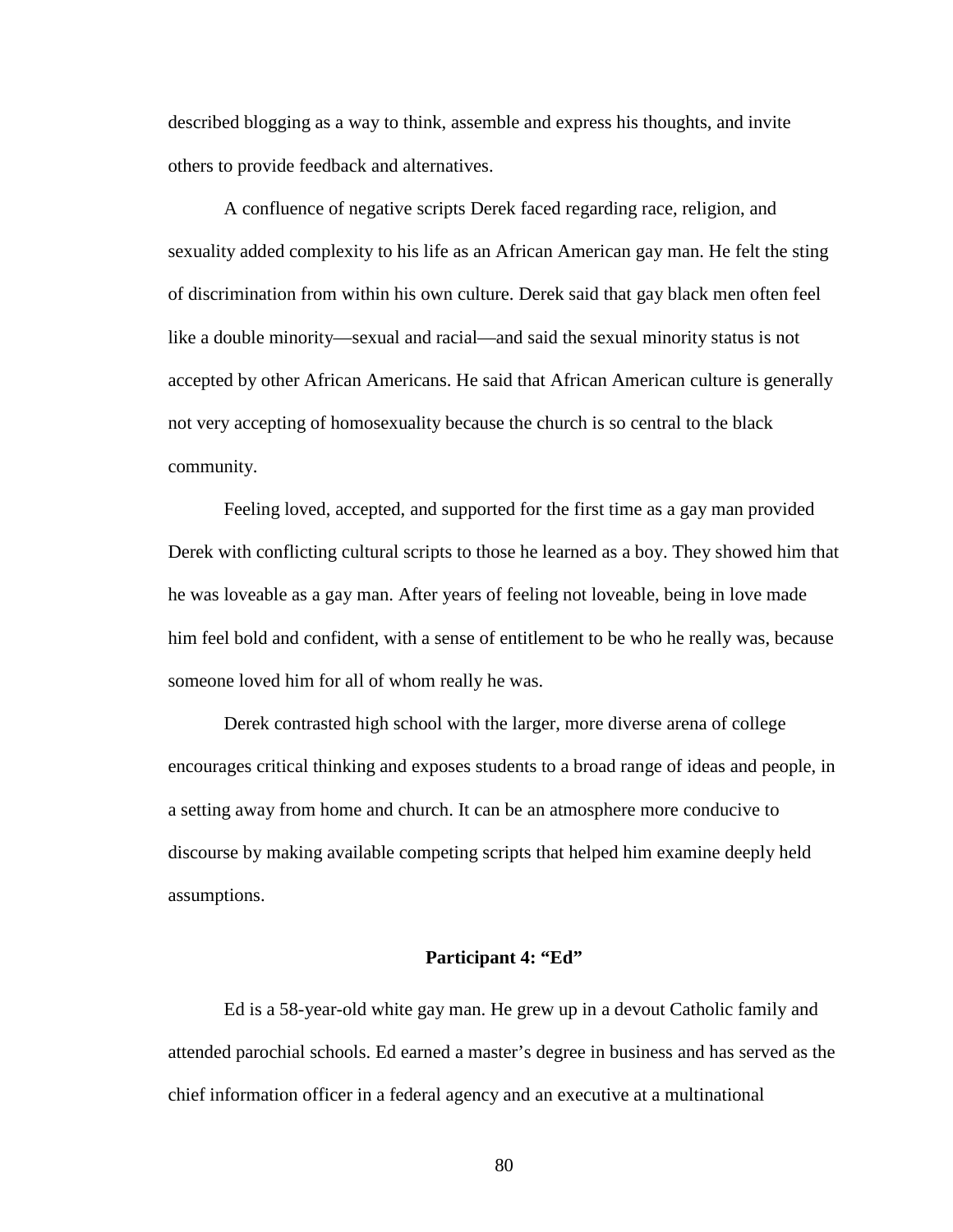technology corporation. He is now a civilian executive in a local fire service. Ed came out at age 53, ending a 25-year marriage. He has three grown children. Ed and his partner live in a suburb of Washington, DC. They are active members of a small Catholic parish that is welcoming of GLBT people.

### *Textural Description*

At an early age, Ed said that he knew he felt different from other boys, but did not know what it was or why. His family was devoutly Catholic, and he attended strict parochial schools, where he said that guilt about anything sexual was especially pervasive. In the late 1950s and early 1960s in upstate New York, he said that homosexuality was virtually unknown. Ed explained that men not following cultural dictates for what males should be like in that era were branded a "sissy." Ed was well respected in high school, very outgoing and a class officer. Yet, among a crowd of friends, he said he often felt alone. Ed described behaving as he believed boys were expected. He had no idea why he felt different, but he did not believe he was a "sissy."

Gay never crossed my mind. I probably didn't even know what it was. I did go out with girls. I did everything I was supposed to do, like make out, whatever. But it was more like it's something I should do. It's something I should be interested in, and never understanding quite why I wasn't as preoccupied with girls as were my friends.

Ed said after graduate school he moved to Washington, DC, where he learned

what gay meant.

That's when I first actually met gay men. And one in particular was hitting on me. And even I knew that. I just said no, I wasn't interested. But at the same time, that's when I would go to an adult bookstore and start picking up magazines. And that was the first time I got really aroused by it. But I never had an encounter until my mid-50s, never. It never crossed my mind that I was gay, because I fell in love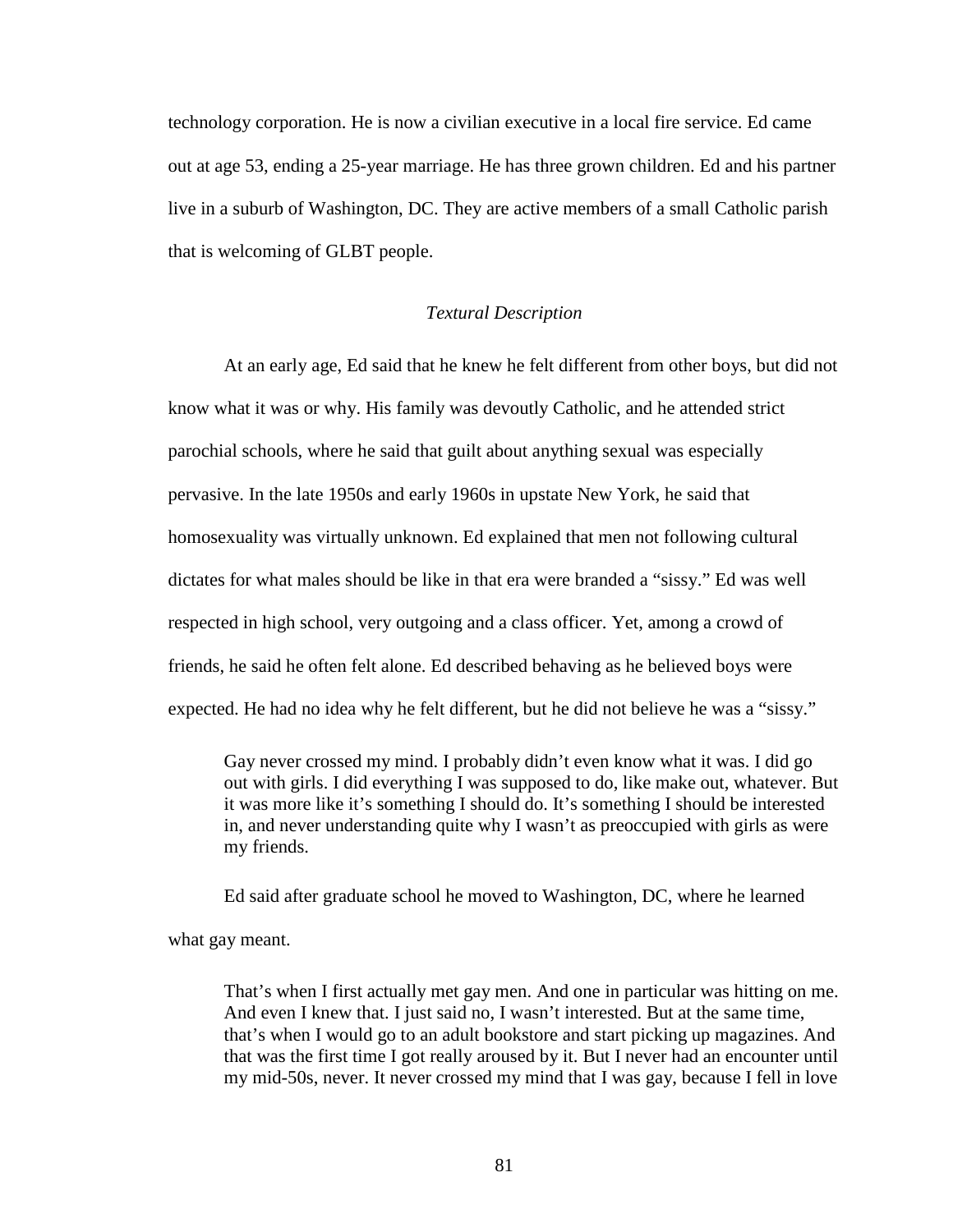and got married. And it was falling in love. . . . It's amazing how you can compartmentalize. And clearly I did.

Ed endured a lifetime of loneliness before coming out, unable to confide

completely in another person during his childhood, adolescence, or as a married adult.

Discourse did not seem possible.

Before, even though married and being a father and having friends, I was totally by myself, totally. . . . I never had one person I could pour my soul out to. Even being married all those years, I always had to hold back that one gnawing question.

Ed described feeling trapped as a gay man in a straight man's life and was

increasingly unhappy. Ed knew he was nearing a decision point; his situation was

unsustainable. With nobody to talk to, Ed said that he wrote out the various options he

saw.

I'm a writer. I'm not good always expressing myself verbally. And I remember . . . thinking that if I put it on paper maybe I'll see things differently. . . . Every pro and con I could think of. . . . I had come to the conclusion I had four choices. I could be celibate, and I was tired of that; I could sneak around, as many married men do. . . . I couldn't do that. I could come out. Or, I could kill myself. And that was it. . . . I remember once waiting for the subway here, and thinking all I've got to do is step off and that will be it. Golly, it was hard. But, I decided to take the hard route and be honest.

Ed went to a counselor, and it was there Ed disclosed for the first time.

And I remember sitting there in front of this young woman who could have been my daughter and saying, "I'm gay." And it was the first time it ever came out of my mouth. . . . And to tell another human being those three words, "I am gay," you have no idea how liberating that was. It came out of my mouth. And it felt so damn good. . .

The first counselor referred him to another who was gay and also had been

married and was a father. The new counselor was ideal for Ed.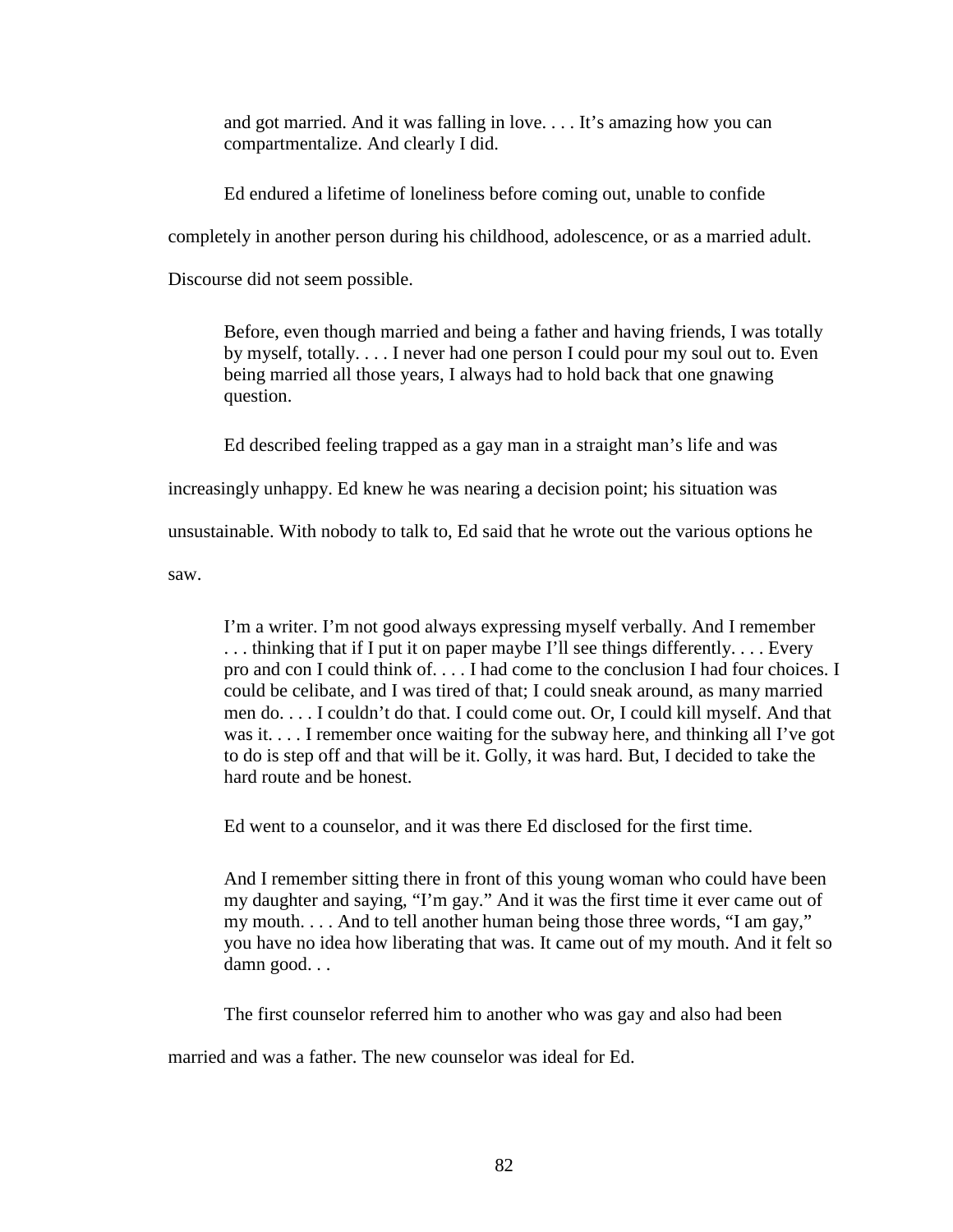He really helped a lot. And it was especially good because he had been married also, and he had children. . . . And he was older than me. It was good to hear that when his daughter got married, he and his partner were introduced. . . . It made me feel like there was hope, because somebody else had weathered it. I wasn't alone. . . . Thank God I had a truly nice man as a counselor who pretty much kept me alive, kept me from just falling apart. Because I was that close.

He described experimenting in the gay world and then debriefing to understand

his experiences with his counselor.

Ed described having conversations with himself, silently and in writing, to make

sense of it all.

Sometimes I felt I was bouncing from pillar to post trying to figure out how does all this fit together? And as I said, initially the gay part drove it all. But, I think that was more in the exploring, such a new world. That was all in my head. I would write things down just to say, "Okay, just exactly who are you today?" Because I never could be quite sure from day to day. And after a while there were certain stable things that came out. And those were the things I had always had. It's just that they were colored differently now. I could see things differently. I saw relationships very differently.

### *Structural Description*

Discourse and coming out for Ed was shaped by the times in which he grew up. As a child and adolescent during the 1950s and 1960s, Ed described having few resources to help him come out. What he learned from his Catholic upbringing infused sexuality of any kind with guilt. Homosexuality was so taboo, he recalled, that it was seldom mentioned and before the late 1970s and the idea of a loving, long-term gay relationship was unheard of. He described his as a generation of gay men who were closeted, many married with children, who sought to find their place based on what they knew and was expected of them as men. The obvious choices before him—remaining closeted and living a double life, or coming out and disrupting family life— had huge implications.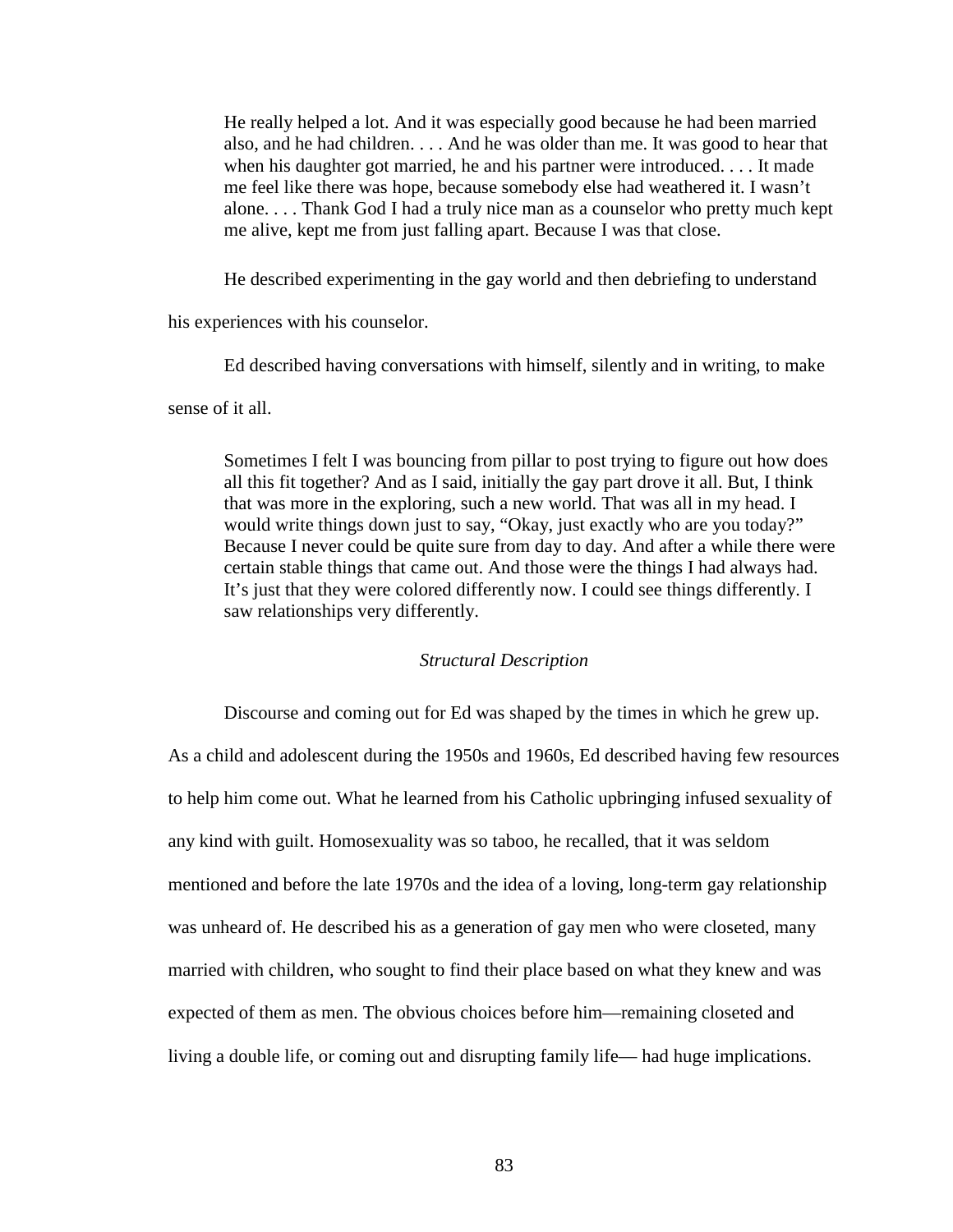Motivated by discomfort and discontent of holding on to negative cultural scripts along with competing positive ones, he knew that relief must be possible. Ed spoke of creating or finding the resources he needed to support his coming out. Ed felt he had nobody he could talk to early on, not even his wife who he said he could tell anything except his secret. He felt trapped in a life that was not authentic and great sorrow for the impact that his anxiety was having on his loved ones. He knew there were gay people who had meaningful lives and relationships. Ed turned to writing to assemble his thoughts and assess his choices. He decided to come out.

With a decision made, and depression deepening, he sought a resource for help, someone safe with whom he could confide. For Ed, a counselor who understood gay issues was an ideal confidant for discourse. He described discourse with his psychotherapist during this time as being very helpful. Ed would have an experience, then engage in discourse with his counselor about it, debriefing to make meaning and integrate it into his growing understanding of what being gay was about for him.

# **Participant 5: "Frank"**

Frank is a 29-year-old white gay man. He grew up in a large Catholic family in Virginia. Frank came out when he was 24. He earned a bachelor's degree in philosophy and social science. Today, he works in the federal government as a U.S. Senate committee staff member. Frank is single and lives in Washington, DC.

## *Textural Description*

For Frank, coming out was more than proclaiming his sexuality. It was presenting an integrated, authentic self.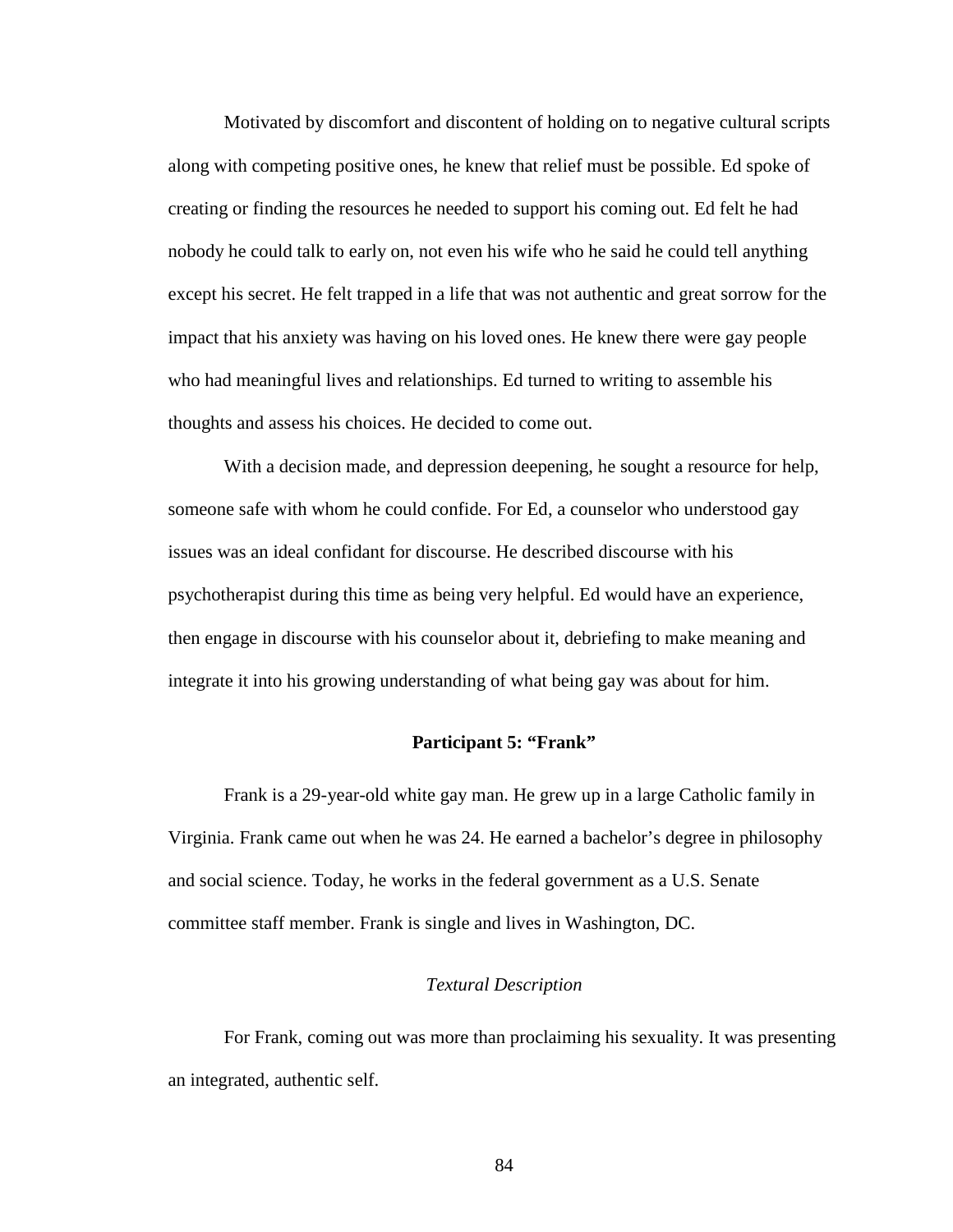It's the coming out, not so much as homosexual, but coming out as yourself. Being to the world who you really are. . . . It wasn't so much about who I sleep with or my sexual preferences, as much as it was this was part of me that I wanted to experience and to be fully Frank.

Frank knew at an early age that he felt different. "I knew I liked boys, and I liked hanging out with them in a different way than I liked hanging out with girls from a very early age, as most gay men sort of figure out." The church informed his views about homosexuality. "I was raised Catholic and I knew what it was to be gay. . . . I mean it was pretty clear from day-one that homosexuality, homosexual acts were a sin. You 'love the sinner; you hate the sin'." There was a dissonance for him between his innate feelings and what the outside world told him about being gay. "The thought of liking a boy was really nice and warm and comforting and desirable. The thought of being gay was terrifying and fearful. . ."

The first gay person he met was his best friend's uncle. Frank remembered hearing the explanation, "". . . he's gay. He likes other men.' I remember sort of recognizing who he was and that he lived a different lifestyle, a lifestyle that was not a normal lifestyle."

In high school, the fear of stigma and stereotype kept Frank in the closet longer. He did not identify with effeminate classmates and also observed them being mistreated.

The kids who were out in high school, the kids who were presumably out, you know, who were more flamboyant or openly effeminate were part of the reason that I didn't want to come out. Because I didn't want to become someone who I wasn't. . . . And so it scared me that that was what I had to be like.

Frank said that his family was liberal and open minded, and even supportive of gay rights, providing a competing script to negative, heteronormative scripts.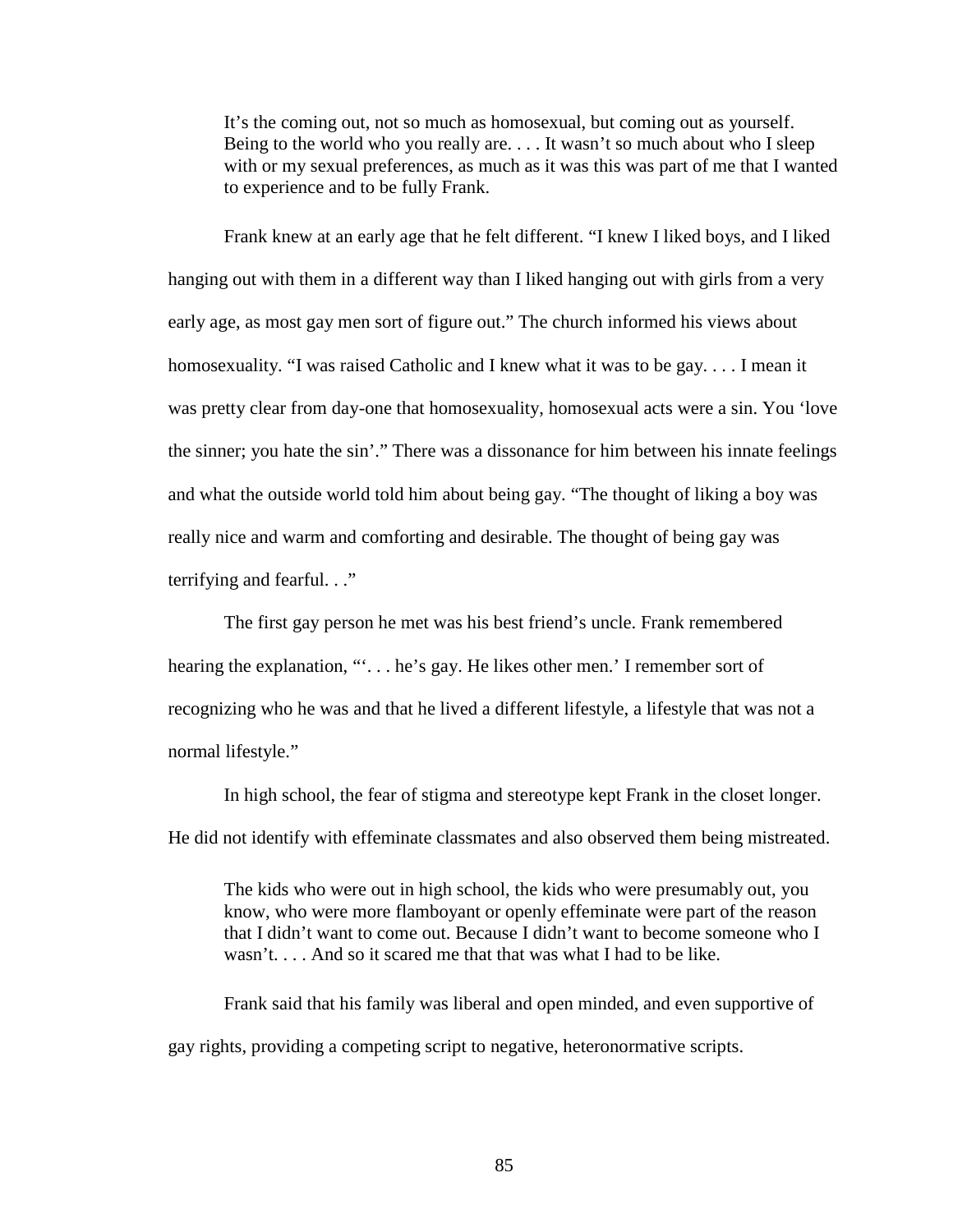Interestingly enough, my mom got involved in gay rights in the Catholic church, like a few years before I came out. My family was always very supportive, friends always very supportive of gays and lesbians. It just took me a while to be supportive of myself.

He described his sister showing him support, before he was ready to come out.

When I was 18, one of my sisters and I were on the phone. I was kind of a mess, and we were talking to each other. . . . she was just like, "You know, Frank, it's okay if you're gay." And I was like, "But, I'm not gay." And she's like, "I'm just saying, it's okay if you're gay.... you can be gay and it's totally cool...

It took another 6 or 7 years before he could accept his own sexuality. "Everyone

else in the world was okay with me being gay; I just wasn't."

Growing up, Frank said that he saw few positive gay images in the media,

informing his view of what it was to be a gay man.

Any time homosexuality was referenced in television shows, it was referenced as either as a joke or as a negative, or something silly, or an affectation, or it was very fringe. It was not part of the plot or the dialogue. . . . [sending a message of] 'Well, if you're going to be gay, this is how you would be.' There are only certain ways that you can be. . .

His urge to come out grew. "I think the isolation was just really profound before

coming out. I mean, just really feeling like there was this huge thing that you wanted to

talk about, you wanted to talk to people about, and you just couldn't." Frank said that his

decision to come out in his mid-20s was not forced externally, but from the growing

discomfort he felt, the conflict between what he felt inside and fear of coming out.

It was more like I was denying something that was so fundamental to who I am that my body and my mind kind of forced me to stop hiding. I was having a lot of panic attacks, having a lot of anxiety. [I] started to see a therapist . . . really the first person I came out to. And she had zero reaction, which is how it should be.

Frank said that he used the Internet as a resource to observe the gay world before coming out and to make meaning by probing for insight from other men.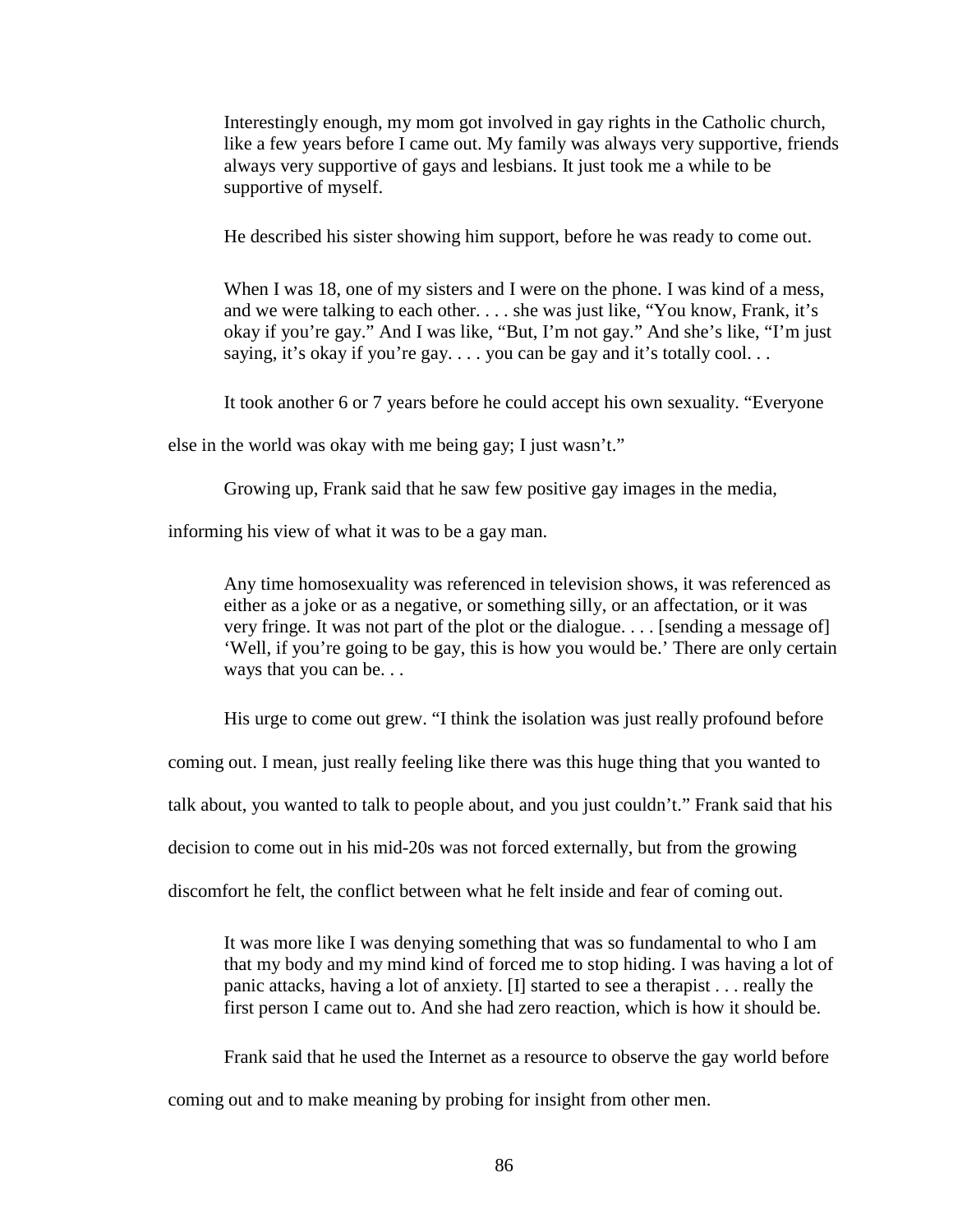Most of the stuff I was doing online was frankly just connecting with other men. Having a conversation with them and trying to build a deeper connection with them. . . ."What's your experience like as a gay man living in the world?" Get a sense of their experience through what they said, how they said it. You know, reading between the lines more than directly coming out and saying, "What's your experience like as a gay man?" . . . .

Frank said he used the Internet almost exclusively as a source of information for

coming out.

I had looked at about every Web site you could find on coming out and coming out stories. I had read hundreds of peoples coming out stories. . . I would say that most of the ones I read were actually pretty positive. I did a lot of reading, a lot of research, a lot figuring out what the best approach is, when to do it, how to do it.

Though he grew up in an accepting family, he girded for rejection; it still felt

risky to come out but their reaction was affirming and accepting. "As much as I prepared

myself with my family, that everyone would disown me, I think I kind of knew that . . .

these people actually do love me and care about me." Frank described similarly positive

experiences coming out to friends.

Other gay men were resources for Frank during his coming out process. His first

boyfriend introduced him to the gay bar scene. Frank had a coworker and friend who was

also like a mentor. Doyle was an out older gay man in a long-term relationship. Frank

said that Doyle saw him through the drama of a turbulent relationship.

He was really, really an inspiring person who loved life and continued to love life. He sort of saw me through the daily trials and tribulations of me dating this guy who really was not that great of a person. He was just there for me as much as I wanted him to be there for me and kind of helped give me some perspective.

Even after being fully out for 5 years, the coming out process continued. "I still struggle with the fact that culturally I was raised in a heterosexual society. . . . I still struggle with assumptions of heterosexuality and heterosexism. "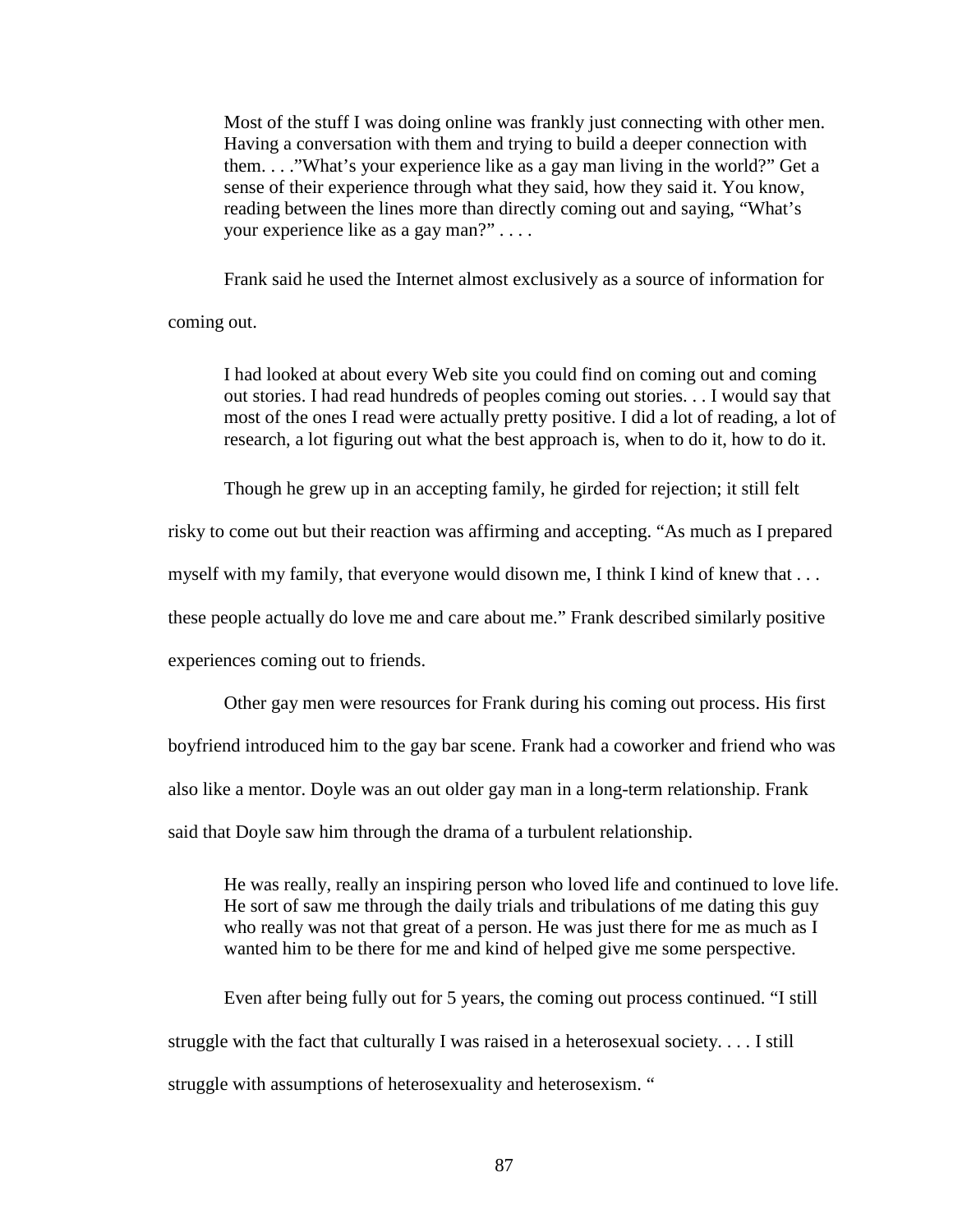#### *Structural Description*

Negative cultural scripts taken in at a young age confounded coming out for Frank. He spoke of confusion from the world saying that his natural feelings and urges are very wrong and cannot be acted upon, nor even spoken of. He was "terrified" of being gay and tried to reconcile the fear from outside with what he knew felt natural and good.

The media's depiction of gays when Frank was growing up was nil and when gay people were shown, it was usually negative. This informed him of how gay people were seen and expected to act, keeping him closeted longer.

The structure and confidentiality of the psychotherapist/client relationship provided Frank with his first opportunity to come out to another person. He said there was no reaction, which he found both affirming and appropriate.

Frank used online research almost exclusively to learn everything he could about coming out. Frank also used the Internet to connect with gay men who were out, posing questions about their experience, providing him with the benefits of verbal discourse, with relative anonymity.

The stories of others can provide the benefit of verbal discourse. Frank spoke of reading many coming out stories online that helped him plan his own coming out, observing the range of possible reactions from others through the real-life examples.

# **Participant 6: "Greg"**

Greg is a 28-year-old gay white man. Greg grew up in Oregon, attended public schools, and studied ballet throughout his youth. He taught ballet and was a professional dancer briefly after high school. His family attended a Christian church; he now considers himself agnostic. He came out in college, where he earned a bachelor's degree in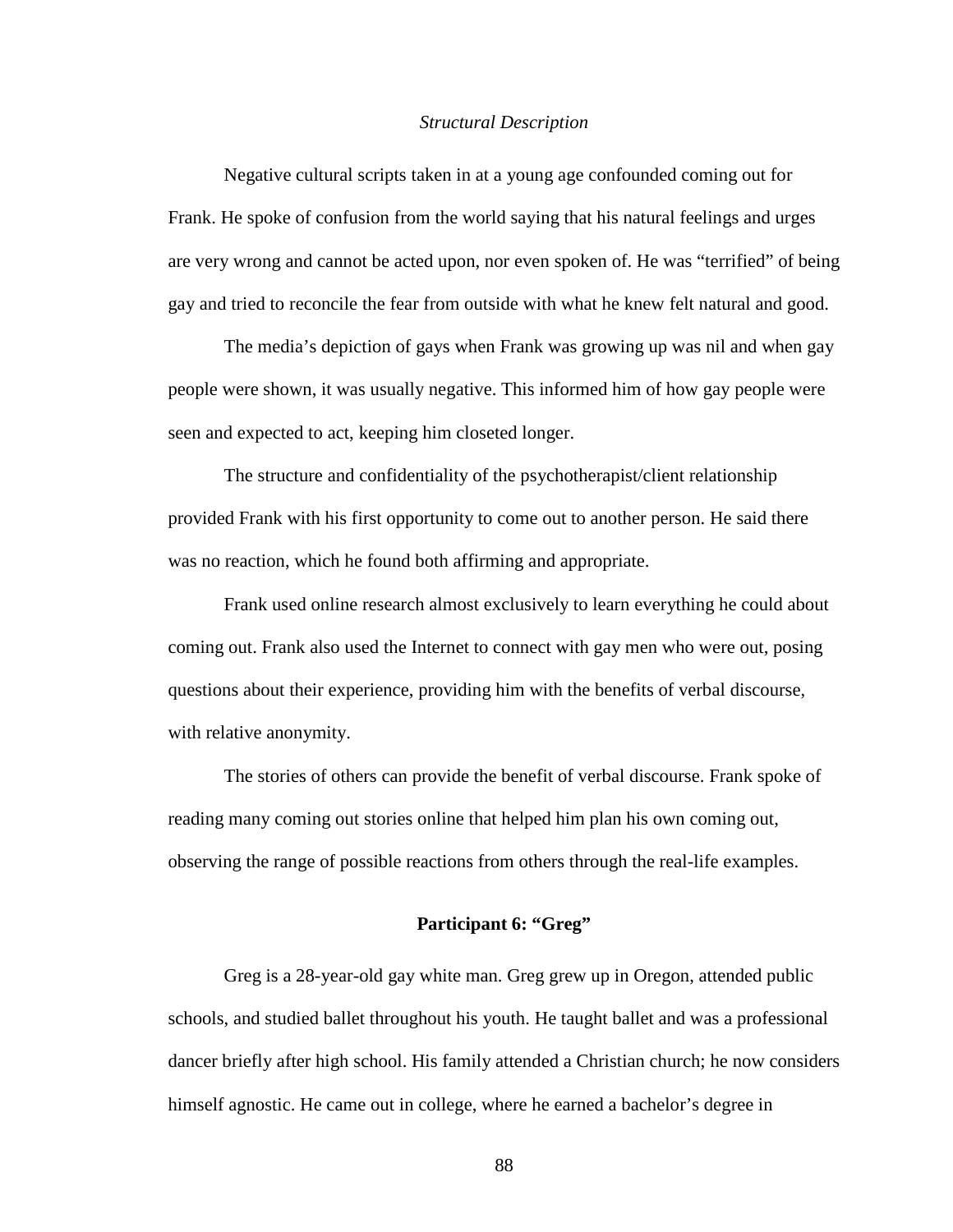business. Today he is an account executive with a large public relations firm. He is single and lives in Portland, Oregon.

## *Textural Description*

Greg remembers feeling different at a young age, but not understanding it until later. "You get a little bit older and start thinking it's something to hide. . . . Like, 'oh, my gosh, what if they find out?" Greg described enduring continuous verbal abuse by classmates through high school.

I didn't have a lot of friends. It was like every day it was, you know, "faggot this, faggot that." . . . There was never any gay bashing, but it was like I just kind of kept to myself, because I was doing the whole dance thing; I was moving on in my career. So it was like, "just get me through school, let me get done with this, I'm ready to go."

Although he described feeling ambivalent about his sexuality, years of being called gay, or worse, made him begin to question if he really was gay. He recalled feeling conflicted about sex education classes. He hoped homosexuality would not come up because he dreaded the inevitable negative classmate comments, yet the heterosexist bias in the classes stood out; never was there mention of same-sex relationships. "I was always in the back of my mind thinking, 'Well, what about the gay couples?'"

College was a major turning point in all areas of Greg's life, including accepting his own sexuality. "College is, for me, what really sparked the, 'You know what, this is me.'" Everything got better for him. He made many new friends of all ages quickly. He recalled how he excelled in classes and was very outgoing. He marveled at his comfort level in the college environment. "Wow, no one's calling me a faggot, or no one's judging me for what I wear." He realized that others liked him for who he was, even if he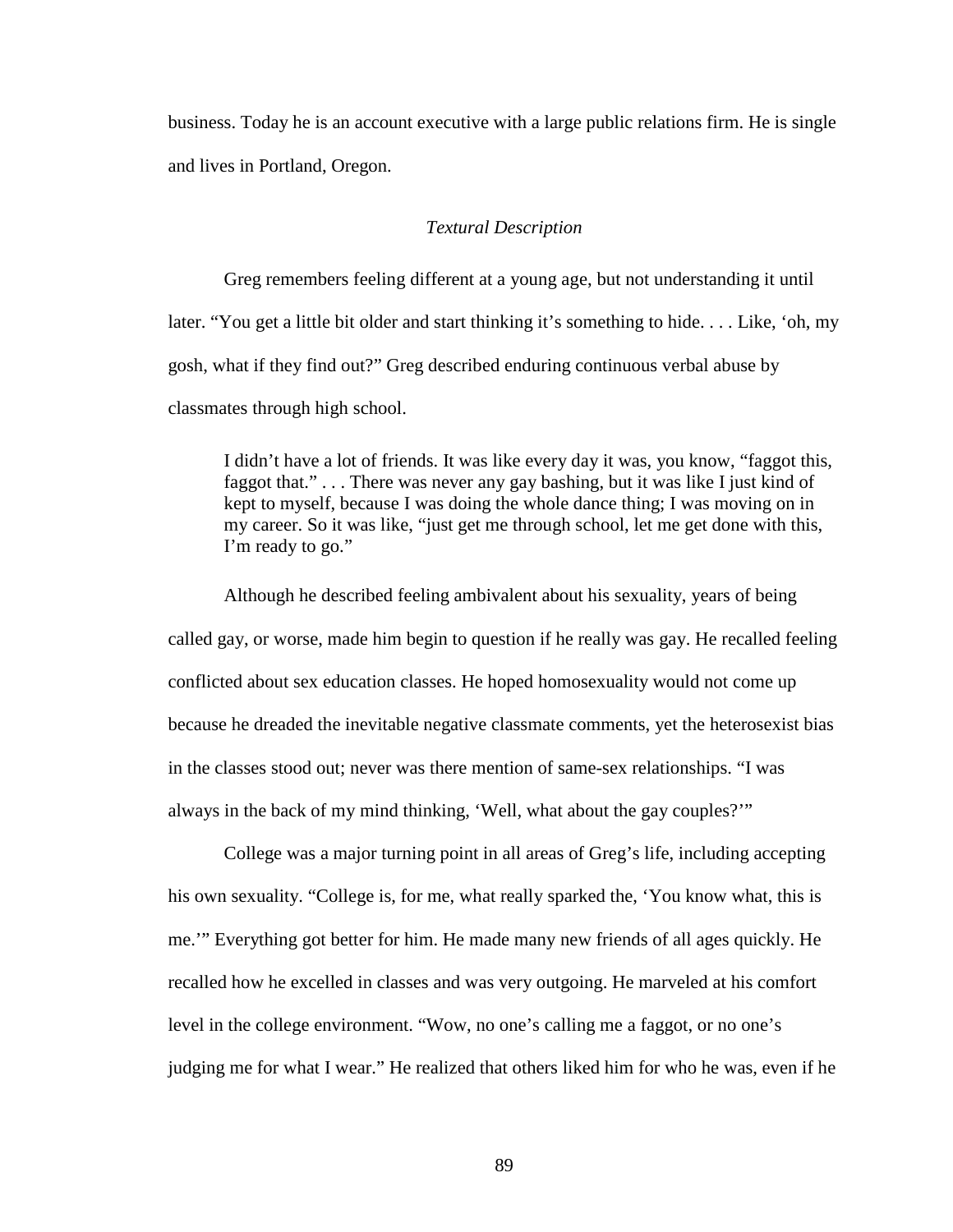was not out to them yet. Greg found college to be conducive to coming out, providing conflicting scripts to those negative scripts of heterosexism and shame that he knew. It made available more opportunities and willingness to engage in discourse. "I think it was my environment. I felt more comfortable. And so it naturally led to more revealing discussions."

Greg said he always had been a keen observer of his environment, and he used this to learn how to come out, even before he admitted to himself he might be gay. He listened carefully and watched how others behaved and for signals from others. Greg learned by observing other male ballet dancers, both students and adult instructors, many of whom were gay. "I think a huge part of my experience was being surrounded by a lot of other gay men. . . . We'd go out in public and they don't change who they are, they act the same. Some of them are a little over the top."

Greg described making meaning of his sexuality as being a lone pursuit. He spoke often of his reliance on "gut checks" for making sense and decisions.

There was no person I sought specific guidance from. I don't know if it was because I'm too independent. Or I think part of it was I was afraid to do that. . . . I was at the time more introverted, so my gut checks were more the internal. And I think probably like anybody, you end up with internal self-speak. You're ready to burst, and so you need to spit it out.

He described engaging in self-talk for encouragement and affirmations.

I think probably things like "What's the worst that can happen?" came up. There was a lot of, "People are going to like you no matter what" type thing. Makes me sound like I'm that Daily Affirmation Guy from *Saturday Night Live*. I know I did a lot of it, because that's how I am.

Greg said he learned from a variety of sources. "I just took little snippets of what I

saw in the media, the movies, what I heard from people. . . . I thought to myself, well,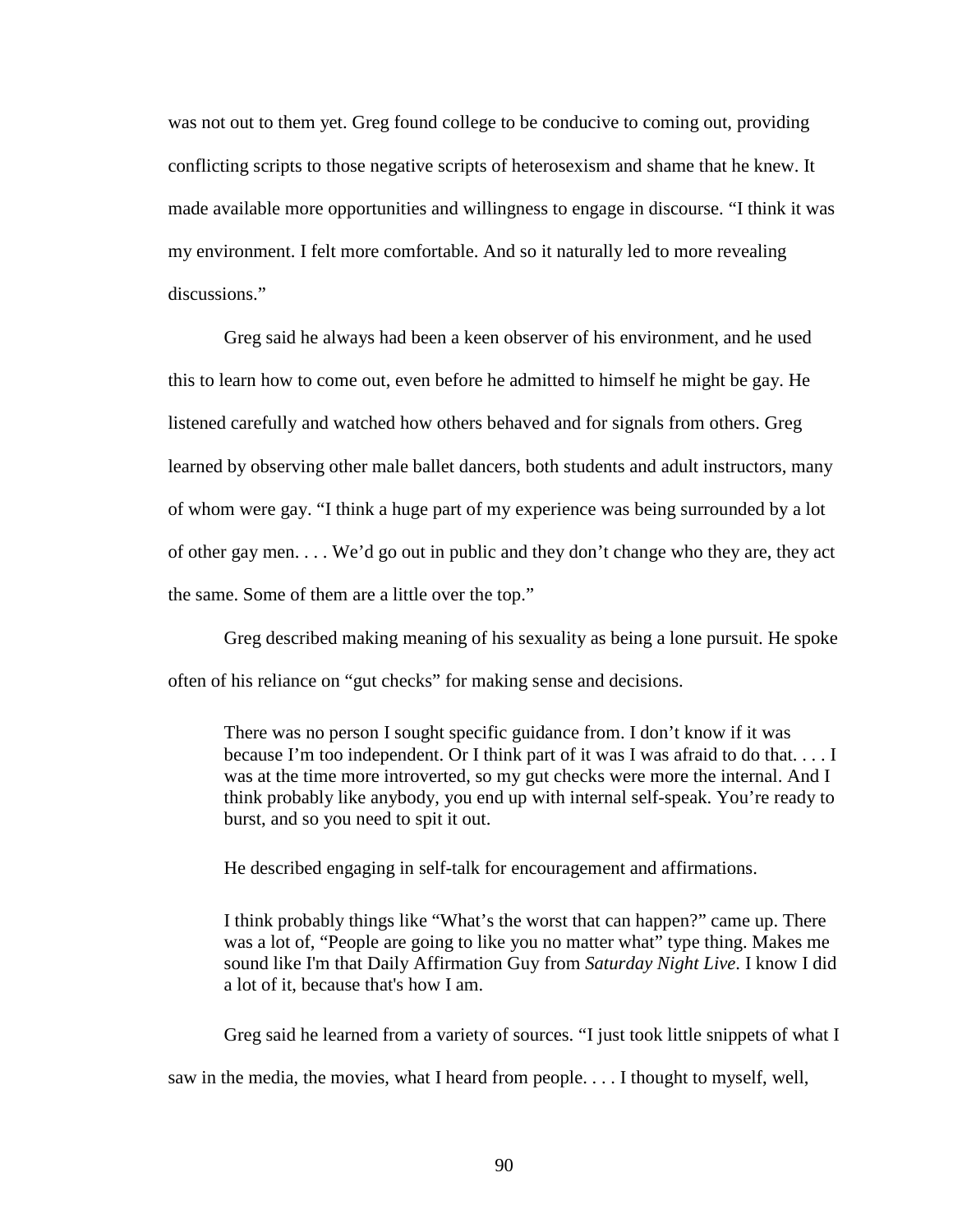how would I do it? I guess it was like talking to the media." He grew up in the late 1980s and 1990s, when gay men and lesbians were increasingly visible on television, more often portrayed in positive ways. The visibility showed him possibilities on ways to be gay and out in the world, refuting negative cultural scripts.

I think for a lot of us [the first example] is gays on TV. You see them, like, "Wow, they're really out!" I think I was just envious. . . . they're so open about it. . . .*Will and Grace* was a perfect example. . . . I remember watching *The Real World* when I was 14, 15, and you'd see the gay people on there.

Greg said that the positive gay portrayals in the media during his college years were reassuring, providing alternative perspectives to the negative cultural messages he heard growing up.

I probably saw more people in the media doing it [coming out] and their lives went on, and often they were maybe celebrated for it. That absolutely had to have helped me, probably more subconsciously than consciously.

## *Structural Description*

Coming out was an inner, mostly solo journey for Greg. It was a journey that depended largely on observation and comparison especially early in his coming out process. Without a trusted confidant, in lieu of verbal discourse he found other effective resources to question his deeply held assumptions that were informed by negative cultural scripts. He observed the world, drawing on resources of other people's examples and images in the media to learn about coming out and being out. Observation provided him with conflicting scripts, countering the negative scripts that informed his deeply held assumptions. He engaged in self-discourse to bolster confidence and overcome fears and cultural scripts, especially when there was no one else with whom he felt he could confide for verbal discourse.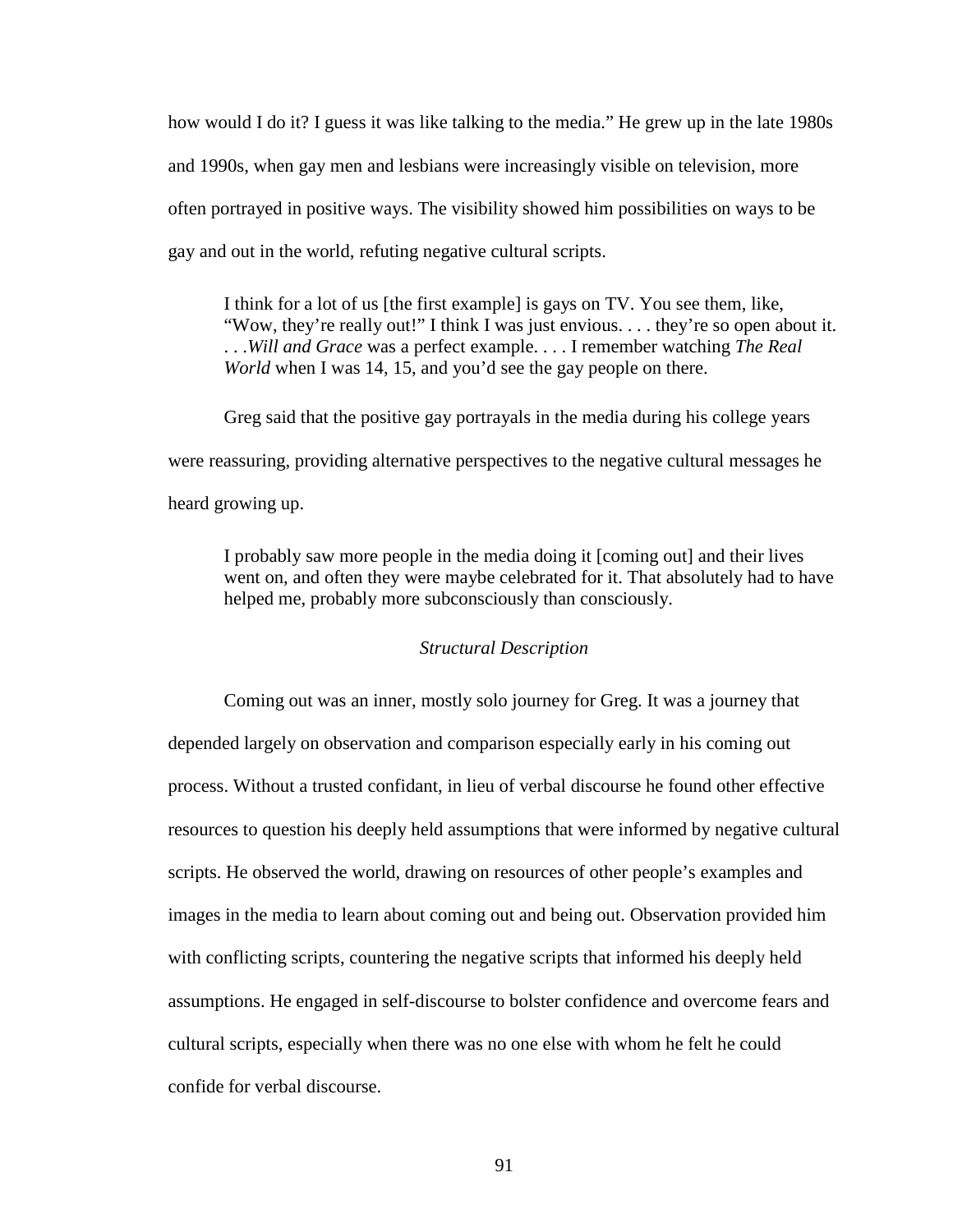Greg did not engage in verbal discourse until after his initial coming out to himself and others, taking the risk of disclosure without his own full understanding or absolute trust of the others. He said that he turned to close friends for discourse before coming out to his family.

Greg said he did not recall any specific person with whom to engage in discourse, such as a mentor, nor did he believe he would have availed himself of such a resource before he began disclosing to others. He attributed this to independence, of not easily accepting assistance, but also to fear and really trusting someone else at the time. A confidant with whom to engage in discourse did not seem necessary to him at that time as he reevaluated his own deeply held assumptions and made meaning.

Harassment in high school kept him feeling isolated and taught Greg to be selfsufficient. In contrast, Greg said his college experience was transformative. He marveled at the lack of harassment and hateful language. The college environment facilitated Greg's blossoming in many ways, facilitating discourse opportunities.

Greg relied heavily on television and film for making meaning. He described learning from the diverse range of gay characters and portrayals that provided competing scripts to the heterosexist ones that informed his earlier perspectives. The increasingly positive portrayals of gay men and lesbians in the media during his college years were reassuring and educational. Positive, accurate gay visibility showed him examples of how to be out in the world.

#### **Participant 7: "Harrison"**

Harrison is a white gay man, age 27. He grew up in Arizona and was an only child. Growing up, his family attended a local United Church of Christ, a liberal Christian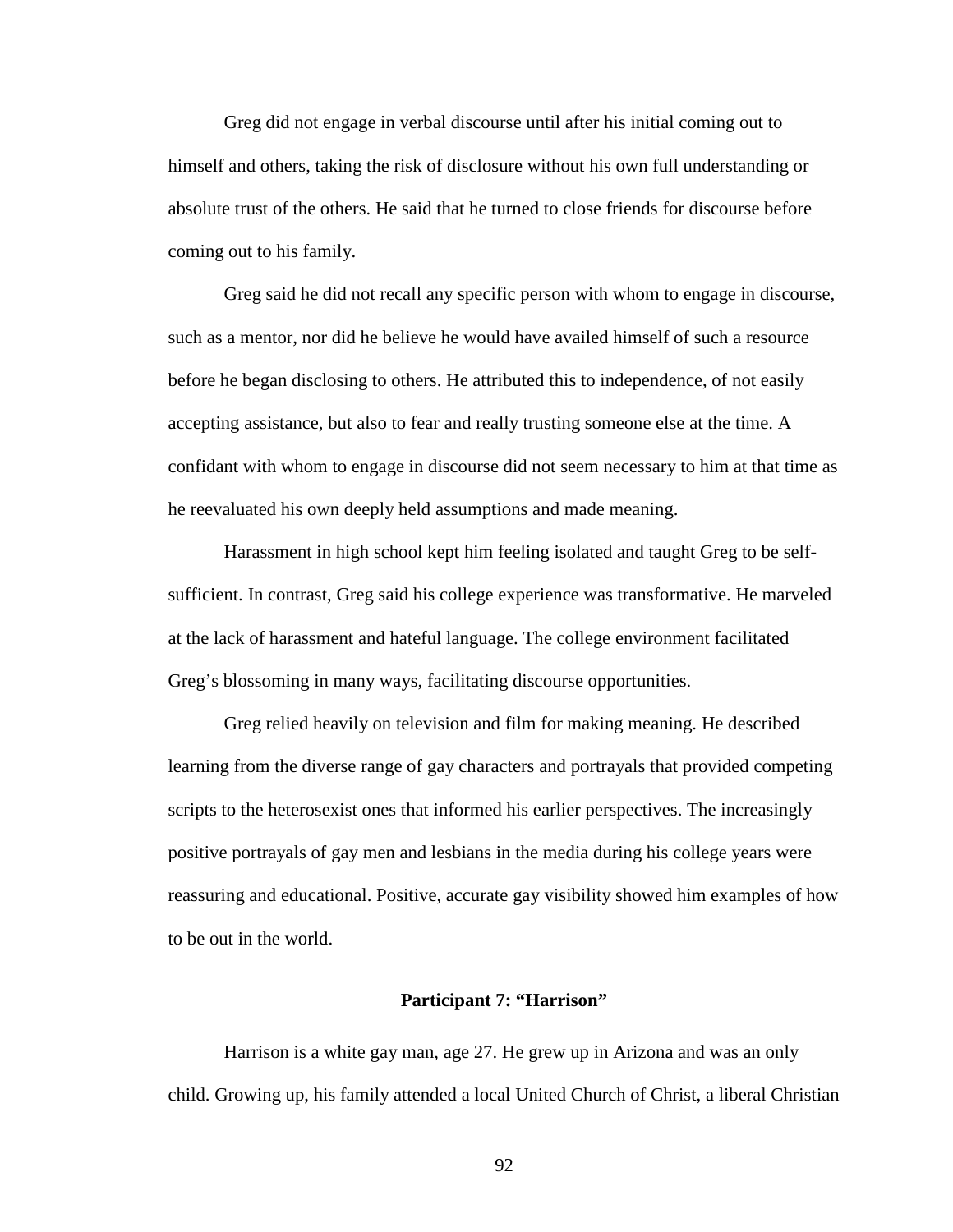denomination. Harrison has a gay uncle in a long-term relationship. His father also came out as gay after Harrison did. Harrison earned a master's degree in public relations and is an account executive for a large public relations agency. Harrison has a partner and lives in Portland, Oregon.

#### *Textural Description*

Harrison said that he first noticed in his early teens that he had different feelings from others, and he also knew it was something to hide.

I think I was 13, and I was watching the Olympics. And I said, "Wow, I like the male swimmers better than the female swimmers." . . . I had to push it back a little bit at that point, because I'm not supposed to be that way.

For Harrison, the thought of being gay was "a little scary." He said that his parents were liberal, so the main fear was of feeling different from everyone else. Harrison said it took a couple of years for him to mull over his Olympics realization, and he did so alone. "It took me a good year or two after that to actually finally come to terms with it. And, you know, pretty much I just had myself at that point."

Later, he told his best friend from early childhood, who attended another school, about his feelings. Harrison said he sensed his friend was also gay and described engaging in discourse with him to sort through feelings and beliefs. "It probably helped a lot that I was able to talk to him about it and we kind of shared experiences. But, he was out to everybody in his high school, and I was out pretty much to nobody."

Even though he had an uncle who was gay and had a life partner, Harrison said he did feel as if he had anyone else to talk to about it. "I was too afraid to talk to my uncles about it because I was afraid to tell my parents." He said that the fear of his parents'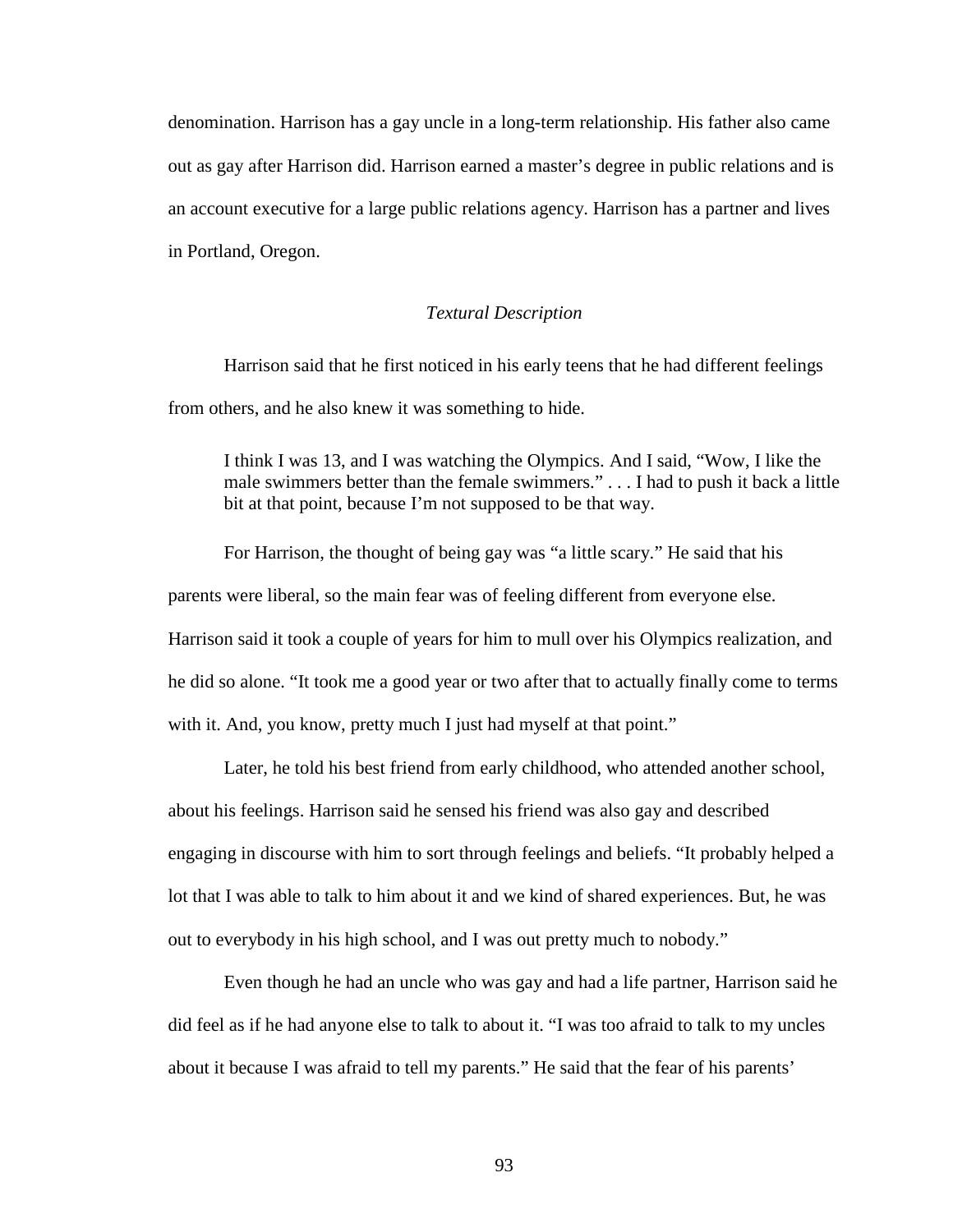reaction, liberal and open minded as he knew them to be, kept him turning to them.

"Looking back, I can't imagine them doing that. So it was kind of an irrational fear. But

in retrospect, I would have done it sooner."

Harrison described some internal self-talk during his coming out, to make sense

of what he was feeling and feel better about himself.

It was a period of denial. You know, it was like "No, no, no, . . . not interested in this." And then this period of "Well, maybe I am, and I guess it's all right." Then finally coming to terms with it.  $\ldots$  I didn't think I really had a (verbal) conversation.

In his family homosexuality was something that was not discussed openly. "My

family was kind of like, well, 'We're not talking about this, but we don't hate it'."

Harrison believed that his parents' silence created a barrier for verbal discourse.

I think it may have helped if my parents were more open about my uncles. . . . Everybody knew that they were gay, but it was just not talked about. So I think it would have been easier if my parents were more forthcoming in terms of that because then maybe I would have felt like I could talk to them.

Growing up, his family attended a United Church of Christ, a liberal

denomination, and the conspiracy of silence about homosexuality was part of his

recollection.

Our minister at my church in Phoenix was gay. But it was never addressed. His partner would just come to church. And I think all the adults knew he was. . .but the teenagers and kids didn't really know he was because nobody ever addressed the issue. . . .From that I took the message that "well, it's okay as long as you keep it quiet, if nobody knows. But if you do it, and nobody knows, it's fine."

Harrison said that growing up he got along well with other boys his age and

shared many of the same interests. But knowing he felt different and keeping it a secret in

a masculine sports environment was stressful.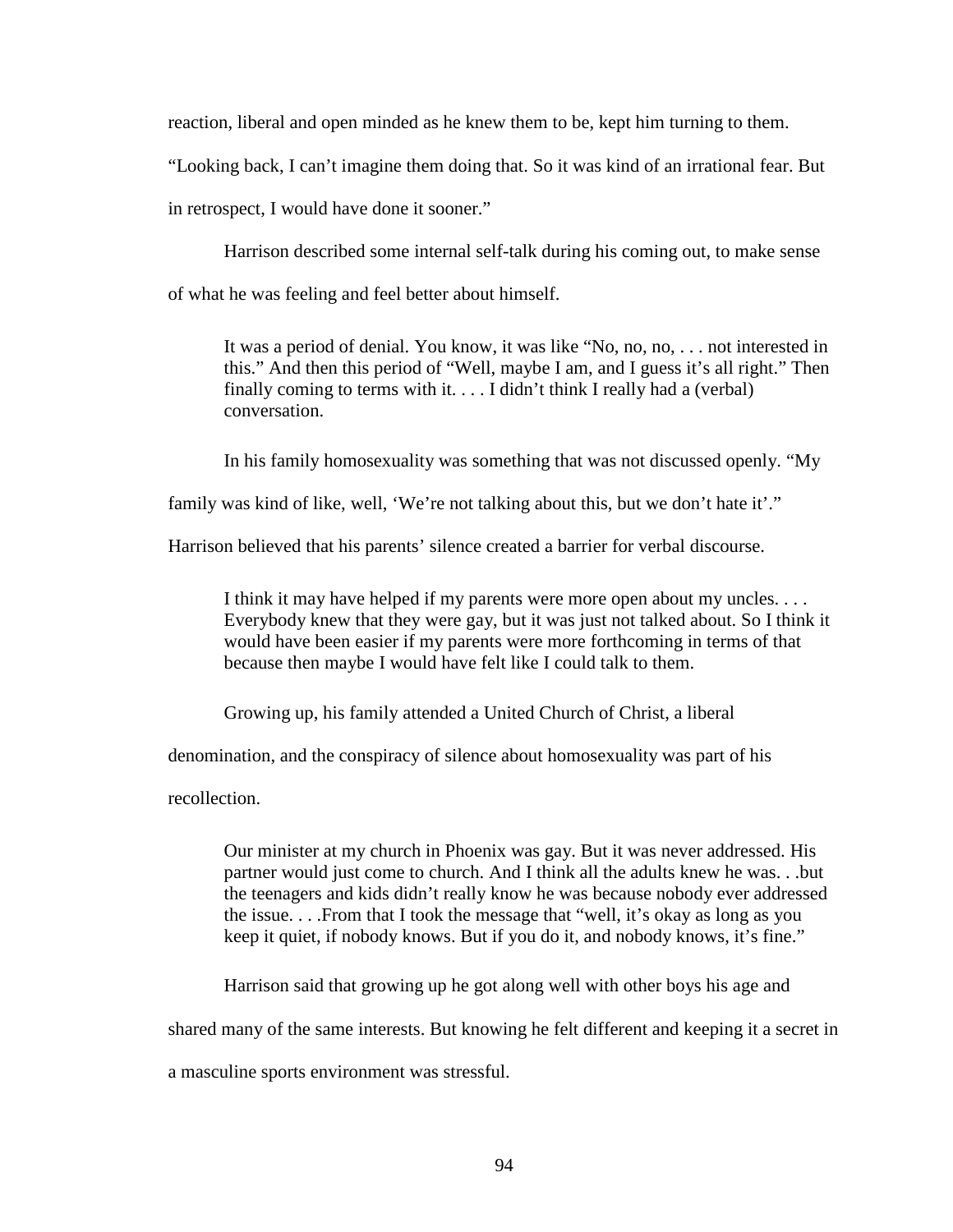During high school it was kind of a tricky time, especially because I was in sports. And I had to do a lot of stuff with all boys. So it was kind of a little bit awkward. And I did hear a few homophobic remarks like from my cross-country assistant coach. . . . I knew like nothing bad would happen to me, but at the same time I didn't want to tell them because that's kind of how they felt, with the joking.

Harrison waited until after high school to tell his friends of his bisexuality; his

high school girlfriend surprised him by saying she already knew. The college environment provided a turning point for Harrison on his journey to coming out; he was weary of hiding, but was still conflicted by scripts of heteronormative expectations and how he really felt. So he described an incremental coming out to others, as he accepted it himself.

When I went to college, I decided from the get-go that I was going to be pretty open with all my friends. . . . I was pretty up front with them right away about bisexuality and the transition to "You know what, I think I'm gay." . . . I personally think justifying it to myself was probably the most difficult thing.

Harrison availed himself of whatever information he could find to help him

through his coming out process. He said he secretly read his parents' human sexuality

textbook, which made him feel a little better informed and removed some fear. He did not

have Internet access while living at home so had to wait until college to go online.

So before coming out, it [Internet] didn't really help; I didn't have access to it. But, once I did start to come out and went away to college, I had access to all the resources and the gay groups online. I said to myself, "This is a lot more normal and accessible than I think it is," given that, it felt mainstream. So yeah, it did help through the coming out process, but not before since I didn't have access.

He added that if he had Internet access in high school, and the resources that it

could provide, he would have come out earlier.

Harrison said that the media depictions of the GLBT community confounded his

self-acceptance. He described news coverage of the annual gay pride parade that typically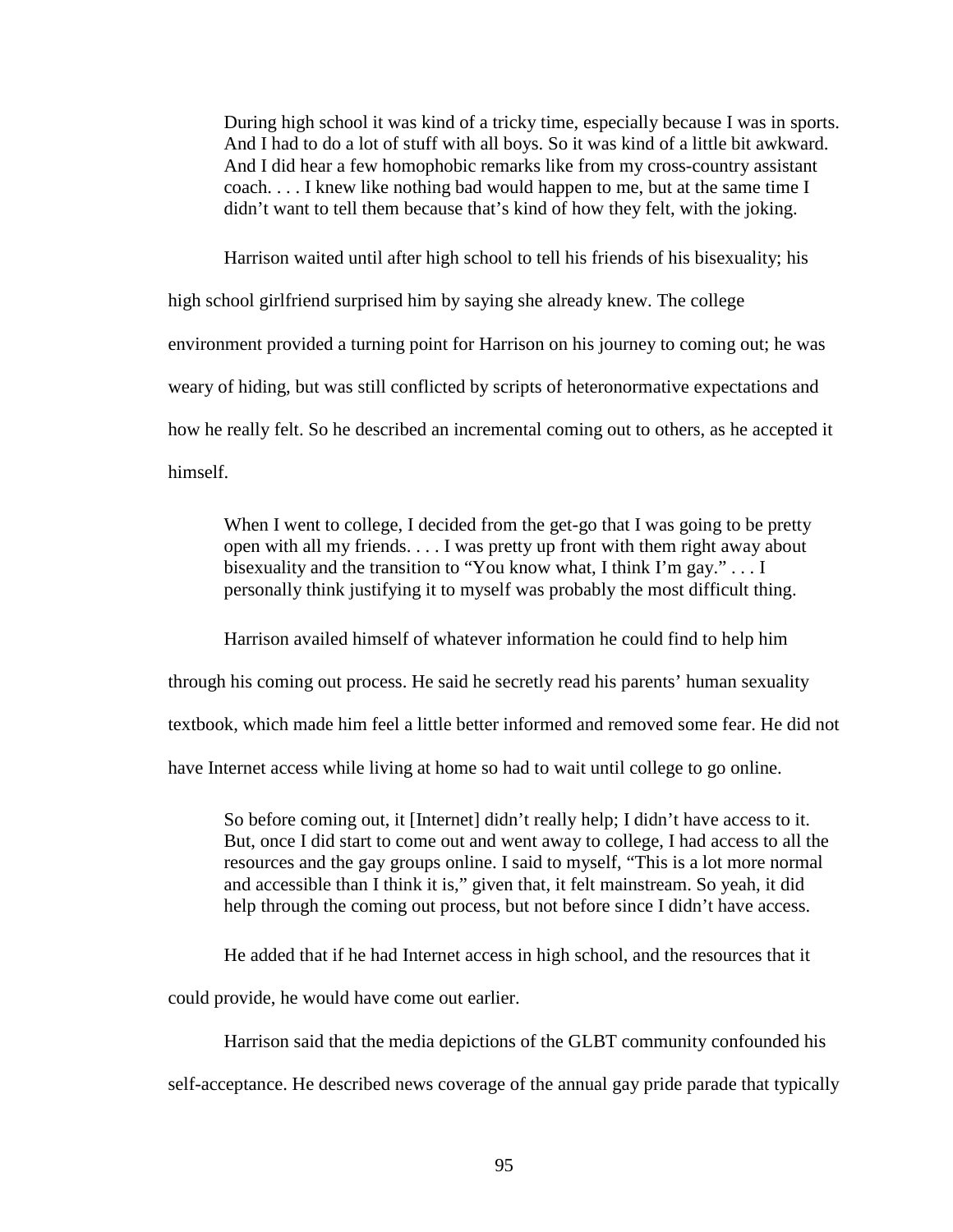showed the most extreme costumes and behavior: "The gigantic drag queens and the leather daddies . . . kind of cuts out a lot of the gay population." He did not identify with those images, and the message he received was "maybe this isn't the right culture for me." A broader representation of the gay community was missing for him.

I think it would have helped, too, to have more gay role models, even celebrities. The only two I can remember from growing up were RuPaul and Melissa Etheridge. And to some degree, yes, I can identify with both of them, but I really had no interest in being a drag queen or a lesbian. So it was good that they were out and it was helpful but at the same time it didn't really meet my needs.

Harrison said that he felt that he was forced out of the closet at age 18 when his

mother asked if he was gay and later again when his father confronted him about it.

When my mom confronted me I kind of freaked out. . . .She said that she'd love me no matter what. And she just wanted to make sure that I was safe and happy. . . . And then I asked her not to say anything to my dad, because I was worried about his reaction. . . .I went away to college, and for about 2 years we didn't really talk about it. And then I came back one summer, and he took me out to breakfast and said, "So your mom tells me that you might be bisexual." So I didn't really have a choice in that matter, either.

During his college years, his mother inadvertently told Harrison about his father's

sexuality.

And then she's like, "Oh, well, we didn't want to talk about it to you because we're trying to figure things out." And I was like, "Wait, so, that was true?" And she was like, "Well, he's kind of trying to figure out if he's bisexual or gay right now. . . . But he doesn't want me to say anything to you, so don't say anything to him."

Nothing more was said for months, when his father surprised him with a

disclosure, "So your mom tells me that you know I'm out."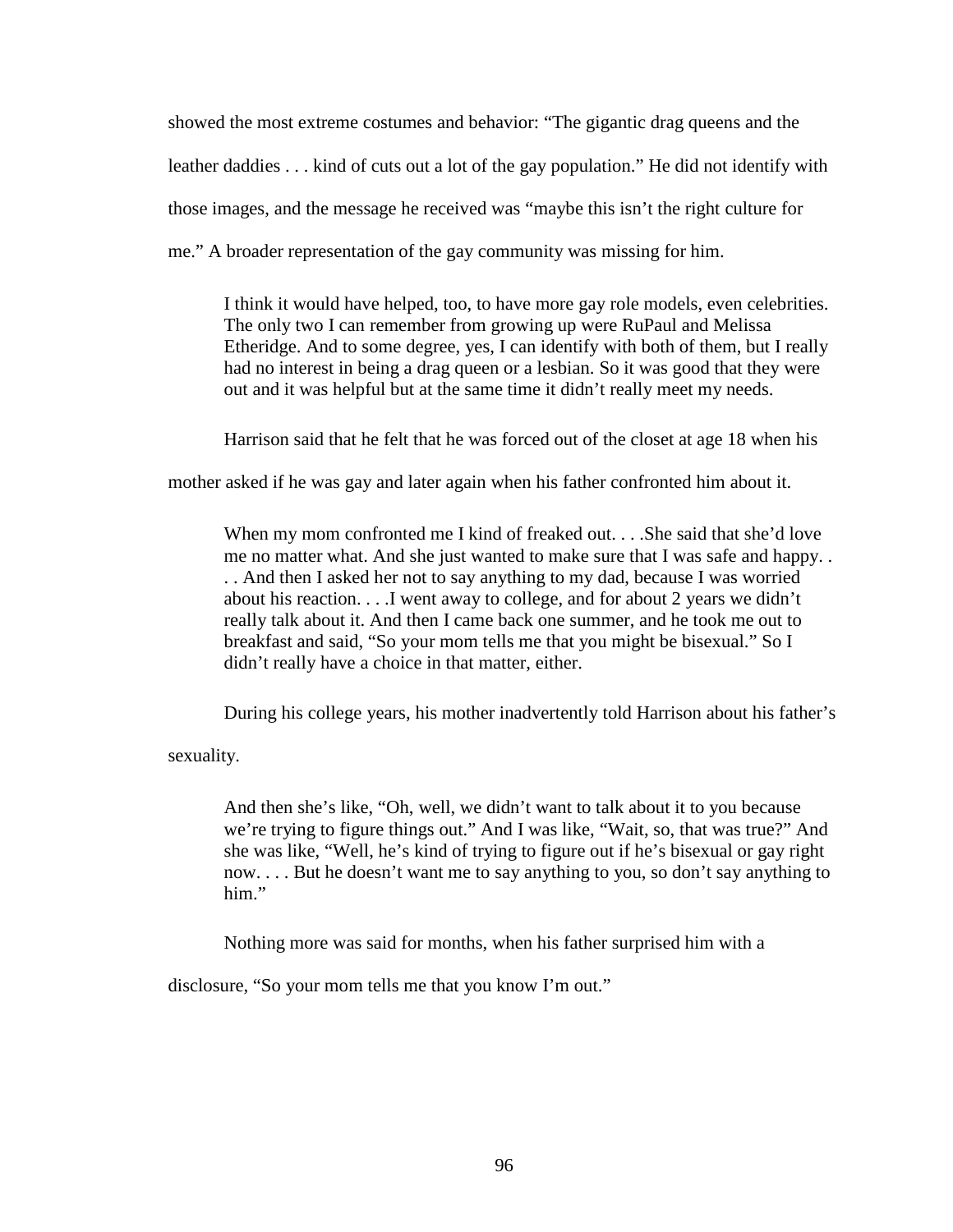#### *Structural Description*

Harrison's beliefs about what it meant to be gay were informed by conflicting scripts, shrouded in secrecy and intrigue. Harrison described confusion about a conspiracy of silence about homosexuality he observed and experienced. His mother inadvertently divulged to him that his uncle and later, his father, were gay. Each time she told him that he was not supposed to know, it was being kept from him for his own good. His mother asked Harrison about his sexuality, and told him she still loved him. The minister at church was widely known as being a gay man and his partner attended services regularly, but it was not discussed in his family or by other church members. From all the secrets kept and broken, there appeared to be a tacit cultural agreement that someone being gay really was not acceptable, it was unspeakable, but since it was a reality, it was tolerated and ignored. He was loved and accepted, but the feeling that being gay was tolerated but not to be spoken of, without a reason given, created dissonance and barrier to discourse with his parents.

Harrison described internal self-talk that helped him make meaning and accept his sexuality, when he did not feel he had others with whom to engage in discourse. He described internal dialogue about his sexuality that evolved from denial to the possibility of being gay to acknowledging to himself that he indeed was gay.

Harrison described awkward feelings when he was in high school athletics and heard comments about gays. He remembered hearing a coach make loud, disparaging comments about gays, evoking mockery and laughter from teammates. His personal safety was not a concern to him, but he feared being different and shunned. The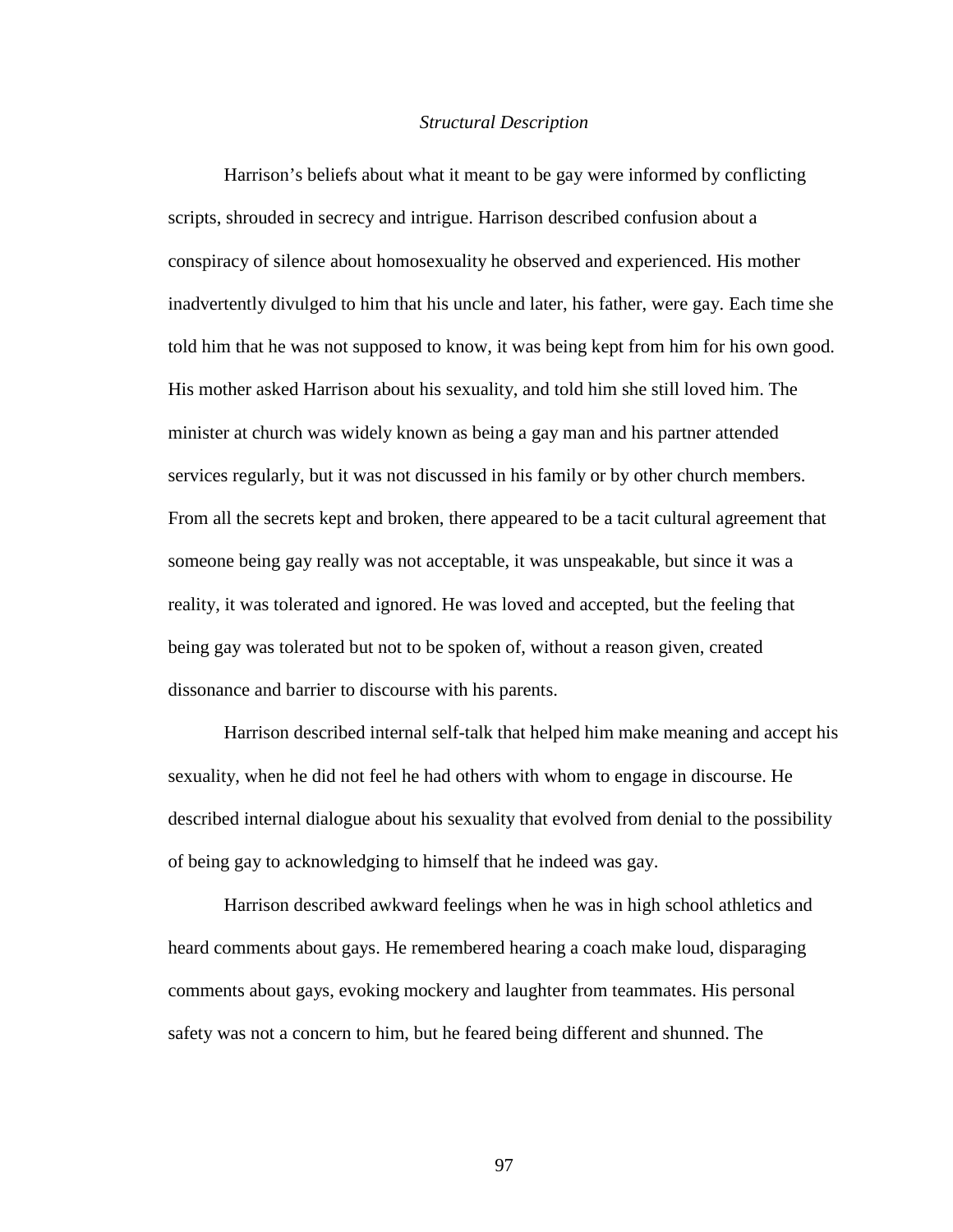heterosexist cultural script in the sports context informed his belief that being gay was shameful and not manly.

For Harrison, moving from high school to college, from living at home to living at school, created a space of more resources. It was an environment that allowed competing scripts to counter the heteronormative scripts that informed his beliefs about what it meant to be gay. He had access to and awareness of alternative perspectives and others with whom he felt he could open up to talk about and explore. Harrison noted that he consciously decided to be open about his sexuality after high school. College provided him with an expanded scope of ideas and fields of study, where questioning of cultural norms was more acceptable.

Heterosexist cultural scripts created a barrier to coming out by marginalizing and objectifying. He lacked access to balanced information. Images he noticed in the media were extremes. Harrison said he was discouraged from coming out sooner. Discourse felt unnecessary then since he had no interest in the extreme elements of gay culture and he did not see images of people like himself in the media that he could identify with; he concluded that "maybe this isn't the right culture for me." Feeling like he belonged was important, whether in sports, in his family, or in the community. Looking back, he said that he wished there had been more out gay people visible with whom he could relate to and learn from. Their presence could have provided conflicting scripts to cause examination of beliefs and inform new perspectives

## **Participant 8: "Iain"**

Iain is a 40-year-old white gay man. He grew up in a large, tightly knit Mormon family in a small, predominantly Mormon community in Nevada. He is divorced and has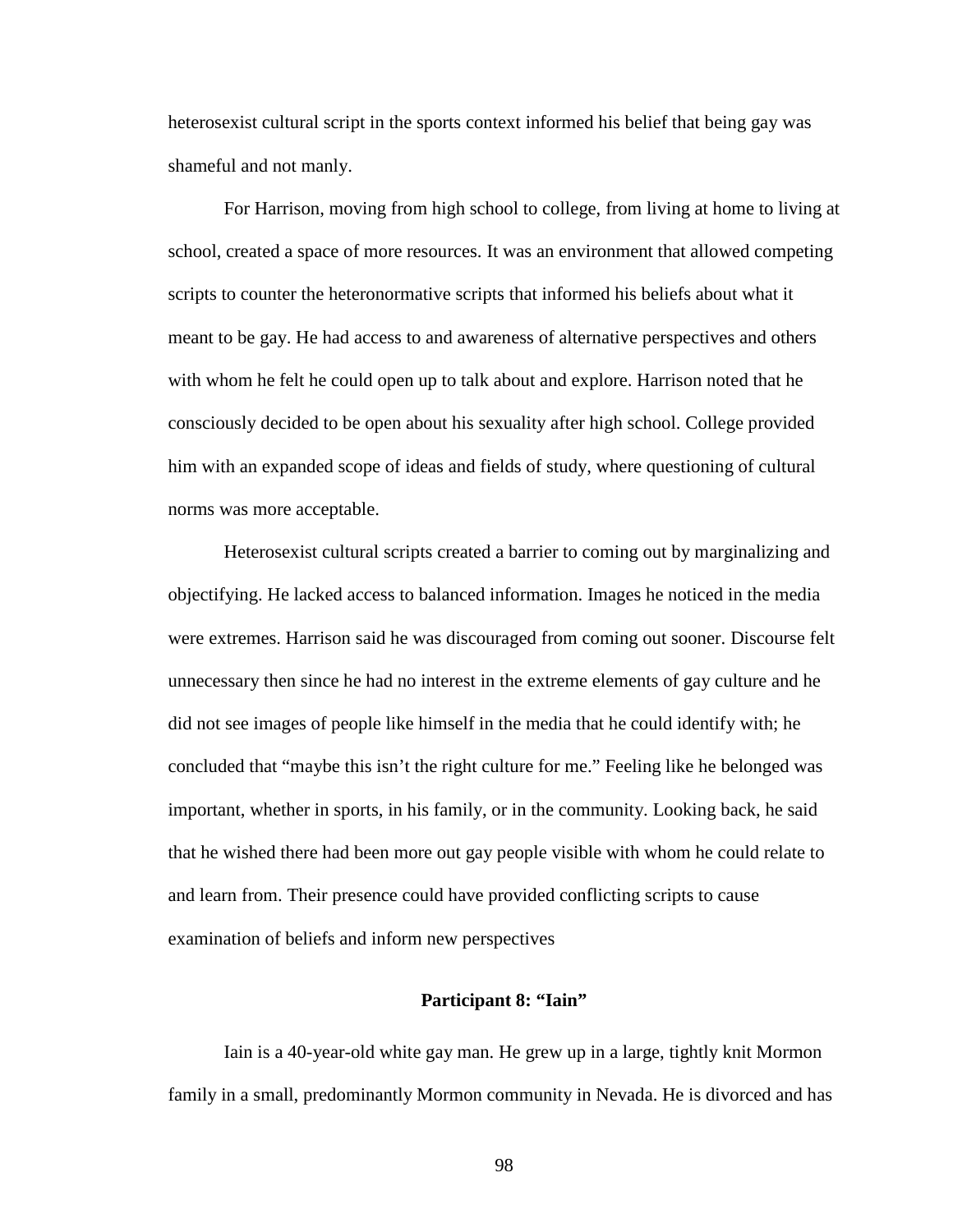a young daughter with whom he remains very close. Iain left the Mormon Church. He came out at about age 30. Iain earned a bachelor's degree in business and today works as a bank manager. He is single and lives in Denver, Colorado.

# *Textural Description*

Iain knew from a young age that he was different from other boys. He tried very

hard to be who he thought he was expected of him to be.

Growing up I was the golden boy. I was silent when I was supposed to be silent. I was thoughtful when I was [supposed to be] thoughtful. . . . I mean, I was that perfect child. But it was all to mask who I really was—or, at least, that's how I perceived it.

He was always attracted to men, but it was something he felt a need to hide, like

an innate knowing.

My first sexual awareness I knew that I preferred men. I grew up in a really small Mormon community. . . . So I just knew that wasn't something I was comfortable with acting on or even talking about. Just from the very first, I knew that that wasn't acceptable. . . . It was kind of knowledge that is just a piece of you.

He described a strict religious upbringing that kept him closeted. The messages

from the church around anything sexual were strict and repressive, infused with

expectations of marriage and heteronormativity. Iain complied.

Growing up Mormon, sex is taught or viewed or looked at as part of what you do when you're married. . . . Sex was this giant taboo area. There is sex that you're supposed to have, and sex that is forbidden, and sex that's appropriate, and sex that is not appropriate. . . . The one or two times at 14 I talked to my bishop, who was the religious leader in the area, about masturbation, the guilt around just masturbation was enormous. . . .Just that alone helped reinforce, "Yeah, you're very different, don't breathe a word of this, don't explore this, don't go anywhere with this."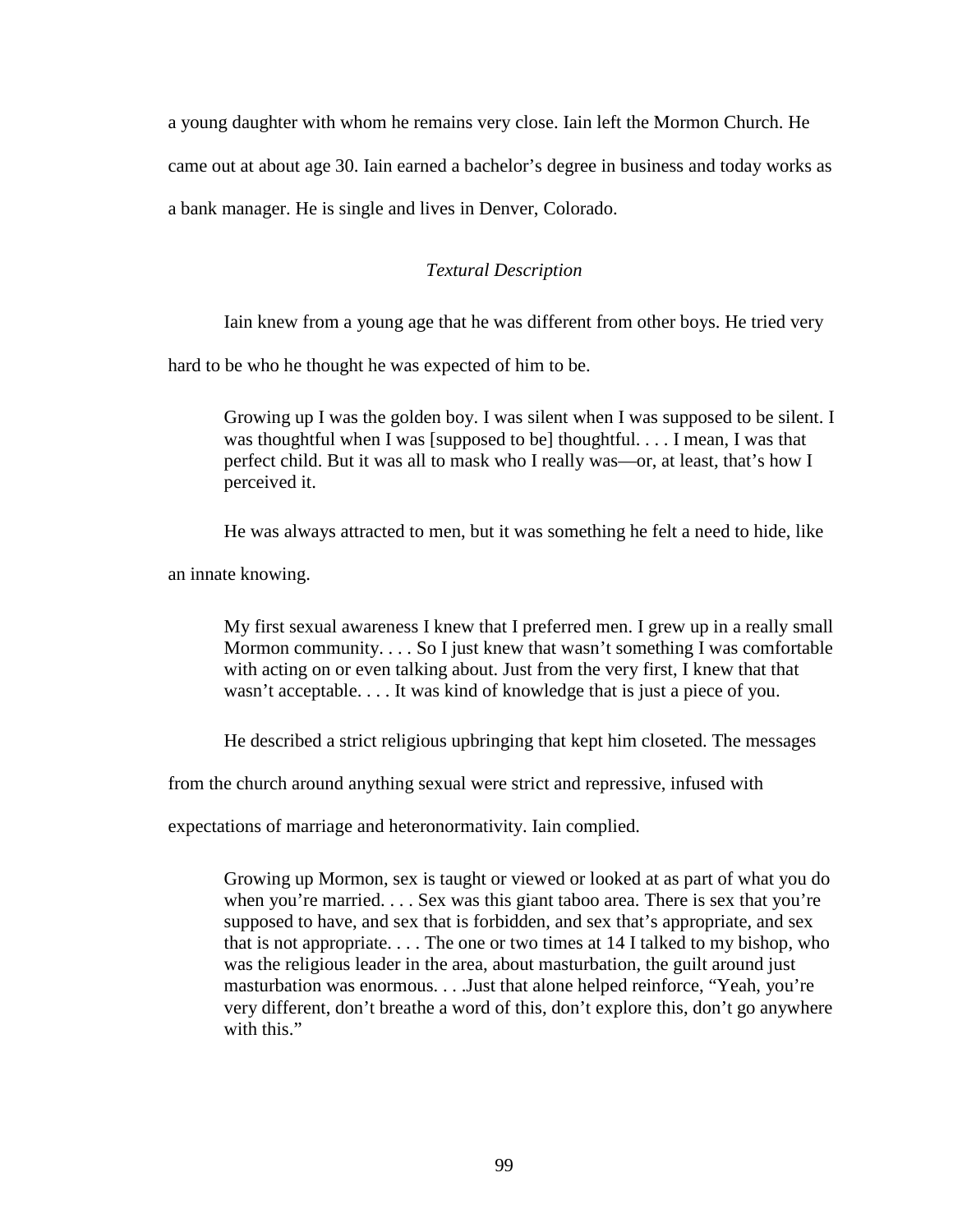Growing up, Iain recalled being fascinated any time he saw men who he thought might be gay, yet was careful not to appear interested or even tolerant when friends were watching. He felt conflicted between what he saw and felt, and cultural judgments and expectations.

I worked at a gas station at 16, and I would see a couple come by and they were obviously a couple. I'd stop by the table, which was not my area at all, but I would still kind of try to interact a little bit. On a personal level I was fascinated, right? I wanted to see what this would look like. Then, on a kind of social level, whenever there were jokes or statements about "fags" or "queers" or whatever, I would kind of just flow along with that. With the self-loathing, knowing that I am that, but I'm not going to admit that.

After high school Iain went on the obligatory two-year church mission trip to another country. He called the mission trip to Sweden his "University of Life," describing it as an important turning point in expanding his worldview and understanding himself better. In Sweden, he observed a very different cultural view of sexuality and how the human body was regarded. The trip also underscored to him how different he felt he was from the other young men on his mission trip. "But even in that stage of life, with knowing that I was gay or knowing that I preferred men, of course I felt isolated. Because you can't share that with anybody."

Iain said that young Mormon men were expected to return home from their mission trip, meet a girl, get married, and have a family. He did as he was expected, even as the attraction to men continued. He met his future wife at university. "I'm fairly direct, so before we were ever even married I told her that I preferred men, but both of us were needy, were eyeball-deep in the Mormon thing and 'If you're faithful, God's going to cure you' kind of mentality." Later, he and his wife became disillusioned with Mormonism overall and they both left the church.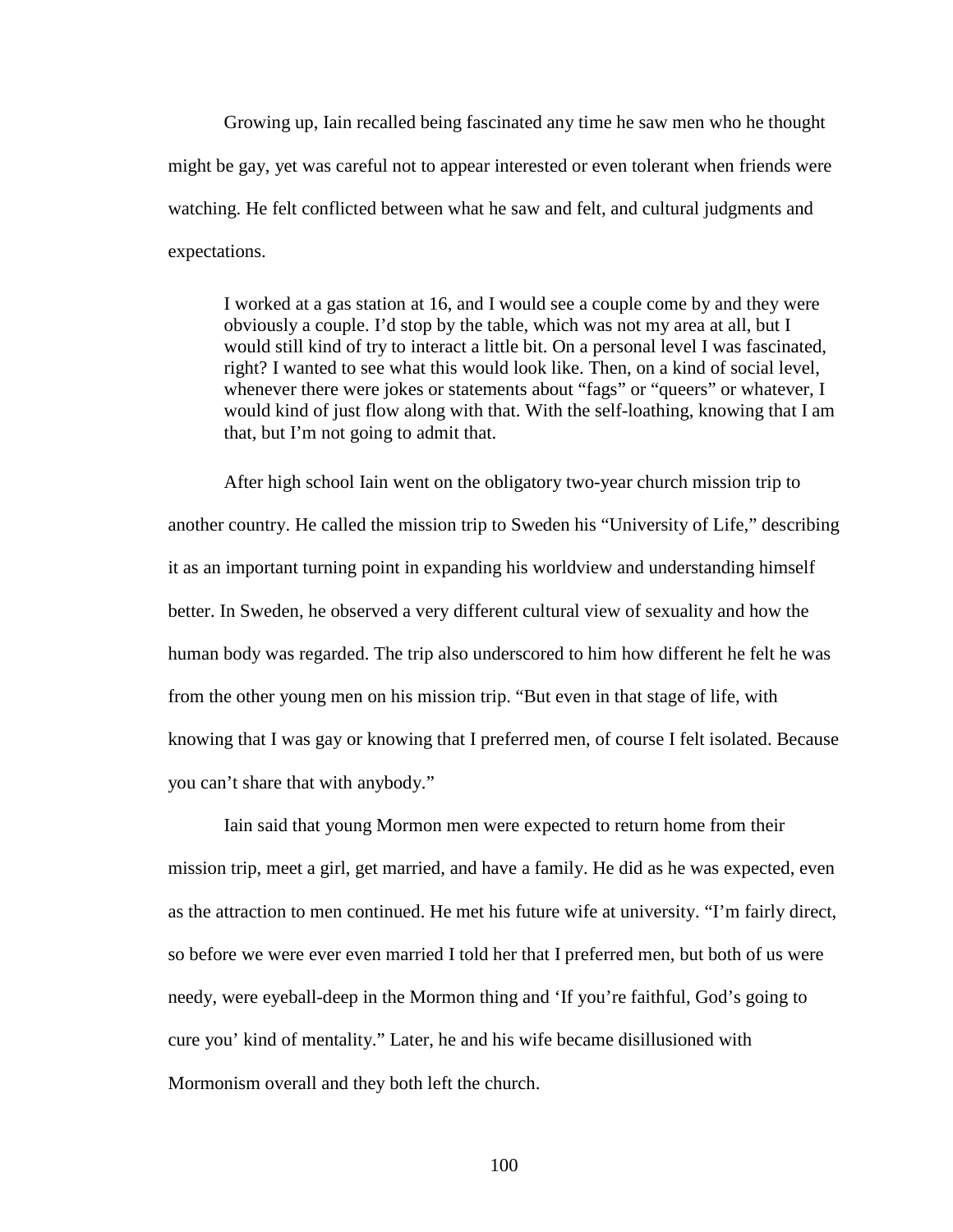Iain worked at American Express, which had gay-inclusive employment policies. There, he saw out gay men in the workplace for the first time and was introduced to the idea that being gay was more than just about having sex. The competing scripts caused him to feel off balance, questioning his deeply held assumptions. "One of the first [corporate] mentors I had there . . . [a] blatantly obvious homosexual. I kind of closeted my own stuff and compartmentalized and didn't ever address that [then], but being around him was kind of in your face. It brought up some stuff up for me." Iain felt conflicted when the coworker came out to him, between being trusted with a confidence and judgment about mixing work and one's sexuality. "I had this strange sense of honor and morality. . . . Just in my mind it was totally improper for me to discuss his sexuality at work. It's not pertinent, right?"

Observing many a variety of gay coworkers was eye-opening for him, broadening and transforming his perspective on what being gay meant. It provided competing scripts, debunking what he had learned from family, church and culture. "Until I was around gays that I was comfortable being around in American Express, it never even crossed my mind that being gay was something you did with a partner." At work, Iain observed a diverse mix of gay men who were out at work without apparent repercussions. He identified with some of the gays who belied stereotypes that he held of what being gay was, informed by what was portrayed in the media and what he learned growing up. It allowed him to discern who he was as a gay man.

It put me around people that were gay and masculine and furry and built. . . . I thought, "My God, that's me," only with a picture of my partner on my desk and a rainbow flag, versus me in the closet, married and miserable. . . . It was very helpful for me to see. I like men. That's a piece of who I am. But it doesn't mean that I'm everything else that we see, culturally, with that. I'm not Jack on *Will and*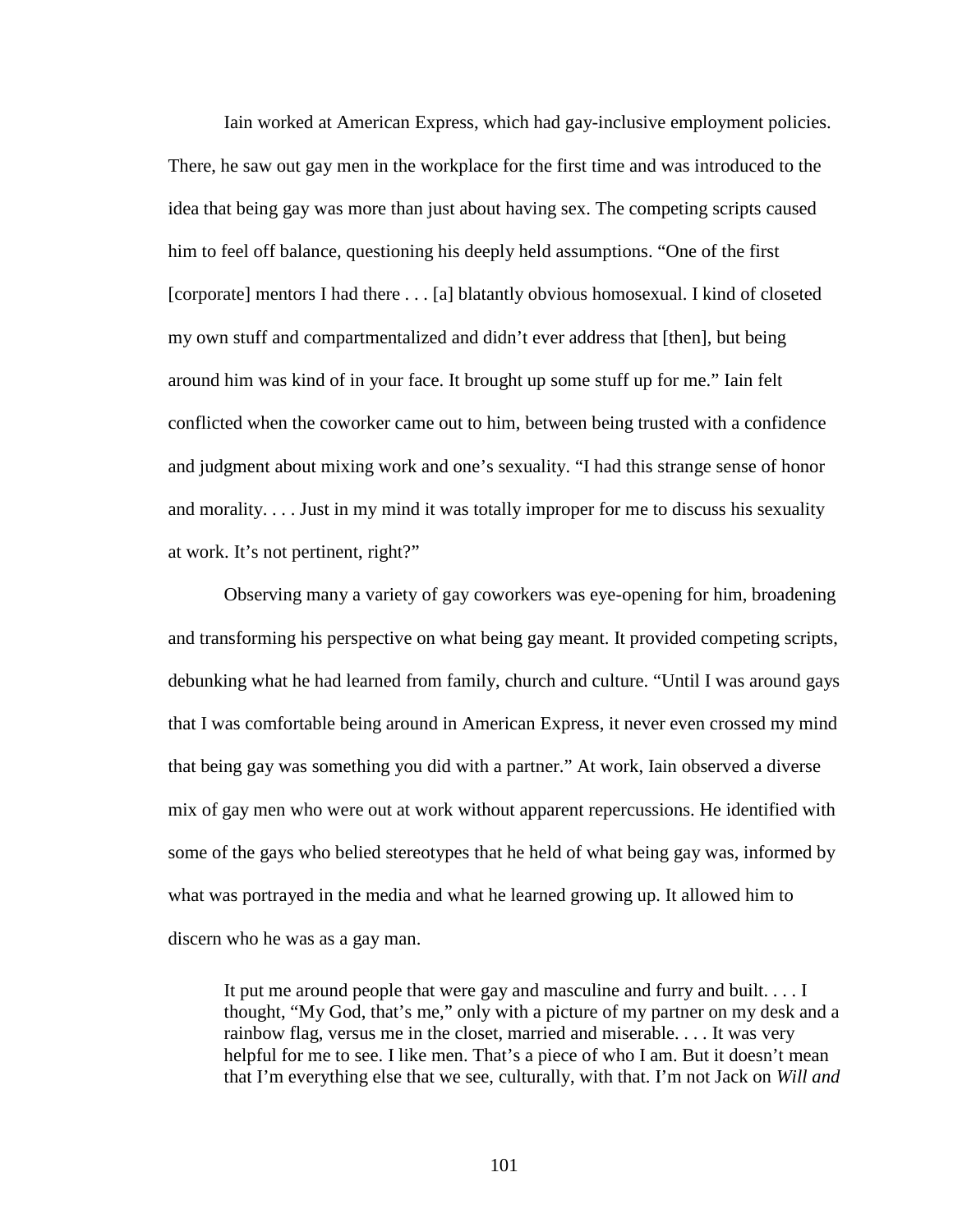*Grace* or any of that, that blatant stuff that we see that was pretty much all I had seen up to that point.

Iain found this encouraging, yet conflicted with what he saw. He was confronted

by consequences of choices he had made, based on cultural expectations.

It was very moving in the manner of, okay, they can live their life and be who they are and it's just an aspect of them. It gave me hope, actually. . . . At the same time, it was a little uncomfortable to sit there and, all of a sudden, have this faceto-face. . . . There's a sense of, what would my life be like had I made different choices?

Iain said things started to change for him at around 30; he was weary of an

existence based on expectations of others.

I had gone through the Mormon thing. I'd done the mission. I'd been the good golden son. I'd been everything everybody else expected up to that point. I'd gotten married and had a child. I turned 30 and I knew I couldn't continue to do this, living this life that wasn't really mine.

The dissonance he felt reached intolerable levels. He recalled feeling miserable

both at home and at work, and thought, "I can't do this for another 5 years or 10 years."

Iain's described his experience of reflection and self-talk as evolving from mostly

negative at first, then incrementally moving to acceptance of who he was and that

something must change. It was no longer sustainable for him.

I just realized, okay, so beating yourself up for how you feel, where is that bringing you? . . . But I was so depressed and so disgusted with my life and felt so trapped that I got to a point, kind of like bottom point, where I had to be honest. And if it involves the guilt and the shame of admitting that I prefer men and what that looks like, and building a life where there's part of it, then I have to do it at this point. Because I'm going to lose my mind otherwise.

Iain did not have a trusted other with whom to talk about his feelings early in his coming out process. Even if he had a confidant, he was not ready for verbal discourse in person.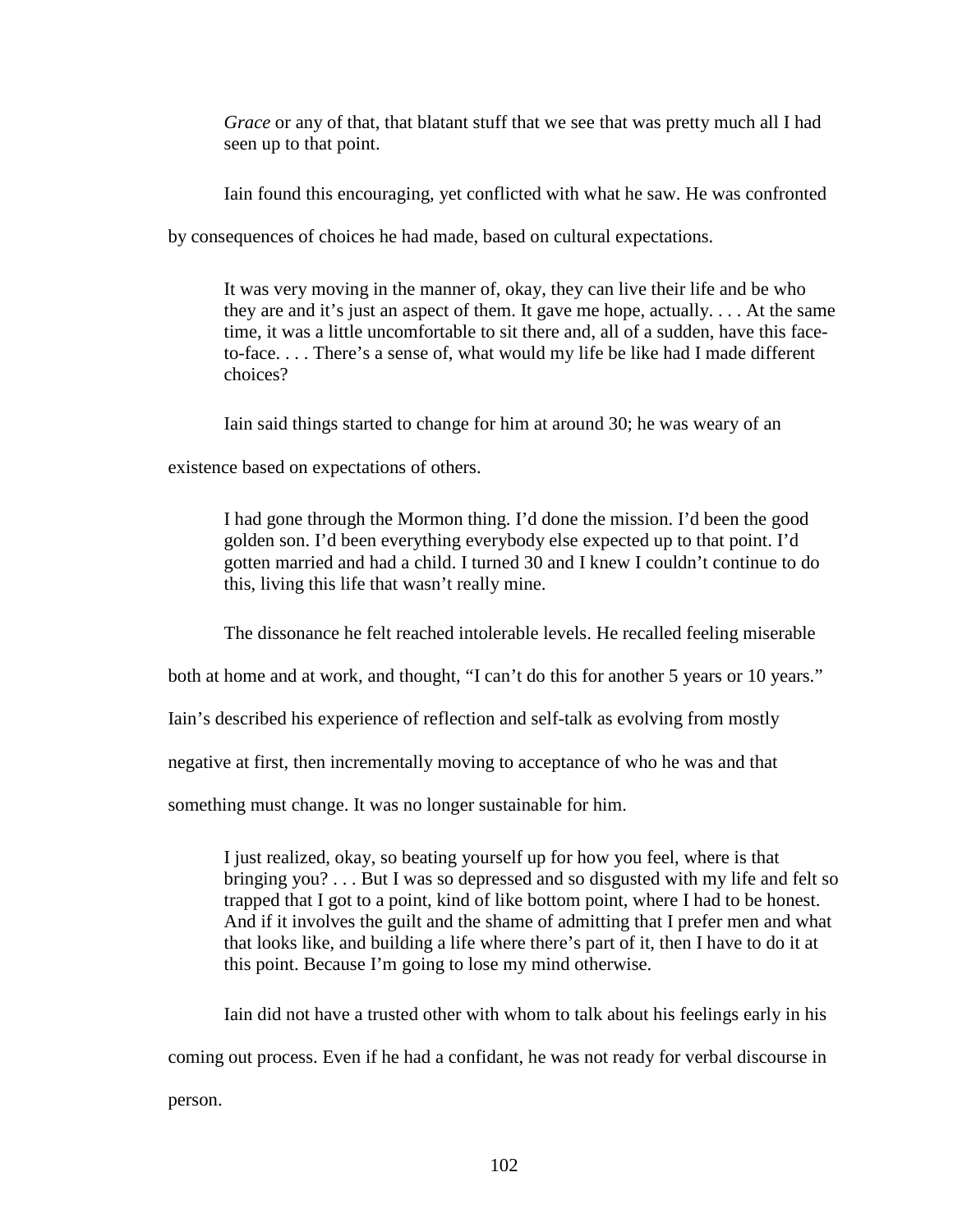Because that would mean . . . I'd have to admit to somebody face-to-face that I liked men. My father probably would have beaten me, had I actually ever gone and been open or up front with him. At least that was my perception growing up. The concept of admitting that to a man—no.

With face-to-face discourse not an option, Iain instead turned to the Internet for

information and connection, to help him understand his sexuality. He joined a "bear"

community chat group where described exploring the gay life and engaging in discourse.

He described hearing and seeing alternative ways, competing scripts, of how one could

be gay in the world. It reassured him and also abated isolation.

That was a big piece of coming to terms with who I was, and the fact that there's more to being gay than just the fact that you prefer men. . . . At that time I was still very much married and trying to make sense of things. I'm not ready to leave the relationship. . . . It helped me realize, "Okay, now I'm not the only one." I'm not the only one that's gone through this or is dealing with this. To actually make some online friends that you could chat with about the deeper stuff, not just gay  $sex. \ldots$ 

The safety and breadth of the online world were ideal for his needs.

Yeah, I would say that . . . [Web site] practically helped facilitate me making sense of all that. . . . It was absolutely safe to have a chat with this guy who, you don't know, he could be next door or he could be across the world. It really wasn't about that. It was about the shared experiences.

Iain said he felt comfort in connecting with other gay men who were also fathers,

to know he was not alone.

I had the experience of chatting [online] with many other men who are fathers and gay. . . .That was the big surprise—that I'm not the only one. That there are other dads out there who were married for maybe 20 years, maybe 25 years. They made it work because they thought that's what they had to do. . . . It felt like [whispering] "a big dark secret." I wasn't the only one in the world who had ever gotten married when they knew they were gay.

He also felt judgment from some in the gay community who did not relate to a

gay dad.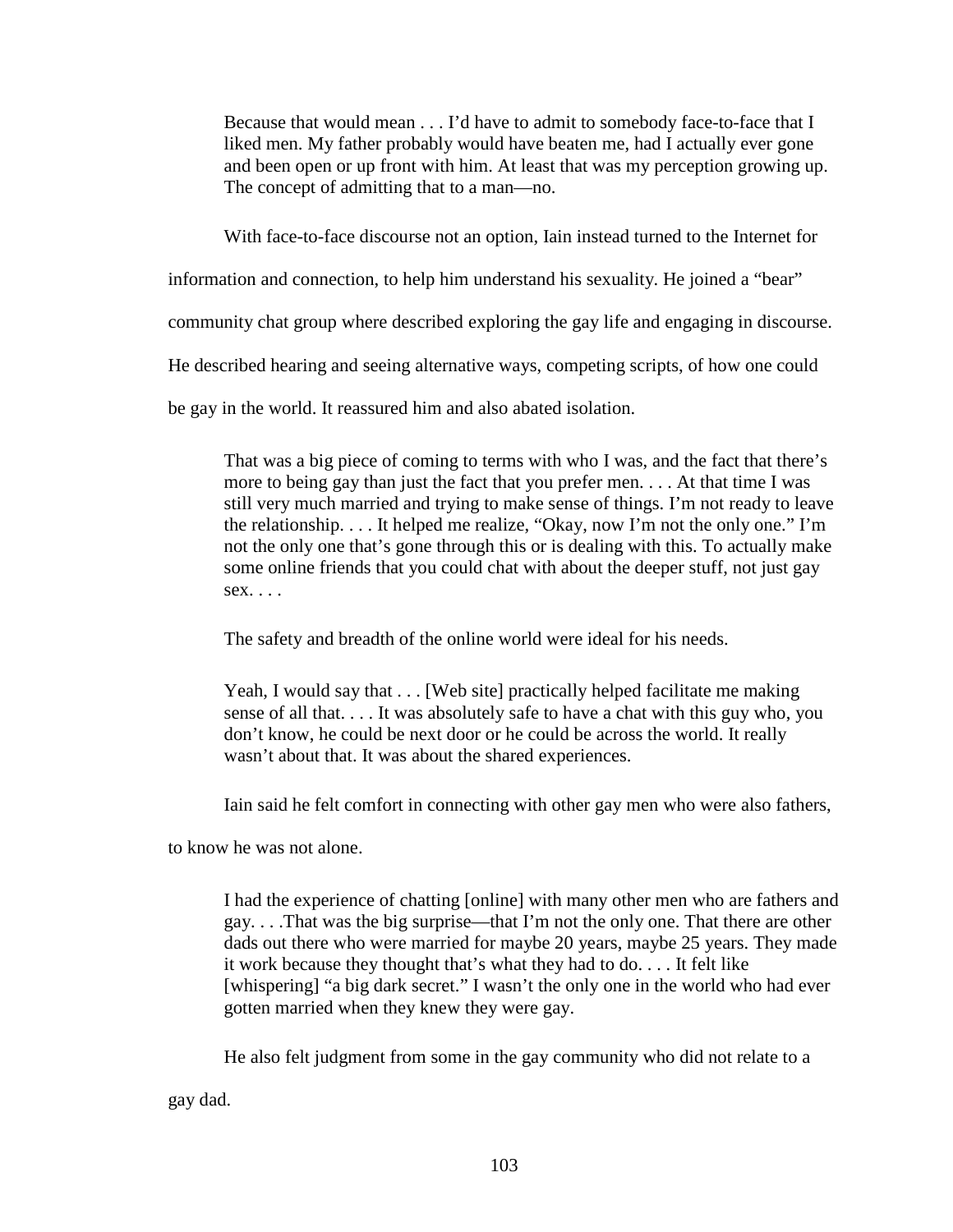It's interesting because people who haven't gone down that path at all, for whatever reason, they kind of judge you. "Well, were you bi, then?" . . . There's no point of reference for them, and I understand that, but it's definitely a separate situation for them. . . .

Repeated attempts to discuss his sexuality with his wife were rebuffed by her,

creating a sense of being trapped, with nowhere to turn. His frustration and pain reached

a breaking point.

Finally, I actually started acting on it. I found a [male] lover and led this double life and wasn't very honest with her. I was looking for a way out and there was so much guilt and shame built around the fact that, in that religion, a murder is the only sin more intense than being homosexual.

Iain said that media depictions of gay men reinforced his negative assumptions

about gay men.

What I saw and part of what was confusing and frustrating for me was that everything was about the more effeminate gays versus masculine men who just happened to prefer men. And that was kind of conflicting, too. And I think between kind of all those experiences, I stayed in the closet for longer than I might have otherwise. . . . If I could have seen or been able to identify with a character who was strong and tough and yet loving and caring and concerned and gay, to see that that's, you know, a possibility or to see that portrayed out there definitely would have made a big difference.

Iain's found workplace diversity policies dichotomous. On the one hand, his

employer was known for its gay-inclusive policies. "They have this huge canned speech about diversity this and diversity that. And I was able to see more homosexual people than I had ever before and work directly with them." He took his employer at its word and became open about his sexuality at work. "I didn't really blatantly advertise it but I didn't want to keep it quiet any more, especially in this environment of 'diversity, diversity, diversity'." He recalled encountering "the real culture, the real tribal law that isn't written anywhere but you understand in the meeting that you speak about this only,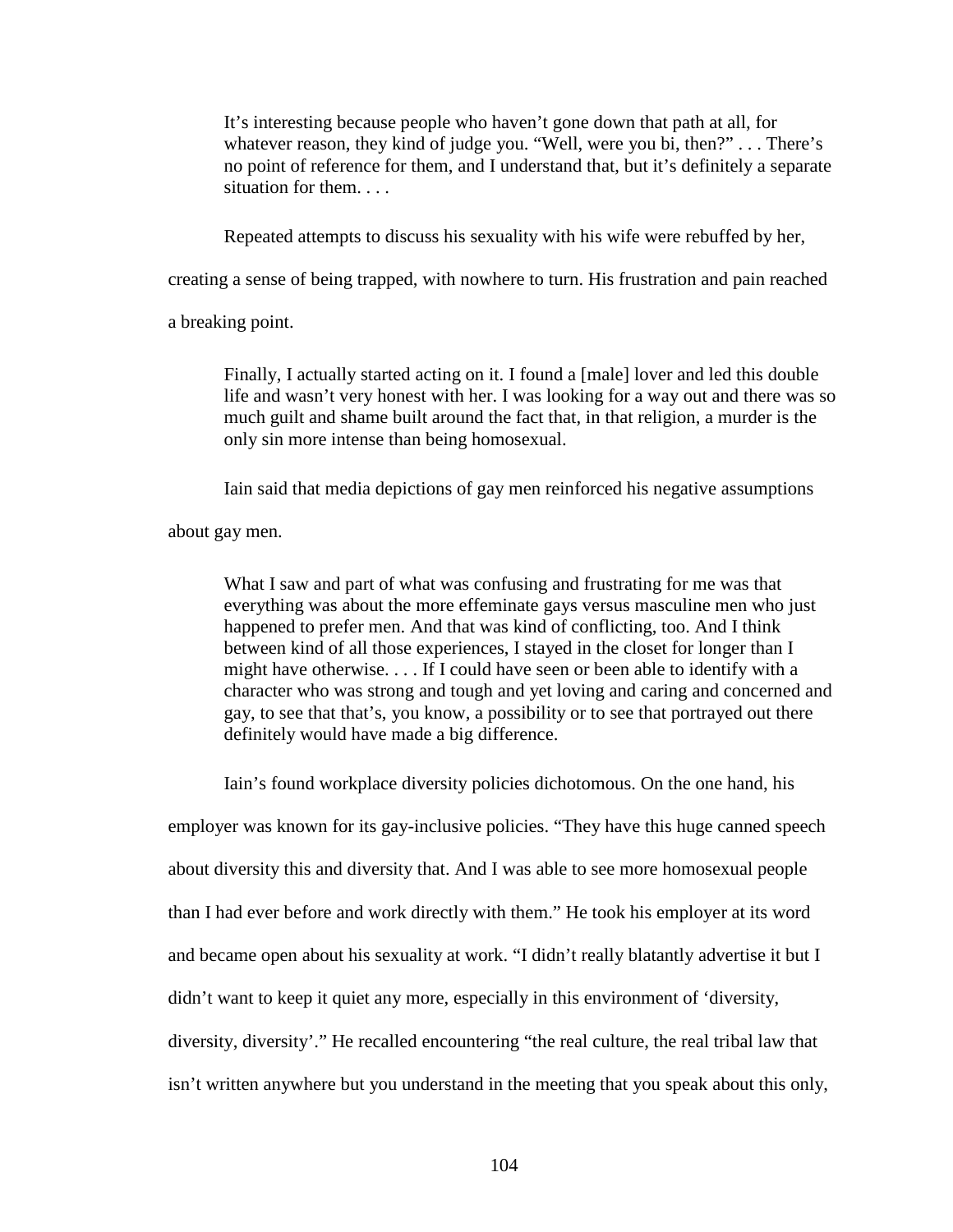or when you're asked this question, this is the answer." His boss confronted him with rumors about him divorcing and of him being gay, which Iain confirmed. "That was probably the last one-on-one Bob and I ever had. . . . I definitely changed the dynamics of that. He was having an issue."

#### *Structural Description*

Iain's life was greatly influenced by cultural scripts about homosexuality that caused him to feel shame and guilt. Iain grew up under a stiflingly religious moral code, immersed in a small Mormon community. He had little space for privacy, free thinking, or self-exploration. He knew he felt different early on and also knew he could not speak of it nor act on it. He did not know any out gay people he could talk to nor did he have access to information beyond what he was told or saw in media until after high school.

He recalled seeing men who he thought were gay and being fascinated, wanting to know alternatives to heterosexist cultural scripts that weighed heavily on him. The subject of sexuality was informed by a strict church teaching which discouraged questioning. Disclosure or even showing curiosity was unthinkable. So Iain kept to himself and focused energy on being the "golden boy"—the perfect son who was silent, thoughtful, and helpful. He was doing what his family and culture prescribed that Mormon boys did. Compliance was Iain's survival strategy.

For Iain, a lack of balanced visible representation in life and in media discouraged him. Growing up, Iain knew that he was attracted to men but found the only gay representations were stereotypes that were unappealing and not personally relevant to him. He had little interest in becoming like them if that was what being gay meant and it kept him from coming out sooner.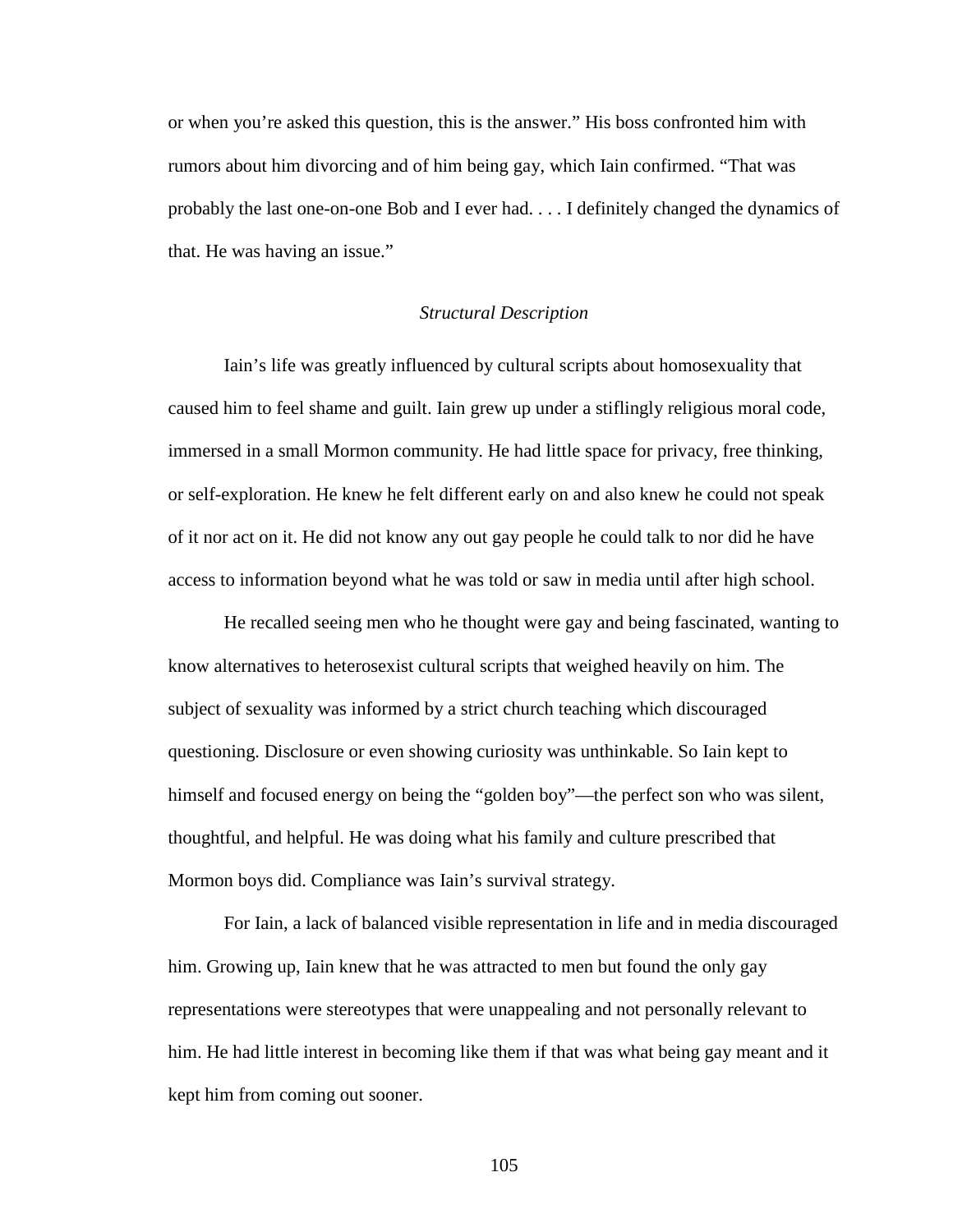Iain used observation of how others behaved—gay and non-gay—to fill a void when resources such as accurate information or a trusted other person with whom to confide were unavailable. For much of his life, Iain had nobody to talk to about his feelings. Mass media was not helpful and the online access was unavailable to him until he went to college. Absent these resources with which to understand his feelings while growing up, Iain carefully observed how his world treated those he perceived to be gay and learned to stay quiet about his feelings. Iain recalled being fascinated when he saw men who he thought might be gay. They provided a competing script.

He had an epiphany around age 30 when he observed a diverse mix of gay men who were out in an inclusive work environment. By observation, new possibilities opened to him about what could be like to live as an out gay man. He saw that they could have meaningful, loving and enduring relationships with a partner of the same sex and be open about it at work and other contexts, refuting his deeply held assumptions. Observing out gay men provided scripts that countered the negative beliefs he was taught.

Iain felt increasingly trapped and he decided something had to change. His internal conversation "self-talk" transitioned over time from a critical, harping, and lecturing voice consistent with negative cultural scripts into an internal conversation that assessed things as they really were and weighed the risks and benefits, informed with competing scripts. He decided that the pain of remaining closeted, trapped in an unhappy marriage, and feeling alone was greater than the perceived risk of coming out and being known as gay. This emboldened him to seek resources, engage in discourse with others, and come out fully.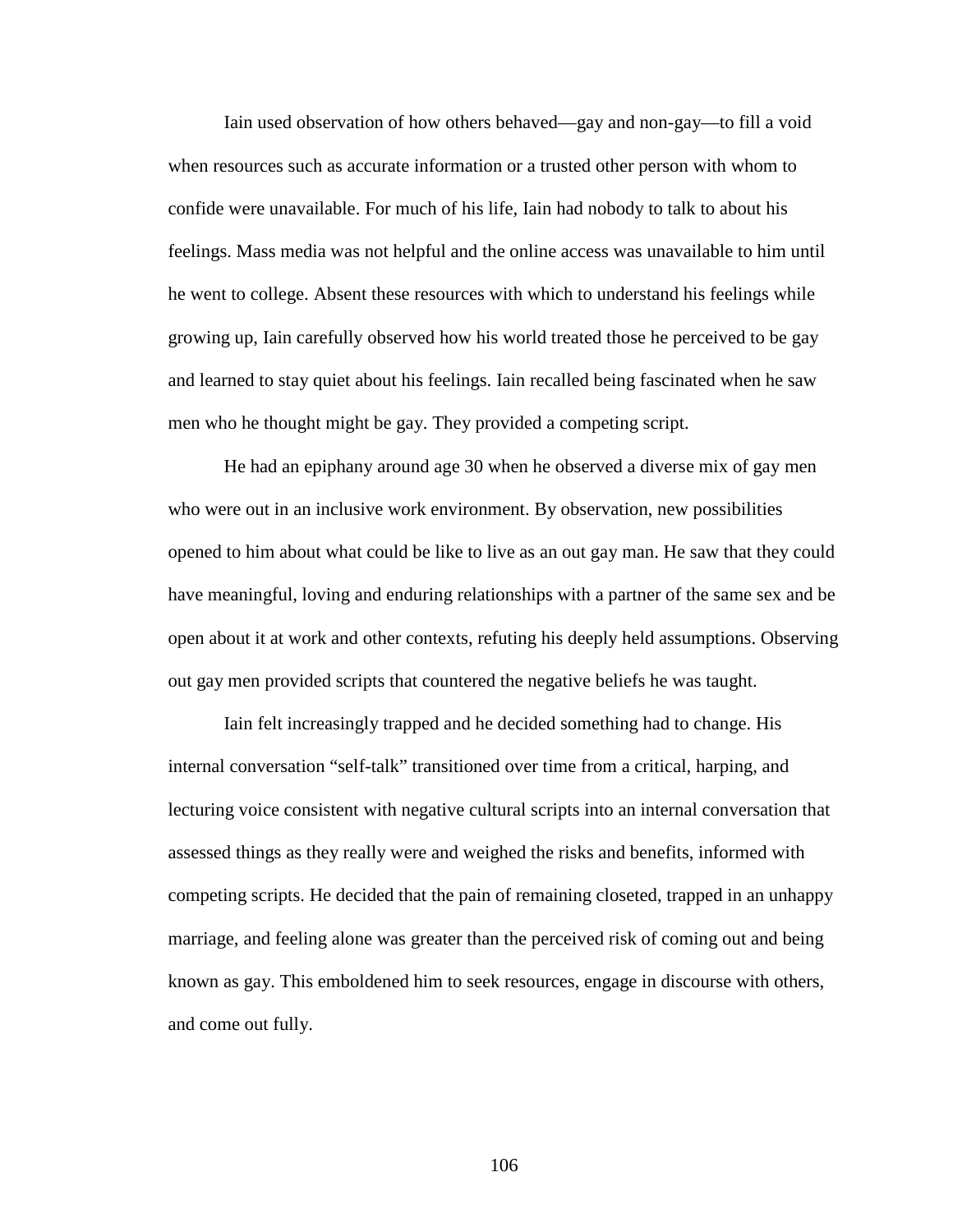Computer-mediated communication was ideal for discourse for Iain. Around age 30, Iain was not ready to end his marriage but craved connection and understanding of what he felt and who he was. He went online and joined a chat room on a "bear" Web site, where he was excited to find other men like himself, some of whom were also married and fathers. He described engaging in discourse with other men on the site, discovering new things about himself and the gay community that were inaccessible to him before he went online. With more information and connections, he dispelled assumptions informed by heterosexist cultural scripts. He felt less alone.

The cultural scripts of the gay community can also confound coming out discourse. For Iain, the gay community he encountered was very different from the world he knew from growing up Mormon, as a married man and father. He saw the gay community as not focused on family and with fewer ties. This contrasted with Iain's situation, where he could not just walk away from his marriage and obligations. Being a gay father, Iain said he felt misunderstood by some gay men. There was stigma attached to being a gay father, and he had to come out as a gay father to other gay men. Mitigating the sting of judgment was the comfort he found in connecting with other gay fathers online who had similar experiences.

Iain described double-speak of his employer; while the company officially supported diversity and inclusion, his own experience was different. The competing script of an officially welcoming and inclusive company policy was diminished by Iain's experience with his boss. The words were different from the music. He likened it to "the real tribal culture" of a tacit understanding among workers of what to say and when, and proving the expected responses.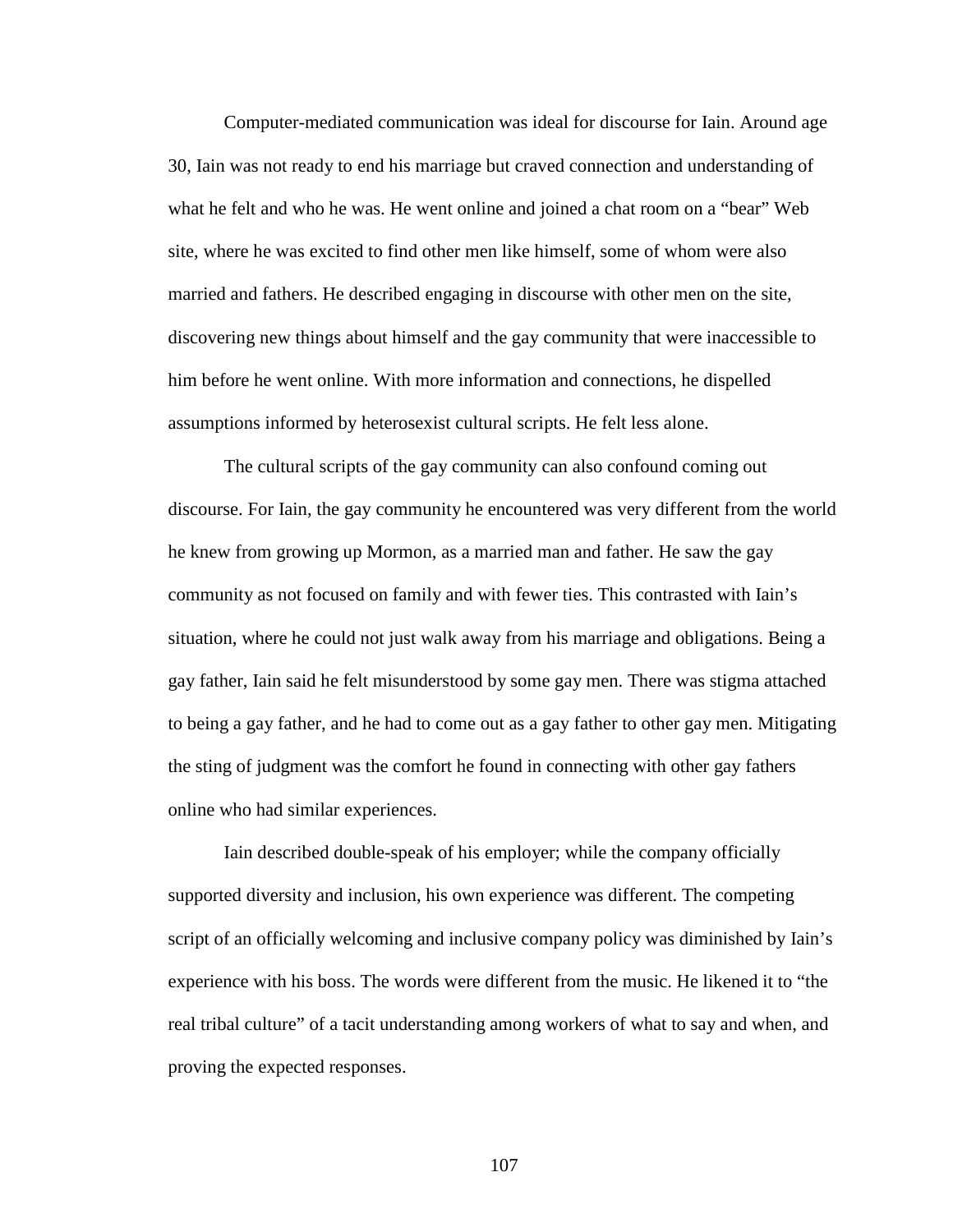#### **Participant 9: "Jackson"**

Jackson is a 50-year-old white gay man. He grew up in a devoutly Catholic family and attended parochial schools. He tentatively explored gay life for the first time while in college but got married after graduation. Jackson's marriage ended after 21 years, and he came out in all areas of life. Jackson has an adult son. He earned a law degree. Today, Jackson is a vice president for a multinational technology company; he lives with his partner and participates in a gay-welcoming Catholic congregation.

#### *Textural Description*

Jackson said he was 6 or 7 when he realized he felt different from other boys. "I just didn't seem to be feeling the same way as other guys my age about certain things. . . . So I figured something was different."

Feeling different was a lonely existence—not knowing what was different, but also somehow knowing that he could not talk about it. "It made me feel, like, emotionally isolated in the fact that you kind of know you're different but you can't let anybody know that. And you really didn't understand it yet yourself."

Jackson's feelings about himself as being gay evolved as he matured, very much informed by his religious upbringing.

Growing up in a very Catholic household, as I grew older and kind of realized what it was, then you have this whole guilt issue that, well, you know, you're not allowed to be this way and they keep telling you this is evil and this was wrong. . . .So it kind of went very early on from, I think, feelings of isolation to later on feelings of guilt, being ashamed, you know, embarrassed that you're different.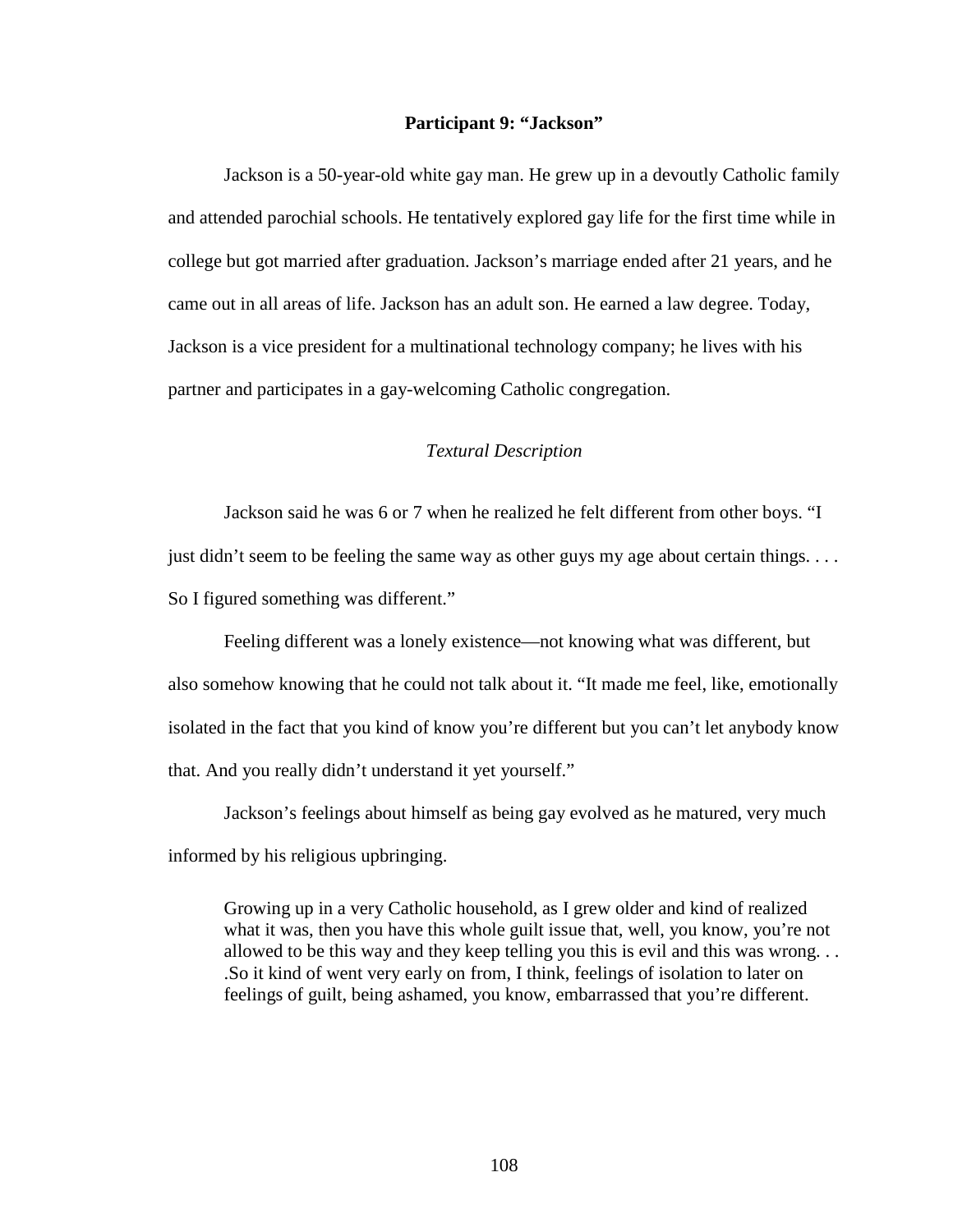As a youngster, the isolation of keeping a secret was real, even when he was surrounded by others. He did not feel able to bring his real, full self to relationships, and did not understand it himself when he was young.

You can be around people and you can be around your friends. But there's a big part of you that you can't define yourself. And you know you can't share it, right? Because when you're that young, you know, nobody wants anything different. You want to be exactly the same. This is certainly something you couldn't bring to your parents. At least I could not. It was certainly something you knew not to talk to any, like, priest or nun about, you know, nothing. So, I mean, the feeling of isolation in my case was, I think, more than a feeling. It was actually kind of real.

Growing up, a lack of visibility of other gay men and the negative messages from

culture added to Jackson's compulsion to remain closeted. There were few positive

scripts to counter the negative ones he felt surrounded by.

It wasn't as open of a topic in the media, in the press. I mean, there was nobody out there that you can kind of identify with—person, organization—nothing. And, you know, you hear your peers make comments, negative ones. You hear your parents make negative comments, your family, your religion. And you think, "Well, okay, I'm certainly not gonna' go there. Obviously they don't like these people." So you kind of are conditioned for, that you can't tell anyone.

Though he did not recall feeling harassed growing up, Jackson felt suppressed by

observing how others treated or reacted to those who were thought to be gay.

Oh, absolutely. I think that was a huge influence on, you know, not wanting to come out. I think seeing the way my family reacted, seeing the way peers reacted, I think that has a lot to do with it. And not only did it, you know, it caused me not to want to come out, but it reinforced the feelings that you're not right, that there's something wrong with you.

As he grew to understand what gay was, Jackson recalled having negative

judgments about effeminate men who fit gay stereotypes. Without competing scripts and

knowing examples of gay men who he did relate with, his sense of isolation continued.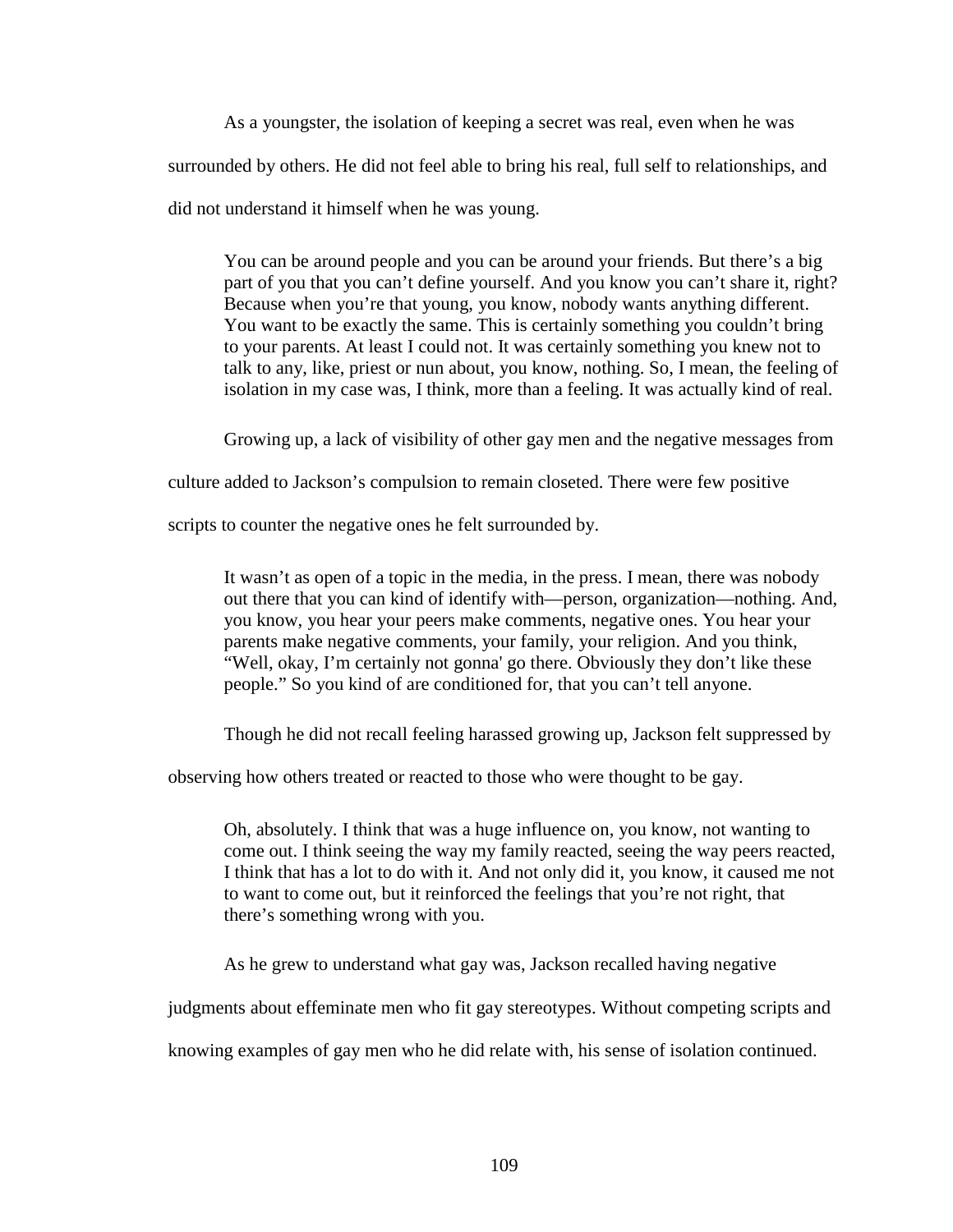He described feeling that he did not have anyone with whom to confide. Jackson said he used self-talk to build confidence and counter the cultural scripts that told him he was wrong. "In a way, when I look back at it, I kind of had to be an activist my whole life. . . . But I was an activist *to* myself growing up, knowing you were different, and . . . 'You're okay. You're fine. People can be different'."

Jackson said that someone with whom to talk would have been a very useful resource: "a support structure in terms of somebody to talk to, in terms of a mentor, you know? I think that would have made it much, much easier. . . . People should not have to go through this alone."

Jackson said he believes he actually came out twice. First, there was tentative exploration during his college years that confirmed he preferred men and that there were other gay men with whom he related. "So, I kind of was out to a group of people. But, again, it was a small. . . . It was kind of like a dual life. But, you know, at least there was some connection to being gay and the gay community at that point." He fully and permanently came out after his marriage ended many years later.

Jackson's early adult life was shaped by cultural expectations of men, without competing scripts that provided viable choices.

I was expected to get married. I did. . . . For a whole number of reasons, this marriage just didn't work. When we decided, okay, enough is enough, I took that as an opportunity to . . . not want to proliferate the lie and deny really what I was. I just decided that this is it, and I'm going to be authentic. . . . I figured I have lived my life long enough, kind of pretending who I was.

As his 21-year marriage was ending, Jackson connected with gay men in a local organization.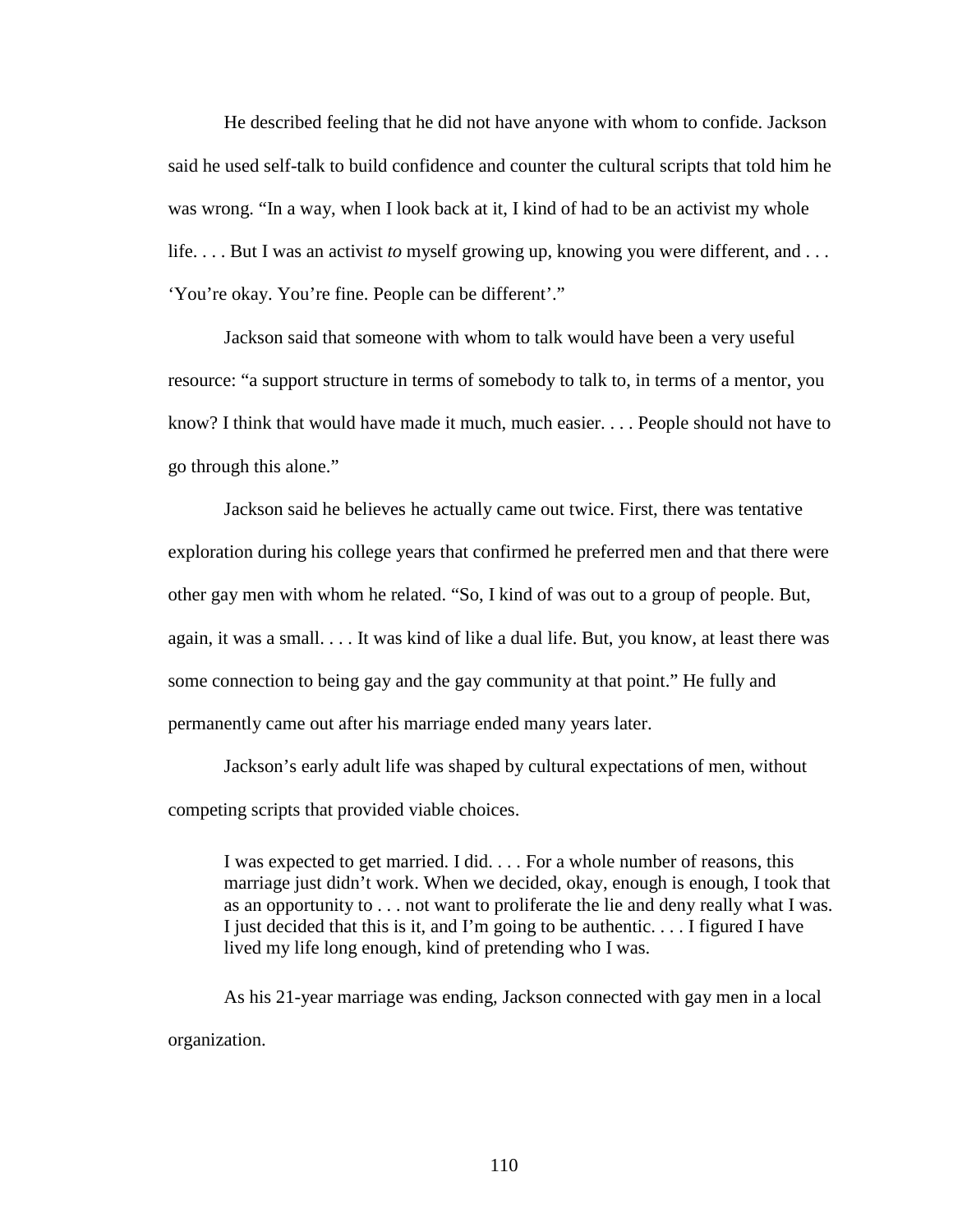It was, like, a leather club and I think they helped me the most. And, you know, when you see men that I thought were very well adjusted about who they are, not afraid to be who they are, you know, just kind of go about it with a degree of confidence, I think that helped.

Jackson said that the club provided him with examples of ways that gay men

could be in the world. He learned and made sense of it through observation and

interactions, but did not describe engaging in discourse about being gay.

It was just kind of like a general gay education process kind of thing because there's a lot I didn't know. . . . [but] there was never really a conversation on, "Here's how you go about coming out."

Coming out at middle age, Jackson said he had considerably more resources and

capabilities to draw upon for information than as a youngster. There were more

competing scripts from which to draw.

Keep in mind I was 42. Life is different then. . . . There's a lot of difference when I came out with society and just openness. There are actually shows on TV. There are magazines. . . . There are resources at [his employer] . . . our GLBT [employee] group, information there on the process of coming out and what it means. There was the HRC [Human Rights Campaign].

Jackson said he went online for information on gay topics, but not for engaging in

discourse. "It was never, ever chat rooms. . . . It wasn't like sex sites or anything like that,

just more resources."

As he neared his coming out time as an adult, Jackson said that he virtually ceased

all self-talk or reflection, to keep his resolve at the end of a long unfolding.

I think the whole time I was married, it was kind of a very long, slow process. . . . When we did get divorced, it was kind of like, "Okay, you're gonna' do this and you're gonna' do this now." And I did not purposely think a lot about what the consequences would be, because if I did—I think it's very easy to talk yourself out of it. So at that point, I just jumped. . . . I was convinced that whatever would happen would not be as bad as what life was.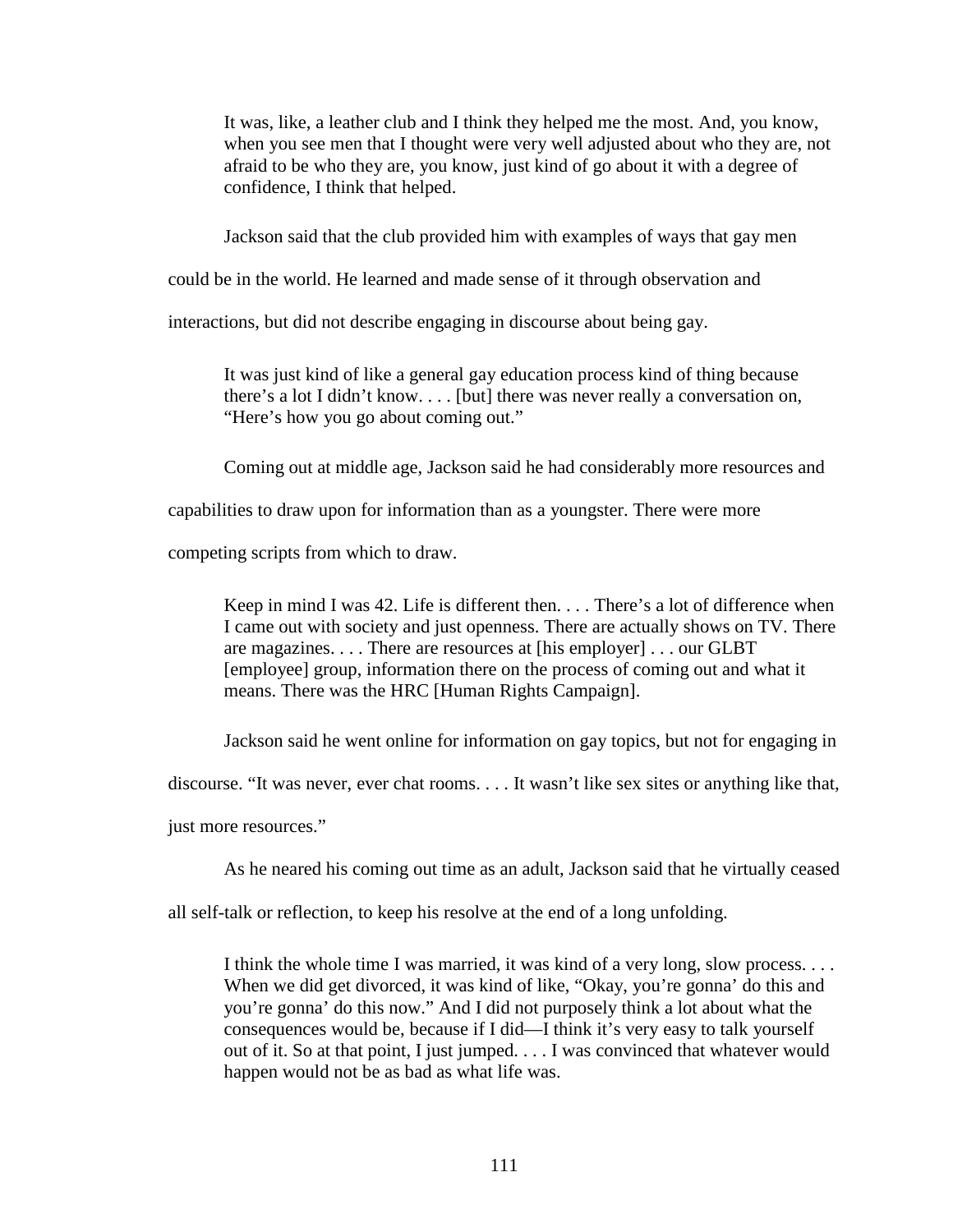Jackson said that for him, coming out to himself was more transformative than coming out to others because he had to come out to himself first, with few resources and mostly alone.

Until I actually understood what I was and comfortable and accepting to what I am, there's no way that I could have expressed that to others. . . . I had to work thorough a lot of emotion. I had to work through a lot of feelings. I had to work through a lot of understanding internally to come to that realization and acceptance before I was able to take outward. I mean, coming out to others was more of an action and reaction kind of thing. . .

Though out in all areas of his life, Jackson accepts the reality that he still must decide to disclose and in what measure.

If people ask . . . "What did you do over the weekend," it's, like, "Oh, my partner and I." I was talking to one of our executives and they said, "Well, . . . what does your spouse think about you traveling?" It's like, "Well, I'm not married, but I have a wonderful partner. . . ." So that doesn't bother me.

## *Structural Description*

Heterosexist cultural scripts in the form of stereotypes suppressed coming out and discourse opportunities for Jackson. Jackson felt like he was "the only one" growing up. The isolation he felt from feeling different when he was young was reified by the heterosexist cultural scripts from his family, the church, the media, and culture at large. Though he did not recall feeling harassed as a youngster himself, observing how others treated boys they believed to be gay, and the heterosexist messages from all around him, reinforced a belief that he was different and wrong. When he started learning what being gay meant, he did not relate to the stereotypes he observed. He did not see any others who he thought were gay and to whom he related or felt a likeness. There was little incentive to seek discourse opportunities because of the narrow view he held of who gay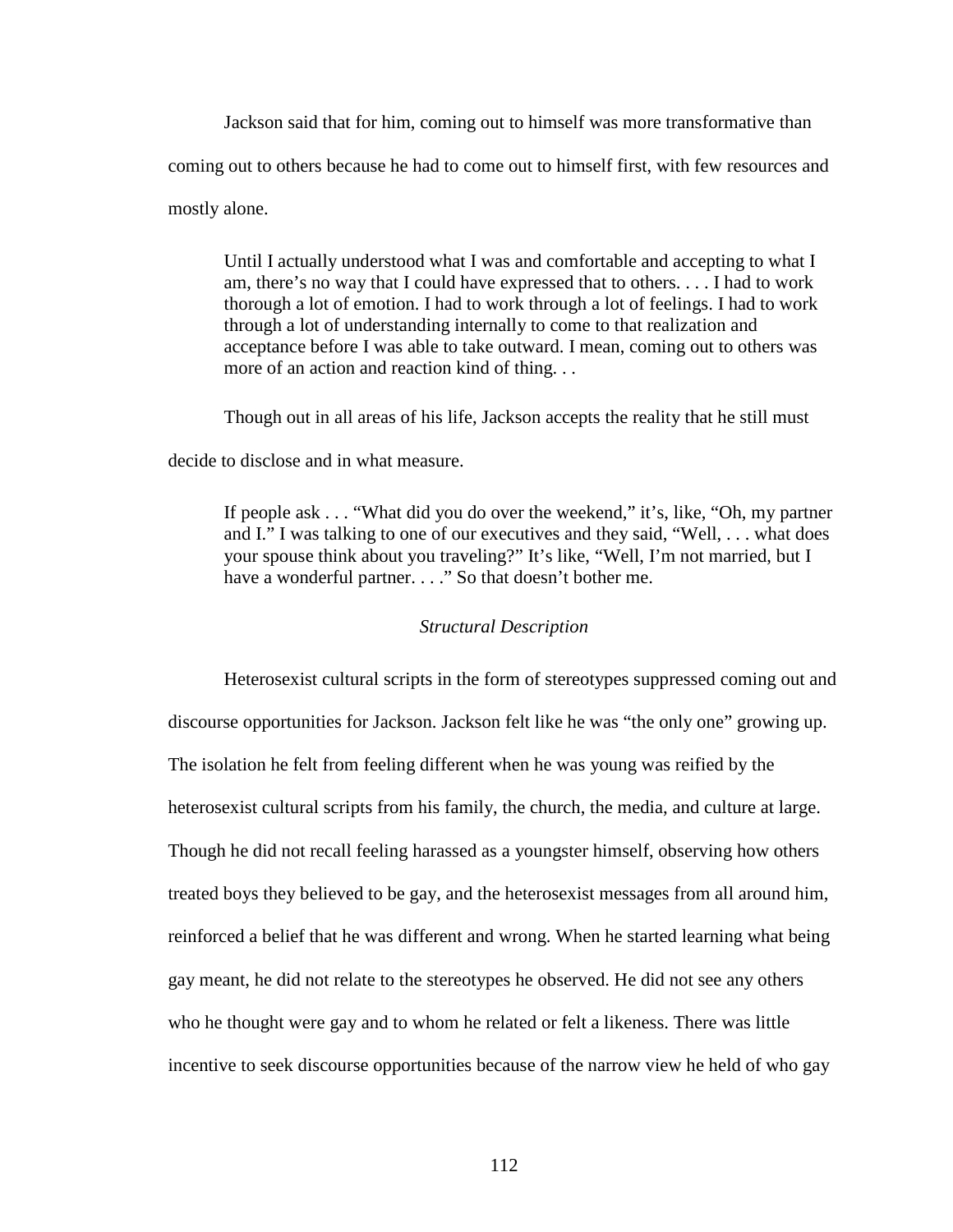men were, informed by a lack of awareness of diverse ways in which gay men can be in the world.

For Jackson, the college environment was conducive to his coming out. Being away from family, church, and the friends he grew up with, in another city and in an institution that opened him to new people, ideas, and experiences created an environment where Jackson could explore and confirm his sexuality. Positive scripts were available. He came out tentatively, to a small group, to confirm his sexuality and interests. He finally got a small experience of the gay community, though he was still pulled very strongly by cultural expectations and went back into the closet to marry his wife and have the kind of life expected of him.

Even as an adult and as he came out and met more gay people, Jackson did not describe engaging in discourse with others. Absent a confidant or mentor, he tapped other resources to make sense of his feelings. He observed his environment, looking for others who were gay, and listened to how gay people were treated and talked about in his sphere and in the media. He sought out information online but did not use the Internet for discourse. He joined a club that he described as very helpful for observing a variety of gay men but again did not describe specifically engaging in discourse as part of his learning and relationship with them.

Self-discourse can serve in the absence of trusted others with whom to engage in critical discourse. Jackson described talking to himself as a child, championing himself with affirming self-talk to counter cultural scripts that he felt were oppressive.

A lack of resources, including accurate information, role models, or trusted others with whom to confide, confounded his coming out process. Jackson said he believes that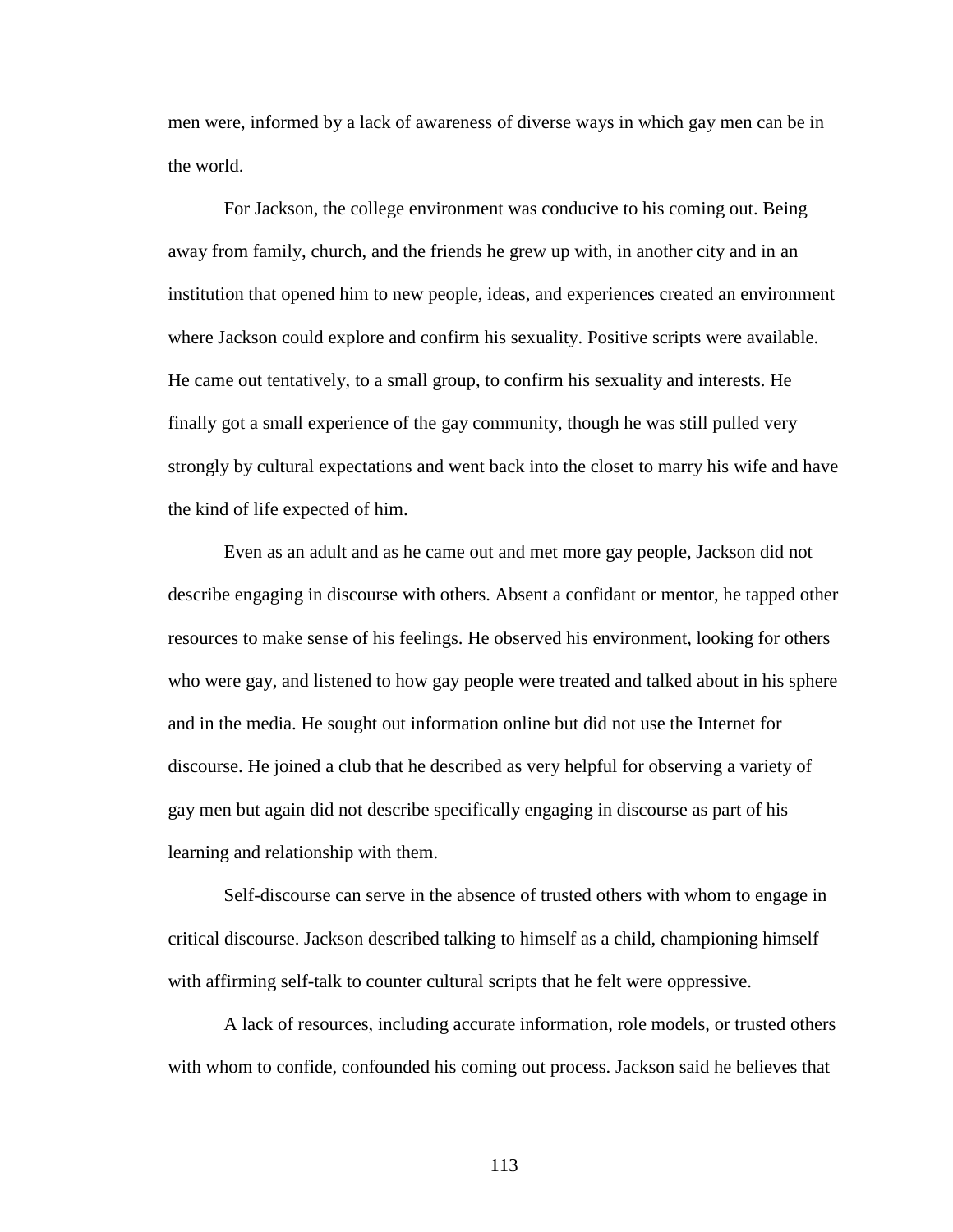his coming out would have been easier with more information and with someone to talk to. Instead, Jackson spoke of having to work through it internally and alone.

## **Summary**

Chapter 4 presented the individual textural and structural descriptions of each participant. While each of the nine participant's personal account was unique to him, similarities emerged. Chart 4.2 provides an overview of the findings in this chapter related to resources, scripts and discourse. Next, chapter 5 presents a "composite texturalstructural description" that portrays a synthesis interpretation of the essence of the experience. The purpose of this composite textural-structural description is to describe the common structure of the nature of discourse in the transformative learning experience of the coming out process for these men.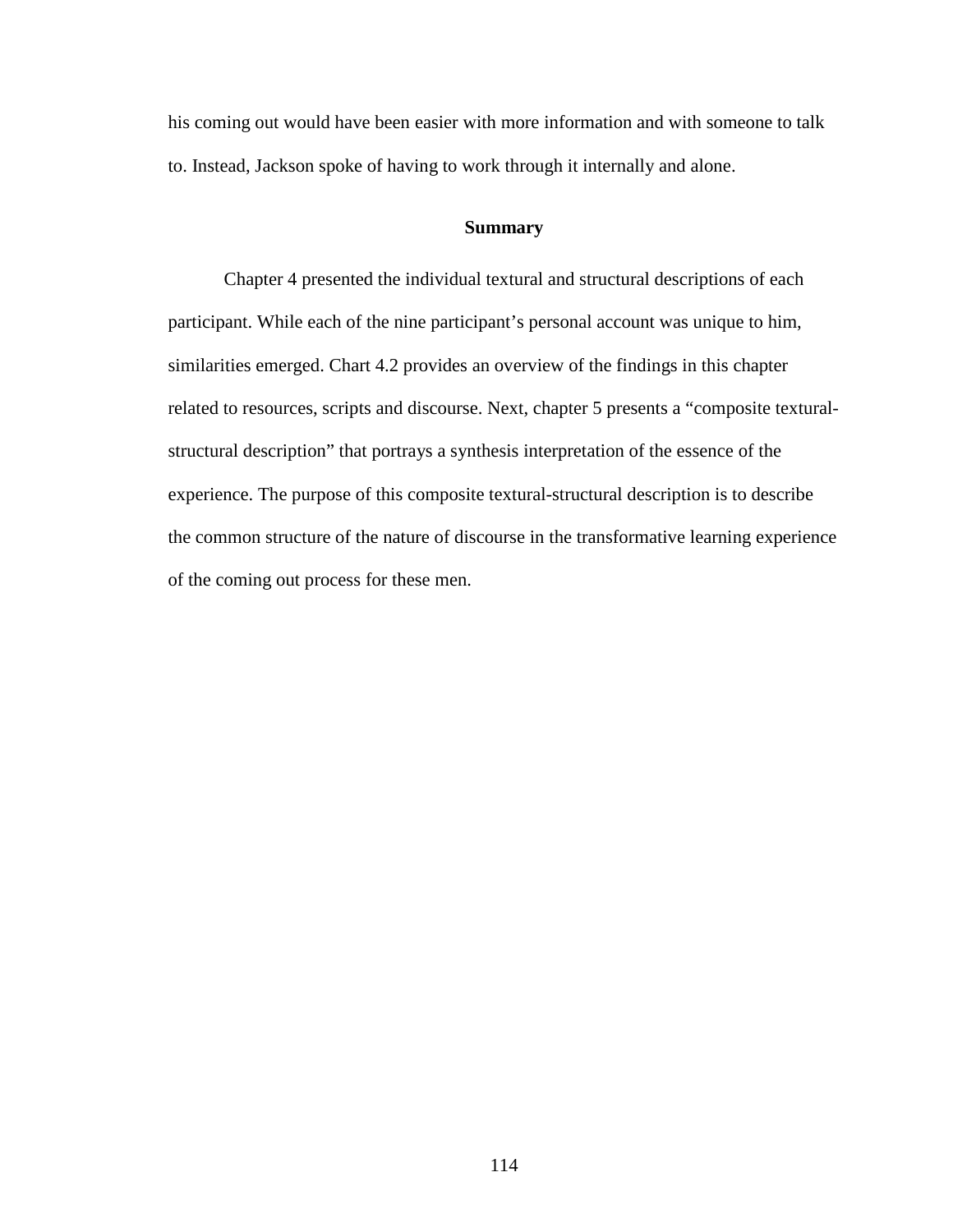#### **CHAPTER 5:**

## **ANALYSIS**

Chapter 4 presented individual textural and structural descriptions. Chapter 5 presents a synthesis interpretation of the essence of the experience, to describe the common structure of the nature of discourse in the transformative learning experience of the coming out process for these men and the role of cultural scripts and resources in that process.

## **Discourse as Described by Mezirow**

To help provide context for this analysis, it is useful to briefly revisit how Mezirow defined and described discourse:

the process in which we have an active dialogue with others to better understand the meaning of an experience. It may include interaction within a group or between two persons, including a reader and an author or a viewer and an artist. (2000, p. 14)

Mezirow argued that discourse is used to understand a problematic belief or understanding by weighing arguments and alternative perspectives. It is the way to assess and understand how another interprets an experience. Mezirow argued that discourse requires participants only to be willing and ready to seek understanding and reach reasonable agreement. "Feelings of trust, solidarity, security, and empathy are requirements for full participation in discourse" (Mezirow, 2000, p. 12). Discourse involves "welcoming difference, 'trying on' other points of view, identifying the common in the contradictory, tolerating the anxiety implicit in paradox, searching for synthesis, and reframing" (p. 12). Further, he argued, "Transformative learning involves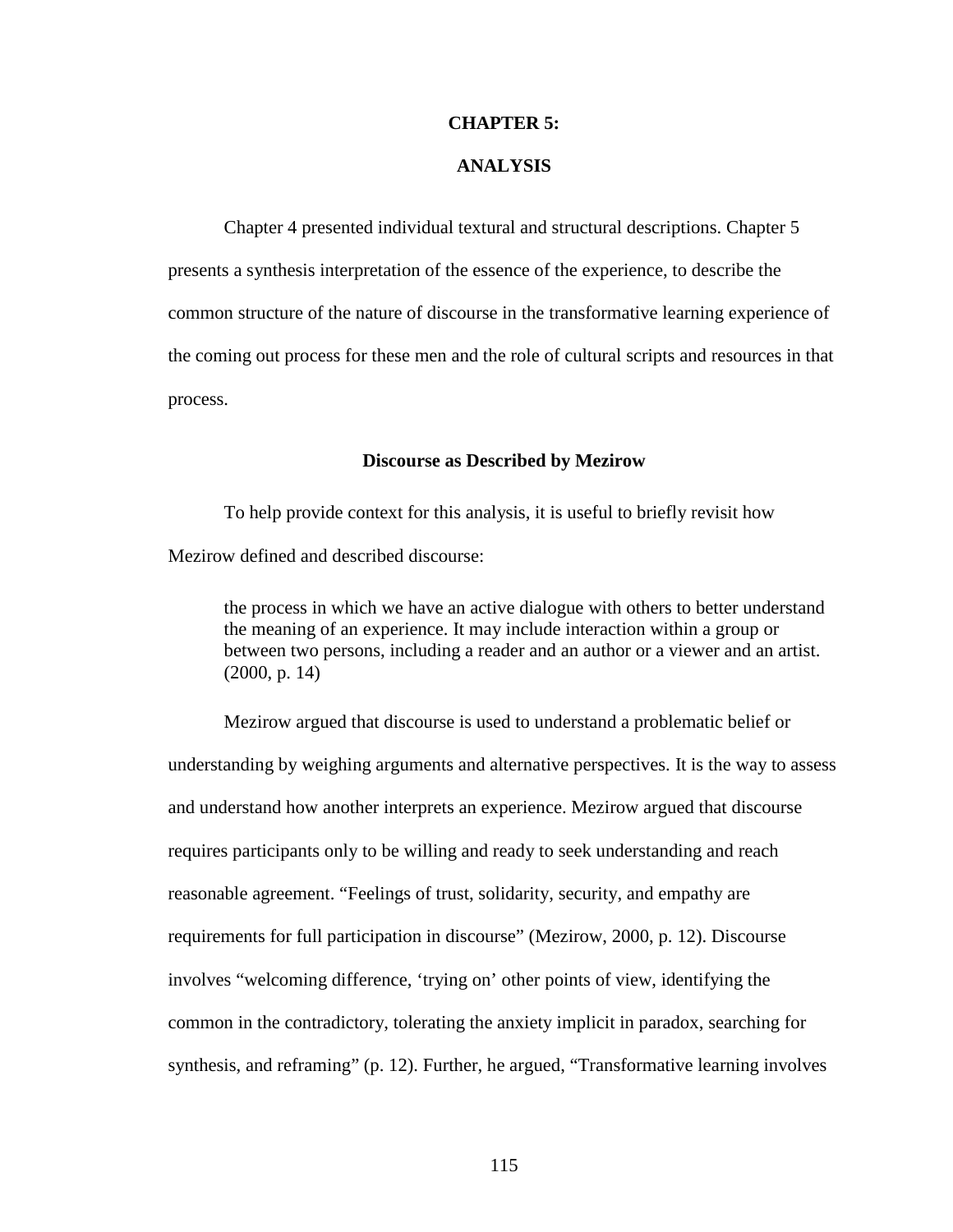participation in constructive discourse to use the experience of others to assess reasons

justifying assumptions and making an action based on the resulting insight" (p. 8).

## **Ideal Conditions for Discourse**

The analysis of the nature of discourse as described in the nine participants'

depictions is framed by seven ideal conditions for discourse articulated by Mezirow:

To freely and fully participate in discourse, participants ideally require, in addition to a reasonable minimum of personal security, health, education, the following:

- More accurate and complete information
- Freedom from coercion and distorting self-deception
- Openness to alternative points of view and empathy and concern about how others think and feel
- The ability to weigh evidence and assess arguments objectively
- Awareness of the context of ideas and taken-for-granted assumptions including one's own
- Equal opportunity to participate in the various roles of discourse
- A willingness to seek understanding, agreement and a tentative best judgment as a test of validity until new perspectives, evidence, or arguments are encountered and validated through discourse as yielding a better judgment. (Mezirow, 2009, p. 20)

What follows is analysis of the findings of this study for each of the seven ideal conditions Mezirow articulated. Up to five dimensions are examined within each of these ideal conditions: self-talk, discourse, cultural scripts, trusting relationships, computermediated communication, and environment. (See Appendix E for a summary of this analysis.)

# *1. More Accurate and Complete Information*

For the context of this study and its nine participants, awareness of more accurate and complete information was essential to the coming out process and served as an antecedent to the meaning-making benefits of discourse.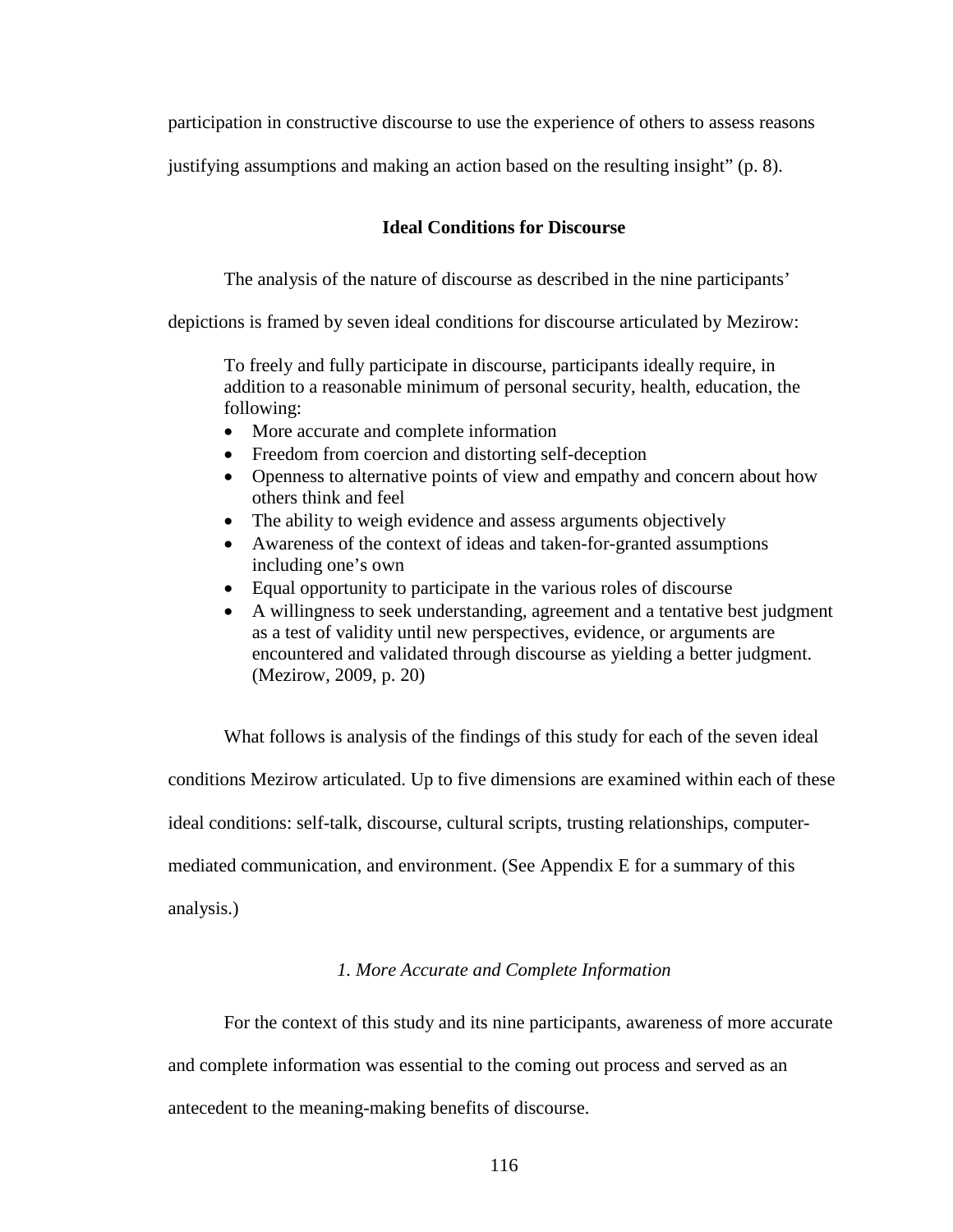Until I actually understood what I was, and comfortable and accepting to what I am, there's no way that I could have expressed that to others. (Jackson)

More accurate and complete information served as both an ideal condition and a resource for participants. Without access to and awareness of alternative points of view and possibilities, these participants held on to the predominance of negative beliefs that family, church, and culture taught them about who gay men were, what it meant to be gay, and the proper roles for males.

I just thought a gay was just sex. . . . They didn't have a lifestyle . . . . I always thought that gay people were flamboyant. I thought you couldn't be a certain way. I thought you couldn't be a 'man' as a gay person. (Derek)

Once alternative information from different sources and in different forms began to become available, the dissonance between deeply held assumptions and the competing scripts caused these participants to become curious enough to seek and consider different ideas. If they were unsure about their own sexuality, more accurate and complete information facilitated considering the possibility that they might be gay, coming out to themselves, and then disclosing to others. With more accurate and complete information, their coming out process became more focused and the benefits of discourse became possible and more likely.

# *Observation*

Participants described observing others who they perceived as gay—how they interacted, behaved, and were treated—noticing that there were more ways in which to be gay than the negative stereotypes held out to them by culture.

I realized [attending a gay, lesbian, bisexual, and transgender (GLBT)-accepting church] that there's nothing wrong with this. There are thousands of people that are the same way. (Calvin)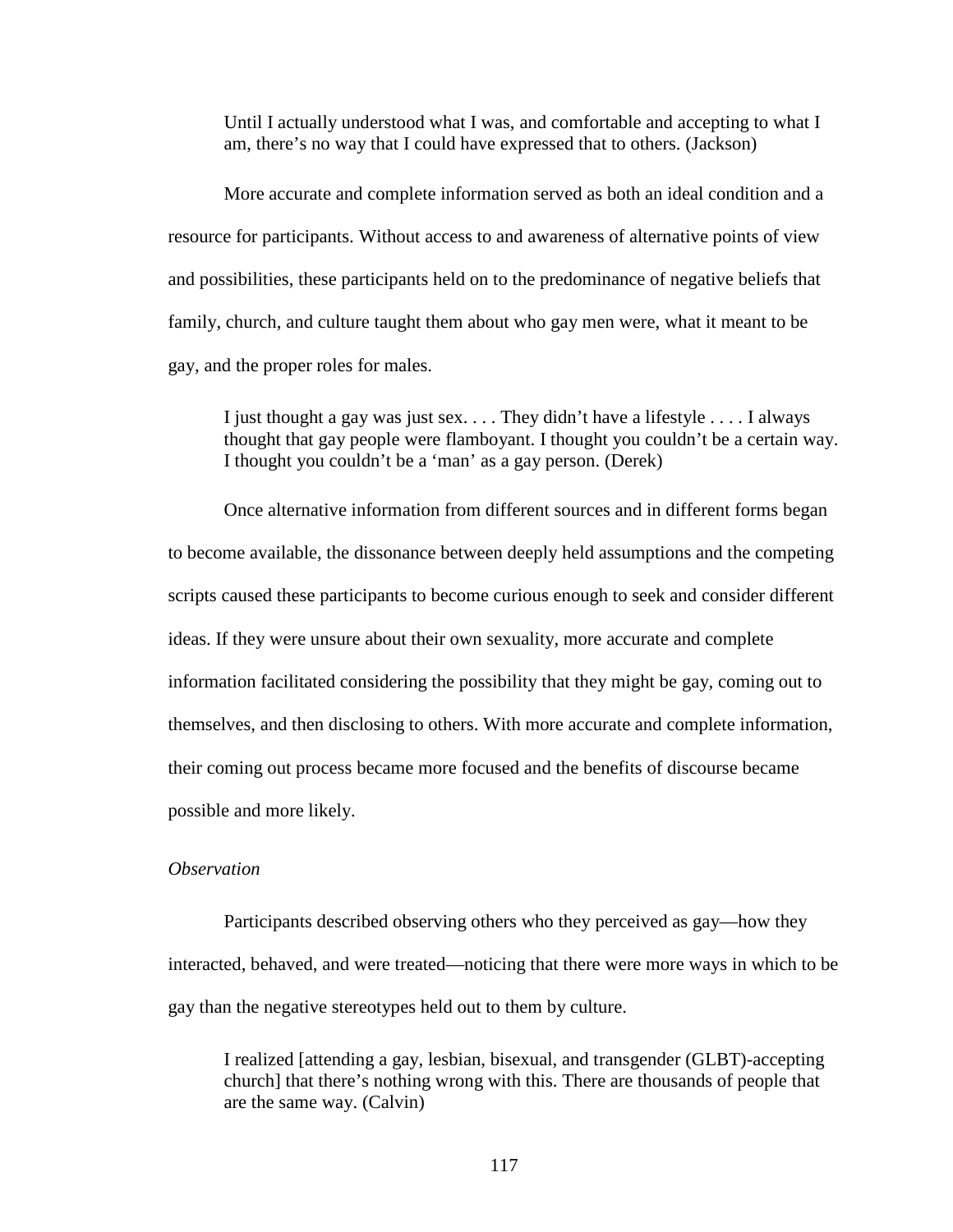It [workplace] put me around people that were gay and masculine and furry and built. . . . I thought, "My God, that's me," only with a picture of my partner on my desk and a rainbow flag, versus me in the closet, married and miserable. . . . It was very helpful for me to see. I like men. That's a piece of who I am. But it doesn't mean that I'm everything else that we see, culturally, with that. (Iain)

It [gay club] was just kind of like a general gay education process kind of thing because there's a lot I didn't know . . . [but] there was never really a conversation on, "Here's how you go about coming out." (Jackson)

Participants described engaging in observation in person and also by computer-

mediated communication. Computer-mediated communication provided them with the

opportunity to inconspicuously gather information, and observe or participate in

conversations, allowing them to regulate their degree of disclosure and maintain a feeling

of safety.

What contributed to me coming out, or me actually being comfortable with being gay, was discovering the Internet. (Derek)

Observation could include reading information. Some participants described

hearing and reading others' coming out stories as interesting and useful, informing them

of options and potential outcomes.

I'd read for hours . . . different stories and things that had happened to people when they came out. (Calvin)

Participants described learning from observing media portrayals of GLBT people and topics, especially since the late 1990s when media portrayals became more common

and balanced.

*Will and Grace* was during the time when I was entering the self-discovery phase. . . . It was the first time I actually got to see like a gay person living in life. It was the first example of being out, being comfortable with yourself. . . . "Okay, that's how it is, or that's how it could be, and that's great." (Derek)

I think for a lot of us [the first example] is gays on TV. (Greg)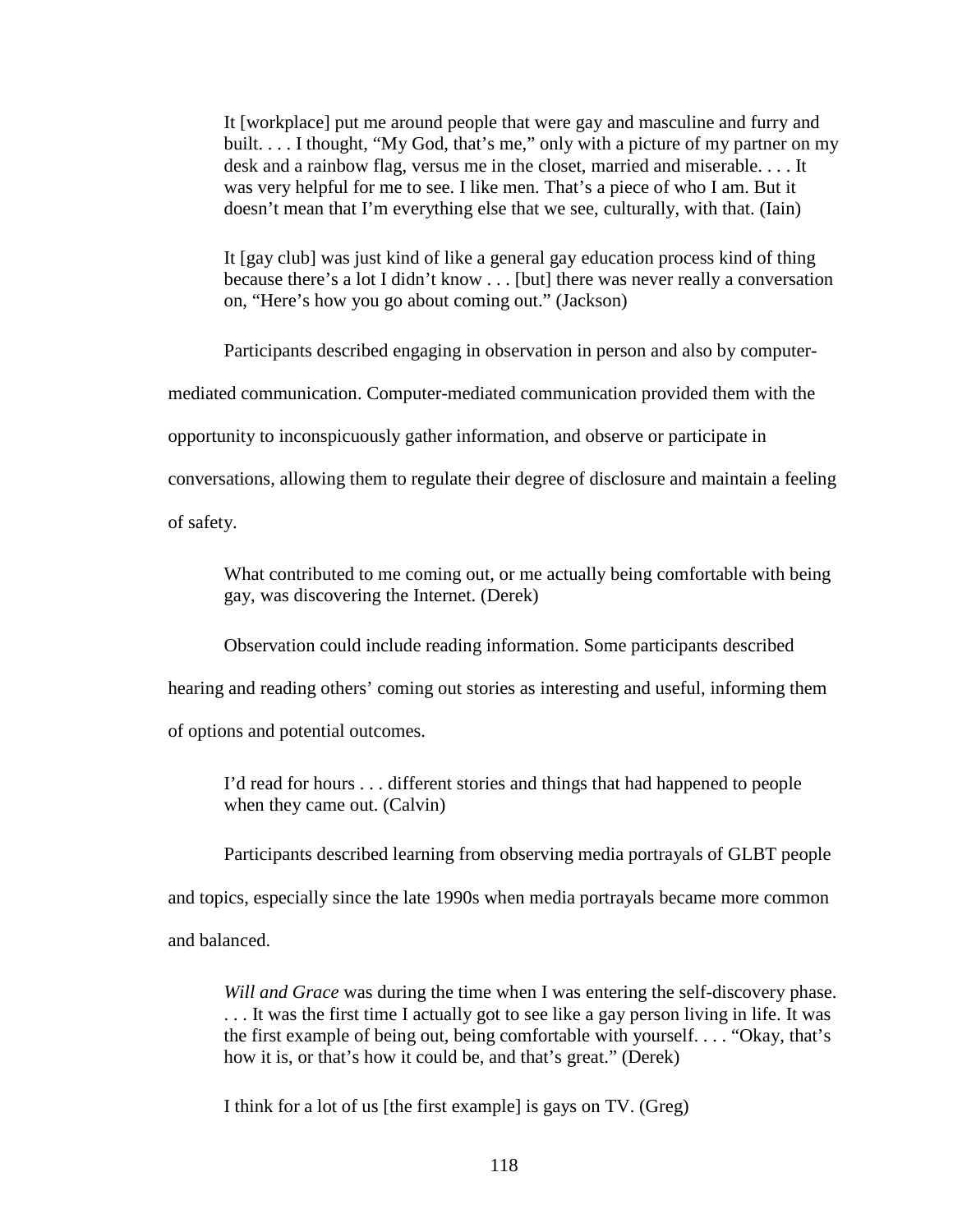## *Environment*

College was described as an important context in which these participants observed great diversity of people and gathered alternative viewpoints. Their college campus experience expanded their awareness and confidence.

The whole world just opened up to me. There were so many possibilities. (Derek)

A GLBT-welcoming church was described as a context in which observing and

interacting with a diverse group of people, gay and non-gay, provided an alternative view

of sexuality, acceptance, and spirituality.

The first time I felt a real spiritual connection was in this church . . . just because of the love. . . . I can just feel God's presence in here. And I'm thinking he wouldn't be here if there was something wrong with us. . . . I thought God made me this way and it's not a mental illness—I never really believed that. (Calvin)

*Trusting Relationships* 

A key element for these participants was the need for trusting relationships. Trust and safety were common characteristics that were necessary in order to engage in discourse, especially early in coming out. The structure of a relationship with a therapist or mentor provided a trusting space in which to explore.

He [therapist] really helped a lot. And it was especially good because he had been married also, and he had children. . . . And he was older than me. It was good to hear that when his daughter got married, he and his partner were introduced. . . . It made me feel like there was hope, because somebody else had weathered it. I wasn't alone. (Ed)

Safe, trusting relationships were described in the form of supportive friends, a

first same-sex love interest, and family members.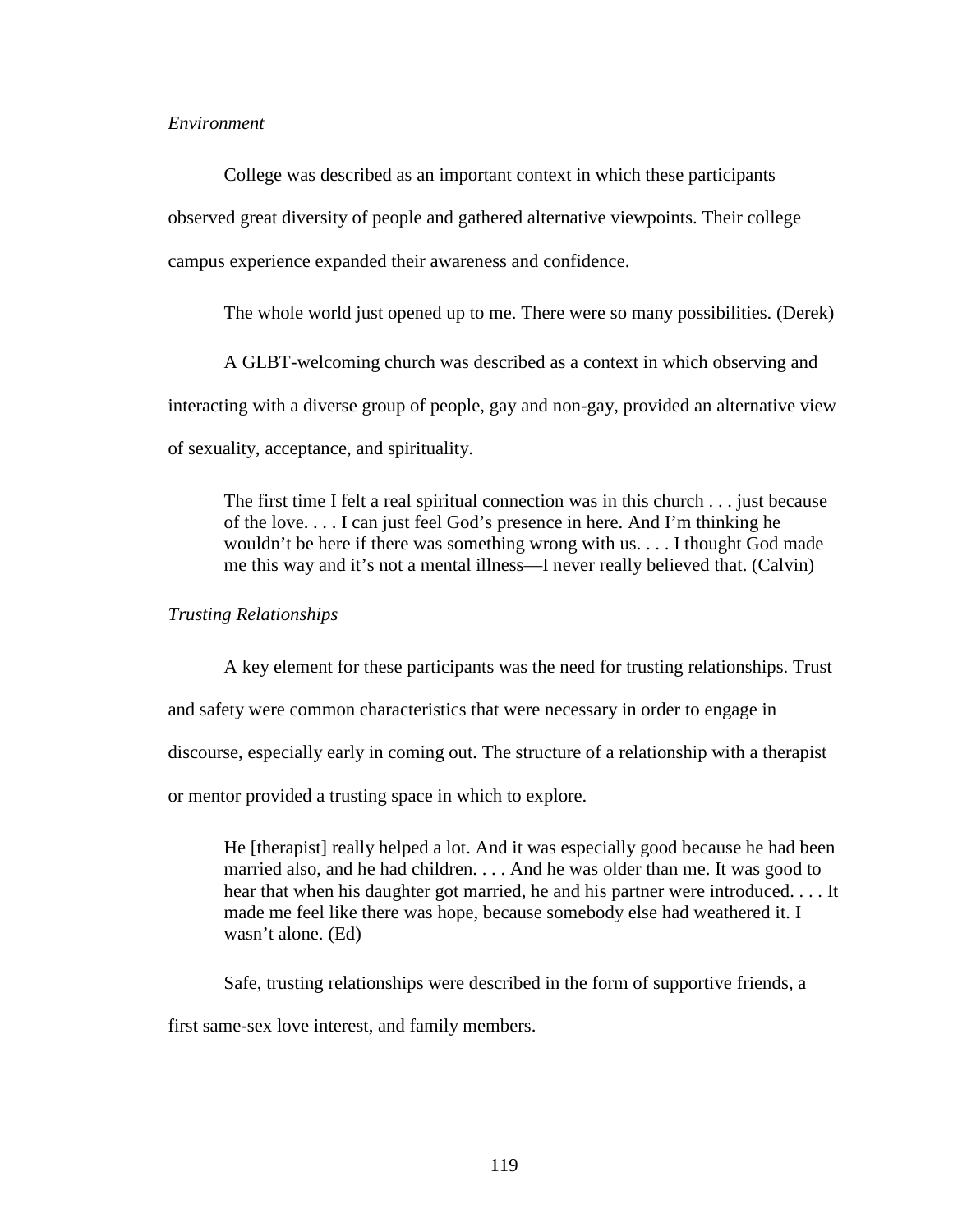It probably helped a lot that I was able to talk to him about it and we kind of shared experiences. But, he was out to everybody in his high school, and I was out pretty much to nobody. (Harrison)

I guess being on that high [first love], you kind of have confidence and you're like "I can do anything." . . . He helped me a lot to be more comfortable with who I am and just live life and be cool and chill out, stop worrying. (Derek)

She [mother] said that she'd love me no matter what. And she just wanted to make sure that I was safe and happy. (Harrison)

Identity controls that are part of computer-mediated communication made it

useful for safely gathering information through discourse online. Computer-mediated

communication provided a global reach, making it more likely to connect with others

regardless of borders or time zones. It also provided the degree of anonymity each needed

in order to engage in discourse.

That [Web site] was a big piece of coming to terms with who I was, and the fact that there's more to being gay than just the fact that you prefer men. . . . At that time I was still very much married and trying to make sense of things. I'm not ready to leave the relationship. . . . It helped me realize, "Okay, now I'm not the only one." I'm not the only one that's gone through this or is dealing with this. To actually make some online friends that you could chat with about the deeper stuff, not just gay sex. (Iain)

I didn't have any role model or anything, except for what was on TV. . . . My gay influences were very limited. So talking with other people [online] . . . expanded my mind and made me see that, "oh, possibilities." (Derek)

*Scripts* 

Positive scripts served as a resource, providing more accurate and complete

information that facilitated the coming out process, ultimately leading to participants'

receiving the benefits of discourse in some form. Until attending to positive scripts that

conflicted with the pervasive heterosexist and heteronormative scripts they had

encountered when they were young, and becoming aware of viable alternative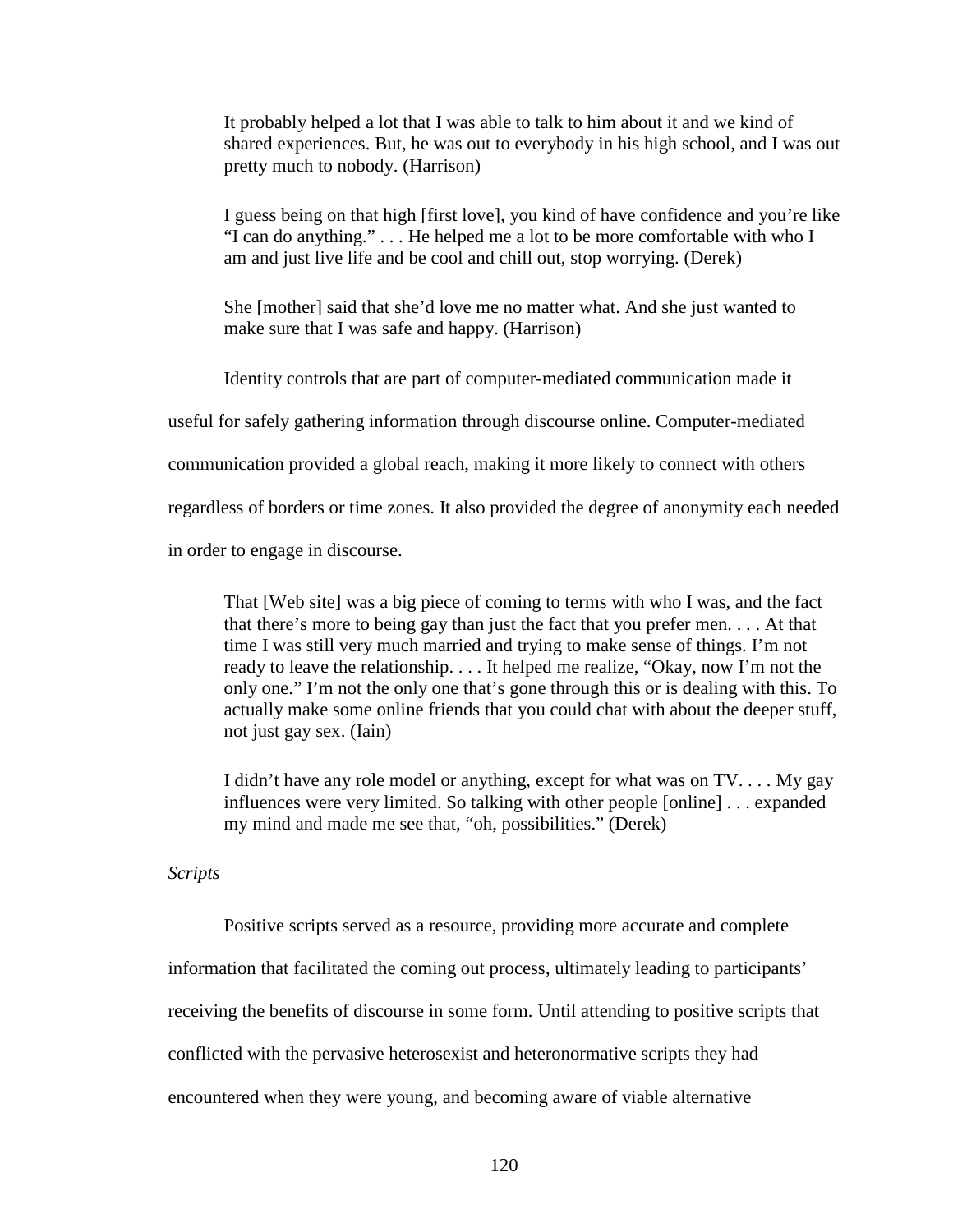perspectives, the perceived safety of the closet remained more attractive than coming out. Three participants married women. Two of them, Iain and Jackson, married in their 20s knowing they were attracted to men, out of felt obligation to church and family. Ed was in his 20s when he married his wife in the early 1970s, knowing he was attracted to men, but he did not believe he was gay at that time because he fell in love and married, just as he expected and was expected to do. All three were compelled to marry by heteronormative expectations from family, church, society, and themselves. They described coming out and ending marriages when the dissonance became unbearable between feelings of obligation to wives and cultural expectations of males on the one hand and a feeling of inauthenticity on the other hand, knowing who they were and that it was possible to have a fulfilling life as an open gay man.

It was very moving in the manner of, okay, they [out coworkers] can live their life and be who they are and it's just an aspect of them. It gave me hope, actually. . . . At the same time, it was a little uncomfortable to sit there and, all of a sudden, have this face-to-face. . . . There's a sense of, what would my life be like had I made different choices? (Iain)

I think the whole time I was married, it was kind of a very long, slow process. . . . When we did get divorced, it was kind of like, "Okay, you're gonna do this and you're gonna do this now." And I did not purposely think a lot about what the consequences would be, because if I did—I think it's very easy to talk yourself out of it. So at that point, I just jumped. . . . I was convinced that whatever would happen would not be as bad as what life was. (Jackson)

Before, even though married and being a father and having friends, I was totally by myself, totally. . . . I never had one person I could pour my soul out to. Even being married all those years, I always had to hold back that one gnawing question. (Ed)

Several positive scripts emerged that provided alternative viewpoints:

- You are not alone.
- Gay relationships are possible.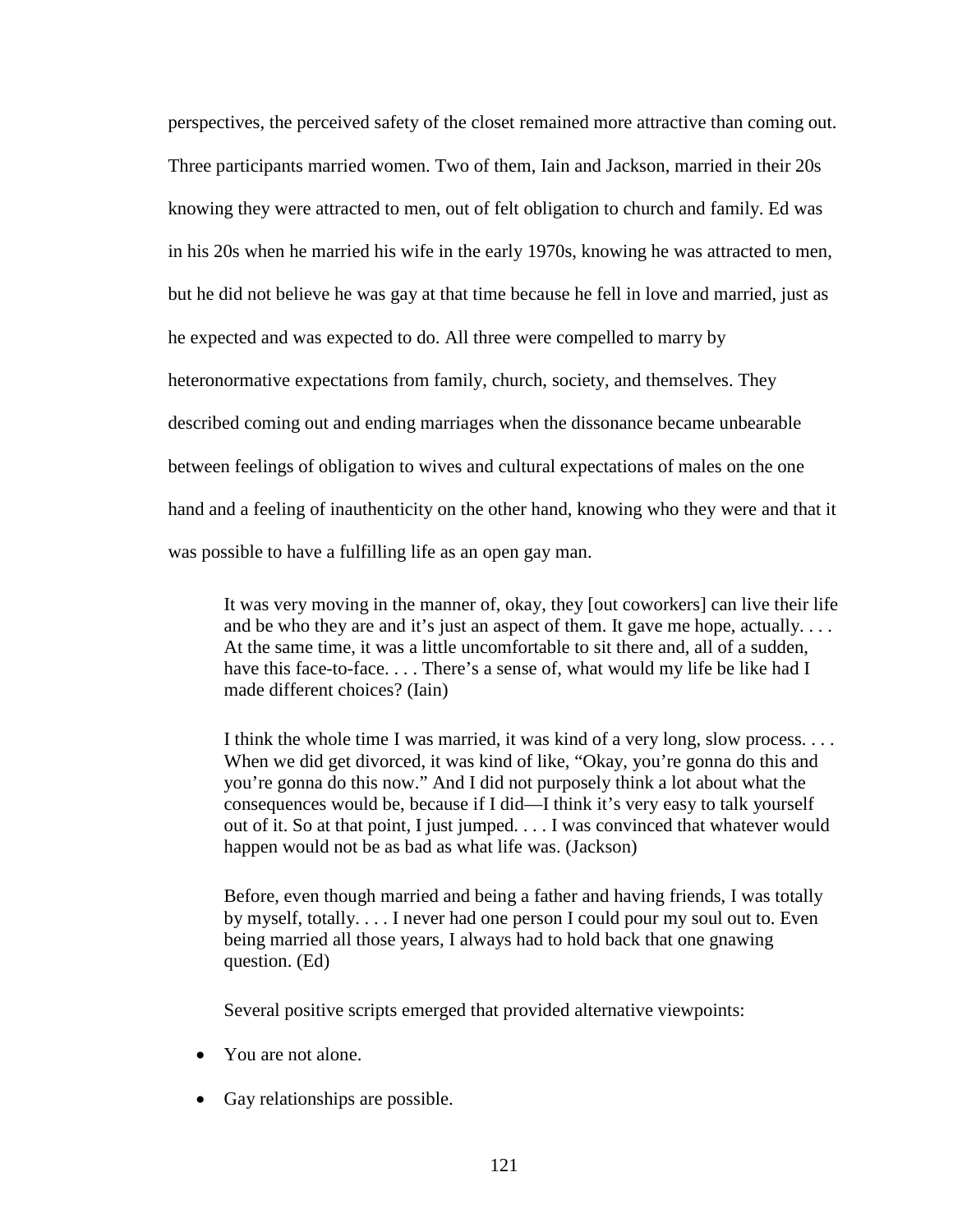- Gay is more than just sex.
- Help is available.
- Gay men can be real men/masculine.
- It is possible to be out and safe.
- You can trust some others with this secret.
- You are loveable.
- Gay is normal.

#### *2. Freedom from Coercion and Distorting Self-Deception*

Coercion, oppression, or influence due to unequal power or status, along with distorting self-deception, "the uncritical acceptance of another's values" (Mezirow, 2009, p. 14) together conspire to prevent discourse. Coercion and distorting self-deception in the context of this study kept these men in the closet and confounded discourse, particularly in the early years of their life, i.e., through adolescence for many of them and through most of their adult life for two. Disapproving or mixed messages from caregivers, institutions such as religion and schools, and culture at large compelled them to pass rather than risk stigmatization or perhaps even physical harm. For participants, distorting self-deception were the unexamined assumptions that limited their beliefs about what was possible for being gay in the world. Participants described the ways in which freedom from coercion and distorting self-deception was increasingly present for them as their coming out process unfolded. What they described highlighted the importance of confidentiality and trust for abating actual or feared coercion so they could receive the benefits of discourse.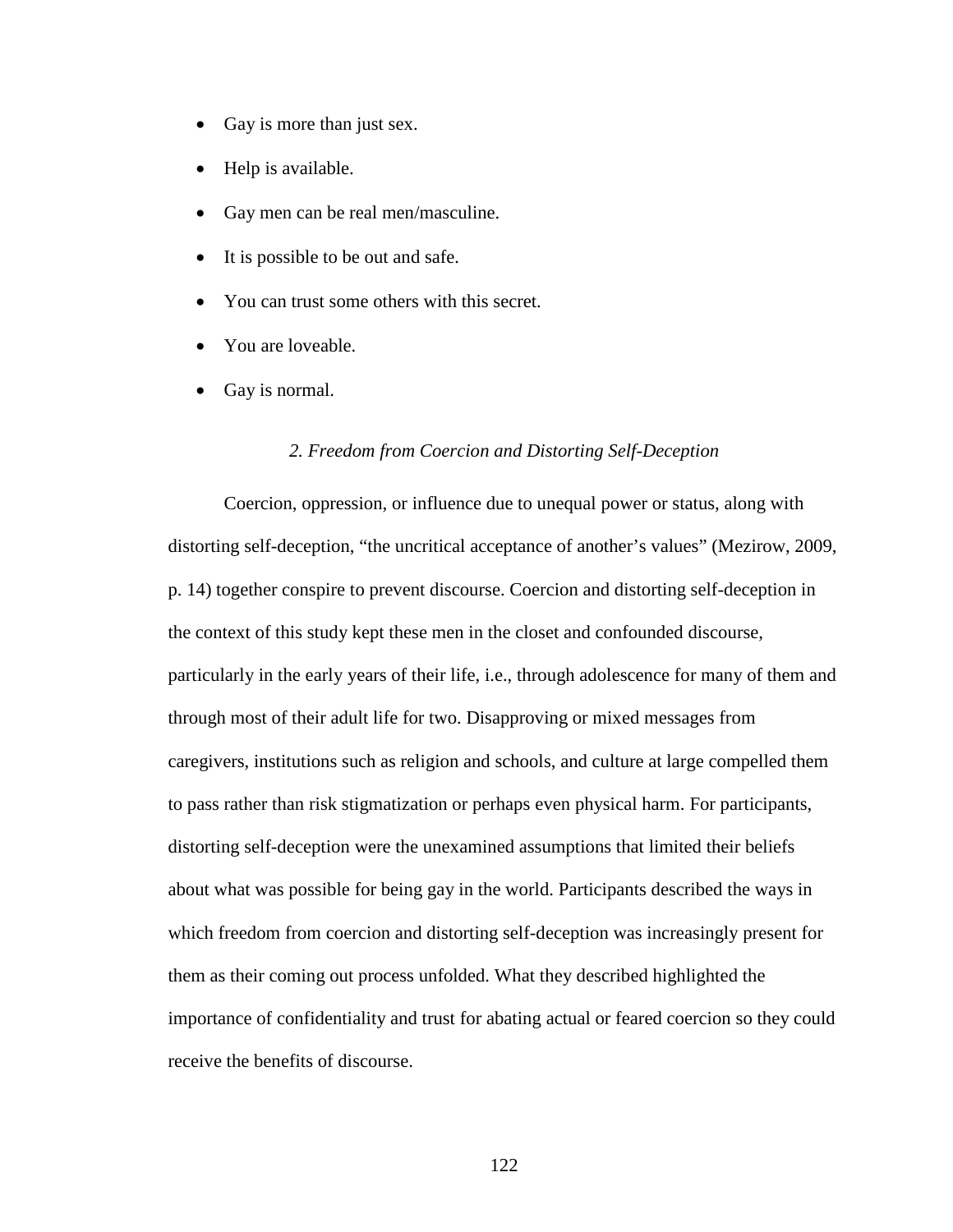### *Trusting Relationships*

Mezirow wrote that discursive assessment is done "with others, whom we believe to be informed, objective, and rational" (2009, p. 20). In the context of this study, participants described trust as also a critical attribute for a discourse partner. Trusting relationships served as both an oasis from feelings of coercion as well as for the honesty and openness to challenge and examine limiting self-distortions. Participants described a variety of ways to receive the benefits of verbal discourse while feeling safe and maintaining control of their identity. A trusted other person who was known to be supportive and safe was important. Some described the benefits of the discourse within the structure of a psychotherapist/client relationship, which is bounded by professional ethical standards of confidentiality.

I just need somebody to talk to about it, somewhere safe that I know that it's not going to go anywhere. (Calvin)

And I remember sitting there in front of this young woman [therapist] who could have been my daughter and saying, "I'm gay." And it was the first time it ever came out of my mouth. . . . And to tell another human being those three words, "I am gay," you have no idea how liberating that was. It came out of my mouth. And it felt so damn good. (Ed)

I was having a lot of panic attacks, having a lot of anxiety. [I] started to see a therapist . . . really the first person I came out to. And she had zero reaction, which is how it should be. (Frank)

A church staff counselor was also described as being trustworthy enough for

discourse.

Whatever I said wouldn't leave the room; it [church] was a safe place. (Calvin).

A support group also served as a formal structure in which all involved agreed

explicitly to confidentiality and verbal discourse could happen in confidence with others.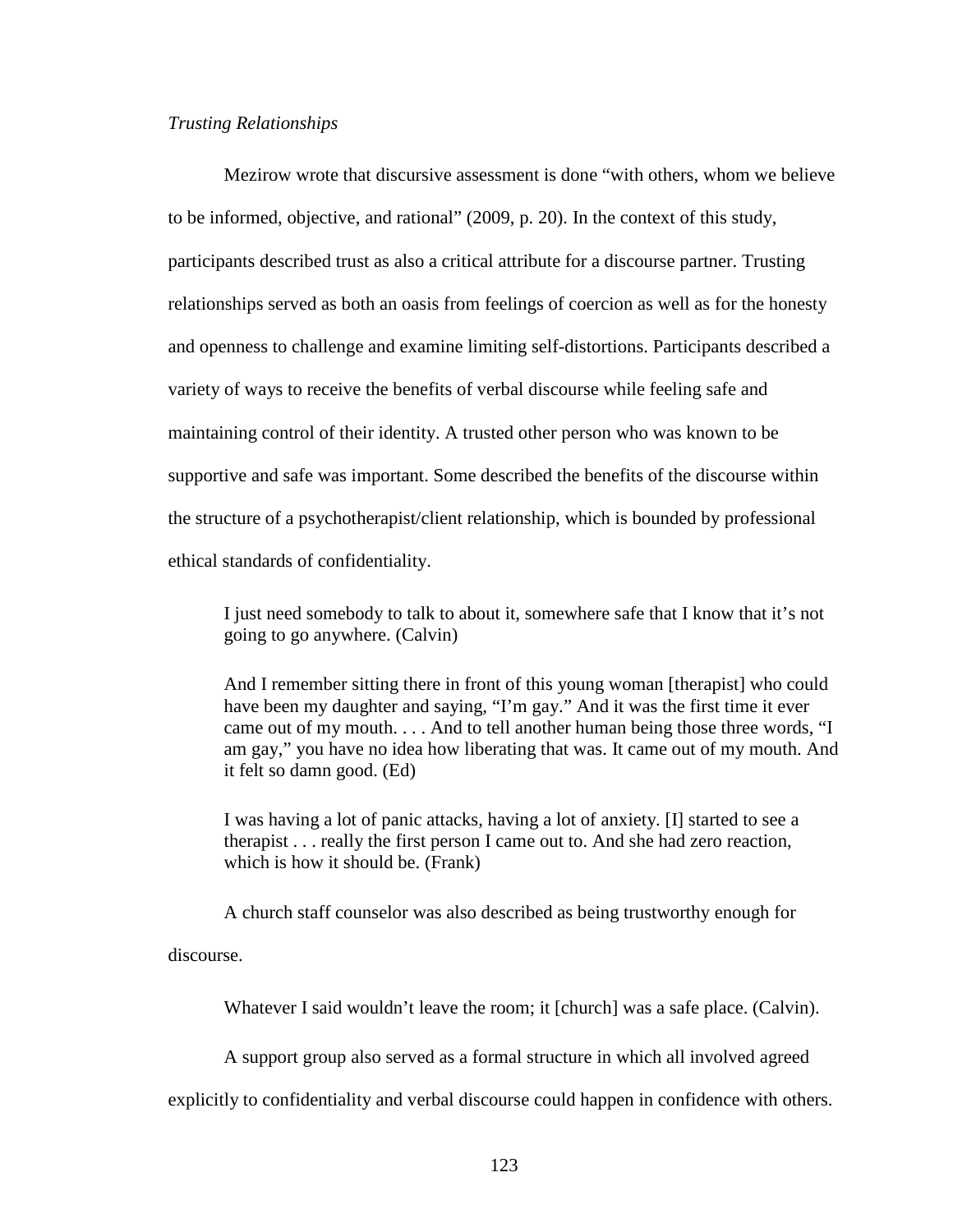Yeah, it was wonderful. When you get 10 different opinions like that, it gives you a lot of stuff to really mull over. (Calvin)

Mentors, individuals who were admired, trusted, and more experienced, were

described as helpful discourse partners.

He was really, really an inspiring person who loved life and continued to love life. He sort of saw me through the daily trials and tribulations of me dating this guy who really was not that great of a person. He was just there for me as much as I wanted him to be there for me and kind of helped give me some perspective. (Frank)

Supportive family members provided an alternative to beliefs some men had that

they would be rejected if they came out. Some came out and found family members

already knew and did not care.

Here I am trying to hide it and everybody already knows. (Derek)

I was terrified really on the one hand to tell my parents, which was bizarre. I have a lesbian sister who . . . had a partner of many years. And at that point they actually had two children together. (Alan)

# *Computer-Mediated Communications*

Men described having candid conversations with others anywhere in the world, in ways that did not feel possible face-to-face, mitigating coercion concerns. The perceived anonymity, safety, and control of identity disclosure made computer-mediated communication a favored source for receiving benefits of verbal discourse, but done in writing and often asynchronously.

Because [talking in person] that would mean . . . I'd have to admit to somebody face-to-face that I liked men. . . . The concept of admitting that to a man [in person]—no." (Iain)

I discovered chat rooms and other gay men and talking to them about this and that. Somehow I came upon this guy who was like 28, and he lived in LA. He was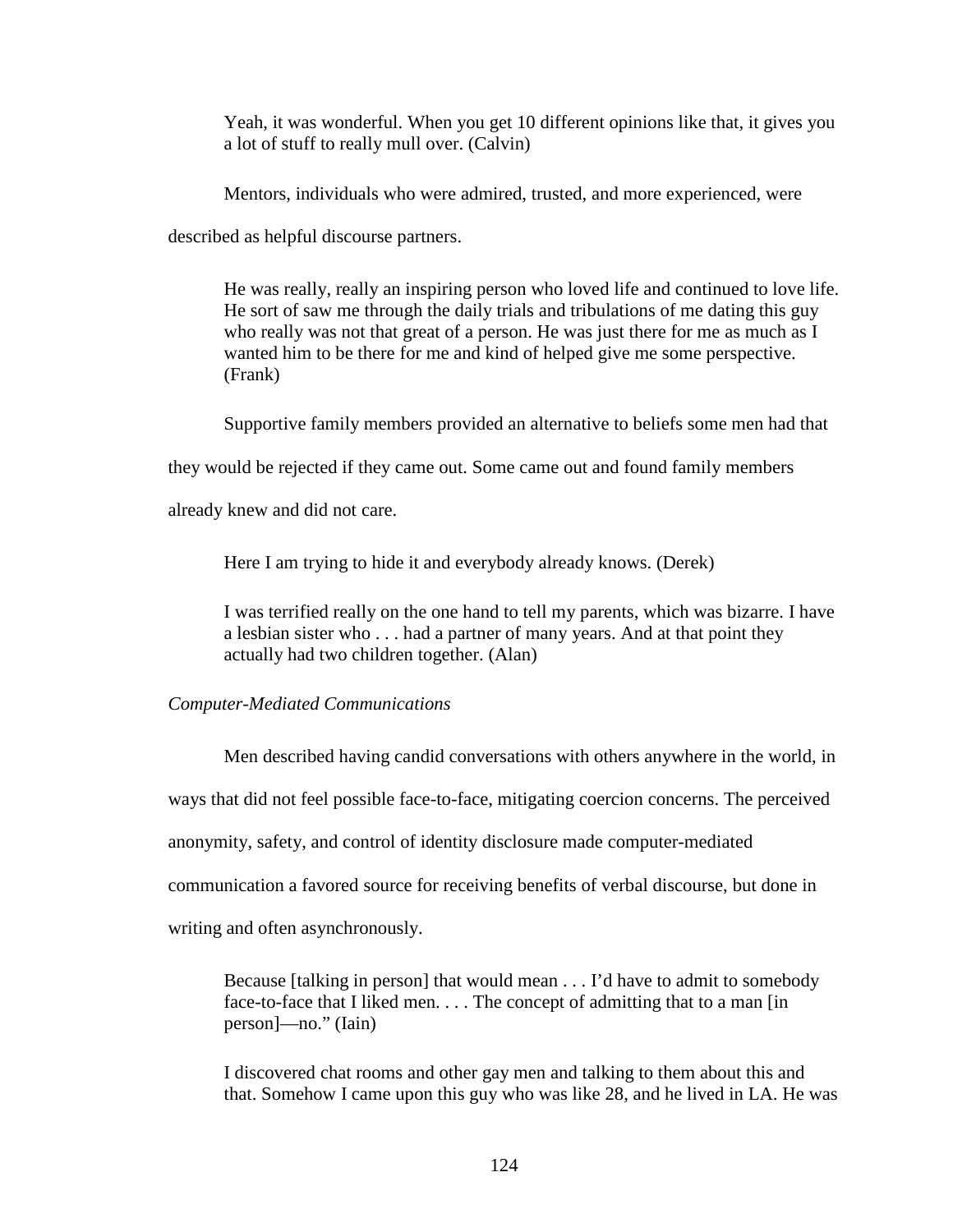kind of like a mentor to me. And he told me, "It's okay to be gay, you're not a bad person, you're not hurting anyone else." (Derek)

Yeah, I would say that . . . [Web site] practically helped facilitate me making sense of all that. . . . It was absolutely safe to have a chat with this guy who . . . could be next door or he could be across the world. It really wasn't about that. It was about the shared experiences. (Iain)

## *Observation*

Observation of gay people in person and in the media was a way in which some men described making meaning when verbal discourse did not seem available because of low trust and potential for coercion. Passively observing, intentionally or inadvertently, was a low-risk way to make meaning by watching gay men interacting in the various contexts of life. Iain described seeing gay men out at work with no visible repercussion, providing an alterative view on what is possible as an out gay man in the workplace.

Until I was around gays that I was comfortable being around . . . it never even crossed my mind that being gay was something you did with a partner. (Iain)

I probably saw more people in the media doing it [coming out] and their lives went on, and often they were maybe celebrated for it. That absolutely had to have helped me, probably more subconsciously than consciously. (Greg)

## *Self-Talk*

Some participants described engaging in self-talk, either aloud, silently, or in writing, and receiving benefits of discourse without disclosing to another, thus lowering the chance of coercion. For some participants, self-talk was an antecedent to disclosure and verbal discourse and for others it appeared to serve as a substitute.

I just realized, "Okay, so beating yourself up for how you feel, where is that bringing you?" (Iain)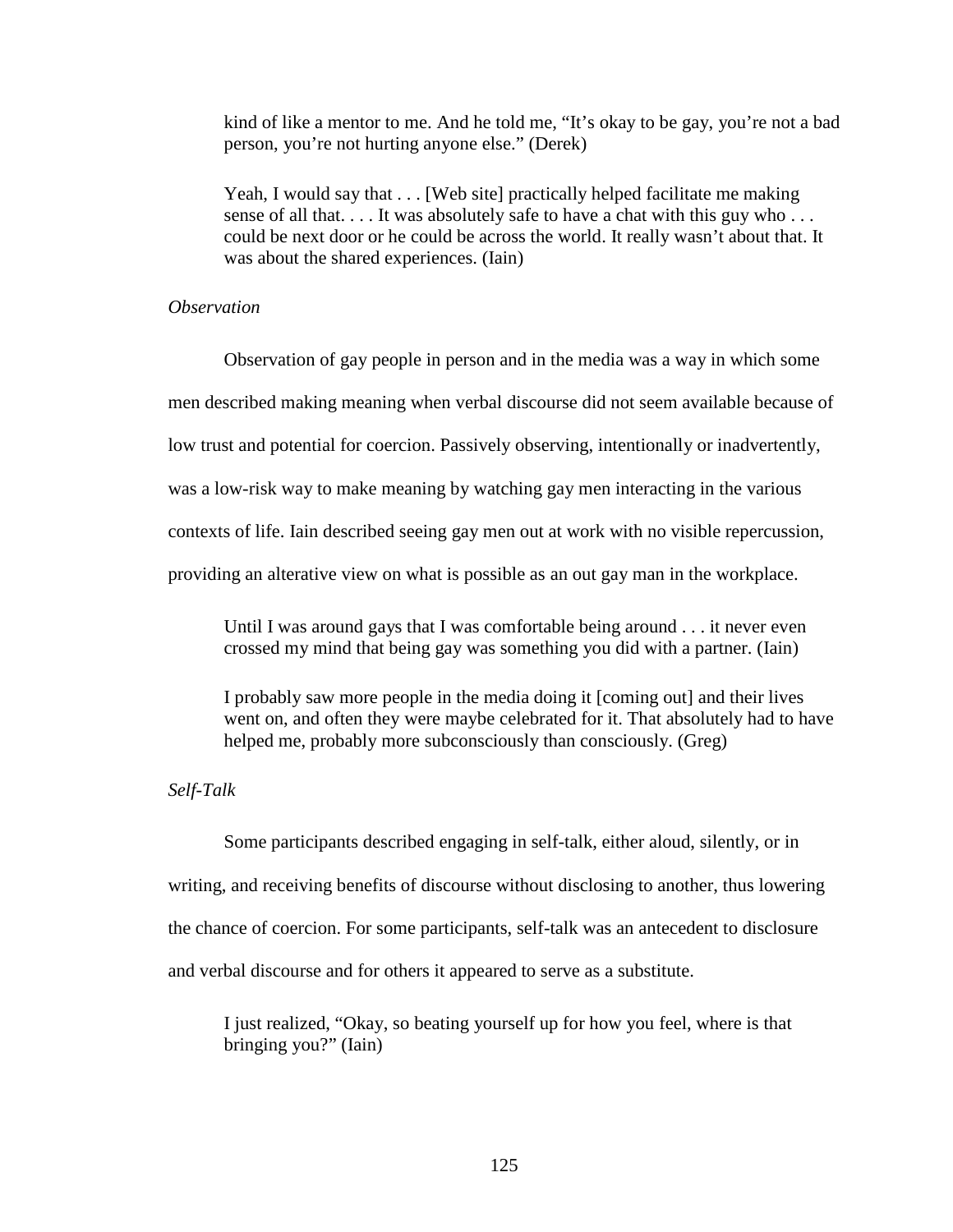There was no person I sought specific guidance from. I don't know if it was because I'm too independent. Or I think part of it was I was afraid to do that. . . . I was at the time more introverted, so my gut checks were more the internal. And I think probably like anybody, you end up with internal self-speak. You're ready to burst, and so you need to spit it out. (Greg)

Self-talk was described as a way to counter self-distortion, sometimes by self-

championing to counter negative self-beliefs. Self-talk was useful for some in coming out

to themselves.

It was a period of denial. You know, it was like "No, no, no, . . . not interested in this." And then this period of "Well, maybe I am, and I guess it's all right." Then finally coming to terms with it.  $\dots$  I didn't think I really had a [verbal] conversation. (Harrison)

I think probably things like "What's the worst that can happen?" came up. There was a lot of, "People are going to like you no matter what" type thing. Makes me sound like I'm that Daily Affirmation Guy from *Saturday Night Live*. I know I did a lot of it, because that's how I am. (Greg)

In a way, when I look back at it, I kind of had to be an activist my whole life... But I was an activist *to* myself growing up, knowing you were different, and . . . "You're okay. You're fine. People can be different." (Jackson)

I really began to start loving the person that I was instead of always feeling bad about the person I was. . . .That's where I began figuring out that it was "Yeah. Oh, wait. You know, you're not so bad." (Alan)

#### *Environment*

Some contexts were described as being more welcoming of differences, providing

alternative viewpoints and making available discourse, in an environment perceived as

free of coercion. Calvin described a GLBT-affirming church where he felt at home and at

ease and engaged in discourse with a staff member. Iain described learning from being in

a GLBT-inclusive workplace. The college environment was also described as a context in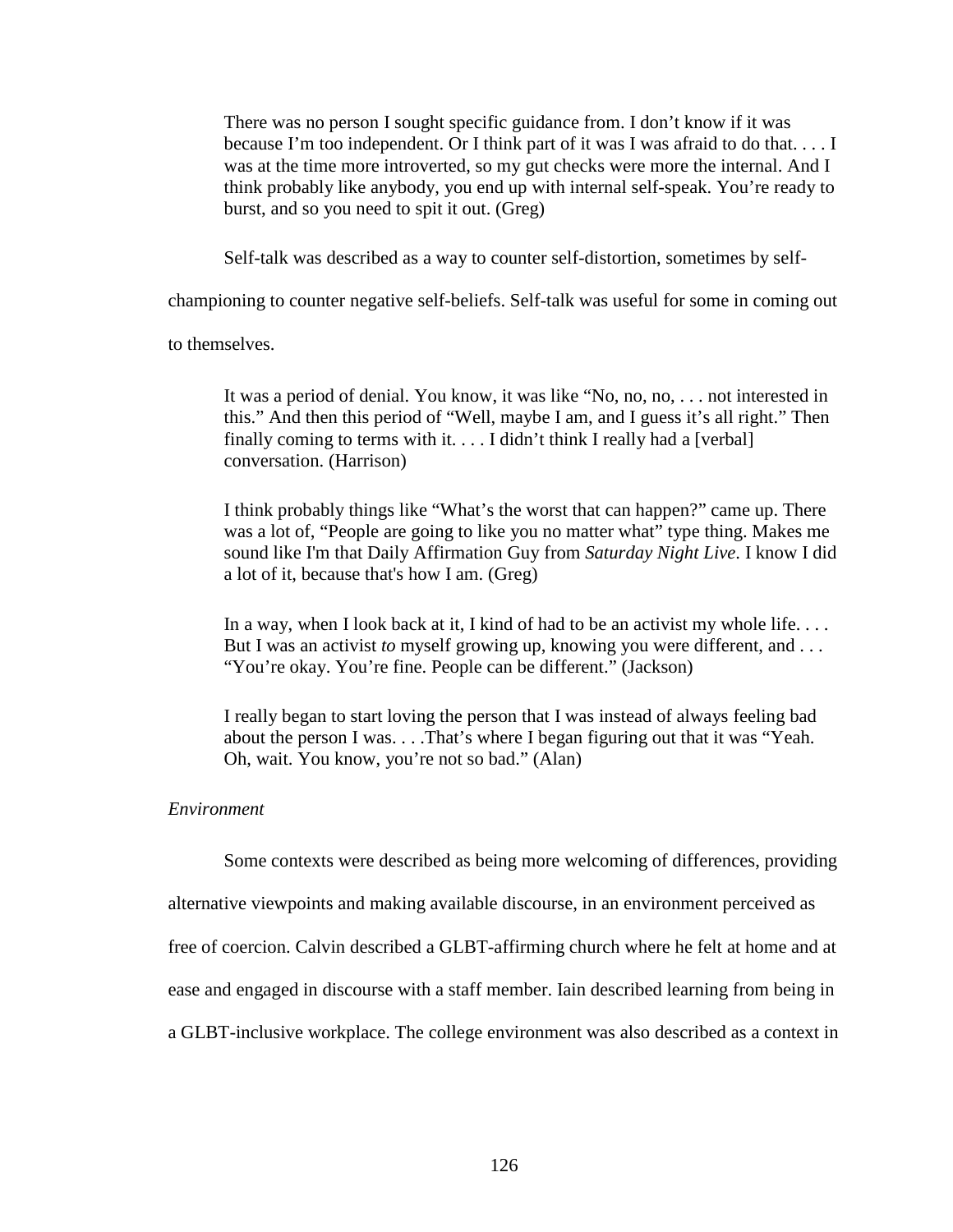which participants felt safer with less concern for coercion that enabled them to find

trusted others with whom to engage in discourse and come out.

College is, for me, what really sparked the, "You know what, this is me.". . . I think it was my environment. I felt more comfortable. And so it naturally led to more revealing discussions. (Greg)

So, I kind of was out to a group of people [college classmates]. But, again, it was a small. . . . But, you know, at least there was some connection to being gay and the gay community at that point. (Jackson)

When I went to college, I decided from the get-go that I was going to be pretty open with all my friends. (Harrison)

## *Scripts*

Positive scripts countered distorting self-beliefs and coercion concerns, making

discourse more likely and desirable. Several scripts supported this ideal condition:

- There are safe places and people with whom to talk.
- You are not the only one.
- It is possible to be out and safe.

## *3. Openness to Alternative Points of View*

*and Empathy and Concern About How Others Think and Feel* 

Evidence of the presence and availability of this third ideal condition was not as strong or obvious as the first two conditions. Participants described always feeling "different" and having curiosity about it, building cumulative awareness. Some participants did describe engaging in discourse as sharing and listening with trusted others, considering others' ideas and experiences and comparing them to their own. Empathy and concern for how others thought and felt were not explicitly described.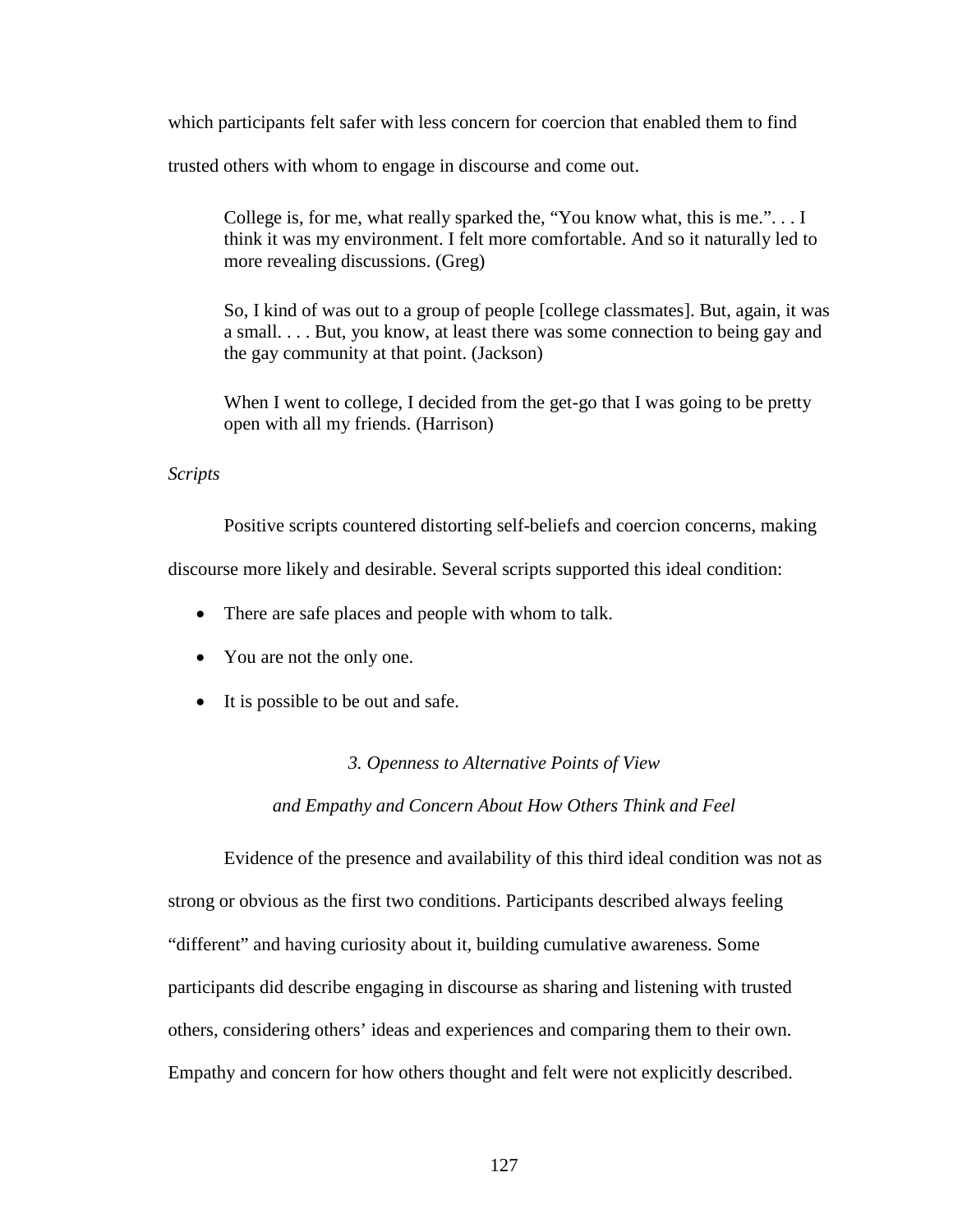## *Observation*

As with the first two ideal conditions, observation also reinforced this third condition, providing the participants visually or experientially with examples of various ways of being out gay men in various contexts. An example of observation in support of openness to alternative points of view was described by one participant who read others' coming out stories to learn how it could be done and prepare for telling his family in the best way he could.

I had looked at about every Web site you could find on coming out and coming out stories. I had read hundreds of people's coming out stories. . . . I did a lot of reading, a lot of research, a lot figuring out what the best approach is, when to do it, how to do it. (Frank)

## *Trusting Relationships*

Participants described having openness to alternative points of view and empathy

during discourse: face-to-face or online, verbal or written.

One guy [coming out workshop participant] . . . was going to tell somebody this week, and we'd all tell him what we thought about how he should do it, or whatever. And then Jim [group leader] would tell him. Yeah, it was wonderful. When you get 10 different opinions like that, it gives you a lot of stuff to really mull over. (Calvin)

I had the experience of chatting [online] with many other men who are fathers and gay. . . .That was the big surprise—that I'm not the only one. That there are other dads out there who were married for maybe 20 years, maybe 25 years. They made it work because they thought that's what they had to do. (Iain)

## *4. The Ability to Weigh Evidence and Assess Arguments Objectively*

Participants of this study described weighing evidence and assessing arguments,

though it was not clear whether or not they were able to do so "objectively," pointing to a

criticism of Mezirow's theory as being too rationalistic (Clark & Wilson, 1991; Taylor,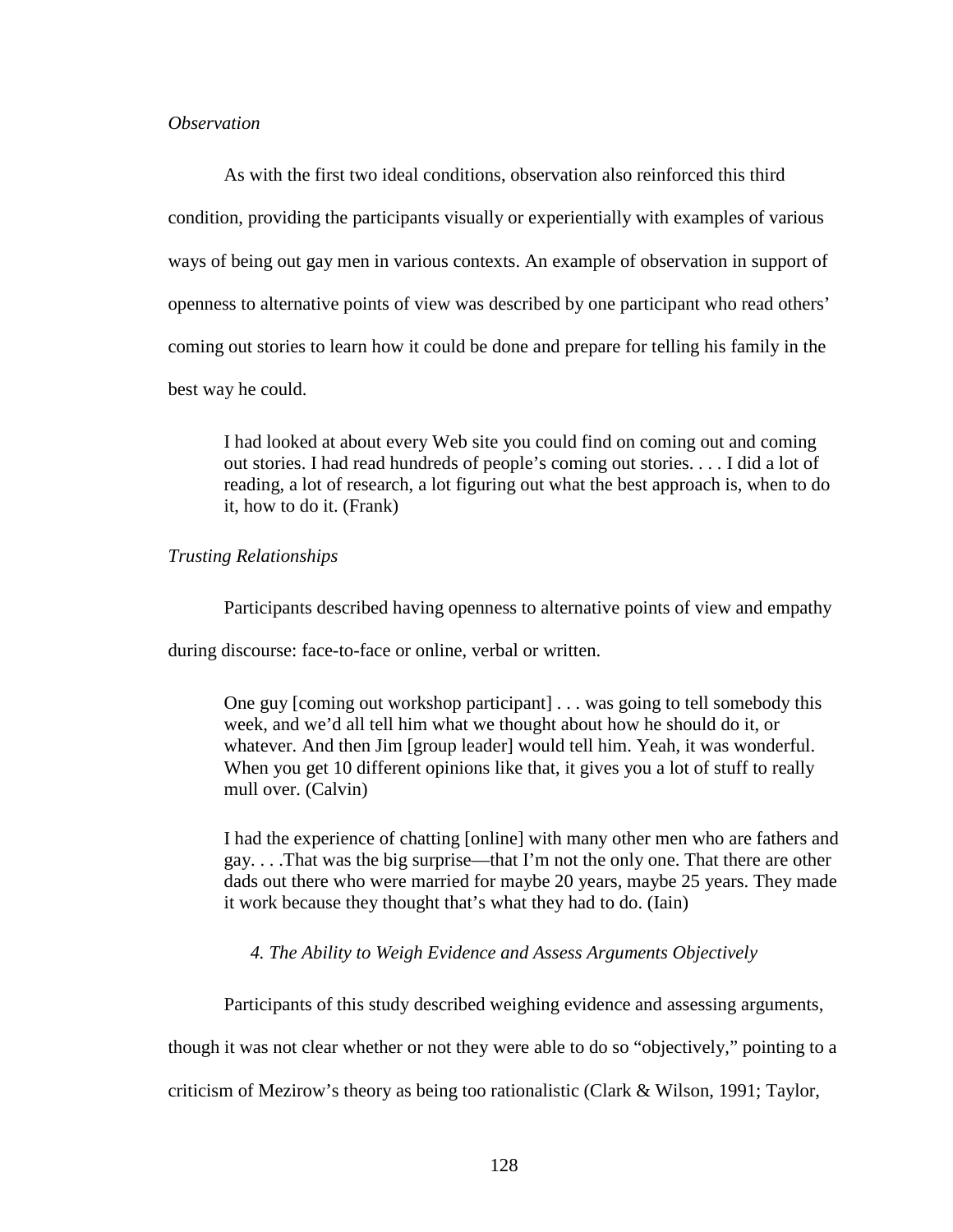2007) and not giving enough weight to affect (Taylor, 2000a; Courtenay et al., 1998). A topic so intimate, informed by years of personal investment in deeply held assumptions and pervasive negative cultural scripts, would be difficult to discuss objectively. Nonetheless, study participants did describe thoughtfully examining options and ideas, evaluating them through self-talk, observation, and discourse in a trusting relationship.

*Self-Talk* 

Self-talk was described as a way in which participants imagined alternative

perspectives and explored new ways to think about being gay. It provided competing

scripts to those that informed deeply held assumptions. Self-talk was described as

happening as a precursor to disclosing to self and others, silently, aloud, or in writing.

I remember thinking, "What would life be like if I actually had a husband?" And I would do these sort of imaginary kind of projections. . . . From the point that I kind of began admitting to myself, "You know what, you are gay," once that happened  $\dots$  the light was on in a way.  $\dots$  I just resigned to what is. (Alan)

But once I did start to come out and went away to college, I had access to all the resources and the gay groups online. I said to myself, "This is a lot more normal and accessible than I think it is," given that, it felt mainstream. (Harrison)

I'm a writer. I'm not good always expressing myself verbally. And I remember . . . thinking that if I put it on paper maybe I'll see things differently. . . . [I wrote down] every pro and con I could think of. . . . I had come to the conclusion I had four choices. I could be celibate, and I was tired of that; I could sneak around, as many married men do. . . . I couldn't do that. I could come out. Or, I could kill myself. And that was it. . . . I remember once waiting for the subway here, and thinking all I've got to do is step off and that will be it. Golly, it was hard. But, I decided to take the hard route and be honest. (Ed)

# *Observation*

Observation was described as a way in which this fourth ideal condition was

available for some participants, noticing in person and online how others lived openly in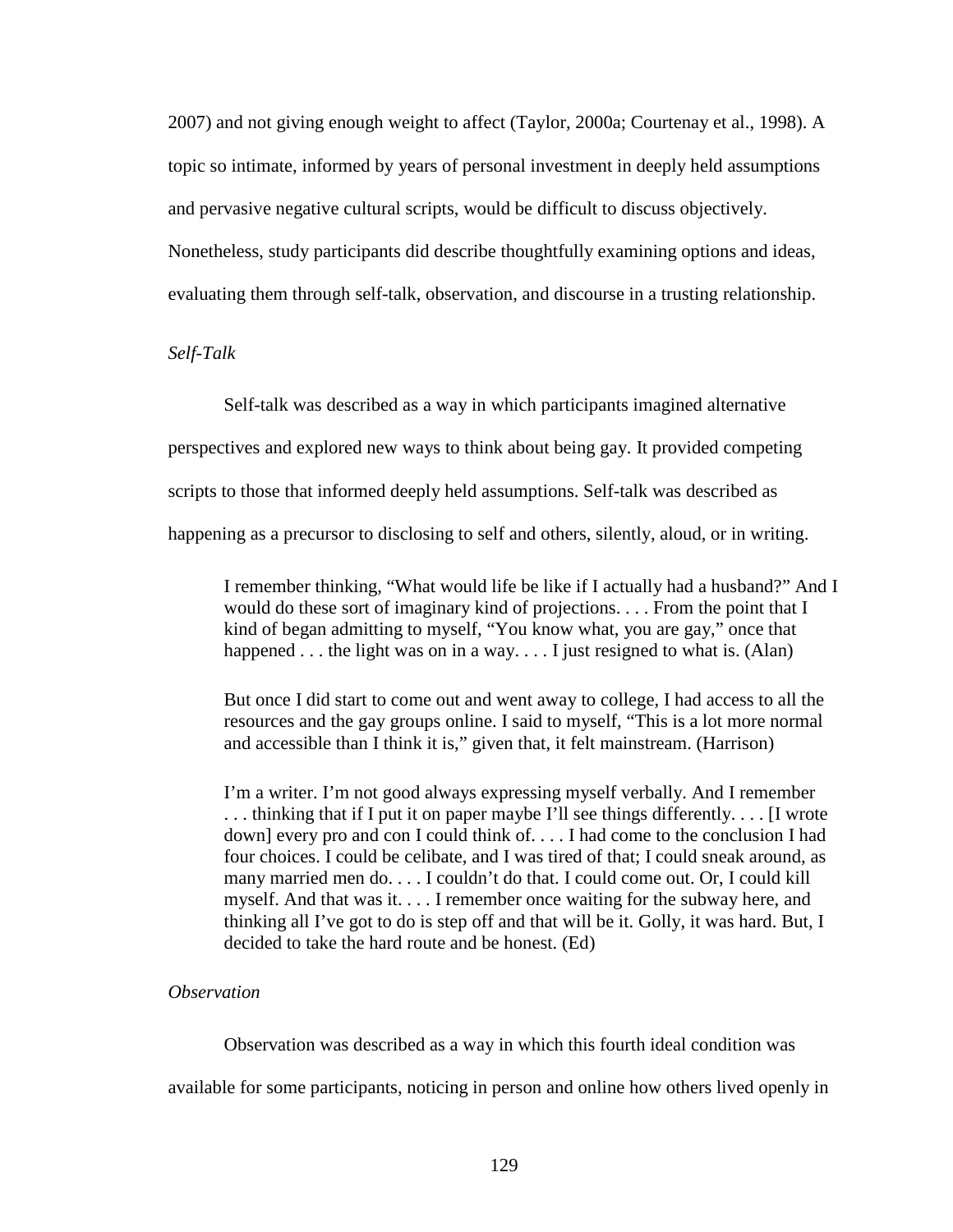the world and comparing and contrasting that with their own situation and beliefs. They

had alternatives from which to arrive at a more informed perspective.

I think a huge part of my experience was being surrounded by a lot of other gay men. . . . We'd go out in public and they don't change who they are, they act the same. (Greg)

I just took little snippets of what I saw in the media, the movies, what I heard from people. . . . I thought to myself: "Well, how would I do it?" (Greg)

I think they [club members] helped me the most. And, you know, when you see men that I thought were very well adjusted about who they are, not afraid to be who they are, you know, just kind of go about it with a degree of confidence, I think that helped. (Jackson)

## *Trusting Relationships*

Participants offered few explicit descriptions regarding the experience of trusting

relationships as being useful for weighing evidence and assessing judgments.

Yeah, it was wonderful. When you get 10 different opinions like that, it gives you a lot of stuff to really mull over. (Calvin)

*5. Awareness of the Context of Ideas and* 

*Taken-for-Granted Assumptions, Including One's Own* 

Participants recalled that the context or source of their assumptions and beliefs

was informed by heterosexist scripts learned from parents, schools, religion, and society.

They described taken-for-granted assumptions based on heteronormative expectations.

Recollections, some of them poignant, demonstrated that they recognized the origins of

beliefs that shaped their lives.

Any time homosexuality was referenced in television shows, it was referenced as either as a joke or as a negative, or something silly, or an affectation, or it was very fringe. It was not part of the plot or the dialogue . . . [sending a message of]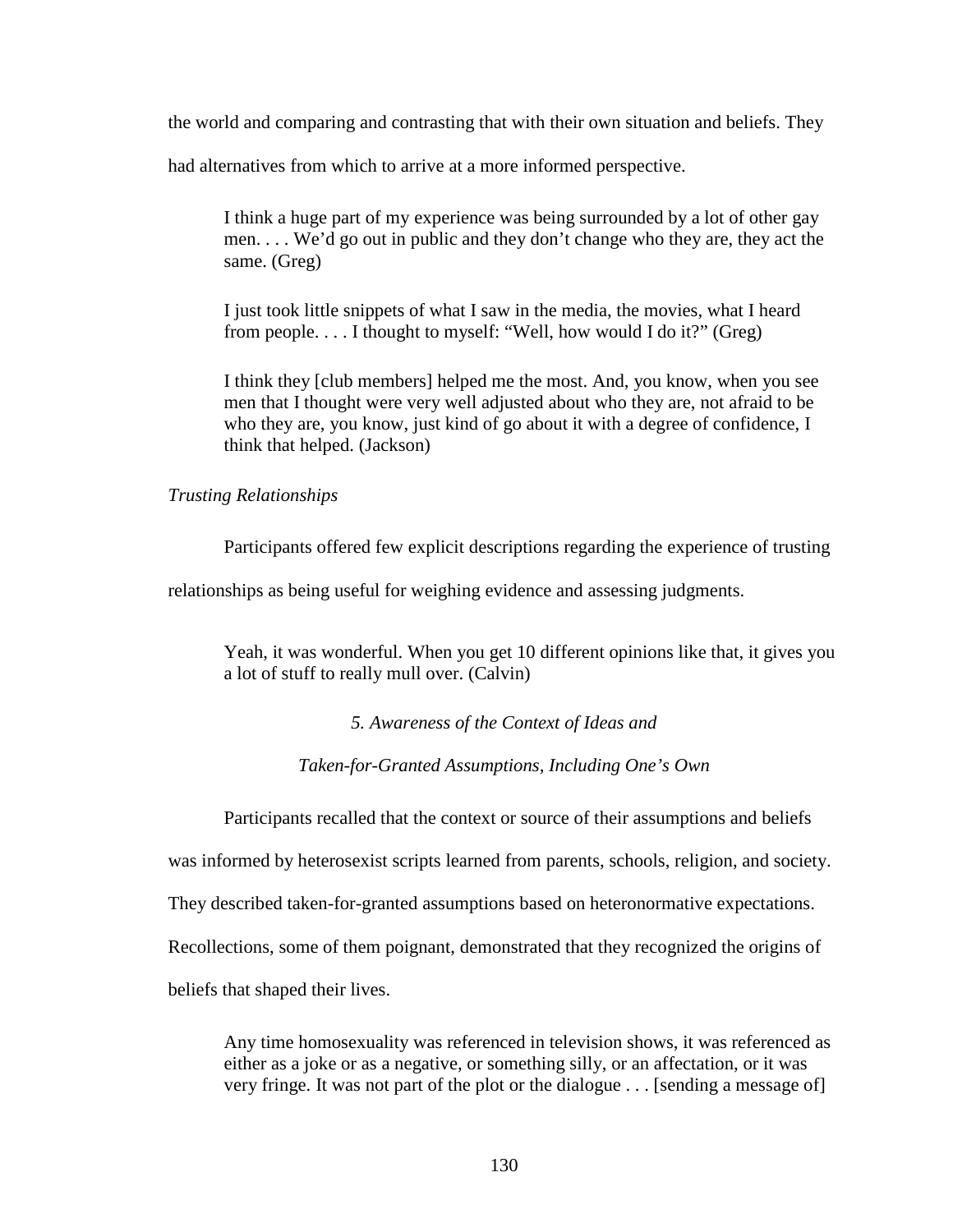"Well, if you're going to be gay, this is how you would be." There are only certain ways that you can be. (Frank)

As long as I can remember, I knew the path for life was that I was going to graduate from high school, that I was going to college, that I was going to get married, and that I was going to have a family. . . . You know, that's cultural. That was my family. That was everything. (Alan)

I was expected to marry. I did. . . . For a whole number of reasons, this marriage just didn't work. When we decided, okay, enough is enough, I took that as an opportunity to . . . not want to proliferate the lie and deny really what I was. I just decided that this is it, and I'm going to be authentic.  $\ldots$  I figured I have lived my life long enough, kind of pretending who I was. (Jackson)

I had gone through the Mormon thing. I'd done the mission. I'd been the good golden son. I'd been everything everybody else expected up to that point. I'd gotten married and had a child. I turned 30 and I knew I couldn't continue to do this, living this life that wasn't really mine. (Iain)

I was raised Catholic and I knew what it was to be gay. . . .You "love the sinner; you hate the sin." (Frank)

That's when I first actually met gay men. And one in particular was hitting on me. And even I knew that. I just said no, I wasn't interested. But at the same time, that's when I would go to an adult bookstore and start picking up magazines. And that was the first time I got really aroused by it. But I never had an encounter until my mid-50s, never. It never crossed my mind that I was gay, because I fell in love and got married. And it was falling in love. . . . It's amazing how you can compartmentalize. And clearly I did. (Ed)

Finally, I actually started acting on it. I found a [male] lover and led this double life and wasn't very honest with her. I was looking for a way out and there was so much guilt and shame built around the fact that, in that religion, a murder is the only sin more intense than being homosexual. (Iain)

Some men described having the taken-for-granted assumption that if family or

friends knew they were gay, they would be unlovable, despite messages and actions to

the contrary.

My dad always said, "I don't care if you murder someone, you're still my son and I love you." But I just didn't feel that about the gay issue until it was too late to really—until I was older. (Calvin)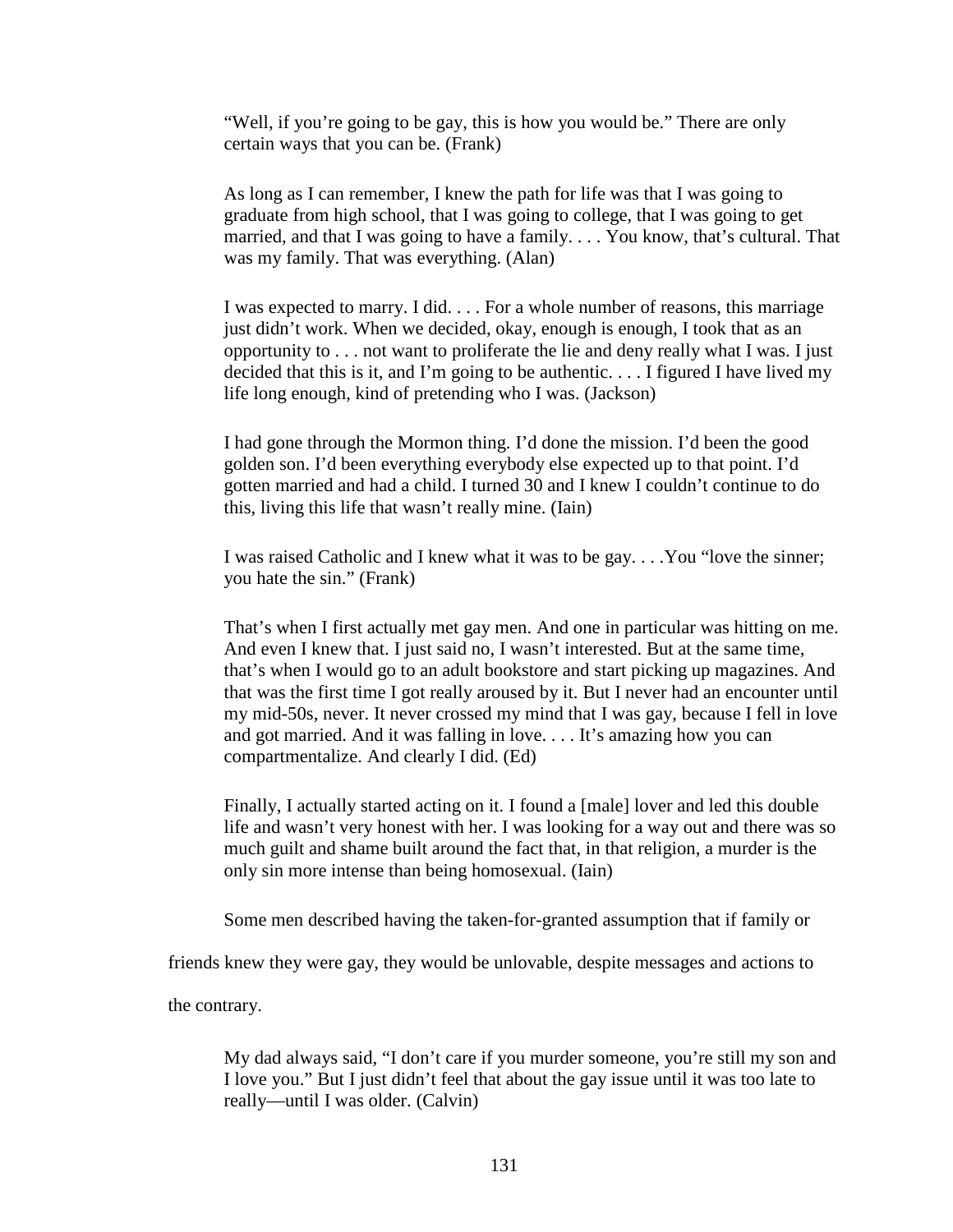Interestingly enough, my mom got involved in gay rights in the Catholic church, like a few years before I came out. My family was always very supportive, friends always very supportive of gays and lesbians. It just took me a while to be supportive of myself. (Frank)

Derek said that gay African American men often feel like "double minorities," not fitting in anywhere, adding complexity to his understanding of the context of ideas and taken-for-granted assumptions.

And whenever somebody has a problem with us, it's like, okay, which is it, the "black thing" or the "gay thing," or is it both? . . . There's a lot of prejudice in the black community basically against homosexuals. . . . There are a lot of black people who are gay that are afraid to come out because they're afraid to be judged and having everybody abandon them. (Derek)

#### *6. Equal Opportunity to Participate in the Various Roles of Discourse*

Mezirow (2000) described discourse as being most effective when everyone has an equal opportunity to contribute, actively listening and taking turns to talk and consider each other's perspectives. For participants in this study who described engaging in discourse, the presence of this sixth ideal condition was not explicitly portrayed. While there is little direct evidence from their descriptions to support the availability of this ideal condition, however, they also did not indicate any concerns about limitations in discourse roles.

This ideal condition was not present or applicable for those participants who reported relying primarily on observation for making meaning and who did not describe engaging in verbal discourse. This ideal condition, unlike the previous five conditions, seems to require that one or more other people be involved in discourse.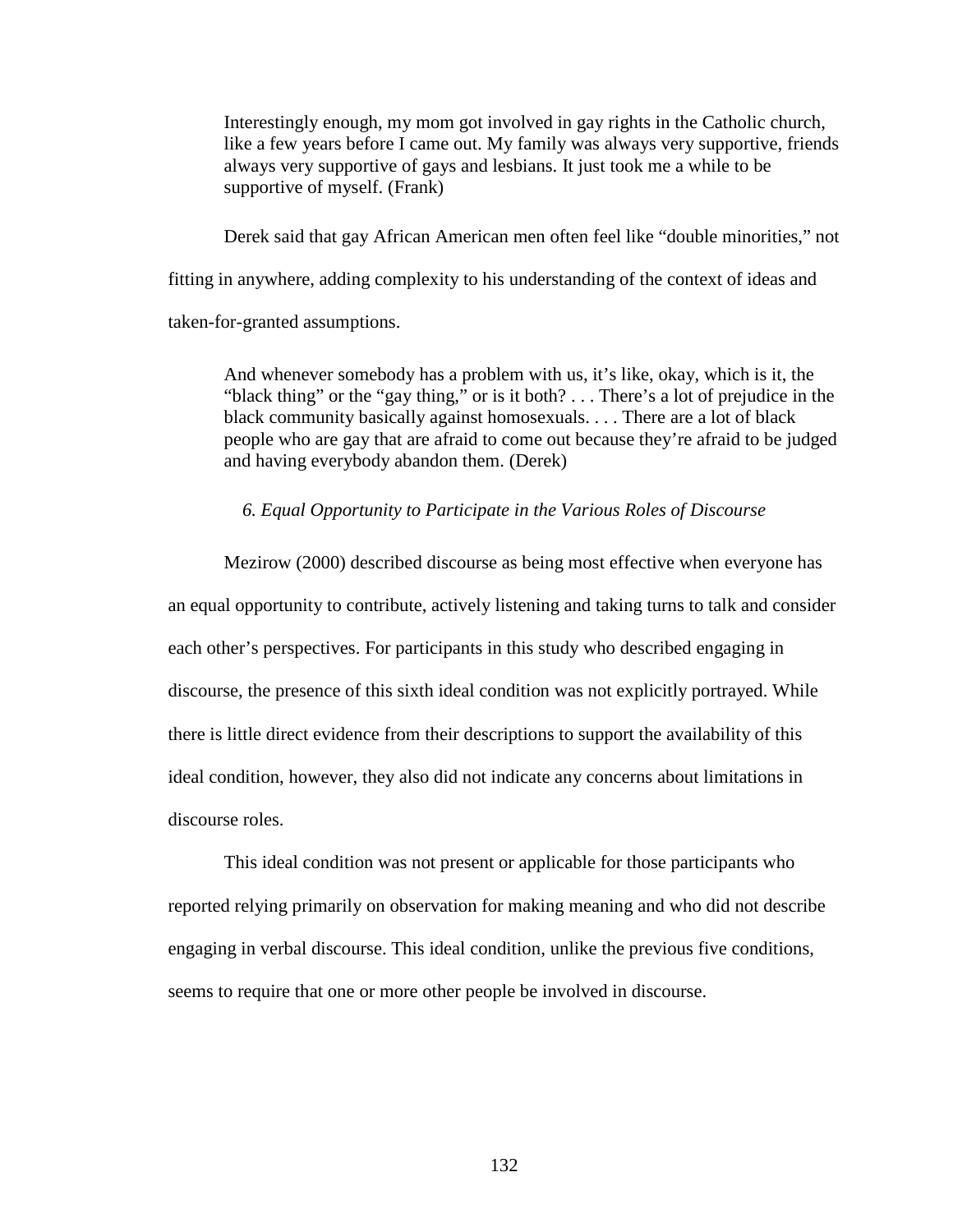*7. A Willingness to Seek Understanding, Agreement,and a Tentative Best Judgment as a Test of Validity Until New Perspectives, Evidence, or Arguments are Encountered and* 

*Validated Through Discourse as Yielding a Better Judgment* 

For this final ideal condition, Mezirow (2009) explained that the best judgment reached by consensus through discourse is considered the best *so far*, and should be considered subject to revision

As situations change, social norms change, and the validity of what is asserted is subject to change as well. The informed consensus we seek is provisional; it is the best we have at the moment. It may be changes with the addition of new evidence or new arguments based on a more inclusive paradigm or meaning perspective. (p. 11)

Those who described engaging in verbal discourse, based on the operational definition of transformative learning, were open to revising perspectives as ideas or arguments were encountered. Similar to the sixth ideal condition, *"Equal opportunity to participate in the various roles of discourse,"* the seventh assumes that discourse with another person occurred. However, some participants did not describe engaging in verbal discourse, instead relying on observation and engaging in self-talk as ways to make meaning and arrive at a best judgment.

The prospective nature of this seventh ideal condition for discourse aligns with participant descriptions that the process of coming out continues indefinitely, even after they consider themselves to be fully out. They continued to make decisions about disclosure in each new circumstance or encounter. Their transformed perspective, of being out gay men, was always subject to revision as they continued to make decisions to disclose, and in what measure, in each encounter. Their acceptance of the ongoing nature of coming out may suggest a willingness to remain open to new perspectives or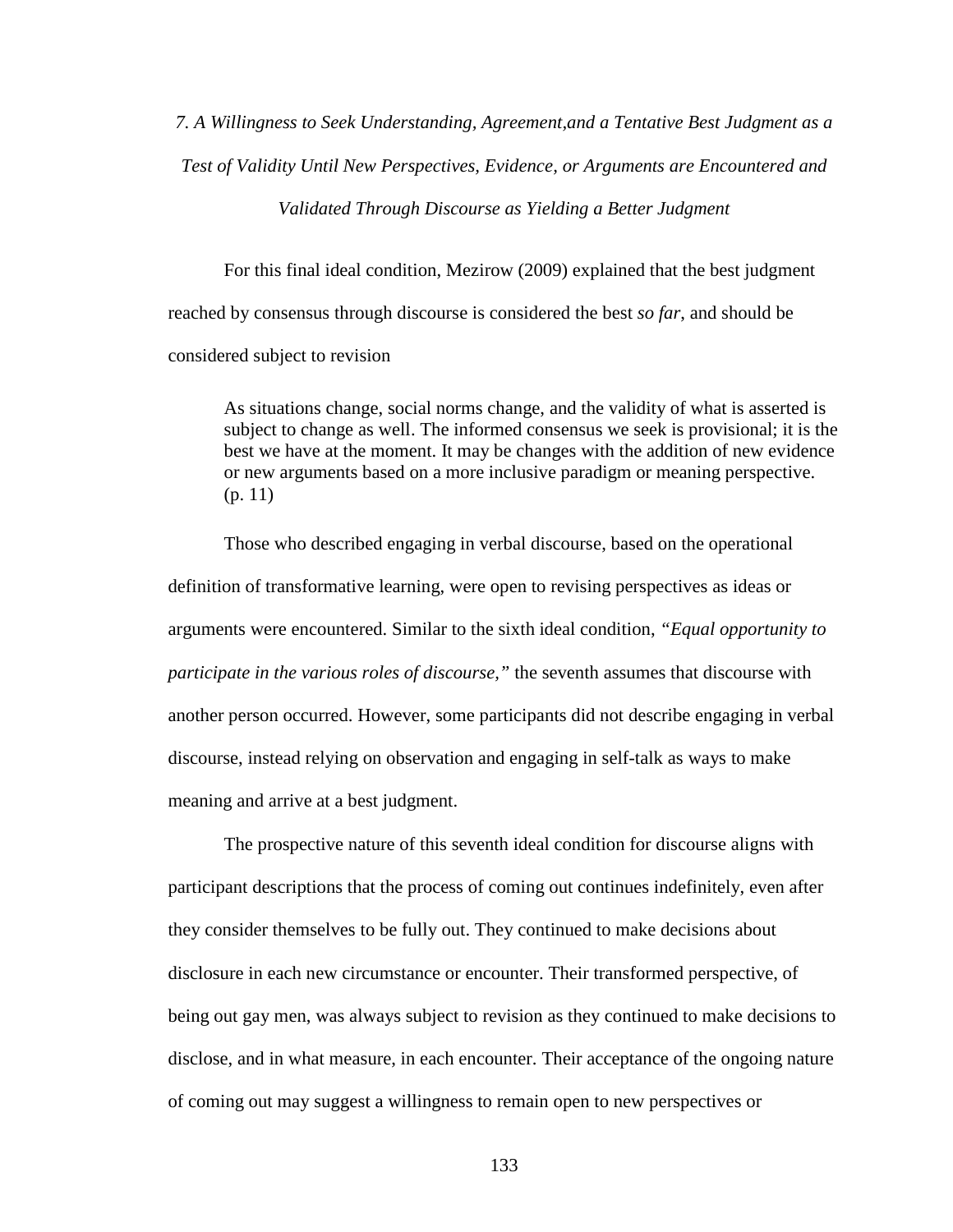arguments. Whether or not they may engage in discourse to arrive at a newer, better

judgment, is not clear.

It lasted a lot longer and it was a far more in-depth process. It started when I was born, and I don't know that I think it's a process that we ever really end. (Alan)

I still struggle with the fact that culturally I was raised in a heterosexual society. . . . I still struggle with assumptions of heterosexuality and heterosexism. (Frank)

If people ask . . . "What did you do over the weekend?" it's like, "Oh, my partner and I." I was talking to one of our executives and they said, "Well, . . . what does your spouse think about you traveling?" It's like, "Well, I'm not married, but I have a wonderful partner. . . ." So that doesn't bother me. (Jackson)

## **Summary**

Chapter 5 presented the composite textural-structural descriptions of the

experience of coming out, framed by ideal conditions for discourse. In the final chapter,

conclusions derived from the analysis are presented and discussed with relation to

existing literature to examine alignments, disagreements, and gaps. Chapter 6 also

includes contributions of the study and recommendations for future study.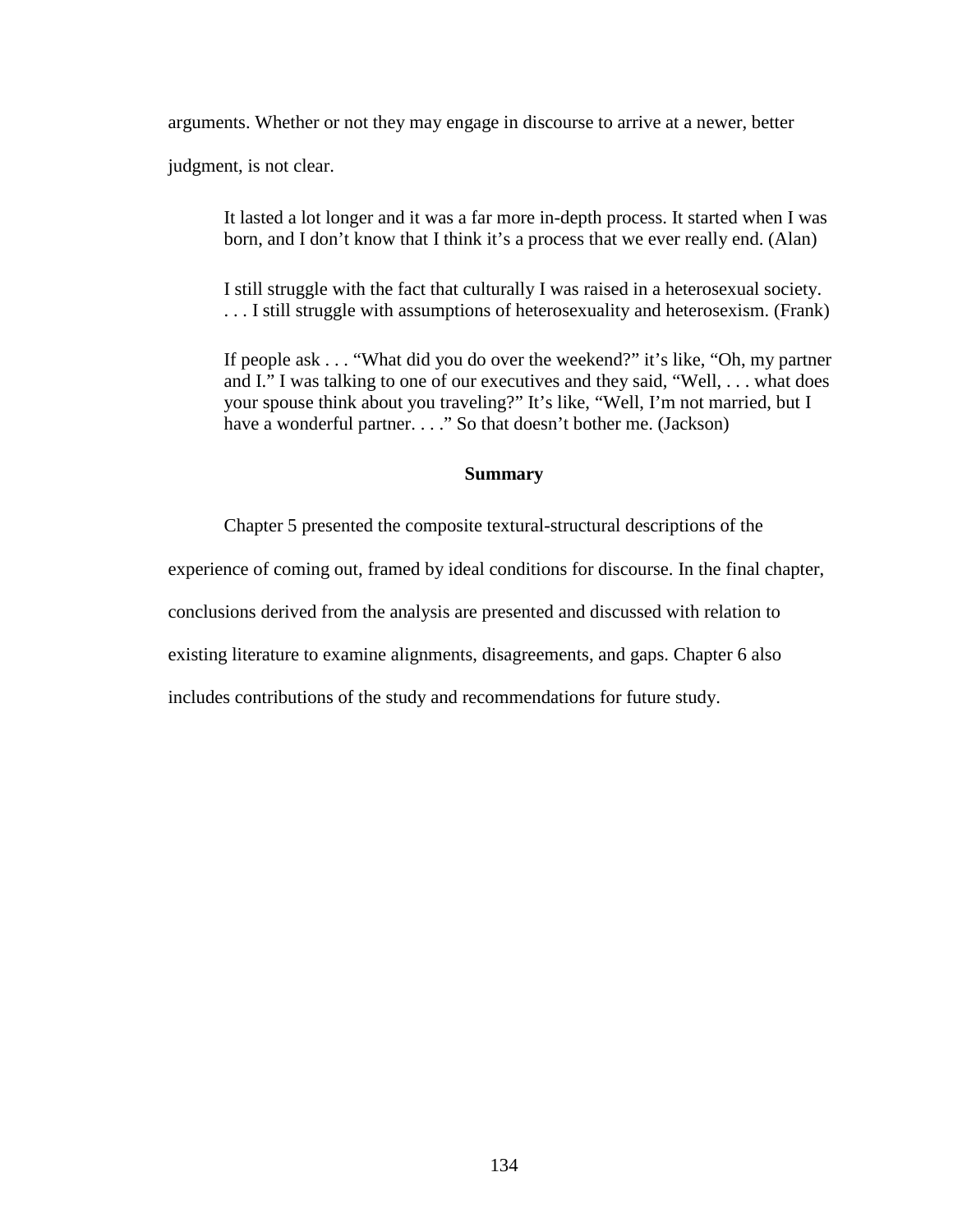#### **CHAPTER 6:**

## **CONCLUSIONS AND RECOMMENDATIONS**

The purpose of this qualitative research study was to explore the nature of discourse in the transformative learning experience of the coming out process of gay men, adding to the breadth of understanding of ideal conditions in which the effects of discourse can be received. Drawing from in-depth interviews with nine gay men about their coming out experience, this phenomenological study focused on the discourse component of Mezirow's model. This final chapter presents conclusions based on the findings and analysis in the prior two chapters, contributions of the study, and suggestions for future research.

## **Conclusions**

This study offers five conclusions on the nature of discourse in the transformative learning experience of coming out. Specifically, these conclusions add to the understanding of the ideal conditions for discourse, which are also ideal conditions for learning (Mezirow, 1991). Included are discussions of alignments, disagreements, or gaps in the literature.

#### *1. Critical Reflection Is an Antecedent to Discourse and Can Be Done with Self-Talk*

Critical reflection is a central component in transformative learning theory. In the context of this study, some participants described engaging in critical reflection in the form of internalized "self-talk" conversations and also in writing to themselves. Critical reflection of assumptions is a reframing of perspectives. Mezirow said that critical reflection is "central to understanding how adults learn to think for themselves rather than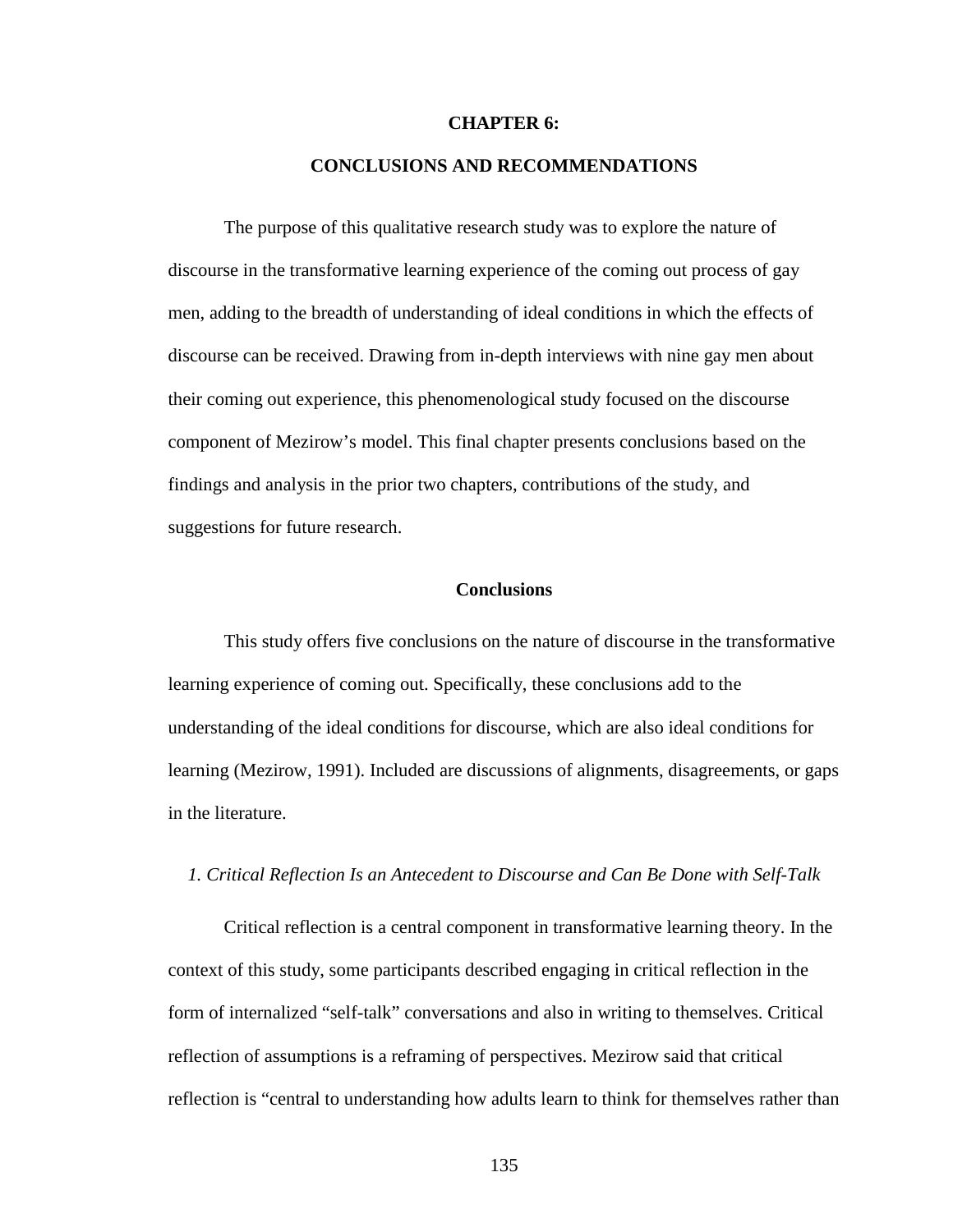act on the concepts, values and feelings of others" (1998, p. 185). Reflection in the context of transformative learning theory is a process of attempting to justify a belief through either rationally examining assumptions or through discourse with others of differing viewpoints and arriving at a best informed judgment. The result, Mezirow wrote, is a transformation of meaning structures.

We reflect by critically reassessing the assumptions we have taken-for-granted which prop up the way we think and feel. We sometimes identify these assumptions and look critically at how we acquired them and their consequences in our action or in our feelings. (Mezirow, 1995, p. 46)

Mezirow (2000) wrote that transformative learning can occur through critical reflection that is either objective reframing or subjective reframing. Objective reframing involves critical reflection on the assumptions of others in a narrative or in problem solving that is task oriented. Subjective reframing is critical self-reflection of one's own assumptions. Subjective reframing involves the "critique of a premise upon which the learner has defined a problem (e.g., 'a women's place is in the home; so I must deny myself a career that I would love')" (1998, p. 185). Subjective reframing can be applied to many contexts—critical self-reflections on one's own assumptions about a narrative, a system, an organization, feelings, interpersonal relations, or the way one learns. "Subjective reframing commonly involves an intensive and difficult emotional struggle as old perspectives become challenged and transformed" (Mezirow, 2000, p. 23). Mezirow believed that "significant personal and social transformations may result from this kind of reflection" (Mezirow, 1998, p. 185). He argued that objective and subjective reframing are "emancipatory dimensions of adult learning, the function of thought and language that frees the learner from frames of references, paradigms or cultural canon that limit or distort communication and understanding" (Mezirow, 1998, p. 192). This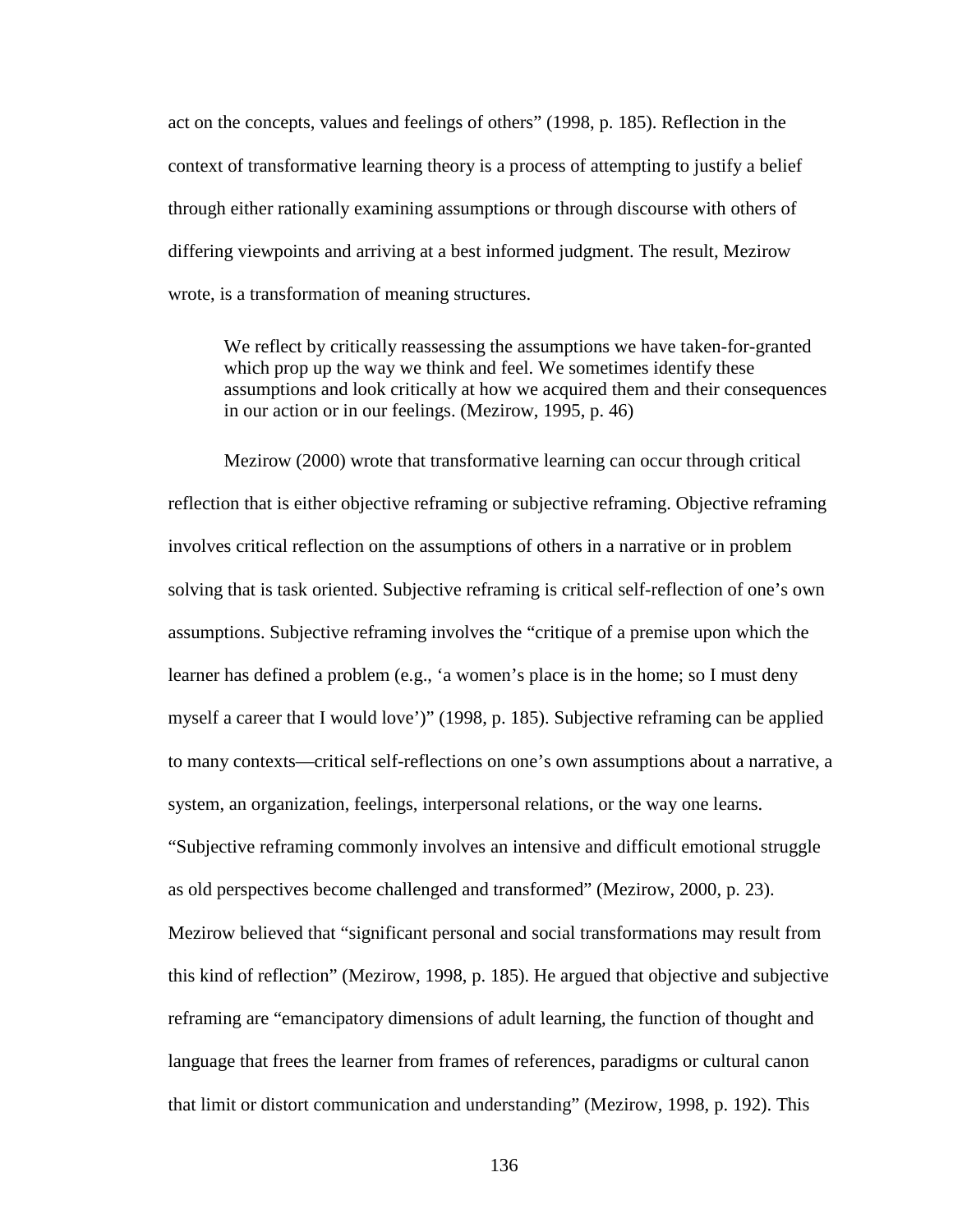description of objective and subjective reframing appears to parallel the coming out process described by study participants.

Participants in this study described engaging in self-talk, silently and consciously conversing with themselves, or doing so in writing. Much of it occurred before disclosure to another and engaging in verbal discourse, though it continued throughout the coming out process for some men. The content of self-talk was described as weighing the alternatives and the costs of coming out versus passing. Some described using self-talk as a way to champion and advocate for themselves, countering pervasive negative messages about being different and gay with positive, supportive words. Self-talk was described by some as bringing them to the conclusion and acceptance of being gay, in turn freeing them to disclose to others. Self-talk was also described as imagining what might be possible as an out gay man, moving beyond the heteronormative expectations from family and culture. Self-talk was done in writing too, journaling long-hand or online. While self-talk was described as critical reflection prior to disclosure and discourse by some, other participants did not describe engaging in verbal discourse with another, raising the possibility that self-talk also provided some of the benefits of discourse.

Mezirow (1995) seemed to speak to the possibility of self-talk and self-discourse in terms of creating meaning as a process of construal "by which we attribute coherence and significance to our experience in light of what we know" (p. 40). He posited that there are three kinds of construal, different and complementary interactive ways of meaning making: presentational, propositional, and intentional. "Propositional construal refers to tacitly experiencing things learned, using language categories and words to make meaning. Presentational construal refers to apprehension, making meaning without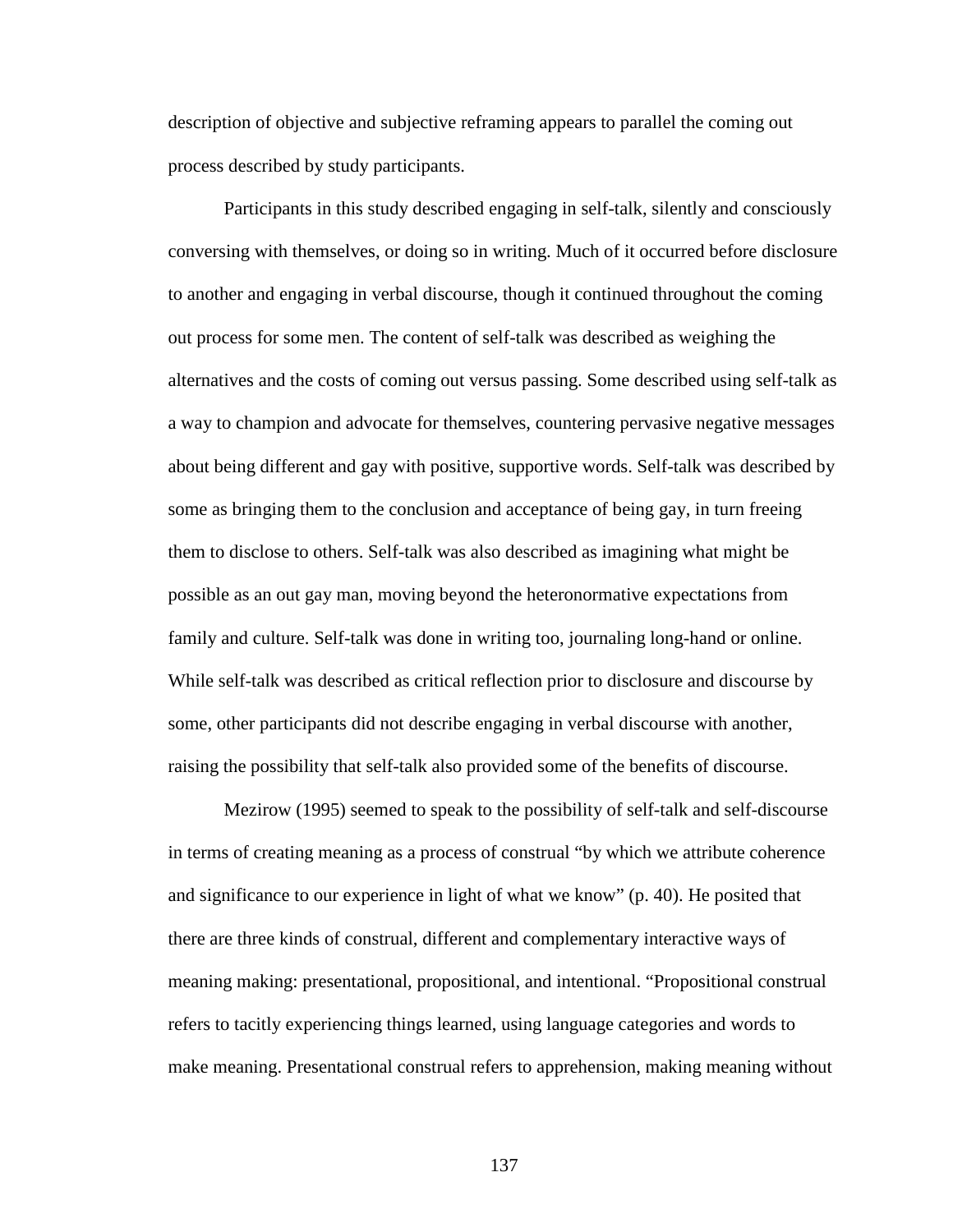using language" (p. 40). Mezirow wrote that propositional and presentational construal are both tacit, outside our intentional focus. The third type of construal—intentional—is "when we are deliberately attempting to pose or solve a problem, describe or explain" (p. 41). Intentional construal involves logic, analysis, reflection, inference, and "the giving and assessing of reasons through rational discourse" (p. 41). Mezirow added that "we engage in intentional construal when propositional or presentational construal becomes problematic. *Intentional construal involves either internal and/or external dialogues"* (italics added for emphasis) (p. 41). So, he seemed to allow for self-talk as self-discourse, though he was not explicit on whether he believed self-talk could also be done in written form.

In her study of mid-career professional women, Carter (2002) found that journaling and writing stories provided welcome opportunities to reflect. The women became aware of their own learning in relationship with others through writing and reflection in journals or diaries, sometimes sharing with others. Carter cited Linde (1990), who asserted "that narrative encourages development of a private, internal sense of self, as well as the self that is expressed and conveyed to others" (Carter, 2002, p. 84).

#### *2. Self-Talk May Also Provide Benefits of Discourse*

Self-discourse was reported in other research on transformative learning theory. In these studies, self-discourse emerged in a variety of different contexts where individuals were in some way marginalized and thus did not feel they had consistent or full access to a trusted discourse partner, such as by top corporate executives (Sherlock, 2000; Henderson, 2001), midcareer women (Carter, 2002), and women who had successfully emerged from dependence on welfare (Hamp, 2006).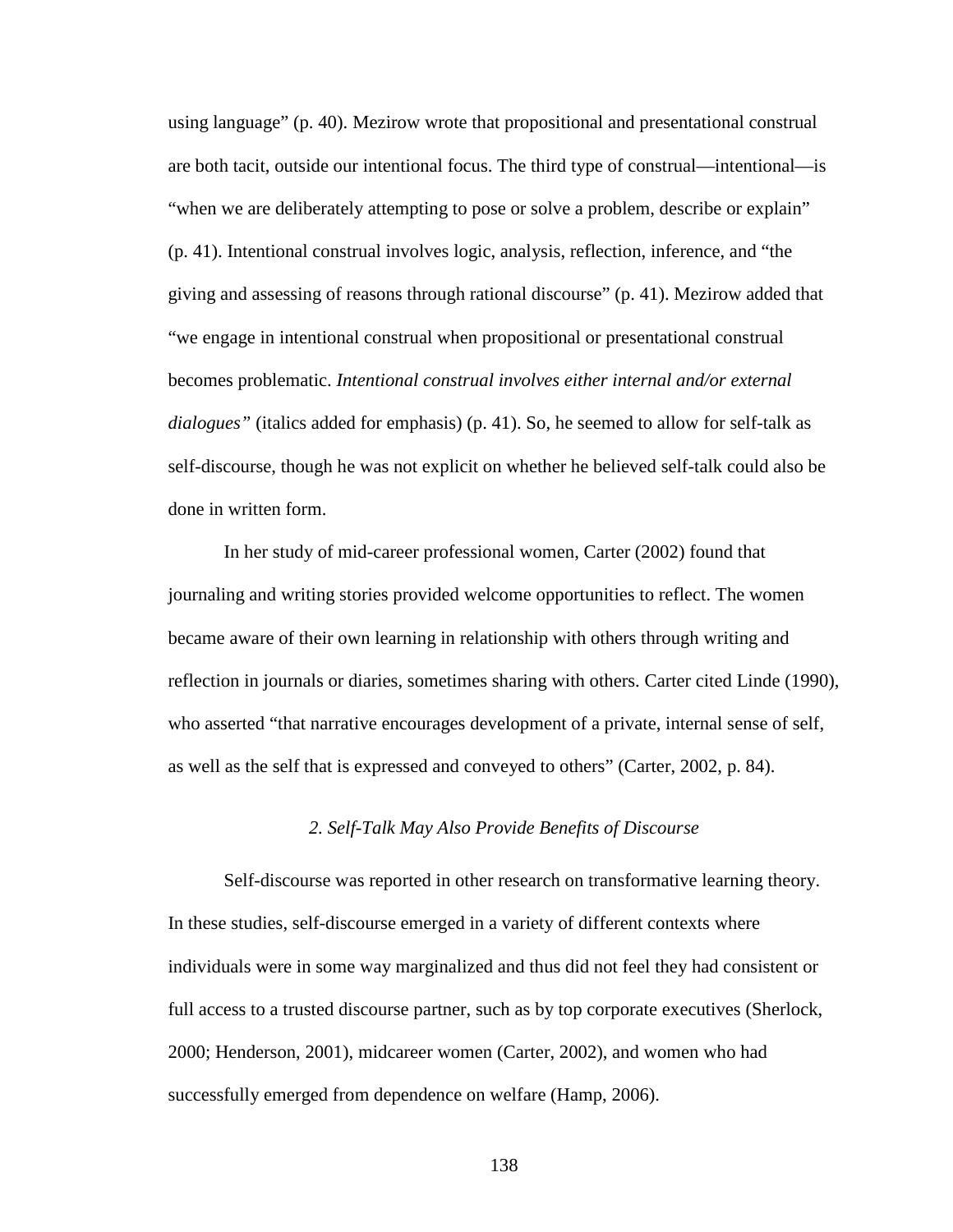Carter's (2002) research explored the nature of the relationships that proved to be essential factors in transformative experience. Her study of mid-career women's learning in work-related developmental relationships identified categories of relationships as significant to women's learning at work. Among them, she found that "imaginative relationships" were described as "this internal voice as a relationship with self that they listened to and heeded through meditation as a spiritual practice or in writing to make meaning of their experiences" (Carter, 2002, p. 80). The concept of "self-discourse" as dialogue with self or a higher power emerged in other studies as well (Sherlock, 2000; Henderson, 2001; Hamp, 2006). The men in this study did not describe talking to a higher power. Carter (2002) concluded, "It was through the conversational nature of talk and self-dialog, with others or in writing, that we experienced most of the learning that was transformative" (p. 81).

Shaw (2001) described self-dialogue as a way of making sense out of consciousness, an organized theme or force of mental processes. It is a conversation among different identity elements or perspectives within the individual. According to Shaw, self-dialogue can occur as discourse with one's self. Or in religious practice, it can be through meditation or prayer as a conversation with God or a higher power—a phenomenon described in studies by Sherlock (2000), Carter (2002), and Hamp (2006). Self-dialogue, Shaw argued, provides ways to mitigate conflicts among different social roles as well as between the self and its various role-playing pursuits.

Shaw's assertions are relevant, I believe, in the context of the coming out process as described by the participants in this study, thus opening the possibility that these participants used self-talk as discourse. Shaw said that there are many penalties for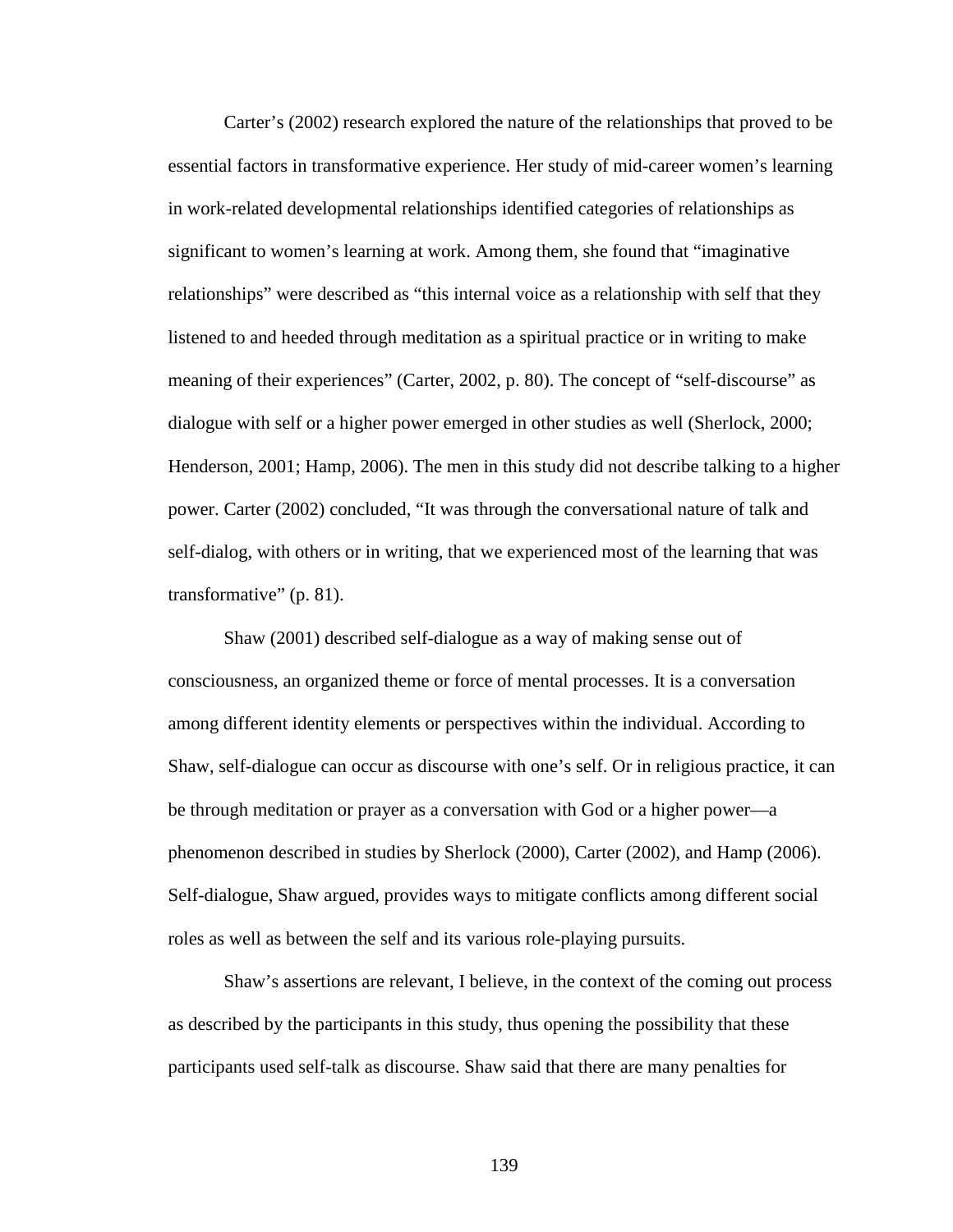breaking social norms, including shame, reprimand, ridicule, or attack, and asserted that one can use self-dialogue to rationalize socially deviant intent (e.g., nonheterosexual identity) and then to convince oneself about the necessity of the corresponding act (e.g., coming out). Then, one comes up with a set of neutralizing vocabularies to ward off possible attack from the social world. Shaw's description is quite similar to the findings of this study, where the participants used dialogue, particularly written via the Internet, to examine different social rules as well as to help stretch and even reframe their thinking about being out and the different roles and opportunities available to gay men who are out and open. It is clear that self dialogue played an important role, allowing these individuals to play out scenarios and possible reactions to stepping outside of social rule boundaries, even allowing them to try on the new behavior or identity before acting. These findings also align with Mezirow's assertion about the utility of discourse, of trying on different perspectives, and the role self-dialogue plays in providing a forum in which individuals devise ways of sharing their stigmatized hidden identity and process the anticipation of marginality and disclosure. This study's findings demonstrate that it is useful as a precursor or in lieu of the ability to freely engage in verbal discourse with others.

*3. More Accurate and Complete Information Is a Critical Condition for Discourse; It is also an Antecedent to Discourse, a Condition for Discourse, as Well as an Outcome of Discourse* 

Mezirow (2009) argued that to more freely and fully participate in discourse, certain conditions must exist. Topping his list was "more accurate and complete information" (p. 20). Based on participant descriptions, a conclusion drawn is that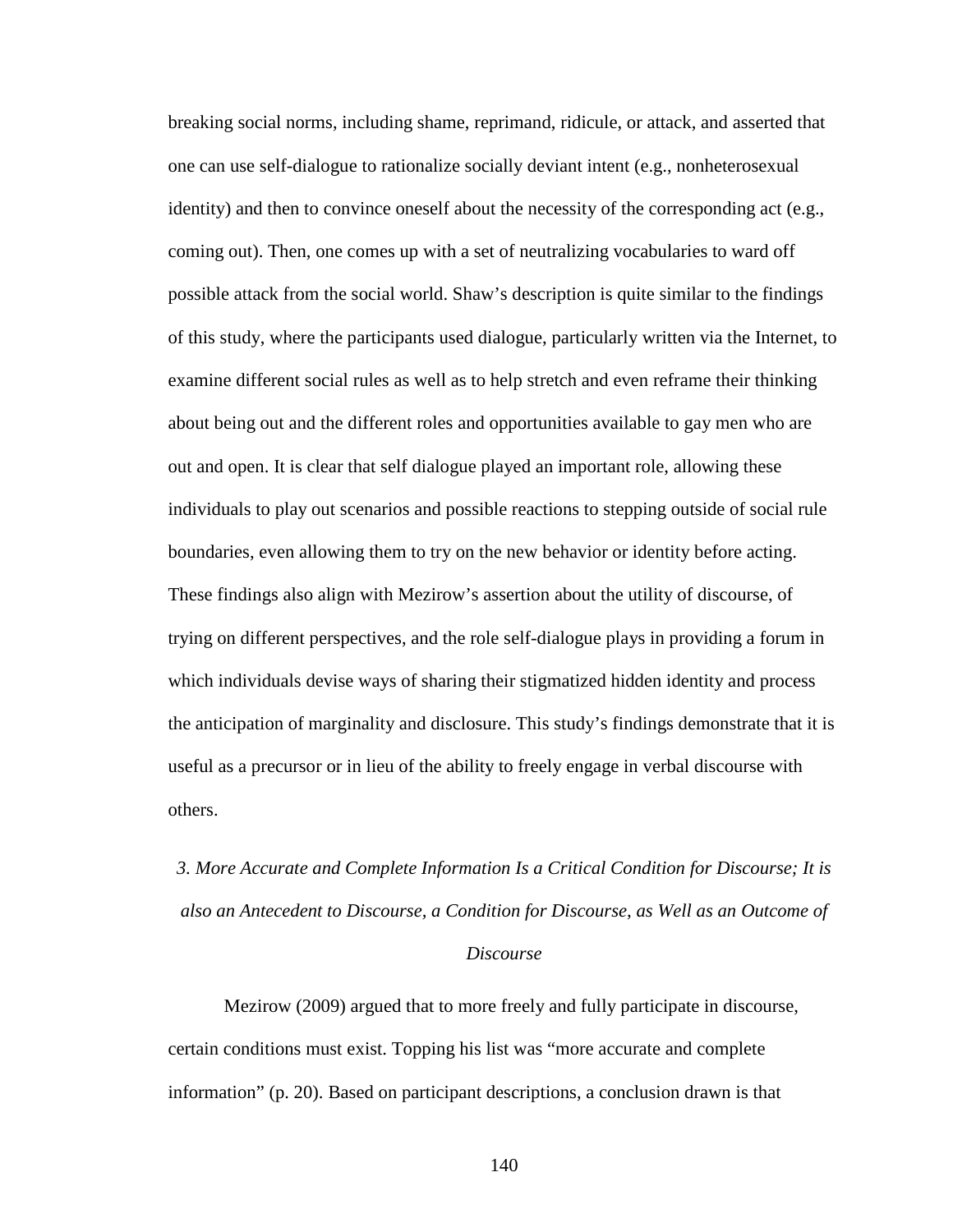without more accurate and complete information, the related discourse and decision to come out may not occur at all. In addition, discourse itself can be the source of more accurate and complete information, adding resonance and energy to the transformative learning experience of the individual's coming out process.

Taylor (2000, 2007) found that context and culture in the transformative learning process also seem to have a greater influence than originally posited. Personal contextual factors, such as readiness for change, make people predisposed to a transformative learning experience. In this study, as participants became more aware and interested, confidence built and more risks were taken to intentionally gain access to more information. Eventually, they engaged in discourse as part of the coming out experience. More accurate and complete information was critical to helping ready them for change and was antecedent to coming out and discourse.

For the participants in this study, more accurate and complete information was made available by attending to alternative scripts that were overshadowed by the pervasiveness of negative cultural scripts about homosexuality until they began to engage in dialogue and self-discourse and additional information was sought. The scripts that these participants attended to and experienced throughout their early lives set a frame for thinking that was uncomfortable, even painful. There was little incentive for coming out or engaging in discourse. Discourse, transformative learning, and coming out were forestalled unless and until an ideal condition of more accurate and complete information was presented.

Transformative learning theory does not adequately address contexts in which the availability of ideal conditions for discourse may be constrained, and the descriptions of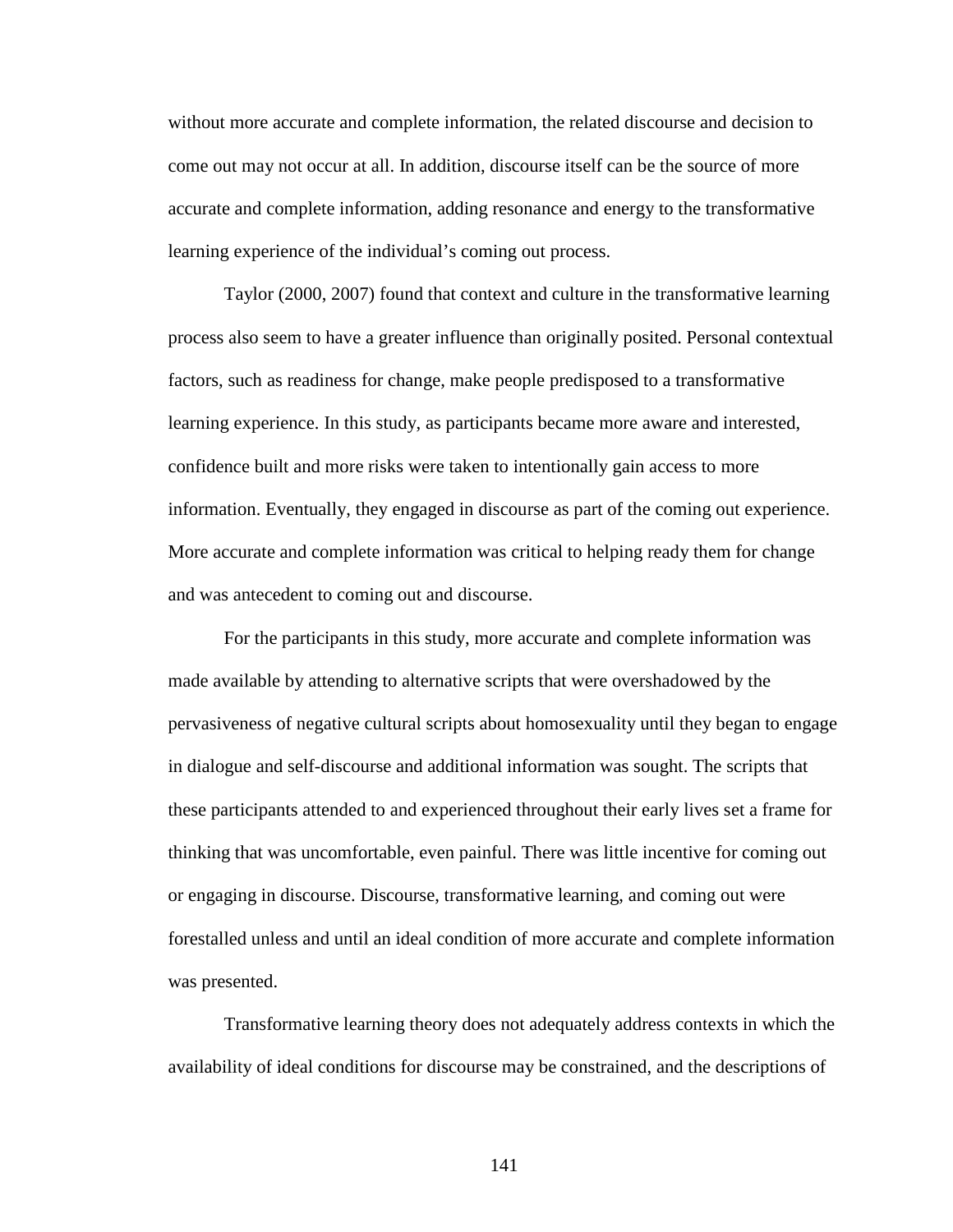these participants, particularly of events at the beginning of their coming out process, are insightful. The evolutionary nature of coming out, stimulated by discourse, interest, and curiosity while balancing the reactions, perceived reactions, and other conditions associated with a stigmatized topic, as described by these participants, provides insights into the role and purpose of context in the transformative process. As participants gathered more accurate and complete information, that informed the context, building their self-awareness and confidence and allowing them to attend to more positive scripts that counter deeply held assumptions that previously limited their viewpoint and actions. A more balanced, hopeful perspective emerged, causing dissonance with long-held assumptions, enabling coming out to self first, and then others.

The literature has described discourse and discourse partners as a source of more complete and accurate information. Mezirow (2000) argued that discourse involves "welcoming difference, 'trying on' other points of view, identifying the common in the contradictory, tolerating the anxiety implicit in paradox, searching for synthesis, and reframing" (p. 12). The men in this study who described engaging in discourse confirmed this perspective, saying it helped to abate feeling as if they were alone. They conversed with others who were living fulfilling lives as out gay men. They described learning from discourse partner viewpoints and experiences, as well as receiving encouragement and validation, countering deeply held assumptions, and providing them with a more balanced perspective. For these participants, both context and discourse were integral to the coming out process.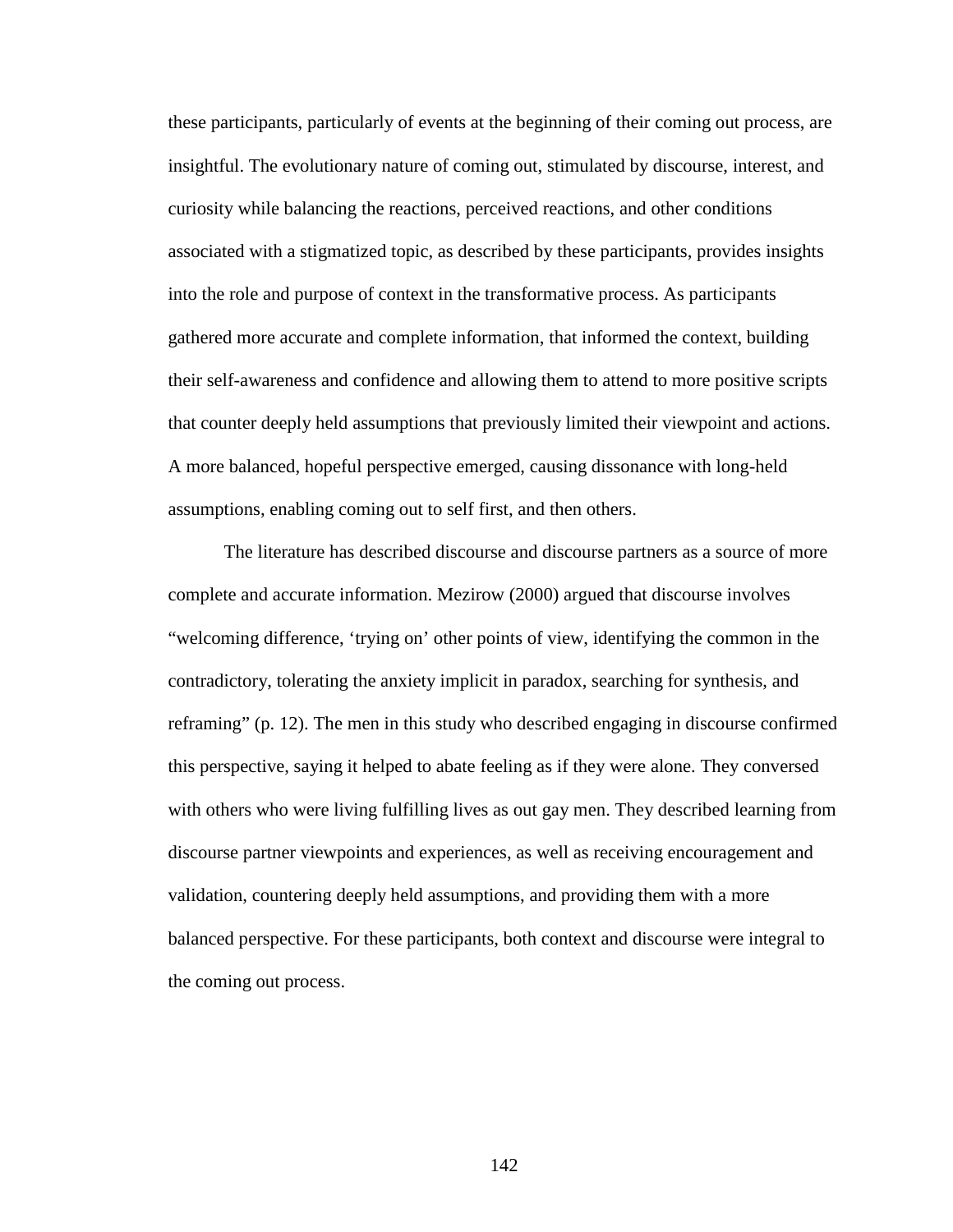*4. Observational Learning Can Be an Important Resource for Obtaining More Accurate and Complete Information Necessary for Coming out and Discourse; It Can Be a Precursor for Discourse and Also May Be Used to Receive the Effects of Discourse* 

The literature in transformative learning is clear that more accurate and complete information is a critical condition for discourse as well as for the decision and any resulting actions taken. The findings from this study reveal that if actively and visibly seeking information feels risky, then more anonymous, less transparent tactics can serve as an efficient and effective way to obtain more accurate and complete information. For these participants, at least, the coming out process required alternative information resources that provided competing ideas for the deeply held assumptions informed by pervasive heterosexist scripts and heteronormative expectations. The results of this study demonstrate that, in conditions where seeking information may feel risky by drawing attention to one's perceived sense of taboo of the topic, an inconspicuous, lower-risk way to gather information that is a critical antecedent to discourse occurs through observation.

Observation, in the context of this study, is paying attention to specific behaviors and then modeling them or using this information as a base from which to begin to develop a platform from which discourse can occur. In this study, many different types of behaviors were used as the base for modeling—interactions of others, whether face to face, in the media, or online, and observing role models and prototypical examples. It is clear from these findings that observation plays an important role in transformative learning. It may even be necessary as a precursor to true dialogue, as described by Mezirow in his ideal conditions.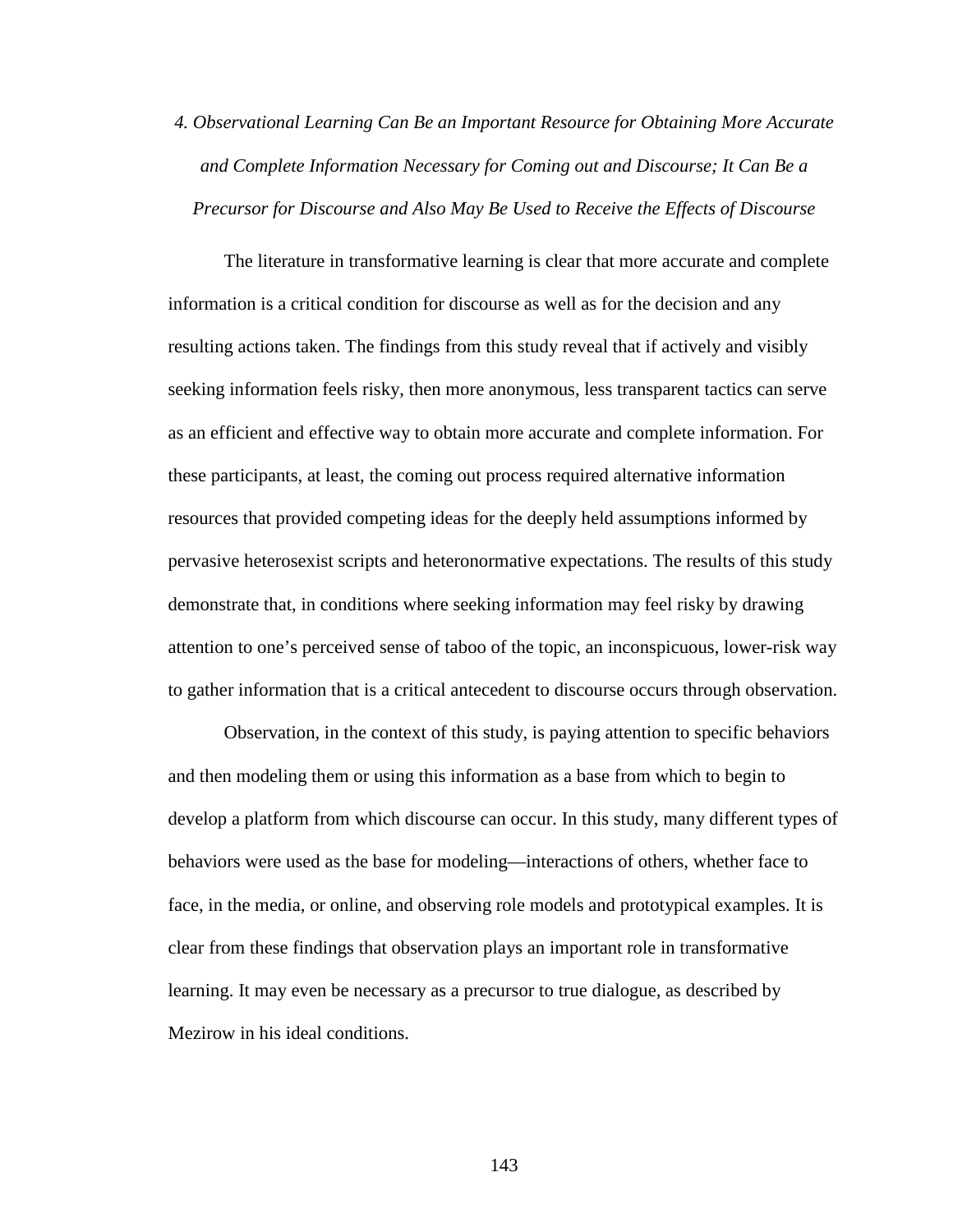The work of Bandura (1989) may prove particularly helpful in considering the role and importance of observational learning. Bandura wrote that observational learning is governed by four components: attention, retention, production, and motivation. Attention is the ability to selectively observe the actions of a model. Retention means observed actions are retained in memory for use at a chosen time. Production is the process of engaging the observed behavior. Motivation refers to the adoption and repetition of the observed behavior if it produces satisfactory results. This description of observational learning components aligns with what participants in this study described as being a critical part of their transformative learning experience.

"Much social learning occurs either deliberately or inadvertently by observing the actual behavior of others and the consequences of them" (Bandura, 1989, p. 21). Participants in this study described having spent most of their lives fending for themselves to gather information, constantly scanning their environment for potential threats, allies, and resources. So it is likely they were observing and learning inadvertently primarily before coming out began, and then observing more deliberately as they consciously moved into their coming out process. They described becoming more attentive and willing to consider that they might be gay and being more curious about what being gay was really like, beyond what they assumed based on cultural scripts they held. Participants reported the usefulness of observing others' interactions as well as media depictions of gay, lesbian, bisexual, and transgender (GLBT) content and online content, including chat rooms and blogs. Reading others' coming out stories also served as more accurate and complete information for these participants, further suggesting the importance of observational learning.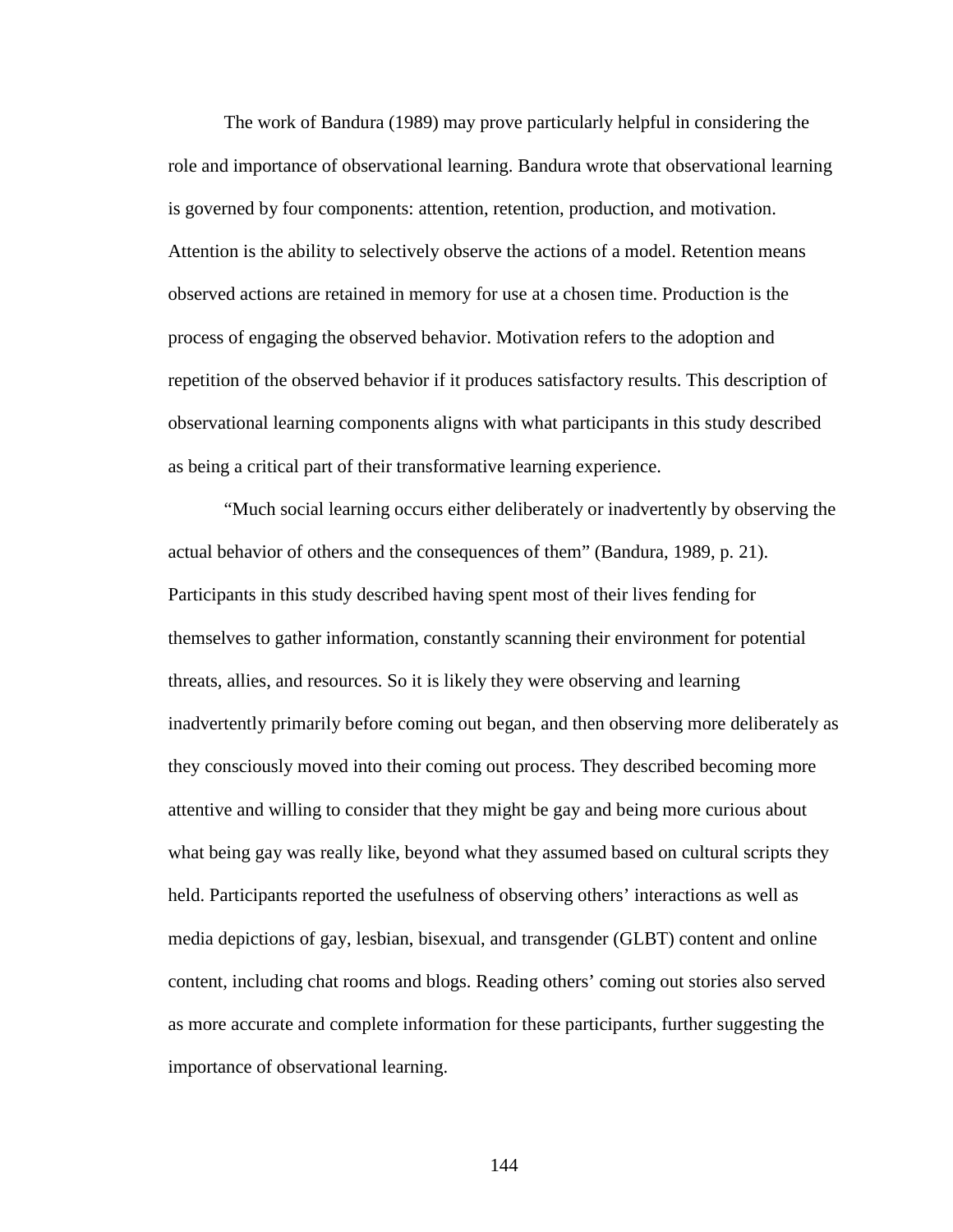For some participants, observational learning appeared to provide benefits and effects similar to that of verbal discourse. Some did not describe engaging in verbal discourse with another but spoke of observation as an important contributor to their evolving understanding of what it meant to be gay throughout their lives through the coming out process. This may suggest that observational learning was a way in which they received effects or outcomes similar to that of discourse. According to Mezirow, discourse is sometimes used to justify a problematic belief or understanding by weighing arguments and alternative perspectives. While Mezirow's description of discourse consistently assumed a process in which one has active dialogue to better understand the meaning of an experience, some of these participants reported essentially the same outcomes through careful observation, modeling what they saw and processing the results. Discourse most commonly assumes a meaning-making conversation, either dyadic or within a group. Mezirow did allow for discourse to be nonpersonal, indirect interaction, such as between a reader and author or an artist and viewer (Mezirow & Associates, 2000). The reports of the participants in this study confirm this mode, as both entail observation without conversation.

Mezirow described discourse as involving a "welcoming difference, 'trying on' other points of view, identifying the common in the contradictory, tolerating the anxiety implicit in paradox, searching for synthesis, and reframing" (p. 12). This appears to be how some participants used observational learning, perhaps in lieu of discourse. Further research on this is needed, as outlined later in this chapter.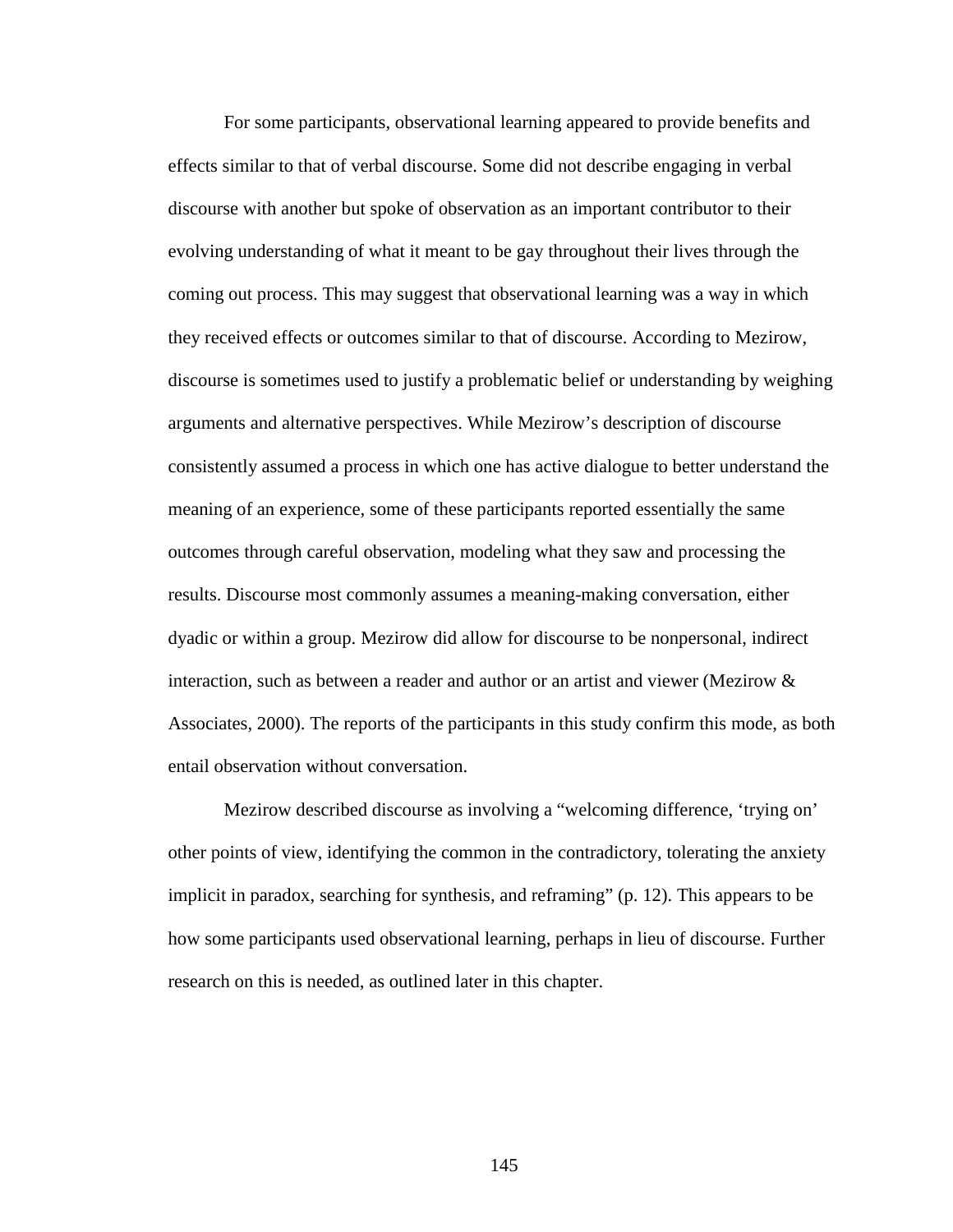## *5. The Great Need for Safety and Trust Strongly Informs the Sources for Engaging in*

#### *Discourse*

It is clear from the findings of this study that privacy and trust were critical to participants' feeling safe enough to disclose and engage in discourse, especially in early stages of the discourse process. Mezirow's (2009) parameters for full and free participation in discourse addressed this, positing that participants in general must have, among other things, freedom from coercion and distorting self-deception, the ability to weigh evidence and assess arguments objectively, an equal opportunity to participate in the various roles of discourse, and openness to alternative points of view. The underpinnings for these ideal conditions in the context of this study are safety and trust.

Taylor (2000, 2007) found that the most common limitation of transformative learning theory was that of trust in relationships, which "allow individuals to have questioning discussions, share information openly and achieve mutual and consensual understanding" (2007, p. 179). Specifically, he found that trust, friendship, and support were underrepresented in earlier descriptions of rational discourse. He wrote that these more subjective elements seem to provide conditions essential for effective discourse. "Research, however, is revealing a picture of discourse that is not only rationally driven but equally dependent on relationship ways of knowing" (2000, p. 306). He argued that Mezirow's (1995) model gave little attention to the role of relationships concerning discourse and the role that relationships played in establishing and maximizing understanding between participants, seen as important in achieving transformative learning.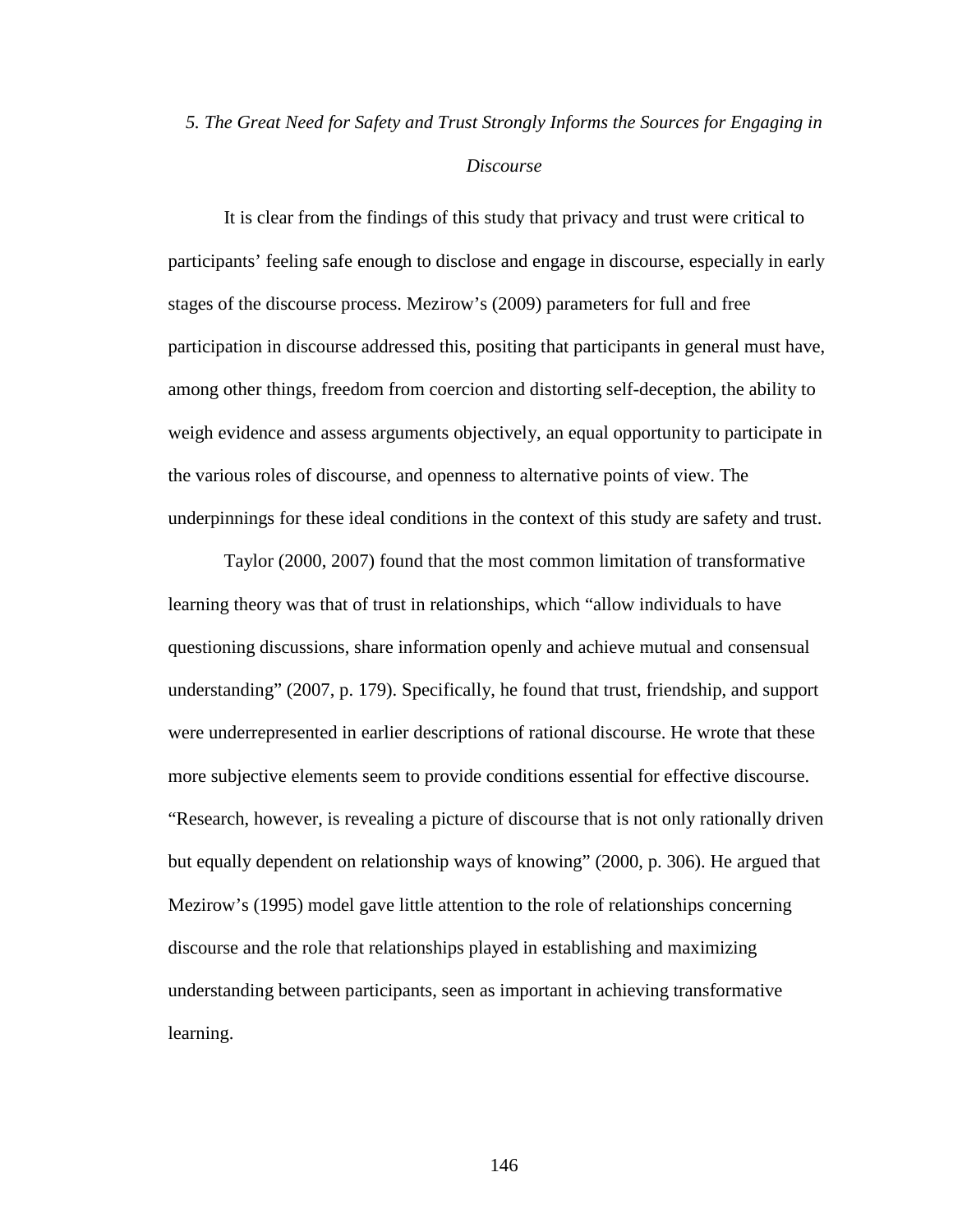Taylor's review showed the importance of relationship in transformative learning within a variety of contexts. Arguments can be made that the subjective elements of relational knowing—trust, friendship, support—are important for anyone to engage in meaningful discourse that is part of their transformative learning experience, and for the participants in this study, it was clear that their great need for safety and trust was an especially important condition that enabled discourse to occur. The men in this study described two ways in which they felt confident and trusting enough to engage in discourse with others: structured relationships and computer-mediated communication (CMC).

#### *Structured Relationships*

It is clear from the findings of this study that for these men, privacy was central to the trust and confidence necessary for verbal discourse. For many of them, trust was increased by a relationship with a discourse partner that was structured and formalized. Participants spoke of longing for someone safe, wise, and discreet with whom to confide. For those who are firmly closeted yet want to talk to someone, finding a trustworthy person is a critical challenge because of the fear of being outed just by searching. The participants described structured relationships as providing privacy and structure, which, in turn, were seen as ideal conditions for verbal discourse. These structured resources included psychotherapists, mentors, and church staff, all of whom were seen by the participants as having both a personal as well as a professional commitment to confidentiality and privacy.

Two examples of less structured relationships that can be conducive to discourse were a mentor and a clergy member or church counselor. Mentors are generally desirable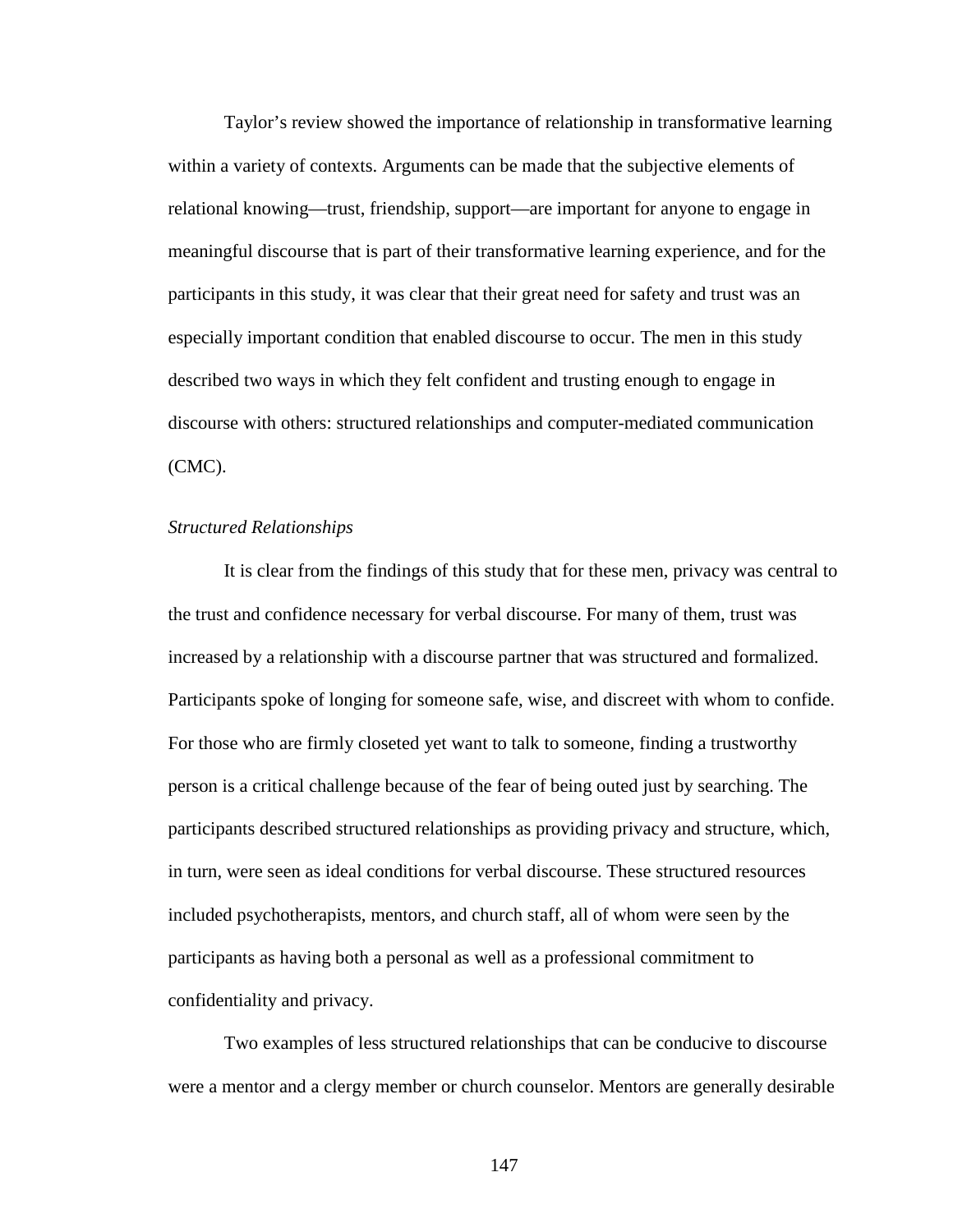for anyone, but this study showed that for a gay man who is questioning his sexuality and who fears betrayal and being outed, a mentor who helps create safe space in which discourse can occur is especially helpful. For these participants, a mentor served as a confidant to help critically question a lifetime of assumptions based on cultural scripts by providing alternative views, counsel, history, and information. Mentors were helpful to alleviate loneliness, for guidance and for discourse. They were friends or coworkers. Participants who described coming out without the benefit of someone like a mentor expressed a sense of missing out on an important resource and noted that the effects lingered for years. In the context of this study, mentors appeared to be somewhat rare, at least early in the coming out process, perhaps due to the informal or less structured nature of mentor relationship when compared to psychotherapy.

Taylor and Jarecke (as cited in Mezirow, Taylor, & Associates, 2009), drew together themes and comparisons among many studies on transformative learning in a variety of contexts. They found that the studies that posited transformative learning as a purposeful process agreed that it is not a prescriptive or stepwise process, but the availability of certain conditions is essential to facilitate transformative learning. The findings from this study provide another context for these conditions to occur and expands their research beyond the classroom context, which was their focus. Both studies call out the importance of a structured relationship for marginalized individuals that is grounded in respect and trust.

#### *Computer-Mediated Communication*

CMC includes the use of email, chat rooms, listservs, Web sites, blogs, and social networking sites. Mezirow could not have accounted for CMC when he first articulated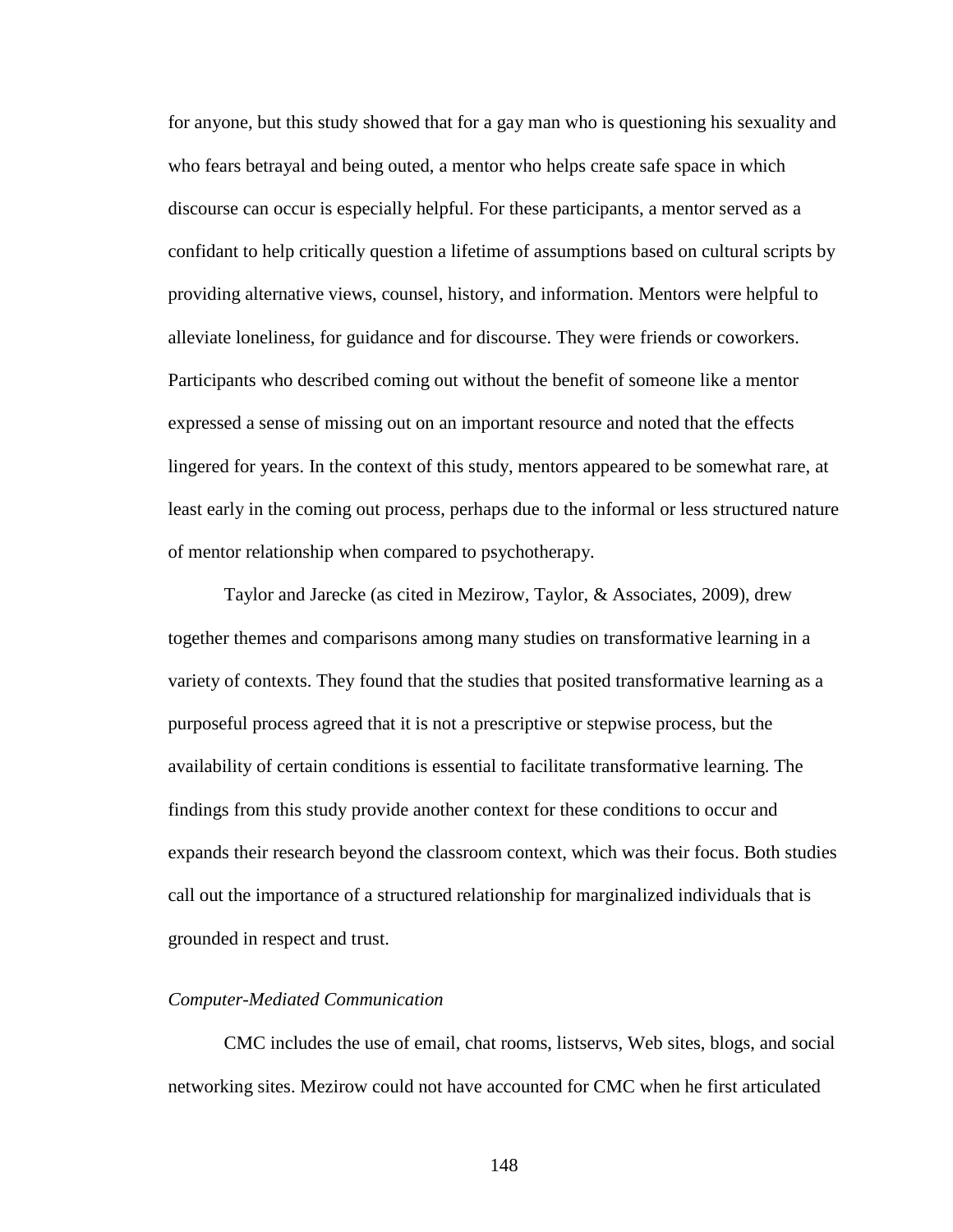transformative learning theory in 1978, and relatively little research to date has been published about it vis-à-vis discourse or transformative learning theory. The emergence of CMC does not diminish discourse's value for meaning making; to the contrary, the results from this study indicate that CMC can greatly increase the opportunities for discourse to occur. According to these participants, CMC facilitated the ideal conditions for discourse. The scope and the perceived security and privacy control of CMC, for these participants, was seen to align with their need for safety and information in their coming out process.

CMC's breadth of information and scope of reach addresses the need for accurate and complete information. The global nature of the Internet greatly expands the possibilities of connecting with discourse partners. The limitations of time and space are transcended. Gross (2004) wrote, "Computer-mediated communication offers possibilities for the exploration and expression of identity, for affiliation and solidarity among otherwise isolated and even stigmatized individuals" (p. xi). The perceived privacy and security of CMC and the ability to incrementally control disclosure of identity address the need for trust in discourse relationships by building confidence but with protections available. Gudelunas (2006) said that safety and privacy concerns of gay men and lesbians make the Internet especially attractive:

The Web, moreover, with its ability to transgress spatial and temporal boundaries and provide anonymity, safety, and fluidity, has been situated in an inherently hospitable medium for GLBT people. That gays and lesbians have taken to the Web in large numbers to find friendship and romance should not seem surprising. (p. 26)

The participants' descriptions seem to point toward a distinction between salient information and true identity. Participant accounts of engaging in discourse via CMC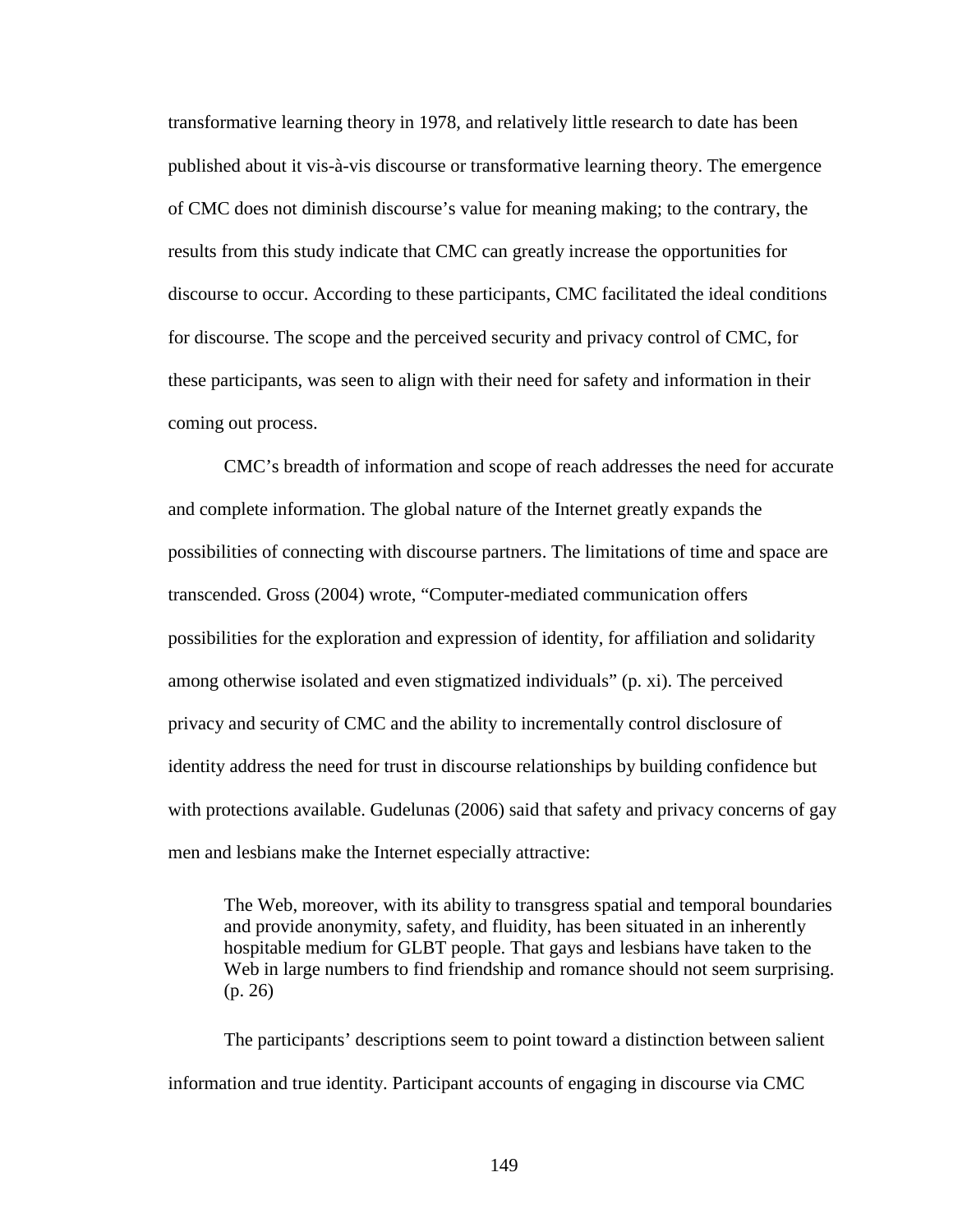provided rich details of very meaningful exchanges while sometimes not disclosing all the identifying information that one might while engaging in verbal discourse. The mediating qualities of CMC allowed them to maintain a comfortable level of anonymity, even while disclosing intimate details and deeply held beliefs with another person who was similarly obscured. For participants in this study, CMC clearly played an important role for their connection and engagement in discourse.

#### **Contributions**

This study makes contributions to transformative learning theory in four ways: an understudied context for exploring transformative learning theory; an expanded understanding of ideal conditions for discourse; the importance of more accurate and complete information; and the value of CMC in transformative learning.

### *An Understudied Context for Exploring Transformative Learning Theory*

This study places transformative learning theory in the context of a marginalized, highly stigmatized group to add to understanding of how the ideal conditions for discourse are made available for the learner, thus addressing Taylor's (2000, 2007) conclusion that there is a lack of accounting for context and culture in the theory and that of the two, context is better understood. His meta-review of studies on transformative learning theory concluded that the definition of perspective transformation was too narrow and rational, and he noted that there is a profound lack of research on transformative learning in relation to "difference" and that diverse perspectives—along the lines of race, class, ethnicity, and sexual orientation*—*were missing from transformative learning research. He added: "Much could be learned about the role of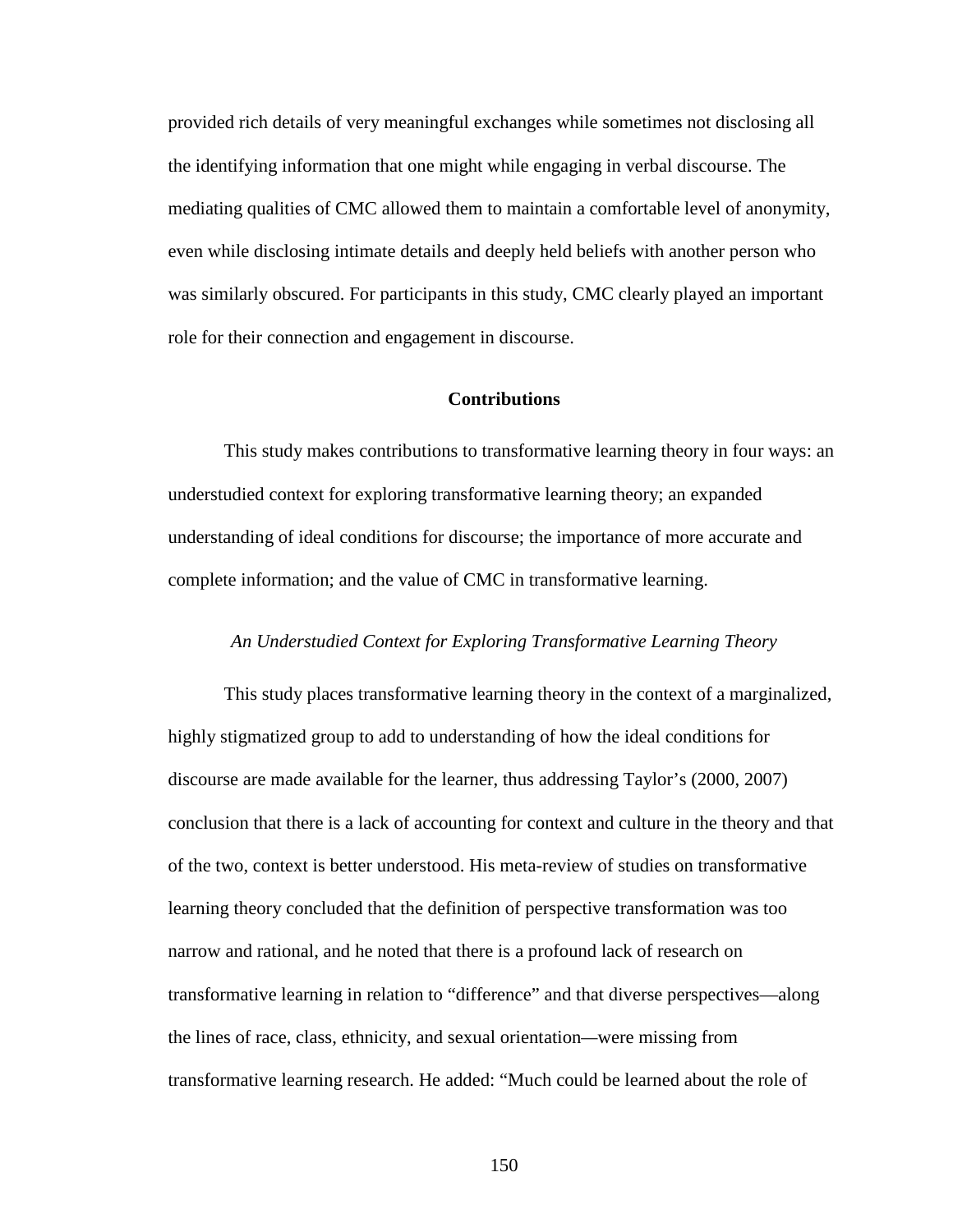context, by exploring the role of culture and transformative learning, an area of research greatly overlooked" (2007, p. 185). This study is an answer to Taylor's call for more research in the area of difference, specifically sexual orientation, and the role of culture and context on transformative learning.

#### *An Expanded Understanding of Ideal Conditions for Discourse*

This study expands the understanding of transformative learning for individuals for whom availability of the ideal conditions for discourse that Mezirow (2009) identified is constrained. While all seven ideal conditions were present for the participants in this study, they gained access to these conditions in ways that maintained a need for safety and confidentiality, especially early in their coming out process.

### *The Importance of More Accurate and Complete Information*

For the participants in this study, transformative learning (i.e., coming out) did not occur until they had access to and received more accurate and complete information. Interestingly, Mezirow placed this condition at the top of his seven ideal conditions throughout his writings over the past three decades, but he was not explicit about whether or not these occurred in a specific sequence. This study concluded that more accurate and complete information was antecedent to discourse for these men with stigmatized hidden identities. Once they received alternative information that countered the social scripts of the lifeworld in which they were embedded, the possibility emerged for them to even consider and then enter into their coming out process, engaging in the attendant discourse. This suggests that the sequence of the ideal conditions is highly specific to the context and conditions associated with the experience.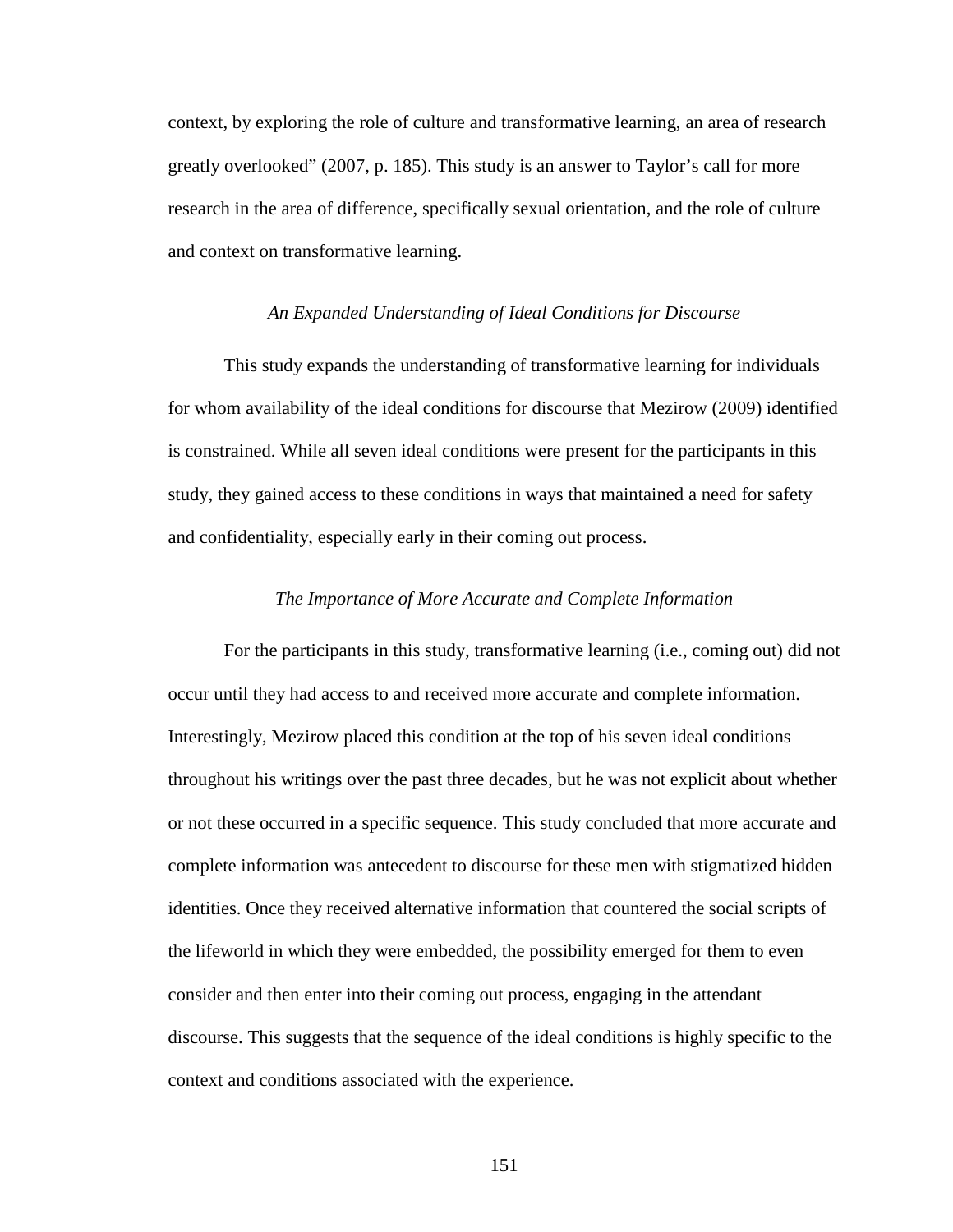Another study finding related to this top ideal condition is the word "more" that frequently but inconsistently precedes "accurate and complete information" in Mezirow's writings. Mezirow did not articulate a reason for the variance, often using "more" and sometimes leaving it out. I argue that "more" accurate and complete information is an important distinction. There is no one objective truth about what is accurate and complete information for coming out or being a gay man.

Mezirow, in discussing the outcomes of discourse, spoke to the idea that once a new perspective is achieved, as a result of engaging in discourse, it is not the ultimate perspective or the objective truth, only the latest. "The resulting consensus is our best test of the justification of the problematic assertion only until new perspectives or evidence are introduced which require further discourse" (Mezirow, 1995, p. 53). While they were still closeted, what participants in this study knew to be "complete and accurate information" was based on the cultural scripts they received and attended to from various sources, and it kept them passing. Once they had access to and were willing to receive "*more* accurate and complete information," things began to shift for them. "*More* accurate and complete information" to the participants in this study meant alternative information that provided balanced and broader viewpoints that questioned their deeply held assumptions. While the descriptive "more accurate and complete information" lends itself to a concise list of ideal conditions, I believe that it needs more detail. Adding descriptors such as "balanced" and "alternative viewpoints" would give greater clarity and weight to this highly important ideal condition for discourse. A more descriptive phrase would also help address criticism of the model being too rationalistic.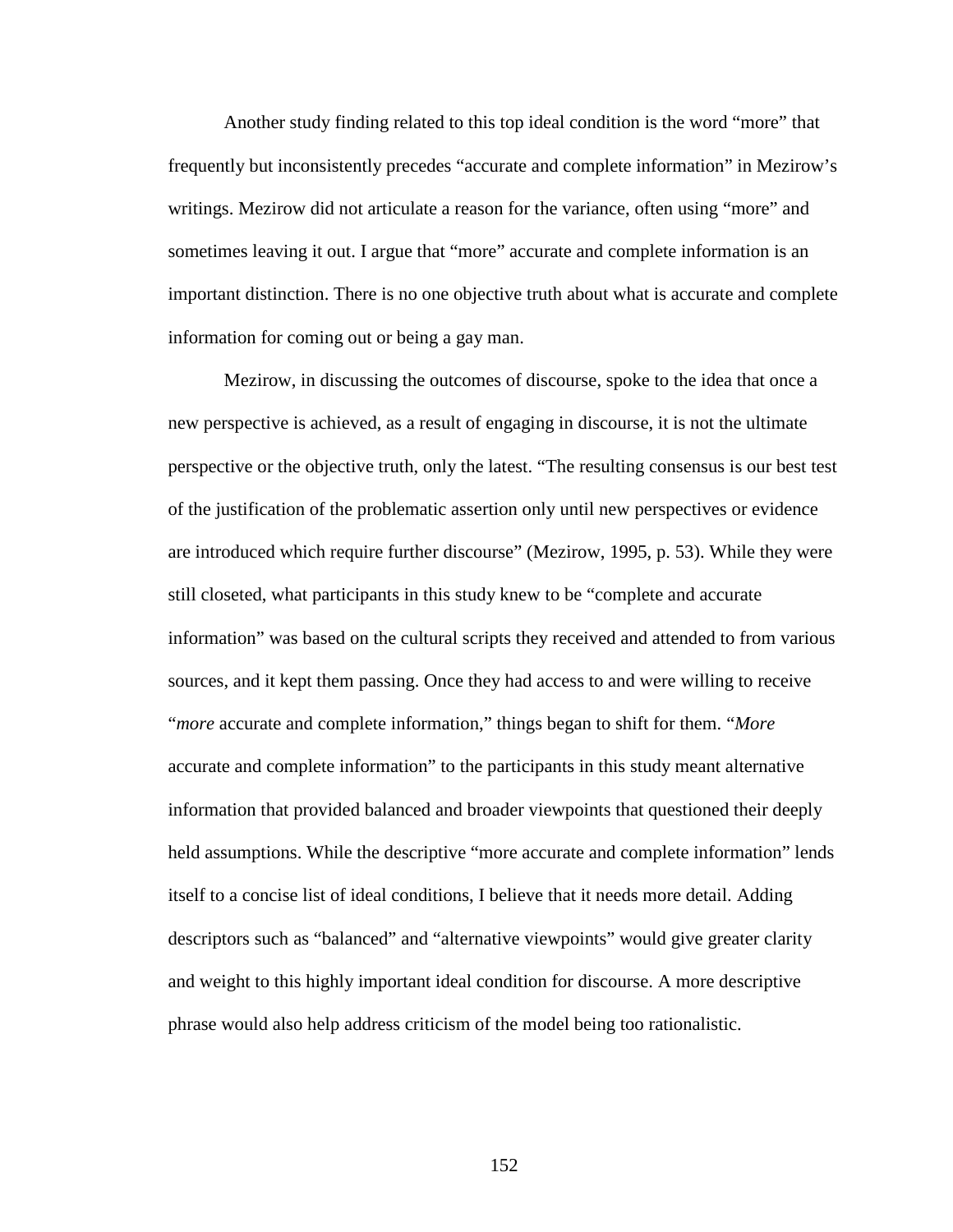#### *The Value of Computer-Mediated Communication in Transformative Learning*

This study expands the understanding of CMC as a contributor to the ideal condition of more accurate and complete information essential to discourse and for the decision to and actions of coming out. It identified CMC as a useful channel for verbal discourse and for observational learning. Additionally, CMC provided perceived control and privacy that made it a useful tool for those for whom privacy, invisible social identities, and disclosure were concerns.

#### **Recommendations for Future Research**

Based on the findings, conclusions, and contributions of this study, I offer six recommendations for future research.

## *Address the Ongoing Nature of Transformative Learning*

This study posits the coming out process as a transformative learning experience, and participant selection criteria required that each man be out in all contexts of his life. An implication is that once fully out, the coming out process has ended and, by extension, so has transformative learning. However, participants in this study described coming out as ongoing, something that occurs repeatedly for a lifetime. Mezirow similarly described an end point in transformative learning, yet framed a transformed perspective as being the best so far, with one ideal condition for discourse being that the learner remain open to potential for further transformative learning and perspective change. If coming out does not end, can it also continue to be transformative? A study, using coming out as a context, may add to the understanding of the ongoing nature of transformative learning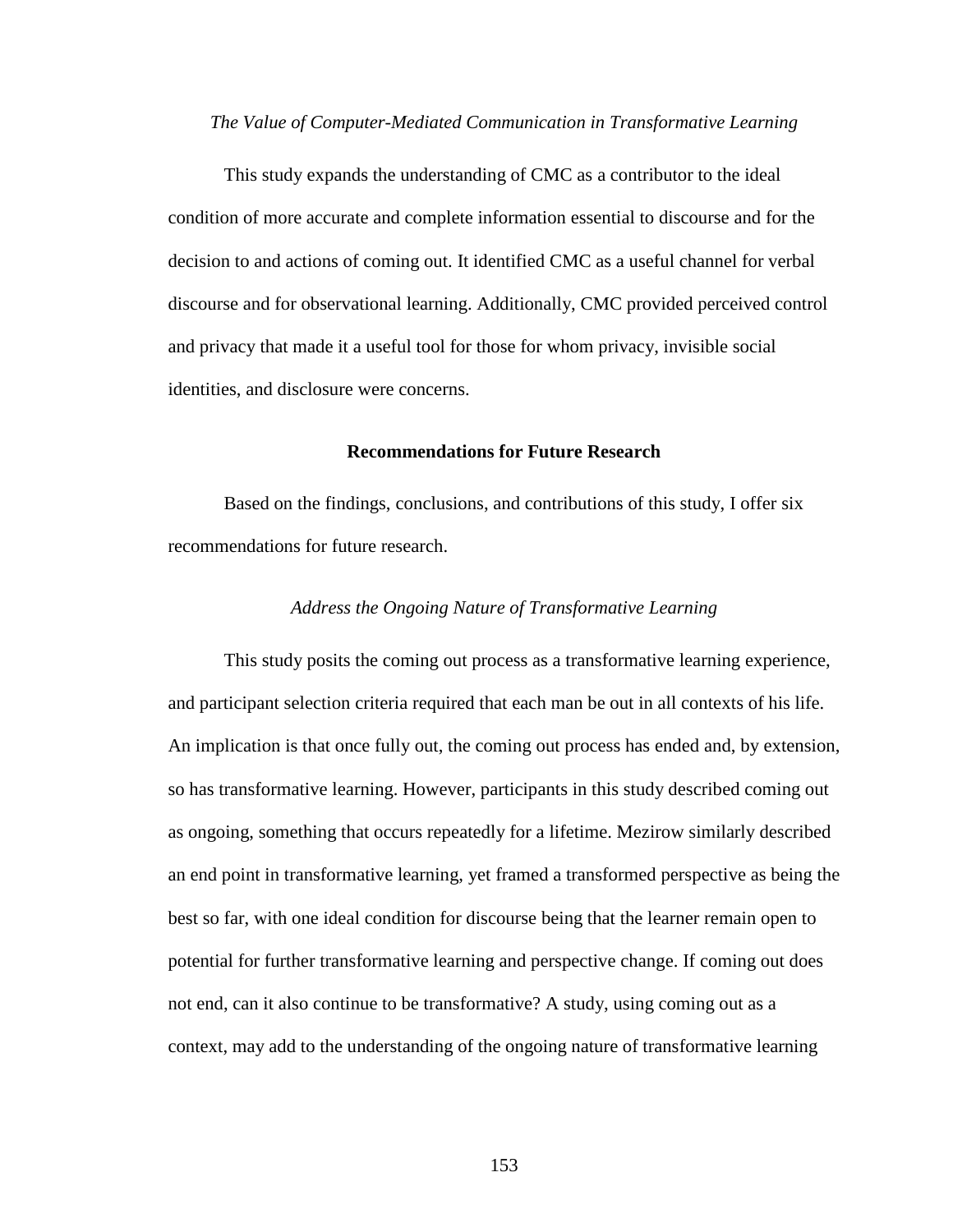## *Explore Observational Learning and Social Cognitive Theory in the Context of Coming Out*

Observational learning theory emerged as an important theme in this study. Further research would be interesting to explore observational learning and transformative learning, using the theoretical framework of Bandura (1989) as the starting point for consideration and expanding it to Bandura's larger social cognitive theory. As part of social cognitive theory, Bandura offered the conception of human functioning as a product of dynamic interplay, or "reciprocal determinism," of personal factors (cognition, affect, biological events), behavior (shaped and directed by beliefs, self-perception, goals, and intentions), and environmental influences, that combine to form "triadic reciprocality." This three-sided model shows bidirectional interaction between each of the three components, making individuals both the products and the producers of their own environment (Pajares, 2002). Further research could explore more specifically the role that observational learning plays in transformative learning and in the experience of discourse.

## *Explore the Trust Provided by Structured Relationships as Ideal Conditions for Discourse*

This study identified the importance of trust as an ideal condition for discourse to occur. Participants spoke of the benefits of talking to a psychotherapist and mentor. Future studies could focus on characteristics of structured relationships that make them more effective for discourse when privacy is critically important. Are there unique qualifications or training that can increase the trust and efficacy for discourse within a structured relationship? Are there other relationships that may be similarly structured to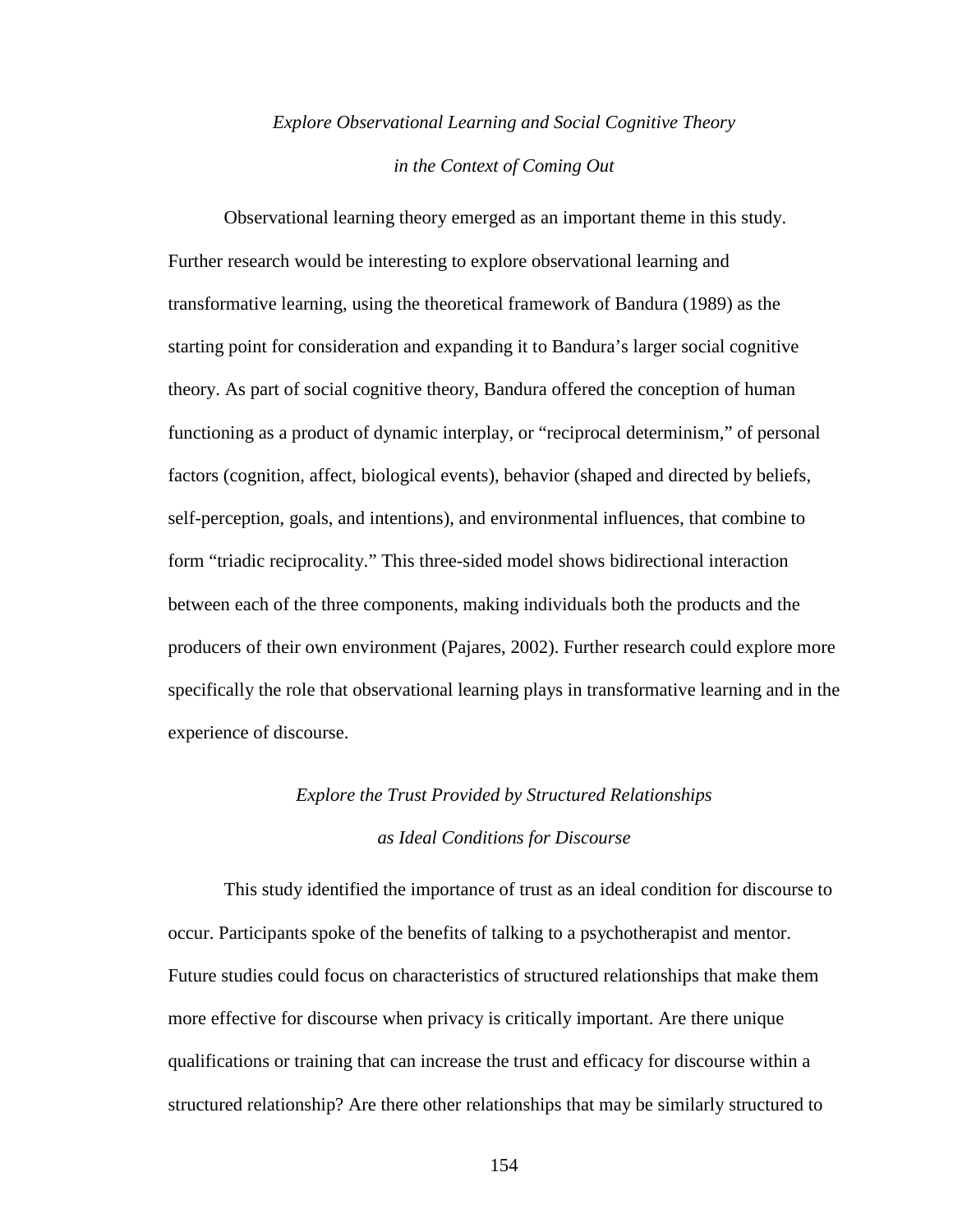encourage discourse by a marginalized individual who finds confidentiality and trust especially important—for example, life coaches, social workers, human resources managers, clergy, consultants, workplace mentors, school counselors, even massage therapists?

The emerging practice of professional coaching shares many of the same privacy and ethical attributes common for psychotherapy (International Coaching Federation, 2008). However, coaching differs in that it is present- and future-focused, not primarily retrospective, and is not predicated on healing or pathology. A coach also differs from a mentor in that coaching is a formal, usually compensated relationship that often includes a contract and professional credentials. Also, coaches do not generally give advice; instead, they help clients find their own answers. So an interesting future study would be to explore the efficacy of coaching for discourse in the coming out process. This could also expand to a comparison of coaching, mentoring, and psychotherapy vis-à-vis discourse and coming out.

## *Replicate the Study with Other Marginalized Groups*

It is clear from this study that, for this group of gay men, context was a major influence upon their transformative learning experiences. This study was limited to gay men, but other marginalized groups or distinctive populations—especially those who may have invisible stigmatized characteristics—may face similar life challenges and issues with disclosure. For example, lesbians, bisexual men and women, and transgender individuals also have coming out experiences that are transformative and are worthy of research to understand the nature of discourse for the transformative learning experience of coming out for these groups too. Beyond sexual minorities, there are other individuals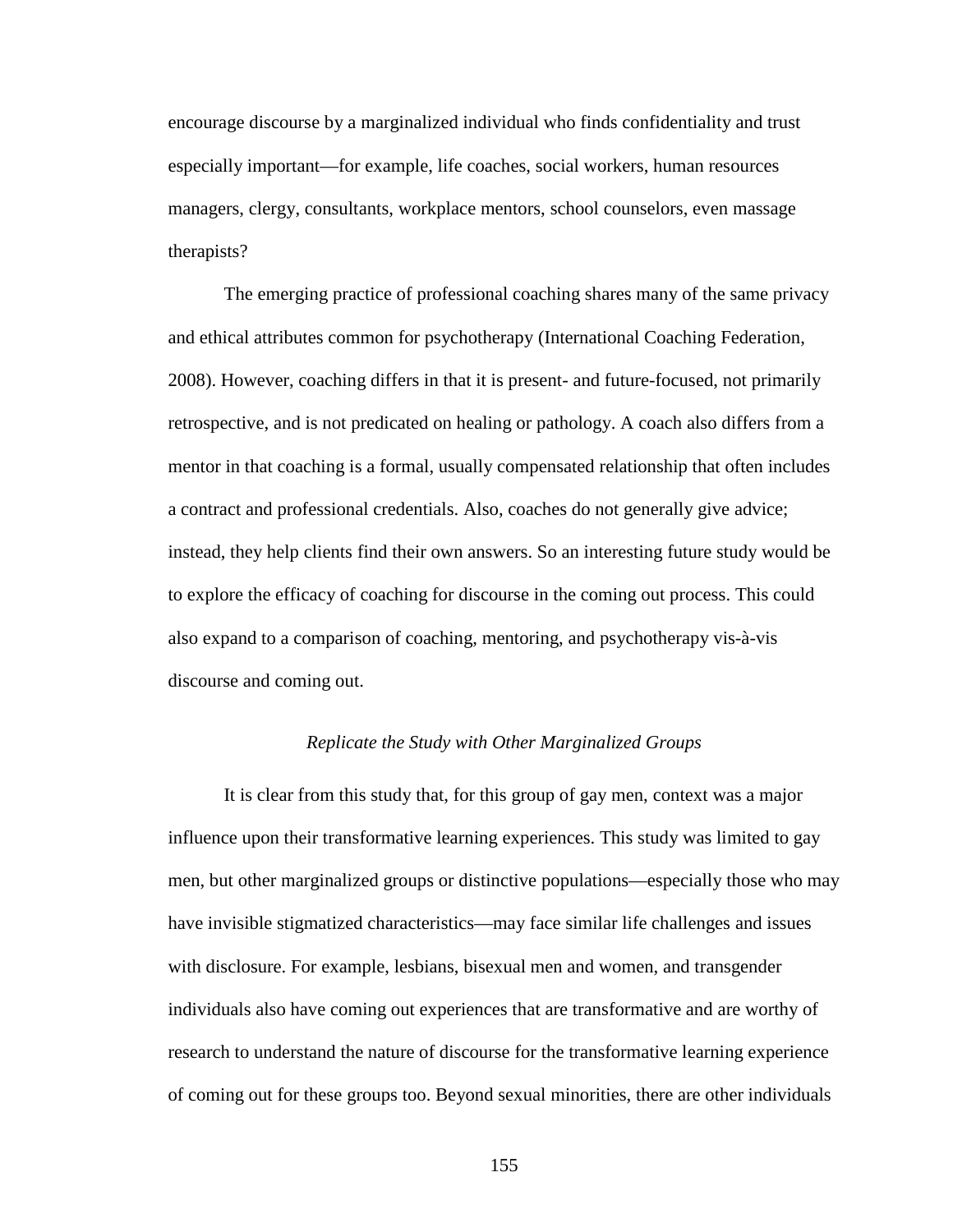who may have stigmatized invisible identity characteristics, like religion, or a physical disability that may put an individual at choice for disclosure, or put them at risk for being "outed."

Another research focus could be for those who identify as a "double minority," as did "Derek" (who was African American and gay) or "Frank," "Iain," and "Jackson" (gay men who married and were fathers). These men were minorities (racial, marital status, parental status) within a minority (sexual) and faced unique challenges connecting with others who had similar experiences.

# *Further Explore the Importance of Computer-Mediated Communication in Transformative Learning*

CMC was described as being an important way in which participants engaged in discourse. Mezirow's description of discourse seemed to assume real-time interactions, in person or perhaps by phone. Future research could focus on the role of CMC and the power of the Internet to allow for discourse. What happens to discourse when it goes online? How is it similar and how is it different? What is the role of adult educators with relation to using CMC and transformative learning?

Taylor (2007) found in his meta-review of transformative learning research that little is known about the potential of an online setting as a way of fostering transformative learning. Future research also could focus specifically on the role and impact of CMC in transformative learning, expanding Mezirow's description of discourse and ideal conditions. For example, a study could explore what impact asynchronous communication has on discourse and meaning making as part of transformative learning and compare the efficacy of CMC for discourse with real-time, in-person discourse that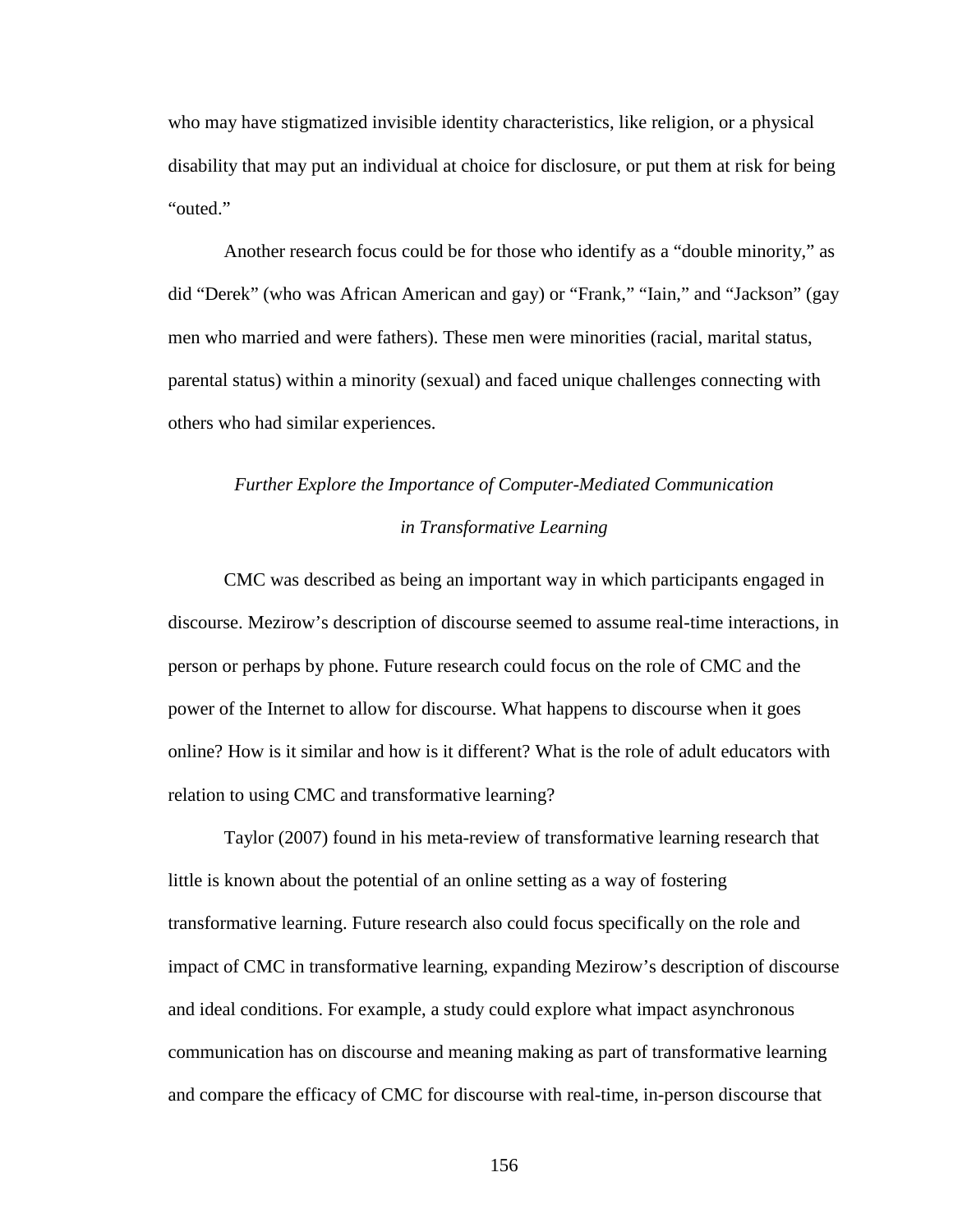Mezirow's theory predominantly assumes. Also, future research could explore the CMC discourse experiences of other individuals with stigmatized hidden identities for whom disclosure is transformative, such as lesbians or bisexuals accepting and disclosing their sexuality.

#### *Replicate the Research for Family Members and Friends of Those Who Come Out*

Family members and friends of GLBT people may experience their own transformative learning experience as a result of their loved one coming out to them. Like their gay loved one, they must make meaning of this new information, a change of identity for someone they care about and believed they knew well. They may face feelings of betrayal, grief, and fear, like the GLBT person. Like their loved one who is gay, they too may face the choice to "come out" to others, and they face a challenge in obtaining more accurate and complete information; they too learned negative social scripts. They have a choice of disclosing that they have a loved one who is of this stigmatized group, thus themselves being subject to the courtesy stigma that Goffman (1963) described. Gay-friendly individuals may be perceived as being gay or lesbian themselves, simply through association. They have a coming out dilemma of their own. Future research could focus on transformative learning and discourse that friends and family members of individuals who have a stigmatized invisible identity experience.

#### **Personal Learnings and Closing Thoughts**

Throughout the doctoral program, our cohort often heard that the dissertation topic sometimes finds the researcher, not the other way around. And so it was for me. About halfway through doctoral coursework, during a lecture on Mezirow's theory of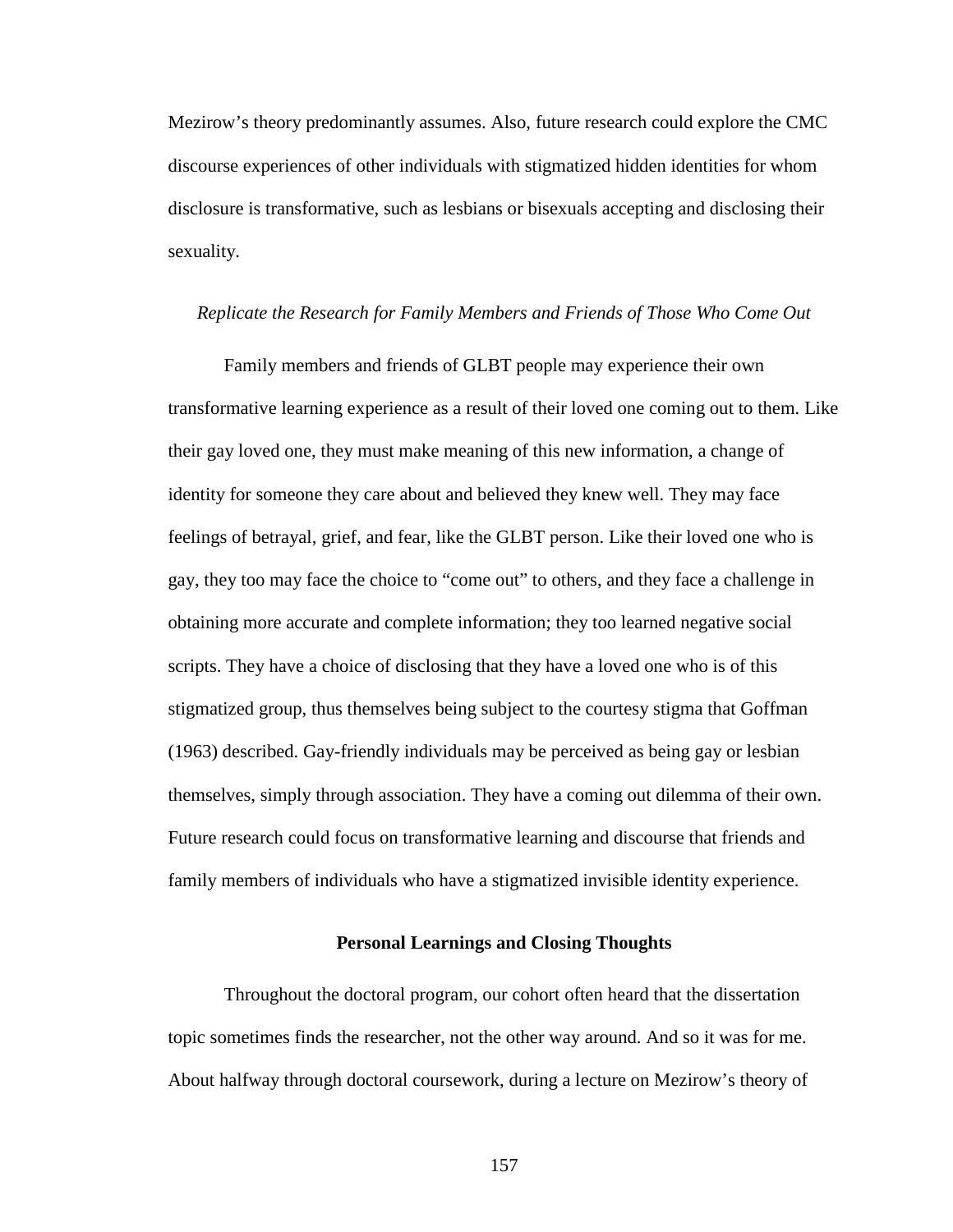transformative learning, I had an epiphany: "That sounds like the coming out process." I was intrigued, and the more I learned about Mezirow's model, the more compelling it became in relation to the coming out process. The transformative learning model aligned with my own coming out process and that of others I knew. But, I also believed something was missing in the understanding of transformative learning theory in the context of the coming out process. From that suspected gap, a dissertation focus was formed.

While I exercised great care to set aside my own bias throughout this research project, it was interesting to notice at its conclusion that my own personal experience of constructing this study mirrored what showed up in the study in at least two ways: the importance of privacy and trust that may be found in a structured relationship and the fact that the coming out process never really ends. My own experience during data gathering underscored to me how the importance of privacy and trust can be addressed by a structured relationship. This study found that gay men coming out placed a high value on privacy and trust as an ideal condition for discourse. These men were out in all contexts of life, per the criteria for being a participant, so there was probably little fear of being outed. Still, the stories they shared were intimate and the relationship I formed with each man was apparently safe enough for them to share highly personal and sometimes painful recollections freely. We formed a relationship that was highly structured, giving confidence that it was legitimate, safe, and worthwhile.

Another structure that I believe was very helpful was my coming out to them as a gay man in our first conversation. Some of these structures included the study and the researcher's affiliation with a major university. Many participants first learned of the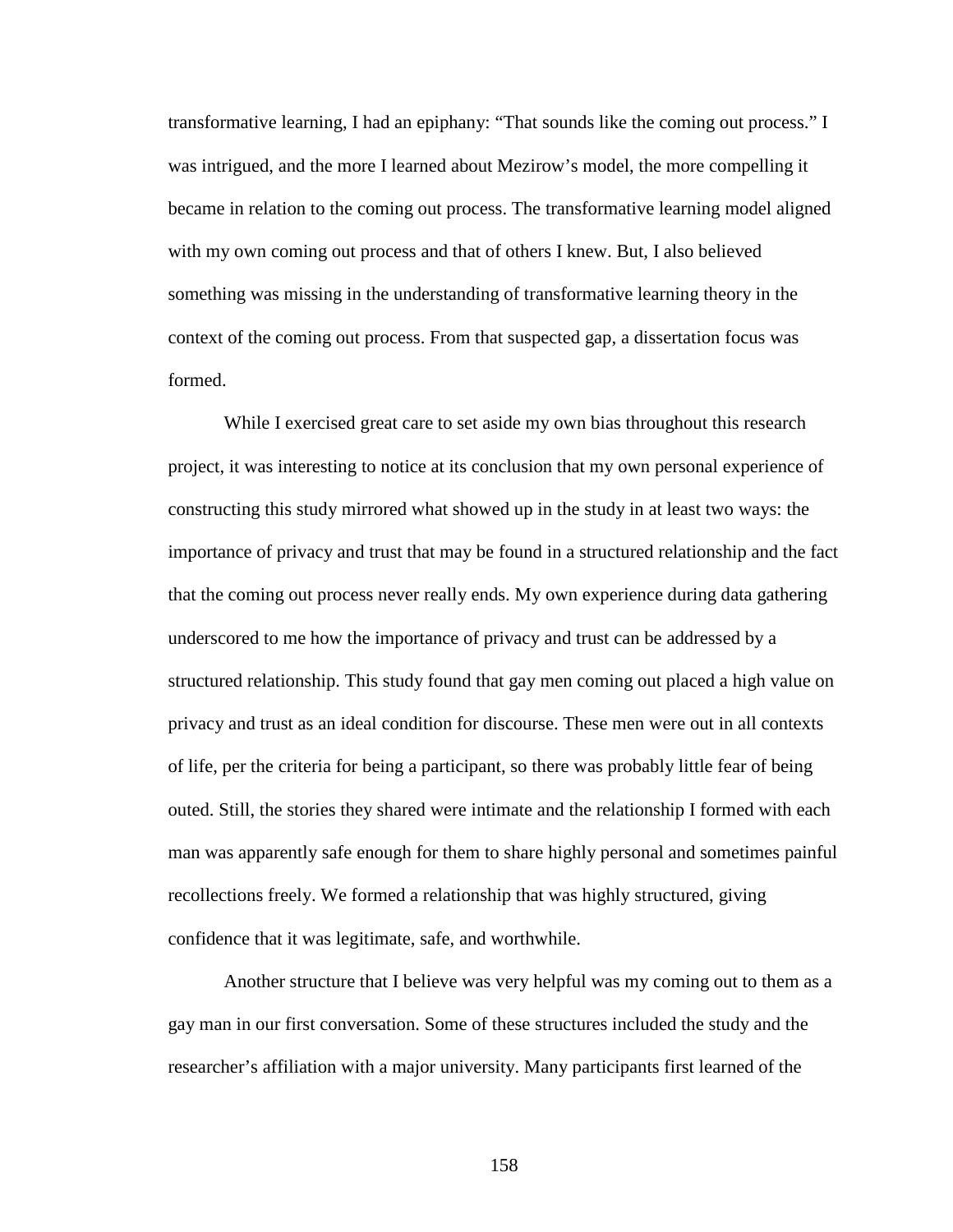study and the call for participants from someone they knew and trusted who passed it along to them. The university provided explicit guidelines for human subject research, addressing explicitly confidentiality and placing control in their hands for participation throughout the process. Each man was very generous and forthcoming, answering all the questions and sharing intimate details of his life. I believe it began and was sustained by the "safe" container that we cocreated—a relationship based on trust, privacy, and structure.

A pleasant surprise for me was how much some of the participants felt they benefited from participation. At the outset, I assumed their participation was a one-way favor for me by the participants, yet some explicitly expressed satisfaction and even gratitude to have the opportunity to share their coming out story, explore their coming out story, and integrate their coming out story. I heard from one man that he felt overwhelmed to see it all there in front of him—his story was laid out in full and integrated for the first time. One coresearcher said that he shared his transcripts with his therapist and it broke new ground for him in his development of his new gay identity. The third coresearcher said that reading his story was a powerful experience and provided "epiphanies." He added, "Your questions allowed me to see what I think and feel from a different perspective, which enabled me to get past some limits I didn't even know I had." I believe the interviews, in which participants mulled over their coming out experience and the meaning they made of it then and now, had the effect of discourse, leading to a perspective shift. This was made possible by the ideal condition for discourse of privacy and a structured relationship, even after the participant was fully out in all contexts. Was the interview process itself a transformative learning experience for him? That may be for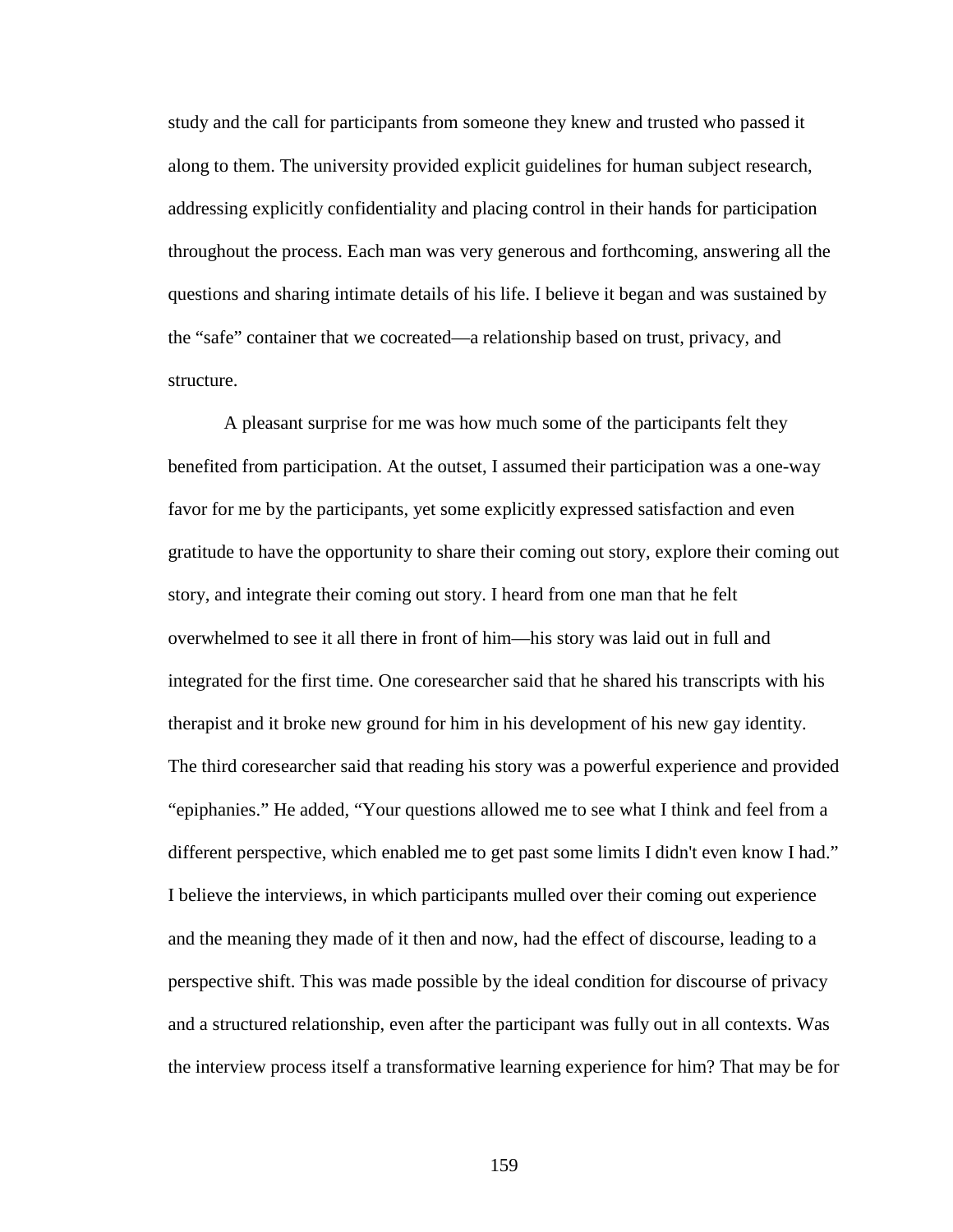another dissertation to explore. But it appears to confirm the ongoing nature of coming out and the ongoing importance of the ideal conditions of trust and privacy.

Another personal learning underscored how coming out never really ends. At my previous employer, a huge corporation, I was known widely at work as being a gay man. I was a founder of the corporately recognized GLBT employee resource group. I met many times over the years with top executives on issues of concern to GLBT employees and customers. I was quoted and pictured in articles about GLBT issues in the workplace that appeared in national publications, including *Time* magazine. I was as out as anyone at American Airlines could be. So I was astounded to be overwhelmed with waves of fear sparked by receiving a scholarship from an employee organization. I was unable to receive the award personally, and the organization leader asked me to send someone to the ceremony on my behalf. He said spouses generally substitute for absent recipients. When I considered asking my husband Larry (a 34-year employee) to accept on my behalf, a feeling of panic washed over me when I thought that I would be coming out to a room full of coworkers, many of whom I did not personally know, and also would out my partner who also was out at work! Larry accepted for me and was treated most graciously, as I anticipated. But what irony in being recognized for academic accomplishments, including a dissertation that used coming out as the context, plus being an out employee working on diversity issues at work for many years, and still having fear and shame come up so strongly and unexpectedly. I believe, and this study strongly supports, that coming out never ends. Disclosure is a discrete part of the coming out process and perhaps the most visible piece, but the internal machinations of managing a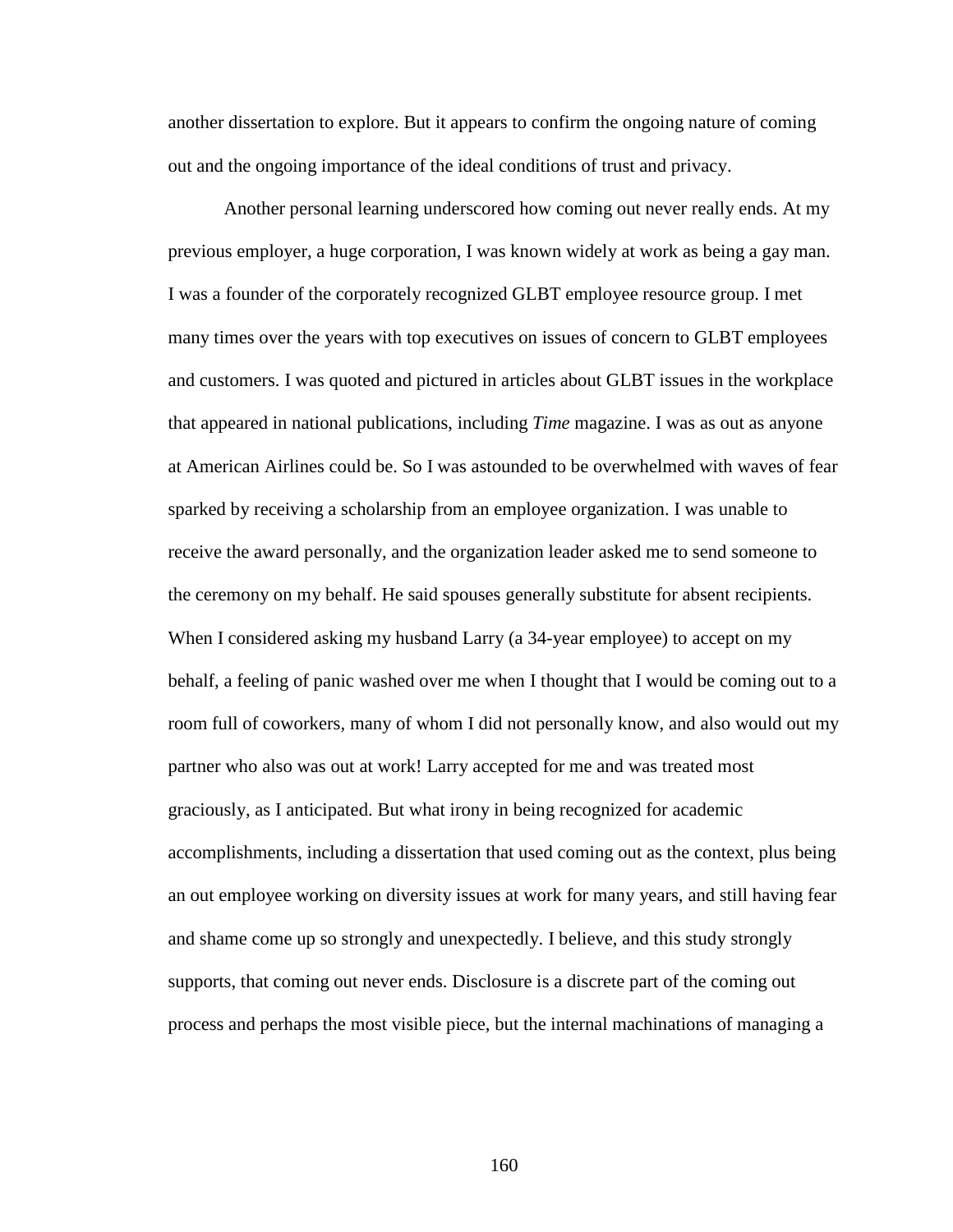stigmatized invisible identity are continuous, endless, and active, even for someone as out as me.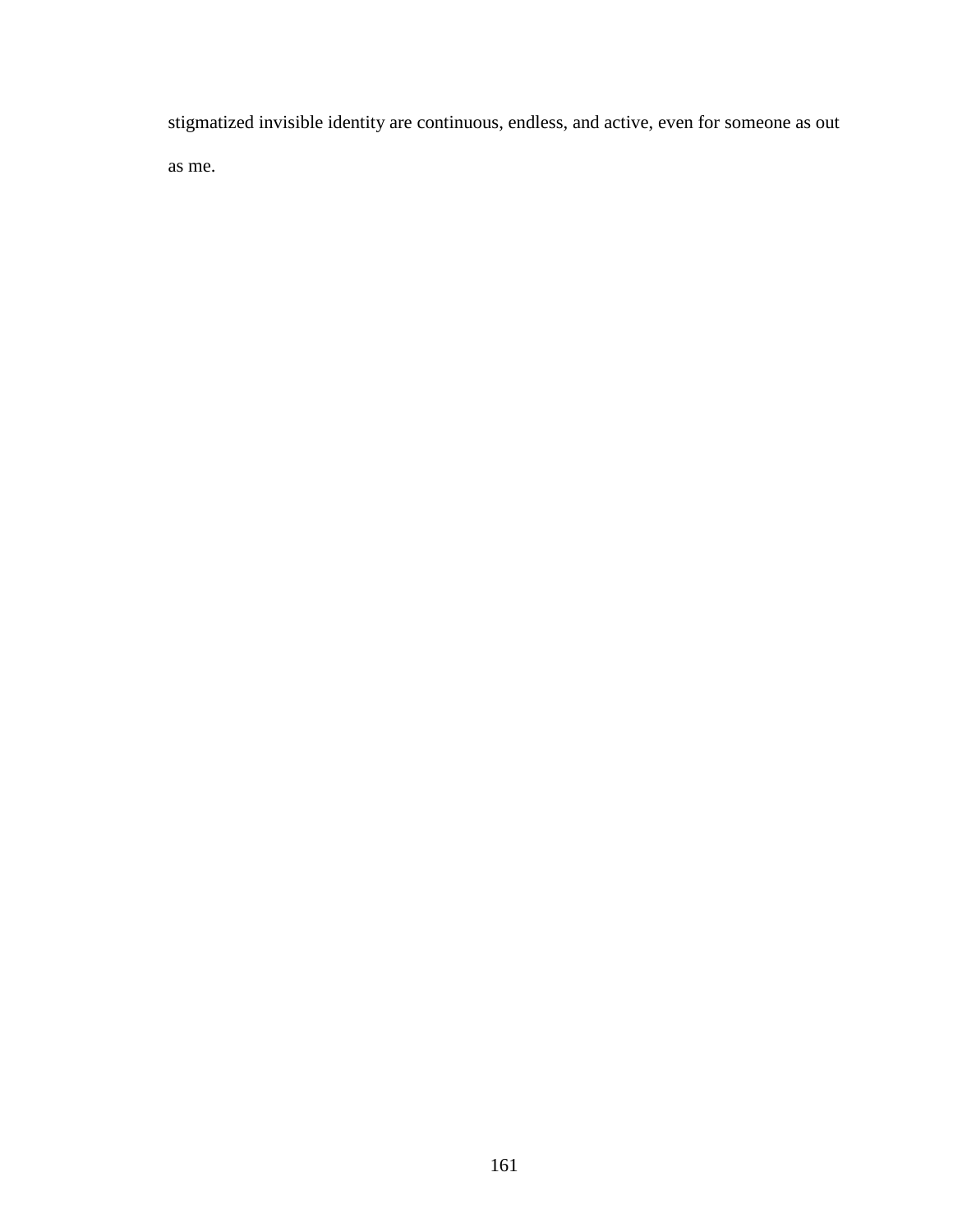#### **REFERENCES**

Alderson, K. (2003). The ecological model of gay male identity. *Canadian Journal of Human Sexuality, 12*(2), 75-85.

Allport, G. (1954). *The nature of prejudice*. Reading, PA: Addison-Wesley.

- Anderson, M., & Mavis, B. (1997). Sources of coming out self-efficacy for lesbians. *Journal of Homosexuality*, *32*(2), 37-52.
- Bandura, A. (1989). Social cognitive theory. In R. Vasta (Ed.), *Annals of child development. Vol. 6: Six theories of child development* (pp. 1-60). Greenwich, CT: JAI Press.
- Baumgartner, L. (2001). An update on transformational learning. *New Directions for Adult and Continuing Education*, *89,* 15-24.
- Baumgartner, L. (2002). Living and learning with HIV/AIDS: Transformational tales continued. *Adult Education Quarterly, 53*(1), 44-59.
- Belenky, M., & Stanton, A. (2000). Inequality, development, and connected knowing. In Mezirow & Associates (Eds.), *Learning as transformation* (pp. 71-102). New York: Jossey-Bass.
- Burrell, G., & Morgan, G. (1979). *Sociological paradigms and organizational analysis*. Aldershot, UK: Ashgate Publishing.

Boyd, R. (1991). *Personal transformations in small groups*. London: Routledge.

Bradshaw, E. (2008). *When does transformation end? A phenomenological study of sustaining an intended change in behavior through perspective transformation in overweight management.* Unpublished doctoral dissertation, The George Washington University, Washington, D.C.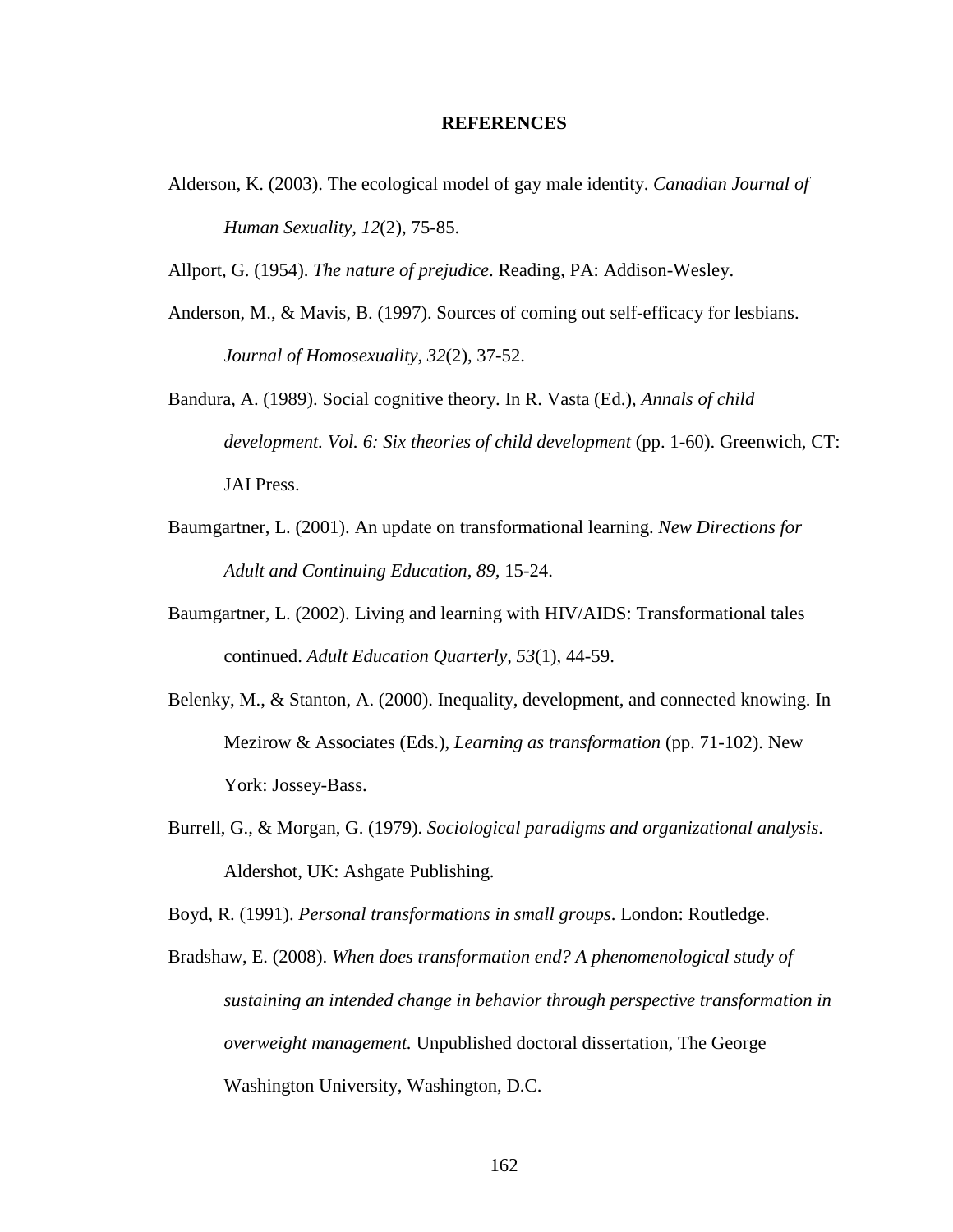- Bronski, M. (1998). The pleasure principle: Sex, backlash, and the struggle for gay freedom. New York: St. Martin's Press.
- Brookfield, S. D. (2000). Transformative learning as ideology critique. In J. Mezirow  $\&$ Associates (Eds.), *Learning as transformation* (pp. 125-150). San Francisco: Jossey-Bass.
- Callero, P. (1994). From role-laying to role-using: Understanding role as resource. *Social Psychology Quarterly, 57*(3), 228-243.
- Carter, T. (2002). The importance of talk to midcareer women's development: A collaborative inquiry*. Journal of Business Communication, 39*, 55-91.
- Cass, V. (1979). Homosexual identity formation: A theoretical model. *Journal of Homosexuality, 4*(3), 219-235.
- Chirrey, D. (2003). 'I hereby come out': What sort of speech act is coming out? *Journal of Sociolinguistics, 7*(1), 24-37.
- Clair, J., Beatty, J., & MacLean, T. (2005). Out of sight by not out of mind: Managing social identities in the workplace. *Academy of Management Review, 30*(1), 78-95.
- Clark, C. (1991). *The restructuring of meaning: An analysis of the impact of context on transformational learning.* Unpublished doctoral dissertation, The University of Georgia, Athens, GA.
- Clark, D. (2005). *Loving someone gay* (4th ed.). Berkeley, CA: Celestial Arts. (Original work published 1977)
- Clark, M., & Wilson, A. (1991). Context and rationality in Mezirow's theory of transformational learning. *Adult Education Quarterly*, *41*(2), 75-91.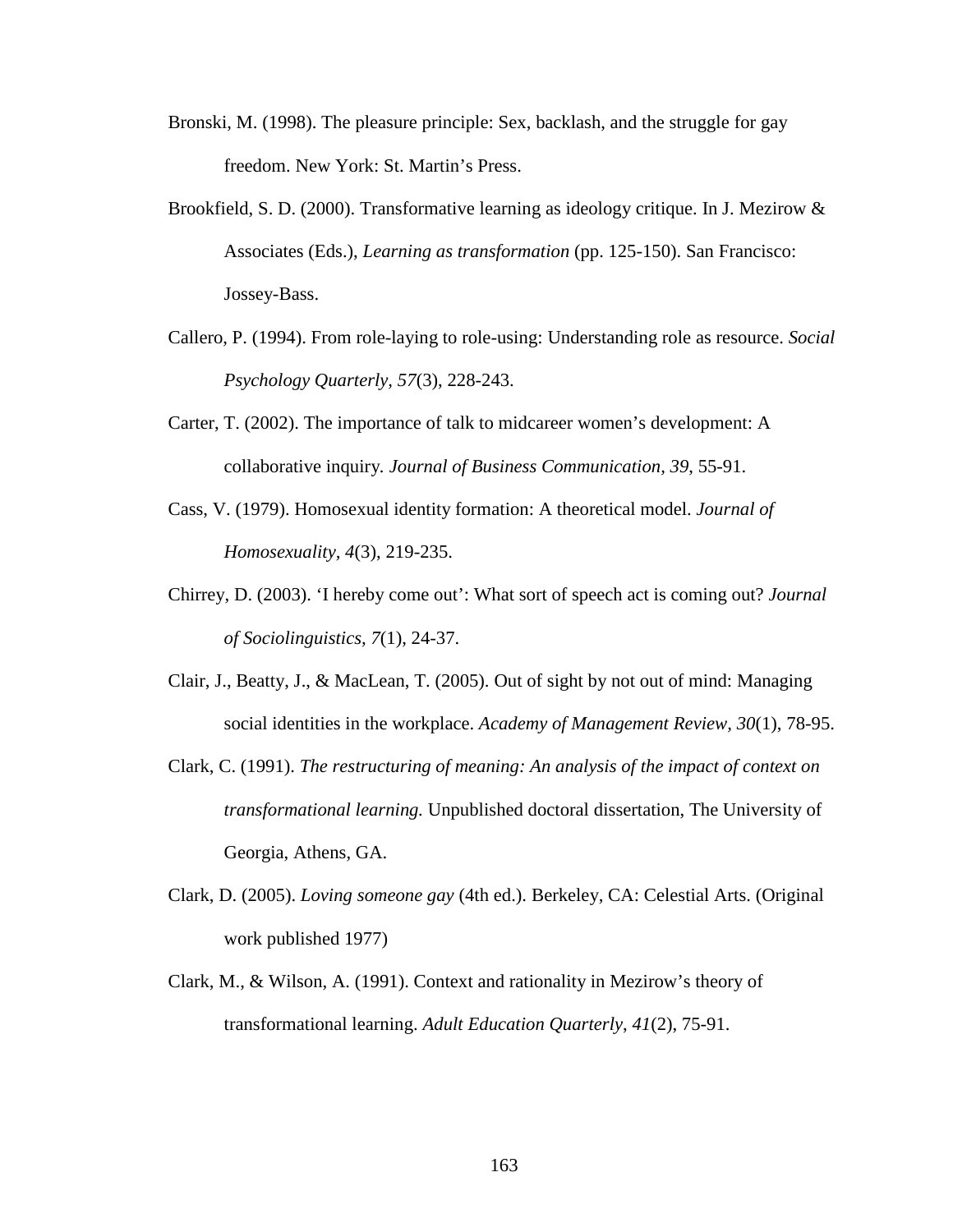- Coleman, E. (1982). Developmental stages of the coming out process. *Journal of Homosexuality, 7*(2/3), 34-43.
- Courtenay, B., Merriam, S., & Reeves, P. (1998). The centrality of meaning-making in transformational learning: How HIV positive adults make sense of their lives. *Adult Education Quarterly, 48*(2), 65-84.
- Cranton, P. (2009). *Basic theoretical terms and concepts: Overview.* Transformative Learning. Retrieved from http://www.transformativelearning.org/index\_files/ Theoretical%20Terms%20and%20Concepts.pdf
- Creed, D., & Scully, M. (2000). Songs of ourselves: Employees' deployment of social identity in workplace encounters. *Journal of Management Inquiry, 9*(4), 391-412.
- Creswell, J. (1998). *Qualitative inquiry and research design: Choosing among five traditions*. Thousand Oaks, CA: Sage.
- DeJordy, R. (2008). Just passing through: Stigma, passing and identity decoupling the workplace. *Group & Organization Management, 22*, 504-529.
- De Monteflores, C., & Schultz, S. (1978). Coming out: Similarities and differences for lesbians and gay men. *Journal of Social Issues, 34*, 59-72.
- Dirkx, J. (2001). Images, transformative learning and the work of soul. *Adult Learning, 12*(3), 15-16.
- Ely, R., & Thomas, D. (2001). Cultural diversity at work: The moderating effects of work group perspectives on diversity. *Administrative Science Quarterly, 46*, 229-273.
- Fassinger, R. (1991). The hidden minority: Issues and challenges in working with lesbian women and gay men. *Counseling Psychologist, 19*(2), 157-176.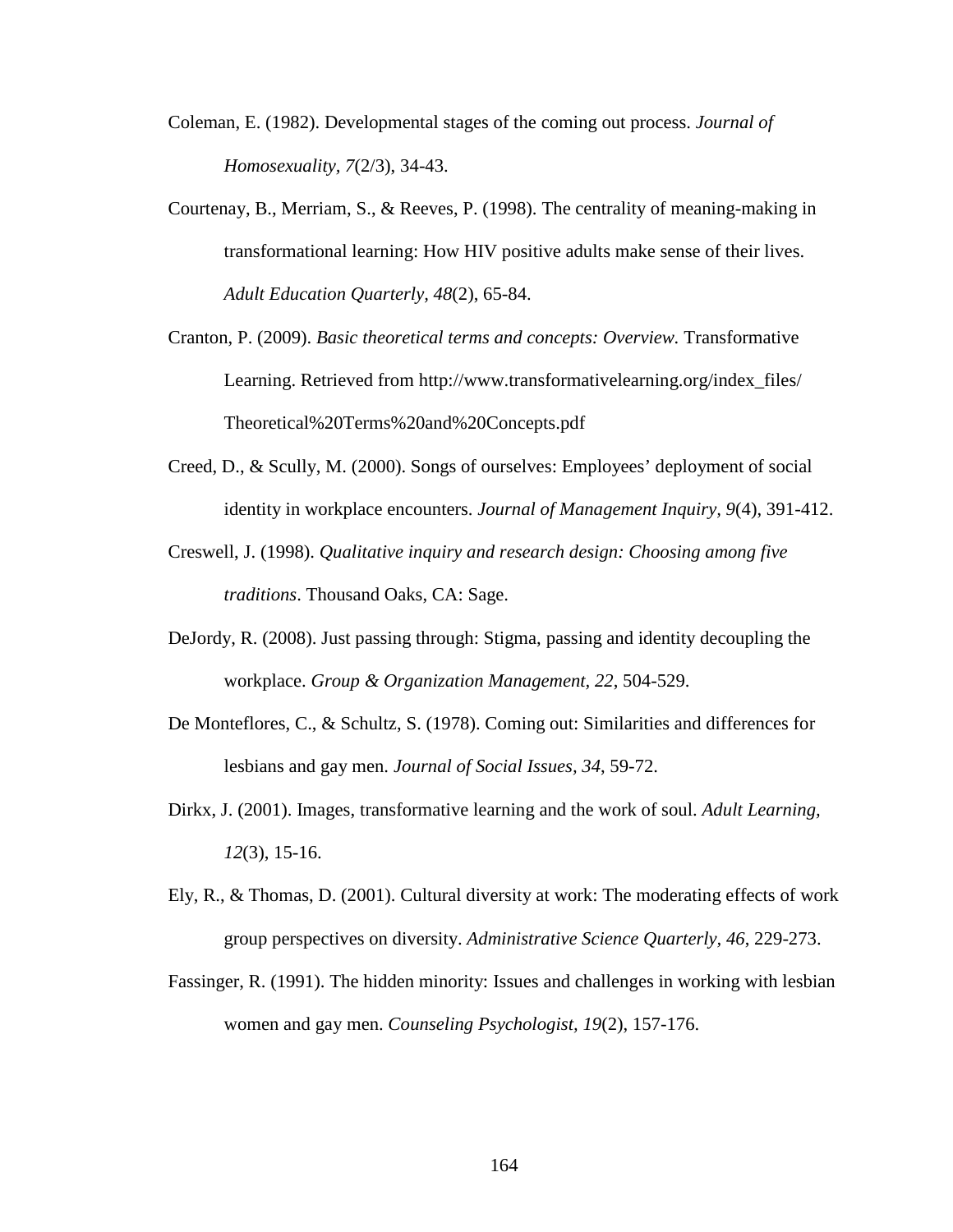- Friedland, R., & Alford, R. (1991). Bringing society back in: Symbols, practices and institutional contradictions. In W. Powell & P. Dimaggio (Eds.), *The new intuitionalism in organizational analysis* (pp. 232-263). Chicago: The University of Chicago Press.
- Garnets, L., & Kimmel, D. (2003). Identity development and stigma management. In L. Garnets & D. Kimmel (Eds.), *Psychological perspectives on lesbian, gay, and bisexual experiences* (2nd ed., pp. 218-225). New York: Columbia University Press.
- Giorgi, A. (1997). The theory, practice, and evaluation of the phenomenological method as a qualitative research procedure. *Journal of Phenomenological Psychology, 29*(2), 235-260.
- Goffman, E. (1963). *Stigma: Notes on the management of spoiled identity*. Englewood Cliffs, NJ: Prentice-Hall.
- Gross, L. (2004). Foreword. In J. Campbell, *Getting it online, cyberspace, gay male sexuality, and embodied identity* (pp. ix-xii). Binghamton, NY: Harrington Park Press.
- Gudelunas, D. (2006). Who's hooking up on-line? *The Gay & Lesbian Review, 13*(1), 23- 25.
- Habermas, J. (1984). *The theory of communicative action* (Vol. 1, T. McCarthy, Trans.). Boston: Beacon Press. (Original work published 1981)
- Hamp, J. (2006). *Voice and transformative learning: A study of critical reflection and rational discourse in a transformative learning experience as experienced by*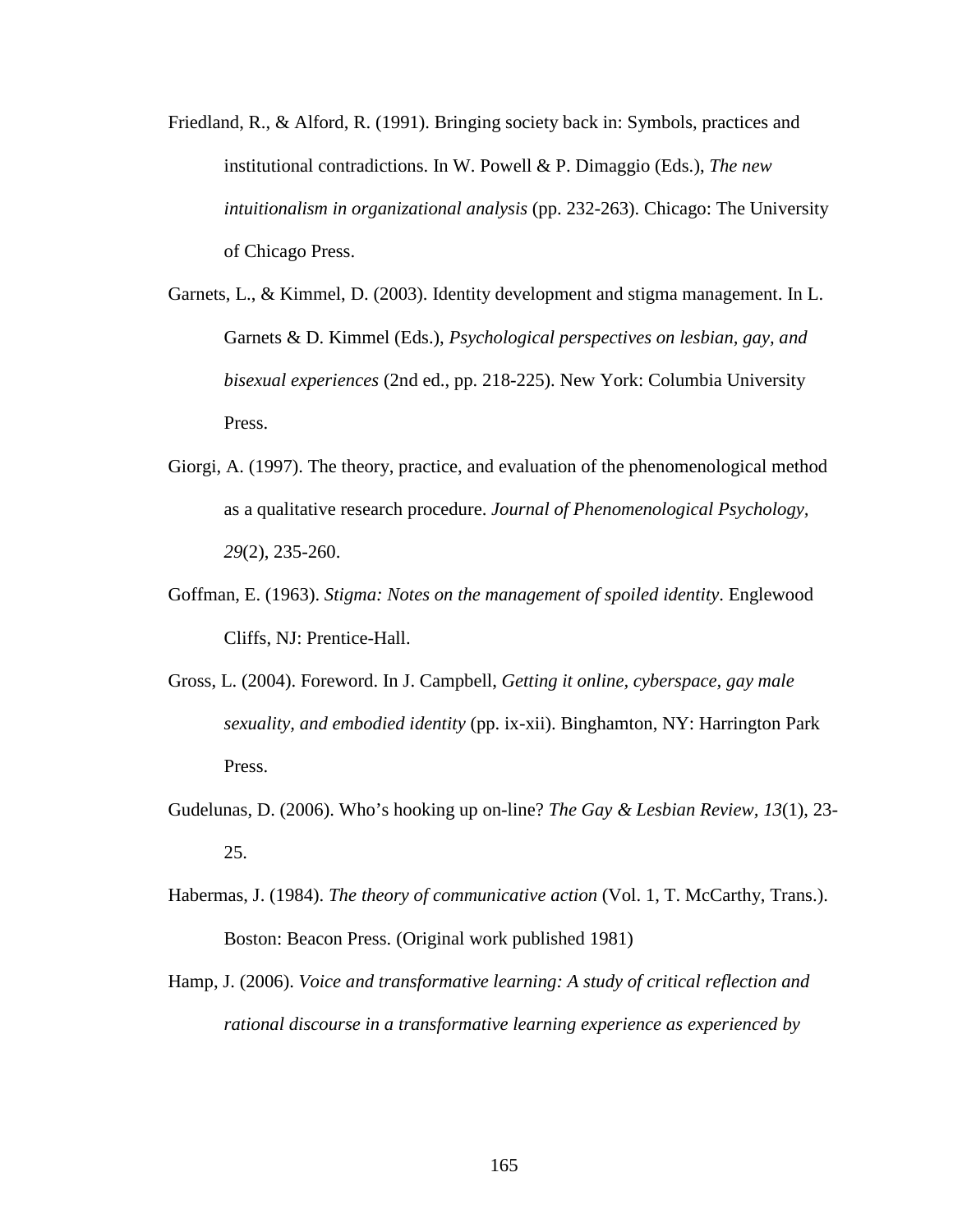*economically disadvantaged women.* Unpublished doctoral dissertation, The George Washington University. Washington, DC.

- Henderson, J. (2001). *Transformative learning in the executive suite: CEOs and the role of context in Mezirow's theory.* Unpublished doctoral dissertation, The George Washington University, Washington, DC.
- Herek, G. (1990). The context of anti-gay violence. *Journal of Interpersonal Violence, 5*, 316-333.
- Herek, G. (1996). *Why tell if you're not asked? Self-disclosure, intergroup contact, and heterosexuals' attitudes toward lesbians and gay men*. Retrieved May 29, 2006, from http://psychology.ucdavis.edu/rainbow/html/whytell.pdf
- Herek, G., & Garnets, L. (2007). Sexual orientation and mental health. *Annual Review of Clinical Psychology*, *3,* 353-375.
- Human Rights Campaign. (2009). *Number of top rated businesses for lesbian, gay, bisexual and transgender workers jumps despite tough economy.* Washington, DC: Human Rights Campaign Foundation. Retrieved December 18, 2009, from http://www.hrc.org/issues/workplace/13518.htm
- International Coaching Federation. (2008). *ICF code of ethics.* Lexington, KY: International Coaching Federation. Retrieved January 29, 2010, from http://www.coachfederation.org/about-icf/ethics-&-regulation/icf-code-of-ethics/
- Linde, C. (1990). *Narrative as a resource for the social construction of the self* (Report No. IRL 90-0020). Palo Alto, CA: Institute for Research on Learning.
- Livia, A., & Hall, K. (Eds.). (1997). *Queerly phrased*. New York: Oxford University Press.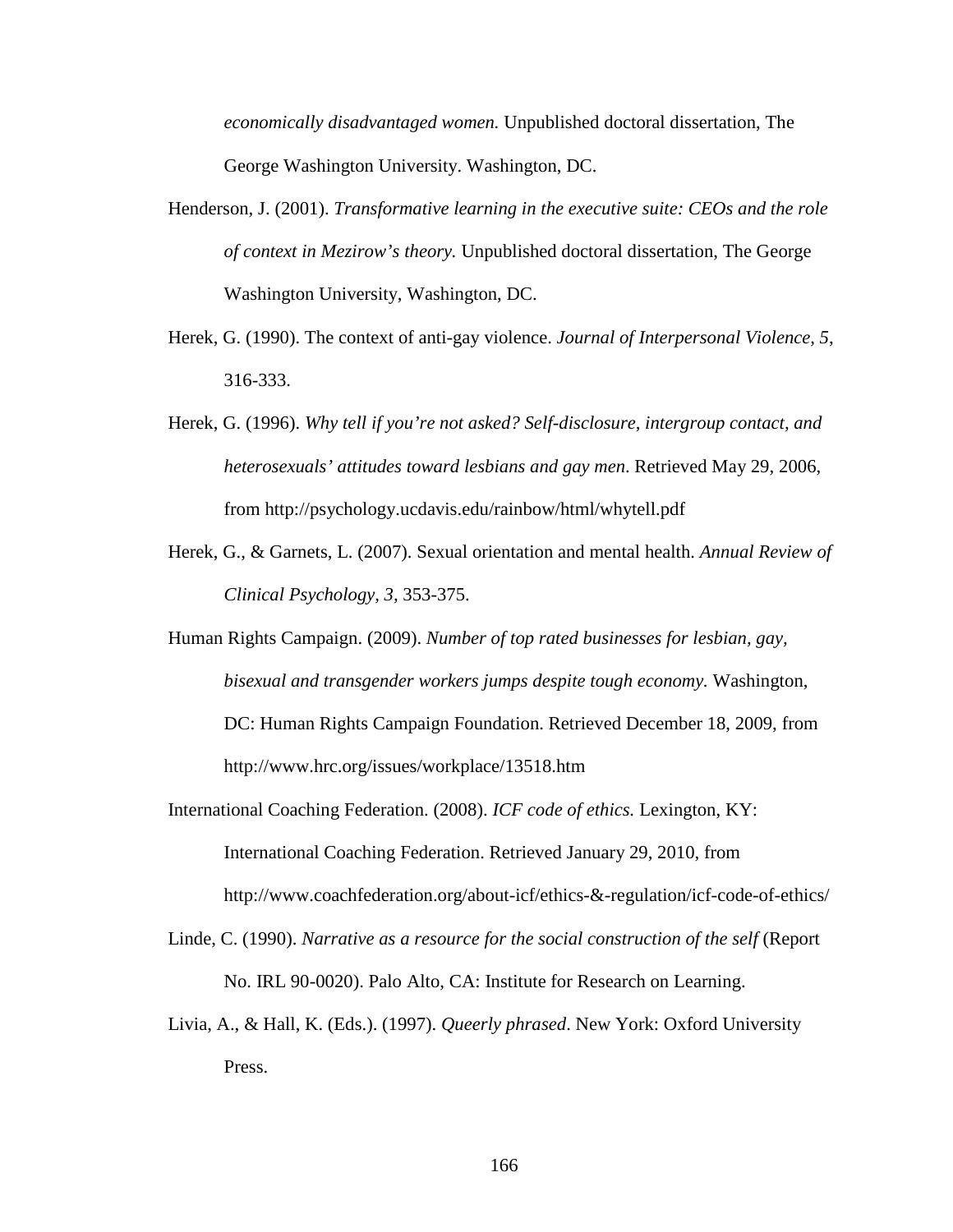- McDonald, B., Cervero, R., & Courtenay, B. (1999). An ecological perspective of power in transformative learning: A case study of ethical vegans. *Adult Education Quarterly, 50*, 4-23.
- Merriam, S., & Caffarella, R. (1999). *Learning in adulthood* (2nd ed.). San Francisco: Jossey-Bass.

Myerson, D. (2003). *Tempered radicals*. Boston: Harvard Business School Press.

- Mezirow, J. (1978). *Education for perspective transformation: Women re-entry programs in community college*. New York: Center for Adult Education, Teachers College, Columbia University.
- Mezirow, J. (1991). *Transformative dimensions of adult learning* (1st ed.). San Francisco: Jossey-Bass.
- Mezirow, J. (1995). Transformation theory of adult learning. In M. R. Welton (Ed.), *In defense of the lifeworld* (pp. 39-70). Albany, NY: State University of New York Press.
- Mezirow, J. (1996). Contemporary paradigms of learning. *Adult Education Quarterly, 46*(3), 158-173.
- Mezirow, J. (1998). On critical reflection. *Adult Education Quarterly, 48*(3), 185-198.
- Mezirow, J., & Associates. (2000). *Learning as transformation*. San Francisco: Jossey-Bass.
- Mezirow, J. (2009). Transformative learning theory. In J. Mezirow, E. W. Taylor,  $\&$ Associates (Eds.), *Transformative learning in practice: Insights from community, workplace, and higher education* (pp. 18-32). San Francisco: Jossey-Bass.

Moustakas, C. (1994). *Phenomenological research methods*. Thousand Oaks, CA: Sage.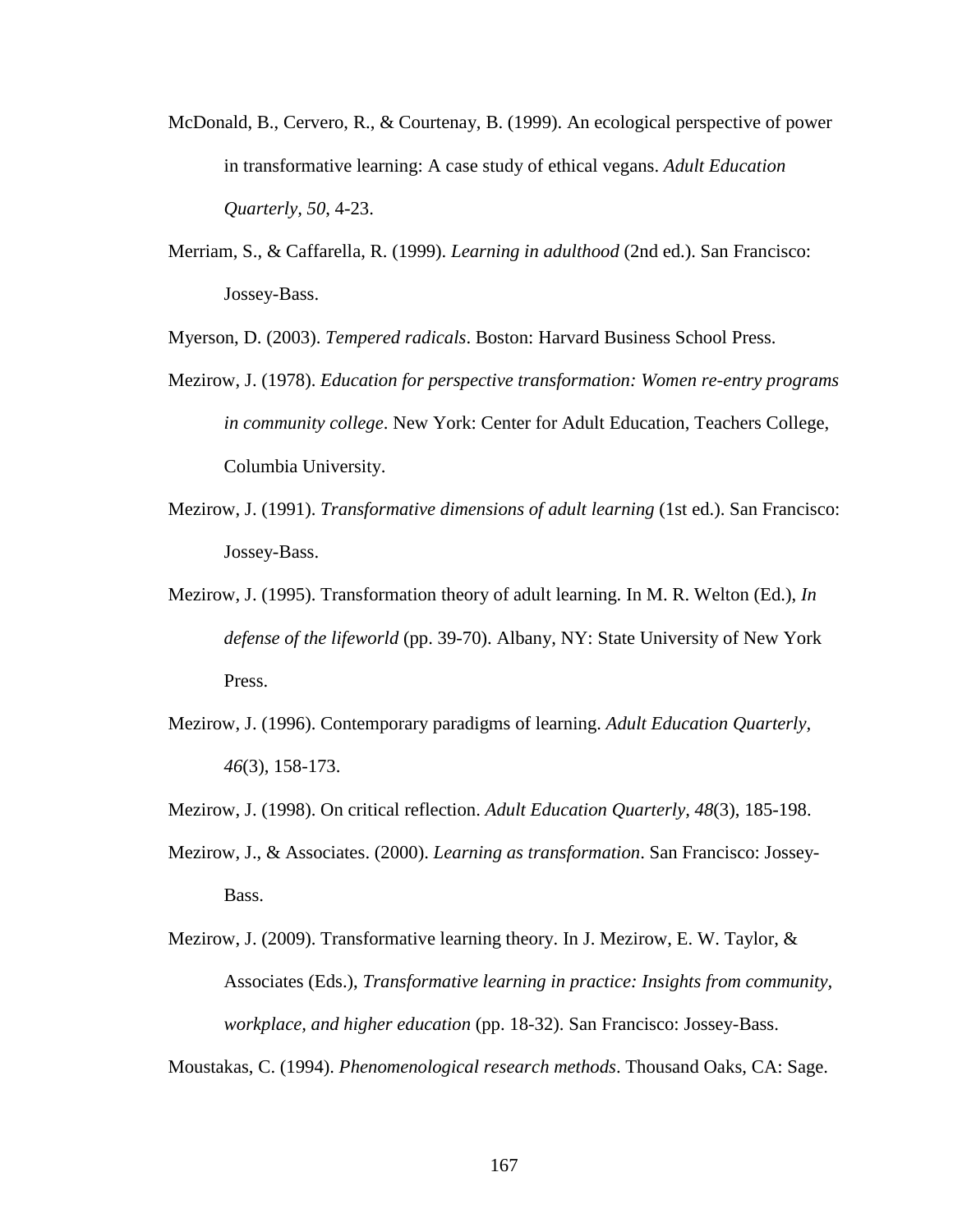- Pajares, F. (2002). *Overview of social cognitive theory and of self-efficacy.* Retrieved October 16, 2009, from http://www.emory.edu/EDUCATION/mfp.eff.html
- Patton, M. (2002). *Qualitative research & evaluation methods* (3rd ed.). Thousand Oaks, CA: Sage.
- Ragins, B. (2004). Sexual orientation in the workplace: The unique work and career experiences of gay, lesbian and bisexual workers. *Research in Personnel and Human Resources Management, 23*, 35-120.
- Rumens, N., & Kerfoot, D. (2009). Gay men at work: (Re)constructing the self as professional. *Human Relations*, *62*(5), 763-786.
- Rust, P. (2003). Finding a sexual identity and community: Therapeutic implications and cultural assumptions in scientific models of coming out. In L. Garnets & D. Kimmel (Eds.), *Psychological perspectives on lesbian, gay and bisexual experiences* (2nd ed., pp. 227-269). New York: Columbia University Press.
- Shaw, V. (2001). Self-dialogue as a fundamental process of expression. *Social Thought & Research*, 24(1-2), 271-312.
- Shelp, S. (2002). Gaydar: Visual detection of sexual orientation among gay and straight men. *Journal of Homosexuality, 44*(1), 1-14.
- Sherlock, J. (2000). *Learning in a professional context: An exploration of nonprofit association CEOs' learning experiences.* Unpublished doctoral dissertation, The George Washington University, Washington, DC.
- Snyder, M. (1987). *Public appearance, private realities: The psychology of selfmonitoring*. New York: Freeman.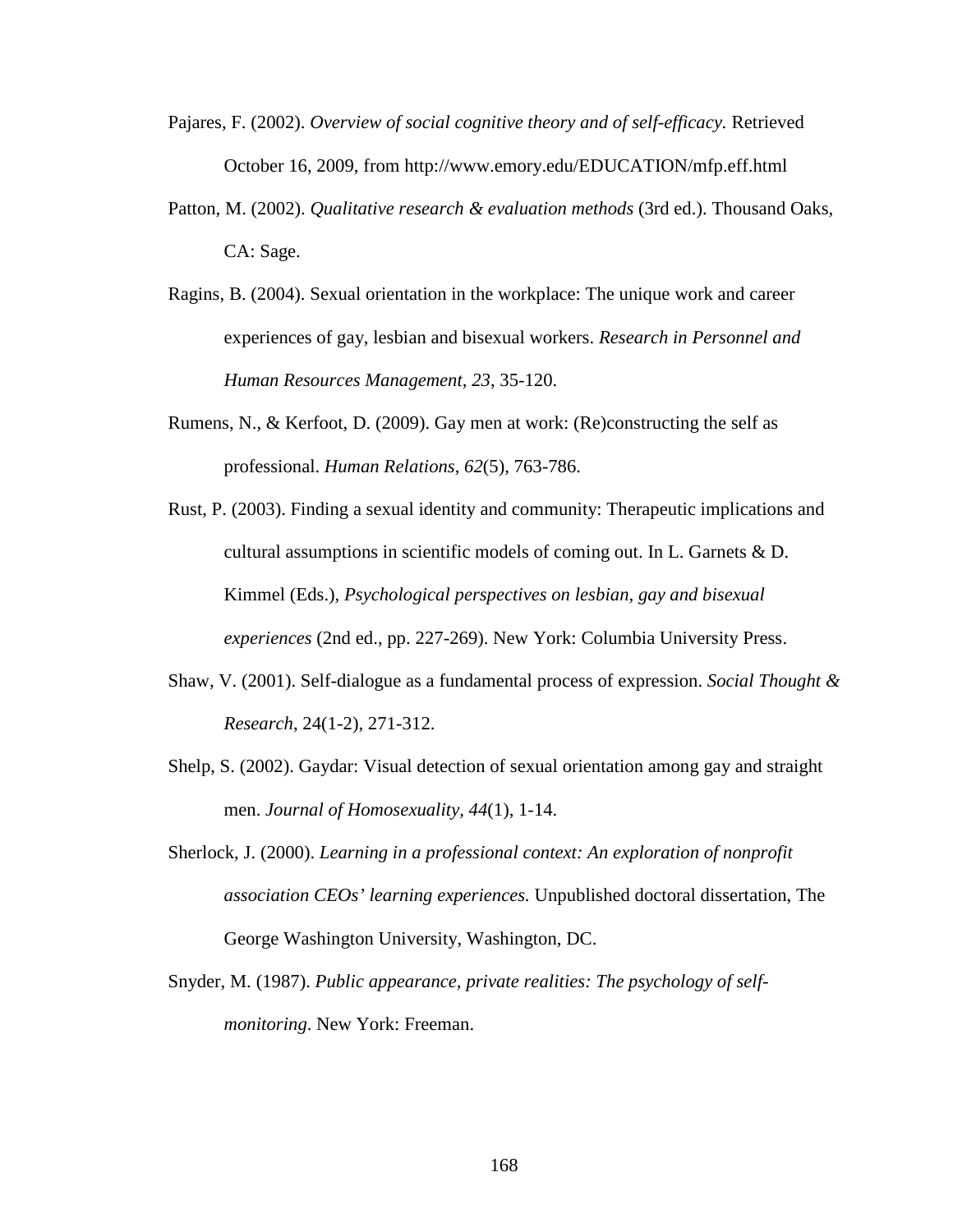- Taylor, E. (2000). Analyzing research on transformative learning theory. In Mezirow & Associates (Eds.), *Learning as transformation* (pp. 285-328). New York: Jossey-Bass.
- Taylor, E. (2007). An update of transformative learning theory: A critical review of the empirical research (1999-2005). *International Journal of Lifelong Education, 26*(2), 173-191.
- Taylor, T. (2000). Teaching with developmental intention. In J. Mezirow & Associates (Eds.), *Learning as transformation* (pp. 151-180). New York: Jossey-Bass.
- Taylor, T. (2009). Fostering transformative learning. In J. Mezirow, E. W. Taylor, & Associates (Eds.), *Transformative learning in practice: Insights from community, workplace, and higher education* (pp. 3-17). San Francisco: Jossey-Bass.
- Troiden, R. (1989). The formation of homosexual identities. *Journal of Homosexuality, 17*(12), 43-73.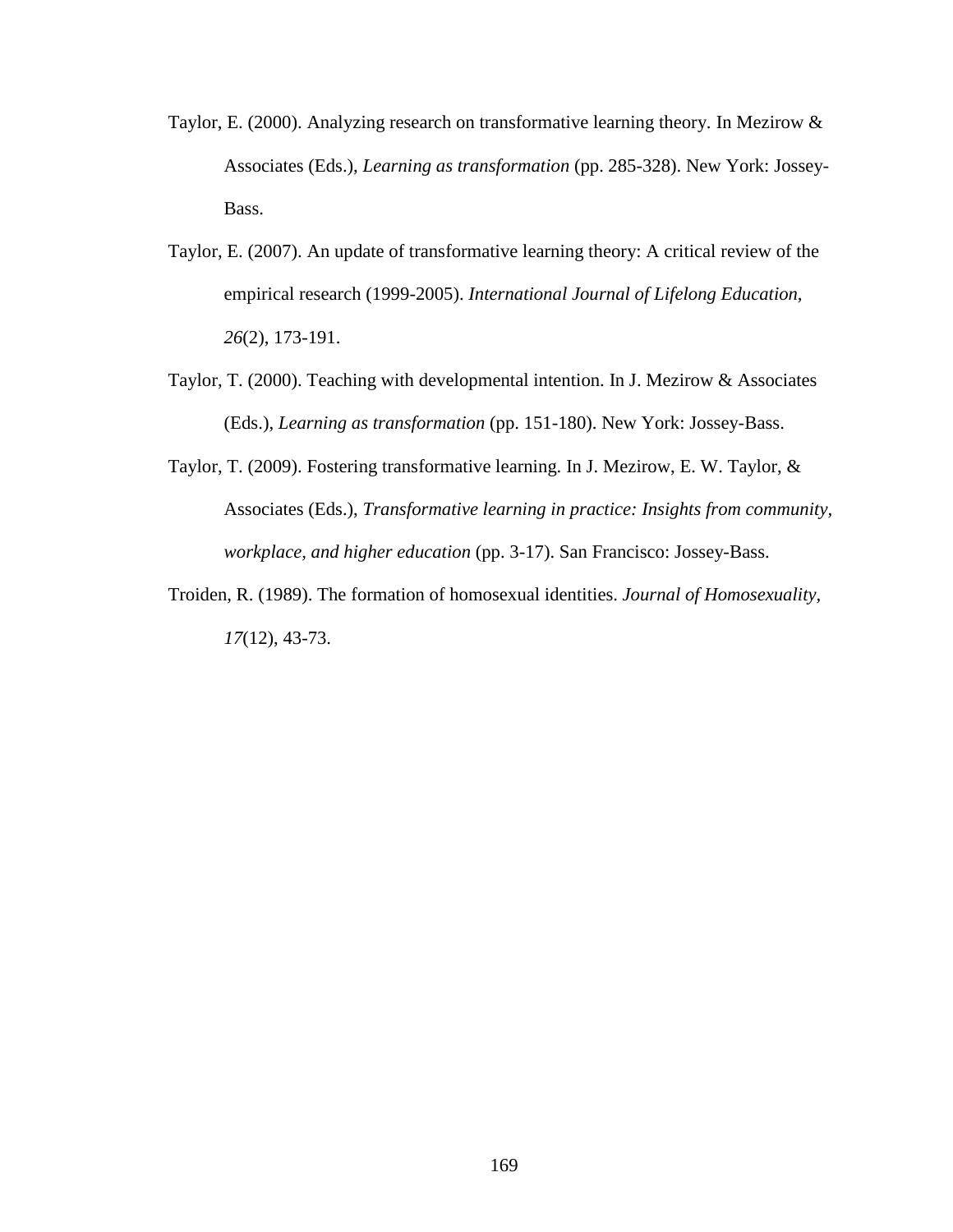## **APPENDIX A:**

## **INTERVIEW QUESTIONS**

The following are examples of open-ended questions posed to participants, divided into first and second interviews.

### **Interview #1**

- 1. How do you define or describe "coming out" and "being out"—and what do these experiences mean to you?
- 2. How did you feel when you first thought to yourself that you might be different/gay? Probe: When was that? What did you do about it?
- 3. What triggered this realization?
- 4. How did you decide to come out to others?
- 5. What was it that triggered this decision? Probe: Did you disclose of your own volition or did you feel threatened?
- 6. What part of coming out do you feel was most difficult? Most transformational? Probe: Coming out to yourself? To another—who?
- 7. How did you feel about gays and lesbians before you accepted that you might be gay yourself?
- 8. How much isolation did you feel as you came out?
- 9. How did you "learn" to come out—did you have a role model or guidance? Probe: Did you have written resources or guidance?
- 10. To grapple with feelings of possibly being gay, who did you talk to? What did you read?
- 11. How did you talk about feelings of being gay at that time? Probe: Fearful, hopeful, relieved?
- 12. Describe the reflection or self-talk you experienced at each stage of coming out.
- 13. What helped you reflect upon the prospect of being gay and coming out? Probe: Did you have others to talk to? Was it in person? Electronically?
- 14. How do you feel you've changed by coming out? Probe: Do you feel transformed? What does transformation mean to you?
- 15. How have your relationships with others changed since you came out? Probe: Do others treat you differently? Did any relationships improve or deteriorate?
- 16. Talk about the experience of coming out in each area of your life—home, work, church, social, family. How did each differ? Who did you talk to in each context?
- 17. Looking back, how does your view now of being gay differ from before you came out?
- 18. In what ways are you a different person today than you were before coming out? Probe: Are you more/less happy, trusting, content, confident, open, present?
- 19. If you could come out all over again, would you do anything differently? Probe: What? Why?
- 20. What was your biggest surprise from the coming out process?
- 21. Is there anything else you would like to share about your coming out?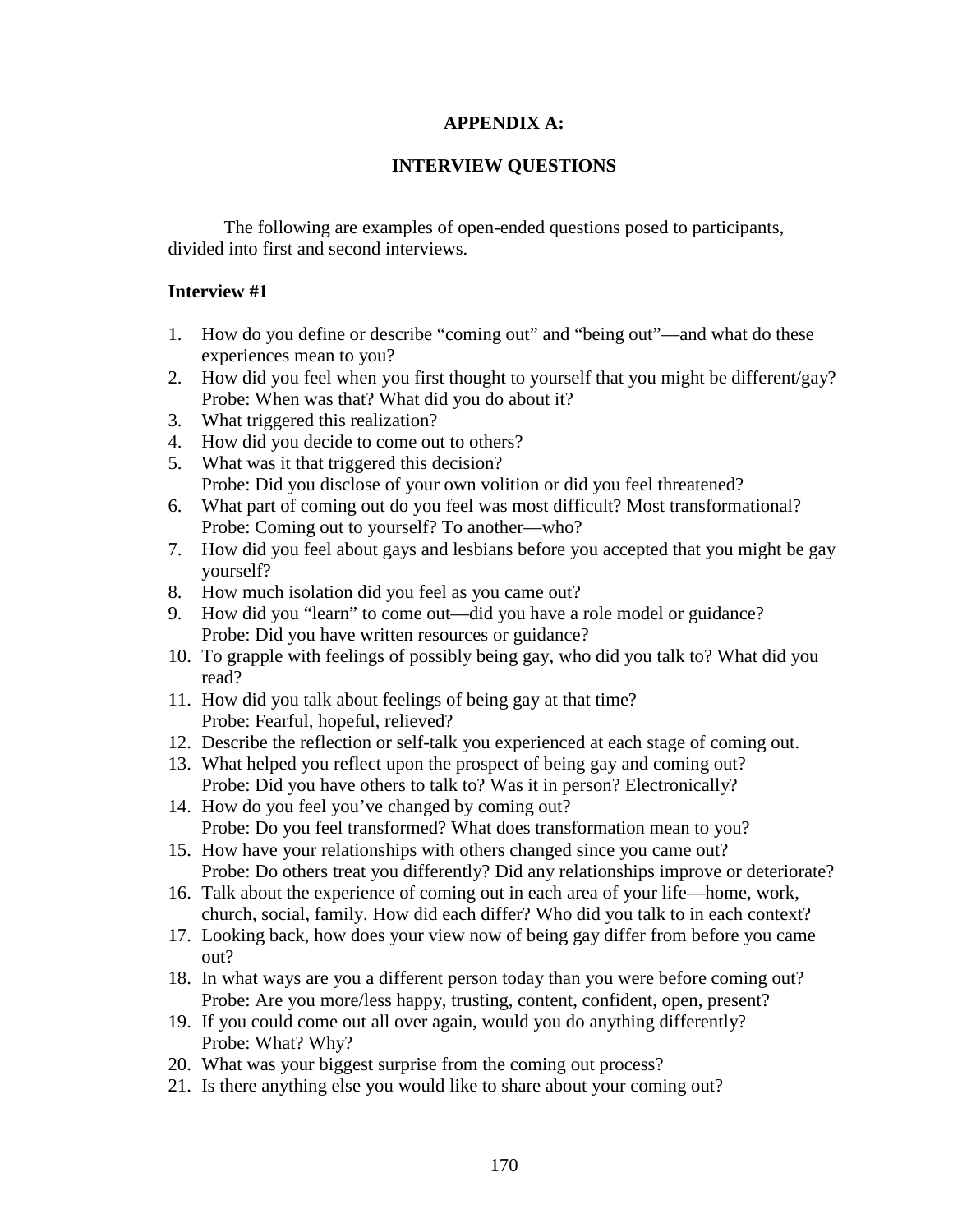Interview #2 was done after both researcher and participant had an opportunity to review the transcript for interview #1.

## **Interview #2**

- 1. Did you review the transcript of our conversation, and do you have any comments?
- 2. Since our last conversation, did you had any additional insights into your coming out experience?
- 3. Were there any surprises or revelations that came as a result of our conversation?
- 4. Is there anything new you want to share relevant to this study?
- 5. I reviewed the transcript and have just a few follow-up questions, just to be sure I understand fully what you shared. [Follow-up questions unique to the individual participant to be determined, guided by the transcript of the first meeting.]
- 6. Do you have any questions for me at this time? Please contact me if you have any further insights you think may be relevant to this study.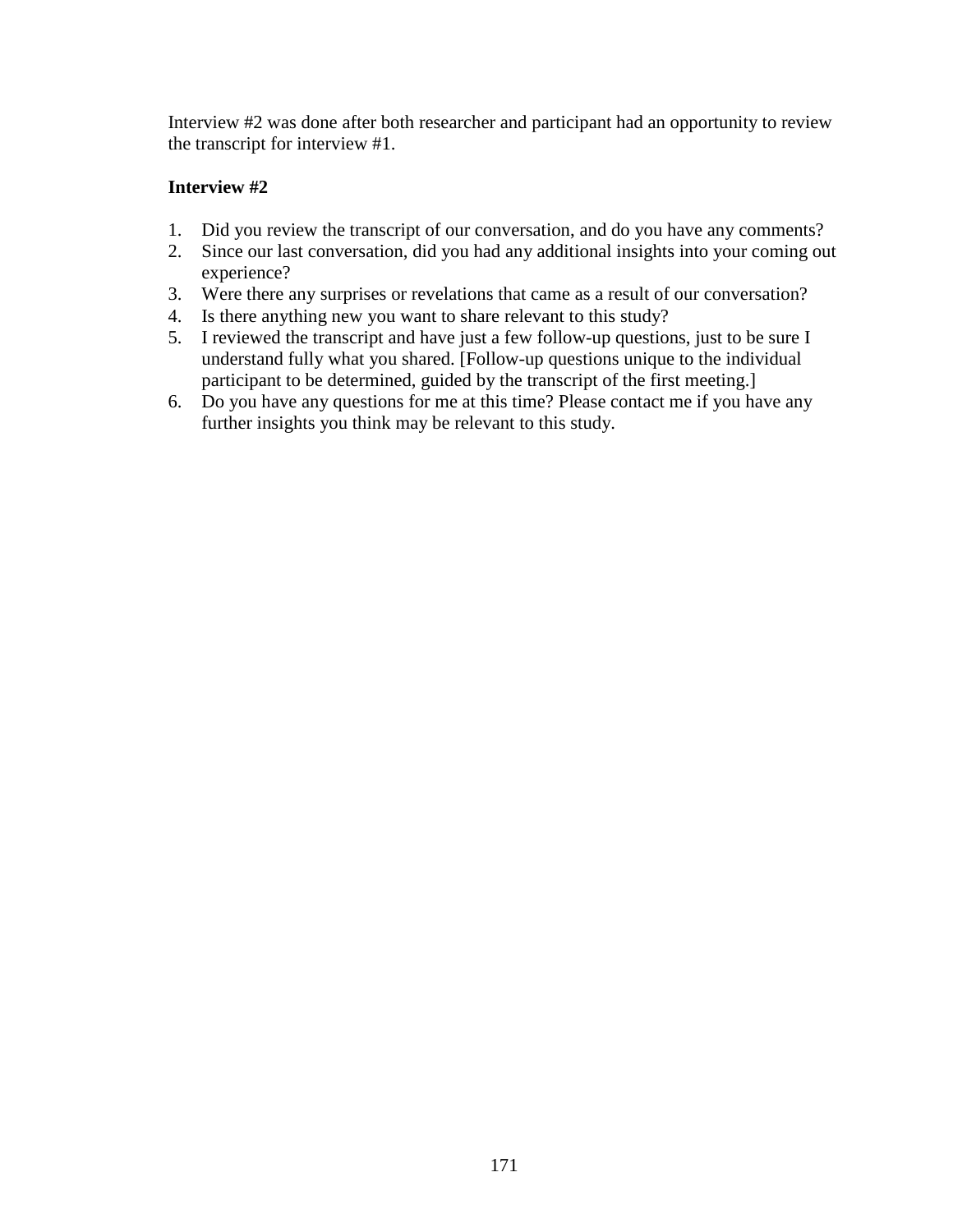#### **APPENDIX B:**

### **SUBJECTIVITY STATEMENT**

Moustakas (1994) argued that phenomenological analysis occurs in the mind of the researcher. An early step in the psychological phenomenology research methodology is epoché, a process Moustakas described as setting aside prejudgments, biases, and preconceived ideas about things. Epoche is intended to support the researcher in gazing upon phenomena so that they can be "known naively and freshly through a 'purified' consciousness" (Moustakas, 1994, p. 85). A technique for epoché is a subjectivity statement, to lay out for readers the researcher's experience to aid readers in weighing truthfulness and the potential for bias. In the interest of epoché and transparency for readers, I offer personal background information. First, I share the epistemological lens I use for this study followed by some personal history that informs my interest and experience with regards to transformative learning in the context of coming out.

In exploring the nature of discourse in the transformative learning experience of coming out, I come from the radical humanist perspective as described by Burrell and Morgan (1979), a paradigm defined by its concern to develop a sociology of radical change from a subjectivist standpoint. Its approach to social science has much in common with that of the interpretive paradigm, in that it views the social world from a perspective tends to be nominalist, antipositivist, voluntaristic, and ideographic. However, its frame of reference is "committed to a view of society which emphasizes the importance of overthrowing or transcending the limitations of existing social arrangements" (p. 32). Critical theory falls within this paradigm, a worldview that I resonate with.

172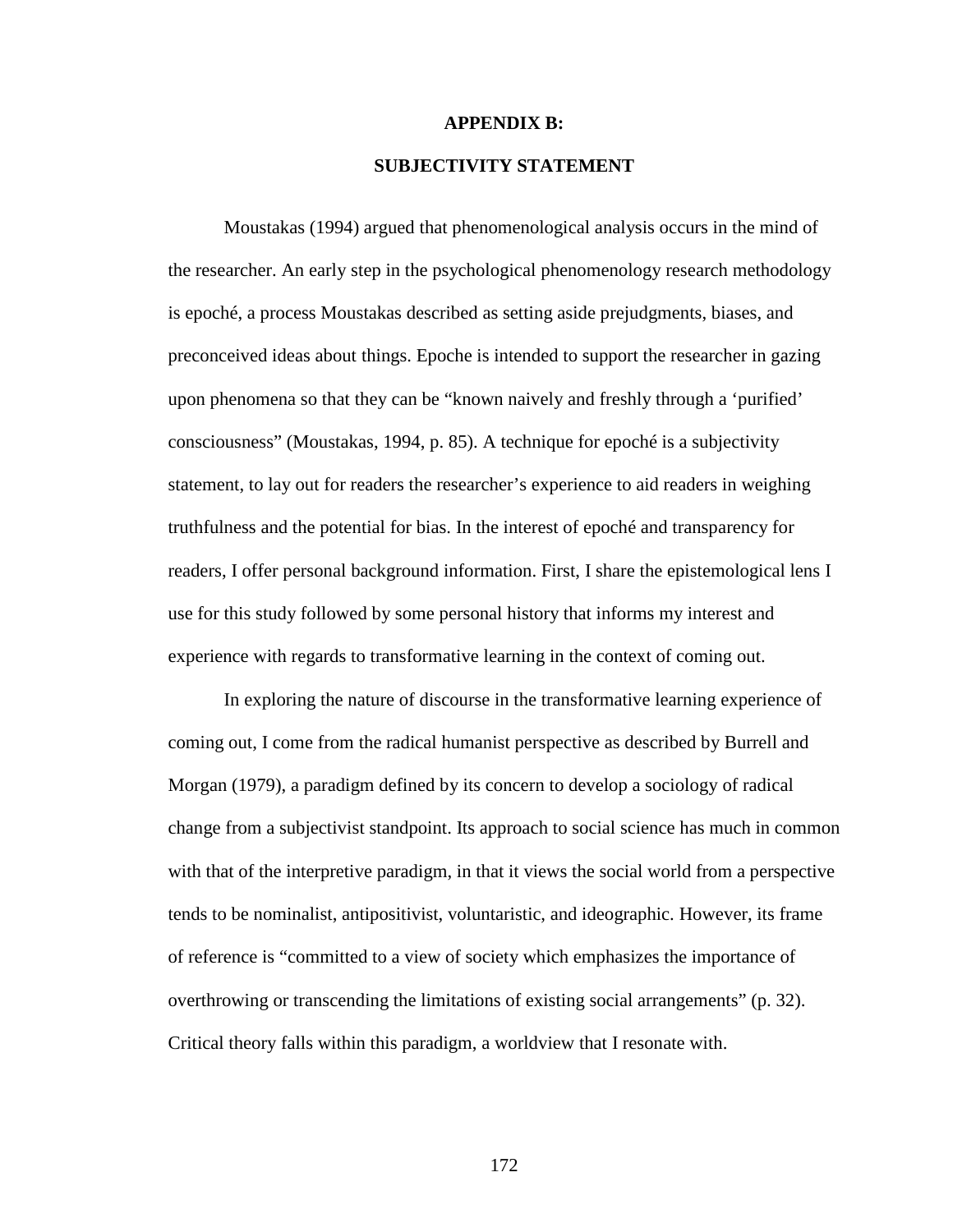I am a gay man. From an early age, I remember feeling "different" from other little boys but could not articulate those feelings—a common experience for gay and lesbian children. I first came out in 1982 in my personal life but kept my professional life separate. On the job, through a progression of career changes, it was my practice to be out to a very few selected coworkers, but I generally considered myself closeted and saw no need to jeopardize a job by disclosing something I rationalized as having nothing to do with my professional life. Yet, I found this compartmentalizing of my identity to be a growing burden and felt resentment that I did not feel fully welcome and embraced at work. That was my perception of the workplace, anyway. My non-gay coworkers freely shared information about their spouses and children, but I did not feel safe sharing my personal life in the same way. I was in a committed relationship with a man but felt like I had to remain silent or be vague, playing games with pronouns to remain aloof. I often felt isolated, with few others in the workplace with whom to conduct meaningful discourse.

Until recently, I was an upper-level manager at the headquarters of a major global airline. In 1993, outside events transpired with my employer that prompted my decision to come out and be out. A few other gay people outside of work provided encouragement and support through limited discourse, helping me build the confidence and courage to come out, but some of my reflection and discourse was internal. I reached a point where I sensed it was less of a risk than I assumed earlier and my coming out would actually benefit the company and, I found, benefit me. Once out, I felt new freedom, like a burden was beginning to lift. The fears and assumptions about not being accepted and limiting my career proved unfounded. Those with whom I worked continued to show me

173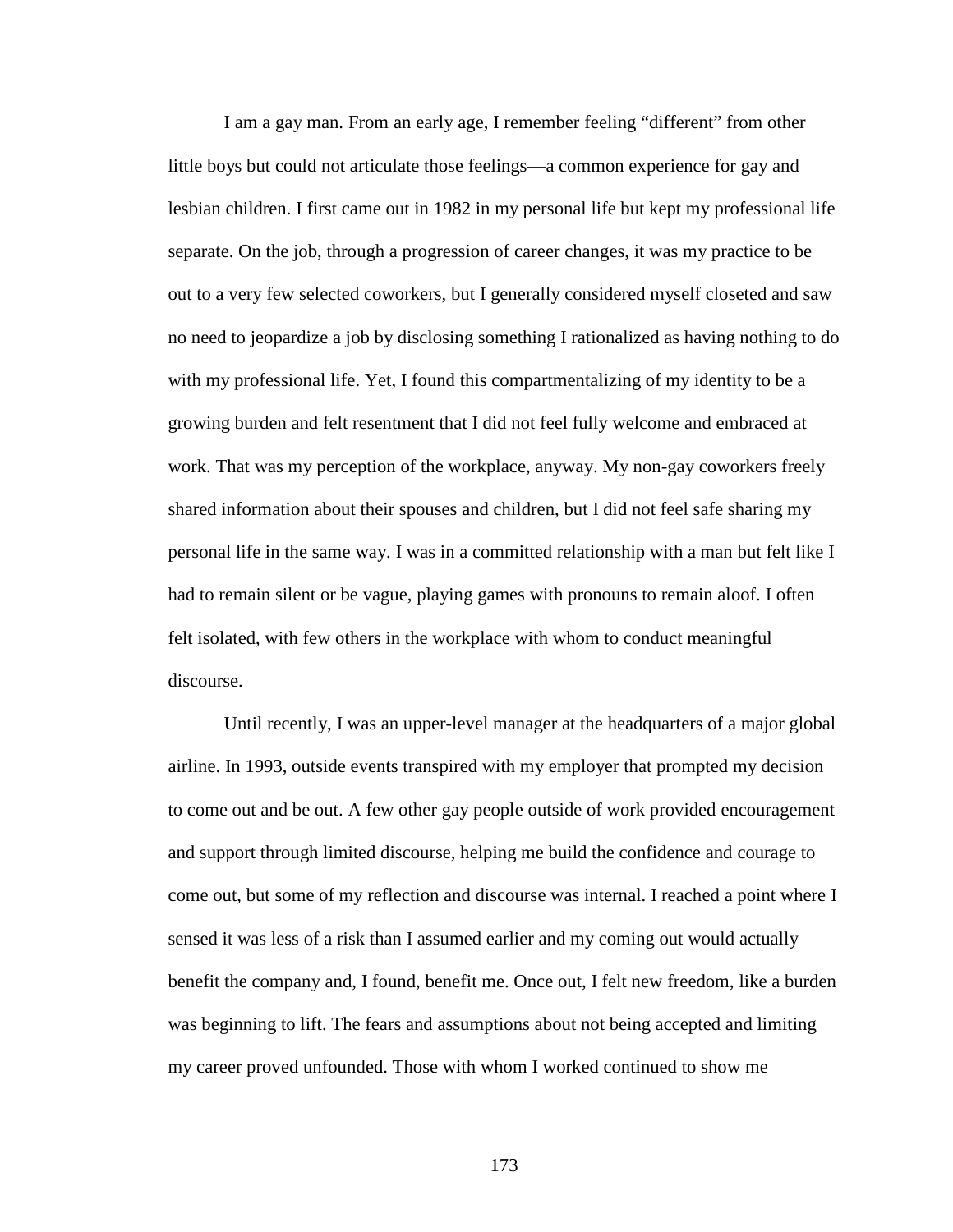respect—in some cases more respect for making what was seen as a brave move of coming out—and our relationships are more authentic because of it. I look back to that pivotal time as a period of transformative learning and growth. My perception of self changed. I was changed.

Since then, I assumed a leadership role with my employer on issues related to gay men and lesbians as employees, as employee spouses, and as consumers of my company's services. I was a founding member of the gay, lesbian, bisexual, and transgender (GLBT) employee resource group on the corporate diversity advisory council, I provide extensive communication and strategic support to the marketing efforts toward the gay community, and I was a trusted advisor to the human resources department and corporate officers on issues of workplace and marketplace policies and practices. As a result, my employer leads its industry and has repeatedly been named a top employer and service provider by gay organizations across the country. It has earned a top score in the Human Rights Campaign's annual Corporate Equality Index.

Through my willingness to come out and be out, I also showed patience and leadership as my employer adjusted to new workplace and marketplace realities of inclusion and equality. I identify with what is described (Myerson, 2003; Creed & Scully, 2000) as a "tempered radical"—an employee who wants to succeed in his or her organization yet also insist on living by personal values and identities. "They want to rock the boat, and they want to stay in it" (Myerson, 2003, p. xi). How I actualize this is by being a good team member who also continually is pushing my organization's boundaries and questioning basic assumptions through gentle persuasion and diplomacy. This is true of other issues that I care about, too, in addition to sexual orientation. My

174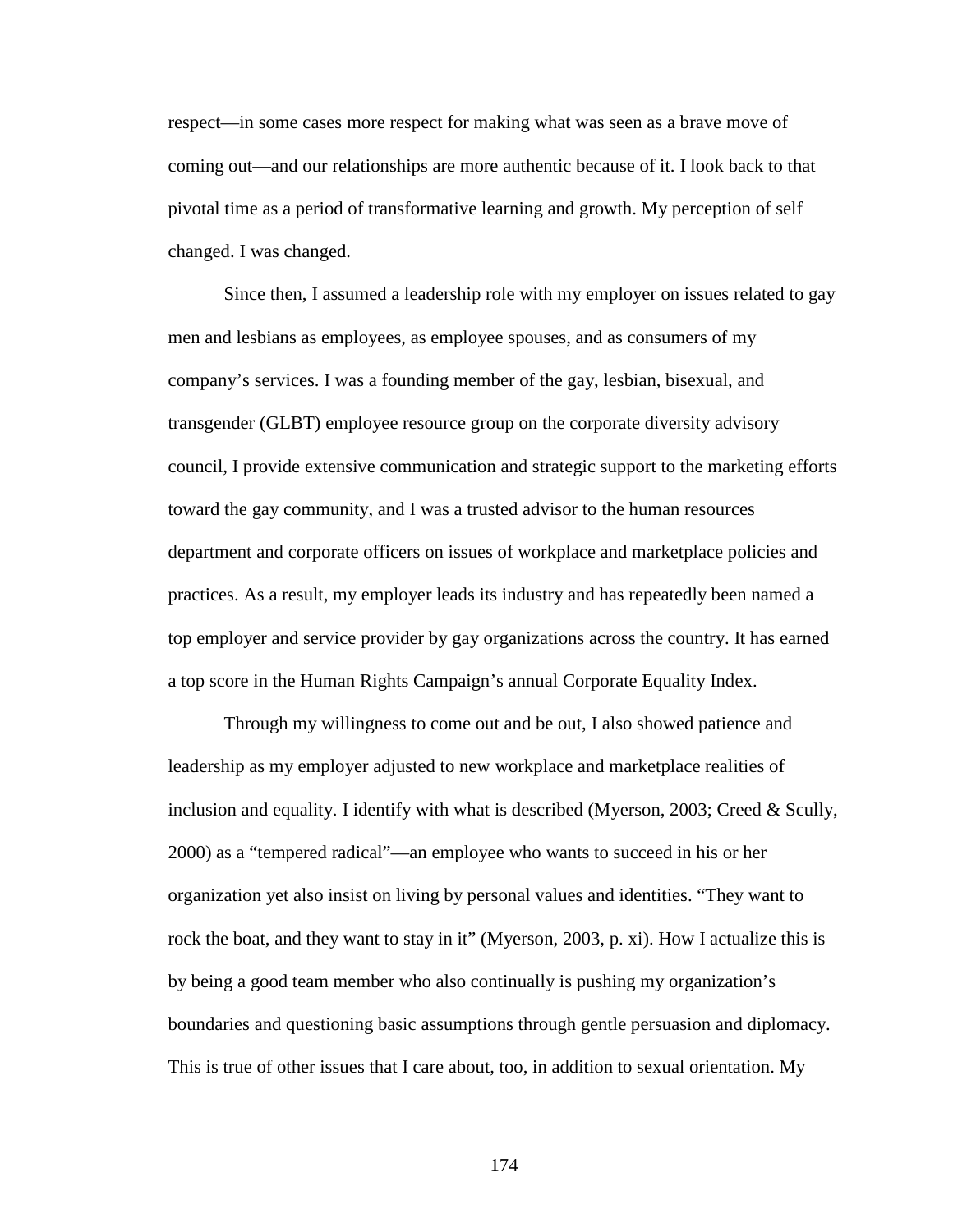tempered radicalism has measurably helped my employer through increased gay market share and revenue and helped coworkers through corporate adoption of equal employment policies. By staying closeted, no doubt my efficacy would be much less as would my feelings of loyalty and willingness to go the extra steps for my employer.

My husband and I have been together since 1990; we were legally married in Canada in 2004. We both worked at the same company. We are fully out in all areas of our lives and are both leaders in our local Unitarian Universalist church. We helped lead the "Welcoming Congregation" accreditation initiative that resulted in the 2008 designation of our church as a space that is welcoming and inclusive of GLBT people.

My activism makes it clear that I believe there is great power in coming out and being out in life. While coming out can be a transformative learning experience to the individual, having employees who are out also transforms the workplace. My own experience, I believe, mirrors coming out experiences of others in many ways. So for me, coming out is affirming, liberating and political. But in order to capture the essence of their experience and explore the transformative learning aspects, I practiced epoché being intentional in suspending my own experience and avoiding comparison. It is easy to compare and even judge others' experiences against my own, but they are on their own journeys and timelines, and I remained cognizant and respectful of that process and experience as being uniquely their own.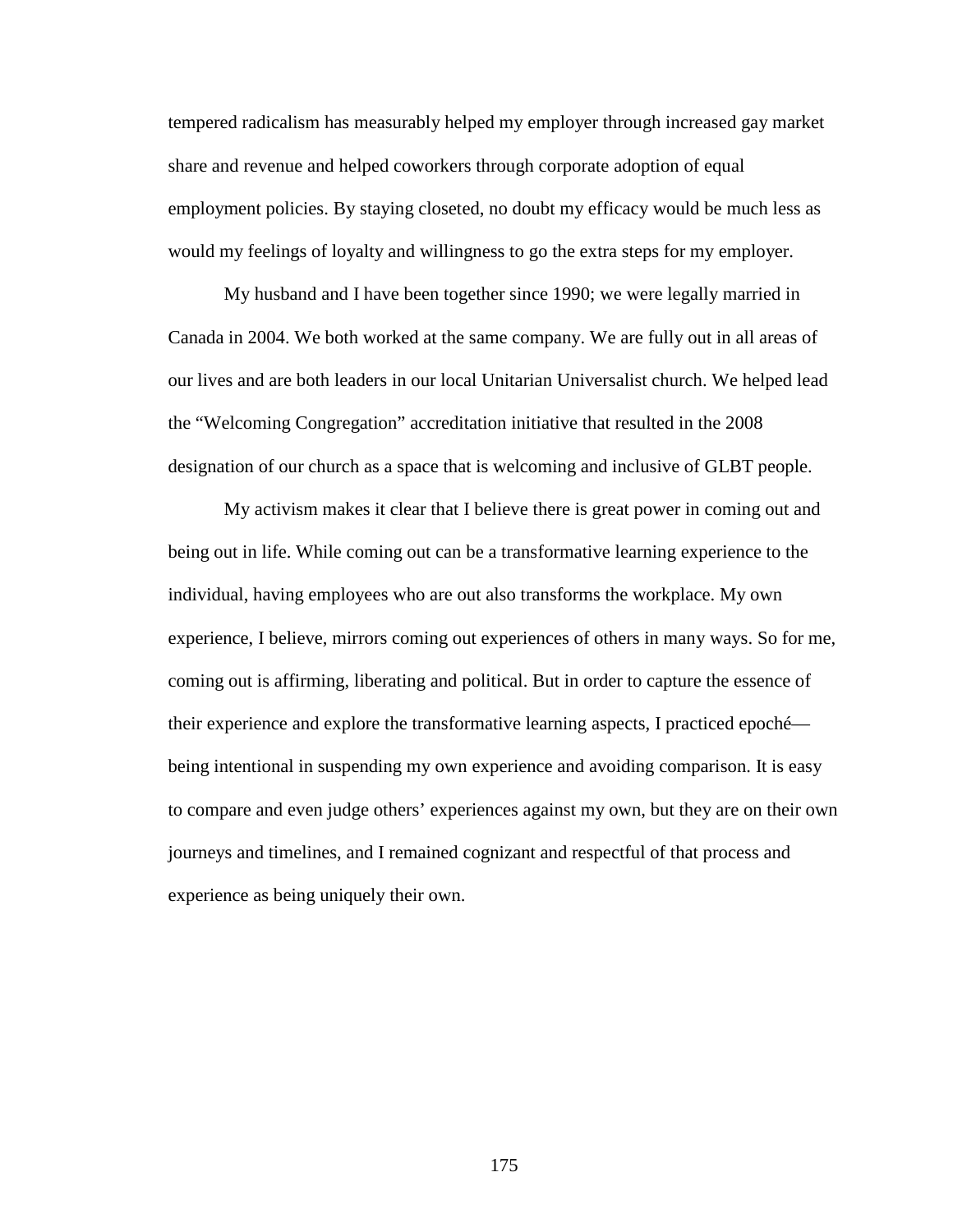#### **APPENDIX C:**

#### **RECRUITMENT AND INVITATION LETTERS**

#### **Recruitment Letter**

*This letter was emailed to professional colleagues and contacts at gay rights organizations and gay professional and community groups or forums with a primarily gay audience or membership, seeking referrals to identify candidates.* 

Dear \_\_\_\_\_\_\_\_\_,

I am a doctoral student at The George Washington University, working on my dissertation, and am recruiting participants to be part of this study, "Coming Out and the Nature of Discourse in Transformative Learning Theory." Specifically, this research centers on the transformative nature of the coming out experience for gay men.

I need your assistance in identifying qualified individuals who may be willing to participate and meet the criteria for this research. Please review the following background information and let me know if you think of someone who may qualify.

#### *1. What are the criteria?*

I seek up to 10 participants for my study. To participate, the person must

- Be a gay man who was born a biological male
- Be at least 21 years old
- Be a U.S. resident
- Be out in all areas of his life (work, home, social, spiritual, etc.)
- Have come out within the past 8 years (i.e., since 2000)
- Describe coming out as a transformational experience

#### *2. What do you mean by "transformational"?*

Transformational can mean many things, but this study relies on the definition given by Mezirow. See questions 5 and 6 below for descriptions of Mezirow's theory and descriptions of transformation.

#### *3. What is the role of each participant?*

Potential participants will be provided with sufficient information to choose to be involved in the study, and they may change their mind and withdraw at any point without consequence. Participation includes two in-depth interviews, approximately 90 minutes each, to discuss their coming out experiences. Interviews will be taped and transcribed, and participants will review the transcripts to ensure accuracy and completeness after each. In addition, participants will be able to examine findings and contribute to additional conclusions. Confidentiality will be respected. Participants will receive no payment for participation in this nonsponsored study.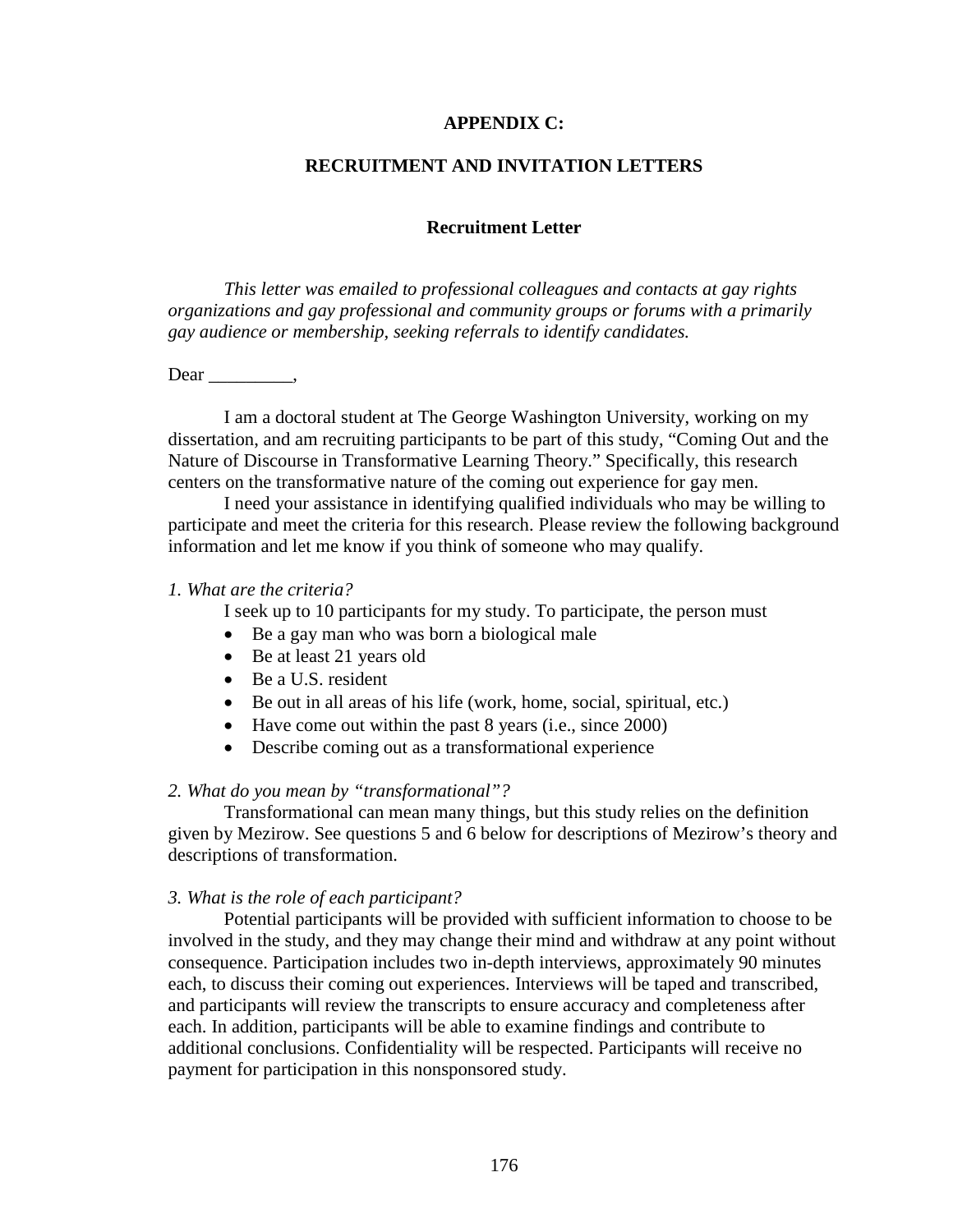#### *4. What are the potential risks or benefits of the study?*

Participating in this study should not involve any physical risks, although it is possible that responding to questions and reflecting on coming out experiences could give rise to emotional discomfort. Participants can withdraw at any time from the study. While confidentiality cannot be guaranteed, every effort will be made to maintain the anonymity of participants; they will not be identifiable in the study. The benefit to participants could include increased self-awareness and a deeper personal understanding of coming out and being out. The study will make contributions to knowledge in the realms of adult learning and coming out theory.

#### *5. What is this study about?*

For gay men and lesbians, "coming out of the closet" is often described as being transformational. It is a defiant step that counters societal stigma to live more authentically and open. I believe that the coming out process closely resembles Mezirow's theory of transformative learning (1978), which describes a process in which the individual reflects on deeply held assumptions, engages in critical discourse with trusted others, and takes action as a result.

In Mezirow's theory, discourse with trusted others is essential for transformation to occur, but the ideal conditions for such discourse (e.g., unrestricted exchange with a trusted other, freedom from coercion or judgment) are not available to those who are marginalized, such as gays and lesbians. Ideal conditions for discourse may be absent, yet transformation occurs. This study will explore the coming out experience through indepth interviews with gay men to understand how discourse occurred, despite societal and cultural prohibitions.

#### *6. What is Mezirow's theory of transformative learning?*

Mezirow describes a transformative learning experience as often involving a deep and profound change in one's sense of self. It is a process by which an individual examines taken-for-granted frames of reference to make them more inclusive, discriminating, open, emotionally capable of change, and reflective so that they may generate beliefs and opinions that will prove more true or justified to guide action (Mezirow & Associates, 2000). Mezirow believed that significant transformative learning involves three stages—critical reflection of assumptions, discourse to validate the new critically derived insight, and action. Using these three general stages as a framework, Mezirow suggested that transformation often occurs in some variation of 10 phases in which clarity of meaning emerges (Mezirow & Associates, 2000, p. 22):

- 1. A disorienting dilemma
- 2. Self-examination with feelings of fear, anger, guilt, or shame
- 3. A critical assessment of assumptions
- 4. Recognition that one's discontent and the process of transformation are shared
- 5. Exploration of options for new roles, relationships, and actions
- 6. Planning a course of action
- 7. Acquiring knowledge and skills for implementing one's plans
- 8. Provisional trying of new roles
- 9. Building competence and self-confidence in new roles and relationships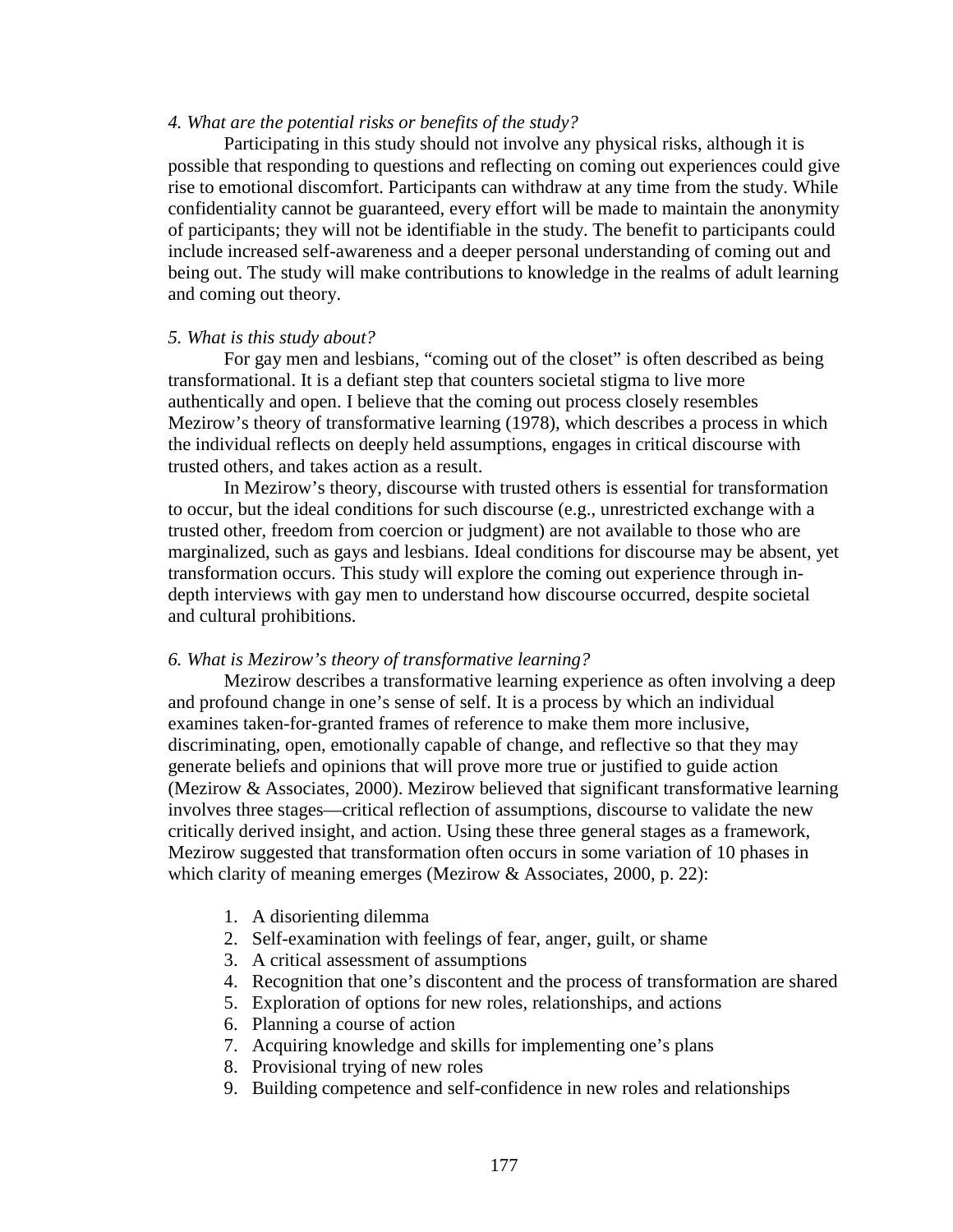10. A reintegration into one's life on the basis of conditions dictated by one's new perspective

I need your help in identifying 10 qualified individuals who meet the criteria outlined above. If you know of individuals who you believe may be qualified and interested in participation, please feel free to contact me at tkincaid@gwu.edu or by phone at 817-776-3567.

Sincerely,

Tim Kincaid Doctoral Student The George Washington University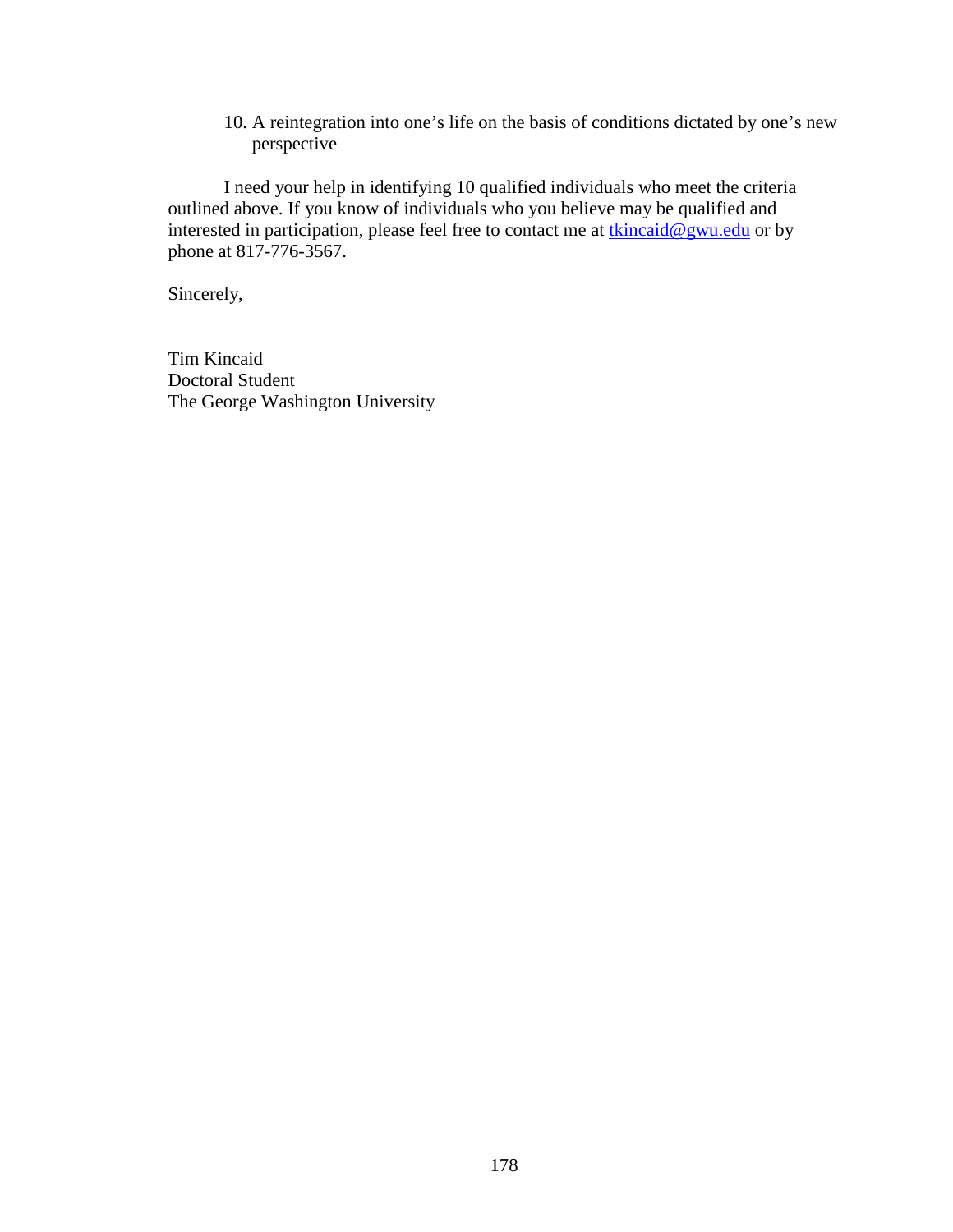#### **Invitation Letter**

*This letter was shared with potential participants for the study.* 

Dear ,

I am a doctoral student at The George Washington University, working on my dissertation, and am recruiting participants to be part of this study, "Coming Out and the Nature of Discourse in Transformative Learning Theory." Specifically, this research centers on the transformative nature of the coming out experience for gay men.

I understand that you may be willing to participate and meet the criteria for this research, and I appreciate your consideration. Please review the following background information to decide if you are interested and believe you may qualify to participate.

### *1. What are the criteria?*

I seek up to 10 participants for my study. To participate, the person must

- Be a gay man who was born a biological male
- Be at least 21 years old
- Be a U.S. resident
- Be out in all areas of his life (work, home, social, spiritual, etc.)
- Have come out within the past 8 years (i.e., since 2000)
- Describe coming out as a transformational experience

## *2. What do you mean by "transformational"?*

Transformational can mean many things, but this study relies on the definition given by Mezirow. See questions 5 and 6 below for descriptions of Mezirow's theory and descriptions of transformation.

## *3. What is the role of each participant?*

Potential participants will be provided with sufficient information to choose to be involved in the study, and they may change their mind and withdraw at any point without consequence. Participation includes two in-depth interviews, approximately 90 minutes each, to discuss their coming out experiences. Interviews will be taped and transcribed, and participants will review the transcripts to ensure accuracy and completeness after each. In addition, participants will be able to examine findings and contribute to additional conclusions. Confidentiality will be respected. Participants will receive no payment for participation in this nonsponsored study.

## *4. What are the potential risks or benefits of the study?*

Participating in this study should not involve any physical risks, although it is possible that responding to questions and reflecting on coming out experiences could give rise to emotional discomfort. Participants can withdraw at any time from the study. While confidentiality cannot be guaranteed, every effort will be made to maintain the anonymity of participants; they will not be identifiable in the study. The benefit to participants could include increased self-awareness and a deeper personal understanding of coming out and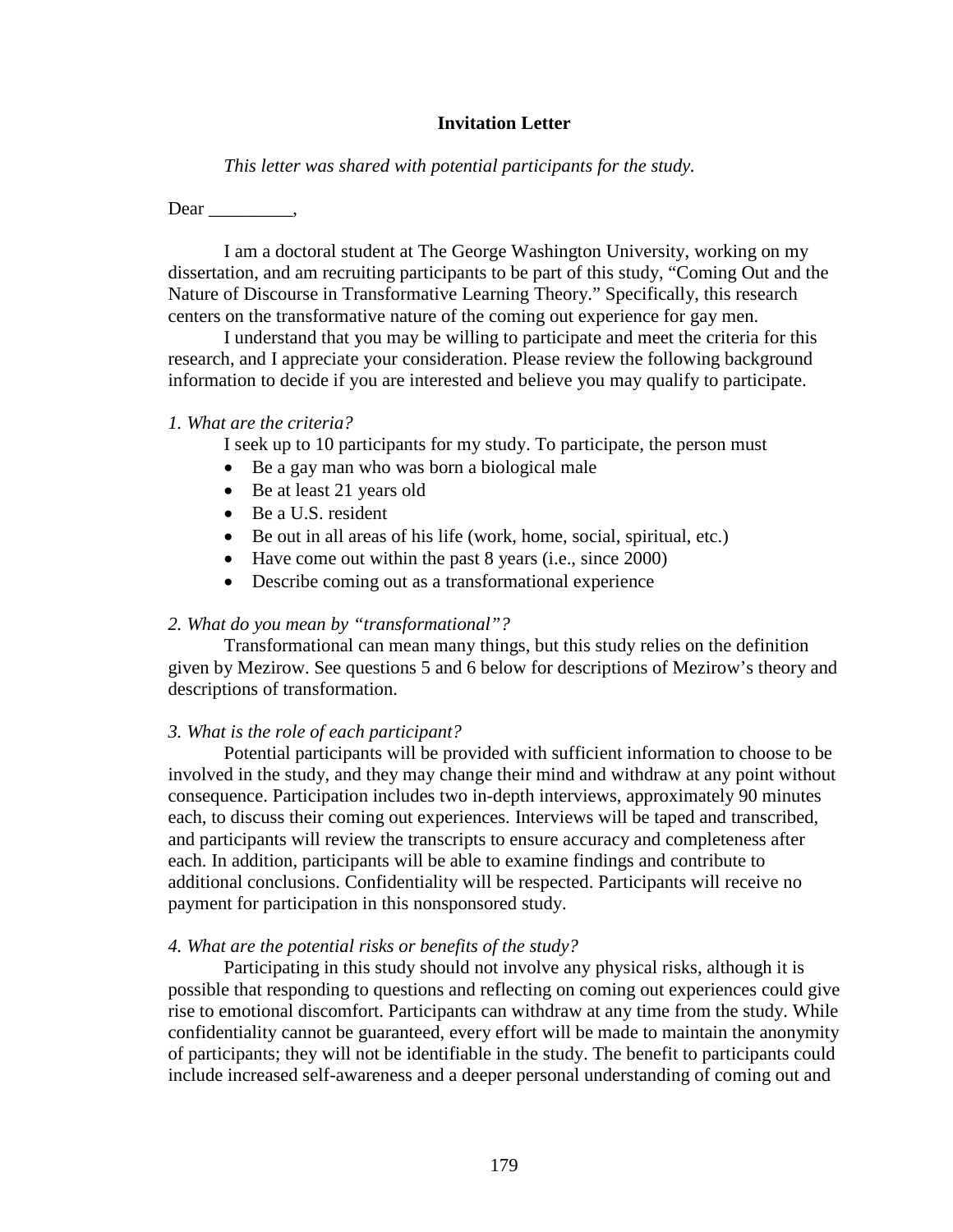being out. The study will make contributions to knowledge in the realms of adult learning and coming out theory.

### *5. What is this study about?*

For gay men and lesbians, "coming out of the closet" is often described as being transformational. It is a defiant step that counters societal stigma to live more authentically and open. I believe that the coming out process closely resembles Mezirow's theory of transformative learning (1978), which describes a process in which the individual reflects on deeply held assumptions, engages in critical discourse with trusted others, and takes action as a result.

In Mezirow's theory, discourse with trusted others is essential for transformation to occur, but the ideal conditions for such discourse are not available to those who are marginalized (e.g., unrestricted exchange with a trusted other, freedom from coercion or judgment), such as gays and lesbians. Ideal conditions for discourse may be absent, yet transformation occurs. This study will explore the coming out experience through indepth interviews with gay men to understand how discourse was done, despite societal and cultural prohibitions.

## *6. What is Mezirow's theory of transformative learning?*

Mezirow describes a transformative learning experience as often involving a deep and profound change in one's sense of self. It is a process by which an individual examines taken-for-granted frames of reference to make them more inclusive, discriminating, open, emotionally capable of change, and reflective so that they may generate beliefs and opinions that will prove more true or justified to guide action (Mezirow & Associates, 2000). Mezirow believed that significant transformative learning involves three stages—critical reflection of assumptions, discourse to validate the new critically derived insight, and action. Using these three general stages as a framework, Mezirow suggested that transformation often occurs in some variation of 10 phases in which clarity of meaning emerges (Mezirow & Associates, 2000, p. 22):

- 1. A disorienting dilemma
- 2. Self-examination with feelings of fear, anger, guilt, or shame
- 3. A critical assessment of assumptions
- 4. Recognition that one's discontent and the process of transformation are shared
- 5. Exploration of options for new roles, relationships, and actions
- 6. Planning a course of action
- 7. Acquiring knowledge and skills for implementing one's plans
- 8. Provisional trying of new roles
- 9. Building competence and self-confidence in new roles and relationships
- 10. A reintegration into one's life on the basis of conditions dictated by one's new perspective

#### *7. If I'm interested and I believe I qualify, what is the next step?*

If you are interested in participating, the next step is a brief telephone interview to answer your questions and establish that you meet the criteria for the study. Please feel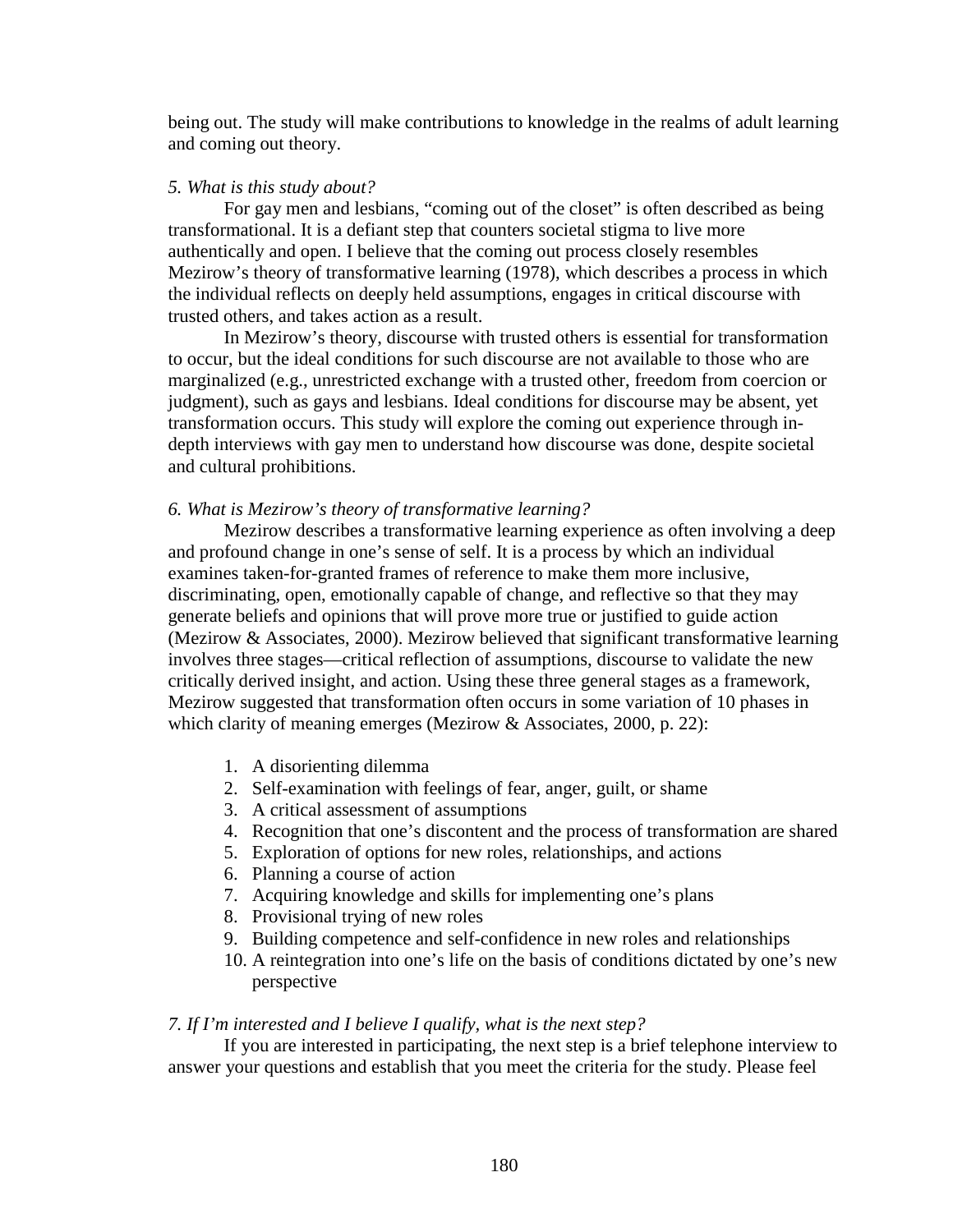free to contact me with any questions or to schedule a telephone call at tkincaid@gwu.edu or by phone at 817-776-3567.

*8. Do you know someone else who might be interested in participating?* 

Please feel free to pass along this study outline to another who you feel may meet the criteria and could be interested in participating.

Sincerely,

Tim Kincaid Doctoral Student The George Washington University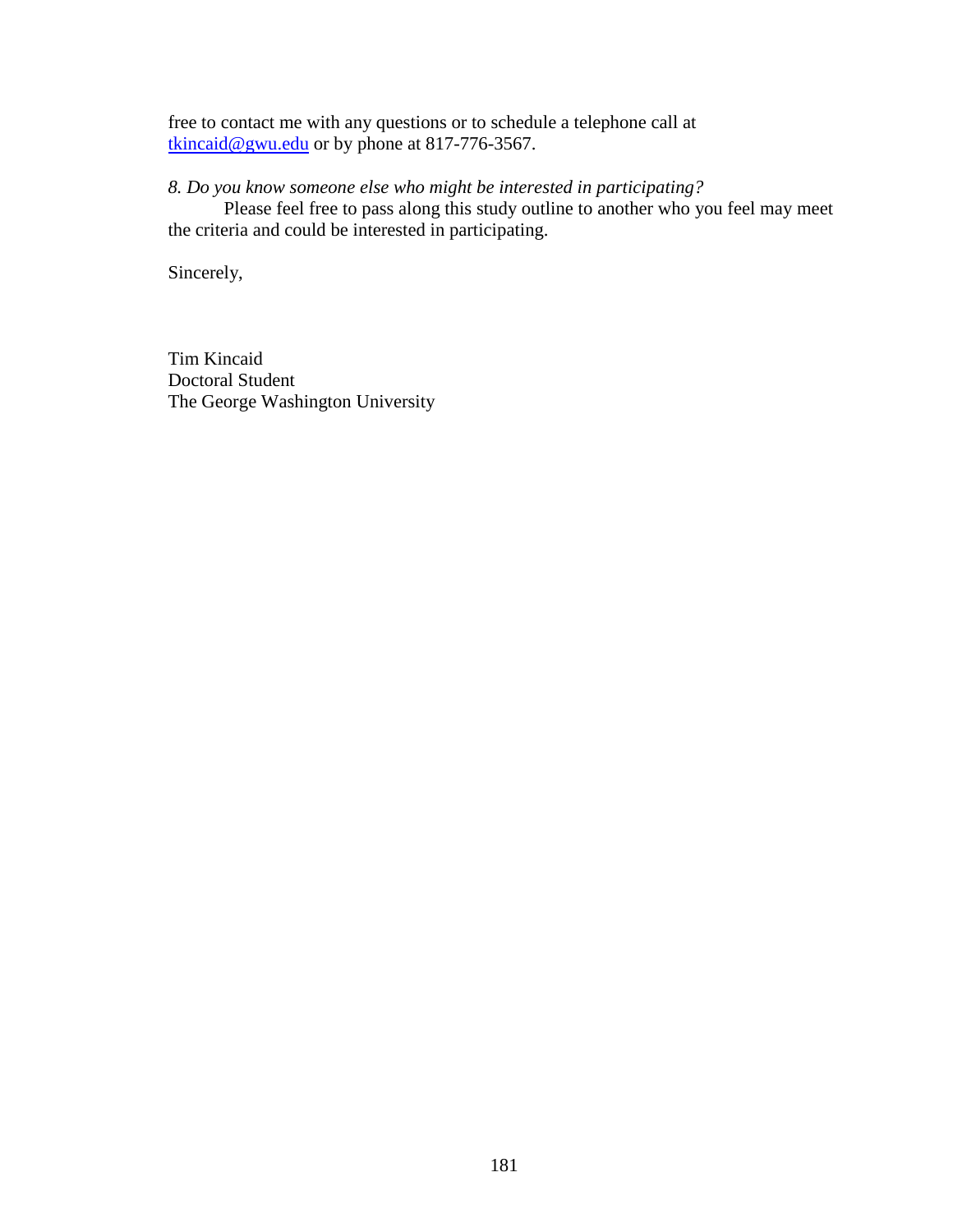## **APPENDIX D:**

## **RESEARCH CONSENT FORM**

## **Coming Out and the Nature of Discourse in Transformative Learning Theory**

GWU IRB number: 100640 Principal Investigator: Timothy S. Kincaid Telephone number: 817-482-1216

## **1. Introduction**

You are invited to participate in a research study under the direction of Timothy S. Kincaid of the Department of Human and Organizational Studies, The George Washington University (GWU). Taking part in this research is entirely voluntary.

## **2. Why is this study being done?**

You are being asked to take part in this study because you indicated that you are a gay, biologically male individual who has been out since 2000, are out in all areas of your life, are at least 21 years of age, live in the United States, and experienced the coming out process as transformational. The purpose of this study is to explore the coming out experience through the lens of Mezirow's transformative learning theory, with special focus on the nature of the discourse conducted as part of coming out. The research interviews will be conducted at a private location that is mutually convenient. A total of up to 10 participants from throughout the U.S. will be asked to take part in this study.

## **3. What is involved in this study?**

If you choose to take part in this study, you will participate in two in-depth interviews exploring your coming out experience—with a focus on the reflection, the questioning of deeply held assumptions, and the dialogue with others that occurred to arrive at a shift in perspective. Each interview will be digitally recorded and then transcribed, and you will be asked to review the transcripts to ensure accuracy and completeness. When the dissertation is completed, the tapes will be erased. Once the interviews are completed, the investigator will analyze the interview transcripts from all participants, performing a phenomenological reduction of the texts to explore the essence of their experiences. The following activities are specifically research related: interviews and review of transcripts. The total amount of time you will spend in connection with this study is approximately 3 hours.

#### **4. What are the risks of participating in this study?**

There are no physical risks associated with this study. Participating in this study poses no risks that are not ordinarily encountered in daily life. There is, however, the possible risk of loss of confidentiality. Every effort will be made to keep your information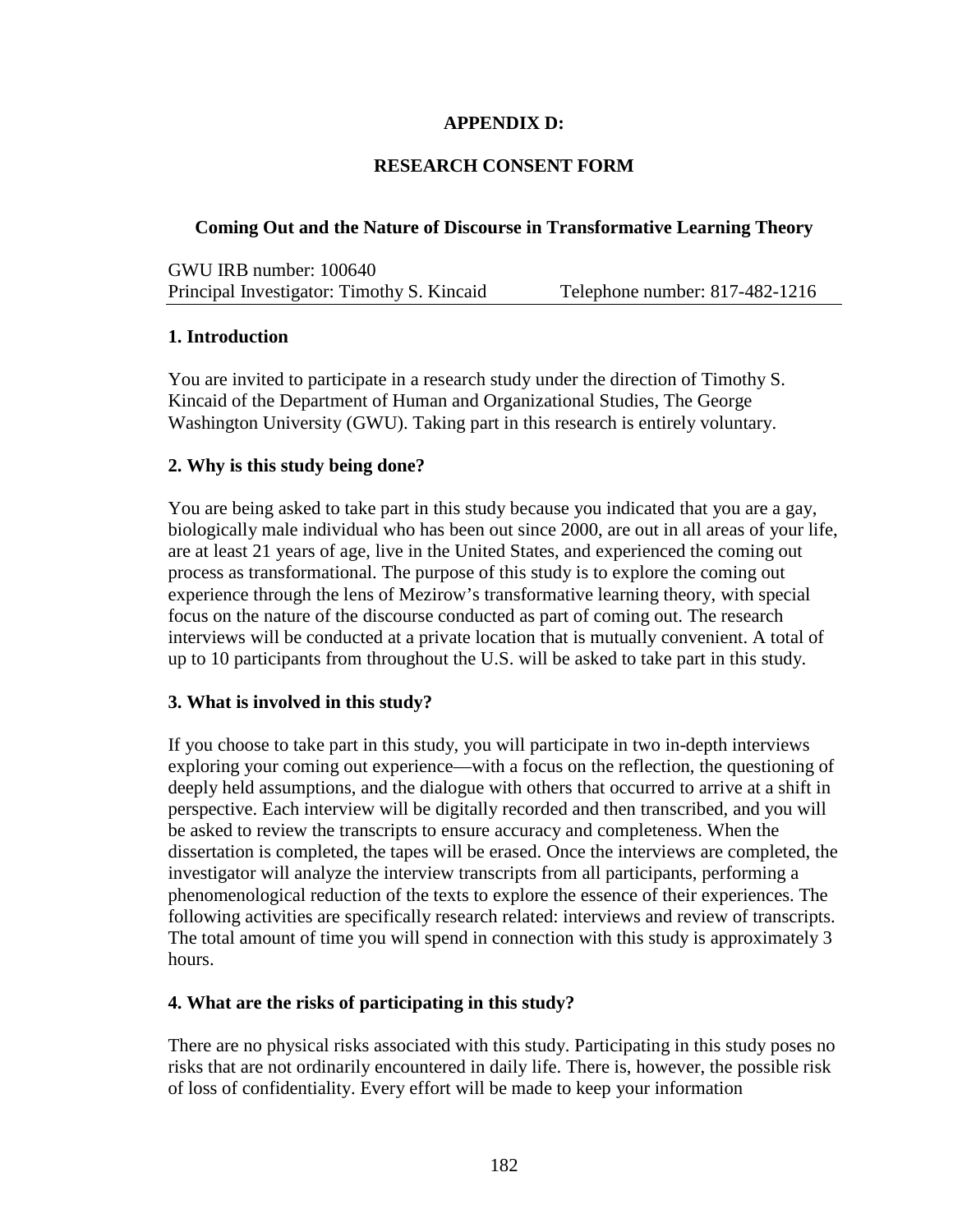confidential; however, this cannot be guaranteed. Some of the questions you will be asked as part of this study may make you feel uncomfortable. You may refuse to answer any of the questions, and you may take a break at any time during the study. You may stop your participation in this study at any time.

## **5. Are there benefits to taking part in this study?**

You will not benefit directly from your participation in the study, though the interviews and questions about your coming out experience may be useful and interesting to you in terms of greater self-awareness and personal understanding. The benefits to science and humankind that might result from this study are threefold. First, the study will account for the problems encountered by marginalized individuals—particularly related to access to resources and going against cultural scripts and systems of beliefs. Second, for the field of adult learning, this study may make a more serious engagement with the system of stratification in society, which embeds adult learning. Looking at one particular system of stratification (gay men) and examining transformation in the context of that stratification could be generalized to other issues. Perhaps this will make adult learning an even more serious mechanism for social transformation and justice. And it may give adult educators new insight into how to facilitate transformative learning experiences for those who are marginalized. And third, this study will add to the understanding of the coming out process through the lenses of adult learning and transformative learning theory.

## **6. What are my options?**

You do not have to participate in this study if you do not want to. Should you decide to participate, you can later change your mind at any time.

## **7. Will I receive payment for being in this study?**

You will not be paid for taking part in this study.

## **8. Can I be taken off the study?**

The investigator can decide to withdraw you from the study at any time. You could be taken off the study for reasons related solely to you (for example, not following studyrelated directions from the investigator) or because the entire study is stopped.

## **9. How will my privacy be protected?**

If results of this research study are reported in journals or at scientific meetings, the people who participated in this study will not be named or identified. GWU will not release any information about your research involvement without your written permission, unless required by law. Audio recordings of interviews, written transcripts, and other research records will be handled carefully to support confidentiality. Recordings will be erased once the dissertation is completed. Participants will be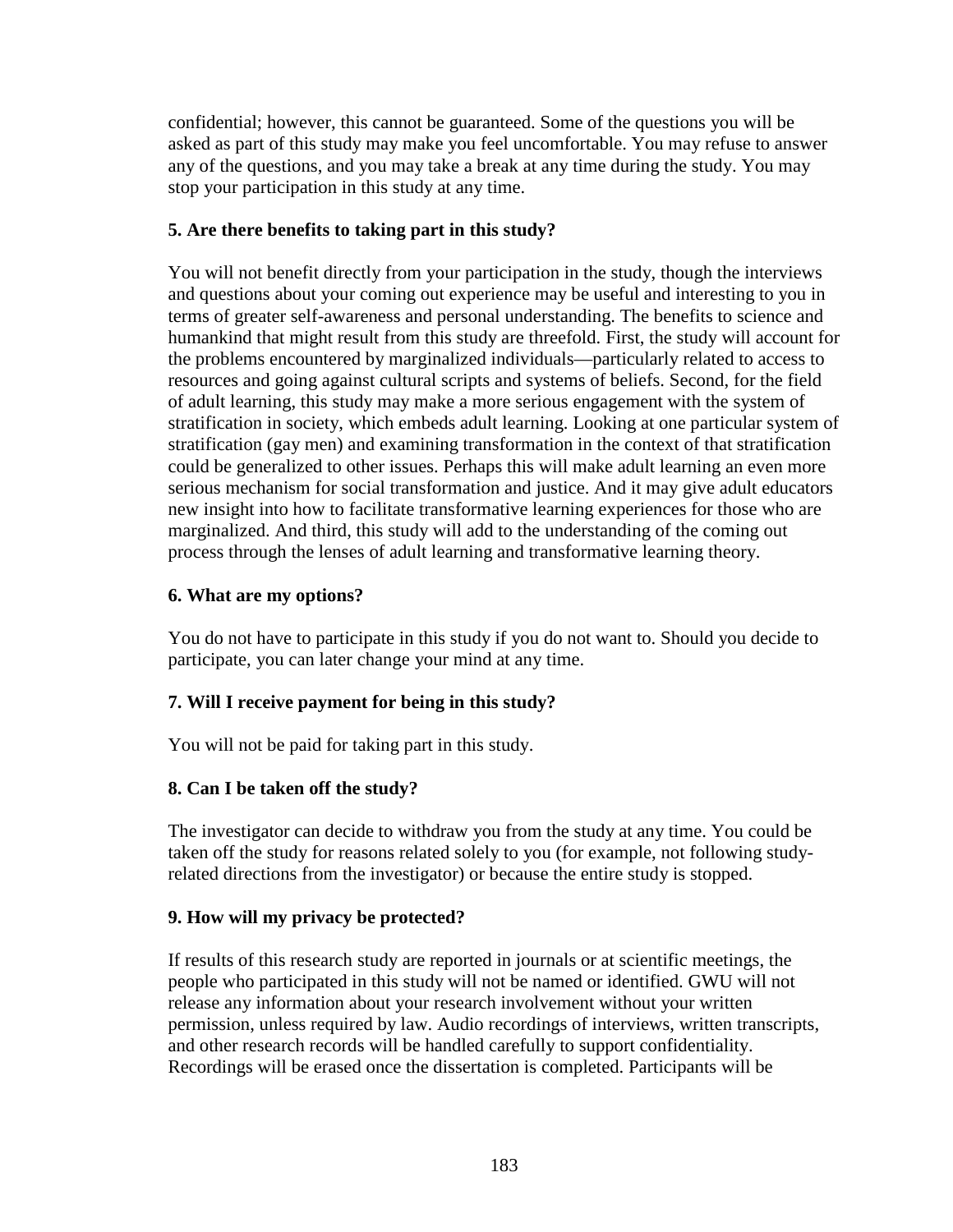assigned an alias; no actual names will be used in the analysis documents and final dissertation or subsequent publications.

## **10. Problems or Questions**

The Office of Human Research of The George Washington University, at telephone number 202-994-2715, can provide further information about your rights as a research participant. If you think you have been harmed in this study, you can report this to the Principal Investigator of this study. Further information regarding this study may be obtained by contacting Andrea Casey, Principal Investigator, at telephone number 202- 994-1152. For problems arising during evenings or weekends, you may call Tim Kincaid at 817-776-3567.

\*Please keep a copy of this document in case you want to read it again.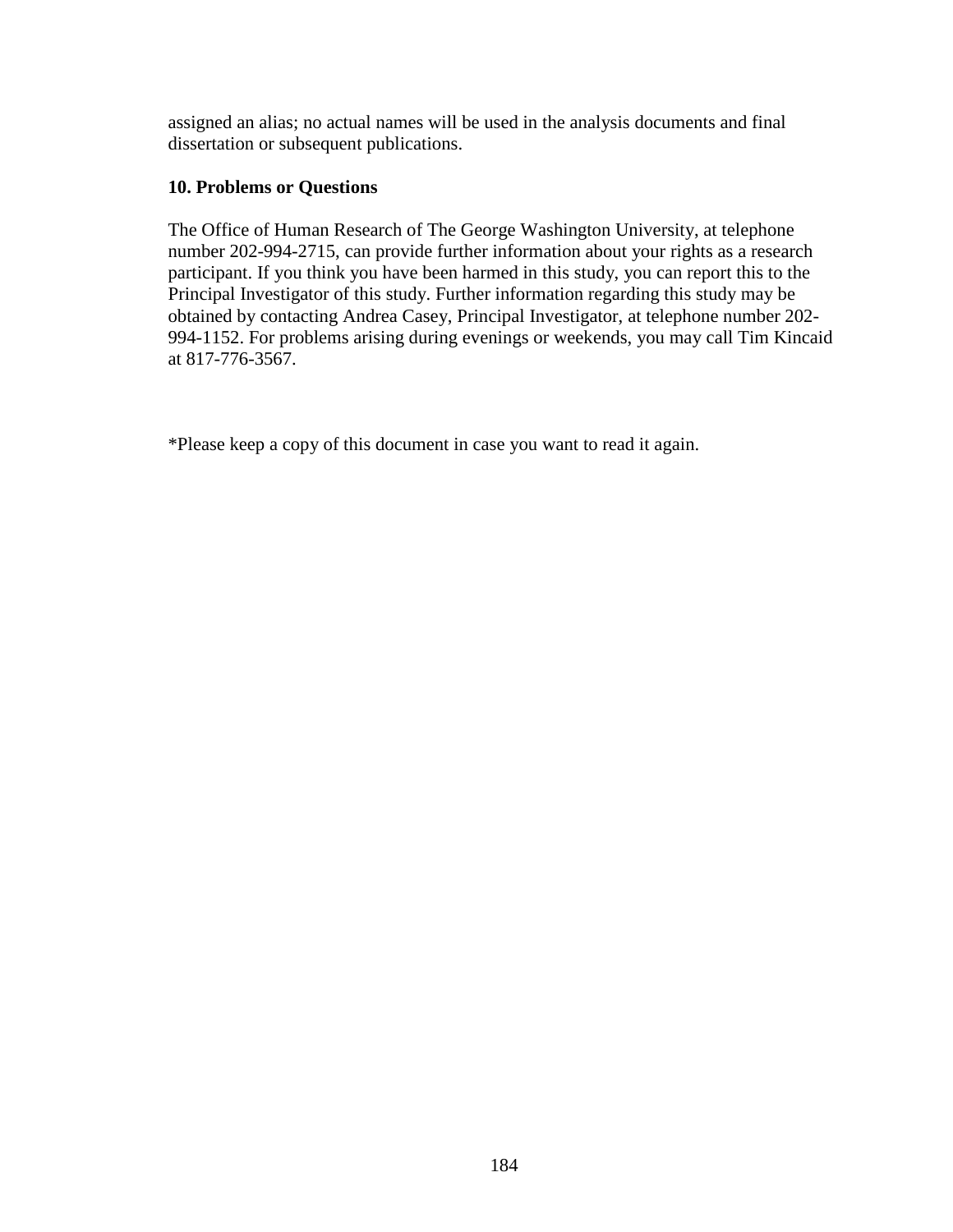# **APPENDIX E:**

# **SUMMARY OF COMPOSITE TEXTURAL-STRUCTURAL**

# **DESCRIPTION ANALYSIS**

## Table E-1

| How Each Ideal Condition Was Present/Available for Participants Ed and Iain |  |  |  |  |  |  |
|-----------------------------------------------------------------------------|--|--|--|--|--|--|
|-----------------------------------------------------------------------------|--|--|--|--|--|--|

| <b>Ideal conditions</b>       | Ed                         | Iain                         |
|-------------------------------|----------------------------|------------------------------|
| for discourse                 | Came out early 50s         | Came out around 40           |
| 1. More accurate and complete | <b>Observe others</b>      | <b>Observe others</b>        |
| information                   | Gay married men and        | Out coworkers; gay men who   |
|                               | fathers.                   | he related to.               |
|                               | <b>Therapist</b>           | <b>Online info</b>           |
|                               | For both discourse and     | Other gay fathers, masculine |
|                               | information. Shared        | men who are gay.             |
|                               | experiences-gay,           | <b>Scripts</b>               |
|                               | married, parent. Older and | You are not the only one.    |
|                               | more experienced than Ed.  | Gay relationships are        |
|                               | <b>Scripts</b>             | possible.                    |
|                               | You have choices.          | Gay men can be masculine.    |
|                               | A good life as an out gay  |                              |
|                               | man is possible.           |                              |
|                               | You are not alone as a gay |                              |
|                               | man, gay father, gay       |                              |
|                               | married man.               |                              |
| 2. Freedom from coercion and  | <b>Therapist</b>           | <b>Observe others</b>        |
| distorting self-deception     | Related well, similar      | Out coworkers appeared       |
|                               | backgrounds, trust and     | comfortable, safe, happy.    |
|                               | easy connection;           | <b>Online discourse and</b>  |
|                               | safe/trusting relationship | observation                  |
|                               | for discourse.             | Perceived privacy, safety,   |
|                               | Self-talk                  | ability to manage ID.        |
|                               | Written long hand, to      | Self-talk                    |
|                               | make meaning, decisions.   | Decided that hiding was more |
|                               | <b>Scripts</b>             | painful than coming out was  |
|                               | You can trust some people  | scary.                       |
|                               | with this.                 | <b>Scripts</b>               |
|                               |                            | You are not alone.           |
|                               |                            | Possible to be out and safe. |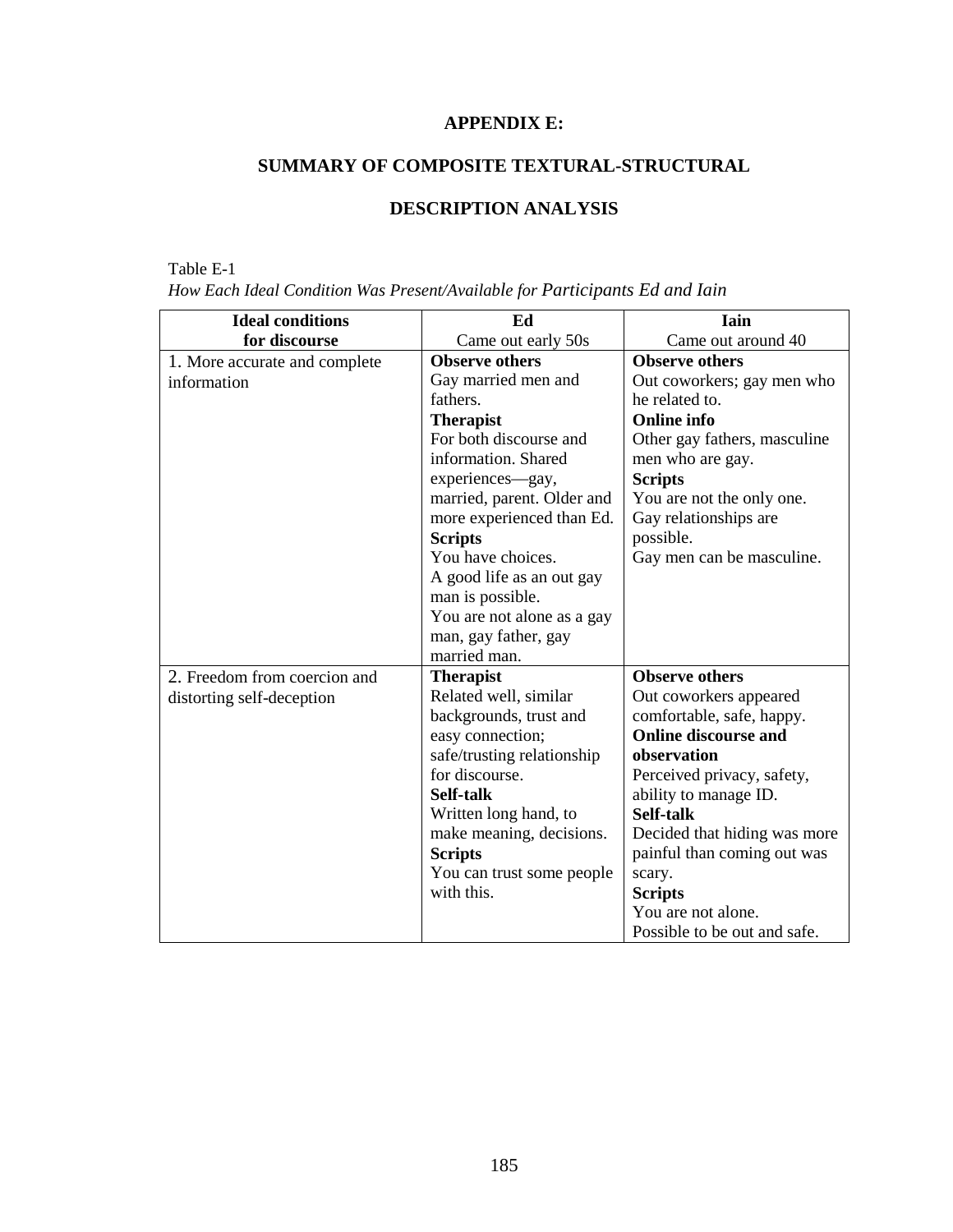| <b>Ideal conditions</b>                                                                                                                                                                                                          | Ed                                                                                                                                                                                              | Iain                                                                                                                                                                                                                                                                                                     |
|----------------------------------------------------------------------------------------------------------------------------------------------------------------------------------------------------------------------------------|-------------------------------------------------------------------------------------------------------------------------------------------------------------------------------------------------|----------------------------------------------------------------------------------------------------------------------------------------------------------------------------------------------------------------------------------------------------------------------------------------------------------|
| for discourse                                                                                                                                                                                                                    | Came out early 50s                                                                                                                                                                              | Came out around 40                                                                                                                                                                                                                                                                                       |
| 3. Open to alternative points of<br>view and empathy and concern<br>about how others think and feel                                                                                                                              | <b>Therapist</b><br>Safe/trusting relationship<br>for examining alternative<br>points of view.                                                                                                  | <b>Observe others</b><br>Coworkers who are<br>comfortable being out,<br>pictures of partners on their<br>desk. Understands why many<br>gay men don't understand his<br>marriage and fatherhood.<br><b>Online discourse</b><br>Connection with masculine<br>gay men he related to.                        |
| 4. Ability to weigh evidence and<br>assess arguments objectively                                                                                                                                                                 | Self-talk<br>Written long-hand, for<br>understanding; decided<br>whether or not to come<br>out.<br><b>Therapist</b><br>A safe/trusting resource to<br>examine beliefs and<br>alternative ideas. | <b>Observe others</b><br>Coworkers who were out,<br>with loving relationships.<br>Self-talk<br>Decided that hiding was more<br>painful than coming out was<br>scary.<br><b>Online discourse and</b><br>observation<br>Possible to be gay and<br>masculine. Possible to be gay,<br>married, and a father. |
| 5. Aware of context of ideas and<br>taken-for-granted assumptions,<br>including one's own                                                                                                                                        | <b>Therapist</b><br>Safe/trusting other for<br>looking back and<br>understanding beliefs<br>informed by past                                                                                    | <b>Observe others</b><br>Out coworkers reminded him<br>he made different choices in<br>life that made him unhappy.<br>Self-talk<br>He could not see staying<br>closeted and miserable.                                                                                                                   |
| 6. Equal opportunity to participate<br>in various roles of discourse                                                                                                                                                             | <b>Therapist</b><br>Safe/trusting other with<br>whom to talk and listen                                                                                                                         | <b>Online discourse</b><br>Without time or space<br>constraints, connected with<br>similar men all over the world<br>to talk and listen.                                                                                                                                                                 |
| 7. Willingness to seek<br>understanding, agreement, and<br>tentative best judgment as a test of<br>validity until new perspectives,<br>evidence or arguments are<br>validated through discourse as<br>yielding a better judgment | Yes<br>This was a transformative<br>learning experience, so by<br>operational definition, he<br>was willing and open;<br>presumably remains so.                                                 | Yes<br>This was a transformative<br>learning experience, so by<br>operational definition, he was<br>willing and open; presumably<br>remains so.                                                                                                                                                          |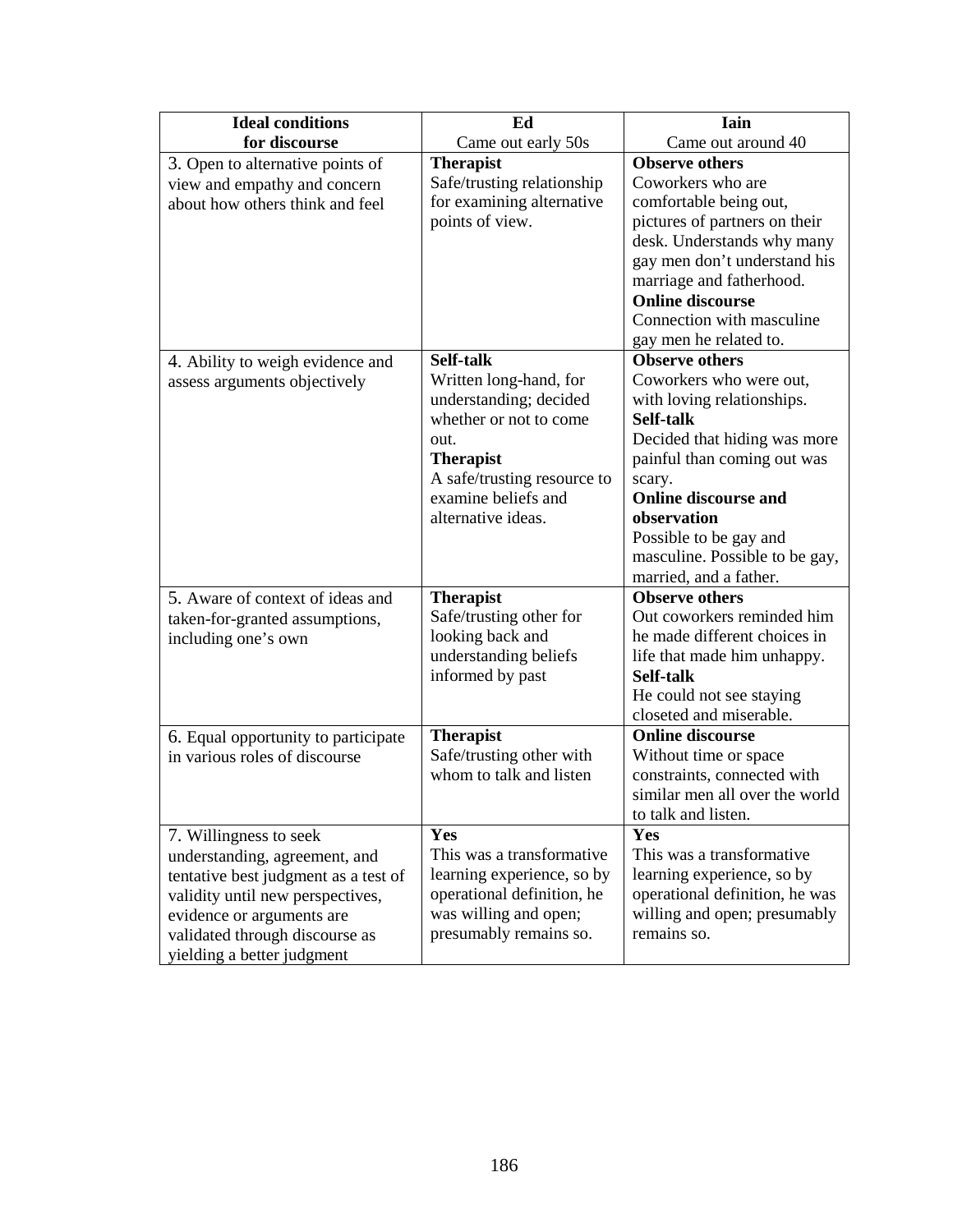| <b>Ideal conditions</b> | Calvin                            | <b>Derek</b>                         |
|-------------------------|-----------------------------------|--------------------------------------|
| for discourse           | Came out late 40s                 | Came out teens/20s                   |
| 1. More accurate        | <b>Observe others</b>             | <b>Observe media</b>                 |
| and complete            | Normal, out, happy, interactions, | Positive images of gays on TV,       |
| information             | behavior.                         | living normal happy lives.           |
|                         | <b>Online</b>                     | <b>Online</b>                        |
|                         | Information and coming out        | Chatroom observation of exchanges;   |
|                         | stories.                          | engage with others to get feedback,  |
|                         | <b>Coming out seminar</b>         | ask questions, receive               |
|                         | Information, coming out stories,  | encouragement.                       |
|                         | discourse about personal history, | <b>First boyfriend</b>               |
|                         | assumptions and approaches to     | Built self-confidence; for the first |
|                         | coming out; connected with        | time felt lovable for true self.     |
|                         | similar men, shared experience.   | <b>Context</b>                       |
|                         | <b>Therapist</b>                  | College environment safe,            |
|                         | Discourse about family            | supportive; older, more diverse      |
|                         | expectations, assumptions, how to | group, away from home.               |
|                         | handle situations, what is really | <b>Scripts</b>                       |
|                         | true.                             | You are lovable.                     |
|                         | <b>Context</b>                    | You can be out and accepted.         |
|                         | College environment safe,         | There is nothing wrong with being    |
|                         | supportive; older, more diverse   | gay or with you.                     |
|                         | group, away from home.            |                                      |
|                         | <b>Scripts</b>                    |                                      |
|                         | Gay is normal.                    |                                      |
|                         | Happy and out are possible.       |                                      |
| 2. Freedom from         | <b>Observe others</b>             | <b>Observe media</b>                 |
| coercion and            | Out, safe, confident, accepted.   | Positive gay TV images contrasts     |
| distorting self-        | <b>Therapist</b>                  | with negative scripts.               |
| deception               | A safe/trusting relationship for  | Online                               |
|                         | discourse; honest and direct      | Perceived security and identity      |
|                         | feedback.                         | control provided safe space in which |
|                         | <b>Church friend</b>              | to gather information and engage in  |
|                         | A safe/trusting relationship for  | discourse.                           |
|                         | discourse; honest and direct      | Self-talk                            |
|                         | feedback.                         | Written in blog where access was     |
|                         | <b>Coming out seminar</b>         | restricted and readers could provide |
|                         | A safe/trusting space in which    | feedback, alternative perspectives.  |
|                         | assumptions were challenged;      | <b>Context</b>                       |
|                         | honest and direct feedback.       | College environment was safe,        |
|                         | <b>Scripts</b>                    | supportive, and helpful for coming   |
|                         | Safe to be out.                   | out.                                 |
|                         | The right to be gay and out.      | <b>Scripts</b>                       |
|                         |                                   | Gay is more than sex.                |
|                         |                                   | Okay to be gay, you are good.        |

Table E-2 *How Each Ideal Condition Was Present/Available for Participants Calvin and Derek*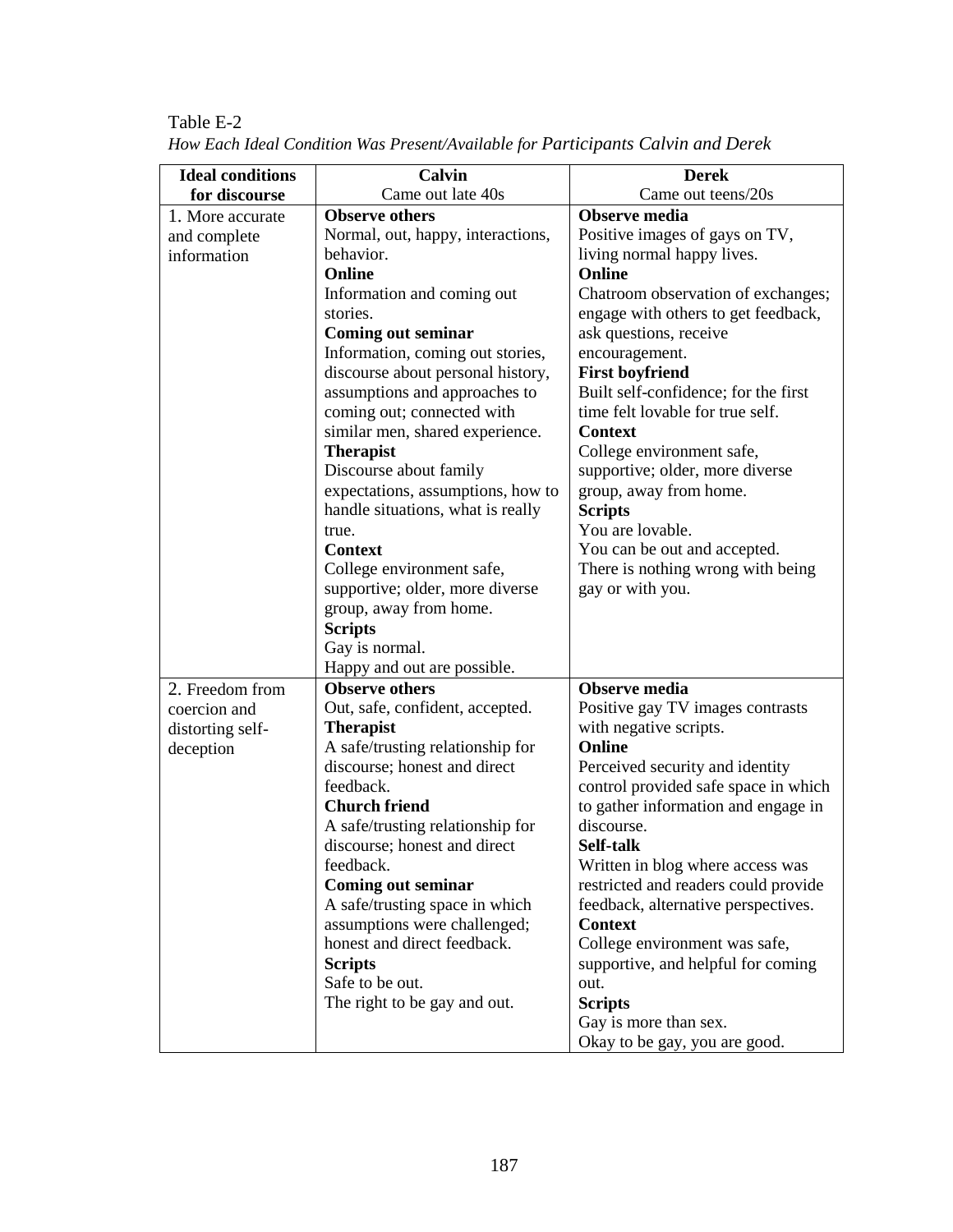| <b>Ideal conditions</b>                                                                                                        | Calvin                                                                                                                                          | <b>Derek</b>                                                                                                                                                                                    |
|--------------------------------------------------------------------------------------------------------------------------------|-------------------------------------------------------------------------------------------------------------------------------------------------|-------------------------------------------------------------------------------------------------------------------------------------------------------------------------------------------------|
| for discourse                                                                                                                  | Came out late 40s                                                                                                                               | Came out teens/20s                                                                                                                                                                              |
| 3. Open to                                                                                                                     | <b>Therapist</b>                                                                                                                                | Online                                                                                                                                                                                          |
| alternative points of                                                                                                          | A safe/trusting relationship for                                                                                                                | Participated in chatrooms, put                                                                                                                                                                  |
| view and empathy                                                                                                               | examining alternative points of                                                                                                                 | thoughts on blog, invited and                                                                                                                                                                   |
| and concern about                                                                                                              | view, challenging assumptions                                                                                                                   | accepted feedback.                                                                                                                                                                              |
| how others think                                                                                                               | about family.                                                                                                                                   | <b>Context</b>                                                                                                                                                                                  |
| and feel                                                                                                                       |                                                                                                                                                 | College environment offered broad                                                                                                                                                               |
|                                                                                                                                |                                                                                                                                                 | range of perspectives, diverse                                                                                                                                                                  |
|                                                                                                                                |                                                                                                                                                 | backgrounds.                                                                                                                                                                                    |
| 4. Ability to weigh                                                                                                            | <b>Observe others</b>                                                                                                                           | Observe media                                                                                                                                                                                   |
| evidence and assess                                                                                                            | How others "did" out.                                                                                                                           | Positive gay images provided                                                                                                                                                                    |
| arguments                                                                                                                      | <b>Therapist</b>                                                                                                                                | options, examples of how to come                                                                                                                                                                |
| objectively                                                                                                                    | A safe/trusting space for                                                                                                                       | out and be out.                                                                                                                                                                                 |
|                                                                                                                                | discourse; debrief after coming                                                                                                                 | <b>Online</b>                                                                                                                                                                                   |
|                                                                                                                                | out experiences for learning,                                                                                                                   | Chatroom discourse was like going                                                                                                                                                               |
|                                                                                                                                | success, failure.                                                                                                                               | to a therapist, with feedback and safe                                                                                                                                                          |
|                                                                                                                                | <b>Coming out seminar</b>                                                                                                                       | examination of ideas.                                                                                                                                                                           |
|                                                                                                                                | A safe/trusting space for                                                                                                                       | Self-talk                                                                                                                                                                                       |
|                                                                                                                                | connection with others coming                                                                                                                   | Written, mostly as a blog, to put out                                                                                                                                                           |
|                                                                                                                                | out, discourse about one another's                                                                                                              | ideas and get feedback from selected                                                                                                                                                            |
|                                                                                                                                | experiences each week.                                                                                                                          | trusted others.                                                                                                                                                                                 |
|                                                                                                                                | <b>Church leader</b>                                                                                                                            |                                                                                                                                                                                                 |
|                                                                                                                                | A safe/trusting relationship for                                                                                                                |                                                                                                                                                                                                 |
|                                                                                                                                | discourse; felt heard and cared                                                                                                                 |                                                                                                                                                                                                 |
|                                                                                                                                | about.                                                                                                                                          |                                                                                                                                                                                                 |
| 5. Aware of context                                                                                                            | <b>Coming out seminar</b>                                                                                                                       | Online                                                                                                                                                                                          |
| of ideas and taken-                                                                                                            | Discussed assumptions and                                                                                                                       | Chatroom discourse can bring clarity                                                                                                                                                            |
| for-granted                                                                                                                    | sources, heard and compared                                                                                                                     | on assumptions, challenge ideas.                                                                                                                                                                |
| assumptions,                                                                                                                   | stories.                                                                                                                                        | Self-talk                                                                                                                                                                                       |
| including one's                                                                                                                | <b>Scripts</b>                                                                                                                                  | Written blog invites comments,                                                                                                                                                                  |
| own                                                                                                                            | Double standard for gay and                                                                                                                     | opportunity for challenge of ideas.                                                                                                                                                             |
|                                                                                                                                | heterosexual relationships.                                                                                                                     |                                                                                                                                                                                                 |
| 6. Equal                                                                                                                       | <b>Therapist</b>                                                                                                                                | Online                                                                                                                                                                                          |
| opportunity to                                                                                                                 | Safe/trusted space to share.                                                                                                                    | Chatroom-mediated conversations,                                                                                                                                                                |
| participate in                                                                                                                 | <b>Coming out seminar</b>                                                                                                                       | allowing speaking and listening.<br>Self-talk                                                                                                                                                   |
| various roles of                                                                                                               | Safe/trusting space to share.                                                                                                                   |                                                                                                                                                                                                 |
|                                                                                                                                |                                                                                                                                                 |                                                                                                                                                                                                 |
|                                                                                                                                |                                                                                                                                                 |                                                                                                                                                                                                 |
|                                                                                                                                |                                                                                                                                                 |                                                                                                                                                                                                 |
|                                                                                                                                |                                                                                                                                                 |                                                                                                                                                                                                 |
|                                                                                                                                |                                                                                                                                                 |                                                                                                                                                                                                 |
|                                                                                                                                |                                                                                                                                                 |                                                                                                                                                                                                 |
|                                                                                                                                |                                                                                                                                                 |                                                                                                                                                                                                 |
| discourse<br>7. Willingness to<br>seek understanding,<br>agreement, and<br>tentative best<br>judgment as a test<br>of validity | Yes<br>This was a transformative<br>learning experience, so by<br>operational definition, he was<br>willing and open; presumably<br>remains so. | Written, blog format let others<br>comment too.<br>Yes<br>This was a transformative learning<br>experience, so by operational<br>definition, he was willing and open;<br>presumably remains so. |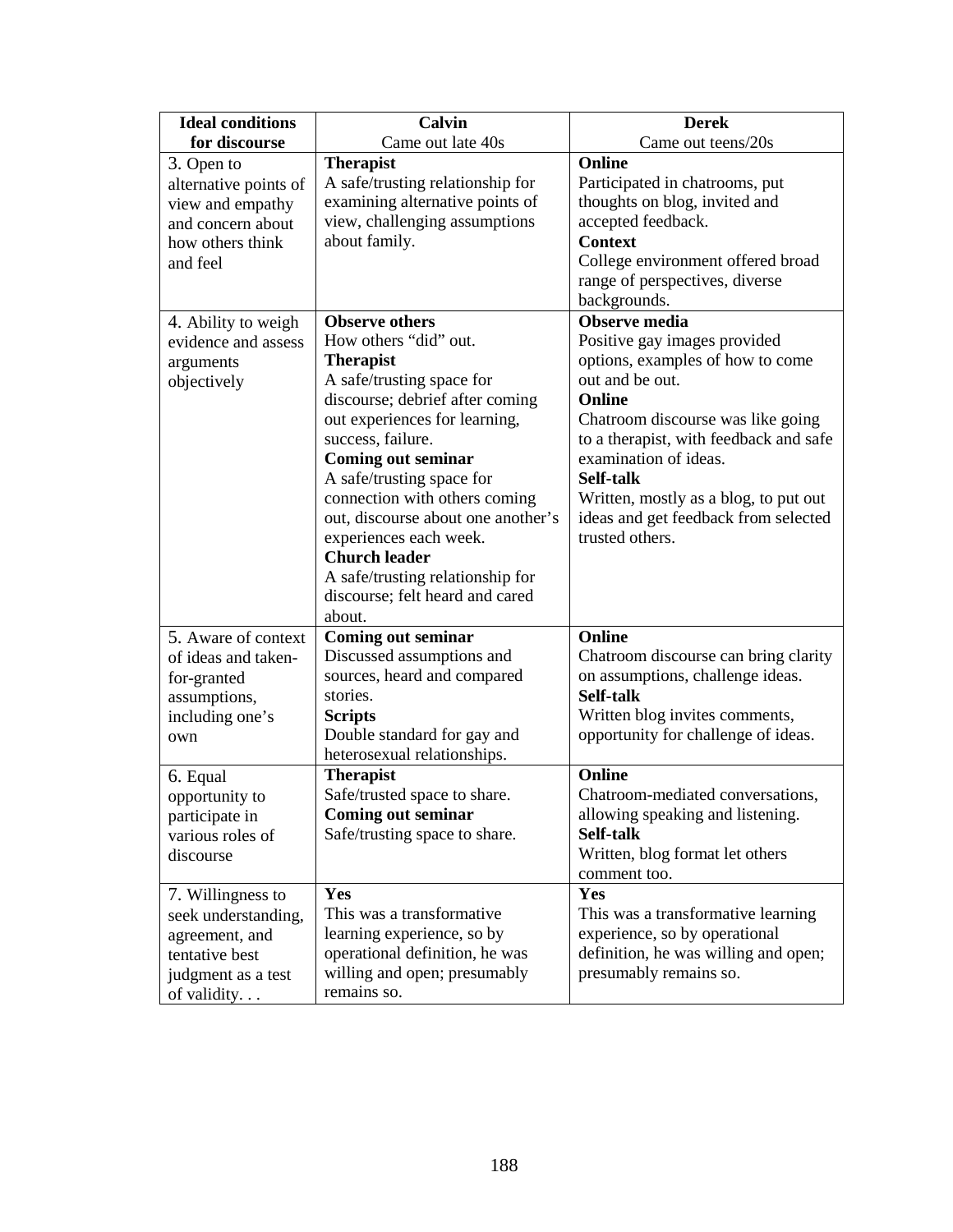| <b>Ideal conditions</b> | <b>Alan</b>                         | Frank                                |
|-------------------------|-------------------------------------|--------------------------------------|
| for discourse           | Came out early 20s                  | Came out 20s                         |
| 1. More accurate        | <b>Observed others</b>              | <b>Online</b> info                   |
| and complete            | Had gay sister and uncle, whom      | Chatrooms, websites for              |
| information             | family loved. Saw gay men in        | information. Read coming out stories |
|                         | town who were successful.           | to prepare himself.                  |
|                         | <b>Scripts</b>                      | <b>Online discourse</b>              |
|                         | You are not alone.                  | Having conversations, connecting     |
|                         | Life as a gay man can be            | deeper about experience as a gay     |
|                         | fulfilling, okay to be.             | man in the world.                    |
|                         |                                     | <b>Discourse</b>                     |
|                         |                                     | Therapist was first person he told,  |
|                         |                                     | talked about it.                     |
|                         |                                     | <b>Scripts</b>                       |
|                         |                                     | Others out there are like you.       |
|                         |                                     | Help is available.                   |
|                         |                                     | Possible to be gay and fulfilled.    |
| 2. Freedom from         | Self-talk                           | Online                               |
| coercion and            | Examined assumptions,               | Perceived safety and the ability to  |
| distorting self-        | expectations from family, about     | manage ID made Internet a low-risk   |
| deception               | marriage and children.              | resource for information and         |
|                         | Self-talk                           | discourse.                           |
|                         | Imagining what it would be like to  | <b>Therapist</b>                     |
|                         | have a husband and life, letting go | Structured relationship made it safe |
|                         | of heteronormative expectations.    | to come out, talk about being gay.   |
|                         | Affirming, self-accepting later.    | Mentor at work helped him talk out   |
|                         | <b>Scripts</b>                      | problems.                            |
|                         | Okay not to marry, have children.   | Family                               |
|                         | Gay is okay.                        | Much fear about disclosing to family |
|                         | Your family still loves you.        | and friends. Reception was very      |
|                         |                                     | positive, supportive. Learned that   |
|                         |                                     | this one secret was not greater than |
|                         |                                     | their love of him.                   |
|                         |                                     | <b>Scripts</b>                       |
|                         |                                     | There are safe places and people     |
|                         |                                     | with whom to talk.                   |
|                         |                                     | You are not alone.                   |
|                         |                                     | Your family and friends love you as  |
|                         |                                     | you are.                             |
| 3. Open to              |                                     | <b>Online discourse</b>              |
| alternative points of   |                                     | Willing to let in stories of others, |
| view and empathy        |                                     | helping counter his long-held        |
| and concern about       |                                     | assumptions.                         |
| how others think        |                                     |                                      |
|                         |                                     |                                      |
| and feel                |                                     |                                      |

Table E-3 *How Each Ideal Condition Was Present/Available for Participants Alan and Frank*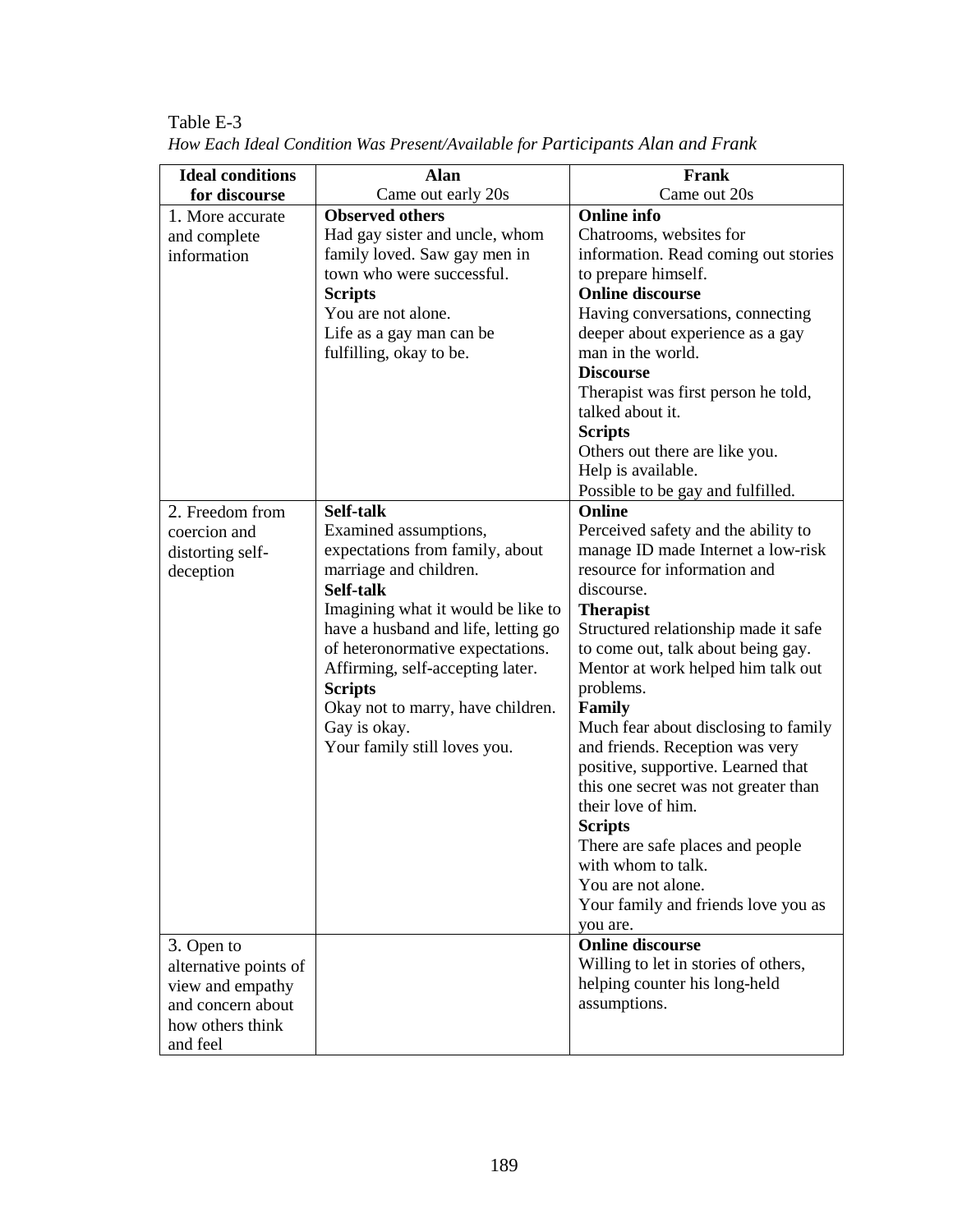| <b>Ideal conditions</b> | <b>Alan</b>                          | Frank                                |
|-------------------------|--------------------------------------|--------------------------------------|
| for discourse           | Came out early 20s                   | Came out 20s                         |
| 4. Ability to weigh     | Self-talk                            | <b>Online info and discourse</b>     |
| evidence and assess     | Examined assumptions and             | Perceived safety, ability to manage  |
| arguments               | expectations from family about       | ID made Internet a low-risk resource |
| objectively             | marriage and children.               | for information and discourse.       |
|                         |                                      | <b>Therapist</b>                     |
|                         |                                      | Structured relationship made it safe |
|                         |                                      | to come out, talk about being gay.   |
| 5. Aware of context     | Self-talk                            | <b>Online info and discourse</b>     |
| of ideas and taken-     | Knew what he believed was            | Stories from others and alternative  |
| for-granted             | expected of him by family and        | ideas helped show where beliefs      |
| assumptions,            | realized how being gay countered.    | originated, questioned validity.     |
| including one's         |                                      |                                      |
| own                     |                                      |                                      |
| 6. Equal                | Self-talk                            | <b>Online discourse</b>              |
| opportunity to          | Did not describe discourse with      | Participated in exchanges. Described |
| participate in          | another, so played roles internally. | more of an inquiring, listing role.  |
| various roles of        |                                      | <b>Therapist</b>                     |
| discourse               |                                      | Structured relationship made it safe |
|                         |                                      | to openly talk about being gay.      |
| 7. Willingness to       | <b>Unclear</b>                       | Yes                                  |
| seek understanding,     | Did not describe engaging in         | This was a transformative learning   |
| agreement, and          | verbal discourse.                    | experience, so by operational        |
| tentative best          |                                      | definition, he was willing and open; |
| judgment as a test      |                                      | presumably remains so.               |
| of validity until new   |                                      |                                      |
| perspectives,           |                                      |                                      |
| evidence or             |                                      |                                      |
| arguments are           |                                      |                                      |
| validated through       |                                      |                                      |
| discourse as            |                                      |                                      |
| yielding a better       |                                      |                                      |
| judgment                |                                      |                                      |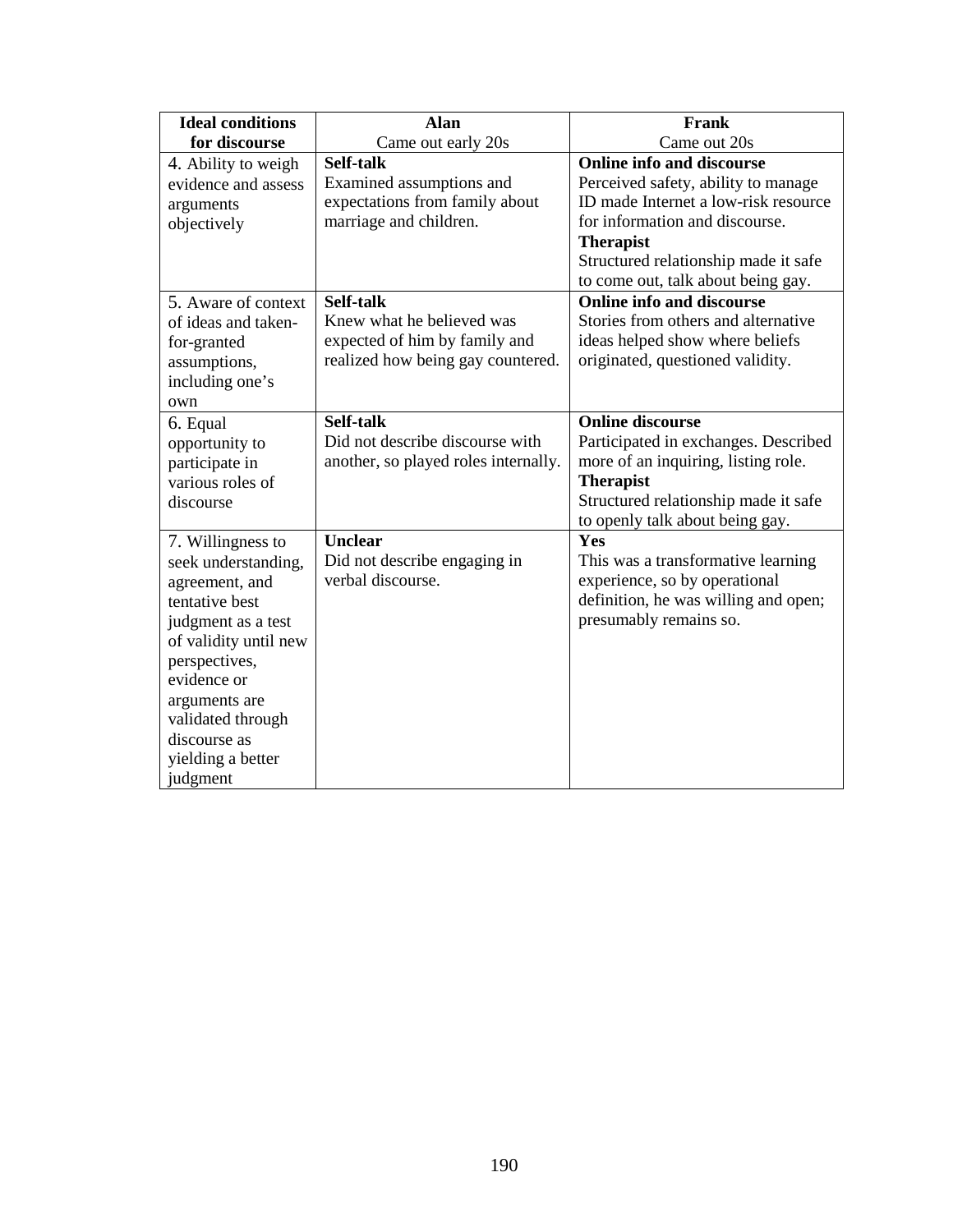| <b>Ideal conditions</b> | Greg                                        | <b>Harrison</b>                                                       |
|-------------------------|---------------------------------------------|-----------------------------------------------------------------------|
| for discourse           | Came out early 20s                          | Came out late teens/20s                                               |
| 1. More accurate        | <b>Observed others</b>                      | <b>Discourse</b>                                                      |
| and complete            | Saw how gay men interacted,                 | Talk to out gay childhood friend,                                     |
| information             | were treated.                               | helped make meaning.                                                  |
|                         | <b>Observed</b> media                       | <b>Book</b>                                                           |
|                         | Saw gay images on TV, in                    | Read sexuality text for basic facts                                   |
|                         | movies, for how they lived,                 | before coming out.                                                    |
|                         | behaved, came out.                          | <b>Observed others</b>                                                |
|                         | <b>Context</b>                              | Liberal parents, church that had gay                                  |
|                         | College environment safe, more              | minister, just don't talk about it; saw                               |
|                         | mature, comfortable; huge                   | gays in media.                                                        |
|                         | contrast with high school.                  | <b>Scripts</b>                                                        |
|                         | <b>Scripts</b>                              | Gay is okay, tolerated, but please                                    |
|                         | Many ways to be gay.                        | don't discuss it.                                                     |
|                         | Gay is normal.                              |                                                                       |
|                         | It's safe to disclose.                      |                                                                       |
| 2. Freedom from         | Self-talk                                   | Self-talk                                                             |
| coercion and            | Built confidence by championing,            | Incrementally moved from                                              |
| distorting self-        | building up self.                           | negative/denial to positive/                                          |
| deception               | <b>Observed others</b>                      | acceptance, out to self.                                              |
|                         | Out gay men appeared confident,             | <b>Context</b>                                                        |
|                         | safe.                                       | College was place he decided to                                       |
|                         | <b>Scripts</b>                              | fully come out. It was a more                                         |
|                         | It's safe to disclose.                      | mature, larger, inclusive                                             |
|                         | I'm good, it's okay.                        | environment away from home.                                           |
| 3. Open to              | <b>Observed others</b>                      | <b>Context</b>                                                        |
| alternative points of   | See how others behave and were              | College was place to explore,                                         |
| view and empathy        | treated and the reasons.                    | connect, consider. First identified as                                |
| and concern about       | <b>Context</b>                              | bisexual, then gay as let go of others'                               |
| how others think        | College environment offered                 | expectations.                                                         |
| and feel                | broad range of perspectives,                |                                                                       |
|                         | diverse background.                         |                                                                       |
| 4. Ability to weigh     | <b>Observed others</b>                      | Self-talk                                                             |
| evidence and assess     | Saw how gay men could be in the             | Questioned assumptions about                                          |
| arguments               | world.                                      | expectations, fears about disclosure,                                 |
| objectively             | <b>Observed</b> media                       | what it means to be gay.                                              |
|                         | Heavily relied on TV portrayals of          |                                                                       |
|                         | gay men to inform ways in which             |                                                                       |
|                         | one could be out.<br><b>Observed others</b> | <b>Discourse</b>                                                      |
| 5. Aware of context     |                                             |                                                                       |
| of ideas and taken-     | Interactions by and treatment of            | With gay friend, discussed shared<br>childhood memories, experiences. |
| for-granted             | gay men.<br><b>Observed</b> media           |                                                                       |
| assumptions,            | Saw variations on how to come               |                                                                       |
| including one's         | out, be out, compared with                  |                                                                       |
| own                     | assumptions he held.                        |                                                                       |
|                         |                                             |                                                                       |

Table E-4 *How Each Ideal Condition Was Present/Available for Participants Greg and Harrison*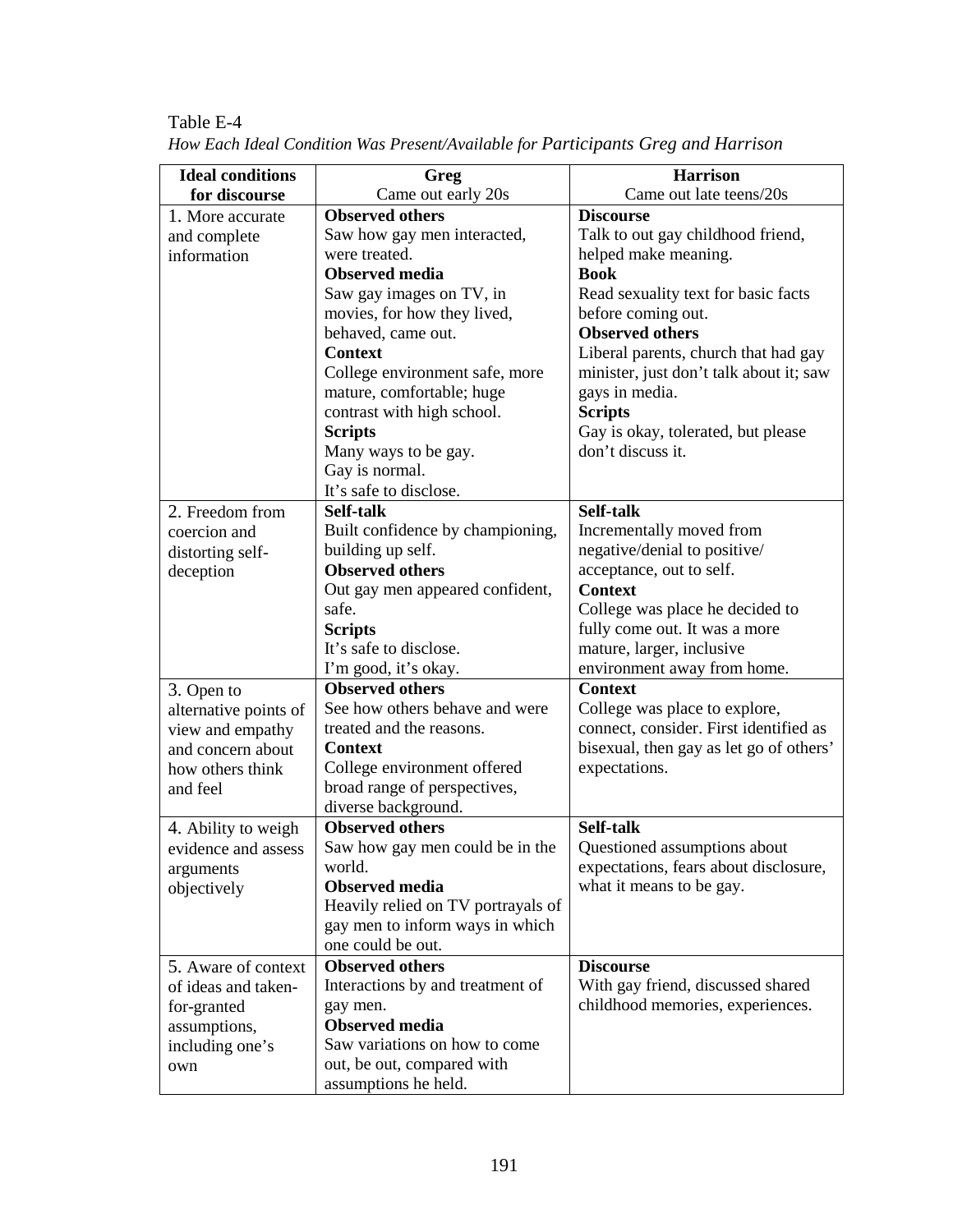| <b>Ideal conditions</b> | Greg                            | <b>Harrison</b>                      |
|-------------------------|---------------------------------|--------------------------------------|
| for discourse           | Came out early 20s              | Came out late teens/20s              |
| 6. Equal                | Discourse not described         | Described very little discourse      |
| opportunity to          | Observation of others and media | Meaning making during coming out     |
| participate in          | images of GLBT to make          | seemed internal, self-talk,          |
| various roles of        | meaning, in lieu of discourse.  | observation.                         |
| discourse               |                                 |                                      |
| 7. Willingness to       | Unclear                         | <b>Yes</b>                           |
| seek understanding,     | Did not describe engaging in    | This was a transformative learning   |
| agreement, and          | verbal discourse.               | experience, so by operational        |
| tentative best          |                                 | definition, he was willing and open; |
| judgment as a test      |                                 | presumably remains so.               |
| of validity until new   |                                 |                                      |
| perspectives,           |                                 |                                      |
| evidence or             |                                 |                                      |
| arguments are           |                                 |                                      |
| validated through       |                                 |                                      |
| discourse as            |                                 |                                      |
| yielding a better       |                                 |                                      |
| judgment                |                                 |                                      |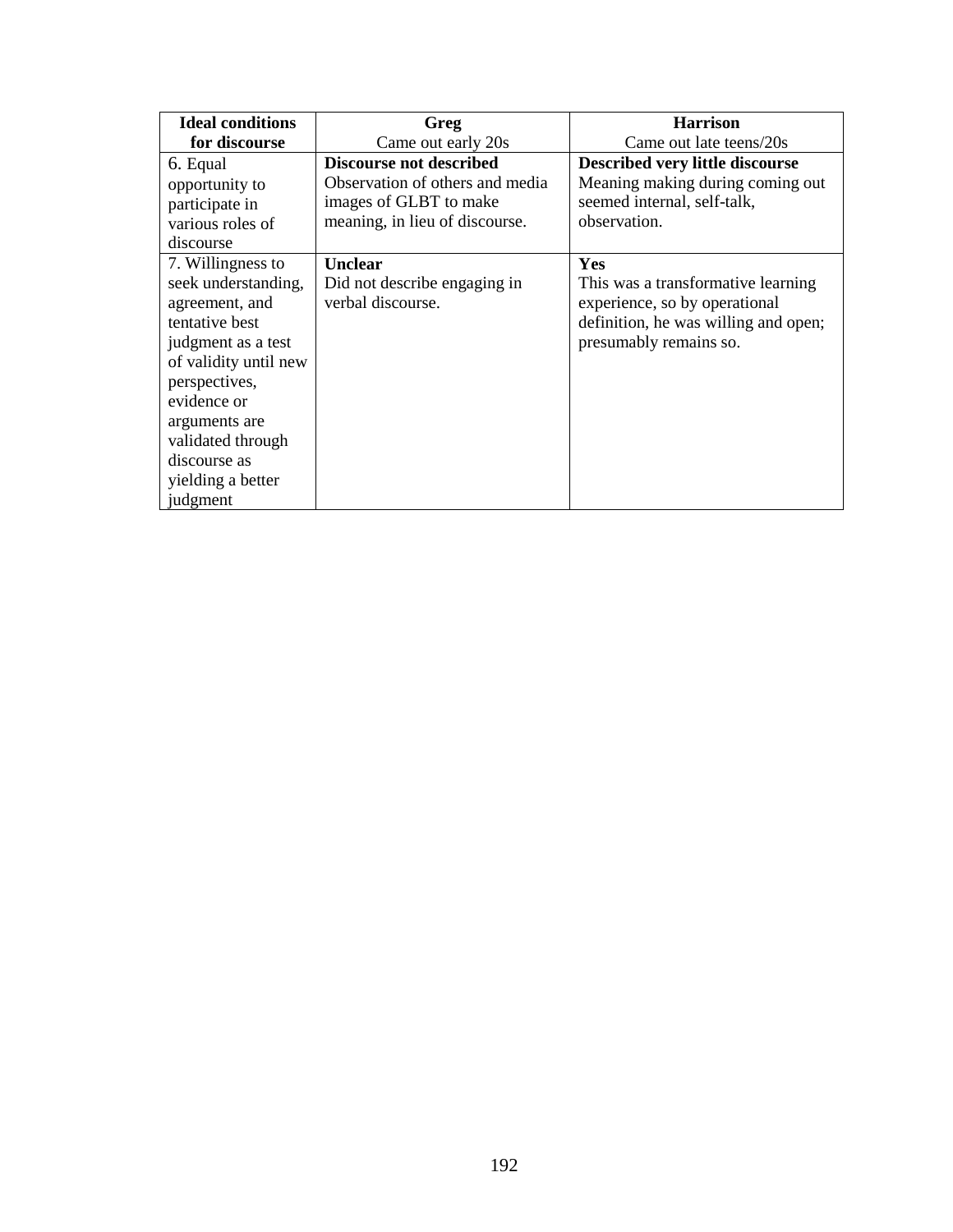| <b>Ideal conditions</b> | <b>Jackson</b>                                                                                                                                  |
|-------------------------|-------------------------------------------------------------------------------------------------------------------------------------------------|
| for discourse           | Came out first in 20s, then fully in 40s                                                                                                        |
| 1. More accurate and    | <b>Interactions with others</b>                                                                                                                 |
| complete information    | Came out briefly in college with small group. Joined leather group in                                                                           |
|                         | his 40s. Both a source of connection, modeling, experimentation.                                                                                |
|                         | <b>Employer</b>                                                                                                                                 |
|                         | Had progressive policies and a GLBT employee resource group.                                                                                    |
|                         | <b>GLBT</b> organizations                                                                                                                       |
|                         | Human Rights Campaign mentioned as example of resource.                                                                                         |
|                         | <b>Observing media</b>                                                                                                                          |
|                         | Gay images that he could relate to in his 40s.                                                                                                  |
|                         | <b>Context</b>                                                                                                                                  |
|                         | College environment facilitated connection, exploration, alternative                                                                            |
|                         | ideas.                                                                                                                                          |
|                         | <b>Scripts</b>                                                                                                                                  |
|                         | You are not alone.                                                                                                                              |
|                         | There are gay men who are a lot like you.                                                                                                       |
|                         | This is who you really are.                                                                                                                     |
|                         | You're okay; people can be different.                                                                                                           |
|                         | You are safe being out at work.                                                                                                                 |
| 2. Freedom from         | <b>Interactions with others</b>                                                                                                                 |
| coercion and distorting | Came out briefly in college with small group of friends. Joined a gay                                                                           |
| self-deception          | men's group in his 40s. Both a source of connection, modeling,                                                                                  |
|                         | experimentation. Did not describe discourse per se, but made meaning                                                                            |
|                         | from interactions.                                                                                                                              |
|                         | <b>Context</b>                                                                                                                                  |
|                         | College environment was a safe space for connection, exploration,                                                                               |
|                         | alternative ideas.                                                                                                                              |
|                         | Self-talk                                                                                                                                       |
|                         | Championing himself, being "activist" for self to counter negative                                                                              |
|                         | scripts. Described stopping self-talk near coming out time in 40s, to<br>end internal deliberation and move ahead with disclosure, so self-talk |
|                         |                                                                                                                                                 |
|                         | would not become coercive and stop progress.                                                                                                    |
| 3. Open to alternative  | <b>Connect with others</b>                                                                                                                      |
| points of view and      | Curiosity to know more, feel better, find himself. Did not describe                                                                             |
| empathy and concern     | discourse per se, but meaning making derived from meeting,                                                                                      |
| about how others think  | interacting with other gay men.                                                                                                                 |
| and feel                |                                                                                                                                                 |
| 4. Ability to weigh     | Self-talk                                                                                                                                       |
| evidence and assess     | Described internal deliberation.                                                                                                                |
| arguments objectively   | <b>Connect with others</b>                                                                                                                      |
|                         | Not described as discourse per se, but modeling by gay men's group                                                                              |
|                         | members showed him options, countered stereotypes.<br>Self-talk                                                                                 |
| 5. Aware of context of  |                                                                                                                                                 |
| ideas and taken-for-    | Concluded he lived a life not of his own, but of heteronormative                                                                                |
| granted assumptions     | expectations. He knew it came from his Catholic upbringing and                                                                                  |
| including own           | family expectations.                                                                                                                            |

Table E-5 *How Each Ideal Condition Was Present/Available for Participant Jackson*